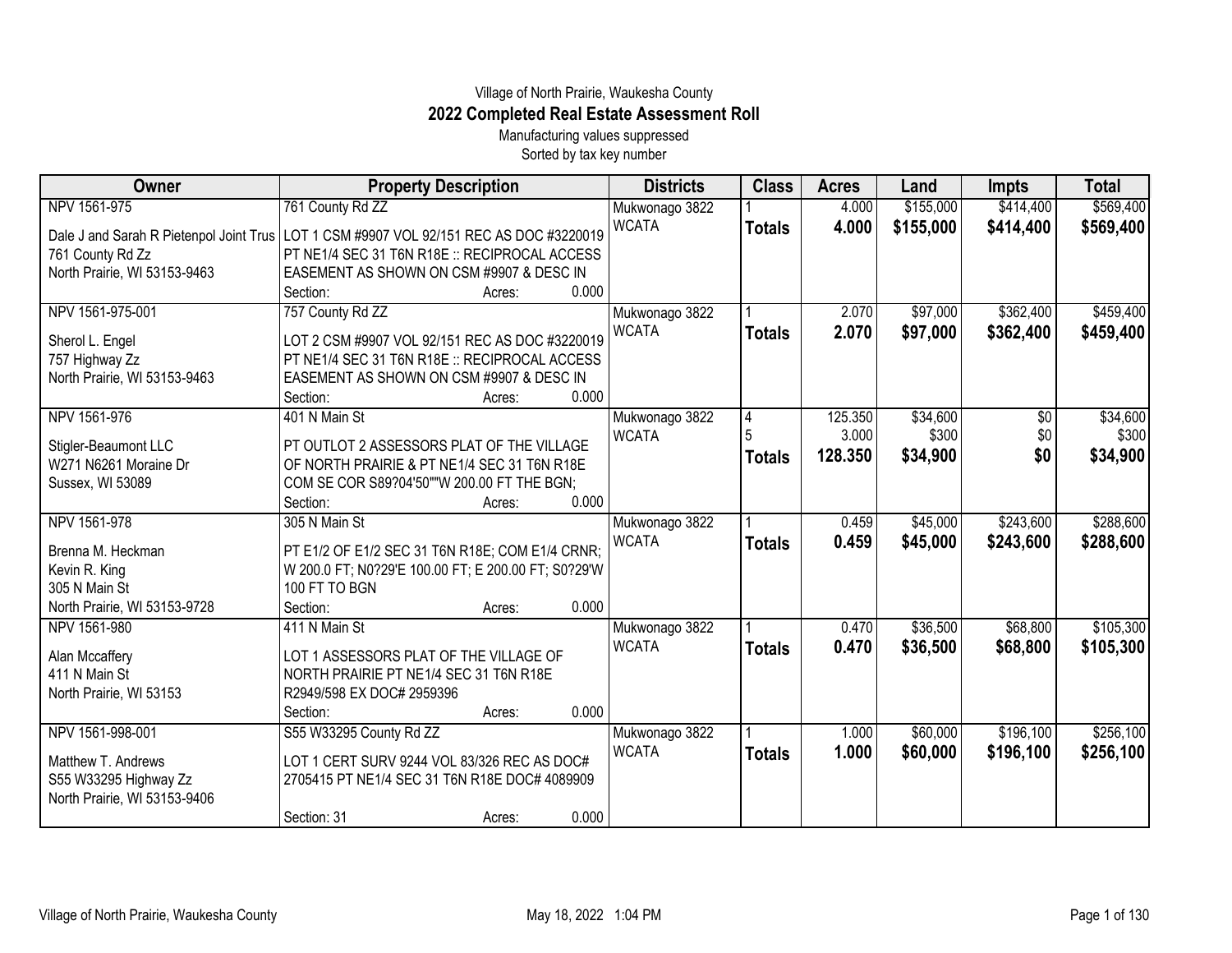| Owner                                                                                                      | <b>Property Description</b>                                                                                                                                                                       | <b>Districts</b>               | <b>Class</b>  | <b>Acres</b>   | Land                   | <b>Impts</b>           | <b>Total</b>           |
|------------------------------------------------------------------------------------------------------------|---------------------------------------------------------------------------------------------------------------------------------------------------------------------------------------------------|--------------------------------|---------------|----------------|------------------------|------------------------|------------------------|
| NPV 1561-998-002                                                                                           | 751 County Rd ZZ                                                                                                                                                                                  | Mukwonago 3822                 |               | 2.008          | \$95,000               | \$234,500              | \$329,500              |
| Donald Young Revocable Trust<br>751 County Rd Zz<br>North Prairie, WI 53153-9463                           | LOT 2 CSM #9244 VOL 83/326 REC AS DOC #2705415<br>PT NE1/4 SEC 31 T6N R18E                                                                                                                        | <b>WCATA</b>                   | <b>Totals</b> | 2.008          | \$95,000               | \$234,500              | \$329,500              |
|                                                                                                            | 0.000<br>Section:<br>Acres:                                                                                                                                                                       |                                |               |                |                        |                        |                        |
| NPV 1561-999-002<br>Steven and Geri Kratz Living Trust<br>769 County Rd Zz<br>North Prairie, WI 53153-9463 | 769 County Rd ZZ<br>LOT 1 CSM #9601 VOL 88/119 REC AS DOC #3022318<br>PT NE1/4 SEC 31 T6N R18E                                                                                                    | Mukwonago 3822<br><b>WCATA</b> | <b>Totals</b> | 6.070<br>6.070 | \$216,000<br>\$216,000 | \$483,800<br>\$483,800 | \$699,800<br>\$699,800 |
|                                                                                                            | 0.000<br>Section:<br>Acres:                                                                                                                                                                       |                                |               |                |                        |                        |                        |
| NPV 1562-001<br>Timothy J. Waite<br>Arpita A. Desai<br>229 Cypress Point<br>North Prairie, WI 53153-9619   | 229 Cypress Point<br>LOT 154 THE BROADLANDS ADDN NO 1 BEING PT<br>NE1/4, NW1/4, SE1/4 & SW1/4 OF NW1/4 SEC 31 T6N<br>R18E :: ALSO AN UNDIV INTEREST IN ALL OUTLOTS<br>0.000<br>Section:<br>Acres: | Mukwonago 3822<br><b>WCATA</b> | <b>Totals</b> | 1.047<br>1.047 | \$82,000<br>\$82,000   | \$467,800<br>\$467,800 | \$549,800<br>\$549,800 |
| NPV 1562-002<br>Paul T. Gloudemans<br>Rebecca L. Gloudemans<br>227 Cypress Pt<br>North Prairie, WI 53153   | 227 Cypress Point<br>LOT 155 THE BROADLANDS ADDN NO 1 PT NW1/4<br>SEC 31 T6N R18E 0.977 AC ALSO AN UND INT IN<br>OUTLOT 3 THE BROADLANDS DOC# 3490049<br>0.000<br>Section:<br>Acres:              | Mukwonago 3822<br><b>WCATA</b> | <b>Totals</b> | 0.985<br>0.985 | \$79,000<br>\$79,000   | \$510,400<br>\$510,400 | \$589,400<br>\$589,400 |
| NPV 1562-003<br>Michael Jakus<br>Linda Jakus<br>225 Cypress Pt<br>North Prairie, WI 53153-9619             | 225 Cypress Point<br>LOT 156 THE BROADLANDS ADDN NO 1 PT NW1/4<br>SEC 31 T6N R18E ALSO AN UND INT IN OUTLOT 3<br>THE BROADLANDS DOC# 4082322<br>0.000<br>Section:<br>Acres:                       | Mukwonago 3822<br><b>WCATA</b> | <b>Totals</b> | 1.074<br>1.074 | \$83,500<br>\$83,500   | \$468,100<br>\$468,100 | \$551,600<br>\$551,600 |
| NPV 1562-004<br>Larry Kipp<br>Gayle Kipp<br>223 Cypress Pt<br>North Prairie, WI 53153-9619                 | 223 Cypress Point<br>LOT 157 THE BROADLANDS ADDN NO 1 PT NW1/4<br>SEC 31 T6N R18E :: ALSO AN UNDIV INT IN OUTLOT<br>3 THE BROADLANDS :: DOC# 4202234<br>0.000<br>Section:<br>Acres:               | Mukwonago 3822<br><b>WCATA</b> | <b>Totals</b> | 0.971<br>0.971 | \$77,500<br>\$77,500   | \$442,000<br>\$442,000 | \$519,500<br>\$519,500 |
| NPV 1562-005<br>John F. Cawley<br>Donna M. Cawley<br>221 Cypress Pt<br>North Prairie, WI 53153-9619        | 221 Cypress Point<br>LOT 158 THE BROADLANDS ADDN NO 1 PT NW1/4<br>SEC 31 T6N R18E ALSO AN UND INT IN OUTLOT 3<br>THE BROADLANDS :: DOC# 4083932<br>0.000<br>Section:<br>Acres:                    | Mukwonago 3822<br><b>WCATA</b> | <b>Totals</b> | 0.932<br>0.932 | \$74,500<br>\$74,500   | \$486,700<br>\$486,700 | \$561,200<br>\$561,200 |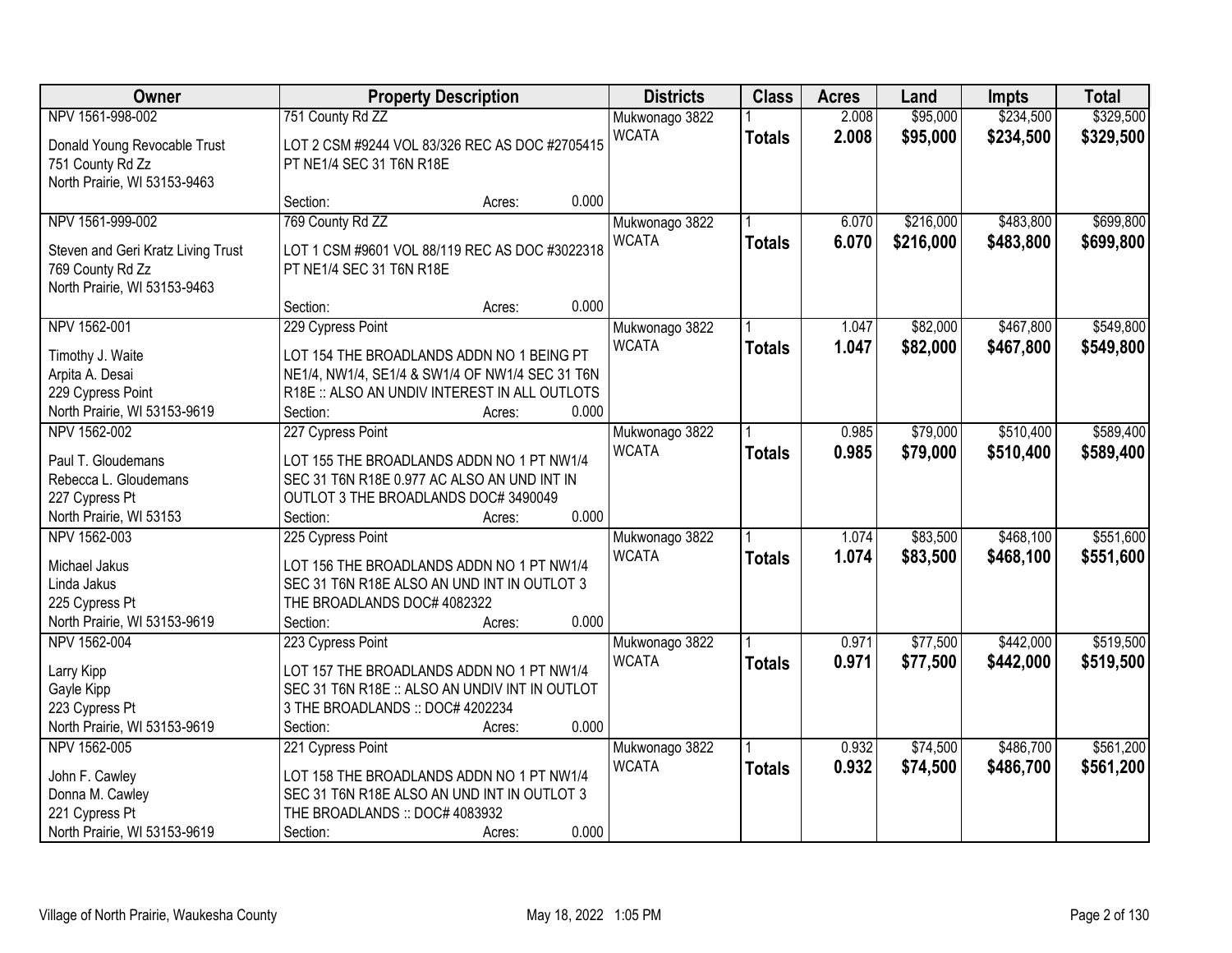| Owner                           | <b>Property Description</b>                    | <b>Districts</b>               | <b>Class</b>  | <b>Acres</b> | Land     | <b>Impts</b> | <b>Total</b> |
|---------------------------------|------------------------------------------------|--------------------------------|---------------|--------------|----------|--------------|--------------|
| NPV 1562-006                    | 219 Cypress Point                              | Mukwonago 3822                 |               | 0.927        | \$74,000 | \$399,200    | \$473,200    |
| Ryan D. Roecker                 | LOT 159 THE BROADLANDS ADDN NO 1 PT NW1/4      | <b>WCATA</b>                   | <b>Totals</b> | 0.927        | \$74,000 | \$399,200    | \$473,200    |
| Elizabeth K. Roecker            | SEC 31 T6N R18E ALSO AN UND INT IN OUTLOT 3    |                                |               |              |          |              |              |
| 219 Cypress Pt                  | THE BROADLANDS :: DOC# 4171630                 |                                |               |              |          |              |              |
| North Prairie, WI 53153-9619    | 0.000<br>Section:<br>Acres:                    |                                |               |              |          |              |              |
| NPV 1562-007                    | 217 Cypress Point                              | Mukwonago 3822                 |               | 0.939        | \$75,000 | \$505,000    | \$580,000    |
|                                 |                                                | <b>WCATA</b>                   | <b>Totals</b> | 0.939        | \$75,000 | \$505,000    | \$580,000    |
| Nathan J. Berish                | LOT 160 THE BROADLANDS ADDN NO 1 PT NW1/4      |                                |               |              |          |              |              |
| Jessica L. Berish               | SEC 31 T6N R18E ALSO AN UND INT IN OUTLOT 3    |                                |               |              |          |              |              |
| 217 Cypress Pt                  | THE BROADLANDS :: DOC# 4032049                 |                                |               |              |          |              |              |
| North Prairie, WI 53153-9619    | 0.000<br>Section:<br>Acres:                    |                                |               |              |          |              |              |
| NPV 1562-008                    | 215 Cypress Point                              | Mukwonago 3822                 |               | 0.955        | \$76,500 | \$472,100    | \$548,600    |
| Trevor G. Baehman               | LOT 161 THE BROADLANDS ADDN NO 1 PT NW1/4      | <b>WCATA</b>                   | <b>Totals</b> | 0.955        | \$76,500 | \$472,100    | \$548,600    |
| Heidi J. Baehman                | SEC 31 T6N R18E ALSO AN UND INT IN OUTLOT 3    |                                |               |              |          |              |              |
| 215 Cypress Pt                  | THE BROADLANDS DOC# 4058736                    |                                |               |              |          |              |              |
| North Prairie, WI 53153-9619    | 0.000<br>Section:<br>Acres:                    |                                |               |              |          |              |              |
| NPV 1562-009                    | <b>Cypress Point</b>                           | Mukwonago 3822                 |               | 0.967        | \$77,500 | $\sqrt[6]{}$ | \$77,500     |
|                                 |                                                | <b>WCATA</b>                   |               | 0.967        | \$77,500 | \$0          | \$77,500     |
| Dennis L and Donna M Drazkowski | LOT 162 THE BROADLANDS ADDN NO 1 PT NW1/4      |                                | <b>Totals</b> |              |          |              |              |
| <b>Family Trust</b>             | SEC 31 T6N R18E ALSO AN UND INT IN OUTLOT 3    |                                |               |              |          |              |              |
| 4051 Deskin Ln                  | THE BROADLANDS :: DOC# 4089129                 |                                |               |              |          |              |              |
| The Villages, FL 32163-4212     | 0.000<br>Section:<br>Acres:                    |                                |               |              |          |              |              |
| NPV 1562-010                    | 211 Cypress Point                              | Mukwonago 3822                 |               | 0.974        | \$78,000 | \$409,600    | \$487,600    |
| Dennis Drazkowski L. Drazkowski | LOT 163 THE BROADLANDS ADDN NO 1 PT NW1/4      | <b>WCATA</b>                   | <b>Totals</b> | 0.974        | \$78,000 | \$409,600    | \$487,600    |
| 4051 Deskin Ln                  | SEC 31 T6N R18E :: ALSO AN UND INT IN OUTLOT 3 |                                |               |              |          |              |              |
| The Villages, FL FL 32163-4212  | THE BROADLANDS :: DOC# 3218183                 |                                |               |              |          |              |              |
|                                 | 0.000<br>Section:<br>Acres:                    |                                |               |              |          |              |              |
| NPV 1562-011                    | 209 Cypress Point                              |                                |               | 0.970        | \$77,500 | \$425,800    | \$503,300    |
|                                 |                                                | Mukwonago 3822<br><b>WCATA</b> |               |              |          |              |              |
| David A. Kawecki                | LOT 164 THE BROADLANDS ADDN NO 1 PT NW1/4      |                                | <b>Totals</b> | 0.970        | \$77,500 | \$425,800    | \$503,300    |
| Linda E. Kawecki                | SEC 31 T6N R18E ALSO AN UND INT IN OUTLOT 3    |                                |               |              |          |              |              |
| 209 Cypress Pt                  | THE BROADLANDS DOC# 4081421                    |                                |               |              |          |              |              |
| North Prairie, WI 53153-9620    | 0.000<br>Section:<br>Acres:                    |                                |               |              |          |              |              |
| NPV 1562-012                    | 207 Cypress Point                              | Mukwonago 3822                 |               | 0.961        | \$77,000 | \$416,600    | \$493,600    |
|                                 |                                                | <b>WCATA</b>                   | <b>Totals</b> | 0.961        | \$77,000 | \$416,600    | \$493,600    |
| Scott L. Sweeney                | LOT 165 THE BROADLANDS ADDN NO 1 PT NW1/4      |                                |               |              |          |              |              |
| Kim M. Sweeney                  | SEC 31 T6N R18E :: ALSO AN UND INT IN OUTLOT 3 |                                |               |              |          |              |              |
| 207 Cypress Point               | THE BROADLANDS :: DOC# 4109765                 |                                |               |              |          |              |              |
| North Prairie, WI 53153-9620    | 0.000<br>Section:<br>Acres:                    |                                |               |              |          |              |              |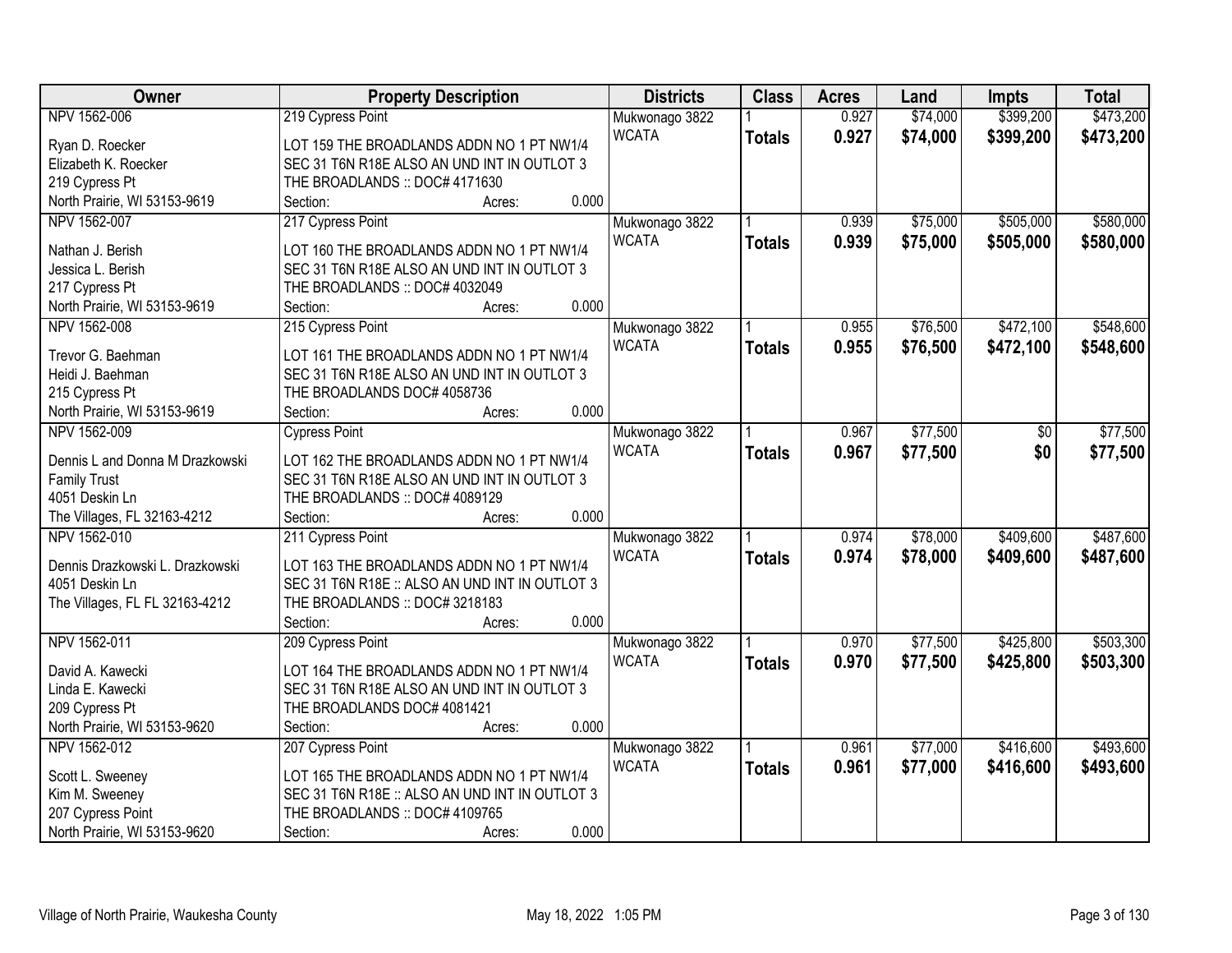| Owner                        | <b>Property Description</b>                    | <b>Districts</b> | <b>Class</b>  | <b>Acres</b> | Land     | <b>Impts</b> | <b>Total</b> |
|------------------------------|------------------------------------------------|------------------|---------------|--------------|----------|--------------|--------------|
| NPV 1562-013                 | 205 Cypress Point                              | Mukwonago 3822   |               | 0.938        | \$75,000 | \$392,100    | \$467,100    |
| Michael Fischer              | LOT 166 THE BROADLANDS ADDN NO 1 PT NW1/4      | <b>WCATA</b>     | <b>Totals</b> | 0.938        | \$75,000 | \$392,100    | \$467,100    |
| 205 Cypress Pt               | SEC 31 T6N R18E :: ALSO UNDIV INTEREST IN      |                  |               |              |          |              |              |
| North Prairie, WI 53153-9620 | <b>OUTLOT 3 THE BROADLANDS</b>                 |                  |               |              |          |              |              |
|                              | 0.000<br>Section:<br>Acres:                    |                  |               |              |          |              |              |
| NPV 1562-014                 | 203 Cypress Point                              | Mukwonago 3822   |               | 0.945        | \$75,500 | \$398,600    | \$474,100    |
|                              |                                                | <b>WCATA</b>     | <b>Totals</b> | 0.945        | \$75,500 | \$398,600    | \$474,100    |
| Marshall T. Heinitz          | LOT 167 THE BROADLANDS ADDN NO 1 PT NW1/4      |                  |               |              |          |              |              |
| Susan M. Heinitz             | SEC 31 T6N R18E :: ALSO AN UND INT IN OUTLOT 3 |                  |               |              |          |              |              |
| 203 Cypress Pt               | THE BROADLANDS DOC# 4072657                    |                  |               |              |          |              |              |
| North Prairie, WI 53153-9620 | 0.000<br>Section:<br>Acres:                    |                  |               |              |          |              |              |
| NPV 1562-015                 | 201 Cypress Point                              | Mukwonago 3822   |               | 1.435        | \$99,500 | \$0          | \$99,500     |
| David S. Hoffman             | LOT 168 THE BROADLANDS ADDN NO 1 PT NW1/4      | <b>WCATA</b>     | <b>Totals</b> | 1.435        | \$99,500 | \$0          | \$99,500     |
| Joellen Hoffman              | SEC 31 T6N R18E :: ALSO AN UNDIV INTEREST IN   |                  |               |              |          |              |              |
| 201 Cypress Pt               | <b>OUTLOT 3 THE BROADLANDS</b>                 |                  |               |              |          |              |              |
| North Prairie, WI 53153-9620 | 0.000<br>Section:<br>Acres:                    |                  |               |              |          |              |              |
| NPV 1562-016                 | 200 Cypress Point                              | Mukwonago 3822   |               | 0.953        | \$76,000 | \$386,100    | \$462,100    |
|                              |                                                | <b>WCATA</b>     | <b>Totals</b> | 0.953        | \$76,000 | \$386,100    | \$462,100    |
| Timothy J. North             | LOT 169 THE BROADLANDS ADDN NO 1 PT NW1/4      |                  |               |              |          |              |              |
| Delane D. North              | SEC 31 T6N R18E :: ALSO UNDIV INTEREST IN ALL  |                  |               |              |          |              |              |
| 200 Cypress Point            | OUTLOTS AS NOTED ON THE APPLICABLE             |                  |               |              |          |              |              |
| North Prairie, WI 53153-9620 | 0.000<br>Section:<br>Acres:                    |                  |               |              |          |              |              |
| NPV 1562-017                 | 202 Cypress Point                              | Mukwonago 3822   |               | 1.017        | \$81,000 | \$416,700    | \$497,700    |
| Tracy L. Hornbeck            | LOT 170 THE BROADLANDS ADDN NO 1 PT NW1/4      | <b>WCATA</b>     | <b>Totals</b> | 1.017        | \$81,000 | \$416,700    | \$497,700    |
| Paula J. Hornbeck            | SEC 31 T6N R18E :: ALSO AN UND INT IN OUTLOT 3 |                  |               |              |          |              |              |
| 202 Cypress Point            | THE BROADLANDS DOC# 3958831                    |                  |               |              |          |              |              |
| North Prairie, WI 53153      | 0.000<br>Section:<br>Acres:                    |                  |               |              |          |              |              |
| NPV 1562-018                 | 206 Cypress Point                              | Mukwonago 3822   |               | 1.098        | \$84,500 | \$444,300    | \$528,800    |
|                              |                                                | <b>WCATA</b>     |               | 1.098        | \$84,500 | \$444,300    | \$528,800    |
| Steven Fosheim               | LOT 171 THE BROADLANDS ADDN NO 1 PT NW1/4      |                  | <b>Totals</b> |              |          |              |              |
| Katie Fosheim                | SEC 31 T6N R18E :: ALSO, AN UNDIV INTEREST IN  |                  |               |              |          |              |              |
| 206 Cypress Pt               | ALL OUTLOTS AS NOTED ON THE APPLICABLE         |                  |               |              |          |              |              |
| North Prairie, WI 53153-9620 | 0.000<br>Section:<br>Acres:                    |                  |               |              |          |              |              |
| NPV 1562-019                 | 208 Cypress Point                              | Mukwonago 3822   |               | 0.957        | \$76,500 | \$485,200    | \$561,700    |
| Brian A. Peters              | LOT 172 THE BROADLANDS ADDN NO 1 PT NW1/4      | <b>WCATA</b>     | <b>Totals</b> | 0.957        | \$76,500 | \$485,200    | \$561,700    |
| Melissa M. Peters            | SEC 31 T6N R18E :: ALSO AN UND INT IN OUTLOT 3 |                  |               |              |          |              |              |
| 208 Cypress Point            | THE BROADLANDS                                 |                  |               |              |          |              |              |
| North Prairie, WI 53153-9620 | 0.000<br>Section:<br>Acres:                    |                  |               |              |          |              |              |
|                              |                                                |                  |               |              |          |              |              |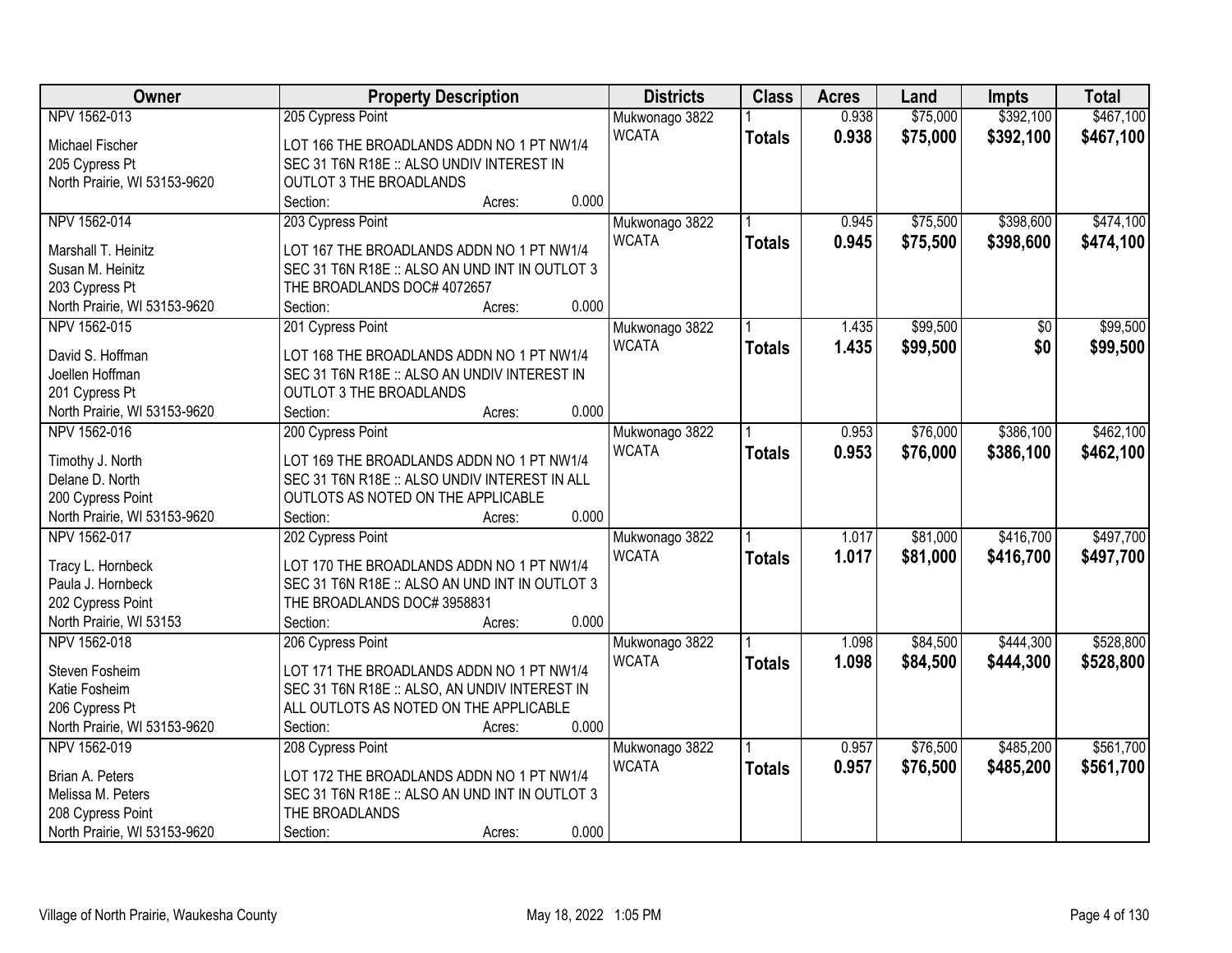| Owner                        | <b>Property Description</b>                    | <b>Districts</b> | <b>Class</b>  | <b>Acres</b> | Land     | <b>Impts</b>   | <b>Total</b> |
|------------------------------|------------------------------------------------|------------------|---------------|--------------|----------|----------------|--------------|
| NPV 1562-020                 | 210 Cypress Point                              | Mukwonago 3822   |               | 1.000        | \$80,000 | \$402,500      | \$482,500    |
| Scott G. Wendt Sr            | LOT 173 THE BROADLANDS ADDN NO 1 PT NW1/4      | <b>WCATA</b>     | <b>Totals</b> | 1.000        | \$80,000 | \$402,500      | \$482,500    |
| Maryann P. Wendt             | SEC 31 T6N R18E 1.004 AC ALSO AN UND INT IN    |                  |               |              |          |                |              |
| 210 Cypress Point            | OUTLOT 3 THE BROADLANDS DOC# 3375650           |                  |               |              |          |                |              |
| North Prairie, WI 53153      | 0.000<br>Section:<br>Acres:                    |                  |               |              |          |                |              |
| NPV 1562-021                 | 214 Cypress Point                              | Mukwonago 3822   |               | 0.968        | \$77,500 | \$458,900      | \$536,400    |
|                              |                                                | <b>WCATA</b>     | <b>Totals</b> | 0.968        | \$77,500 | \$458,900      | \$536,400    |
| Jordan Ross Bauer            | LOT 174 THE BROADLANDS ADDN NO 1 PT NW1/4      |                  |               |              |          |                |              |
| Gretchen Carlson Bauer       | SEC 31 T6N R18E ALSO AN UND INT IN OUTLOT 3    |                  |               |              |          |                |              |
| 214 Cypress Pt               | THE BROADLANDS :: DOC# 4263113                 |                  |               |              |          |                |              |
| North Prairie, WI 53153-9619 | 0.000<br>Section:<br>Acres:                    |                  |               |              |          |                |              |
| NPV 1562-022                 | 216 Cypress Point                              | Mukwonago 3822   |               | 0.968        | \$77,500 | \$460,000      | \$537,500    |
| Shawn Budiac                 | LOT 175 THE BROADLANDS ADDN NO 1 PT NW1/4      | <b>WCATA</b>     | <b>Totals</b> | 0.968        | \$77,500 | \$460,000      | \$537,500    |
| Courtney Budiac              | SEC 31 T6N R18E :: ALSO AN UND INT IN OUTLOT 3 |                  |               |              |          |                |              |
| 216 Cypress Pt               | THE BROADLANDS :: DOC# 4169484                 |                  |               |              |          |                |              |
| North Prairie, WI 53153-9619 | 0.000<br>Section:<br>Acres:                    |                  |               |              |          |                |              |
| NPV 1562-023                 |                                                |                  |               | 0.968        | \$77,500 |                |              |
|                              | 218 Cypress Point                              | Mukwonago 3822   |               |              |          | $\frac{1}{20}$ | \$77,500     |
| Mark E. Smith                | LOT 176 THE BROADLANDS ADDN NO 1 PT NW1/4      | <b>WCATA</b>     | <b>Totals</b> | 0.968        | \$77,500 | \$0            | \$77,500     |
| Julene J. Smith              | SEC 31 T6N R18E ALSO AN UND INT IN OUTLOT 3    |                  |               |              |          |                |              |
| 220 Cypress Point            | THE BROADLANDS :: DOC# 4155764                 |                  |               |              |          |                |              |
| North Prairie, WI 53153-9619 | 0.000<br>Section:<br>Acres:                    |                  |               |              |          |                |              |
| NPV 1562-024                 | 220 Cypress Point                              | Mukwonago 3822   |               | 1.003        | \$80,000 | \$406,300      | \$486,300    |
|                              |                                                | <b>WCATA</b>     | <b>Totals</b> | 1.003        | \$80,000 | \$406,300      | \$486,300    |
| Mark E. Smith                | LOT 177 THE BROADLANDS ADDN NO 1 PT NW1/4      |                  |               |              |          |                |              |
| Julene J. Smith              | SEC 31 T6N R18E ALSO AN UND INT IN OUTLOT 3    |                  |               |              |          |                |              |
| 220 Cypress Point            | THE BROADLANDS DOC# 4087562                    |                  |               |              |          |                |              |
| North Prairie, WI 53153-9619 | 0.000<br>Section:<br>Acres:                    |                  |               |              |          |                |              |
| NPV 1562-025                 | 222 Cypress Point                              | Mukwonago 3822   |               | 0.950        | \$76,000 | \$444,500      | \$520,500    |
| Matthew J. Budiac            | LOT 178 THE BROADLANDS ADDN NO 1 PT NW1/4      | <b>WCATA</b>     | <b>Totals</b> | 0.950        | \$76,000 | \$444,500      | \$520,500    |
| Olivia M. Budiac             | SEC 31 T6N R18E & UNDIV INT IN OUTLOT 3 THE    |                  |               |              |          |                |              |
| 222 Cypress Pt               | BROADLANDS: DOC#4137673                        |                  |               |              |          |                |              |
| North Prairie, WI 53153-9619 | 0.000<br>Section:<br>Acres:                    |                  |               |              |          |                |              |
| NPV 1562-026                 | 224 Cypress Point                              | Mukwonago 3822   |               | 0.829        | \$66,500 | \$446,100      | \$512,600    |
|                              |                                                | <b>WCATA</b>     | <b>Totals</b> | 0.829        | \$66,500 | \$446,100      | \$512,600    |
| Christopher J. Venhaus       | LOT 179 THE BROADLANDS ADDN NO 1 PT NW1/4      |                  |               |              |          |                |              |
| Jane M. Mueller              | SEC 31 T6N R18E 0.932 AC ALSO AN UND INT IN    |                  |               |              |          |                |              |
| 224 Cypress Point            | OUTLOT 3 THE BROADLANDS DOC# 3298993           |                  |               |              |          |                |              |
| North Prairie, WI 53153      | 0.000<br>Section:<br>Acres:                    |                  |               |              |          |                |              |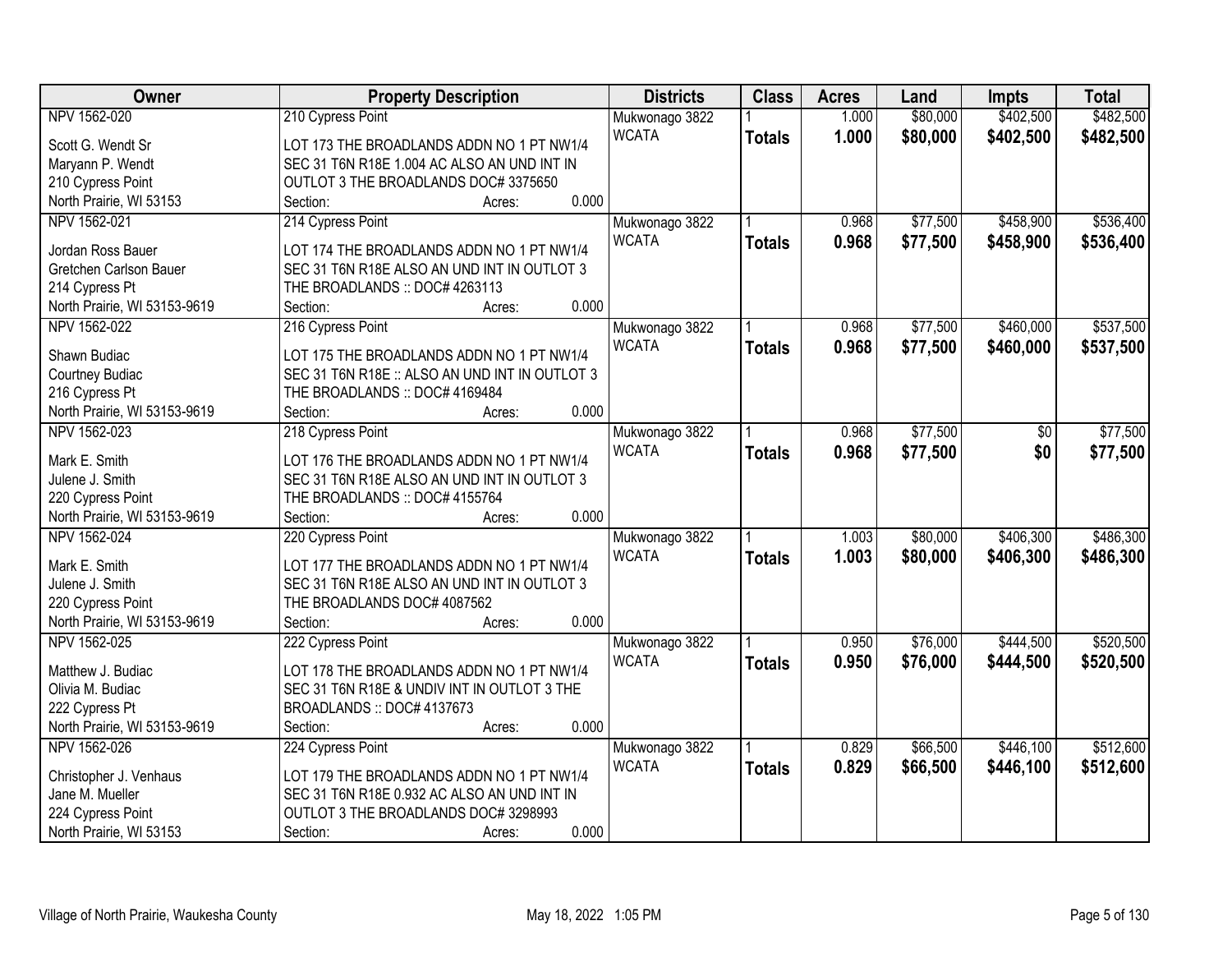| Owner                             | <b>Property Description</b>                      | <b>Districts</b> | <b>Class</b>  | <b>Acres</b> | Land     | <b>Impts</b> | <b>Total</b> |
|-----------------------------------|--------------------------------------------------|------------------|---------------|--------------|----------|--------------|--------------|
| NPV 1562-027                      | 226 Cypress Point                                | Mukwonago 3822   |               | 1.053        | \$82,500 | \$695,200    | \$777,700    |
| The James J Gatto Revocable Trust | LOT 180 THE BROADLANDS ADDN NO 1 PT NW1/4        | <b>WCATA</b>     | <b>Totals</b> | 1.053        | \$82,500 | \$695,200    | \$777,700    |
| 226 Cypress Pt                    | SEC 31 T6N R18E :: ALSO AN UNDIV INT IN OUTLOT   |                  |               |              |          |              |              |
| North Prairie, WI 53153-9619      | 3 THE BROADLANDS :: DOC# 4312309                 |                  |               |              |          |              |              |
|                                   | 0.000<br>Section:<br>Acres:                      |                  |               |              |          |              |              |
| NPV 1562-028                      | 228 Cypress Point                                | Mukwonago 3822   |               | 0.919        | \$73,500 | \$426,700    | \$500,200    |
|                                   |                                                  | <b>WCATA</b>     | <b>Totals</b> | 0.919        | \$73,500 | \$426,700    | \$500,200    |
| Richard J. Ciampa                 | LOT 181 THE BROADLANDS ADDN NO 1 PT NW1/4        |                  |               |              |          |              |              |
| Lynn M. Ciampa                    | SEC 31 T6N R18E 0.924 AC ALSO AN UND INT IN      |                  |               |              |          |              |              |
| 228 Cypress Point                 | OUTLOT 3 THE BROADLANDS DOC# 3298991             |                  |               |              |          |              |              |
| North Prairie, WI 53153           | 0.000<br>Section:<br>Acres:                      |                  |               |              |          |              |              |
| NPV 1562-029                      | 230 Cypress Point                                | Mukwonago 3822   |               | 0.931        | \$74,500 | \$468,700    | \$543,200    |
| Jon Schultz                       | LOT 182 THE BROADLANDS ADDN NO 1 PT NW1/4        | <b>WCATA</b>     | <b>Totals</b> | 0.931        | \$74,500 | \$468,700    | \$543,200    |
| Ingrid Schultz                    | SEC 31 T6N R18E 0.931 AC ALSO AN UND INT IN      |                  |               |              |          |              |              |
| 230 Cypress Pt                    | OUTLOT 3 THE BROADLANDS DOC# 3160250             |                  |               |              |          |              |              |
| North Prairie, WI 53153           | 0.000<br>Section:<br>Acres:                      |                  |               |              |          |              |              |
| NPV 1562-030                      |                                                  |                  |               |              |          |              |              |
|                                   |                                                  | Mukwonago 3822   | X4            | 1.767        | \$0      | \$0          | \$0          |
| Village of North Prairie          | OUTLOT 4 THE BROADLANDS ADDN NO 1 PT NW1/4       | <b>WCATA</b>     | <b>Totals</b> | 1.767        | \$0      | \$0          | \$0          |
| 130 N Harrison St                 | SEC 31 T6N R18E 1.820 AC (DEDICATED TO NORTH     |                  |               |              |          |              |              |
| North Prairie, WI 53153           | PRAIRIE VILLAGE PER PLAT)                        |                  |               |              |          |              |              |
|                                   | 0.000<br>Section:<br>Acres:                      |                  |               |              |          |              |              |
| NPV 1563-001                      | 232 Cypress Point                                | Mukwonago 3822   |               | 0.982        | \$78,500 | \$416,000    | \$494,500    |
|                                   |                                                  | <b>WCATA</b>     | <b>Totals</b> | 0.982        | \$78,500 | \$416,000    | \$494,500    |
| Nicholas C. Treder                | LOT 15 & AN UND INT IN OUTLOT 3 THE              |                  |               |              |          |              |              |
| Jessica A. Treder                 | BROADLANDS PT SW1/4 & NW1/4 & SE1/4 SEC 31       |                  |               |              |          |              |              |
| 232 Cypress Point                 | T6N R18E & PT NE1/4 & SE1/4 SEC 36 T6N R17E      |                  |               |              |          |              |              |
| North Prairie, WI 53153           | 0.000<br>Section:<br>Acres:                      |                  |               |              |          |              |              |
| NPV 1563-002                      | 300 Cypress Point                                | Mukwonago 3822   |               | 0.931        | \$74,500 | \$411,500    | \$486,000    |
| Joshua H. Wiley                   | LOT 16 & AN UND INT IN OUTLOT 3 THE              | <b>WCATA</b>     | <b>Totals</b> | 0.931        | \$74,500 | \$411,500    | \$486,000    |
| Megan E. Wiley                    | BROADLANDS PT SW1/4 & NW1/4 & SE1/4 SEC 31       |                  |               |              |          |              |              |
| 300 Cypress Pt                    | T6N R18E & PT NE1/4 & SE1/4 SEC 36 T6N R17E      |                  |               |              |          |              |              |
| North Prairie, WI 53153-9621      | 0.000<br>Section:<br>Acres:                      |                  |               |              |          |              |              |
| NPV 1563-003                      | 320 Cypress Point                                | Mukwonago 3822   |               | 0.982        | \$78,500 | \$371,500    | \$450,000    |
|                                   |                                                  | <b>WCATA</b>     | <b>Totals</b> | 0.982        | \$78,500 | \$371,500    | \$450,000    |
| John Salza                        | LOT 17 & AN UND INT IN OUTLOT 3 THE              |                  |               |              |          |              |              |
| Dawn Salza                        | BROADLANDS PT SW1/4 & NW1/4 & SE1/4 SEC 31       |                  |               |              |          |              |              |
| 302 Cypress Point                 | T6N R18E & PT NE1/4 & SE1/4 SEC 36 T6N R17E 0.93 |                  |               |              |          |              |              |
| North Prairie, WI 53153           | 0.000<br>Section:<br>Acres:                      |                  |               |              |          |              |              |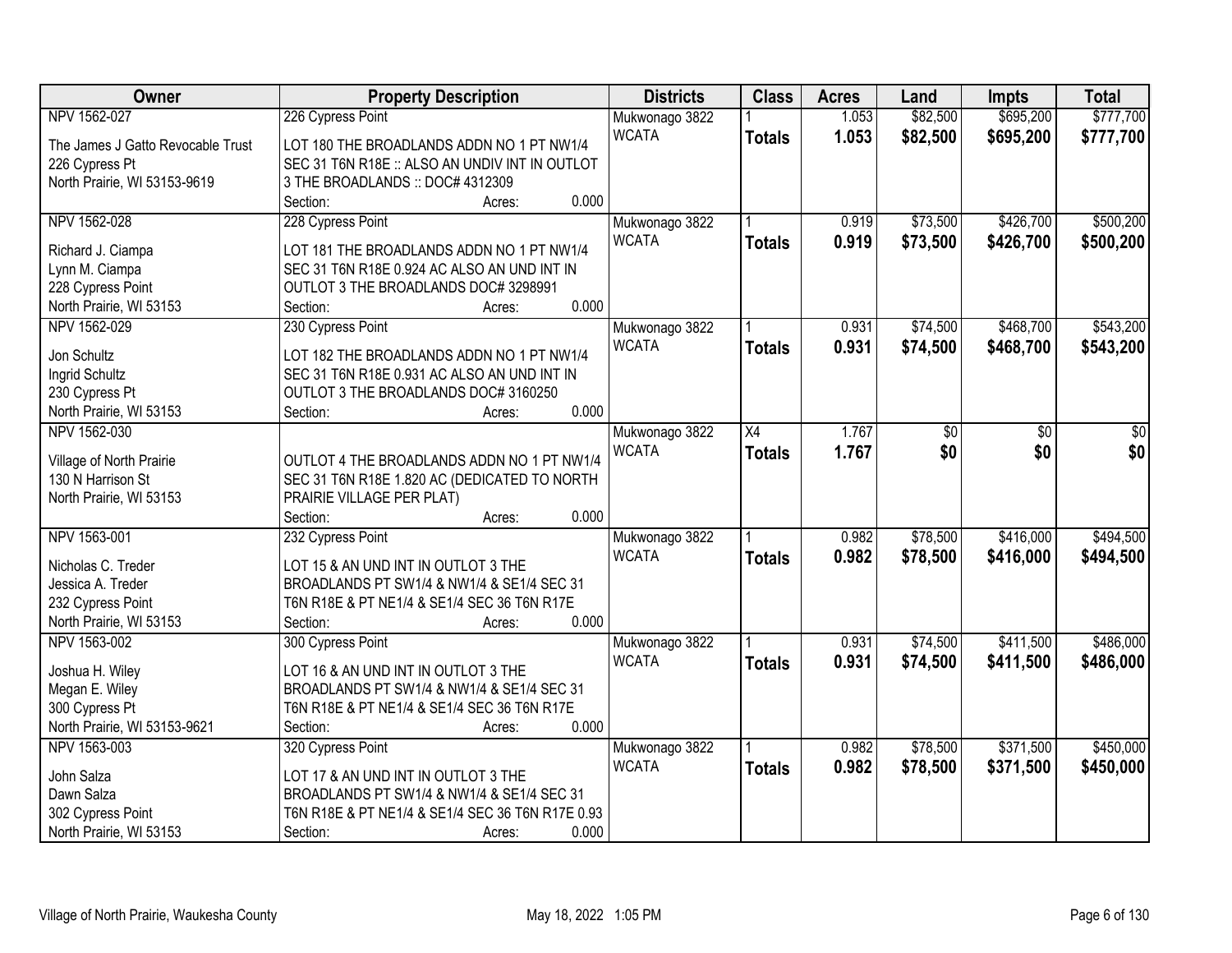| Owner                            | <b>Property Description</b>                                                                    | <b>Districts</b>               | <b>Class</b>  | <b>Acres</b> | Land      | <b>Impts</b> | <b>Total</b> |
|----------------------------------|------------------------------------------------------------------------------------------------|--------------------------------|---------------|--------------|-----------|--------------|--------------|
| NPV 1563-004                     | 304 Cypress Point                                                                              | Mukwonago 3822                 |               | 0.918        | \$73,500  | \$511,500    | \$585,000    |
| James and Carol Roemer Revocable | LOT 18 & AN UND INT IN OUTLOT 3 THE                                                            | <b>WCATA</b>                   | <b>Totals</b> | 0.918        | \$73,500  | \$511,500    | \$585,000    |
| Trust                            | BROADLANDS PT SW1/4 & NW1/4 & SE1/4 SEC 31                                                     |                                |               |              |           |              |              |
| PO Box 526                       | T6N R18E & PT NE1/4 & SE1/4 SEC 36 T6N R17E ::                                                 |                                |               |              |           |              |              |
| North Prairie, WI 53153-0526     | 0.000<br>Section:<br>Acres:                                                                    |                                |               |              |           |              |              |
| NPV 1563-005                     | 306 Cypress Point                                                                              | Mukwonago 3822                 |               | 0.918        | \$73,500  | \$532,500    | \$606,000    |
|                                  |                                                                                                | <b>WCATA</b>                   | <b>Totals</b> | 0.918        | \$73,500  | \$532,500    | \$606,000    |
| Bradley J. Felber                | LOT 19 & AN UND INT IN OUTLOT 3 THE                                                            |                                |               |              |           |              |              |
| Sharon K. Felber                 | BROADLANDS PT SW1/4 & NW1/4 & SE1/4 SEC 31                                                     |                                |               |              |           |              |              |
| 306 Cypress Pt                   | T6N R18E & PT NE1/4 & SE1/4 SEC 36 T6N R17E 0.92                                               |                                |               |              |           |              |              |
| North Prairie, WI 53153          | 0.000<br>Section:<br>Acres:                                                                    |                                |               |              |           |              |              |
| NPV 1563-006                     | 308 Cypress Point                                                                              | Mukwonago 3822                 |               | 0.918        | \$73,500  | \$367,800    | \$441,300    |
| Donald Bernhardt                 | LOT 20 & AN UND INT IN OUTLOT 3 THE                                                            | <b>WCATA</b>                   | <b>Totals</b> | 0.918        | \$73,500  | \$367,800    | \$441,300    |
| Debra Bernhardt                  | BROADLANDS PT SW1/4 & NW1/4 & SE1/4 SEC 31                                                     |                                |               |              |           |              |              |
| 308 Cypress Point                | T6N R18E & PT NE1/4 & SE1/4 SEC 36 T6N R17E 0.92                                               |                                |               |              |           |              |              |
| North Prairie, WI 53153          | 0.000<br>Section:<br>Acres:                                                                    |                                |               |              |           |              |              |
| NPV 1563-007                     | 310 Cypress Point                                                                              | Mukwonago 3822                 |               | 0.918        | \$73,500  | \$452,500    | \$526,000    |
|                                  |                                                                                                | <b>WCATA</b>                   | <b>Totals</b> | 0.918        | \$73,500  | \$452,500    | \$526,000    |
| <b>Steven Hewett</b>             | LOT 21 & AN UND INT IN OUTLOT 3 THE                                                            |                                |               |              |           |              |              |
| Rachel Hewett                    | BROADLANDS PT SW1/4 & NW1/4 & SE1/4 SEC 31                                                     |                                |               |              |           |              |              |
| 310 Cypress Pt                   | T6N R18E & PT NE1/4 & SE1/4 SEC 36 T6N R17E                                                    |                                |               |              |           |              |              |
| North Prairie, WI 53153-9621     | 0.000<br>Section:<br>Acres:                                                                    |                                |               |              |           |              |              |
| NPV 1563-008                     | 312 Cypress Point                                                                              | Mukwonago 3822                 |               | 0.973        | \$78,000  | \$489,400    | \$567,400    |
| Matthew S. Dosemagen             | LOT 22 THE BROADLANDS & UNDIV INTEREST IN                                                      | <b>WCATA</b>                   | <b>Totals</b> | 0.973        | \$78,000  | \$489,400    | \$567,400    |
| Carmella T. Dosemagen            | OUTLOT 3 PT SW1/4 & NW1/4 & SE1/4 SEC 31 T6N                                                   |                                |               |              |           |              |              |
| 312 Cypress Pt                   | R18E & PT NE1/4 & SE1/4 SEC 36 T6N R17E                                                        |                                |               |              |           |              |              |
| North Prairie, WI 53153-9621     | 0.000<br>Section:<br>Acres:                                                                    |                                |               |              |           |              |              |
| NPV 1563-009                     | 314 Cypress Point                                                                              |                                |               | 1.065        | \$83,000  | \$408,600    | \$491,600    |
|                                  |                                                                                                | Mukwonago 3822<br><b>WCATA</b> |               |              |           |              |              |
| Jeffrey A. Johnsen               | LOT 23 THE BROADLANDS & AN UNDIV INTEREST IN                                                   |                                | <b>Totals</b> | 1.065        | \$83,000  | \$408,600    | \$491,600    |
| 314 Cypress Pt                   | OUTLOT 3 BEING PT NE1/4 SE1/4 NW1/4 & SW1/4 OF                                                 |                                |               |              |           |              |              |
| North Prairie, WI 53153-9621     | SE1/4 & NE1/4 SE1/4 SW1/4 & NW1/4 OF NE1/4 SEC 3                                               |                                |               |              |           |              |              |
|                                  | 0.000<br>Section:<br>Acres:                                                                    |                                |               |              |           |              |              |
| NPV 1563-010                     | 316 Cypress Point                                                                              | Mukwonago 3822                 |               | 1.675        | \$110,500 | \$463,900    | \$574,400    |
|                                  |                                                                                                | <b>WCATA</b>                   | <b>Totals</b> | 1.675        | \$110,500 | \$463,900    | \$574,400    |
| Patrick Barry                    | LOT 24 & AN UND INT IN OUTLOT 3 THE                                                            |                                |               |              |           |              |              |
| Stephanie Barry                  | BROADLANDS PT SW1/4 & NW1/4 & SE1/4 SEC 31<br>T6N R18E & PT NE1/4 & SE1/4 SEC 36 T6N R17E 1.81 |                                |               |              |           |              |              |
| 316 Cypress Pt                   |                                                                                                |                                |               |              |           |              |              |
| North Prairie, WI 53153          | 0.000<br>Section:<br>Acres:                                                                    |                                |               |              |           |              |              |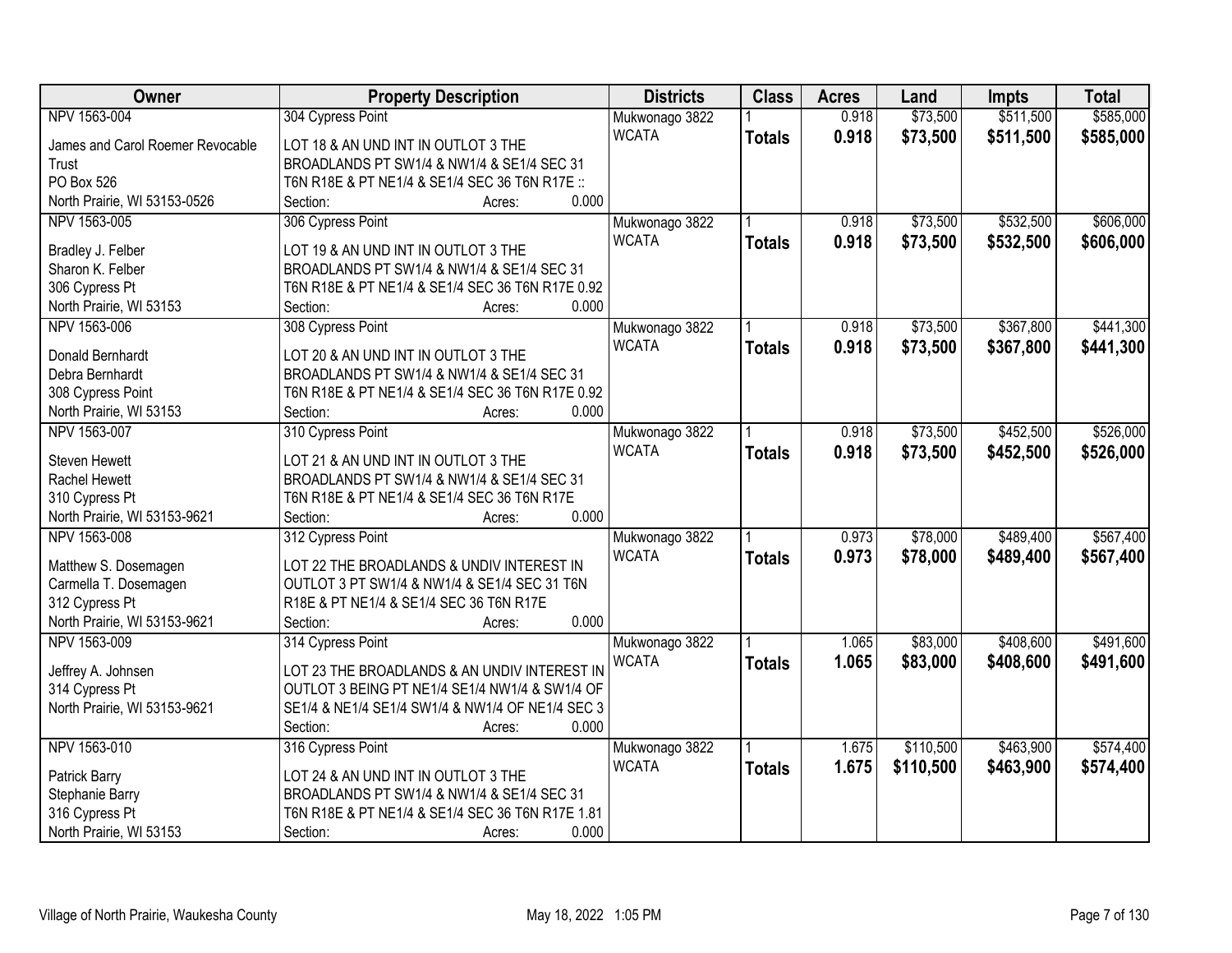| Owner                                | <b>Property Description</b>                                                       | <b>Districts</b>               | <b>Class</b>  | <b>Acres</b>   | Land                 | <b>Impts</b>           | <b>Total</b> |
|--------------------------------------|-----------------------------------------------------------------------------------|--------------------------------|---------------|----------------|----------------------|------------------------|--------------|
| NPV 1563-011                         | 318 Cypress Point                                                                 | Mukwonago 3822                 |               | 1.056          | \$82,500             | \$445,200              | \$527,700    |
| Nicholas Walter Lewein               | LOT 25 THE BROADLANDS & AN UNDIV INTEREST IN                                      | <b>WCATA</b>                   | <b>Totals</b> | 1.056          | \$82,500             | \$445,200              | \$527,700    |
| Emily Elizabeth Lewein               | OUTLOT 3 BEING PT NE1/4 SE1/4 NW1/4 SW1/4 OF                                      |                                |               |                |                      |                        |              |
| 318 Cypress Pt                       | SE1/4 & NE1/4 SE1/4 SW1/4 NW1/4 OF NE1/4 SEC 36                                   |                                |               |                |                      |                        |              |
| North Prairie, WI 53153-9621         | 0.000<br>Section:<br>Acres:                                                       |                                |               |                |                      |                        |              |
| NPV 1563-012                         | 320 Cypress Point                                                                 | Mukwonago 3822<br><b>WCATA</b> |               | 0.909<br>0.909 | \$72,500<br>\$72,500 | \$412,700<br>\$412,700 | \$485,200    |
| Nathan J. Scharrer                   | LOT 26 THE BROADLANDS & AN UNDIV INTEREST IN                                      |                                | <b>Totals</b> |                |                      |                        | \$485,200    |
| Lindsey M. Scharrer                  | OUTLOT 3 PT SW1/4 & NW1/4 & SE1/4 SEC 31 T6N                                      |                                |               |                |                      |                        |              |
| 320 Cypress Pt                       | R18E & PT NE1/4 & SE1/4 SEC 36 T6N R17E :: DOC                                    |                                |               |                |                      |                        |              |
| North Prairie, WI 53153-9621         | 0.000<br>Section:<br>Acres:                                                       |                                |               |                |                      |                        |              |
| NPV 1563-013                         | 921 County Rd ZZ                                                                  | Mukwonago 3822                 |               | 1.171          | \$87,500             | \$357,300              | \$444,800    |
|                                      |                                                                                   | <b>WCATA</b>                   | <b>Totals</b> | 1.171          | \$87,500             | \$357,300              | \$444,800    |
| Amy L. Monroe                        | LOT 27 & AN UND INT IN OUTLOT 3 THE<br>BROADLANDS PT SW1/4 & NW1/4 & SE1/4 SEC 31 |                                |               |                |                      |                        |              |
| Jeffrey W. Knaub<br>921 County Rd Zz | T6N R18E & PT NE1/4 & SE1/4 SEC 36 T6N R17E ::                                    |                                |               |                |                      |                        |              |
| North Prairie, WI 53153-9468         | 0.000<br>Section:                                                                 |                                |               |                |                      |                        |              |
| NPV 1563-014                         | Acres:<br>231 Crooked Stick Pass                                                  |                                |               |                |                      |                        | \$520,100    |
|                                      |                                                                                   | Mukwonago 3822                 |               | 1.177          | \$88,000             | \$432,100              |              |
| Michael A. Christiansen              | LOT 28 & AN UND INT IN OUTLOT 3 THE                                               | <b>WCATA</b>                   | <b>Totals</b> | 1.177          | \$88,000             | \$432,100              | \$520,100    |
| Amanda R. Christiansen               | BROADLANDS PT SW1/4 & NW1/4 & SE1/4 SEC 31                                        |                                |               |                |                      |                        |              |
| 231 Crooked Stick pass               | T6N R18E & PT NE1/4 & SE1/4 SEC 36 T6N R17E ::                                    |                                |               |                |                      |                        |              |
| North Prairie, WI 53153-9622         | 0.000<br>Section:<br>Acres:                                                       |                                |               |                |                      |                        |              |
| NPV 1563-015                         | 229 Crooked Stick Pass                                                            | Mukwonago 3822                 |               | 1.033          | \$81,500             | \$378,000              | \$459,500    |
|                                      |                                                                                   | <b>WCATA</b>                   | <b>Totals</b> | 1.033          | \$81,500             | \$378,000              | \$459,500    |
| Martin Behr                          | LOT 29 & AN UND INT IN OUTLOT 3 THE                                               |                                |               |                |                      |                        |              |
| Sherry Behr                          | BROADLANDS PT SW1/4 & NW1/4 & SE1/4 SEC 31                                        |                                |               |                |                      |                        |              |
| 229 Crooked Stick pass               | T6N R18E & PT NE1/4 & SE1/4 SEC 36 T6N R17E 1.17<br>0.000                         |                                |               |                |                      |                        |              |
| North Prairie, WI 53153              | Section:<br>Acres:                                                                |                                |               |                |                      |                        |              |
| NPV 1563-016                         | 227 Crooked Stick Pass                                                            | Mukwonago 3822                 |               | 1.019          | \$81,000             | \$405,300              | \$486,300    |
| Irma Y. Nixon                        | LOT 30 & AN UND INT IN OUTLOT 3 THE                                               | <b>WCATA</b>                   | <b>Totals</b> | 1.019          | \$81,000             | \$405,300              | \$486,300    |
| 227 Crooked Stick pass               | BROADLANDS PT SW1/4 & NW1/4 & SE1/4 SEC 31                                        |                                |               |                |                      |                        |              |
| North Prairie, WI 53153              | T6N R18E & PT NE1/4 & SE1/4 SEC 36 T6N R17E                                       |                                |               |                |                      |                        |              |
|                                      | 0.000<br>Section:<br>Acres:                                                       |                                |               |                |                      |                        |              |
| NPV 1563-017                         | 225 Crooked Stick Pass                                                            | Mukwonago 3822                 |               | 0.918          | \$73,500             | \$368,400              | \$441,900    |
|                                      |                                                                                   | <b>WCATA</b>                   | <b>Totals</b> | 0.918          | \$73,500             | \$368,400              | \$441,900    |
| Marvin Schilt                        | LOT 31 & AN UND INT IN OUTLOT 3 THE                                               |                                |               |                |                      |                        |              |
| <b>Dolores Schilt</b>                | BROADLANDS PT SW1/4 & NW1/4 & SE1/4 SEC 31                                        |                                |               |                |                      |                        |              |
| 225 Crooked Stick pass               | T6N R18E & PT NE1/4 & SE1/4 SEC 36 T6N R17E 0.92                                  |                                |               |                |                      |                        |              |
| North Prairie, WI 53153              | 0.000<br>Section:<br>Acres:                                                       |                                |               |                |                      |                        |              |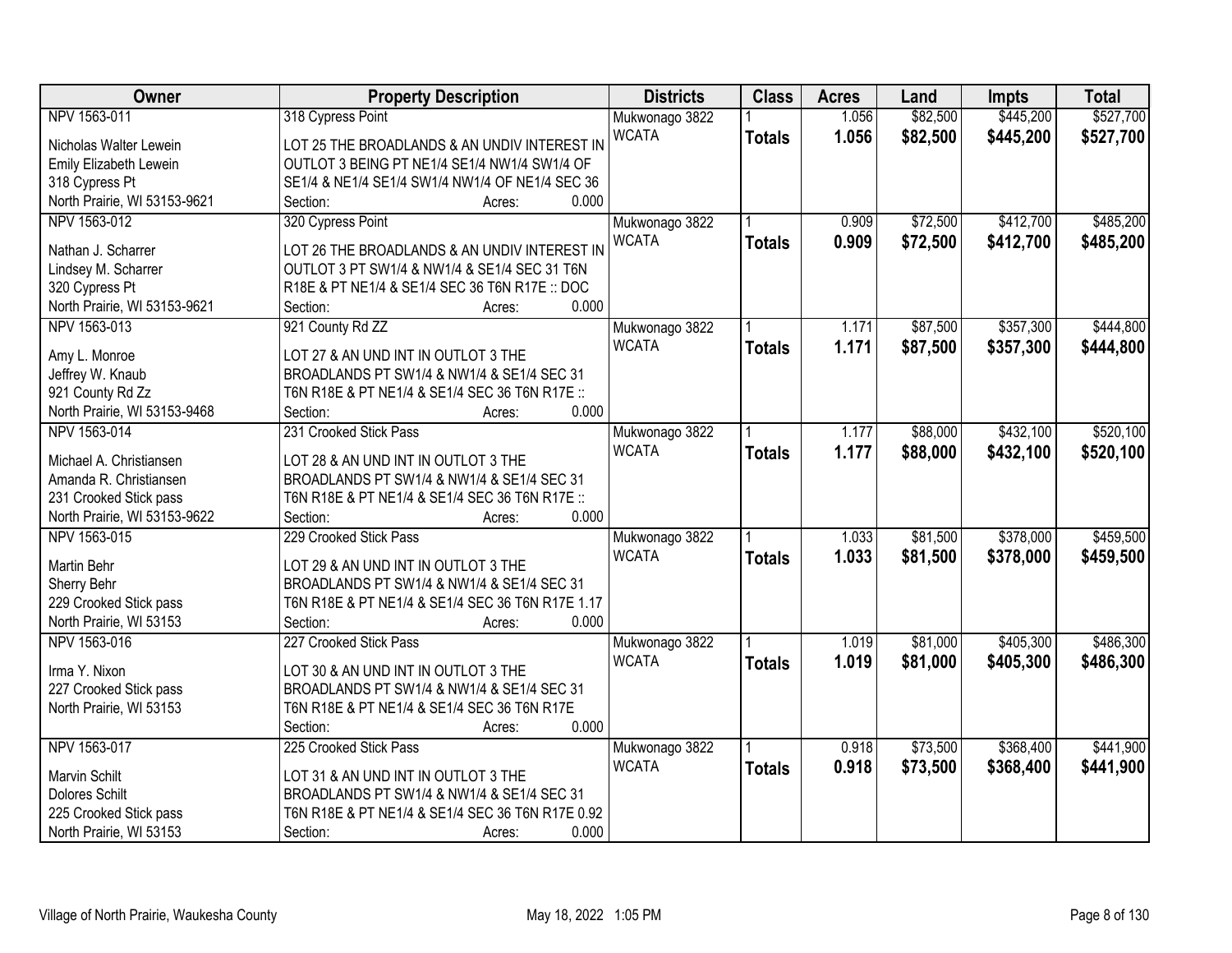| Owner                          | <b>Property Description</b>                      | <b>Districts</b> | <b>Class</b>  | <b>Acres</b> | Land      | <b>Impts</b> | <b>Total</b> |
|--------------------------------|--------------------------------------------------|------------------|---------------|--------------|-----------|--------------|--------------|
| NPV 1563-018                   | 223 Crooked Stick Pass                           | Mukwonago 3822   |               | 0.932        | \$74,500  | \$319,300    | \$393,800    |
| Albert R. Klewin III           | LOT 32 THE BROADLANDS & AN UNDIV INTEREST IN     | <b>WCATA</b>     | <b>Totals</b> | 0.932        | \$74,500  | \$319,300    | \$393,800    |
| Katherine R. Klewin            | OUTLOT 3 BEING PT NE1/4 SE1/4 NW1/4 & SW1/4 OF   |                  |               |              |           |              |              |
| 223 Crooked Stick pass         | SE1/4 & NE1/4 SE1/4 SW1/4 & NW1/4 OF NE1/4 SEC 3 |                  |               |              |           |              |              |
| North Prairie, WI 53153-9622   | 0.000<br>Section:<br>Acres:                      |                  |               |              |           |              |              |
| NPV 1563-019                   | 219 Crooked Stick Pass                           | Mukwonago 3822   |               | 1.349        | \$95,500  | \$346,600    | \$442,100    |
|                                |                                                  | <b>WCATA</b>     | <b>Totals</b> | 1.349        | \$95,500  | \$346,600    | \$442,100    |
| Michael Magill                 | LOT 33 THE BROADLANDS & UNDIV INTEREST IN        |                  |               |              |           |              |              |
| Gena Magill                    | OUTLOT 3 BEING PT NE1/4 SE1/4 NW1/4 & SW1/4 OF   |                  |               |              |           |              |              |
| 219 Crooked Stick pass         | SE1/4 & NE1/4 SE1/4 SW1/4 & NW1/4 OF NE1/4 SEC 3 |                  |               |              |           |              |              |
| North Prairie, WI 53153-9622   | 0.000<br>Section:<br>Acres:                      |                  |               |              |           |              |              |
| NPV 1563-020                   | 217 Crooked Stick Pass                           | Mukwonago 3822   |               | 0.997        | \$80,000  | \$401,800    | \$481,800    |
| John A. Richards               | LOT 34 & AN UND INT IN OUTLOT 3 THE              | <b>WCATA</b>     | <b>Totals</b> | 0.997        | \$80,000  | \$401,800    | \$481,800    |
| Joette K. Richards             | BROADLANDS PT SW1/4 & NW1/4 & SE1/4 SEC 31       |                  |               |              |           |              |              |
| 217 Crooked Stick pass         | T6N R18E & PT NE1/4 & SE1/4 SEC 36 T6N R17E 0.97 |                  |               |              |           |              |              |
| North Prairie, WI 53153        | 0.000<br>Section:<br>Acres:                      |                  |               |              |           |              |              |
| NPV 1563-021                   | 215 Crooked Stick Pass                           | Mukwonago 3822   |               | 1.452        | \$100,500 | \$395,100    | \$495,600    |
|                                |                                                  | <b>WCATA</b>     | <b>Totals</b> | 1.452        | \$100,500 | \$395,100    | \$495,600    |
| Robert Lange                   | LOT 35 & AN UND INT IN OUTLOT 3 THE              |                  |               |              |           |              |              |
| Christine Lange                | BROADLANDS PT SW1/4 & NW1/4 & SE1/4 SEC 31       |                  |               |              |           |              |              |
| 215 Crooked Stick pass         | T6N R18E & PT NE1/4 & SE1/4 SEC 36 T6N R17E 1.41 |                  |               |              |           |              |              |
| North Prairie, WI 53153        | 0.000<br>Section:<br>Acres:                      |                  |               |              |           |              |              |
| NPV 1563-022                   | 213 Crooked Stick Pass                           | Mukwonago 3822   |               | 0.962        | \$77,000  | \$392,500    | \$469,500    |
| Moravec Revocable Trust        | LOT 36 & AN UND INT IN OUTLOT 3 THE              | <b>WCATA</b>     | <b>Totals</b> | 0.962        | \$77,000  | \$392,500    | \$469,500    |
| 213 Crooked Stick pass         | BROADLANDS PT SW1/4 & NW1/4 & SE1/4 SEC 31       |                  |               |              |           |              |              |
| North Prairie, WI 53153        | T6N R18E & PT NE1/4 & SE1/4 SEC 36 T6N R17E      |                  |               |              |           |              |              |
|                                | 0.000<br>Section:<br>Acres:                      |                  |               |              |           |              |              |
| NPV 1563-023                   | 211 Crooked Stick Pass                           | Mukwonago 3822   |               | 0.911        | \$73,000  | \$483,000    | \$556,000    |
|                                |                                                  | <b>WCATA</b>     |               | 0.911        | \$73,000  | \$483,000    | \$556,000    |
| Sharon A Bloom Revocable Trust | LOT 37 & AN UND INT IN OUTLOT 3 THE              |                  | <b>Totals</b> |              |           |              |              |
| 211 Crooked Stick pass         | BROADLANDS PT SW1/4 & NW1/4 & SE1/4 SEC 31       |                  |               |              |           |              |              |
| North Prairie, WI 53153-9622   | T6N R18E & PT NE1/4 & SE1/4 SEC 36 T6N R17E ::   |                  |               |              |           |              |              |
|                                | 0.000<br>Section:<br>Acres:                      |                  |               |              |           |              |              |
| NPV 1563-024                   | 209 Crooked Stick Pass                           | Mukwonago 3822   |               | 0.733        | \$58,500  | \$417,500    | \$476,000    |
| Elizabeth A. Fine              | LOT 38 THE BROADLANDS & AN UNDIV INTEREST IN     | <b>WCATA</b>     | <b>Totals</b> | 0.733        | \$58,500  | \$417,500    | \$476,000    |
| Jeremy C. Pfaff                | OUTLOT 3 PT SW1/4 & NW1/4 & SE1/4 SEC 31 T6N     |                  |               |              |           |              |              |
| 209 Crooked Stick pass         | R18E & PT NE1/4 & SE1/4 SEC 36 T6N R17E          |                  |               |              |           |              |              |
|                                | 0.000<br>Section:                                |                  |               |              |           |              |              |
| North Prairie, WI 53153-9622   | Acres:                                           |                  |               |              |           |              |              |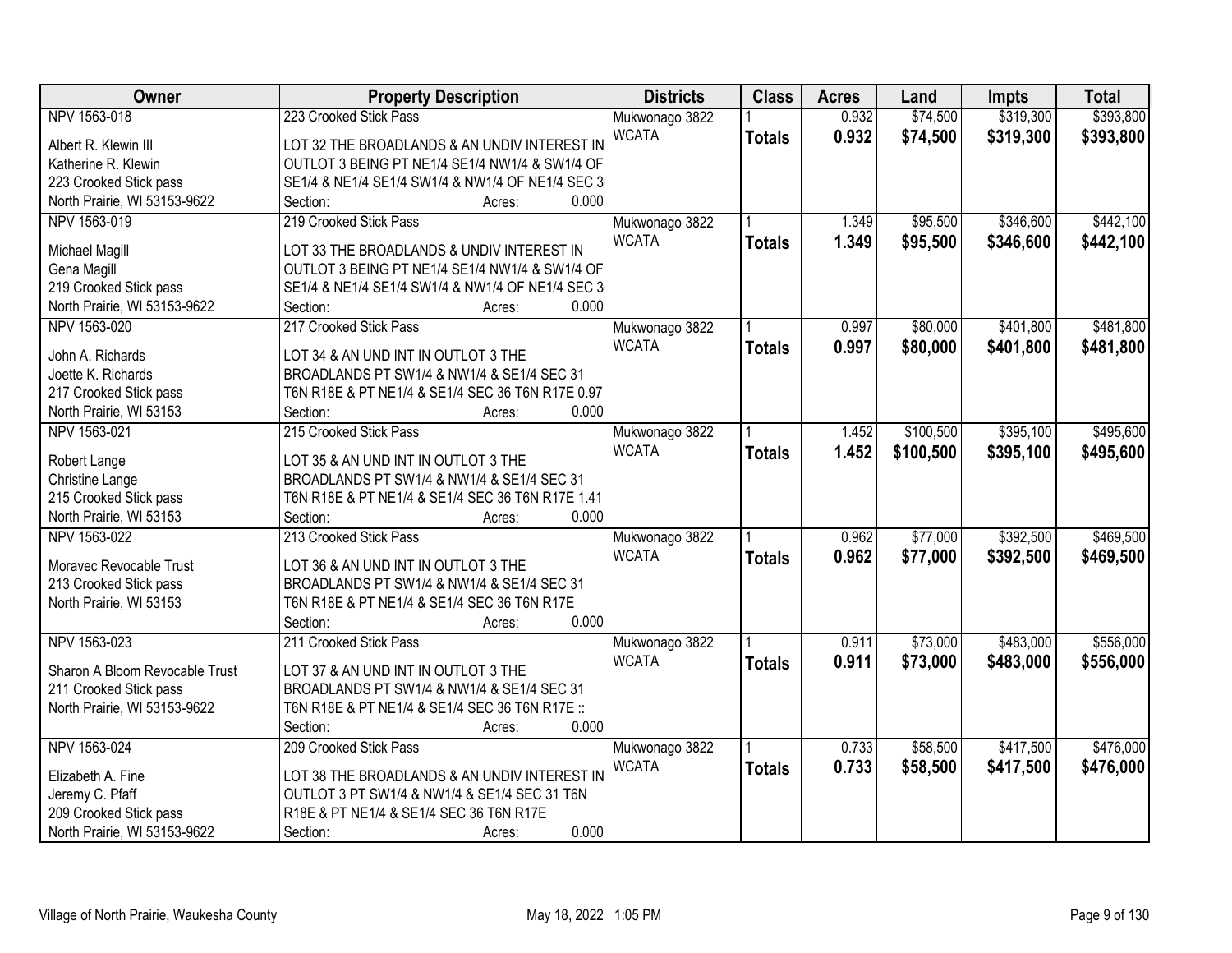| Owner                        | <b>Property Description</b>                      | <b>Districts</b> | <b>Class</b>  | <b>Acres</b> | Land      | <b>Impts</b> | <b>Total</b> |
|------------------------------|--------------------------------------------------|------------------|---------------|--------------|-----------|--------------|--------------|
| NPV 1563-025                 | 207 Crooked Stick Pass                           | Mukwonago 3822   |               | 3.053        | \$129,500 | \$470,200    | \$599,700    |
| The Weibel Living Trust      | LOT 39 & AN UND INT IN OUTLOT 3 THE              | <b>WCATA</b>     | <b>Totals</b> | 3.053        | \$129,500 | \$470,200    | \$599,700    |
| 207 Crooked Stick pass       | BROADLANDS PT SW1/4 & NW1/4 & SE1/4 SEC 31       |                  |               |              |           |              |              |
| North Prairie, WI 53153      | T6N R18E & PT NE1/4 & SE1/4 SEC 36 T6N R17E      |                  |               |              |           |              |              |
|                              | 0.000<br>Section:<br>Acres:                      |                  |               |              |           |              |              |
| NPV 1563-026                 | 203 Crooked Stick Pass                           | Mukwonago 3822   |               | 1.845        | \$118,000 | \$394,600    | \$512,600    |
|                              |                                                  | <b>WCATA</b>     | <b>Totals</b> | 1.845        | \$118,000 | \$394,600    | \$512,600    |
| Jacob Bloom                  | LOT 40 THE BROADLANDS & UNDIV INTEREST IN        |                  |               |              |           |              |              |
| 203 Crooked Stick pass       | OUTLOT 3 PT SW1/4 & NW1/4 & SE1/4 SEC 31 T6N     |                  |               |              |           |              |              |
| North Prairie, WI 53153-9622 | R18E & PT NE1/4 & SE1/4 SEC 36 T6N R17E          |                  |               |              |           |              |              |
|                              | 0.000<br>Section:<br>Acres:                      |                  |               |              |           |              |              |
| NPV 1563-027                 | 201 Crooked Stick Pass                           | Mukwonago 3822   |               | 1.198        | \$89,000  | \$423,600    | \$512,600    |
| Jason R. Baker               | LOT 41 & AN UND INT IN OUTLOT 3 THE              | <b>WCATA</b>     | <b>Totals</b> | 1.198        | \$89,000  | \$423,600    | \$512,600    |
| Gina Baker                   | BROADLANDS PT SW1/4 & NW1/4 & SE1/4 SEC 31       |                  |               |              |           |              |              |
| 201 Crooked Stick pass       | T6N R18E & PT NE1/4 & SE1/4 SEC 36 T6N R17E 1.17 |                  |               |              |           |              |              |
| North Prairie, WI 53153      | 0.000<br>Section:<br>Acres:                      |                  |               |              |           |              |              |
| NPV 1563-028                 | 103 Eagles Lookout                               |                  |               | 1.209        | \$89,500  | \$385,100    | \$474,600    |
|                              |                                                  | Mukwonago 3822   |               |              |           |              |              |
| Steven D. Driscoll           | LOT 42 & AN UND INT IN OUTLOT 3 THE              | <b>WCATA</b>     | <b>Totals</b> | 1.209        | \$89,500  | \$385,100    | \$474,600    |
| Karen A. Driscoll            | BROADLANDS PT SW1/4 & NW1/4 & SE1/4 SEC 31       |                  |               |              |           |              |              |
| 103 Eagles Lookout           | T6N R18E & PT NE1/4 & SE1/4 SEC 36 T6N R17E      |                  |               |              |           |              |              |
| North Prairie, WI 53153      | 0.000<br>Section:<br>Acres:                      |                  |               |              |           |              |              |
| NPV 1563-029                 | 105 Eagles Lookout                               | Mukwonago 3822   |               | 1.218        | \$90,000  | \$428,100    | \$518,100    |
|                              |                                                  | <b>WCATA</b>     | <b>Totals</b> | 1.218        | \$90,000  | \$428,100    | \$518,100    |
| Darren Clark                 | LOT 43 THE BROADLANDS & UNDIV INTEREST IN        |                  |               |              |           |              |              |
| Irene Clark                  | OUTLOT 3 PT SW1/4 & NW1/4 & SE1/4 SEC 31 T6N     |                  |               |              |           |              |              |
| 105 Eagles Lookout           | R18E & PT NE1/4 & SE1/4 SEC 36 T6N R17E          |                  |               |              |           |              |              |
| North Prairie, WI 53153-9623 | 0.000<br>Section:<br>Acres:                      |                  |               |              |           |              |              |
| NPV 1563-030                 | 107 Eagles Lookout                               | Mukwonago 3822   |               | 1.218        | \$90,000  | \$342,400    | \$432,400    |
| Nielsen Trust                | LOT 44 & AN UND INT IN OUTLOT 3 THE              | <b>WCATA</b>     | <b>Totals</b> | 1.218        | \$90,000  | \$342,400    | \$432,400    |
| c/o Gary & Patricia Nielsen  | BROADLANDS PT SW1/4 & NW1/4 & SE1/4 SEC 31       |                  |               |              |           |              |              |
| 107 Eagles Lookout           | T6N R18E & PT NE1/4 & SE1/4 SEC 36 T6N R17E 1.15 |                  |               |              |           |              |              |
| North Prairie, WI 53153      | 0.000<br>Section:<br>Acres:                      |                  |               |              |           |              |              |
| NPV 1563-031                 | 109 Eagles Lookout                               | Mukwonago 3822   |               | 1.114        | \$85,000  | \$368,400    | \$453,400    |
|                              |                                                  | <b>WCATA</b>     |               | 1.114        | \$85,000  | \$368,400    |              |
| Edward Bantz Jr              | LOT 45 & AN UND INT IN OUTLOT 3 THE              |                  | <b>Totals</b> |              |           |              | \$453,400    |
| Jennifer Bantz               | BROADLANDS PT SW1/4 & NW1/4 & SE1/4 SEC 31       |                  |               |              |           |              |              |
| 109 Eagles Lookout           | T6N R18E & PT NE1/4 & SE1/4 SEC 36 T6N R17E 1.07 |                  |               |              |           |              |              |
| North Prairie, WI 53153      | 0.000<br>Section:<br>Acres:                      |                  |               |              |           |              |              |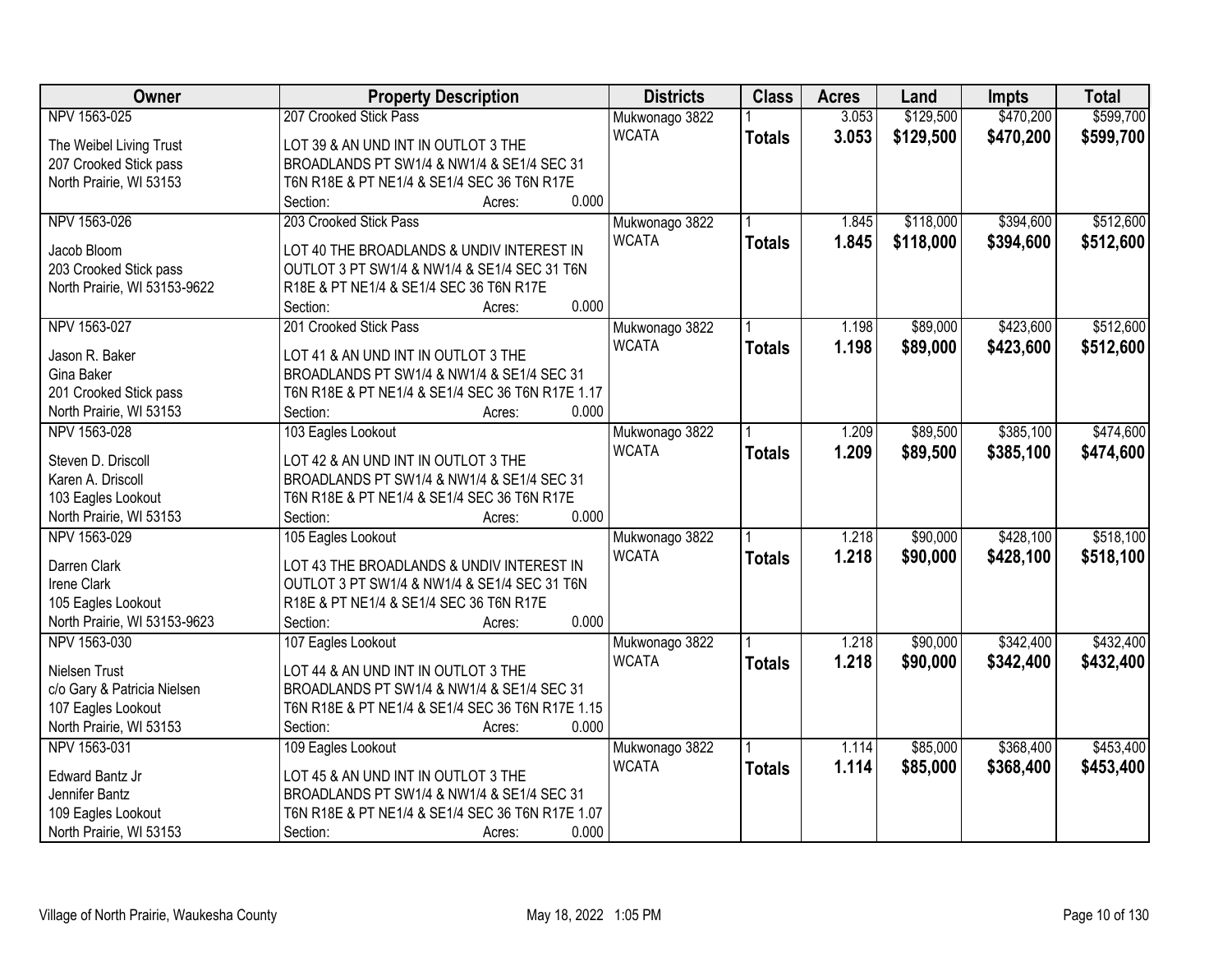| Owner                        | <b>Property Description</b>                             | <b>Districts</b> | <b>Class</b>  | <b>Acres</b> | Land     | <b>Impts</b> | <b>Total</b> |
|------------------------------|---------------------------------------------------------|------------------|---------------|--------------|----------|--------------|--------------|
| NPV 1563-032                 | 111 Eagles Lookout                                      | Mukwonago 3822   |               | 0.932        | \$74,500 | \$396,500    | \$471,000    |
| Gonzalo P. Gonzalez          | LOT 46 THE BROADLANDS & UNDIV INTEREST IN               | <b>WCATA</b>     | <b>Totals</b> | 0.932        | \$74,500 | \$396,500    | \$471,000    |
| Linda M. Gonzalez            | OUTLOT 3 PT SW1/4 & NW1/4 & SE1/4 SEC 31 T6N            |                  |               |              |          |              |              |
| 111 Eagles Lookout           | R18E & PT NE1/4 & SE1/4 SEC 36 T6N R17E                 |                  |               |              |          |              |              |
| North Prairie, WI 53153-9623 | 0.000<br>Section:<br>Acres:                             |                  |               |              |          |              |              |
| NPV 1563-033                 | 113 Eagles Lookout                                      | Mukwonago 3822   |               | 1.309        | \$94,000 | \$386,700    | \$480,700    |
|                              |                                                         | <b>WCATA</b>     | <b>Totals</b> | 1.309        | \$94,000 | \$386,700    | \$480,700    |
| James J. Maikowski           | LOT 47 & AN UND INT IN OUTLOT 3 THE                     |                  |               |              |          |              |              |
| Jennifer L. Maikowski        | BROADLANDS PT SW1/4 & NW1/4 & SE1/4 SEC 31              |                  |               |              |          |              |              |
| 113 Eagles Lookout           | T6N R18E & PT NE1/4 & SE1/4 SEC 36 T6N R17E ::<br>0.000 |                  |               |              |          |              |              |
| North Prairie, WI 53153-9623 | Section:<br>Acres:                                      |                  |               |              |          |              |              |
| NPV 1563-034                 | 115 Eagles Lookout                                      | Mukwonago 3822   |               | 1.256        | \$91,500 | \$393,000    | \$484,500    |
| <b>Randall Rice</b>          | LOT 48 THE BROADLANDS & AN UNDIV INTEREST IN            | <b>WCATA</b>     | <b>Totals</b> | 1.256        | \$91,500 | \$393,000    | \$484,500    |
| <b>Allison Rice</b>          | OUTLOT 3 BEING PT NE1/4 SE1/4 NW1/4 & SW1/4 OF          |                  |               |              |          |              |              |
| 115 Eagles Lookout           | SE1/4 & NE1/4 SE1/4 SW1/4 & NW1/4 OF NE1/4 SEC 3        |                  |               |              |          |              |              |
| North Prairie, WI 53153-9623 | 0.000<br>Section:<br>Acres:                             |                  |               |              |          |              |              |
| NPV 1563-035                 | 116 Eagles Lookout                                      | Mukwonago 3822   |               | 0.932        | \$74,500 | \$389,800    | \$464,300    |
|                              |                                                         | <b>WCATA</b>     | <b>Totals</b> | 0.932        | \$74,500 | \$389,800    | \$464,300    |
| Matthew D. Tieman            | LOT 49 THE BROADLANDS BEING PT NE1/4, SE1/4             |                  |               |              |          |              |              |
| Ashly E. Tieman              | NW1/4 & SW1/4 OF SE1/4 & NE1/4, SE1/4, SW1/4 &          |                  |               |              |          |              |              |
| 116 Eagles Lookout           | NW1/4 OF NE1/4 SEC 36 T6N R17E & SE1/4, SW1/4 &         |                  |               |              |          |              |              |
| North Prairie, WI 53153-9623 | 0.000<br>Section:<br>Acres:                             |                  |               |              |          |              |              |
| NPV 1563-036                 | 114 Eagles Lookout                                      | Mukwonago 3822   |               | 1.334        | \$95,000 | \$447,800    | \$542,800    |
| David C. Meade               | LOT 50 & AN UND INT IN OUTLOT 3 THE                     | <b>WCATA</b>     | <b>Totals</b> | 1.334        | \$95,000 | \$447,800    | \$542,800    |
| Elaine J. Tripp              | BROADLANDS PT SW1/4 & NW1/4 & SE1/4 SEC 31              |                  |               |              |          |              |              |
| 114 Eagles Lookout           | T6N R18E & PT NE1/4 & SE1/4 SEC 36 T6N R17E             |                  |               |              |          |              |              |
| North Prairie, WI 53153-9623 | 0.000<br>Section:<br>Acres:                             |                  |               |              |          |              |              |
| NPV 1563-037                 | 112 Eagles Lookout                                      | Mukwonago 3822   |               | 1.359        | \$96,000 | \$337,600    | \$433,600    |
|                              |                                                         | <b>WCATA</b>     | <b>Totals</b> | 1.359        | \$96,000 | \$337,600    | \$433,600    |
| Daniel Iding                 | LOT 51 & AN UND INT IN OUTLOT 3 THE                     |                  |               |              |          |              |              |
| Lisa Iding                   | BROADLANDS PT SW1/4 & NW1/4 & SE1/4 SEC 31              |                  |               |              |          |              |              |
| 112 Eagles Lookout           | T6N R18E & PT NE1/4 & SE1/4 SEC 36 T6N R17E 1.25        |                  |               |              |          |              |              |
| North Prairie, WI 53153      | 0.000<br>Section:<br>Acres:                             |                  |               |              |          |              |              |
| NPV 1563-038                 | 110 Eagles Lookout                                      | Mukwonago 3822   |               | 0.932        | \$74,500 | \$382,900    | \$457,400    |
| <b>Matthew Mowry</b>         | LOT 52 & AN UND INT IN OUTLOT 3 THE                     | <b>WCATA</b>     | <b>Totals</b> | 0.932        | \$74,500 | \$382,900    | \$457,400    |
| Susan Mowry                  | BROADLANDS PT SW1/4 & NW1/4 & SE1/4 SEC 31              |                  |               |              |          |              |              |
| 110 Eagles Lookout           | T6N R18E & PT NE1/4 & SE1/4 SEC 36 T6N R17E             |                  |               |              |          |              |              |
| North Prairie, WI 53153-9623 | 0.000<br>Section:<br>Acres:                             |                  |               |              |          |              |              |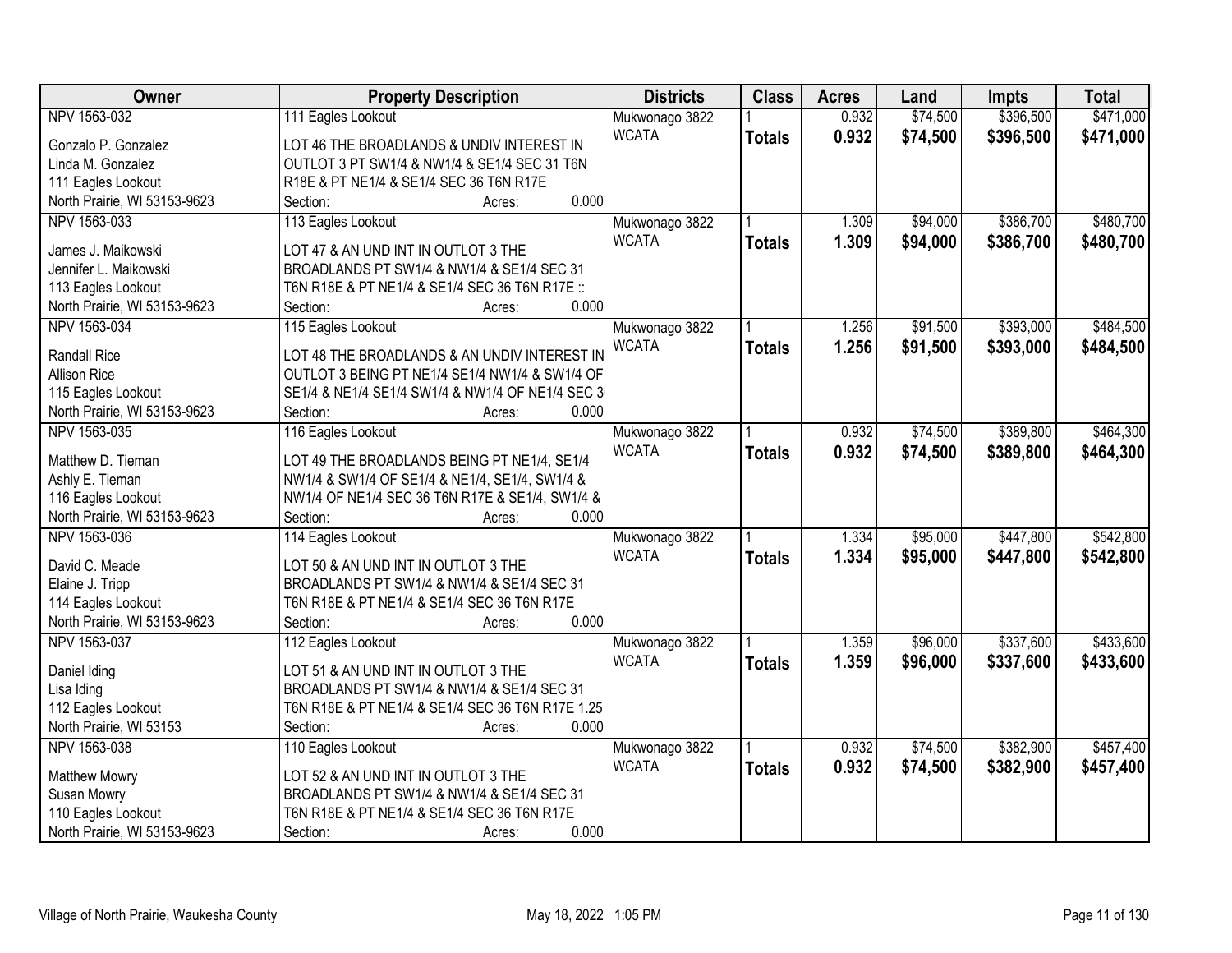| Owner                        | <b>Property Description</b>                      | <b>Districts</b> | <b>Class</b>  | <b>Acres</b> | Land     | Impts     | <b>Total</b> |
|------------------------------|--------------------------------------------------|------------------|---------------|--------------|----------|-----------|--------------|
| NPV 1563-039                 | 108 Eagles Lookout                               | Mukwonago 3822   |               | 1.029        | \$81,500 | \$411,800 | \$493,300    |
| Scott Alcorn                 | LOT 53 & AN UND INT IN OUTLOT 3 THE              | <b>WCATA</b>     | <b>Totals</b> | 1.029        | \$81,500 | \$411,800 | \$493,300    |
| Jennifer Alcorn              | BROADLANDS PT SW1/4 & NW1/4 & SE1/4 SEC 31       |                  |               |              |          |           |              |
| 108 Eagles Lookout           | T6N R18E & PT NE1/4 & SE1/4 SEC 36 T6N R17E 0.96 |                  |               |              |          |           |              |
| North Prairie, WI 53153-9623 | 0.000<br>Section:<br>Acres:                      |                  |               |              |          |           |              |
| NPV 1563-040                 | 106 Eagles Lookout                               | Mukwonago 3822   |               | 1.039        | \$82,000 | \$414,800 | \$496,800    |
|                              |                                                  | <b>WCATA</b>     | <b>Totals</b> | 1.039        | \$82,000 | \$414,800 | \$496,800    |
| Daniel E. Van Gorden         | LOT 54 & AN UNDIV INT IN OUTLOT 3 THE            |                  |               |              |          |           |              |
| Regina Schutte Van Gorden    | BROADLANDS PT SW1/4 & NW1/4 & SE1/4 SEC 31       |                  |               |              |          |           |              |
| 106 Eagles Lookout           | T6N R18E & PT NE1/4 & SE1/4 SEC 36 T6N R17E ::   |                  |               |              |          |           |              |
| North Prairie, WI 53153-9623 | 0.000<br>Section:<br>Acres:                      |                  |               |              |          |           |              |
| NPV 1563-041                 | 104 Eagles Lookout                               | Mukwonago 3822   |               | 0.980        | \$78,500 | \$385,200 | \$463,700    |
| David Zimprich               | LOT 55 & AN UND INT IN OUTLOT 3 THE              | <b>WCATA</b>     | <b>Totals</b> | 0.980        | \$78,500 | \$385,200 | \$463,700    |
| Dolores Zimprich             | BROADLANDS PT SW1/4 & NW1/4 & SE1/4 SEC 31       |                  |               |              |          |           |              |
| 104 Eagles Lookout           | T6N R18E & PT NE1/4 & SE1/4 SEC 36 T6N R17E 0.94 |                  |               |              |          |           |              |
| North Prairie, WI 53153      | 0.000<br>Section:<br>Acres:                      |                  |               |              |          |           |              |
| NPV 1563-042                 | 197 Crooked Stick Pass                           | Mukwonago 3822   |               | 0.895        | \$71,500 | \$468,500 | \$540,000    |
|                              |                                                  | <b>WCATA</b>     | <b>Totals</b> | 0.895        | \$71,500 | \$468,500 | \$540,000    |
| Timothy J. Milbrath          | LOT 56 & AN UND INT IN OUTLOT 3 THE              |                  |               |              |          |           |              |
| Allison Q. Milbrath          | BROADLANDS PT SW1/4 & NW1/4 & SE1/4 SEC 31       |                  |               |              |          |           |              |
| 197 Crooked Stick pass       | T6N R18E & PT NE1/4 & SE1/4 SEC 36 T6N R17E      |                  |               |              |          |           |              |
| North Prairie, WI 53153-9624 | 0.000<br>Section:<br>Acres:                      |                  |               |              |          |           |              |
| NPV 1563-043                 | 195 Crooked Stick Pass                           | Mukwonago 3822   |               | 0.918        | \$73,500 | \$443,900 | \$517,400    |
| Edward R. Rutledge III       | LOT 57 THE BROADLANDS & AN UNDIV INTEREST IN     | <b>WCATA</b>     | <b>Totals</b> | 0.918        | \$73,500 | \$443,900 | \$517,400    |
| Tracy L. Rutledge            | OUTLOT 3 PT SW1/4 & NW1/4 & SE1/4 SEC 31 T6N     |                  |               |              |          |           |              |
| 195 Crooked Stick pass       | R18E & PT NE1/4 & SE1/4 SEC 36 T6N R17E          |                  |               |              |          |           |              |
| North Prairie, WI 53153-9624 | 0.000<br>Section:<br>Acres:                      |                  |               |              |          |           |              |
| NPV 1563-044                 | 193 Crooked Stick Pass                           | Mukwonago 3822   |               | 0.925        | \$74,000 | \$433,500 | \$507,500    |
|                              |                                                  | <b>WCATA</b>     | <b>Totals</b> | 0.925        | \$74,000 | \$433,500 | \$507,500    |
| Kelley J. Murphy             | LOT 58 & AN UNDIV INTEREST IN OUTLOT 3 THE       |                  |               |              |          |           |              |
| Julie A. Marvin              | BROADLANDS PT SW1/4 & NW1/4 & SE1/4 SEC 31       |                  |               |              |          |           |              |
| 193 Crooked Stick pass       | T6N R18E & PT NE1/4 & SE1/4 SEC 36 T6N R17E      |                  |               |              |          |           |              |
| North Prairie, WI 53153-9624 | 0.000<br>Section:<br>Acres:                      |                  |               |              |          |           |              |
| NPV 1563-045                 | 191 Crooked Stick Pass                           | Mukwonago 3822   |               | 1.030        | \$81,500 | \$485,400 | \$566,900    |
| <b>Timothy Paulson</b>       | LOT 59 & AN UND INT IN OUTLOT 3 THE              | <b>WCATA</b>     | <b>Totals</b> | 1.030        | \$81,500 | \$485,400 | \$566,900    |
| Kari Paulson                 | BROADLANDS PT SW1/4 & NW1/4 & SE1/4 SEC 31       |                  |               |              |          |           |              |
| 191 Crooked Stick pass       | T6N R18E & PT NE1/4 & SE1/4 SEC 36 T6N R17E 1.02 |                  |               |              |          |           |              |
| North Prairie, WI 53153      | 0.000<br>Section:<br>Acres:                      |                  |               |              |          |           |              |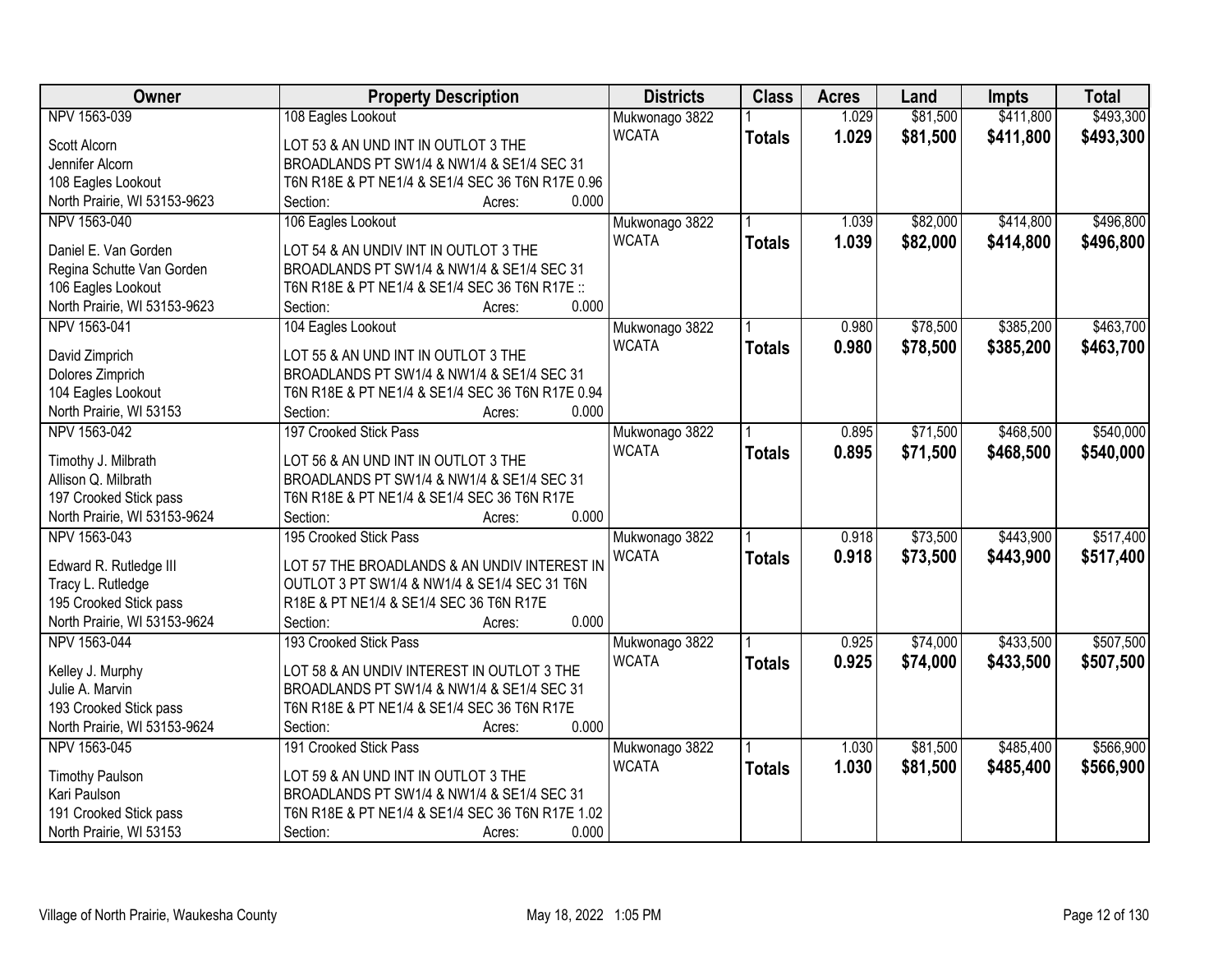| Owner                         | <b>Property Description</b>                      | <b>Districts</b>               | <b>Class</b>  | <b>Acres</b> | Land      | <b>Impts</b> | <b>Total</b> |
|-------------------------------|--------------------------------------------------|--------------------------------|---------------|--------------|-----------|--------------|--------------|
| NPV 1563-046                  | 189 Crooked Stick Pass                           | Mukwonago 3822                 |               | 1.616        | \$107,500 | \$421,800    | \$529,300    |
| Bakula Revocable Living Trust | LOT 60 & AN UND INT IN OUTLOT 3 THE              | <b>WCATA</b>                   | <b>Totals</b> | 1.616        | \$107,500 | \$421,800    | \$529,300    |
| 189 Crooked Stick pass        | BROADLANDS PT SW1/4 & NW1/4 & SE1/4 SEC 31       |                                |               |              |           |              |              |
| North Prairie, WI 53153       | T6N R18E & PT NE1/4 & SE1/4 SEC 36 T6N R17E 1.60 |                                |               |              |           |              |              |
|                               | 0.000<br>Section:<br>Acres:                      |                                |               |              |           |              |              |
| NPV 1563-047                  | 187 Crooked Stick Pass                           | Mukwonago 3822                 |               | 0.949        | \$76,000  | \$370,300    | \$446,300    |
|                               |                                                  | <b>WCATA</b>                   | <b>Totals</b> | 0.949        | \$76,000  | \$370,300    | \$446,300    |
| Rebecca L. Parker             | LOT 61 & AN UND INT IN OUTLOT 3 THE              |                                |               |              |           |              |              |
| Thomas W. Parker              | BROADLANDS PT SW1/4 & NW1/4 & SE1/4 SEC 31       |                                |               |              |           |              |              |
| 187 Crooked Stick pass        | T6N R18E & PT NE1/4 & SE1/4 SEC 36 T6N R17E ::   |                                |               |              |           |              |              |
| North Prairie, WI 53153-9624  | 0.000<br>Section:<br>Acres:                      |                                |               |              |           |              |              |
| NPV 1563-048                  | 183 Crooked Stick Pass                           | Mukwonago 3822                 |               | 1.016        | \$80,500  | \$421,800    | \$502,300    |
| Daniel Kowalske               | LOT 62 & AN UND INT IN OUTLOT 3 THE              | <b>WCATA</b>                   | <b>Totals</b> | 1.016        | \$80,500  | \$421,800    | \$502,300    |
| Lori Kowalske                 | BROADLANDS PT SW1/4 & NW1/4 & SE1/4 SEC 31       |                                |               |              |           |              |              |
| 183 Crooked Stick pass        | T6N R18E & PT NE1/4 & SE1/4 SEC 36 T6N R17E 1.08 |                                |               |              |           |              |              |
| North Prairie, WI 53153       | 0.000<br>Section:<br>Acres:                      |                                |               |              |           |              |              |
| NPV 1563-049                  | 181 Crooked Stick Pass                           | Mukwonago 3822                 |               | 1.046        | \$82,000  | \$344,300    | \$426,300    |
|                               |                                                  | <b>WCATA</b>                   | <b>Totals</b> | 1.046        | \$82,000  | \$344,300    | \$426,300    |
| Kim M. Bunk                   | LOT 63 & AN UND INT IN OUTLOT 3 THE              |                                |               |              |           |              |              |
| 181 Crooked Stick pass        | BROADLANDS PT SW1/4 & NW1/4 & SE1/4 SEC 31       |                                |               |              |           |              |              |
| North Prairie, WI 53153       | T6N R18E & PT NE1/4 & SE1/4 SEC 36 T6N R17E 1.05 |                                |               |              |           |              |              |
|                               | 0.000<br>Section:<br>Acres:                      |                                |               |              |           |              |              |
| NPV 1563-050                  | 179 Crooked Stick Pass                           | Mukwonago 3822                 |               | 1.018        | \$81,000  | \$358,200    | \$439,200    |
| <b>Bradley Pellegrino</b>     | LOT 64 & AN UND INT IN OUTLOT 3 THE              | <b>WCATA</b>                   | <b>Totals</b> | 1.018        | \$81,000  | \$358,200    | \$439,200    |
| Amber Pellegrino              | BROADLANDS PT SW1/4 & NW1/4 & SE1/4 SEC 31       |                                |               |              |           |              |              |
| 179 Crooked Stick pass        | T6N R18E & PT NE1/4 & SE1/4 SEC 36 T6N R17E 1.02 |                                |               |              |           |              |              |
| North Prairie, WI 53153       | 0.000<br>Section:<br>Acres:                      |                                |               |              |           |              |              |
| NPV 1563-051                  | 177 Crooked Stick Pass                           |                                |               | 1.018        | \$81,000  | \$414,600    | \$495,600    |
|                               |                                                  | Mukwonago 3822<br><b>WCATA</b> |               |              |           |              |              |
| Laverne Klokow                | LOT 65 & AN UND INT IN OUTLOT 3 THE              |                                | <b>Totals</b> | 1.018        | \$81,000  | \$414,600    | \$495,600    |
| Jill Klokow                   | BROADLANDS PT SW1/4 & NW1/4 & SE1/4 SEC 31       |                                |               |              |           |              |              |
| 177 Crooked Stick pass        | T6N R18E & PT NE1/4 & SE1/4 SEC 36 T6N R17E 1.02 |                                |               |              |           |              |              |
| North Prairie, WI 53153       | 0.000<br>Section:<br>Acres:                      |                                |               |              |           |              |              |
| NPV 1563-052                  | 175 Crooked Stick Pass                           | Mukwonago 3822                 |               | 1.018        | \$81,000  | \$414,500    | \$495,500    |
|                               |                                                  | <b>WCATA</b>                   | <b>Totals</b> | 1.018        | \$81,000  | \$414,500    | \$495,500    |
| James B. Martin               | LOT 66 & AN UND INT IN OUTLOT 3 THE              |                                |               |              |           |              |              |
| Jennifer L. Martin            | BROADLANDS PT SW1/4 & NW1/4 & SE1/4 SEC 31       |                                |               |              |           |              |              |
| 175 Crooked Stick pass        | T6N R18E & PT NE1/4 & SE1/4 SEC 36 T6N R17E 1.02 |                                |               |              |           |              |              |
| North Prairie, WI 53153       | 0.000<br>Section:<br>Acres:                      |                                |               |              |           |              |              |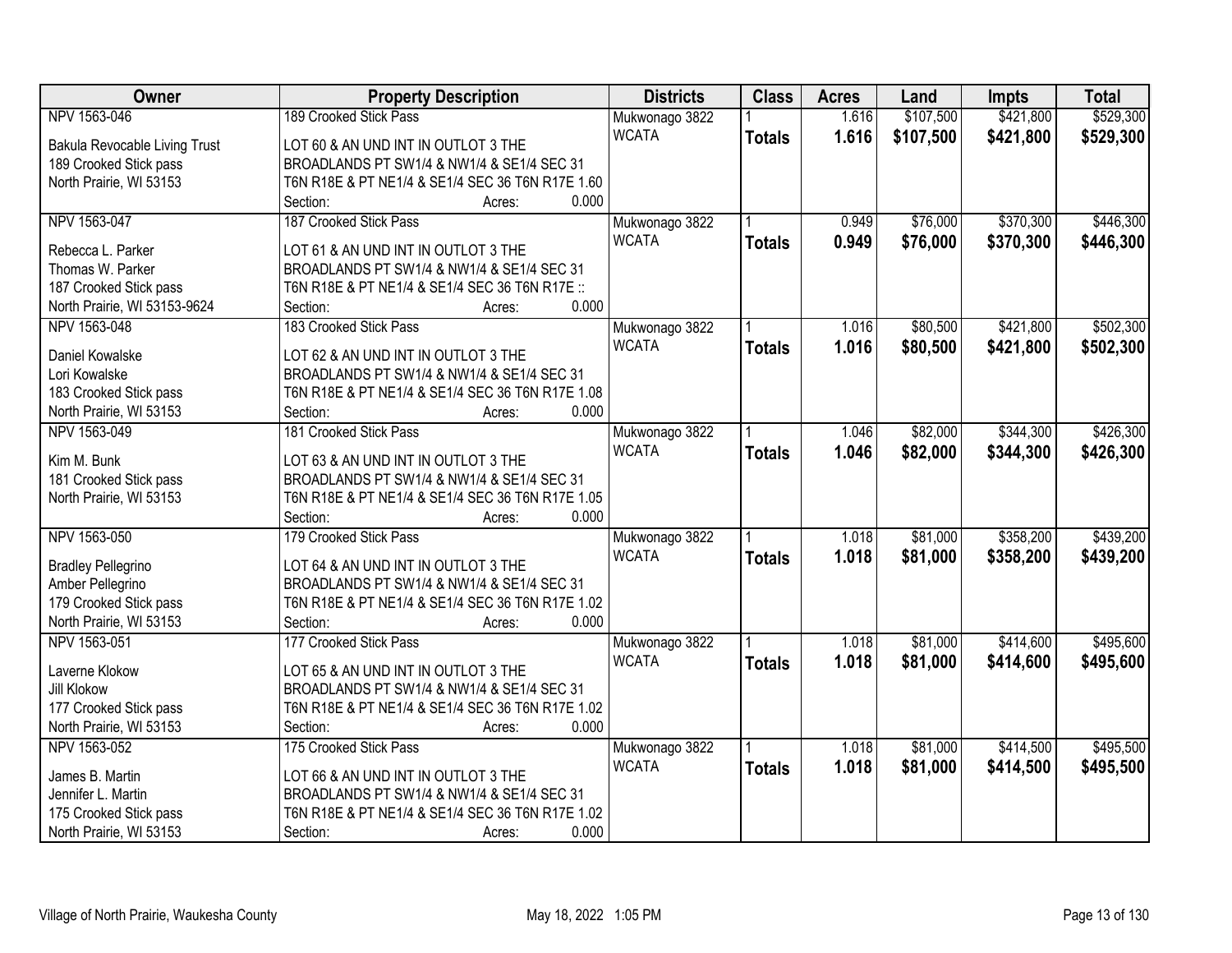| Owner                          | <b>Property Description</b>                                                | <b>Districts</b> | <b>Class</b>  | <b>Acres</b> | Land      | <b>Impts</b> | <b>Total</b> |
|--------------------------------|----------------------------------------------------------------------------|------------------|---------------|--------------|-----------|--------------|--------------|
| NPV 1563-053                   | 182 Crooked Stick Pass                                                     | Mukwonago 3822   |               | 1.849        | \$118,000 | \$463,500    | \$581,500    |
| Steven T. Fischer              | LOT 67 THE BROADLANDS & AN UND INT IN                                      | <b>WCATA</b>     | <b>Totals</b> | 1.849        | \$118,000 | \$463,500    | \$581,500    |
| Laura A. Fischer               | OUTLOT 3 PT SW1/4 & NW1/4 & SE1/4 SEC 31 T6N                               |                  |               |              |           |              |              |
| 182 Crooked Stick pass         | R18E & PT NE1/4 & SE1/4 SEC 36 T6N R17E 1.54 AC                            |                  |               |              |           |              |              |
| North Prairie, WI 53153        | Section:<br>0.000<br>Acres:                                                |                  |               |              |           |              |              |
| NPV 1563-054                   | 184 Crooked Stick Pass                                                     | Mukwonago 3822   |               | 1.272        | \$92,000  | \$395,800    | \$487,800    |
| <b>Brian Pasierb</b>           | LOT 68 & AN UND INT IN OUTLOT 3 THE                                        | <b>WCATA</b>     | <b>Totals</b> | 1.272        | \$92,000  | \$395,800    | \$487,800    |
| Constance Pasierb              | BROADLANDS PT SW1/4 & NW1/4 & SE1/4 SEC 31                                 |                  |               |              |           |              |              |
| 184 Crooked Stick pass         | T6N R18E & PT NE1/4 & SE1/4 SEC 36 T6N R17E 1.19                           |                  |               |              |           |              |              |
| North Prairie, WI 53153        | 0.000<br>Section:<br>Acres:                                                |                  |               |              |           |              |              |
| NPV 1563-055                   | 186 Crooked Stick Pass                                                     | Mukwonago 3822   |               | 1.012        | \$80,500  | \$594,100    | \$674,600    |
| Donald W. Edler                | LOT 69 & AN UND INT IN OUTLOT 3 THE                                        | <b>WCATA</b>     | <b>Totals</b> | 1.012        | \$80,500  | \$594,100    | \$674,600    |
| 186 Crooked Stick pass         | BROADLANDS PT SW1/4 & NW1/4 & SE1/4 SEC 31                                 |                  |               |              |           |              |              |
| North Prairie, WI 53153        | T6N R18E & PT NE1/4 & SE1/4 SEC 36 T6N R17E 0.99                           |                  |               |              |           |              |              |
|                                | 0.000<br>Section:<br>Acres:                                                |                  |               |              |           |              |              |
| NPV 1563-056                   | 188 Crooked Stick Pass                                                     | Mukwonago 3822   |               | 0.998        | \$80,000  | \$456,700    | \$536,700    |
|                                |                                                                            | <b>WCATA</b>     |               | 0.998        | \$80,000  | \$456,700    |              |
| Mark F. Conrad                 | LOT 70 & AN UND INT IN OUTLOT 3 THE                                        |                  | <b>Totals</b> |              |           |              | \$536,700    |
| Kathleen E. Conrad             | BROADLANDS PT SW1/4 & NW1/4 & SE1/4 SEC 31                                 |                  |               |              |           |              |              |
| 188 Crooked Stick pass         | T6N R18E & PT NE1/4 & SE1/4 SEC 36 T6N R17E 1.00                           |                  |               |              |           |              |              |
| North Prairie, WI 53153        | 0.000<br>Section:<br>Acres:                                                |                  |               |              |           |              |              |
| NPV 1563-057                   | 190 Crooked Stick Pass                                                     | Mukwonago 3822   |               | 0.970        | \$77,500  | \$486,900    | \$564,400    |
|                                | Richard L & Judith H Williams Revocabl LOT 71 & AN UND INT IN OUTLOT 3 THE | <b>WCATA</b>     | <b>Totals</b> | 0.970        | \$77,500  | \$486,900    | \$564,400    |
| Trust et al                    | BROADLANDS PT SW1/4 & NW1/4 & SE1/4 SEC 31                                 |                  |               |              |           |              |              |
| 190 Crooked Stick pass         | T6N R18E & PT NE1/4 & SE1/4 SEC 36 T6N R17E 0.97                           |                  |               |              |           |              |              |
| North Prairie, WI 53153        | 0.000<br>Section:<br>Acres:                                                |                  |               |              |           |              |              |
| NPV 1563-058                   | 192 Crooked Stick Pass                                                     | Mukwonago 3822   |               | 0.926        | \$74,000  | \$542,700    | \$616,700    |
|                                |                                                                            | <b>WCATA</b>     | <b>Totals</b> | 0.926        | \$74,000  | \$542,700    | \$616,700    |
| Ryan Stearns                   | LOT 72 & AN UND INT IN OUTLOT 3 THE                                        |                  |               |              |           |              |              |
| 192 Crooked Stick pass         | BROADLANDS PT SW1/4 & NW1/4 & SE1/4 SEC 31                                 |                  |               |              |           |              |              |
| North Prairie, WI 53153-9624   | T6N R18E & PT NE1/4 & SE1/4 SEC 36 T6N R17E ::                             |                  |               |              |           |              |              |
|                                | 0.000<br>Section:<br>Acres:                                                |                  |               |              |           |              |              |
| NPV 1563-059                   | 194 Crooked Stick Pass                                                     | Mukwonago 3822   |               | 0.932        | \$74,500  | \$465,000    | \$539,500    |
| Allan E & Patricia Lee Tomchek | LOT 73 & AN UND INT IN OUTLOT 3 THE                                        | <b>WCATA</b>     | <b>Totals</b> | 0.932        | \$74,500  | \$465,000    | \$539,500    |
| Revocable Trust                | BROADLANDS PT SW1/4 & NW1/4 & SE1/4 SEC 31                                 |                  |               |              |           |              |              |
| 194 Crooked Stick pass         | T6N R18E & PT NE1/4 & SE1/4 SEC 36 T6N R17E 0.92                           |                  |               |              |           |              |              |
| North Prairie, WI 53153        | 0.000<br>Section:<br>Acres:                                                |                  |               |              |           |              |              |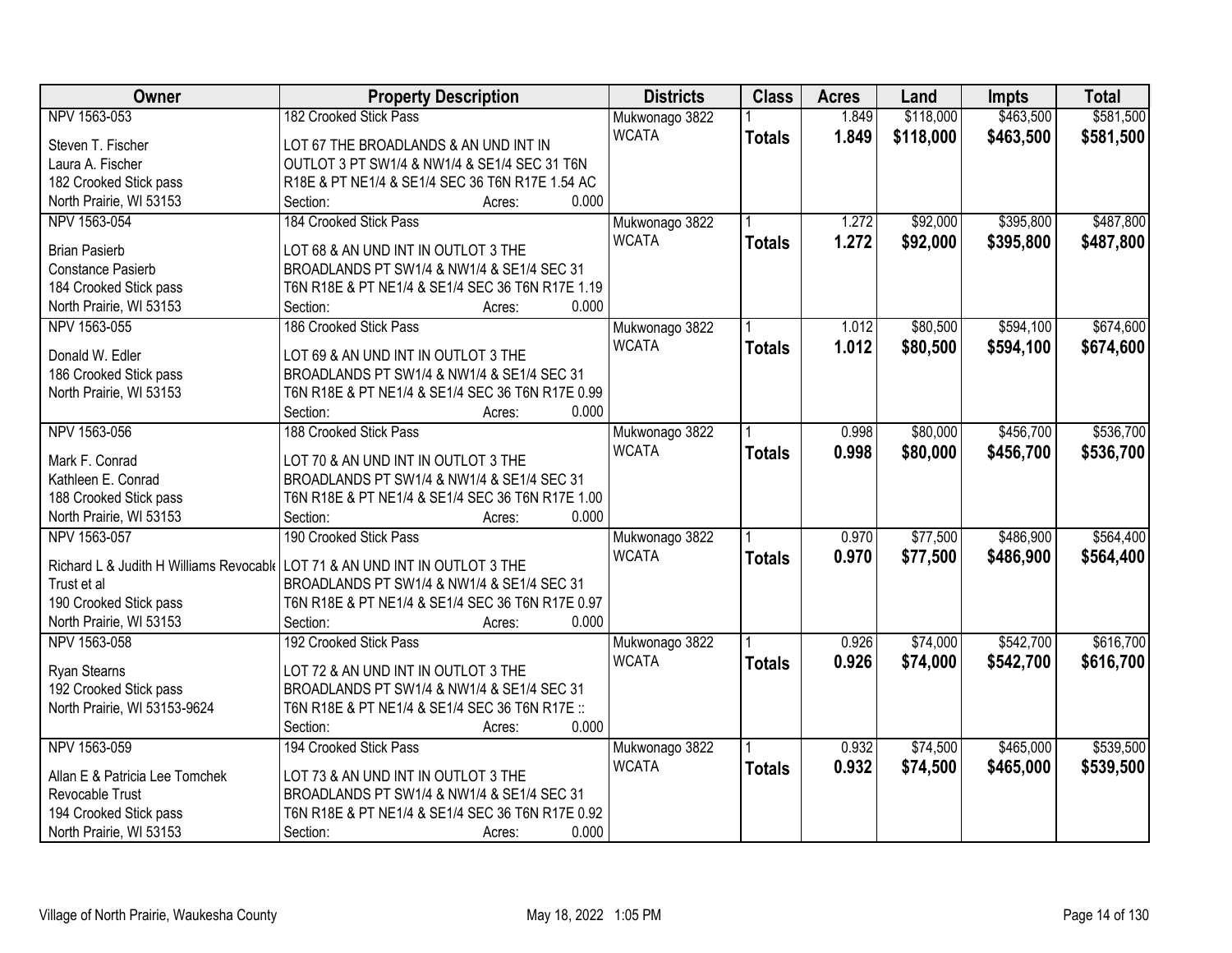| Owner                        | <b>Property Description</b>                      | <b>Districts</b> | <b>Class</b>  | <b>Acres</b> | Land      | <b>Impts</b>    | <b>Total</b> |
|------------------------------|--------------------------------------------------|------------------|---------------|--------------|-----------|-----------------|--------------|
| NPV 1563-060                 | 196 Crooked Stick Pass                           | Mukwonago 3822   |               | 0.935        | \$75,000  | \$526,400       | \$601,400    |
| Carol Albrecht               | LOT 74 & AN UND INT IN OUTLOT 3 THE              | <b>WCATA</b>     | <b>Totals</b> | 0.935        | \$75,000  | \$526,400       | \$601,400    |
| 196 Crooked Stick pass       | BROADLANDS PT SW1/4 & NW1/4 & SE1/4 SEC 31       |                  |               |              |           |                 |              |
| North Prairie, WI 53153-9624 | T6N R18E & PT NE1/4 & SE1/4 SEC 36 T6N R17E ::   |                  |               |              |           |                 |              |
|                              | 0.000<br>Section:<br>Acres:                      |                  |               |              |           |                 |              |
| NPV 1563-061                 | <b>Crooked Stick Pass</b>                        | Mukwonago 3822   |               | 0.928        | \$74,000  | $\overline{30}$ | \$74,000     |
|                              |                                                  | <b>WCATA</b>     | <b>Totals</b> | 0.928        | \$74,000  | \$0             | \$74,000     |
| Jessica Byrnes               | LOT 75 THE BROADLANDS & UNDIV INTEREST IN        |                  |               |              |           |                 |              |
| Kevin Dahmer                 | OUTLOT 3 BEING PT NE1/4 SE1/4 NW1/4 & SW1/4 OF   |                  |               |              |           |                 |              |
| W299 S7684 State Rd 83       | SE1/4 & NE1/4 SE1/4 SW1/4 & NW1/4 OF NE1/4 SEC 3 |                  |               |              |           |                 |              |
| Mukwonago, WI 53149-9716     | 0.000<br>Section:<br>Acres:                      |                  |               |              |           |                 |              |
| NPV 1563-062                 | 202 Crooked Stick Pass                           | Mukwonago 3822   |               | 2.066        | \$128,000 | \$440,100       | \$568,100    |
| Robert J. Andler Jr          | LOT 76 & AN UND INT IN OUTLOT 3 THE              | <b>WCATA</b>     | <b>Totals</b> | 2.066        | \$128,000 | \$440,100       | \$568,100    |
| 202 Crooked Stick pass       | BROADLANDS PT SW1/4 & NW1/4 & SE1/4 SEC 31       |                  |               |              |           |                 |              |
| North Prairie, WI 53153-9622 | T6N R18E & PT NE1/4 & SE1/4 SEC 36 T6N R17E ::   |                  |               |              |           |                 |              |
|                              | 0.000<br>Section:<br>Acres:                      |                  |               |              |           |                 |              |
| NPV 1563-063                 | 208 Crooked Stick Pass                           | Mukwonago 3822   |               | 1.848        | \$118,000 | \$582,800       | \$700,800    |
|                              |                                                  | <b>WCATA</b>     |               |              |           |                 |              |
| Gary J. Bishop               | LOT 77 & AN UND INT IN OUTLOT 3 THE              |                  | <b>Totals</b> | 1.848        | \$118,000 | \$582,800       | \$700,800    |
| Rae L. Bishop                | BROADLANDS PT SW1/4 & NW1/4 & SE1/4 SEC 31       |                  |               |              |           |                 |              |
| 208 Crooked Stick pass       | T6N R18E & PT NE1/4 & SE1/4 SEC 36 T6N R17E ::   |                  |               |              |           |                 |              |
| North Prairie, WI 53153-9622 | 0.000<br>Section:<br>Acres:                      |                  |               |              |           |                 |              |
| NPV 1563-064                 | 210 Crooked Stick Pass                           | Mukwonago 3822   |               | 0.920        | \$73,500  | \$394,500       | \$468,000    |
|                              |                                                  | <b>WCATA</b>     | <b>Totals</b> | 0.920        | \$73,500  | \$394,500       | \$468,000    |
| Gail D Neu Revocable Trust   | LOT 78 & AN UND INT IN OUTLOT 3 THE              |                  |               |              |           |                 |              |
| 210 Crooked Stick pass       | BROADLANDS PT SW1/4 & NW1/4 & SE1/4 SEC 31       |                  |               |              |           |                 |              |
| North Prairie, WI 53153      | T6N R18E & PT NE1/4 & SE1/4 SEC 36 T6N R17E      |                  |               |              |           |                 |              |
|                              | 0.000<br>Section:<br>Acres:                      |                  |               |              |           |                 |              |
| NPV 1563-065                 | 212 Crooked Stick Pass                           | Mukwonago 3822   |               | 0.920        | \$73,500  | \$368,500       | \$442,000    |
| Steven M. Plochocki II       | LOT 79 & AN UND INT IN OUTLOT 3 THE              | <b>WCATA</b>     | <b>Totals</b> | 0.920        | \$73,500  | \$368,500       | \$442,000    |
| Rebecca L. Hink              | BROADLANDS PT SW1/4 & NW1/4 & SE1/4 SEC 31       |                  |               |              |           |                 |              |
| 212 Crooked Stick pass       | T6N R18E & PT NE1/4 & SE1/4 SEC 36 T6N R17E 0.92 |                  |               |              |           |                 |              |
| North Prairie, WI 53153      | 0.000<br>Section:<br>Acres:                      |                  |               |              |           |                 |              |
| NPV 1563-066                 | 216 Crooked Stick Pass                           | Mukwonago 3822   |               | 0.920        | \$73,500  | \$390,300       | \$463,800    |
|                              |                                                  |                  |               |              |           |                 |              |
| Robert Griesmaier            | LOT 80 & AN UND INT IN OUTLOT 3 THE              | <b>WCATA</b>     | <b>Totals</b> | 0.920        | \$73,500  | \$390,300       | \$463,800    |
| Ann Marie Griesmaier         | BROADLANDS PT SW1/4 & NW1/4 & SE1/4 SEC 31       |                  |               |              |           |                 |              |
| 216 Crooked Stick pass       | T6N R18E & PT NE1/4 & SE1/4 SEC 36 T6N R17E 0.92 |                  |               |              |           |                 |              |
| North Prairie, WI 53153      | 0.000<br>Section:<br>Acres:                      |                  |               |              |           |                 |              |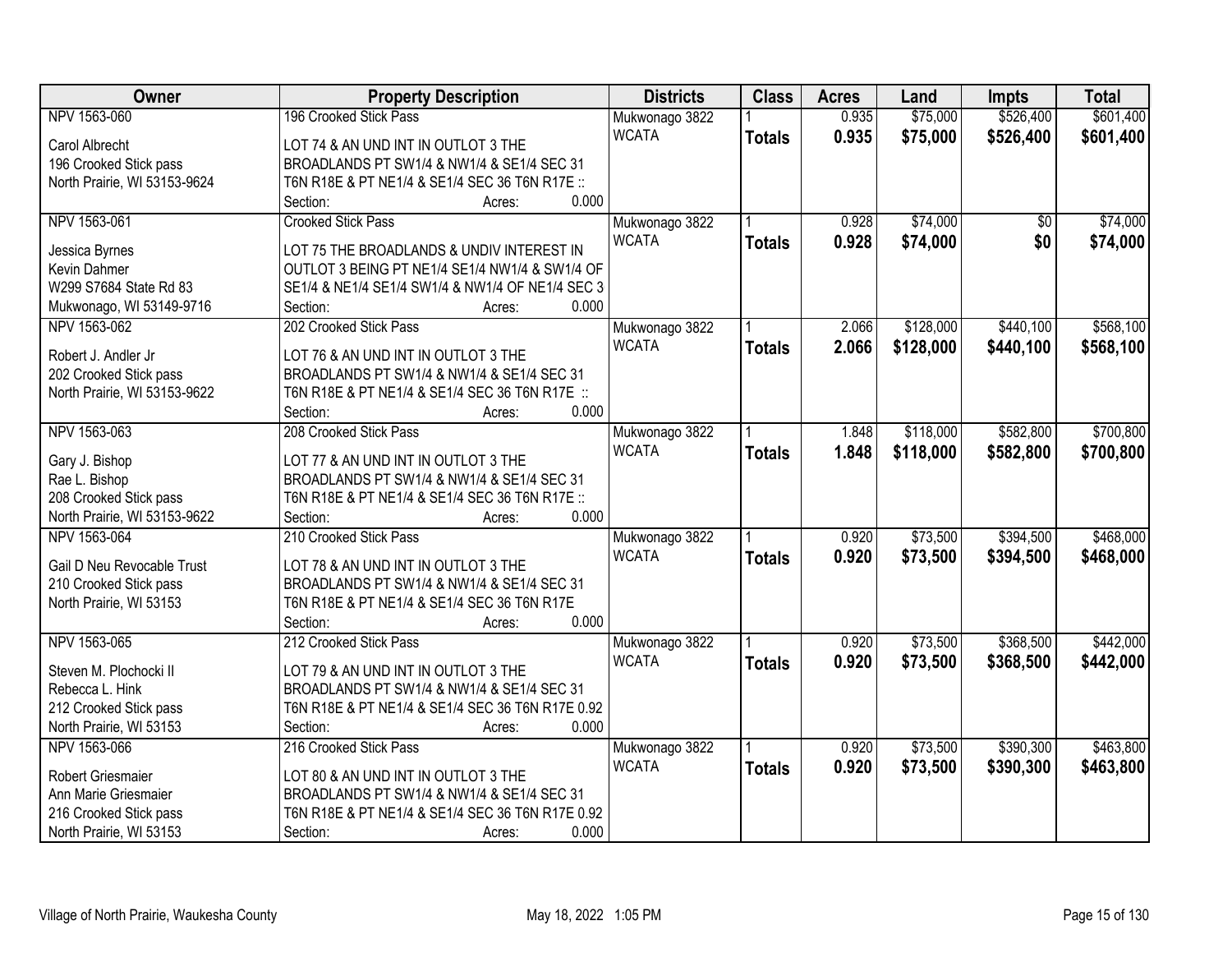| Owner                          | <b>Property Description</b>                      | <b>Districts</b>               | <b>Class</b>  | <b>Acres</b> | Land     | Impts           | <b>Total</b> |
|--------------------------------|--------------------------------------------------|--------------------------------|---------------|--------------|----------|-----------------|--------------|
| NPV 1563-067                   | <b>Crooked Stick Pass</b>                        | Mukwonago 3822                 |               | 0.935        | \$75,000 | $\overline{50}$ | \$75,000     |
| <b>July Sugiri</b>             | LOT 81 & AN UND INT IN OUTLOT 3 THE              | <b>WCATA</b>                   | <b>Totals</b> | 0.935        | \$75,000 | \$0             | \$75,000     |
| Epis Epistelomogi              | BROADLANDS PT SW1/4 & NW1/4 & SE1/4 SEC 31       |                                |               |              |          |                 |              |
| 4028 Stillwater Cir            | T6N R18E & PT NE1/4 & SE1/4 SEC 36 T6N R17E      |                                |               |              |          |                 |              |
| Waukesha, WI 53189             | 0.000<br>Section:<br>Acres:                      |                                |               |              |          |                 |              |
| NPV 1563-068                   | 220 Crooked Stick Pass                           | Mukwonago 3822                 |               | 0.999        | \$80,000 | \$357,100       | \$437,100    |
|                                |                                                  | <b>WCATA</b>                   | <b>Totals</b> | 0.999        | \$80,000 | \$357,100       | \$437,100    |
| Daniel Ulrikson                | LOT 82 & AN UND INT IN OUTLOT 3 THE              |                                |               |              |          |                 |              |
| Cynthia Ulrikson               | BROADLANDS PT SW1/4 & NW1/4 & SE1/4 SEC 31       |                                |               |              |          |                 |              |
| 220 Crooked Stick pass         | T6N R18E & PT NE1/4 & SE1/4 SEC 36 T6N R17E 0.95 |                                |               |              |          |                 |              |
| North Prairie, WI 53153        | 0.000<br>Section:<br>Acres:                      |                                |               |              |          |                 |              |
| NPV 1563-069                   | 224 Crooked Stick Pass                           | Mukwonago 3822                 |               | 0.920        | \$73,500 | \$426,100       | \$499,600    |
| David P & Sally A Christiansen | LOT 83 & AN UND INT IN OUTLOT 3 THE              | <b>WCATA</b>                   | <b>Totals</b> | 0.920        | \$73,500 | \$426,100       | \$499,600    |
| Revocable Living               | BROADLANDS PT SW1/4 & NW1/4 & SE1/4 SEC 31       |                                |               |              |          |                 |              |
| 224 Crooked Stick pass         | T6N R18E & PT NE1/4 & SE1/4 SEC 36 T6N R17E ::   |                                |               |              |          |                 |              |
| North Prairie, WI 53153-9622   | 0.000<br>Section:<br>Acres:                      |                                |               |              |          |                 |              |
| NPV 1563-070                   | 226 Crooked Stick Pass                           | Mukwonago 3822                 |               | 0.920        | \$73,500 | \$598,800       | \$672,300    |
|                                |                                                  | <b>WCATA</b>                   | <b>Totals</b> | 0.920        | \$73,500 | \$598,800       | \$672,300    |
| Wissam Mehdi                   | LOT 84 THE BROADLANDS & UNDIV INTEREST IN        |                                |               |              |          |                 |              |
| Silvia Estrada                 | OUTLOT 3 PT SW1/4 & NW1/4 & SE1/4 SEC 31 T6N     |                                |               |              |          |                 |              |
| 226 Crooked Stick pass         | R18E & PT NE1/4 & SE1/4 SEC 36 T6N R17E          |                                |               |              |          |                 |              |
| North Prairie, WI 53153-9622   | 0.000<br>Section:<br>Acres:                      |                                |               |              |          |                 |              |
| NPV 1563-071                   | 228 Crooked Stick Pass                           | Mukwonago 3822                 |               | 0.832        | \$66,500 | \$514,500       | \$581,000    |
| Bryan D. Neumann               | LOT 85 THE BROADLANDS & AN UND INTEREST IN       | <b>WCATA</b>                   | <b>Totals</b> | 0.832        | \$66,500 | \$514,500       | \$581,000    |
| 228 Crooked Stick pass         | OUTLOT 3 PT SW1/4 & NW1/4 & SE1/4 SEC 31 T6N     |                                |               |              |          |                 |              |
| North Prairie, WI 53153-9622   | R18E & PT NE1/4 & SE1/4 SEC 36 T6N R17E :: DOC   |                                |               |              |          |                 |              |
|                                | 0.000<br>Section:<br>Acres:                      |                                |               |              |          |                 |              |
| NPV 1563-072                   | 230 Crooked Stick Pass                           |                                |               | 1.039        | \$82,000 | \$444,400       | \$526,400    |
|                                |                                                  | Mukwonago 3822<br><b>WCATA</b> |               |              |          |                 |              |
| Scott W. Schultz               | LOT 86 & AN UND INT IN OUTLOT 3 THE              |                                | <b>Totals</b> | 1.039        | \$82,000 | \$444,400       | \$526,400    |
| Cynthia L. Schultz             | BROADLANDS PT SW1/4 & NW1/4 & SE1/4 SEC 31       |                                |               |              |          |                 |              |
| 230 Crooked Stick pass         | T6N R18E & PT NE1/4 & SE1/4 SEC 36 T6N R17E 0.96 |                                |               |              |          |                 |              |
| North Prairie, WI 53153        | 0.000<br>Section:<br>Acres:                      |                                |               |              |          |                 |              |
| NPV 1563-073                   | 232 Crooked Stick Pass                           | Mukwonago 3822                 |               | 1.132        | \$86,000 | \$391,600       | \$477,600    |
|                                |                                                  | <b>WCATA</b>                   | <b>Totals</b> | 1.132        | \$86,000 | \$391,600       | \$477,600    |
| Jacob R. Stauss                | LOT 87 & AN UNDIV INTEREST IN OUTLOT 3 THE       |                                |               |              |          |                 |              |
| Brittany A. Stauss             | BROADLANDS PT SW1/4 & NW1/4 & SE1/4 SEC 31       |                                |               |              |          |                 |              |
| 232 Crooked Stick pass         | T6N R18E & PT NE1/4 & SE1/4 SEC 36 T6N R17E      |                                |               |              |          |                 |              |
| North Prairie, WI 53153-9622   | 0.000<br>Section:<br>Acres:                      |                                |               |              |          |                 |              |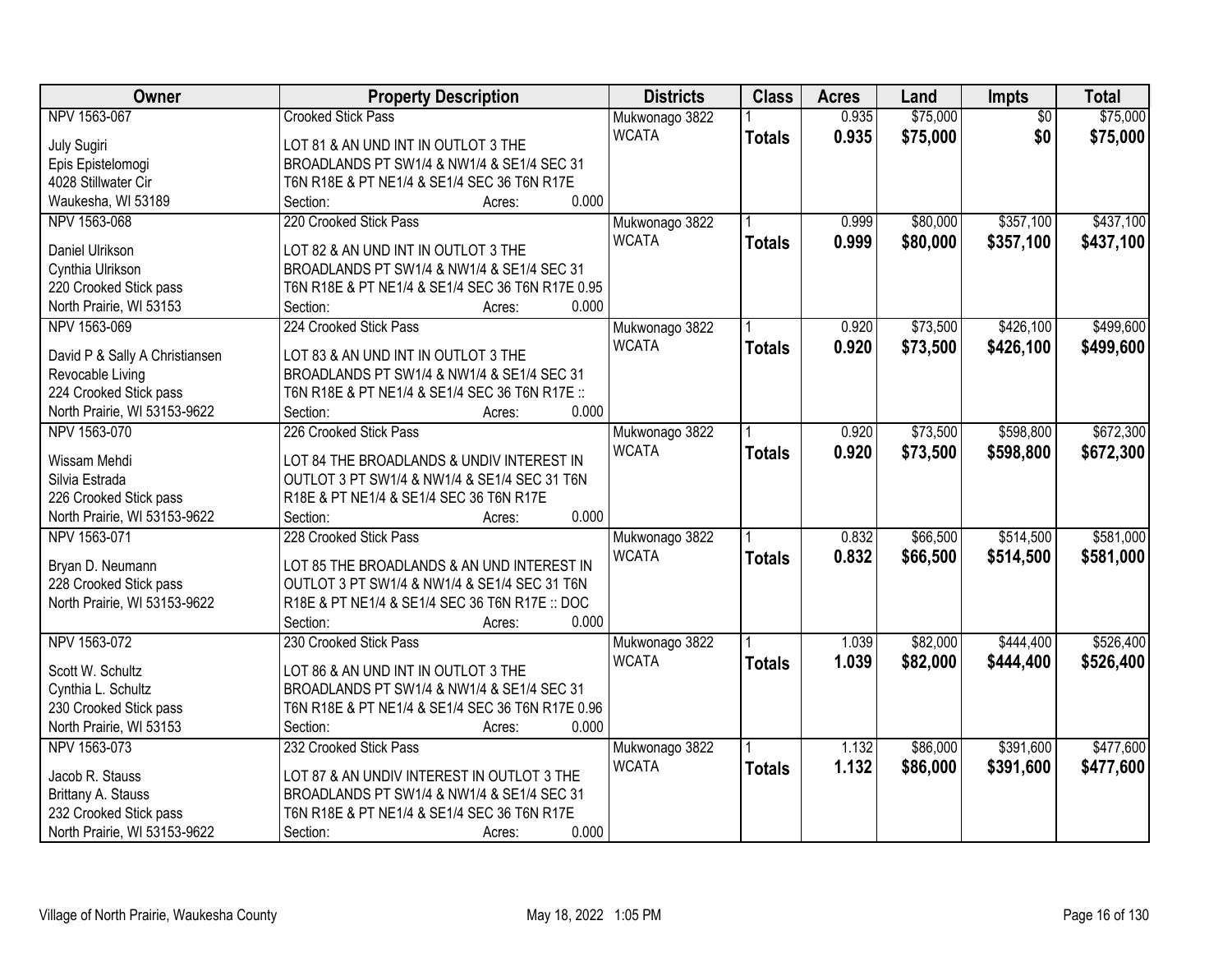| Owner                                 | <b>Property Description</b>                       | <b>Districts</b> | <b>Class</b>  | <b>Acres</b> | Land     | <b>Impts</b> | <b>Total</b> |
|---------------------------------------|---------------------------------------------------|------------------|---------------|--------------|----------|--------------|--------------|
| NPV 1563-074                          | 319 Cypress Point                                 | Mukwonago 3822   |               | 0.981        | \$78,500 | \$444,700    | \$523,200    |
| Gerald A. Swan                        | LOT 88 & AN UND INT IN OUTLOT 3 THE               | <b>WCATA</b>     | <b>Totals</b> | 0.981        | \$78,500 | \$444,700    | \$523,200    |
| Mary B. Swan                          | BROADLANDS PT SW1/4 & NW1/4 & SE1/4 SEC 31        |                  |               |              |          |              |              |
| 319 Cypress Pt                        | T6N R18E & PT NE1/4 & SE1/4 SEC 36 T6N R17E ::    |                  |               |              |          |              |              |
| North Prairie, WI 53153-9621          | 0.000<br>Section:<br>Acres:                       |                  |               |              |          |              |              |
| NPV 1563-075                          | 315 Cypress Point                                 | Mukwonago 3822   |               | 0.958        | \$76,500 | \$416,600    | \$493,100    |
|                                       |                                                   | <b>WCATA</b>     | <b>Totals</b> | 0.958        | \$76,500 | \$416,600    | \$493,100    |
| Kevin Bickett and E. Bickett          | LOT 89 THE BROADLANDS & AN UNDIV INTEREST IN      |                  |               |              |          |              |              |
| 315 Cypress Pt                        | OUTLOT 3 PT NE1/4, SE1/4 NW1/4 & SW1/4 OF SE1/4   |                  |               |              |          |              |              |
| North Prairie, WI 53153-9621          | & NE1/4, SE1/4, SW1/4 & NW1/4 OF NE1/4 SEC 36 T6N |                  |               |              |          |              |              |
|                                       | 0.000<br>Section:<br>Acres:                       |                  |               |              |          |              |              |
| NPV 1563-076                          | 313 Cypress Point                                 | Mukwonago 3822   |               | 1.023        | \$81,000 | \$469,600    | \$550,600    |
| Steven D. Zbichorski                  | LOT 90 & AN UND INT IN OUTLOT 3 THE               | <b>WCATA</b>     | <b>Totals</b> | 1.023        | \$81,000 | \$469,600    | \$550,600    |
| Joan Zbichorski                       | BROADLANDS PT SW1/4 & NW1/4 & SE1/4 SEC 31        |                  |               |              |          |              |              |
| 313 Cypress Pt                        | T6N R18E & PT NE1/4 & SE1/4 SEC 36 T6N R17E ::    |                  |               |              |          |              |              |
| North Prairie, WI 53153-9621          | 0.000<br>Section:<br>Acres:                       |                  |               |              |          |              |              |
| NPV 1563-077                          | 311 Cypress Point                                 | Mukwonago 3822   |               | 0.928        | \$74,000 | \$445,100    | \$519,100    |
|                                       |                                                   | <b>WCATA</b>     |               | 0.928        | \$74,000 | \$445,100    |              |
| Thomas Thompson                       | LOT 91 & AN UND INT IN OUTLOT 3 THE               |                  | <b>Totals</b> |              |          |              | \$519,100    |
| Cathy Thompson                        | BROADLANDS PT SW1/4 & NW1/4 & SE1/4 SEC 31        |                  |               |              |          |              |              |
| 8291 Allen Rd                         | T6N R18E & PT NE1/4 & SE1/4 SEC 36 T6N R17E ::    |                  |               |              |          |              |              |
| Collinsville, MS 39325-8968           | 0.000<br>Section:<br>Acres:                       |                  |               |              |          |              |              |
| NPV 1563-078                          | 309 Cypress Point                                 | Mukwonago 3822   |               | 0.922        | \$74,000 | \$459,000    | \$533,000    |
|                                       |                                                   | <b>WCATA</b>     | <b>Totals</b> | 0.922        | \$74,000 | \$459,000    | \$533,000    |
| Philip E. Savastano                   | LOT 92 THE BROADLANDS & AN UND INTEREST IN        |                  |               |              |          |              |              |
| Deana A. Savastano                    | OUTLOT 3 BEING PT NE1/4, SE1/4 NW1/4 & SW1/4 OF   |                  |               |              |          |              |              |
| 309 Cypress Pt                        | SE1/4 & NE1/4, SE1/4, SW1/4 & NW1/4 OF NE1/4 SEC  |                  |               |              |          |              |              |
| North Prairie, WI 53153-9621          | 0.000<br>Section:<br>Acres:                       |                  |               |              |          |              |              |
| NPV 1563-079                          | 307 Cypress Point                                 | Mukwonago 3822   |               | 0.922        | \$74,000 | \$474,100    | \$548,100    |
| Michael D. Skowronek                  | LOT 93 & AN UND INT IN OUTLOT 3 THE               | <b>WCATA</b>     | <b>Totals</b> | 0.922        | \$74,000 | \$474,100    | \$548,100    |
| Nilda G. Skowronek                    | BROADLANDS PT SW1/4 & NW1/4 & SE1/4 SEC 31        |                  |               |              |          |              |              |
| 307 Cypress Pt                        | T6N R18E & PT NE1/4 & SE1/4 SEC 36 T6N R17E       |                  |               |              |          |              |              |
| North Prairie, WI 53153               | 0.000<br>Section:<br>Acres:                       |                  |               |              |          |              |              |
| NPV 1563-080                          | 305 Cypress Point                                 | Mukwonago 3822   |               | 0.922        | \$74,000 | \$499,300    | \$573,300    |
|                                       |                                                   | <b>WCATA</b>     | <b>Totals</b> | 0.922        | \$74,000 | \$499,300    | \$573,300    |
| Robert a and Patricia M Hutson Living | LOT 94 & AN UND INT IN OUTLOT 3 THE               |                  |               |              |          |              |              |
| Trust                                 | BROADLANDS PT SW1/4 & NW1/4 & SE1/4 SEC 31        |                  |               |              |          |              |              |
| 305 Cypress Pt                        | T6N R18E & PT NE1/4 & SE1/4 SEC 36 T6N R17E       |                  |               |              |          |              |              |
| North Prairie, WI 53153               | 0.000<br>Section:<br>Acres:                       |                  |               |              |          |              |              |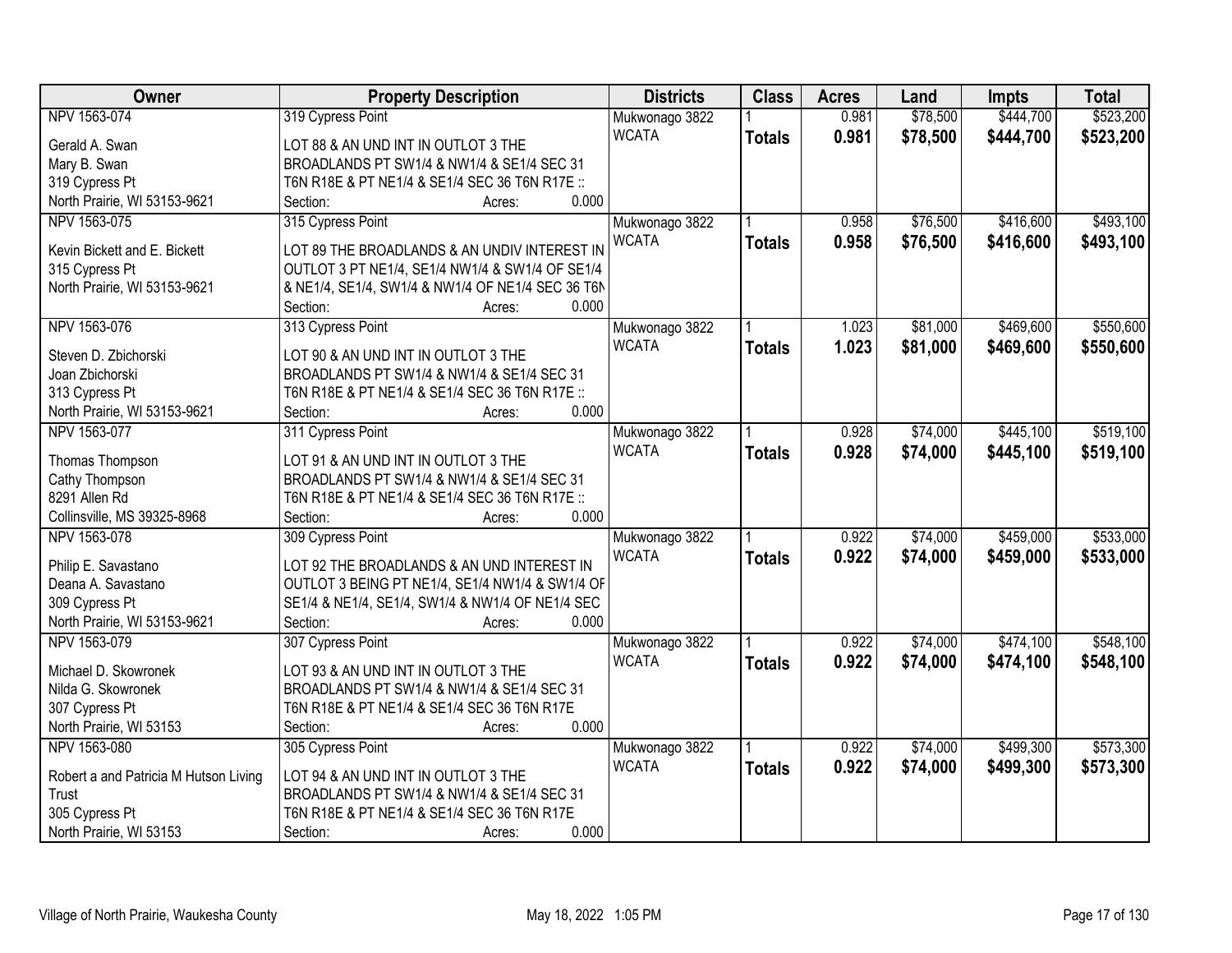| Owner                           | <b>Property Description</b>                      | <b>Districts</b> | <b>Class</b>  | <b>Acres</b> | Land     | <b>Impts</b> | <b>Total</b> |
|---------------------------------|--------------------------------------------------|------------------|---------------|--------------|----------|--------------|--------------|
| NPV 1563-081                    | 303 Cypress Point                                | Mukwonago 3822   |               | 0.922        | \$74,000 | \$507,800    | \$581,800    |
| Gary Grocholski                 | LOT 95 & AN UND INT IN OUTLOT 3 THE              | <b>WCATA</b>     | <b>Totals</b> | 0.922        | \$74,000 | \$507,800    | \$581,800    |
| Tara Grocholski                 | BROADLANDS PT SW1/4 & NW1/4 & SE1/4 SEC 31       |                  |               |              |          |              |              |
| 303 Cypress Point               | T6N R18E & PT NE1/4 & SE1/4 SEC 36 T6N R17E 0.92 |                  |               |              |          |              |              |
| North Prairie, WI 53153         | 0.000<br>Section:<br>Acres:                      |                  |               |              |          |              |              |
| NPV 1563-082                    | 301 Cypress Point                                | Mukwonago 3822   |               | 0.918        | \$73,500 | \$441,300    | \$514,800    |
| Timothy J. Hader                | LOT 96 & AN UND INT IN OUTLOT 3 THE              | <b>WCATA</b>     | <b>Totals</b> | 0.918        | \$73,500 | \$441,300    | \$514,800    |
| Joan M. Hader                   | BROADLANDS PT SW1/4 & NW1/4 & SE1/4 SEC 31       |                  |               |              |          |              |              |
| 301 Cypress Pt                  | T6N R18E & PT NE1/4 & SE1/4 SEC 36 T6N R17E 0.92 |                  |               |              |          |              |              |
| North Prairie, WI 53153         | 0.000<br>Section:<br>Acres:                      |                  |               |              |          |              |              |
| NPV 1563-083                    | 229 Augusta Way                                  | Mukwonago 3822   |               | 1.386        | \$97,500 | \$467,000    | \$564,500    |
|                                 |                                                  | <b>WCATA</b>     | <b>Totals</b> | 1.386        | \$97,500 | \$467,000    | \$564,500    |
| Elmer A. Gasperetti             | LOT 97 THE BROADLANDS & AN UND INT IN            |                  |               |              |          |              |              |
| Cheryl A. Gasperetti            | OUTLOT 3 PT SW1/4 & NW1/4 & SE1/4 SEC 31 T6N     |                  |               |              |          |              |              |
| 229 Augusta Way                 | R18E & PT NE1/4 & SE1/4 SEC 36 T6N R17E :: DOC   |                  |               |              |          |              |              |
| North Prairie, WI 53153-9614    | 0.000<br>Section:<br>Acres:                      |                  |               |              |          |              |              |
| NPV 1563-084                    | 304 Muirfield Cir                                | Mukwonago 3822   |               | 0.947        | \$76,000 | \$460,800    | \$536,800    |
| Gary A. Schroeder               | LOT 98 & UNDIV INT OUTLOT 3 THE BROADLANDS       | <b>WCATA</b>     | <b>Totals</b> | 0.947        | \$76,000 | \$460,800    | \$536,800    |
| Victoria J. Schroeder           | PT SW1/4 & NW1/4 & SE1/4 SEC 31 T6N R18E & PT    |                  |               |              |          |              |              |
| 304 Muirfield Cir               | NE1/4 & SE1/4 SEC 36 T6N R17E DOC# 3980372       |                  |               |              |          |              |              |
| North Prairie, WI 53153         | 0.000<br>Section:<br>Acres:                      |                  |               |              |          |              |              |
| NPV 1563-085                    | 308 Muirfield Cir                                | Mukwonago 3822   |               | 0.980        | \$78,500 | \$528,400    | \$606,900    |
|                                 |                                                  | <b>WCATA</b>     | <b>Totals</b> | 0.980        | \$78,500 | \$528,400    | \$606,900    |
| Clifford Van Den Elzen          | LOT 99 & AN UND INT IN OUTLOT 3 THE              |                  |               |              |          |              |              |
| Jolene Van Den Elzen            | BROADLANDS PT SW1/4 & NW1/4 & SE1/4 SEC 31       |                  |               |              |          |              |              |
| 308 Muirfield Cir               | T6N R18E & PT NE1/4 & SE1/4 SEC 36 T6N R17E      |                  |               |              |          |              |              |
| North Prairie, WI 53153         | 0.000<br>Section:<br>Acres:                      |                  |               |              |          |              |              |
| NPV 1563-086                    | 310 Muirfield Cir                                | Mukwonago 3822   |               | 0.930        | \$74,500 | \$548,300    | \$622,800    |
| Clark Green                     | LOT 100 & AN UND INT IN OUTLOT 3 THE             | <b>WCATA</b>     | <b>Totals</b> | 0.930        | \$74,500 | \$548,300    | \$622,800    |
| Lauri Green                     | BROADLANDS PT SW1/4 & NW1/4 & SE1/4 SEC 31       |                  |               |              |          |              |              |
| 310 Muirfield Cir               | T6N R18E & PT NE1/4 & SE1/4 SEC 36 T6N R17E 0.92 |                  |               |              |          |              |              |
| North Prairie, WI 53153         | 0.000<br>Section:<br>Acres:                      |                  |               |              |          |              |              |
| NPV 1563-087                    | 312 Muirfield Cir                                | Mukwonago 3822   |               | 0.952        | \$76,000 | \$409,700    | \$485,700    |
|                                 |                                                  | <b>WCATA</b>     | <b>Totals</b> | 0.952        | \$76,000 | \$409,700    | \$485,700    |
| Thomas A Riggs and Carl S Riggs | LOT 101 & UNDIV INT IN OUTLOT 3 THE              |                  |               |              |          |              |              |
| Revocable Trust                 | BROADLANDS PT SW1/4 & NW1/4 & SE1/4 SEC 31       |                  |               |              |          |              |              |
| 312 Muirfield Cir               | T6N R18E & PT NE1/4 & SE1/4 SEC 36 T6N R17E ::   |                  |               |              |          |              |              |
| North Prairie, WI 53153-9616    | 0.000<br>Section:<br>Acres:                      |                  |               |              |          |              |              |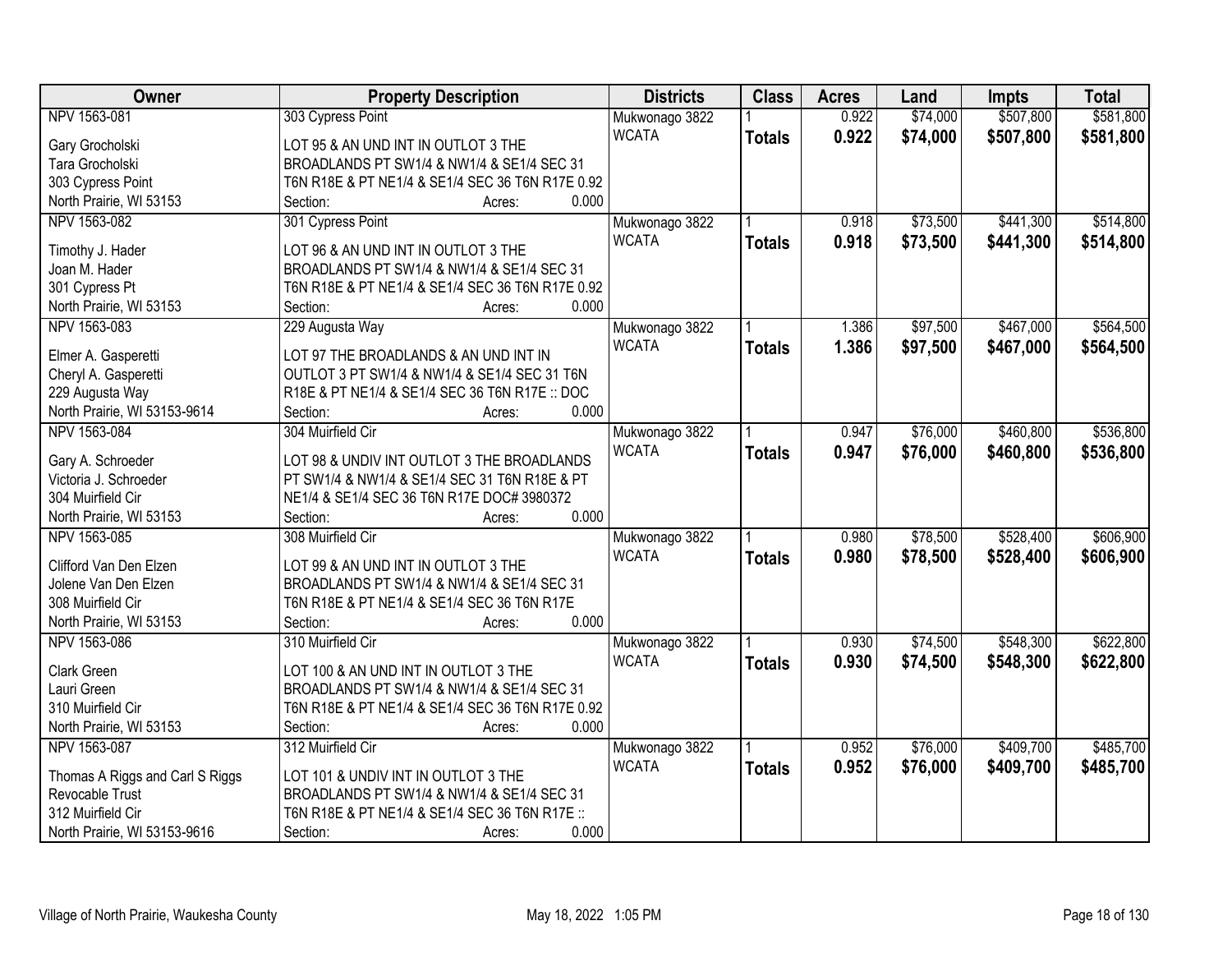| Owner                                  | <b>Property Description</b>                      | <b>Districts</b> | <b>Class</b>  | <b>Acres</b> | Land     | <b>Impts</b> | <b>Total</b> |
|----------------------------------------|--------------------------------------------------|------------------|---------------|--------------|----------|--------------|--------------|
| NPV 1563-088                           | 314 Muirfield Cir                                | Mukwonago 3822   |               | 1.263        | \$92,000 | \$393,100    | \$485,100    |
| Shane R. Rosenthal                     | LOT 102 & AN UND INT IN OUTLOT 3 THE             | <b>WCATA</b>     | <b>Totals</b> | 1.263        | \$92,000 | \$393,100    | \$485,100    |
| Lisa M. Rosenthal                      | BROADLANDS PT SW1/4 & NW1/4 & SE1/4 SEC 31       |                  |               |              |          |              |              |
| 314 Muirfield Cir                      | T6N R18E & PT NE1/4 & SE1/4 SEC 36 T6N R17E ::   |                  |               |              |          |              |              |
| North Prairie, WI 53153-9616           | 0.000<br>Section:<br>Acres:                      |                  |               |              |          |              |              |
| NPV 1563-089                           | 316 Muirfield Cir                                | Mukwonago 3822   |               | 1.277        | \$92,500 | \$497,800    | \$590,300    |
| Peter & Patricia Pugal Revocable Trust | LOT 103 & AN UND INT IN OUTLOT 3 THE             | <b>WCATA</b>     | <b>Totals</b> | 1.277        | \$92,500 | \$497,800    | \$590,300    |
| 316 Muirfield Cir                      | BROADLANDS PT SW1/4 & NW1/4 & SE1/4 SEC 31       |                  |               |              |          |              |              |
| North Prairie, WI 53153-9616           | T6N R18E & PT NE1/4 & SE1/4 SEC 36 T6N R17E 1.42 |                  |               |              |          |              |              |
|                                        | 0.000<br>Section:<br>Acres:                      |                  |               |              |          |              |              |
| NPV 1563-090                           | 222 Muirfield Ct                                 | Mukwonago 3822   |               | 1.408        | \$98,500 | \$555,500    | \$654,000    |
|                                        |                                                  | <b>WCATA</b>     | <b>Totals</b> | 1.408        | \$98,500 | \$555,500    | \$654,000    |
| Roger Lalich                           | LOT 104 & AN UND INT IN OUTLOT 3 THE             |                  |               |              |          |              |              |
| Jeanne Lalich                          | BROADLANDS PT SW1/4 & NW1/4 & SE1/4 SEC 31       |                  |               |              |          |              |              |
| 222 Muirfield Ct                       | T6N R18E & PT NE1/4 & SE1/4 SEC 36 T6N R17E 1.38 |                  |               |              |          |              |              |
| North Prairie, WI 53153                | 0.000<br>Section:<br>Acres:                      |                  |               |              |          |              |              |
| NPV 1563-091                           | 224 Muirfield Ct                                 | Mukwonago 3822   |               | 1.323        | \$94,500 | \$526,000    | \$620,500    |
| James G. Krause                        | LOT 105 & AN UND INT IN OUTLOT 3 THE             | <b>WCATA</b>     | <b>Totals</b> | 1.323        | \$94,500 | \$526,000    | \$620,500    |
| Sara L. Krause                         | BROADLANDS PT SW1/4 & NW1/4 & SE1/4 SEC 31       |                  |               |              |          |              |              |
| 224 Muirfield Ct                       | T6N R18E & PT NE1/4 & SE1/4 SEC 36 T6N R17E      |                  |               |              |          |              |              |
| North Prairie, WI 53153                | 0.000<br>Section:<br>Acres:                      |                  |               |              |          |              |              |
| NPV 1563-092                           | 226 Muirfield Ct                                 | Mukwonago 3822   |               | 1.323        | \$94,500 | \$390,100    | \$484,600    |
|                                        |                                                  | <b>WCATA</b>     | <b>Totals</b> | 1.323        | \$94,500 | \$390,100    | \$484,600    |
| Richard B. Roberts                     | LOT 106 & AN UND INT IN OUTLOT 3 THE             |                  |               |              |          |              |              |
| 226 Muirfield Ct                       | BROADLANDS PT SW1/4 & NW1/4 & SE1/4 SEC 31       |                  |               |              |          |              |              |
| North Prairie, WI 53153-9617           | T6N R18E & PT NE1/4 & SE1/4 SEC 36 T6N R17E ::   |                  |               |              |          |              |              |
|                                        | 0.000<br>Section:<br>Acres:                      |                  |               |              |          |              |              |
| NPV 1563-093                           | 228 Muirfield Ct                                 | Mukwonago 3822   |               | 1.102        | \$84,500 | $\sqrt{$0}$  | \$84,500     |
| Timothy D. Fromm                       | LOT 107 & AN UND INT IN OUTLOT 3 THE             | <b>WCATA</b>     | <b>Totals</b> | 1.102        | \$84,500 | \$0          | \$84,500     |
| Elizabeth J. Fromm                     | BROADLANDS PT SW1/4 & NW1/4 & SE1/4 SEC 31       |                  |               |              |          |              |              |
| 230 Muirfield Ct                       | T6N R18E & PT NE1/4 & SE1/4 SEC 36 T6N R17E ::   |                  |               |              |          |              |              |
| North Prairie, WI 53153-9617           | 0.000<br>Section:<br>Acres:                      |                  |               |              |          |              |              |
| NPV 1563-094                           | 230 Muirfield Ct                                 | Mukwonago 3822   |               | 0.968        | \$77,500 | \$707,100    | \$784,600    |
| Timothy Fromm 2014 Living Trust Dated  | LOT 108 & AN UNDIV INT IN OUTLOT 3 THE           | <b>WCATA</b>     | <b>Totals</b> | 0.968        | \$77,500 | \$707,100    | \$784,600    |
| May 21, 2014                           | BROADLANDS PT SW1/4 & NW1/4 & SE1/4 SEC 31       |                  |               |              |          |              |              |
| 230 Muirfield Ct                       | T6N R18E & PT NE1/4 & SE1/4 SEC 36 T6N R17E ::   |                  |               |              |          |              |              |
| North Prairie, WI 53153-9617           | 0.000<br>Section:<br>Acres:                      |                  |               |              |          |              |              |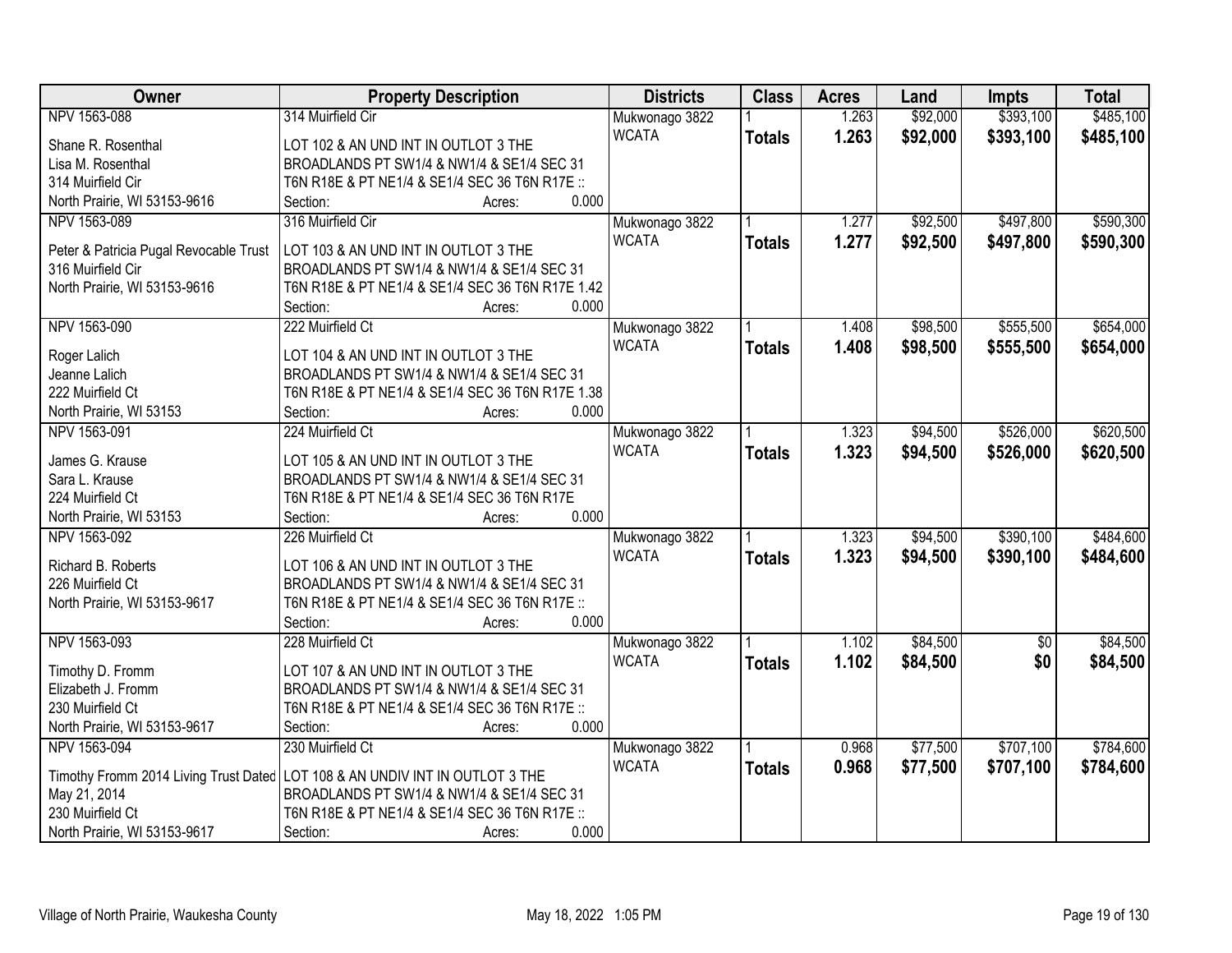| Owner                                | <b>Property Description</b>                      | <b>Districts</b> | <b>Class</b>  | <b>Acres</b> | Land     | <b>Impts</b> | <b>Total</b> |
|--------------------------------------|--------------------------------------------------|------------------|---------------|--------------|----------|--------------|--------------|
| NPV 1563-095                         | 229 Muirfield Ct                                 | Mukwonago 3822   |               | 1.073        | \$83,500 | \$581,700    | \$665,200    |
| Charlene M. Muren                    | LOT 109 & UNDIV INT IN OUTLOT 3 THE              | <b>WCATA</b>     | <b>Totals</b> | 1.073        | \$83,500 | \$581,700    | \$665,200    |
| 229 Muirfield Ct                     | BROADLANDS PT SW1/4 & NW1/4 & SE1/4 SEC 31       |                  |               |              |          |              |              |
| North Prairie, WI 53153-9617         | T6N R18E & PT NE1/4 & SE1/4 SEC 36 T6N R17E ::   |                  |               |              |          |              |              |
|                                      | 0.000<br>Section:<br>Acres:                      |                  |               |              |          |              |              |
| NPV 1563-096                         | 227 Muirfield Ct                                 | Mukwonago 3822   |               | 1.035        | \$81,500 | \$440,500    | \$522,000    |
| Jack Sweede II                       | LOT 110 & AN UND INT IN OUTLOT 3 THE             | <b>WCATA</b>     | <b>Totals</b> | 1.035        | \$81,500 | \$440,500    | \$522,000    |
| Mary Regina Sweede                   | BROADLANDS PT SW1/4 & NW1/4 & SE1/4 SEC 31       |                  |               |              |          |              |              |
| 227 Muirfield Ct                     | T6N R18E & PT NE1/4 & SE1/4 SEC 36 T6N R17E 1.07 |                  |               |              |          |              |              |
| North Prairie, WI 53153              | 0.000<br>Section:<br>Acres:                      |                  |               |              |          |              |              |
| NPV 1563-097                         | 225 Muirfield Ct                                 |                  |               | 0.992        | \$79,500 | \$468,600    | \$548,100    |
|                                      |                                                  | Mukwonago 3822   |               |              |          |              |              |
| William J. Mckernan                  | LOT 111 & AN UND INT IN OUTLOT 3 THE             | <b>WCATA</b>     | <b>Totals</b> | 0.992        | \$79,500 | \$468,600    | \$548,100    |
| Debra S. Mckernan                    | BROADLANDS PT SW1/4 & NW1/4 & SE1/4 SEC 31       |                  |               |              |          |              |              |
| 225 Muirfield Ct                     | T6N R18E & PT NE1/4 & SE1/4 SEC 36 T6N R17E ::   |                  |               |              |          |              |              |
| North Prairie, WI 53153-9617         | 0.000<br>Section:<br>Acres:                      |                  |               |              |          |              |              |
| NPV 1563-098                         | 223 Muirfield Ct                                 | Mukwonago 3822   |               | 1.063        | \$83,000 | \$552,400    | \$635,400    |
|                                      |                                                  | <b>WCATA</b>     | <b>Totals</b> | 1.063        | \$83,000 | \$552,400    | \$635,400    |
| Joseph S and Shelley M Kavalary 2017 | LOT 112 & AN UND INT IN OUTLOT 3 THE             |                  |               |              |          |              |              |
| <b>Living Trust</b>                  | BROADLANDS PT SW1/4 & NW1/4 & SE1/4 SEC 31       |                  |               |              |          |              |              |
| 223 Muirfield Ct                     | T6N R18E & PT NE1/4 & SE1/4 SEC 36 T6N R17E ::   |                  |               |              |          |              |              |
| North Prairie, WI 53153-9617         | 0.000<br>Section:<br>Acres:                      |                  |               |              |          |              |              |
| NPV 1563-099                         | 221 Muirfield Ct                                 | Mukwonago 3822   |               | 0.992        | \$79,500 | \$569,700    | \$649,200    |
| Richard A. Hammer                    | LOT 113 & AN UND INT IN OUTLOT 3 THE             | <b>WCATA</b>     | <b>Totals</b> | 0.992        | \$79,500 | \$569,700    | \$649,200    |
| Kathryn L. Hammer                    | BROADLANDS PT SW1/4 & NW1/4 & SE1/4 SEC 31       |                  |               |              |          |              |              |
| 221 Muirfield Ct                     | T6N R18E & PT NE1/4 & SE1/4 SEC 36 T6N R17E 0.99 |                  |               |              |          |              |              |
| North Prairie, WI 53153              | 0.000<br>Section:<br>Acres:                      |                  |               |              |          |              |              |
| NPV 1563-100                         | 219 Muirfield Ct                                 | Mukwonago 3822   |               | 0.952        | \$76,000 | \$362,200    | \$438,200    |
|                                      |                                                  | <b>WCATA</b>     | <b>Totals</b> | 0.952        | \$76,000 | \$362,200    | \$438,200    |
| Clarence F Hartwig Jr Trust          | LOT 114 THE BROADLANDS & AN UNDIV INTEREST       |                  |               |              |          |              |              |
| 219 Muirfield Ct                     | IN OUTLOT 3 BEING PT NE1/4 SE1/4 NW1/4 & SW1/4   |                  |               |              |          |              |              |
| North Prairie, WI 53153-9617         | OF SE1/4 & NE1/4 SE1/4 SW1/4 & NW1/4 OF NE1/4    |                  |               |              |          |              |              |
|                                      | 0.000<br>Section:<br>Acres:                      |                  |               |              |          |              |              |
| NPV 1563-101                         | 217 Muirfield Cir                                | Mukwonago 3822   |               | 0.952        | \$76,000 | \$539,700    | \$615,700    |
| Laurie Placek                        | LOT 115 & AN UND INT IN OUTLOT 3 THE             | <b>WCATA</b>     | <b>Totals</b> | 0.952        | \$76,000 | \$539,700    | \$615,700    |
| Kurt Willms                          | BROADLANDS PT SW1/4 & NW1/4 & SE1/4 SEC 31       |                  |               |              |          |              |              |
| 217 Muirfield Cir                    | T6N R18E & PT NE1/4 & SE1/4 SEC 36 T6N R17E ::   |                  |               |              |          |              |              |
| North Prairie, WI 53153-9618         | 0.000<br>Section:<br>Acres:                      |                  |               |              |          |              |              |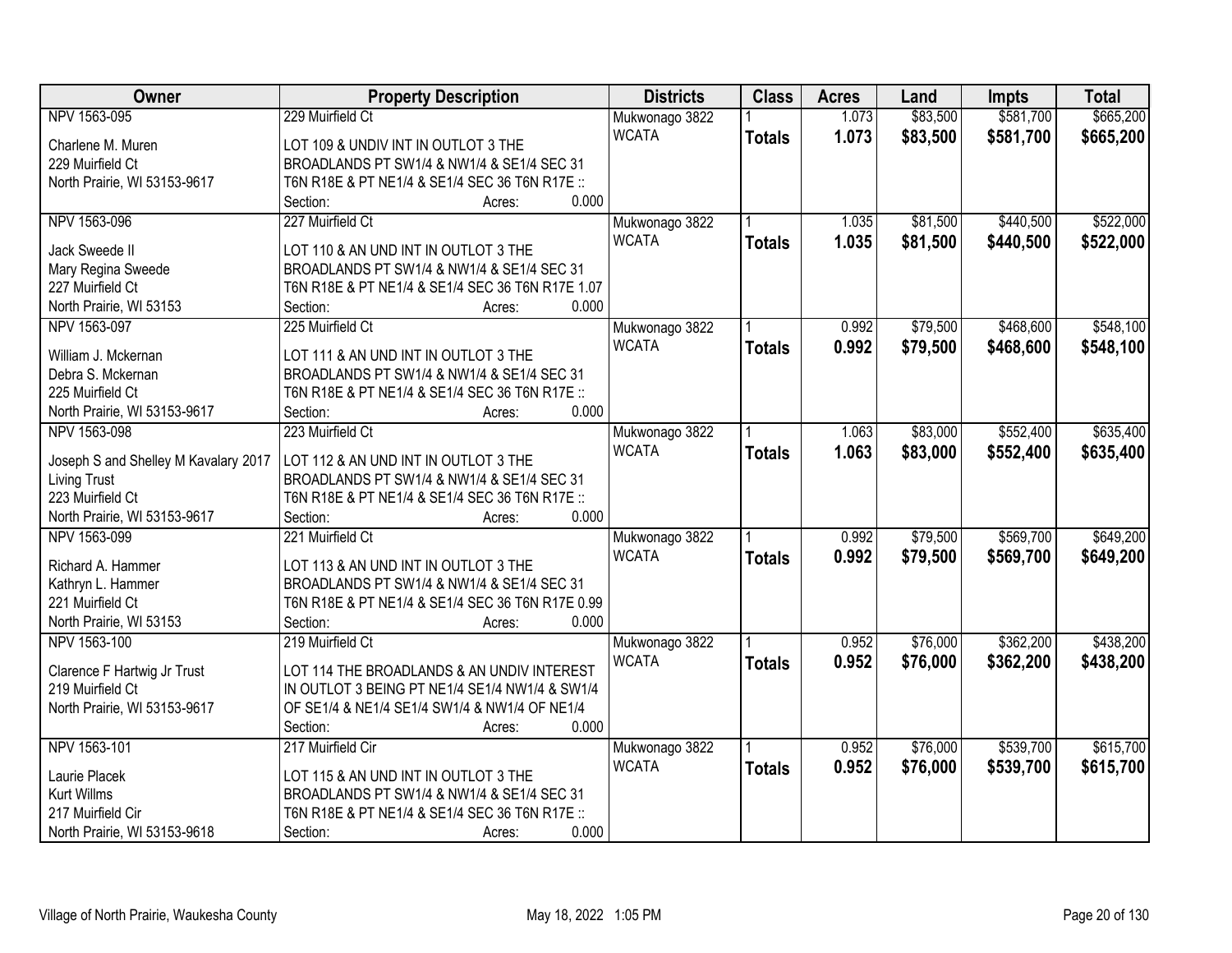| Owner                          | <b>Property Description</b>                      | <b>Districts</b> | <b>Class</b>  | <b>Acres</b> | Land     | <b>Impts</b> | <b>Total</b> |
|--------------------------------|--------------------------------------------------|------------------|---------------|--------------|----------|--------------|--------------|
| NPV 1563-102                   | 215 Muirfield Cir                                | Mukwonago 3822   |               | 0.952        | \$76,000 | \$435,700    | \$511,700    |
| George Tsakonas                | LOT 116 THE BROADLANDS & AN UNDIV INT IN         | <b>WCATA</b>     | <b>Totals</b> | 0.952        | \$76,000 | \$435,700    | \$511,700    |
| Kristin Tsakonas               | OUTLOT 3 PT SW1/4 & NW1/4 & SE1/4 SEC 31 T6N     |                  |               |              |          |              |              |
| 215 Muirfield Cir              | R18E & PT NE1/4 & SE1/4 SEC 36 T6N R17E :: DOC   |                  |               |              |          |              |              |
| North Prairie, WI 53153-9618   | 0.000<br>Section:<br>Acres:                      |                  |               |              |          |              |              |
| NPV 1563-103                   | 213 Muirfield Cir                                | Mukwonago 3822   |               | 0.945        | \$75,500 | \$428,800    | \$504,300    |
| Dennis R Yingling Family Trust | LOT 117 & AN UND INT IN OUTLOT 3 THE             | <b>WCATA</b>     | <b>Totals</b> | 0.945        | \$75,500 | \$428,800    | \$504,300    |
| 213 Muirfield Cir              | BROADLANDS PT SW1/4 & NW1/4 & SE1/4 SEC 31       |                  |               |              |          |              |              |
| North Prairie, WI 53153-9618   | T6N R18E & PT NE1/4 & SE1/4 SEC 36 T6N R17E ::   |                  |               |              |          |              |              |
|                                | 0.000<br>Section:<br>Acres:                      |                  |               |              |          |              |              |
| NPV 1563-104                   | 211 Muirfield Cir                                | Mukwonago 3822   |               | 0.954        | \$76,500 | \$548,300    | \$624,800    |
|                                |                                                  | <b>WCATA</b>     | <b>Totals</b> | 0.954        | \$76,500 | \$548,300    | \$624,800    |
| <b>Brian Wilkens</b>           | LOT 118 THE BROADLANDS & AN UNDIV INTEREST       |                  |               |              |          |              |              |
| Leigh Wilkens                  | IN OUTLOT 3 PT SE1/4 & NE1/4 SEC 36 T6N R17E &   |                  |               |              |          |              |              |
| 211 Muirfield Cir              | NW1/4 & SW1/4 & SE1/4 SEC 31 T6N R18E<br>0.000   |                  |               |              |          |              |              |
| North Prairie, WI 53153-9618   | Section:<br>Acres:                               |                  |               |              |          |              |              |
| NPV 1563-105                   | 209 Muirfield Cir                                | Mukwonago 3822   |               | 0.964        | \$77,000 | \$449,800    | \$526,800    |
| Kenneth J. Kerwin              | LOT 119 & UNDIV INT IN OUTLOT 3 THE              | <b>WCATA</b>     | <b>Totals</b> | 0.964        | \$77,000 | \$449,800    | \$526,800    |
| 209 Muirfield Cir              | BROADLANDS PT SW1/4 & NW1/4 & SE1/4 SEC 31       |                  |               |              |          |              |              |
| North Prairie, WI 53153-9618   | T6N R18E & PT NE1/4 & SE1/4 SEC 36 T6N R17E ::   |                  |               |              |          |              |              |
|                                | 0.000<br>Section:<br>Acres:                      |                  |               |              |          |              |              |
| NPV 1563-106                   | 207 Muirfield Cir                                | Mukwonago 3822   |               | 0.980        | \$78,500 | \$495,400    | \$573,900    |
|                                |                                                  | <b>WCATA</b>     | <b>Totals</b> | 0.980        | \$78,500 | \$495,400    | \$573,900    |
| Scott E. Krieger               | LOT 120 & AN UND INT IN OUTLOT 3 THE             |                  |               |              |          |              |              |
| Nadia Gisel Conde              | BROADLANDS PT SW1/4 & NW1/4 & SE1/4 SEC 31       |                  |               |              |          |              |              |
| 207 Muirfield Cir              | T6N R18E & PT NE1/4 & SE1/4 SEC 36 T6N R17E ::   |                  |               |              |          |              |              |
| North Prairie, WI 53153-9618   | 0.000<br>Section:<br>Acres:                      |                  |               |              |          |              |              |
| NPV 1563-107                   | 205 Muirfield Cir                                | Mukwonago 3822   |               | 1.015        | \$80,500 | \$548,300    | \$628,800    |
| Kevin J. Lestarge Sr           | LOT 121 & AN UND INT IN OUTLOT 3 THE             | <b>WCATA</b>     | <b>Totals</b> | 1.015        | \$80,500 | \$548,300    | \$628,800    |
| Denise M. Lestarge             | BROADLANDS PT SW1/4 & NW1/4 & SE1/4 SEC 31       |                  |               |              |          |              |              |
| 205 Muirfield Cir              | T6N R18E & PT NE1/4 & SE1/4 SEC 36 T6N R17E ::   |                  |               |              |          |              |              |
| North Prairie, WI 53153-9618   | 0.000<br>Section:<br>Acres:                      |                  |               |              |          |              |              |
| NPV 1563-108                   | 201 Muirfield Cir                                | Mukwonago 3822   |               | 1.264        | \$92,000 | \$566,400    | \$658,400    |
| Michael Krug                   | LOT 122 THE BROADLANDS & UNDIV INTEREST IN       | <b>WCATA</b>     | <b>Totals</b> | 1.264        | \$92,000 | \$566,400    | \$658,400    |
| Jennifer Krug                  | OUTLOT 3 BEING PT NE1/4 SE1/4 NW1/4 & SW1/4 OF   |                  |               |              |          |              |              |
| 201 Muirfield Cir              | SE1/4 & NE1/4 SE1/4 SW1/4 & NW1/4 OF NE1/4 SEC 3 |                  |               |              |          |              |              |
| North Prairie, WI 53153-9618   | Section:<br>0.000<br>Acres:                      |                  |               |              |          |              |              |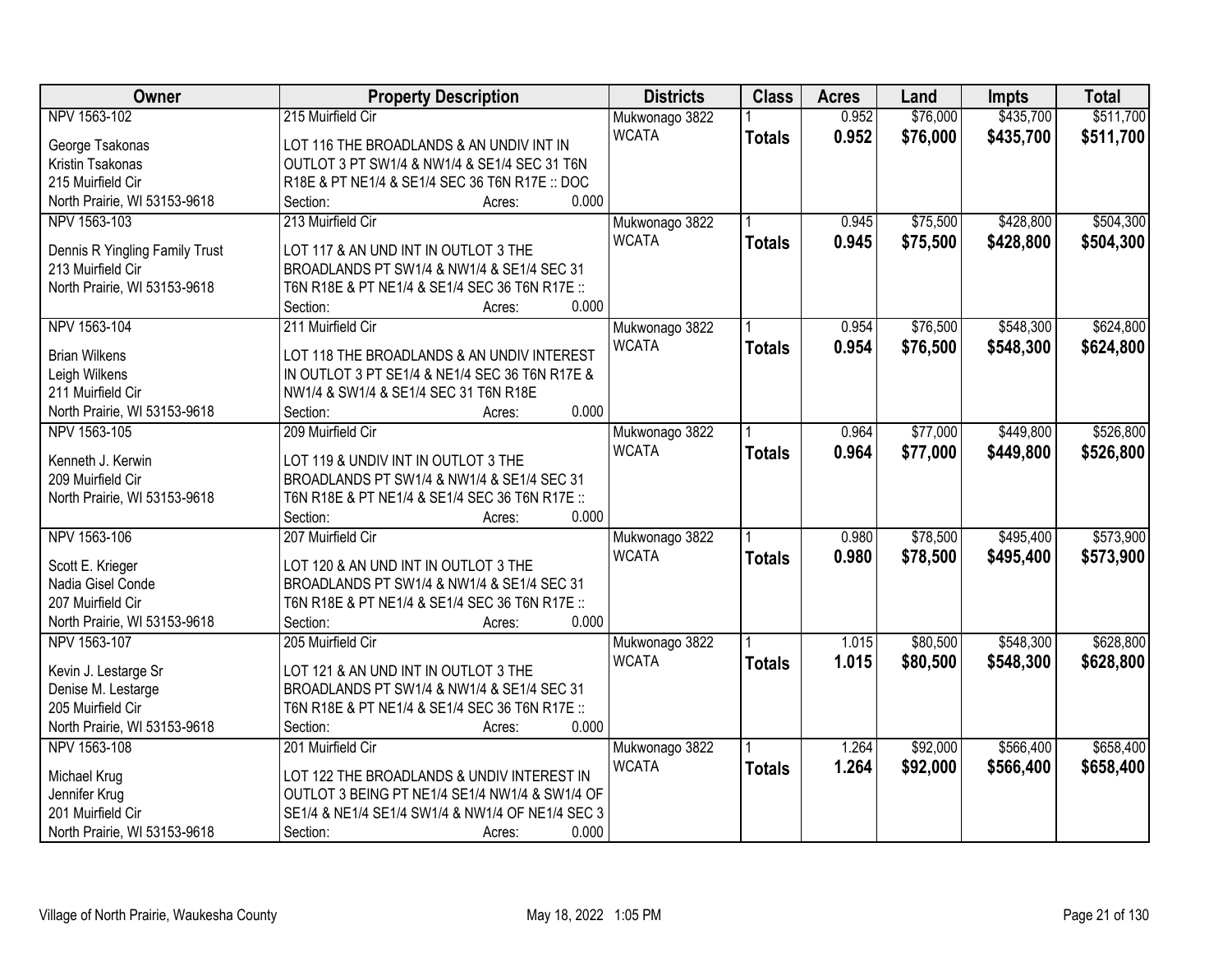| Owner                                   | <b>Property Description</b>                     | <b>Districts</b> | <b>Class</b>  | <b>Acres</b> | Land      | <b>Impts</b>    | <b>Total</b> |
|-----------------------------------------|-------------------------------------------------|------------------|---------------|--------------|-----------|-----------------|--------------|
| NPV 1563-109                            | 205 Augusta Way                                 | Mukwonago 3822   |               | 1.562        | \$105,500 | \$543,100       | \$648,600    |
| Kirk Gardner                            | LOT 123 & AN UND INT IN OUTLOT 3 THE            | <b>WCATA</b>     | <b>Totals</b> | 1.562        | \$105,500 | \$543,100       | \$648,600    |
| Stephanie Mercado                       | BROADLANDS PT SW1/4 & NW1/4 & SE1/4 SEC 31      |                  |               |              |           |                 |              |
| 205 Augusta Way                         | T6N R18E & PT NE1/4 & SE1/4 SEC 36 T6N R17E     |                  |               |              |           |                 |              |
| North Prairie, WI 53153-9611            | 0.000<br>Section:<br>Acres:                     |                  |               |              |           |                 |              |
| NPV 1563-110                            | 202 Muirfield Cir                               | Mukwonago 3822   |               | 0.998        | \$80,000  | \$509,900       | \$589,900    |
| Neal R. Altmann                         | LOT 124 THE BROADLANDS & UNDIV INTEREST IN      | <b>WCATA</b>     | <b>Totals</b> | 0.998        | \$80,000  | \$509,900       | \$589,900    |
| Robin M. Cherubini                      | OUTLOT 3 PT SW1/4 & NW1/4 & SE1/4 SEC 31 T6N    |                  |               |              |           |                 |              |
| 202 Muirfield Cir                       | R18E & PT NE1/4 & SE1/4 SEC 36 T6N R17E         |                  |               |              |           |                 |              |
| North Prairie, WI 53153-9618            | 0.000<br>Section:<br>Acres:                     |                  |               |              |           |                 |              |
| NPV 1563-111                            | 204 Muirfield Cir                               | Mukwonago 3822   |               | 0.913        | \$73,000  | \$500,400       | \$573,400    |
|                                         |                                                 | <b>WCATA</b>     |               | 0.913        | \$73,000  | \$500,400       | \$573,400    |
| The Baumann Family Living Trust         | LOT 125 & & AN UNDIV INT IN OUTLOT 3 THE        |                  | <b>Totals</b> |              |           |                 |              |
| 204 Muirfield Cir                       | BROADLANDS PT SW1/4 & NW1/4 & SE1/4 SEC 31      |                  |               |              |           |                 |              |
| North Prairie, WI 53153-9618            | T6N R18E & PT NE1/4 & SE1/4 SEC 36 T6N R17E ::  |                  |               |              |           |                 |              |
|                                         | 0.000<br>Section:<br>Acres:                     |                  |               |              |           |                 |              |
| NPV 1563-112                            | 206 Muirfield Cir                               | Mukwonago 3822   |               | 0.979        | \$78,500  | \$470,000       | \$548,500    |
| Phillip J. Kazik                        | LOT 126 & AN UND INT IN OUTLOT 3 THE            | <b>WCATA</b>     | <b>Totals</b> | 0.979        | \$78,500  | \$470,000       | \$548,500    |
| Cari L. Kazik                           | BROADLANDS PT SW1/4 & NW1/4 & SE1/4 SEC 31      |                  |               |              |           |                 |              |
| 206 Muirfield Cir                       | T6N R18E & PT NE1/4 & SE1/4 SEC 36 T6N R17E     |                  |               |              |           |                 |              |
| North Prairie, WI 53153-9618            | 0.000<br>Section:<br>Acres:                     |                  |               |              |           |                 |              |
| NPV 1563-113                            | 208 Muirfield Cir                               | Mukwonago 3822   |               | 0.992        | \$79,500  | \$411,900       | \$491,400    |
|                                         |                                                 | <b>WCATA</b>     |               | 0.992        | \$79,500  | \$411,900       |              |
| The John W Calvelli and Joyce A Calvell | LOT 127 THE BROADLANDS & UNDIV INTEREST IN      |                  | <b>Totals</b> |              |           |                 | \$491,400    |
| Trust                                   | OUTLOT 3 PT SW1/4 & NW1/4 & SE1/4 SEC 31 T6N    |                  |               |              |           |                 |              |
| 208 Muirfield Cir                       | R18E & PT NE1/4 & SE1/4 SEC 36 T6N R17E         |                  |               |              |           |                 |              |
| North Prairie, WI 53153-9618            | 0.000<br>Section:<br>Acres:                     |                  |               |              |           |                 |              |
| NPV 1563-114                            | 210 Muirfield Cir                               | Mukwonago 3822   |               | 1.092        | \$84,000  | $\overline{60}$ | \$84,000     |
| Adair Holdings, LLC                     | LOT 128 THE BROADLANDS & AN UNDIV INTEREST      | <b>WCATA</b>     | <b>Totals</b> | 1.092        | \$84,000  | \$0             | \$84,000     |
| 16601 W Glendale Dr                     | IN OUTLOT 3 PT SW1/4 & NW1/4 & SE1/4 SEC 31 T6N |                  |               |              |           |                 |              |
| New Berlin, WI 53151-2847               | R18E & PT NE1/4 & SE1/4 SEC 36 T6N R17E         |                  |               |              |           |                 |              |
|                                         | 0.000<br>Section:<br>Acres:                     |                  |               |              |           |                 |              |
| NPV 1563-115                            | 216 Muirfield Cir                               | Mukwonago 3822   |               | 0.998        | \$80,000  | \$455,100       | \$535,100    |
|                                         |                                                 | <b>WCATA</b>     | <b>Totals</b> | 0.998        | \$80,000  | \$455,100       | \$535,100    |
| John Mielke                             | LOT 129 & UNDIV INT IN OUTLOT 3 THE             |                  |               |              |           |                 |              |
| Karen Mielke                            | BROADLANDS PT SW1/4 & NW1/4 & SE1/4 SEC 31      |                  |               |              |           |                 |              |
| 216 Muirfield Cir                       | T6N R18E & PT NE1/4 & SE1/4 SEC 36 T6N R17E ::  |                  |               |              |           |                 |              |
| North Prairie, WI 53153-9618            | 0.000<br>Section:<br>Acres:                     |                  |               |              |           |                 |              |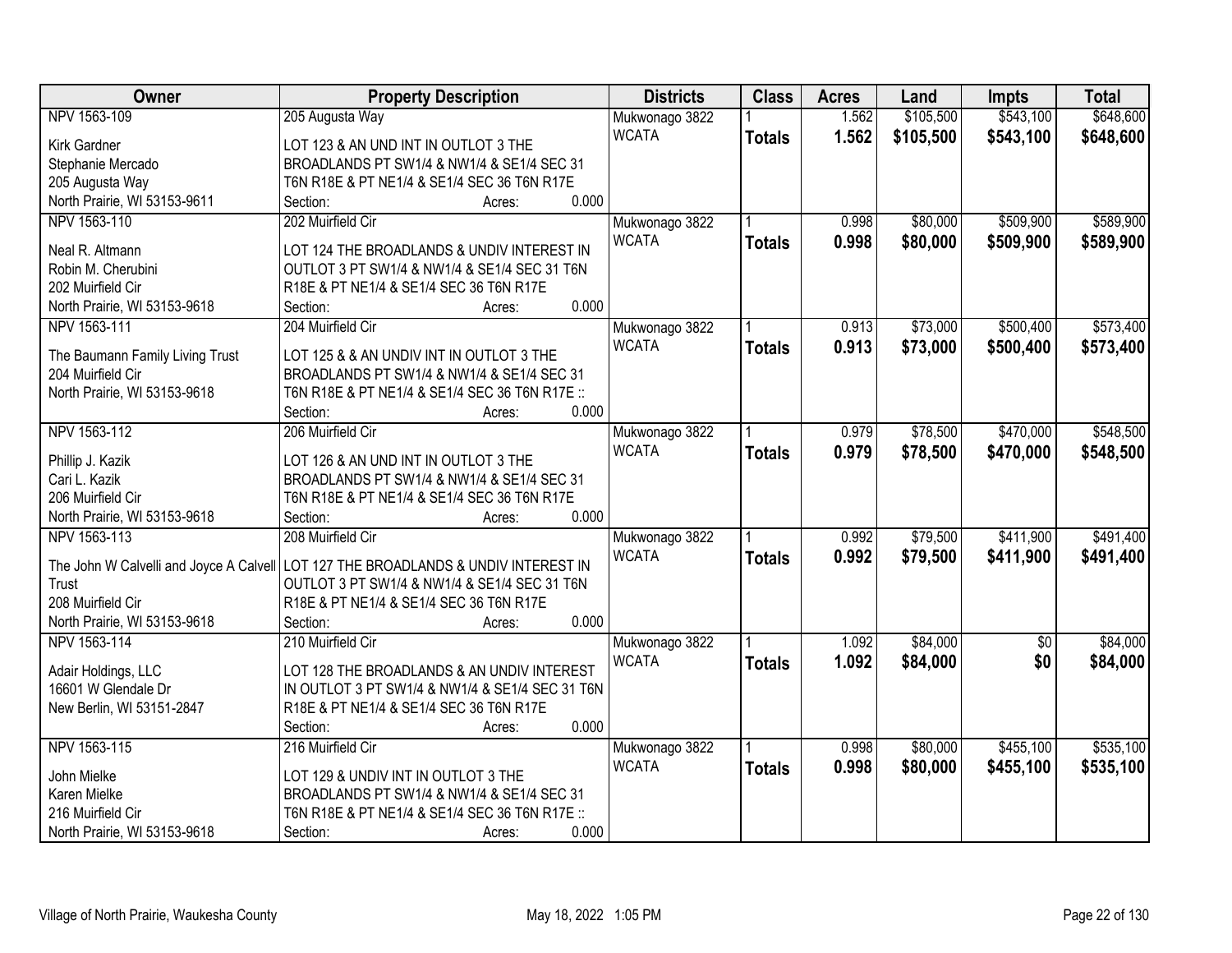| Owner                         | <b>Property Description</b>                      | <b>Districts</b> | <b>Class</b>  | <b>Acres</b> | Land     | <b>Impts</b>    | <b>Total</b> |
|-------------------------------|--------------------------------------------------|------------------|---------------|--------------|----------|-----------------|--------------|
| NPV 1563-116                  | 309 Muirfield Cir                                | Mukwonago 3822   |               | 1.281        | \$92,500 | \$481,400       | \$573,900    |
| Steven Laurel Hook a Hook     | LOT 130 & AN UND INT IN OUTLOT 3 THE             | <b>WCATA</b>     | <b>Totals</b> | 1.281        | \$92,500 | \$481,400       | \$573,900    |
| 309 Muirfield Cir             | BROADLANDS PT SW1/4 & NW1/4 & SE1/4 SEC 31       |                  |               |              |          |                 |              |
| North Prairie, WI 53153-9616  | T6N R18E & PT NE1/4 & SE1/4 SEC 36 T6N R17E ::   |                  |               |              |          |                 |              |
|                               | 0.000<br>Section:<br>Acres:                      |                  |               |              |          |                 |              |
| NPV 1563-117                  | 307 Muirfield Cir                                | Mukwonago 3822   |               | 0.934        | \$74,500 | \$445,800       | \$520,300    |
|                               |                                                  | <b>WCATA</b>     | <b>Totals</b> | 0.934        | \$74,500 | \$445,800       | \$520,300    |
| David M. Kertscher            | LOT 131 & AN UND INT IN OUTLOT 3 THE             |                  |               |              |          |                 |              |
| Marisa R. Kertscher           | BROADLANDS PT SW1/4 & NW1/4 & SE1/4 SEC 31       |                  |               |              |          |                 |              |
| 307 Muirfield Cir             | T6N R18E & PT NE1/4 & SE1/4 SEC 36 T6N R17E ::   |                  |               |              |          |                 |              |
| North Prairie, WI 53153-9616  | 0.000<br>Section:<br>Acres:                      |                  |               |              |          |                 |              |
| NPV 1563-118                  | 305 Muirfield Cir                                | Mukwonago 3822   |               | 1.005        | \$80,000 | \$436,700       | \$516,700    |
| David L. Ardis                | LOT 132 THE BROADLANDS & AN UND INT IN           | <b>WCATA</b>     | <b>Totals</b> | 1.005        | \$80,000 | \$436,700       | \$516,700    |
| Nancy J. Novak                | OUTLOT 3 PT SW1/4 & NW1/4 & SE1/4 SEC 31 T6N     |                  |               |              |          |                 |              |
| 1421 E Wabash Ave             | R18E & PT NE1/4 & SE1/4 SEC 36 T6N R17E :: DOC   |                  |               |              |          |                 |              |
| Waukesha, WI 53186-6879       | 0.000<br>Section:<br>Acres:                      |                  |               |              |          |                 |              |
| NPV 1563-119                  | 303 Muirfield Cir                                | Mukwonago 3822   |               | 0.964        | \$77,000 | \$542,300       | \$619,300    |
|                               |                                                  | <b>WCATA</b>     | <b>Totals</b> | 0.964        | \$77,000 | \$542,300       | \$619,300    |
| Timothy J. Fuhr               | LOT 133 & AN UND INT IN OUTLOT 3 THE             |                  |               |              |          |                 |              |
| Dana L. Mierzejewski          | BROADLANDS PT SW1/4 & NW1/4 & SE1/4 SEC 31       |                  |               |              |          |                 |              |
| 303 Muirfield Cir             | T6N R18E & PT NE1/4 & SE1/4 SEC 36 T6N R17E 0.95 |                  |               |              |          |                 |              |
| North Prairie, WI 53153       | 0.000<br>Section:<br>Acres:                      |                  |               |              |          |                 |              |
| NPV 1563-120                  | Augusta Way                                      | Mukwonago 3822   |               | 0.814        | \$65,000 | $\overline{50}$ | \$65,000     |
| <b>Elliott Paulin</b>         | LOT 134 & AN UND INTEREST IN OUTLOT 3 THE        | <b>WCATA</b>     | <b>Totals</b> | 0.814        | \$65,000 | \$0             | \$65,000     |
| Kristen Paulin                | BROADLANDS PT SW1/4 & NW1/4 & SE1/4 SEC 31       |                  |               |              |          |                 |              |
| 2816 Woodridge Ct             | T6N R18E & PT NE1/4 & SE1/4 SEC 36 T6N R17E      |                  |               |              |          |                 |              |
| Waukesha, WI 53188-1315       | 0.000<br>Section:<br>Acres:                      |                  |               |              |          |                 |              |
| NPV 1563-121                  | 215 Augusta Way                                  | Mukwonago 3822   |               | 1.103        | \$84,500 | \$445,800       | \$530,300    |
|                               |                                                  | <b>WCATA</b>     | <b>Totals</b> | 1.103        | \$84,500 | \$445,800       | \$530,300    |
| Rick A and Jacquelyn E Jensen | LOT 135 THE BROADLANDS & UNDIV INTEREST IN       |                  |               |              |          |                 |              |
| Revocable Trust               | OUTLOT 3 PT SW1/4 & NW1/4 & SE1/4 SEC 31 T6N     |                  |               |              |          |                 |              |
| 215 Augusta Way               | R18E & PT NE1/4 & SE1/4 SEC 36 T6N R17E          |                  |               |              |          |                 |              |
| North Prairie, WI 53153-9613  | 0.000<br>Section:<br>Acres:                      |                  |               |              |          |                 |              |
| NPV 1563-122                  | 213 Augusta Way                                  | Mukwonago 3822   |               | 0.941        | \$75,500 | \$545,300       | \$620,800    |
| Lee M. Eschenbach             | LOT 136 & AN UND INT IN OUTLOT 3 THE             | <b>WCATA</b>     | <b>Totals</b> | 0.941        | \$75,500 | \$545,300       | \$620,800    |
| 213 Augusta Way               | BROADLANDS PT SW1/4 & NW1/4 & SE1/4 SEC 31       |                  |               |              |          |                 |              |
| North Prairie, WI 53153       | T6N R18E & PT NE1/4 & SE1/4 SEC 36 T6N R17E 1.02 |                  |               |              |          |                 |              |
|                               | 0.000<br>Section:<br>Acres:                      |                  |               |              |          |                 |              |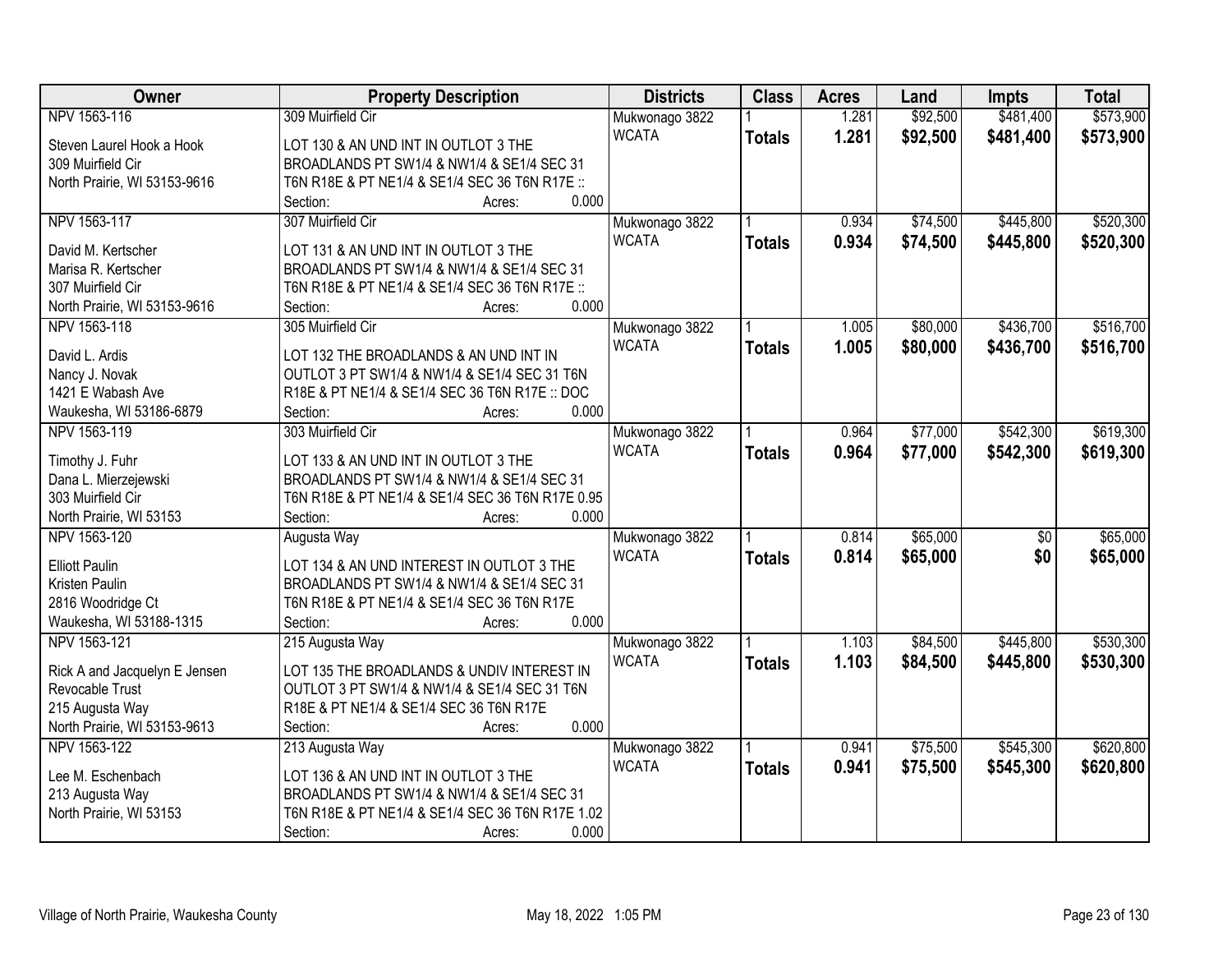| Owner                            | <b>Property Description</b>                       | <b>Districts</b> | <b>Class</b>  | <b>Acres</b> | Land      | <b>Impts</b>    | <b>Total</b> |
|----------------------------------|---------------------------------------------------|------------------|---------------|--------------|-----------|-----------------|--------------|
| NPV 1563-123                     | 211 Augusta Way                                   | Mukwonago 3822   |               | 1.036        | \$81,500  | \$419,500       | \$501,000    |
| <b>Brendan Reinke</b>            | LOT 137 & AN UND INT IN OUTLOT 3 THE              | <b>WCATA</b>     | <b>Totals</b> | 1.036        | \$81,500  | \$419,500       | \$501,000    |
| Andrea Reinke                    | BROADLANDS PT SW1/4 & NW1/4 & SE1/4 SEC 31        |                  |               |              |           |                 |              |
| 211 Augusta Way                  | T6N R18E & PT NE1/4 & SE1/4 SEC 36 T6N R17E       |                  |               |              |           |                 |              |
| North Prairie, WI 53153-9612     | 0.000<br>Section:<br>Acres:                       |                  |               |              |           |                 |              |
| NPV 1563-124                     | 206 Augusta Way                                   | Mukwonago 3822   |               | 0.917        | \$73,500  | $\overline{50}$ | \$73,500     |
|                                  |                                                   | <b>WCATA</b>     | <b>Totals</b> | 0.917        | \$73,500  | \$0             | \$73,500     |
| Brian A. Peters                  | LOT 138 & AN UND INT IN OUTLOT 3 THE              |                  |               |              |           |                 |              |
| 208 Cypress Pt                   | BROADLANDS PT SW1/4 & NW1/4 & SE1/4 SEC 31        |                  |               |              |           |                 |              |
| North Prairie, WI 53153-9620     | T6N R18E & PT NE1/4 & SE1/4 SEC 36 T6N R17E ::    |                  |               |              |           |                 |              |
|                                  | 0.000<br>Section:<br>Acres:                       |                  |               |              |           |                 |              |
| NPV 1563-125                     | Augusta Way                                       | Mukwonago 3822   |               | 0.918        | \$73,500  | \$0             | \$73,500     |
| Clarence O & Ursula A Volk Trust | LOT 139 & AN UND INT IN OUTLOT 3 THE              | <b>WCATA</b>     | <b>Totals</b> | 0.918        | \$73,500  | \$0             | \$73,500     |
| 8130 W Euclid Ave                | BROADLANDS PT SW1/4 & NW1/4 & SE1/4 SEC 31        |                  |               |              |           |                 |              |
| Milwaukee, WI 53219-3505         | T6N R18E & PT NE1/4 & SE1/4 SEC 36 T6N R17E ::    |                  |               |              |           |                 |              |
|                                  | 0.000<br>Section:<br>Acres:                       |                  |               |              |           |                 |              |
| NPV 1563-126                     | 210 Augusta Way                                   | Mukwonago 3822   |               | 0.920        | \$69,000  | \$495,200       | \$564,200    |
|                                  |                                                   | <b>WCATA</b>     | <b>Totals</b> | 0.920        | \$69,000  | \$495,200       | \$564,200    |
| Gregory T. Polkus                | LOT 140 & AN UNDIV INT IN OUTLOT 3 THE            |                  |               |              |           |                 |              |
| Jenna M. Polkus                  | BROADLANDS PT SW1/4 & NW1/4 & SE1/4 SEC 31        |                  |               |              |           |                 |              |
| 210 Augusta Way                  | T6N R18E & PT NE1/4 & SE1/4 SEC 36 T6N R17E ::    |                  |               |              |           |                 |              |
| North Prairie, WI 53153-9612     | 0.000<br>Section:<br>Acres:                       |                  |               |              |           |                 |              |
| NPV 1563-127                     | 212 Augusta Way                                   | Mukwonago 3822   |               | 1.054        | \$82,500  | \$497,300       | \$579,800    |
| Kevin J. Borchert                | LOT 141 & AN UND INT IN OUTLOT 3 THE              | <b>WCATA</b>     | <b>Totals</b> | 1.054        | \$82,500  | \$497,300       | \$579,800    |
| 212 Augusta Way                  | BROADLANDS PT SW1/4 & NW1/4 & SE1/4 SEC 31        |                  |               |              |           |                 |              |
| North Prairie, WI 53153          | T6N R18E & PT NE1/4 & SE1/4 SEC 36 T6N R17E 1.06  |                  |               |              |           |                 |              |
|                                  | 0.000<br>Section:<br>Acres:                       |                  |               |              |           |                 |              |
| NPV 1563-129-001                 | 214 Augusta Way                                   | Mukwonago 3822   |               | 2.216        | \$134,500 | \$640,100       | \$774,600    |
|                                  |                                                   | <b>WCATA</b>     | <b>Totals</b> | 2.216        | \$134,500 | \$640,100       | \$774,600    |
| Jonathan H. Holley               | LOT 1 CERT SURV 11095 VOL 108/343 REC AS DOC#     |                  |               |              |           |                 |              |
| Sara T. Holley                   | 4040662 :: LOT 142 & 143 & AN UND INT IN OUTLOT 3 |                  |               |              |           |                 |              |
| 216 Augusta Ct                   | THE BROADLANDS PT NW1/4 & SW1/4 SEC 31 T6N        |                  |               |              |           |                 |              |
| North Prairie, WI 53153-9615     | 0.000<br>Section:<br>Acres:                       |                  |               |              |           |                 |              |
| NPV 1563-130                     | 218 Augusta Way                                   | Mukwonago 3822   |               | 1.800        | \$116,000 | \$593,800       | \$709,800    |
| Carl R. Fischer                  | LOT 144 THE BROADLANDS & UNDIV INTEREST IN        | <b>WCATA</b>     | <b>Totals</b> | 1.800        | \$116,000 | \$593,800       | \$709,800    |
| Rebecca R. Fischer               | OUTLOT 3 PT SW1/4 & NW1/4 & SE1/4 SEC 31 T6N      |                  |               |              |           |                 |              |
| 218 Augusta Ct                   | R18E & PT NE1/4 & SE1/4 SEC 36 T6N R17E           |                  |               |              |           |                 |              |
| North Prairie, WI 53153-9615     | 0.000<br>Section:<br>Acres:                       |                  |               |              |           |                 |              |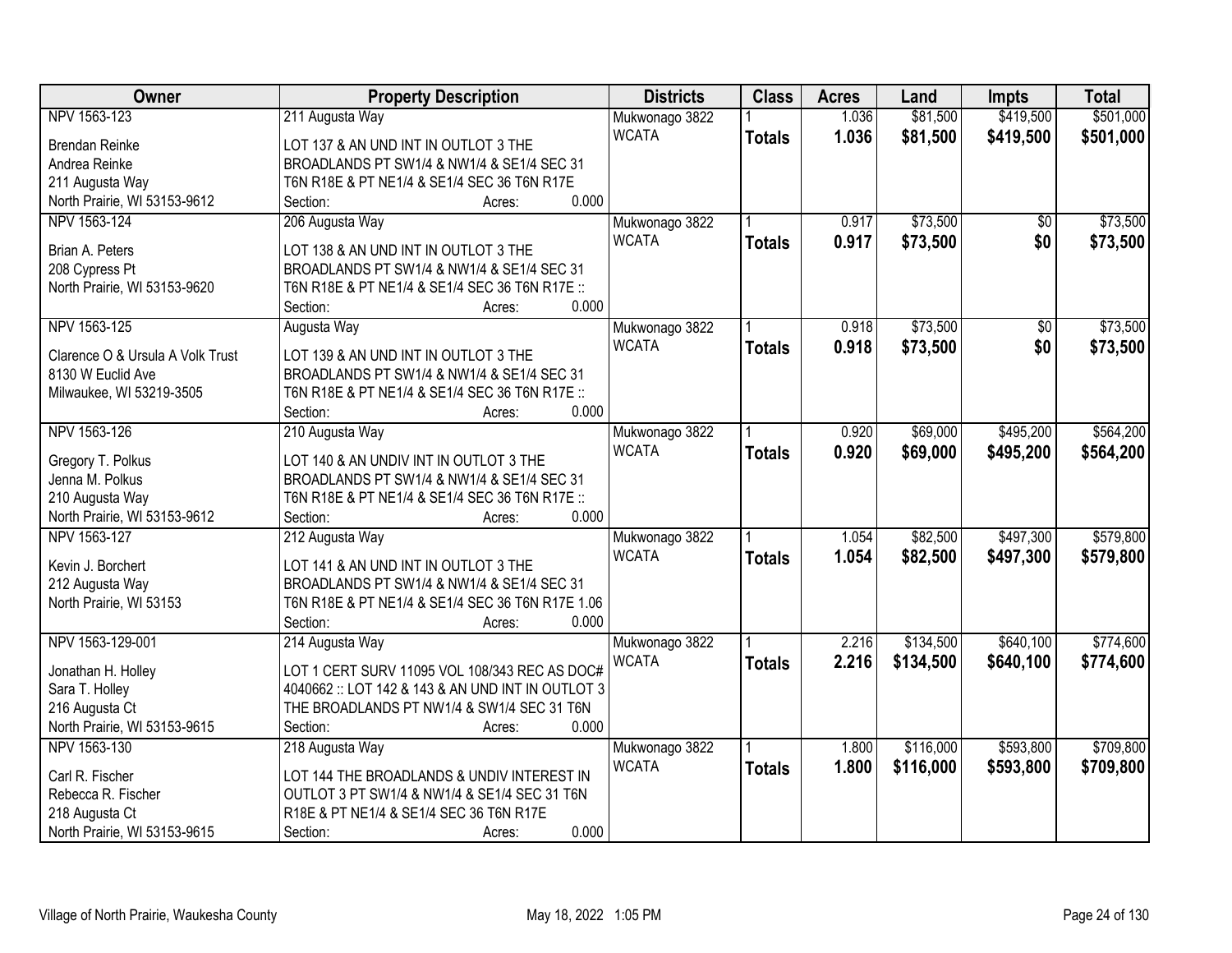| Owner                        | <b>Property Description</b>                                                        | <b>Districts</b> | <b>Class</b>  | <b>Acres</b> | Land      | <b>Impts</b> | <b>Total</b> |
|------------------------------|------------------------------------------------------------------------------------|------------------|---------------|--------------|-----------|--------------|--------------|
| NPV 1563-131                 | 220 Augusta Way                                                                    | Mukwonago 3822   |               | 1.494        | \$102,000 | \$547,300    | \$649,300    |
|                              | Ali N Garba Revocable Trust of 2021 Ali LOT 145 THE BROADLANDS & AN UNDIV INTEREST | <b>WCATA</b>     | <b>Totals</b> | 1.494        | \$102,000 | \$547,300    | \$649,300    |
| Garba                        | IN OUTLOT 3 PT SW1/4 & NW1/4 & SE1/4 SEC 31 T6N                                    |                  |               |              |           |              |              |
| 220 Augusta Ct               | R18E & PT NE1/4 & SE1/4 SEC 36 T6N R17E                                            |                  |               |              |           |              |              |
| North Prairie, WI 53153-9615 | 0.000<br>Section:<br>Acres:                                                        |                  |               |              |           |              |              |
| NPV 1563-132                 | 222 Augusta Way                                                                    | Mukwonago 3822   |               | 1.474        | \$101,500 | \$439,500    | \$541,000    |
|                              |                                                                                    | <b>WCATA</b>     | <b>Totals</b> | 1.474        | \$101,500 | \$439,500    | \$541,000    |
| Corey J. Regan               | LOT 146 & AN UND INT IN OUTLOT 3 THE                                               |                  |               |              |           |              |              |
| Jennifer R. Regan            | BROADLANDS PT SW1/4 & NW1/4 & SE1/4 SEC 31                                         |                  |               |              |           |              |              |
| 222 Augusta Ct               | T6N R18E & PT NE1/4 & SE1/4 SEC 36 T6N R17E ::                                     |                  |               |              |           |              |              |
| North Prairie, WI 53153-9613 | 0.000<br>Section:<br>Acres:                                                        |                  |               |              |           |              |              |
| NPV 1563-133                 | 224 Augusta Way                                                                    | Mukwonago 3822   |               | 1.329        | \$95,000  | \$644,100    | \$739,100    |
| <b>Thomas Alfuth</b>         | LOT 147 & AN UND INT IN OUTLOT 3 THE                                               | <b>WCATA</b>     | <b>Totals</b> | 1.329        | \$95,000  | \$644,100    | \$739,100    |
| Michelle Alfuth              | BROADLANDS PT SW1/4 & NW1/4 & SE1/4 SEC 31                                         |                  |               |              |           |              |              |
| 224 Augusta Way              | T6N R18E & PT NE1/4 & SE1/4 SEC 36 T6N R17E 1.27                                   |                  |               |              |           |              |              |
| North Prairie, WI 53153      | 0.000<br>Section:<br>Acres:                                                        |                  |               |              |           |              |              |
| NPV 1563-134                 | 226 Augusta Way                                                                    | Mukwonago 3822   |               | 1.026        | \$81,000  | \$449,600    | \$530,600    |
|                              |                                                                                    | <b>WCATA</b>     | <b>Totals</b> | 1.026        | \$81,000  | \$449,600    | \$530,600    |
| Scott E. Smeiska et al       | LOT 148 & AN UNDIV INTEREST IN OUTLOT 3 THE                                        |                  |               |              |           |              |              |
| 226 Augusta Way              | BROADLANDS PT SW1/4 & NW1/4 & SE1/4 SEC 31                                         |                  |               |              |           |              |              |
| North Prairie, WI 53153-9613 | T6N R18E & PT NE1/4 & SE1/4 SEC 36 T6N R17E                                        |                  |               |              |           |              |              |
|                              | 0.000<br>Section:<br>Acres:                                                        |                  |               |              |           |              |              |
| NPV 1563-135                 | 228 Augusta Way                                                                    | Mukwonago 3822   |               | 0.947        | \$76,000  | \$461,400    | \$537,400    |
| Daniel J. Kilbert            | LOT 149 & AN UND INT IN OUTLOT 3 THE                                               | <b>WCATA</b>     | <b>Totals</b> | 0.947        | \$76,000  | \$461,400    | \$537,400    |
| Angela G D. Kilbert          | BROADLANDS PT SW1/4 & NW1/4 & SE1/4 SEC 31                                         |                  |               |              |           |              |              |
| 228 Augusta Way              | T6N R18E & PT NE1/4 & SE1/4 SEC 36 T6N R17E 1.08                                   |                  |               |              |           |              |              |
| North Prairie, WI 53153      | 0.000<br>Section:<br>Acres:                                                        |                  |               |              |           |              |              |
| NPV 1563-136                 | 230 Augusta Way                                                                    | Mukwonago 3822   |               | 0.995        | \$79,500  | \$472,700    | \$552,200    |
|                              |                                                                                    | <b>WCATA</b>     | <b>Totals</b> | 0.995        | \$79,500  | \$472,700    | \$552,200    |
| Charles E. Harvin            | LOT 150 & AN UND INT IN OUTLOT 3 THE                                               |                  |               |              |           |              |              |
| Melissa A. Harvin            | BROADLANDS PT SW1/4 & NW1/4 & SE1/4 SEC 31                                         |                  |               |              |           |              |              |
| 230 Augusta Way              | T6N R18E & PT NE1/4 & SE1/4 SEC 36 T6N R17E 1.00                                   |                  |               |              |           |              |              |
| North Prairie, WI 53153      | 0.000<br>Section:<br>Acres:                                                        |                  |               |              |           |              |              |
| NPV 1563-137                 | 232 Augusta Way                                                                    | Mukwonago 3822   |               | 1.001        | \$80,000  | \$455,600    | \$535,600    |
| Pobloskie Living Trust       | LOT 151 & AN UND INT IN OUTLOT 3 THE                                               | <b>WCATA</b>     | <b>Totals</b> | 1.001        | \$80,000  | \$455,600    | \$535,600    |
| 232 Augusta Way              | BROADLANDS PT SW1/4 & NW1/4 & SE1/4 SEC 31                                         |                  |               |              |           |              |              |
| North Prairie, WI 53153      | T6N R18E & PT NE1/4 & SE1/4 SEC 36 T6N R17E 0.93                                   |                  |               |              |           |              |              |
|                              | 0.000<br>Section:<br>Acres:                                                        |                  |               |              |           |              |              |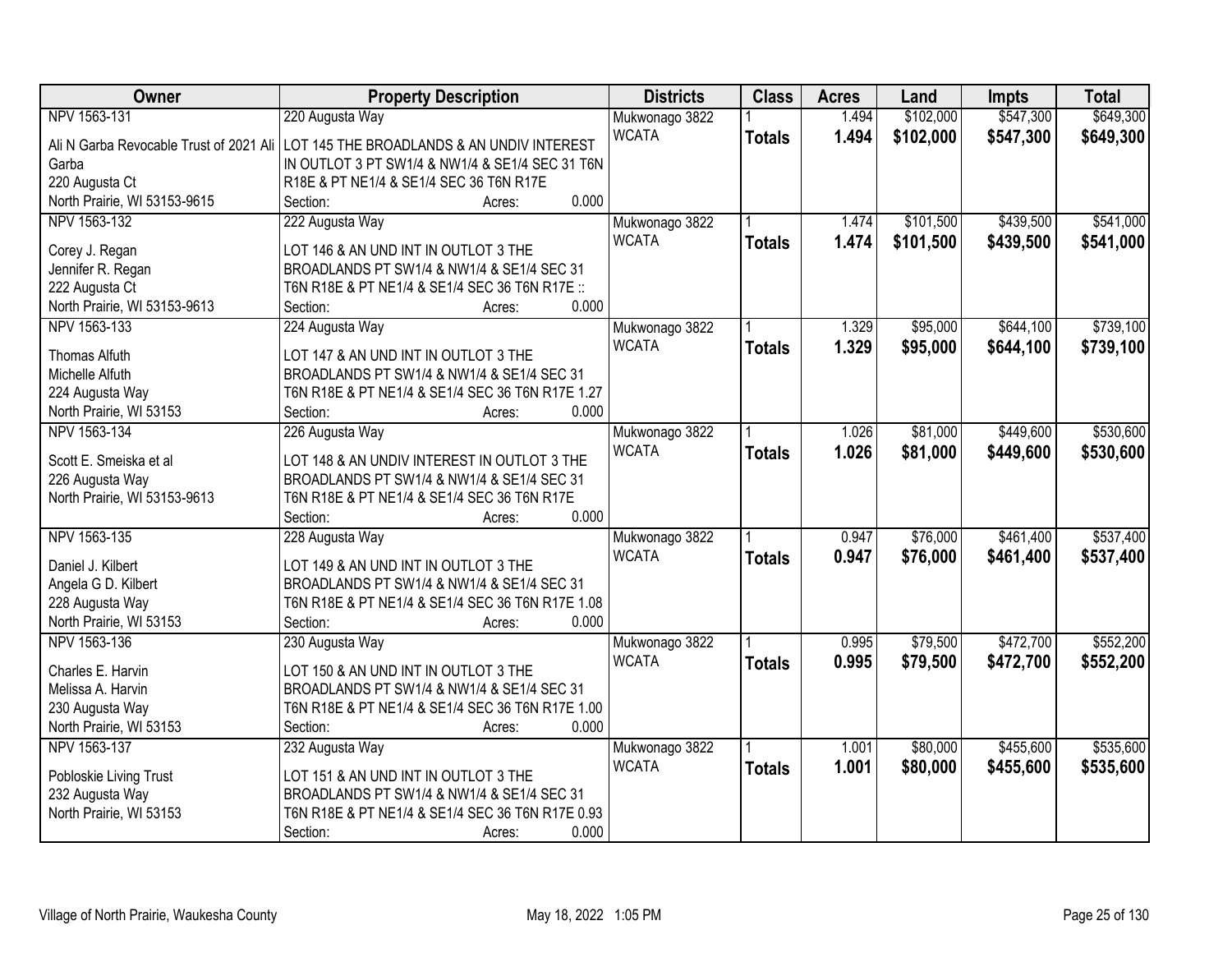| Owner                                | <b>Property Description</b>                     | <b>Districts</b> | <b>Class</b>    | <b>Acres</b> | Land            | <b>Impts</b>    | <b>Total</b>     |
|--------------------------------------|-------------------------------------------------|------------------|-----------------|--------------|-----------------|-----------------|------------------|
| NPV 1563-138                         | 234 Augusta Way                                 | Mukwonago 3822   |                 | 0.860        | \$69,000        | \$529,900       | \$598,900        |
| Gary R. Olson                        | LOT 152 & AN UND INT IN OUTLOT 3 THE            | <b>WCATA</b>     | <b>Totals</b>   | 0.860        | \$69,000        | \$529,900       | \$598,900        |
| Virginia A. Olson                    | BROADLANDS PT SW1/4 & NW1/4 & SE1/4 SEC 31      |                  |                 |              |                 |                 |                  |
| 234 Augusta Way                      | T6N R18E & PT NE1/4 & SE1/4 SEC 36 T6N R17E ::  |                  |                 |              |                 |                 |                  |
| North Prairie, WI 53153-9614         | 0.000<br>Section:<br>Acres:                     |                  |                 |              |                 |                 |                  |
| NPV 1563-139                         | 231 Cypress Point                               | Mukwonago 3822   |                 | 0.848        | \$68,000        | \$471,900       | \$539,900        |
|                                      |                                                 | <b>WCATA</b>     | <b>Totals</b>   | 0.848        | \$68,000        | \$471,900       | \$539,900        |
| William R. Abshire                   | LOT 153 & UNDIV INT IN OUTLOT 3 THE             |                  |                 |              |                 |                 |                  |
| Katherine A. Abshire                 | BROADLANDS PT SW1/4 & NW1/4 & SE1/4 SEC 31      |                  |                 |              |                 |                 |                  |
| 231 Cypress Pt                       | T6N R18E & PT NE1/4 & SE1/4 SEC 36 T6N R17E ::  |                  |                 |              |                 |                 |                  |
| North Prairie, WI 53153-9619         | 0.000<br>Section:<br>Acres:                     |                  |                 |              |                 |                 |                  |
| NPV 1563-140                         | Augusta Way                                     | Mukwonago 3822   |                 | 0.070        | \$200           | \$0             | \$200            |
| The Broadlands Community Association | OUTLOT 1 THE BROADLANDS PT SW1/4 & NW1/4 &      | <b>WCATA</b>     | <b>Totals</b>   | 0.070        | \$200           | \$0             | \$200            |
| Inc                                  | SE1/4 SEC 31 T6N R18E & PT NE1/4 & SE1/4 SEC 36 |                  |                 |              |                 |                 |                  |
| <b>PO Box 246</b>                    | T6N R17E :: DOC# 4145001                        |                  |                 |              |                 |                 |                  |
| North Prairie, WI 53153-0246         | 0.000<br>Section:<br>Acres:                     |                  |                 |              |                 |                 |                  |
| NPV 1563-141                         |                                                 | Mukwonago 3822   |                 | 0.750        | \$200           | \$0             | \$200            |
|                                      |                                                 | <b>WCATA</b>     |                 | 0.750        | \$200           | \$0             |                  |
| The Broadlands Community Association | OUTLOT 2 THE BROADLANDS PT SW1/4 & NW1/4 &      |                  | <b>Totals</b>   |              |                 |                 | \$200            |
| Inc                                  | SE1/4 SEC 31 T6N R18E & PT NE1/4 & SE1/4 SEC 36 |                  |                 |              |                 |                 |                  |
| <b>PO Box 246</b>                    | T6N R17E :: DOC# 4145001                        |                  |                 |              |                 |                 |                  |
| North Prairie, WI 53153-0246         | 0.000<br>Section:<br>Acres:                     |                  |                 |              |                 |                 |                  |
| NPV 1563-142                         |                                                 | Mukwonago 3822   | $\overline{X5}$ | 0.530        | $\overline{50}$ | $\overline{30}$ | $\overline{\$0}$ |
|                                      |                                                 | <b>WCATA</b>     | <b>Totals</b>   | 0.530        | \$0             | \$0             | \$0              |
| Lot Owners of the Broadlands         | OUTLOT 3 THE BROADLANDS PT SW1/4 & NW1/4 &      |                  |                 |              |                 |                 |                  |
| c/o The Broadland Community          | SE1/4 SEC 31 T6N R18E & PT NE1/4 & SE1/4 SEC 36 |                  |                 |              |                 |                 |                  |
| Association                          | T6N R17E :: DOC# 3943384                        |                  |                 |              |                 |                 |                  |
| PO Box 246                           | 0.000<br>Section:<br>Acres:                     |                  |                 |              |                 |                 |                  |
| North Prairie, WI 53153-0246         |                                                 |                  |                 |              |                 |                 |                  |
| NPV 1563-966-001                     | 100 Eagles Cove Cir Unit 1-1                    | Mukwonago 3822   |                 | 0.000        | \$55,000        | \$276,400       | \$331,400        |
| Rudolf A & Pamela D Weinhammer 201   | UNIT 1-1 EAGLES COVE CONDOMINIUM ADDENDUM       | <b>WCATA</b>     | <b>Totals</b>   | 0.000        | \$55,000        | \$276,400       | \$331,400        |
| <b>Living Trust</b>                  | NO 16 LOT 2 CERT SURV 8543 VOL 75/69 PT SW1/4   |                  |                 |              |                 |                 |                  |
| 102 Eagles Cove Cir                  | SEC 31 T6N R18E & PT SE1/4 SEC 36 T6N R17E ::   |                  |                 |              |                 |                 |                  |
| North Prairie, WI 53153-9627         | 0.000<br>Section:<br>Acres:                     |                  |                 |              |                 |                 |                  |
| NPV 1563-966-002                     | 100 Eagles Cove Cir Unit 1-2                    | Mukwonago 3822   |                 | 0.000        | \$55,000        | \$306,400       | \$361,400        |
|                                      |                                                 | <b>WCATA</b>     | <b>Totals</b>   | 0.000        | \$55,000        | \$306,400       | \$361,400        |
| William Lebensorger                  | UNIT 1-2 EAGLES COVE CONDOMINIUM & UNDIV        |                  |                 |              |                 |                 |                  |
| Sheila Lebensorger                   | INTEREST IN THE COMMON AREAS CREATED            |                  |                 |              |                 |                 |                  |
| 100 Eagles Cove Cir                  | UNDER DECLARATION RECORDED AS DOC               |                  |                 |              |                 |                 |                  |
| North Prairie, WI 53153-9627         | 0.000<br>Section:<br>Acres:                     |                  |                 |              |                 |                 |                  |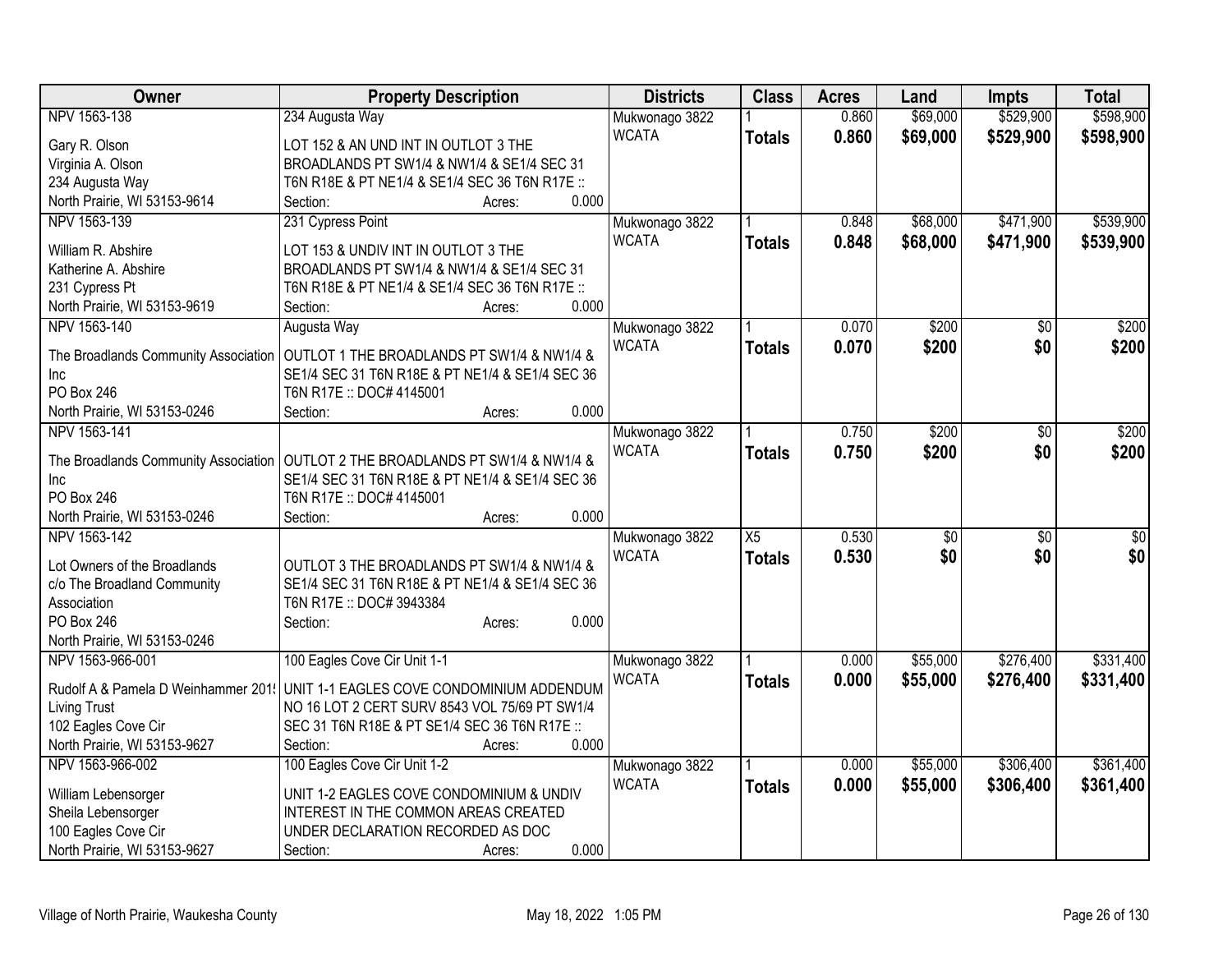| Owner                                               | <b>Property Description</b>                                                       | <b>Districts</b> | <b>Class</b>  | <b>Acres</b> | Land     | <b>Impts</b> | <b>Total</b> |
|-----------------------------------------------------|-----------------------------------------------------------------------------------|------------------|---------------|--------------|----------|--------------|--------------|
| NPV 1563-967-001                                    | 322 Eagles Cove Cir Unit 2-1                                                      | Mukwonago 3822   |               | 0.000        | \$55,000 | \$347,500    | \$402,500    |
| James C. Koester                                    | UNIT 2-1 EAGLES COVE CONDOMINIUM ADDENDUM                                         | <b>WCATA</b>     | <b>Totals</b> | 0.000        | \$55,000 | \$347,500    | \$402,500    |
| Sandra H. Koester                                   | NO 15 LOT 2 CERT SURV 8543 VOL 75/69 PT SW1/4                                     |                  |               |              |          |              |              |
| 322 Eagles Cove Cir                                 | SEC 31 T6N R18E & PT SE1/4 SEC 36 T6N R17E                                        |                  |               |              |          |              |              |
| North Prairie, WI 53153-9629                        | 0.000<br>Section:<br>Acres:                                                       |                  |               |              |          |              |              |
| NPV 1563-967-002                                    | 320 Eagles Cove Cir                                                               | Mukwonago 3822   |               | 0.000        | \$55,000 | \$297,800    | \$352,800    |
| Arnold L and Marilyn A Kessler                      | UNIT 2-2 EAGLES COVE CONDOMINIUM & UNDIV                                          | <b>WCATA</b>     | <b>Totals</b> | 0.000        | \$55,000 | \$297,800    | \$352,800    |
| Revocable Trust                                     | INTEREST IN THE COMMON AREAS CREATED                                              |                  |               |              |          |              |              |
| 320 Eagles Cove Cir                                 | UNDER DECLARATION RECORDED AS DOC                                                 |                  |               |              |          |              |              |
| North Prairie, WI 53153-9629                        | 0.000<br>Section:<br>Acres:                                                       |                  |               |              |          |              |              |
| NPV 1563-968-001                                    | 115 Eagles Cove Cir                                                               | Mukwonago 3822   |               | 0.000        | \$55,000 | \$327,200    | \$382,200    |
|                                                     |                                                                                   | <b>WCATA</b>     | <b>Totals</b> | 0.000        | \$55,000 | \$327,200    | \$382,200    |
| Martin P. Schwab                                    | UNIT 18-1 EAGLES COVE CONDOMINIUM & THE                                           |                  |               |              |          |              |              |
| Christine M. Schwab                                 | UNDIV INT IN THE COMMON AREAS CREATED                                             |                  |               |              |          |              |              |
| 115 Eagles Cove                                     | UNDER DECLARATION RECORDED AS DOC#<br>0.000                                       |                  |               |              |          |              |              |
| North Prairie, WI 53153-9627                        | Section:<br>Acres:                                                                |                  |               |              |          |              |              |
| NPV 1563-968-002                                    | 117 Eagles Cove Cir                                                               | Mukwonago 3822   |               | 0.000        | \$55,000 | \$410,600    | \$465,600    |
| <b>Thomas Hilts</b>                                 | UNIT 18-2 EAGLES COVE CONDOMINIUM & THE                                           | <b>WCATA</b>     | <b>Totals</b> | 0.000        | \$55,000 | \$410,600    | \$465,600    |
| Linda Hilts                                         | UNDIV INTEREST IN THE COMMON AREAS                                                |                  |               |              |          |              |              |
| 117 Eagles Cove Cir                                 | CREATED UNDER DECLARATION RECORDED AS                                             |                  |               |              |          |              |              |
| North Prairie, WI 53153-9627                        | 0.000<br>Section:<br>Acres:                                                       |                  |               |              |          |              |              |
| NPV 1563-969-001                                    | 109 Eagles Cove Cir                                                               | Mukwonago 3822   |               | 0.000        | \$55,000 | \$295,300    | \$350,300    |
|                                                     |                                                                                   | <b>WCATA</b>     | <b>Totals</b> | 0.000        | \$55,000 | \$295,300    | \$350,300    |
| Stephen R. Fountain                                 | UNIT 19-1 EAGLES COVE CONDOMINIUM & UNDIV                                         |                  |               |              |          |              |              |
| Solfrid M. Fountain                                 | INT IN THE COMMON AREAS CREATED UNDER<br>DECLARATION RECORDED AS DOC# 2528462 AND |                  |               |              |          |              |              |
| 109 Eagles Cove Cir<br>North Prairie, WI 53153-9627 | 0.000<br>Section:                                                                 |                  |               |              |          |              |              |
|                                                     | Acres:                                                                            |                  |               |              |          |              |              |
| NPV 1563-969-002                                    | 111 Eagles Cove Cir                                                               | Mukwonago 3822   |               | 0.000        | \$55,000 | \$309,200    | \$364,200    |
| Richard D Burpee and Eileen L Burpee                | UNIT 19-2 EAGLES COVE CONDOMINIUM                                                 | <b>WCATA</b>     | <b>Totals</b> | 0.000        | \$55,000 | \$309,200    | \$364,200    |
| Revocable                                           | ADDENDUM NO 12 LOT 2 CERT SURV 8543 VOL                                           |                  |               |              |          |              |              |
| 111 Eagles Cove Cir                                 | 75/69 PT SW1/4 SEC 31 T6N R18E & PT SE1/4 SEC 36                                  |                  |               |              |          |              |              |
| North Prairie, WI 53153-9627                        | 0.000<br>Section:<br>Acres:                                                       |                  |               |              |          |              |              |
| NPV 1563-970-001                                    | 105 Eagles Cove Cir                                                               | Mukwonago 3822   |               | 0.000        | \$55,000 | \$304,000    | \$359,000    |
| Christine A. Tarnowski                              | UNIT 20-1 EAGLES COVE CONDOMINIUM                                                 | <b>WCATA</b>     | <b>Totals</b> | 0.000        | \$55,000 | \$304,000    | \$359,000    |
| 105 Eagles Cove Cir                                 | ADDENDUM NO 15 LOT 2 CERT SURV 8543 VOL                                           |                  |               |              |          |              |              |
| North Prairie, WI 53153                             | 75/69 PT SW1/4 SEC 31 T6N R18E & PT SE1/4 SEC 36                                  |                  |               |              |          |              |              |
|                                                     | 0.000<br>Section:<br>Acres:                                                       |                  |               |              |          |              |              |
|                                                     |                                                                                   |                  |               |              |          |              |              |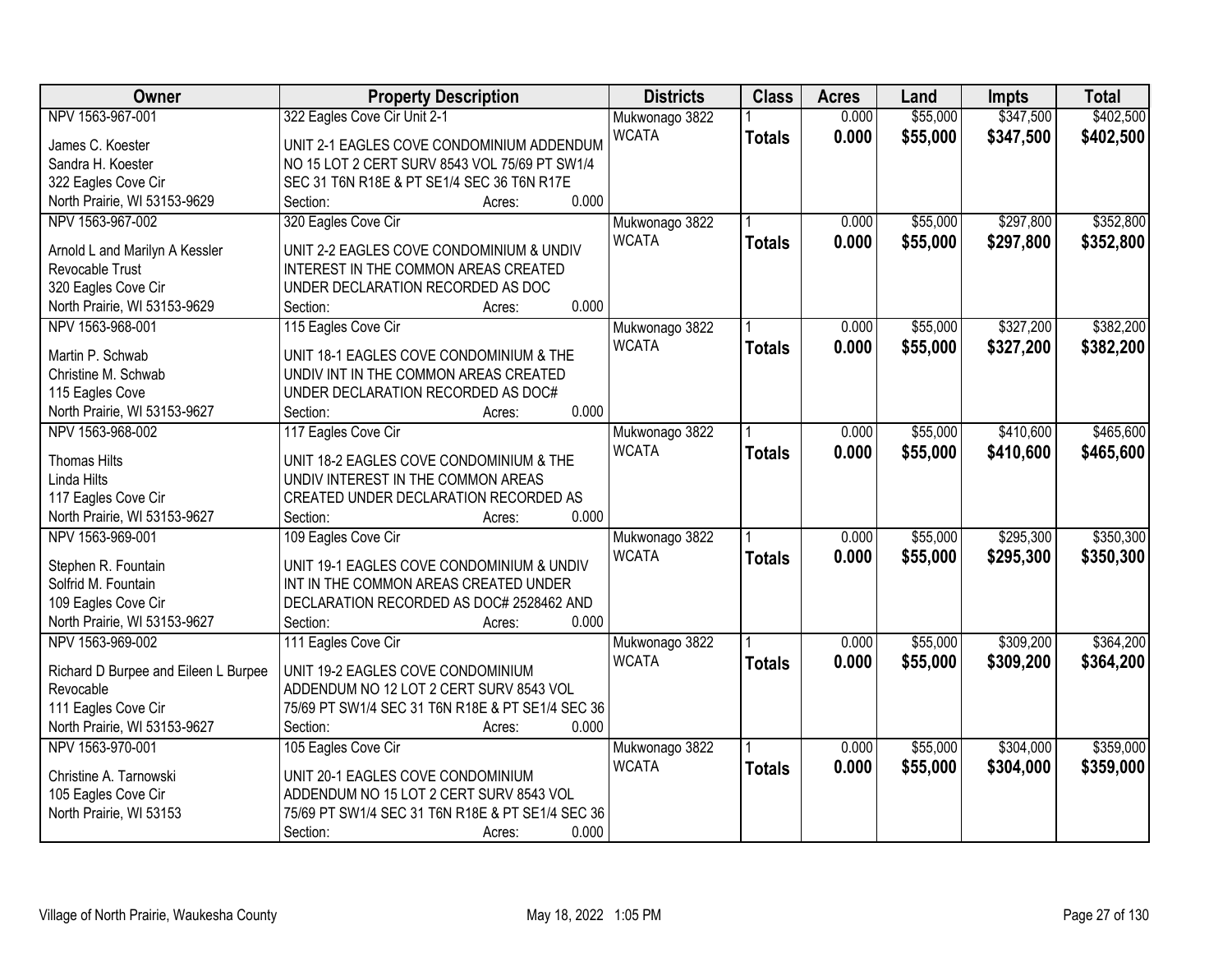| Owner                                           | <b>Property Description</b>                      | <b>Districts</b> | <b>Class</b>  | <b>Acres</b> | Land     | Impts     | <b>Total</b> |
|-------------------------------------------------|--------------------------------------------------|------------------|---------------|--------------|----------|-----------|--------------|
| NPV 1563-970-002                                | 107 Eagles Cove Cir                              | Mukwonago 3822   |               | 0.000        | \$55,000 | \$338,700 | \$393,700    |
| Mark Ziolkowski                                 | UNIT 20-2 EAGLES COVE CONDOMINIUM                | <b>WCATA</b>     | <b>Totals</b> | 0.000        | \$55,000 | \$338,700 | \$393,700    |
| Rojene Ziolkowski                               | ADDENDUM NO 15 LOT 2 CERT SURV 8543 VOL          |                  |               |              |          |           |              |
| 107 Eagles Cove Cir                             | 75/69 PT SW1/4 SEC 31 T6N R18E & PT SE1/4 SEC 36 |                  |               |              |          |           |              |
| North Prairie, WI 53153                         | 0.000<br>Section:<br>Acres:                      |                  |               |              |          |           |              |
| NPV 1563-971-001                                | 211 Eagles Cove Cir                              | Mukwonago 3822   |               | 0.000        | \$55,000 | \$327,700 | \$382,700    |
|                                                 |                                                  | <b>WCATA</b>     | <b>Totals</b> | 0.000        | \$55,000 | \$327,700 | \$382,700    |
| Chinchi Jorgensen Revocable Trust               | UNIT 24-1 EAGLES COVE CONDOMINIUM & UNDIV        |                  |               |              |          |           |              |
| 211 Eagles Cove Cir                             | INTEREST IN THE COMMON AREAS CREATED             |                  |               |              |          |           |              |
| North Prairie, WI 53153-9628                    | UNDER DECLARATION RECORDED AS DOC                |                  |               |              |          |           |              |
|                                                 | 0.000<br>Section:<br>Acres:                      |                  |               |              |          |           |              |
| NPV 1563-971-002                                | 231 Eagles Cove Cir                              | Mukwonago 3822   |               | 0.000        | \$55,000 | \$304,100 | \$359,100    |
| Leroy A Plahuta and Julianne Plahuta            | UNIT 24-2 EAGLES COVE CONDOMINIUM                | <b>WCATA</b>     | <b>Totals</b> | 0.000        | \$55,000 | \$304,100 | \$359,100    |
| <b>Family Trust</b>                             | ADDENDUM NO 14 LOT 2 CERT SURV 8543 VOL          |                  |               |              |          |           |              |
| 213 Eagles Cove Cir                             | 75/69 PT SW1/4 SEC 31 T6N R18E & PT SE1/4 SEC 36 |                  |               |              |          |           |              |
| North Prairie, WI 53153-9628                    | 0.000<br>Section:<br>Acres:                      |                  |               |              |          |           |              |
| NPV 1563-972-001                                | 207 Eagles Cove Cir                              | Mukwonago 3822   |               | 0.000        | \$55,000 | \$281,900 | \$336,900    |
|                                                 |                                                  | <b>WCATA</b>     |               |              |          |           |              |
| James C. Hansen                                 | UNIT 25-1 EAGLES COVE CONDOMINIUM                |                  | <b>Totals</b> | 0.000        | \$55,000 | \$281,900 | \$336,900    |
| Patricia A. Hansen                              | ADDENDUM NO 16 LOT 2 CERT SURV 8543 VOL          |                  |               |              |          |           |              |
| 207 Eagles Cove Cir                             | 75/69 PT SW1/4 SEC 31 T6N R18E & PT SE1/4 SEC 36 |                  |               |              |          |           |              |
| North Prairie, WI 53153                         | 0.000<br>Section:<br>Acres:                      |                  |               |              |          |           |              |
| NPV 1563-972-002                                | 209 Eagles Cove Cir                              | Mukwonago 3822   |               | 0.000        | \$45,000 | \$368,500 | \$413,500    |
|                                                 | UNIT 25-2 EAGLES COVE CONDOMINIUM                | <b>WCATA</b>     | <b>Totals</b> | 0.000        | \$45,000 | \$368,500 | \$413,500    |
| Glen & Angela Choban Revocable Trust<br>of 2013 | ADDENDUM NO 16 LOT 2 CERT SURV 8543 VOL          |                  |               |              |          |           |              |
| Angela S. Choban                                | 75/69 PT SW1/4 SEC 31 T6N R18E & PT SE1/4 SEC 36 |                  |               |              |          |           |              |
| 209 Eagles Cove Cir                             | 0.000<br>Section:<br>Acres:                      |                  |               |              |          |           |              |
| North Prairie, WI 53153                         |                                                  |                  |               |              |          |           |              |
| NPV 1563-973-001                                | 219 Eagles Cove Cir                              | Mukwonago 3822   |               | 0.000        | \$55,000 | \$281,600 | \$336,600    |
|                                                 |                                                  | <b>WCATA</b>     |               | 0.000        | \$55,000 | \$281,600 | \$336,600    |
| Michael S. Hartman                              | UNIT 23-1 EAGLES COVE CONDOMINIUM & THE          |                  | <b>Totals</b> |              |          |           |              |
| Karen D. Hartman                                | UNDIV INTEREST IN THE COMMON AREAS               |                  |               |              |          |           |              |
| 219 Eagles Cove Cir                             | CREATED UNDER DECLARATION RECORDED AS            |                  |               |              |          |           |              |
| North Prairie, WI 53153-9628                    | Section:<br>0.000<br>Acres:                      |                  |               |              |          |           |              |
| NPV 1563-973-002                                | 221 Eagles Cove Cir                              | Mukwonago 3822   |               | 0.000        | \$55,000 | \$345,400 | \$400,400    |
|                                                 | UNIT 23-2 EAGLES COVE CONDOMINIUM 9TH            | <b>WCATA</b>     | <b>Totals</b> | 0.000        | \$55,000 | \$345,400 | \$400,400    |
| John Snyder                                     | AMENDMENT ADDENDUM NO 9 PT SW1/4 & NW1/4         |                  |               |              |          |           |              |
| Marsha Snyder                                   |                                                  |                  |               |              |          |           |              |
| 221 Eagles Cove Cir                             | SEC 31 T6N R18E & PT SE1/4 & NE1/4 SEC 36 T6N    |                  |               |              |          |           |              |
| North Prairie, WI 53153                         | 0.000<br>Section:<br>Acres:                      |                  |               |              |          |           |              |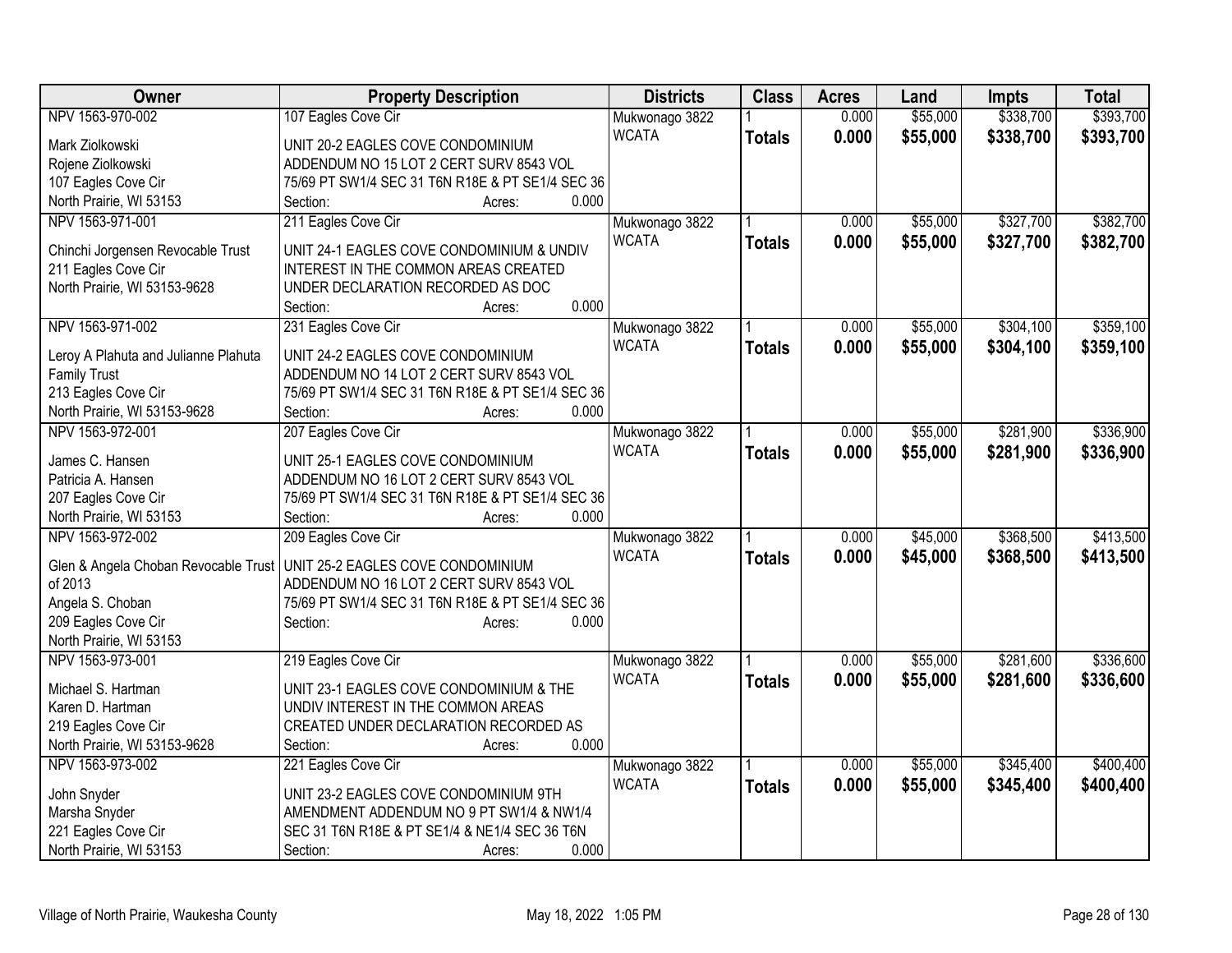| Owner                                      | <b>Property Description</b>                   | <b>Districts</b> | <b>Class</b>  | <b>Acres</b> | Land     | <b>Impts</b> | <b>Total</b> |
|--------------------------------------------|-----------------------------------------------|------------------|---------------|--------------|----------|--------------|--------------|
| NPV 1563-974-001                           | 305 Eagles Cove Cir                           | Mukwonago 3822   |               | 0.000        | \$55,000 | \$335,300    | \$390,300    |
| Amanda J. Alioto                           | UNIT 22-1 EAGLES COVE CONDOMINIUM             | <b>WCATA</b>     | <b>Totals</b> | 0.000        | \$55,000 | \$335,300    | \$390,300    |
| 305 Eagles Cove Cir                        | ADDENDUM NO 13 PT SW1/4 & NW1/4 SEC 31 T6N    |                  |               |              |          |              |              |
| North Prairie, WI 53153-9629               | R18E & PT SE1/4 & NE1/4 SEC 36 T6N R17E LOT 2 |                  |               |              |          |              |              |
|                                            | 0.000<br>Section:<br>Acres:                   |                  |               |              |          |              |              |
| NPV 1563-974-002                           | 307 Eagles Cove Cir                           | Mukwonago 3822   |               | 0.000        | \$55,000 | \$331,900    | \$386,900    |
|                                            |                                               | <b>WCATA</b>     | <b>Totals</b> | 0.000        | \$55,000 | \$331,900    | \$386,900    |
| Kirit M. Patel                             | UNIT 22-2 EAGLES COVE CONDOMINIUM             |                  |               |              |          |              |              |
| Beena K. Patel                             | ADDENDUM NO 13 PT SW1/4 & NW1/4 SEC 31 T6N    |                  |               |              |          |              |              |
| 307 Eagles Cove Cir                        | R18E & PT SE1/4 & NE1/4 SEC 36 T6N R17E LOT 2 |                  |               |              |          |              |              |
| North Prairie, WI 53153-9629               | 0.000<br>Section:<br>Acres:                   |                  |               |              |          |              |              |
| NPV 1563-975-001                           | 120 Eagles Cove Cir                           | Mukwonago 3822   |               | 0.000        | \$55,000 | \$293,900    | \$348,900    |
| Gregory Mihaljevich                        | UNIT 16-1 EAGLES COVE CONDOMINIUM 9TH         | <b>WCATA</b>     | <b>Totals</b> | 0.000        | \$55,000 | \$293,900    | \$348,900    |
| Susan Mihaljevich                          | AMENDMENT ADDENDUM NO 9 PT SW1/4 & NW1/4      |                  |               |              |          |              |              |
| 120 Eagles Cove Cir                        | SEC 31 T6N R18E & PT SE1/4 & NE1/4 SEC 36 T6N |                  |               |              |          |              |              |
| North Prairie, WI 53153                    | 0.000<br>Section:<br>Acres:                   |                  |               |              |          |              |              |
| NPV 1563-975-002                           | 118 Eagles Cove Cir                           | Mukwonago 3822   |               | 0.000        | \$55,000 | \$303,900    | \$358,900    |
|                                            |                                               | <b>WCATA</b>     | <b>Totals</b> | 0.000        | \$55,000 | \$303,900    | \$358,900    |
| John Schmitt                               | UNIT 16-2 EAGLES COVE CONDOMINIUM             |                  |               |              |          |              |              |
| Wendy L. Schmitt                           | ADDENDUM NO 9 PT SW1/4 & NW1/4 SEC 31 T6N     |                  |               |              |          |              |              |
| 118 Eagles Cove Cir                        | R18E & PT SE1/4 & NE1/4 SEC 36 T6N R17E LOT 2 |                  |               |              |          |              |              |
| North Prairie, WI 53153-9627               | 0.000<br>Section:<br>Acres:                   |                  |               |              |          |              |              |
| NPV 1563-976-001                           | 202 Eagles Cove Cir                           | Mukwonago 3822   |               | 0.000        | \$55,000 | \$331,400    | \$386,400    |
| <b>Bullock Living Trust Dated November</b> | UNIT 15-1 EAGLES COVE CONDOMINIUM 9TH         | <b>WCATA</b>     | <b>Totals</b> | 0.000        | \$55,000 | \$331,400    | \$386,400    |
| 17th, 1999                                 | AMENDMENT ADDENDUM NO 9 PT SW1/4 & NW1/4      |                  |               |              |          |              |              |
| 202 Eagles Cove Cir                        | SEC 31 T6N R18E & PT SE1/4 & NE1/4 SEC 36 T6N |                  |               |              |          |              |              |
| North Prairie, WI 53153-9628               | 0.000<br>Section:<br>Acres:                   |                  |               |              |          |              |              |
| NPV 1563-976-002                           | 200 Eagles Cove Cir                           | Mukwonago 3822   |               | 0.000        | \$55,000 | \$365,000    | \$420,000    |
|                                            |                                               | <b>WCATA</b>     | <b>Totals</b> | 0.000        | \$55,000 | \$365,000    | \$420,000    |
| <b>Robert McCue Trust</b>                  | UNIT 15-2 EAGLES COVE CONDOMINIUM 9TH         |                  |               |              |          |              |              |
| 200 Eagles Cove Cir                        | AMENDMENT ADDENDUM NO 9 PT SW1/4 & NW1/4      |                  |               |              |          |              |              |
| North Prairie, WI 53153                    | SEC 31 T6N R18E & PT SE1/4 & NE1/4 SEC 36 T6N |                  |               |              |          |              |              |
|                                            | 0.000<br>Section:<br>Acres:                   |                  |               |              |          |              |              |
| NPV 1563-977-001                           | 302 Eagles Cove Cir                           | Mukwonago 3822   |               | 0.000        | \$55,000 | \$362,400    | \$417,400    |
| Wayne A. Hornberger                        | UNIT 7-1 EAGLES COVE CONDOMINIUM ADDENDUM     | <b>WCATA</b>     | <b>Totals</b> | 0.000        | \$55,000 | \$362,400    | \$417,400    |
| Susan E. Hornberger                        | NO 14 PT SW1/4 & NW1/4 SEC 31 T6N R18E & PT   |                  |               |              |          |              |              |
| 302 Eagles Cove Cir Unit a                 | SE1/4 & NE1/4 SEC 36 T6N R17E LOT 2 CERT SURV |                  |               |              |          |              |              |
| North Prairie, WI 53153                    | 0.000<br>Section:<br>Acres:                   |                  |               |              |          |              |              |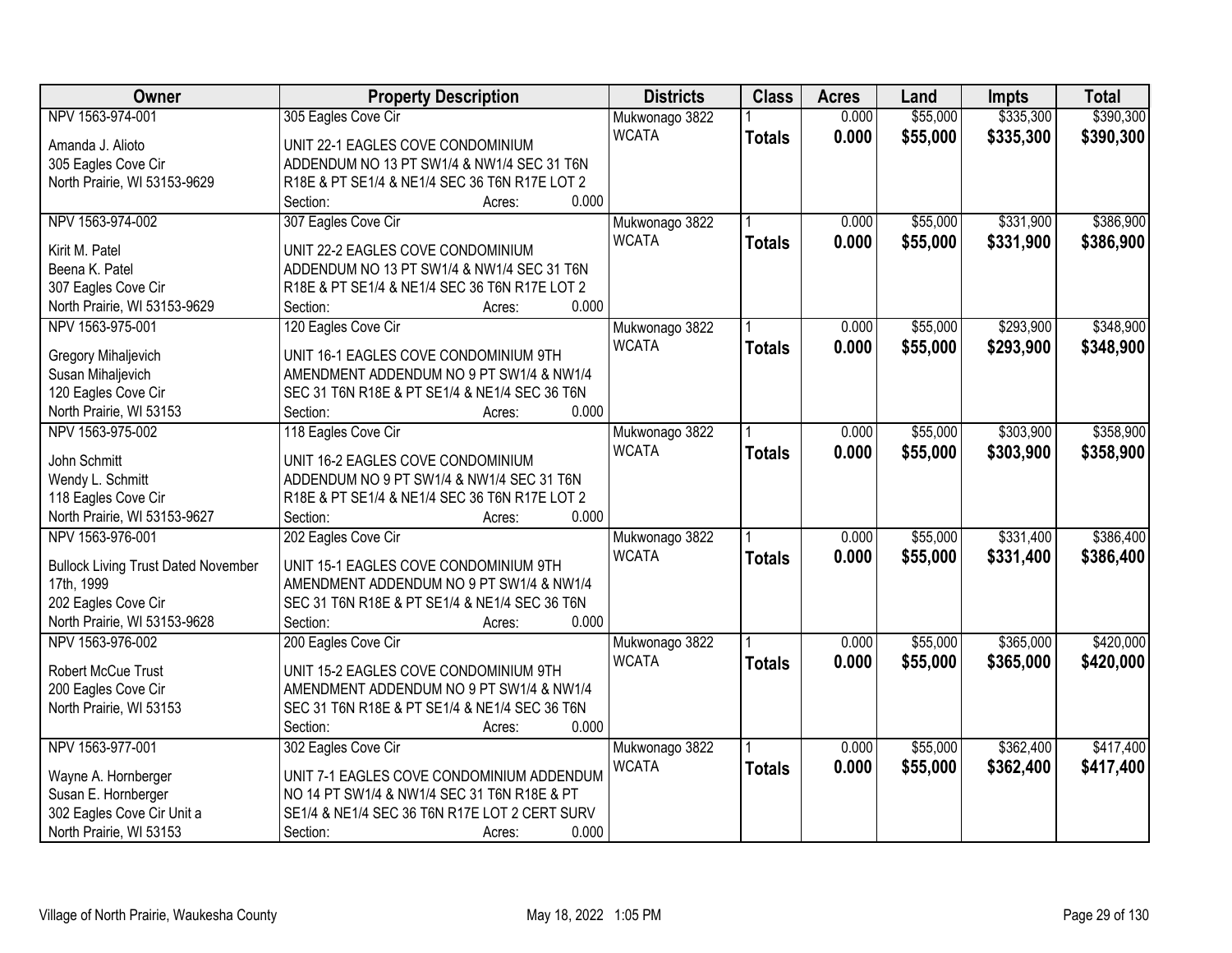| Owner                              | <b>Property Description</b>                    | <b>Districts</b> | <b>Class</b>  | <b>Acres</b> | Land     | <b>Impts</b> | <b>Total</b> |
|------------------------------------|------------------------------------------------|------------------|---------------|--------------|----------|--------------|--------------|
| NPV 1563-977-002                   | 300 Eagles Cove Cir                            | Mukwonago 3822   |               | 0.000        | \$55,000 | \$319,200    | \$374,200    |
| Janet M. Clark                     | UNIT 7-2 EAGLES COVE CONDOMINIUM ADDENDUM      | <b>WCATA</b>     | <b>Totals</b> | 0.000        | \$55,000 | \$319,200    | \$374,200    |
| 300 Eagles Cove Cir                | NO 14 PT SW1/4 & NW1/4 SEC 31 T6N R18E & PT    |                  |               |              |          |              |              |
| North Prairie, WI 53153            | SE1/4 & NE1/4 SEC 36 T6N R17E LOT 2 CERT SURV  |                  |               |              |          |              |              |
|                                    | 0.000<br>Section:<br>Acres:                    |                  |               |              |          |              |              |
| NPV 1563-978-001                   | 306 Eagles Cove Cir                            | Mukwonago 3822   |               | 0.000        | \$55,000 | \$326,300    | \$381,300    |
|                                    |                                                | <b>WCATA</b>     | <b>Totals</b> | 0.000        | \$55,000 | \$326,300    | \$381,300    |
| Walter J. Fiedorowicz              | UNIT 6-1 EAGLES COVE CONDOMINIUM LOT 2 CERT    |                  |               |              |          |              |              |
| Joann R. Fiedorowicz               | SURV 8543 VOL 75/69 & THE UNDIV INT IN THE     |                  |               |              |          |              |              |
| 306 Eagles Cove Cir                | COMMON AREAS CREATED UNDER DECLARATION         |                  |               |              |          |              |              |
| North Prairie, WI 53153-9629       | 0.000<br>Section:<br>Acres:                    |                  |               |              |          |              |              |
| NPV 1563-978-002                   | 304 Eagles Cove Cir                            | Mukwonago 3822   |               | 0.000        | \$55,000 | \$284,400    | \$339,400    |
| Charles & Beatrice Govin Revocable | UNIT 6/2 EAGLES COVE CONDOMINIUM 10TH          | <b>WCATA</b>     | <b>Totals</b> | 0.000        | \$55,000 | \$284,400    | \$339,400    |
| <b>Living Trust</b>                | AMENDMENT ADDENDUM 10 PT SW1/4 & NW1/4 SEC     |                  |               |              |          |              |              |
| 304 Eagles Cove Cir                | 31 T6N R18E & PT SE1/4 & NE1/4 SEC 36 T6N R17E |                  |               |              |          |              |              |
| North Prairie, WI 53153-9629       | Section:<br>0.000<br>Acres:                    |                  |               |              |          |              |              |
| NPV 1563-979-001                   | 310 Eagles Cove Cir                            | Mukwonago 3822   |               | 0.000        | \$55,000 | \$360,600    | \$415,600    |
|                                    |                                                | <b>WCATA</b>     | <b>Totals</b> | 0.000        | \$55,000 | \$360,600    | \$415,600    |
| Kenneth G. Dressler                | UNIT 5-1 EAGLES COVE CONDOMINIUM & UNDIV       |                  |               |              |          |              |              |
| Barbara A. Dressler                | INTEREST IN THE COMMON AREAS CREATED           |                  |               |              |          |              |              |
| 310 Eagles Cove Cir                | UNDER DECLARATION RECORDED AS DOC              |                  |               |              |          |              |              |
| North Prairie, WI 53153-9629       | 0.000<br>Section:<br>Acres:                    |                  |               |              |          |              |              |
| NPV 1563-979-002                   | 308 Eagles Cove Cir                            | Mukwonago 3822   |               | 0.000        | \$55,000 | \$293,100    | \$348,100    |
| <b>Edward Klotz</b>                | UNIT 5-2 EAGLES COVE CONDOMINIUM 9TH           | <b>WCATA</b>     | <b>Totals</b> | 0.000        | \$55,000 | \$293,100    | \$348,100    |
| Patricia Klotz                     | AMENDMENT ADDENDUM NO 9 PT SW1/4 & NW1/4       |                  |               |              |          |              |              |
| 308 Eagles Cove Cir                | SEC 31 T6N R18E & PT SE1/4 & NE1/4 SEC 36 T6N  |                  |               |              |          |              |              |
| North Prairie, WI 53153            | 0.000<br>Section:<br>Acres:                    |                  |               |              |          |              |              |
| NPV 1563-980-001                   | 312 Eagles Cove Cir                            | Mukwonago 3822   |               | 0.000        | \$55,000 | \$293,400    | \$348,400    |
|                                    |                                                | <b>WCATA</b>     | <b>Totals</b> | 0.000        | \$55,000 | \$293,400    | \$348,400    |
| George F. Blanchard                | UNIT 4-1 EAGLES COVE CONDOMINIUM & THE         |                  |               |              |          |              |              |
| 314 Eagles Cove Cir Unit 4-1       | UNDIV INT IN THE COMMON AREAS CREATED          |                  |               |              |          |              |              |
| North Prairie, WI 53153-9629       | UNDER DECLARATION RECORDED AS DOC#             |                  |               |              |          |              |              |
|                                    | 0.000<br>Section:<br>Acres:                    |                  |               |              |          |              |              |
| NPV 1563-980-002                   | 314 Eagles Cove Cir                            | Mukwonago 3822   |               | 0.000        | \$55,000 | \$348,600    | \$403,600    |
| Charles & Sherry Edson Trust       | UNIT 4-2 EAGLES COVE CONDOMINIUM 9TH           | <b>WCATA</b>     | <b>Totals</b> | 0.000        | \$55,000 | \$348,600    | \$403,600    |
| 312 Eagles Cove Cir                | AMENDMENT ADDENDUM NO 9 PT SW1/4 & NW1/4       |                  |               |              |          |              |              |
| North Prairie, WI 53153            | SEC 31 T6N R18E & PT SE1/4 & NE1/4 SEC 36 T6N  |                  |               |              |          |              |              |
|                                    | 0.000<br>Section:<br>Acres:                    |                  |               |              |          |              |              |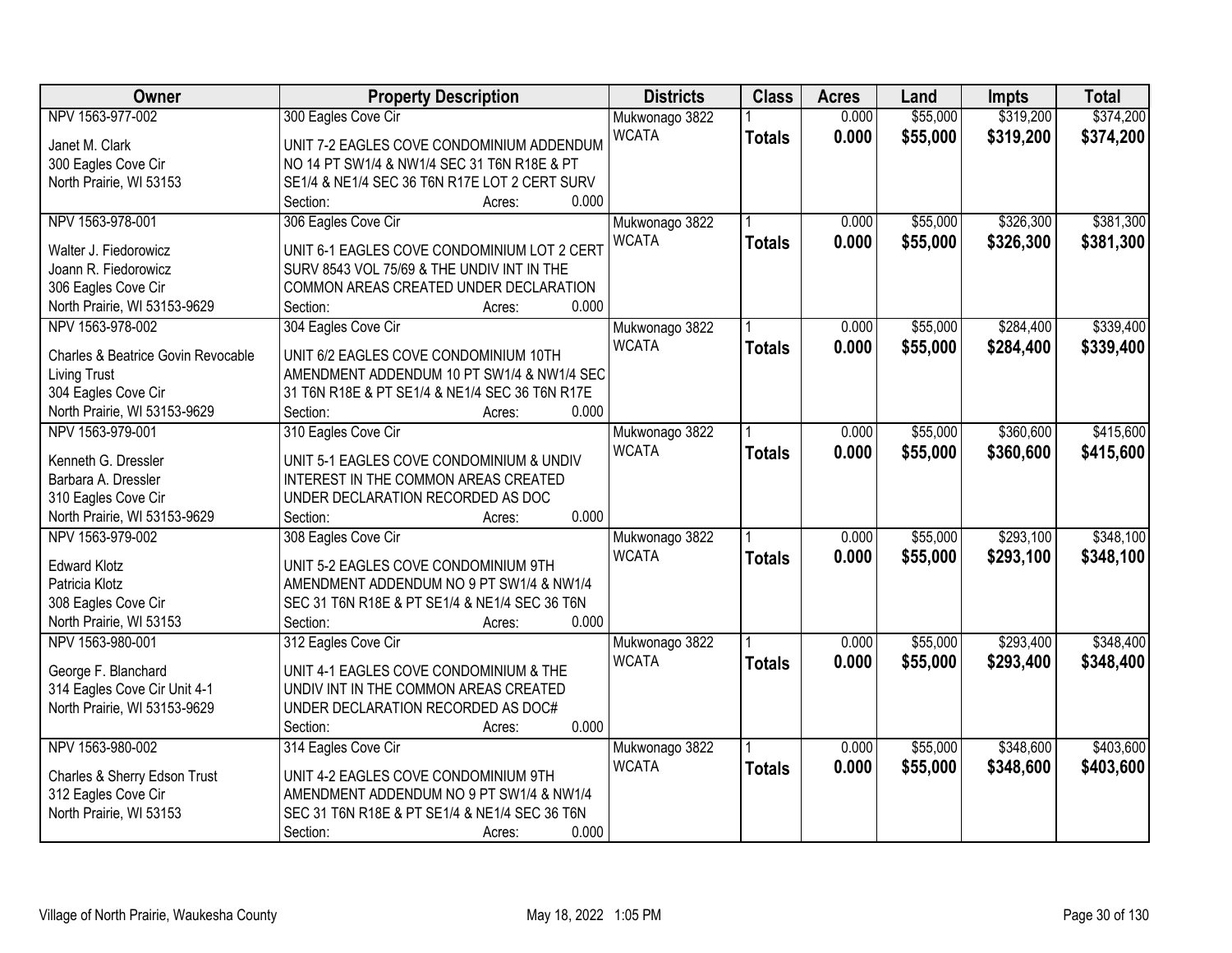| Owner                                            | <b>Property Description</b>                    | <b>Districts</b> | <b>Class</b>  | <b>Acres</b> | Land     | <b>Impts</b> | <b>Total</b> |
|--------------------------------------------------|------------------------------------------------|------------------|---------------|--------------|----------|--------------|--------------|
| NPV 1563-981-001                                 | 318 Eagles Cove Cir                            | Mukwonago 3822   |               | 0.000        | \$55,000 | \$322,100    | \$377,100    |
| The Briant J Redmond and Deborah L               | UNIT 3-1 EAGLES COVE CONDOMINIUM & UNDIV       | <b>WCATA</b>     | <b>Totals</b> | 0.000        | \$55,000 | \$322,100    | \$377,100    |
| 318 Eagles Cove Cir                              | INTEREST IN THE COMMON AREAS CREATED           |                  |               |              |          |              |              |
| North Prairie, WI 53153-9629                     | UNDER DECLARATION RECORDED AS DOC              |                  |               |              |          |              |              |
|                                                  | 0.000<br>Section:<br>Acres:                    |                  |               |              |          |              |              |
| NPV 1563-981-002                                 | 316 Eagles Cove Cir                            | Mukwonago 3822   |               | 0.000        | \$55,000 | \$279,400    | \$334,400    |
|                                                  |                                                | <b>WCATA</b>     | <b>Totals</b> | 0.000        | \$55,000 | \$279,400    | \$334,400    |
| <b>Tomilin Marital Trust</b>                     | UNIT 3-2 EAGLES COVE CONDOMINIUM 10TH          |                  |               |              |          |              |              |
| 316 Eagles Cove Cir                              | AMENDMENT ADDENDUM 10 PT SW1/4 & NW1/4 SEC     |                  |               |              |          |              |              |
| North Prairie, WI 53153-9629                     | 31 T6N R18E & PT SE1/4 & NE1/4 SEC 36 T6N R17E |                  |               |              |          |              |              |
|                                                  | 0.000<br>Section:<br>Acres:                    |                  |               |              |          |              |              |
| NPV 1563-982-001                                 | 218 Eagles Cove Cir                            | Mukwonago 3822   |               | 0.000        | \$55,000 | \$324,700    | \$379,700    |
| Frank Zimmerman                                  | UNIT 11-1 EAGLES COVE CONDOMINIUM 3RD          | <b>WCATA</b>     | <b>Totals</b> | 0.000        | \$55,000 | \$324,700    | \$379,700    |
| 1106 N Lindale St                                | AMENDMENT ADDENDUM NO 3 PT SW1/4 & NW1/4       |                  |               |              |          |              |              |
| Luverne, MN 56156-1160                           | SEC 31 T6N R18E & PT SE1/4 & NE1/4 SEC 36 T6N  |                  |               |              |          |              |              |
|                                                  | 0.000<br>Section:<br>Acres:                    |                  |               |              |          |              |              |
| NPV 1563-982-002                                 | 216 Eagles Cove Cir                            | Mukwonago 3822   |               | 0.000        | \$55,000 | \$318,800    | \$373,800    |
|                                                  |                                                | <b>WCATA</b>     | <b>Totals</b> | 0.000        | \$55,000 | \$318,800    | \$373,800    |
| Pinkowski Protection Trust                       | UNIT 11-2 EAGLES COVE CONDOMINIUM & UNDIV      |                  |               |              |          |              |              |
| 216 Eagles Cove Cir                              | INTEREST IN THE COMMON AREAS CREATED           |                  |               |              |          |              |              |
| North Prairie, WI 53153-9628                     | UNDER DECLARATION RECORDED AS DOC              |                  |               |              |          |              |              |
|                                                  | 0.000<br>Section:<br>Acres:                    |                  |               |              |          |              |              |
| NPV 1563-982-003                                 | 214 Eagles Cove Cir                            | Mukwonago 3822   |               | 0.000        | \$55,000 | \$349,700    | \$404,700    |
| Joseph J. Mundwiler                              | UNIT 12-1 EAGLES COVE CONDOMINIUM & UNDIV      | <b>WCATA</b>     | <b>Totals</b> | 0.000        | \$55,000 | \$349,700    | \$404,700    |
| Mary Ann Mundwiler                               | INTEREST IN THE COMMON AREAS CREATED           |                  |               |              |          |              |              |
| 214 Eagles Cove Cir                              | UNDER DECLARATION RECORDED AS DOC              |                  |               |              |          |              |              |
| North Prairie, WI 53153-9628                     | 0.000<br>Section:<br>Acres:                    |                  |               |              |          |              |              |
| NPV 1563-982-004                                 | 212 Eagles Cove Cir                            | Mukwonago 3822   |               | 0.000        | \$55,000 | \$336,000    | \$391,000    |
| Neal P. Nettesheim                               | UNIT 12-2 EAGLES COVE CONDOMINIUM & THE        | <b>WCATA</b>     | <b>Totals</b> | 0.000        | \$55,000 | \$336,000    | \$391,000    |
|                                                  | UNDIV INT IN THE COMMON AREAS CREATED          |                  |               |              |          |              |              |
| Mary Lee Nettesheim                              | UNDER DECLARATION RECORDED AS DOC#             |                  |               |              |          |              |              |
| 212 Eagles Cove Cir                              | 0.000                                          |                  |               |              |          |              |              |
| North Prairie, WI 53153-9628<br>NPV 1563-983-001 | Section:<br>Acres:                             |                  |               |              | \$55,000 | \$343,700    | \$398,700    |
|                                                  | 230 Eagles Cove Cir                            | Mukwonago 3822   |               | 0.000        |          |              |              |
| Donald R Leischer an Leischer                    | UNIT 8-1 EAGLES COVE CONDOMINIUM & UNDIV       | <b>WCATA</b>     | <b>Totals</b> | 0.000        | \$55,000 | \$343,700    | \$398,700    |
| 230 Eagles Cove Cir                              | INTEREST IN THE COMMON AREAS CREATED           |                  |               |              |          |              |              |
| North Prairie, WI 53153-9628                     | UNDER DECLARATION RECORDED AS DOC              |                  |               |              |          |              |              |
|                                                  | 0.000<br>Section:<br>Acres:                    |                  |               |              |          |              |              |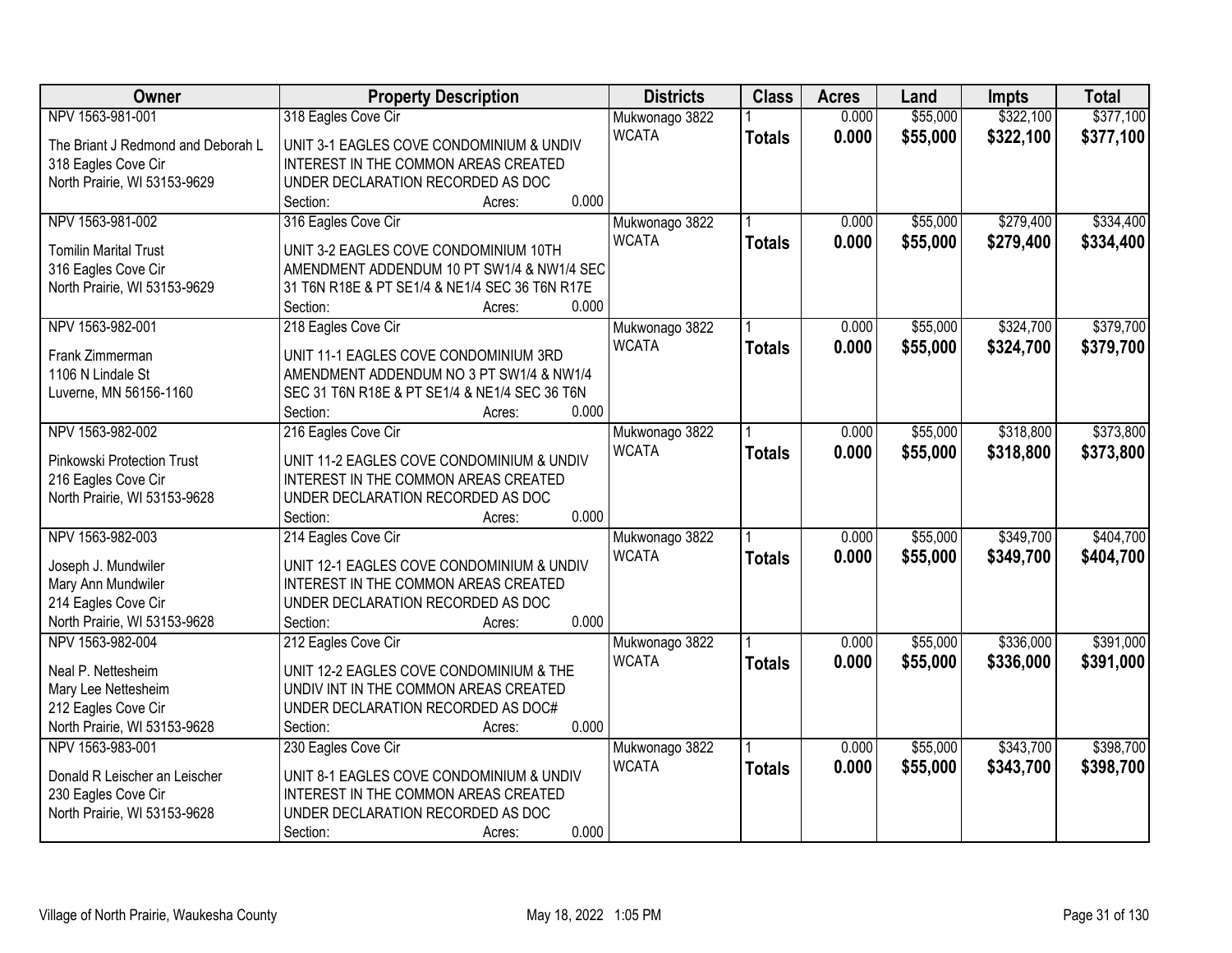| Owner                                          | <b>Property Description</b>                   | <b>Districts</b> | <b>Class</b>  | <b>Acres</b> | Land     | <b>Impts</b> | <b>Total</b> |
|------------------------------------------------|-----------------------------------------------|------------------|---------------|--------------|----------|--------------|--------------|
| NPV 1563-983-002                               | 228 Eagles Cove Cir                           | Mukwonago 3822   |               | 0.000        | \$55,000 | \$329,500    | \$384,500    |
| Alfred Greco                                   | UNIT 8-2 EAGLES COVE CONDOMINIUM SECOND       | <b>WCATA</b>     | <b>Totals</b> | 0.000        | \$55,000 | \$329,500    | \$384,500    |
| Susan Greco                                    | AMENDMENT ADDENDUM NO 2 PT SW1/4 & NW1/4      |                  |               |              |          |              |              |
| 228 Eagles Cove Cir                            | SEC 31 T6N R18E & PT SE1/4 & NE1/4 SEC 36 T6N |                  |               |              |          |              |              |
| North Prairie, WI 53153                        | 0.000<br>Section:<br>Acres:                   |                  |               |              |          |              |              |
| NPV 1563-984-001                               | 226 Eagles Cove Cir                           | Mukwonago 3822   |               | 0.000        | \$55,000 | \$355,300    | \$410,300    |
|                                                | UNIT 9-1 EAGLES COVE CONDOMINIUM 4TH          | <b>WCATA</b>     | <b>Totals</b> | 0.000        | \$55,000 | \$355,300    | \$410,300    |
| Thomas J & Katherine N Gilbert Living<br>Trust | AMENDMENT ADDENDUM NO 4 PT SW1/4 & NW1/4      |                  |               |              |          |              |              |
| 226 Eagles Cove Cir                            | SEC 31 T6N R18E & PT SE1/4 & NE1/4 SEC 36 T6N |                  |               |              |          |              |              |
| North Prairie, WI 53153-9628                   | 0.000<br>Section:<br>Acres:                   |                  |               |              |          |              |              |
| NPV 1563-984-002                               | 224 Eagles Cove Cir                           | Mukwonago 3822   |               | 0.000        | \$55,000 | \$375,300    | \$430,300    |
|                                                |                                               | <b>WCATA</b>     | <b>Totals</b> | 0.000        | \$55,000 | \$375,300    | \$430,300    |
| Kenneth Della                                  | UNIT 9-2 EAGLES COVE CONDOMINIUM & UNDIV INT  |                  |               |              |          |              |              |
| Audrey Della                                   | IN THE COMMON AREAS AS ASSIGNED AND           |                  |               |              |          |              |              |
| 224 Eagles Cove Cir                            | CREATED UNDER DECLARATION RECORDED AS         |                  |               |              |          |              |              |
| North Prairie, WI 53153-9628                   | 0.000<br>Section:<br>Acres:                   |                  |               |              |          |              |              |
| NPV 1563-985-001                               | 222 Eagles Cove Cir                           | Mukwonago 3822   |               | 0.000        | \$55,000 | \$311,000    | \$366,000    |
| William Lucas                                  | UNIT 10-1 EAGLES COVE CONDOMINIUM 4TH         | <b>WCATA</b>     | <b>Totals</b> | 0.000        | \$55,000 | \$311,000    | \$366,000    |
| Margaret Lucas                                 | AMENDMENT ADDENDUM NO 4 PT SW1/4 & NW1/4      |                  |               |              |          |              |              |
| 222 Eagles Cove Cir                            | SEC 31 T6N R18E & PT SE1/4 & NE1/4 SEC 36 T6N |                  |               |              |          |              |              |
| North Prairie, WI 53153                        | 0.000<br>Section:<br>Acres:                   |                  |               |              |          |              |              |
| NPV 1563-985-002                               | 220 Eagles Cove Cir                           | Mukwonago 3822   |               | 0.000        | \$55,000 | \$314,000    | \$369,000    |
|                                                |                                               | <b>WCATA</b>     | <b>Totals</b> | 0.000        | \$55,000 | \$314,000    | \$369,000    |
| James M and Mary Ellen Comp                    | UNIT 10-2 EAGLES COVE CONDOMINIUM & THE       |                  |               |              |          |              |              |
| <b>Revocable Trust</b>                         | UNDIV INTEREST IN THE COMMON AREAS            |                  |               |              |          |              |              |
| 220 Eagles Cove Cir                            | CREATED UNDER DECLARATION RECORDED AS         |                  |               |              |          |              |              |
| North Prairie, WI 53153-9628                   | 0.000<br>Section:<br>Acres:                   |                  |               |              |          |              |              |
| NPV 1563-986-001                               | 206 Eagles Cove Cir                           | Mukwonago 3822   |               | 0.000        | \$55,000 | \$341,600    | \$396,600    |
| Bradley G. Kieck                               | UNIT 14-1 EAGLES COVE CONDOMINIUM 8TH         | <b>WCATA</b>     | <b>Totals</b> | 0.000        | \$55,000 | \$341,600    | \$396,600    |
| Linda K. Kieck                                 | AMENDMENT ADDENDUM NO 8 LAND UNIT 14          |                  |               |              |          |              |              |
| 206 Eagles Cove Cir                            | EAGLES COVE CONDOMINIUM PT SW1/4 & NW1/4      |                  |               |              |          |              |              |
| North Prairie, WI 53153                        | 0.000<br>Section:<br>Acres:                   |                  |               |              |          |              |              |
| NPV 1563-986-002                               | 204 Eagles Cove Cir                           | Mukwonago 3822   |               | 0.000        | \$55,000 | \$349,100    | \$404,100    |
|                                                | UNIT 14-2 EAGLES COVE CONDOMINIUM & UNDIV     | <b>WCATA</b>     | <b>Totals</b> | 0.000        | \$55,000 | \$349,100    | \$404,100    |
| Gary T. Blunt<br>Bernadine A. Blunt            | INTEREST IN THE COMMON AREAS CREATED          |                  |               |              |          |              |              |
| 204 Eagles Cove Cir                            | UNDER DECLARATION RECORDED AS DOC             |                  |               |              |          |              |              |
| North Prairie, WI 53153-9628                   | 0.000                                         |                  |               |              |          |              |              |
|                                                | Section:<br>Acres:                            |                  |               |              |          |              |              |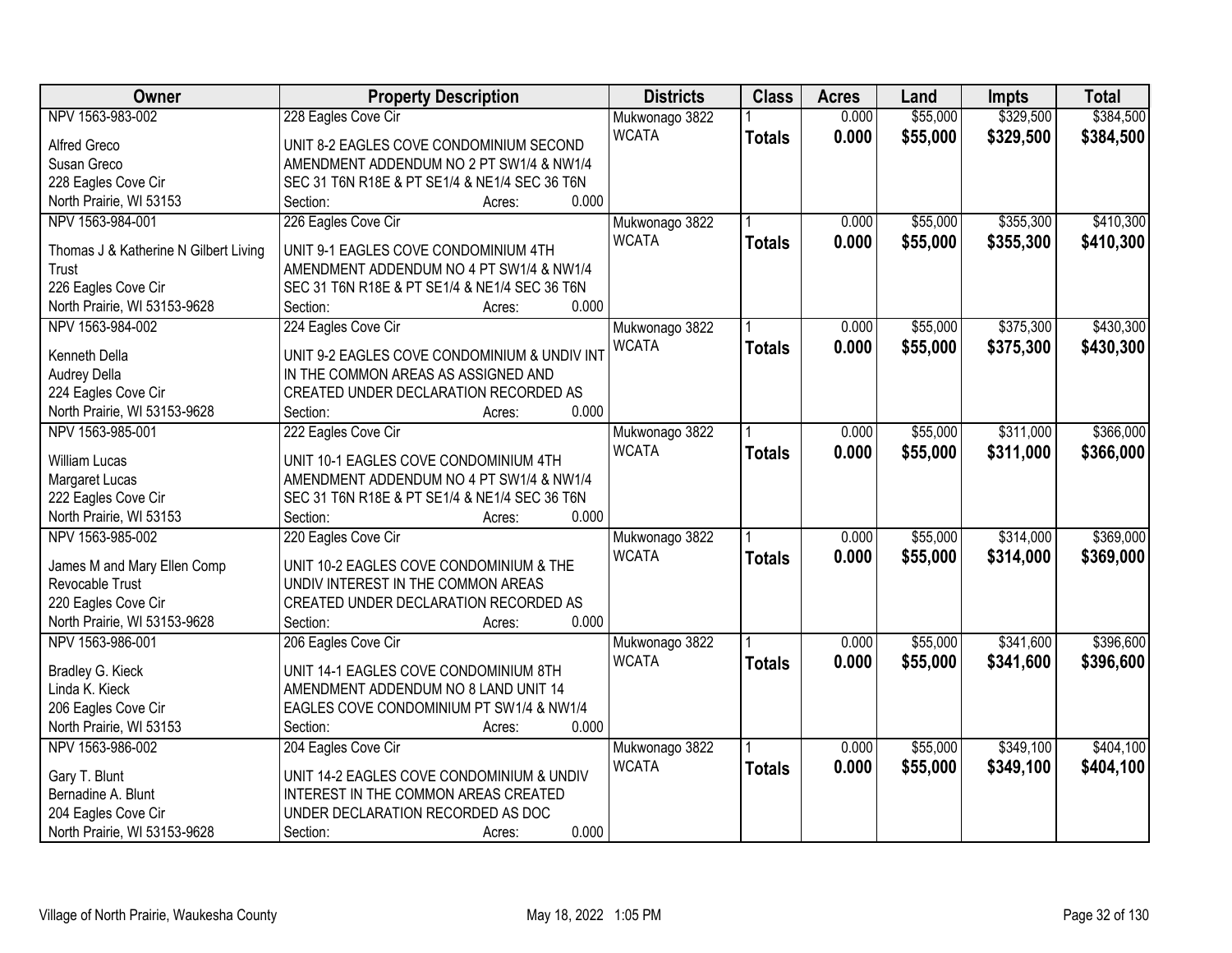| \$316,900<br>\$371,900<br>NPV 1563-987-001<br>101 Eagles Cove Cir<br>0.000<br>\$55,000<br>Mukwonago 3822<br><b>WCATA</b><br>0.000<br>\$55,000<br>\$316,900<br>\$371,900<br><b>Totals</b><br>UNIT 21-1 EAGLES COVE CONDOMINIUM FIRST<br>Bryan Popowski<br>Patricia Popowski<br>AMENDMENT ADDENDUM NO 1 PT SW1/4 & NW1/4<br>101 Eagles Cove Cir<br>SEC 31 T6N R18E & PT SE1/4 & NE1/4 SEC 36 T6N<br>0.000<br>North Prairie, WI 53153<br>Section:<br>Acres:<br>NPV 1563-987-002<br>\$55,000<br>\$324,200<br>\$379,200<br>103 Eagles Cove Cir<br>0.000<br>Mukwonago 3822<br><b>WCATA</b><br>0.000<br>\$55,000<br>\$324,200<br><b>Totals</b><br>Timothy J. Vandehey<br>UNIT 21-2 EAGLES COVE CONDOMINIUM FIRST<br>Patricia A. Vandehey<br>AMENDMENT ADDENDUM NO 1 PT SW1/4 & NW1/4<br>103 Eagles Cove Cir<br>SEC 31 T6N R18E & PT SE1/4 & NE1/4 SEC 36 T6N<br>0.000<br>North Prairie, WI 53153-9627<br>Section:<br>Acres:<br>210 Eagles Cove Cir<br>\$55,000<br>\$339,800<br>NPV 1563-988-001<br>Mukwonago 3822<br>0.000<br><b>WCATA</b><br>0.000<br>\$55,000<br>\$339,800<br><b>Totals</b><br>UNIT 13-1 EAGLES COVE CONDOMINIUM SIXTH<br>Gary T. Goemans<br>Shelia R. Goemans<br>AMENDMENT ADDENDUM NO 6 PT SW1/4 & NW1/4<br>210 Eagles Cove Cir<br>SEC 31 T6N R18E & PT SE1/4 & NE1/4 SEC 36 T6N<br>0.000<br>North Prairie, WI 53153-9628<br>Section:<br>Acres:<br>\$349,100<br>NPV 1563-988-002<br>208 Eagles Cove Cir<br>\$55,000<br>Mukwonago 3822<br>0.000<br><b>WCATA</b><br>0.000<br>\$55,000<br>\$349,100<br>\$404,100<br><b>Totals</b><br>UNIT 13-2 EAGLES COVE CONDOMINIUM & UNDIV<br>James K. Ryback<br>Rose M. Ryback<br>INTEREST IN THE COMMON AREAS CREATED<br>208 Eagles Cove Cir<br>UNDER DECLARATION RECORDED AS DOC<br>0.000<br>North Prairie, WI 53153-9628<br>Section:<br>Acres:<br>\$55,000<br>\$296,000<br>NPV 1563-988-003<br>116 Eagles Cove Cir<br>0.000<br>Mukwonago 3822<br><b>WCATA</b><br>0.000<br>\$55,000<br>\$296,000<br><b>Totals</b><br>The Hill Living Trust<br>UNIT 17-1 EAGLES COVE CONDOMINIUM & UNDIV<br>PO Box 432<br>INTEREST IN THE COMMON AREAS CREATED<br>North Prairie, WI 53153-0432<br>UNDER DECLARATION RECORDED AS DOC<br>0.000<br>Section:<br>Acres:<br>\$55,000<br>\$295,000<br>NPV 1563-988-004<br>114 Eagles Cove Cir<br>Mukwonago 3822<br>0.000 |
|---------------------------------------------------------------------------------------------------------------------------------------------------------------------------------------------------------------------------------------------------------------------------------------------------------------------------------------------------------------------------------------------------------------------------------------------------------------------------------------------------------------------------------------------------------------------------------------------------------------------------------------------------------------------------------------------------------------------------------------------------------------------------------------------------------------------------------------------------------------------------------------------------------------------------------------------------------------------------------------------------------------------------------------------------------------------------------------------------------------------------------------------------------------------------------------------------------------------------------------------------------------------------------------------------------------------------------------------------------------------------------------------------------------------------------------------------------------------------------------------------------------------------------------------------------------------------------------------------------------------------------------------------------------------------------------------------------------------------------------------------------------------------------------------------------------------------------------------------------------------------------------------------------------------------------------------------------------------------------------------------------------------------------------------------------------------------------------------------------------------------------------------------------------------------------------------------------------------------------------------------------------------------------------------------|
|                                                                                                                                                                                                                                                                                                                                                                                                                                                                                                                                                                                                                                                                                                                                                                                                                                                                                                                                                                                                                                                                                                                                                                                                                                                                                                                                                                                                                                                                                                                                                                                                                                                                                                                                                                                                                                                                                                                                                                                                                                                                                                                                                                                                                                                                                                   |
| \$379,200<br>\$394,800<br>\$394,800<br>\$404,100<br>\$351,000                                                                                                                                                                                                                                                                                                                                                                                                                                                                                                                                                                                                                                                                                                                                                                                                                                                                                                                                                                                                                                                                                                                                                                                                                                                                                                                                                                                                                                                                                                                                                                                                                                                                                                                                                                                                                                                                                                                                                                                                                                                                                                                                                                                                                                     |
|                                                                                                                                                                                                                                                                                                                                                                                                                                                                                                                                                                                                                                                                                                                                                                                                                                                                                                                                                                                                                                                                                                                                                                                                                                                                                                                                                                                                                                                                                                                                                                                                                                                                                                                                                                                                                                                                                                                                                                                                                                                                                                                                                                                                                                                                                                   |
|                                                                                                                                                                                                                                                                                                                                                                                                                                                                                                                                                                                                                                                                                                                                                                                                                                                                                                                                                                                                                                                                                                                                                                                                                                                                                                                                                                                                                                                                                                                                                                                                                                                                                                                                                                                                                                                                                                                                                                                                                                                                                                                                                                                                                                                                                                   |
|                                                                                                                                                                                                                                                                                                                                                                                                                                                                                                                                                                                                                                                                                                                                                                                                                                                                                                                                                                                                                                                                                                                                                                                                                                                                                                                                                                                                                                                                                                                                                                                                                                                                                                                                                                                                                                                                                                                                                                                                                                                                                                                                                                                                                                                                                                   |
|                                                                                                                                                                                                                                                                                                                                                                                                                                                                                                                                                                                                                                                                                                                                                                                                                                                                                                                                                                                                                                                                                                                                                                                                                                                                                                                                                                                                                                                                                                                                                                                                                                                                                                                                                                                                                                                                                                                                                                                                                                                                                                                                                                                                                                                                                                   |
|                                                                                                                                                                                                                                                                                                                                                                                                                                                                                                                                                                                                                                                                                                                                                                                                                                                                                                                                                                                                                                                                                                                                                                                                                                                                                                                                                                                                                                                                                                                                                                                                                                                                                                                                                                                                                                                                                                                                                                                                                                                                                                                                                                                                                                                                                                   |
|                                                                                                                                                                                                                                                                                                                                                                                                                                                                                                                                                                                                                                                                                                                                                                                                                                                                                                                                                                                                                                                                                                                                                                                                                                                                                                                                                                                                                                                                                                                                                                                                                                                                                                                                                                                                                                                                                                                                                                                                                                                                                                                                                                                                                                                                                                   |
|                                                                                                                                                                                                                                                                                                                                                                                                                                                                                                                                                                                                                                                                                                                                                                                                                                                                                                                                                                                                                                                                                                                                                                                                                                                                                                                                                                                                                                                                                                                                                                                                                                                                                                                                                                                                                                                                                                                                                                                                                                                                                                                                                                                                                                                                                                   |
|                                                                                                                                                                                                                                                                                                                                                                                                                                                                                                                                                                                                                                                                                                                                                                                                                                                                                                                                                                                                                                                                                                                                                                                                                                                                                                                                                                                                                                                                                                                                                                                                                                                                                                                                                                                                                                                                                                                                                                                                                                                                                                                                                                                                                                                                                                   |
|                                                                                                                                                                                                                                                                                                                                                                                                                                                                                                                                                                                                                                                                                                                                                                                                                                                                                                                                                                                                                                                                                                                                                                                                                                                                                                                                                                                                                                                                                                                                                                                                                                                                                                                                                                                                                                                                                                                                                                                                                                                                                                                                                                                                                                                                                                   |
|                                                                                                                                                                                                                                                                                                                                                                                                                                                                                                                                                                                                                                                                                                                                                                                                                                                                                                                                                                                                                                                                                                                                                                                                                                                                                                                                                                                                                                                                                                                                                                                                                                                                                                                                                                                                                                                                                                                                                                                                                                                                                                                                                                                                                                                                                                   |
|                                                                                                                                                                                                                                                                                                                                                                                                                                                                                                                                                                                                                                                                                                                                                                                                                                                                                                                                                                                                                                                                                                                                                                                                                                                                                                                                                                                                                                                                                                                                                                                                                                                                                                                                                                                                                                                                                                                                                                                                                                                                                                                                                                                                                                                                                                   |
|                                                                                                                                                                                                                                                                                                                                                                                                                                                                                                                                                                                                                                                                                                                                                                                                                                                                                                                                                                                                                                                                                                                                                                                                                                                                                                                                                                                                                                                                                                                                                                                                                                                                                                                                                                                                                                                                                                                                                                                                                                                                                                                                                                                                                                                                                                   |
|                                                                                                                                                                                                                                                                                                                                                                                                                                                                                                                                                                                                                                                                                                                                                                                                                                                                                                                                                                                                                                                                                                                                                                                                                                                                                                                                                                                                                                                                                                                                                                                                                                                                                                                                                                                                                                                                                                                                                                                                                                                                                                                                                                                                                                                                                                   |
|                                                                                                                                                                                                                                                                                                                                                                                                                                                                                                                                                                                                                                                                                                                                                                                                                                                                                                                                                                                                                                                                                                                                                                                                                                                                                                                                                                                                                                                                                                                                                                                                                                                                                                                                                                                                                                                                                                                                                                                                                                                                                                                                                                                                                                                                                                   |
|                                                                                                                                                                                                                                                                                                                                                                                                                                                                                                                                                                                                                                                                                                                                                                                                                                                                                                                                                                                                                                                                                                                                                                                                                                                                                                                                                                                                                                                                                                                                                                                                                                                                                                                                                                                                                                                                                                                                                                                                                                                                                                                                                                                                                                                                                                   |
|                                                                                                                                                                                                                                                                                                                                                                                                                                                                                                                                                                                                                                                                                                                                                                                                                                                                                                                                                                                                                                                                                                                                                                                                                                                                                                                                                                                                                                                                                                                                                                                                                                                                                                                                                                                                                                                                                                                                                                                                                                                                                                                                                                                                                                                                                                   |
| \$351,000<br>\$350,000                                                                                                                                                                                                                                                                                                                                                                                                                                                                                                                                                                                                                                                                                                                                                                                                                                                                                                                                                                                                                                                                                                                                                                                                                                                                                                                                                                                                                                                                                                                                                                                                                                                                                                                                                                                                                                                                                                                                                                                                                                                                                                                                                                                                                                                                            |
|                                                                                                                                                                                                                                                                                                                                                                                                                                                                                                                                                                                                                                                                                                                                                                                                                                                                                                                                                                                                                                                                                                                                                                                                                                                                                                                                                                                                                                                                                                                                                                                                                                                                                                                                                                                                                                                                                                                                                                                                                                                                                                                                                                                                                                                                                                   |
|                                                                                                                                                                                                                                                                                                                                                                                                                                                                                                                                                                                                                                                                                                                                                                                                                                                                                                                                                                                                                                                                                                                                                                                                                                                                                                                                                                                                                                                                                                                                                                                                                                                                                                                                                                                                                                                                                                                                                                                                                                                                                                                                                                                                                                                                                                   |
|                                                                                                                                                                                                                                                                                                                                                                                                                                                                                                                                                                                                                                                                                                                                                                                                                                                                                                                                                                                                                                                                                                                                                                                                                                                                                                                                                                                                                                                                                                                                                                                                                                                                                                                                                                                                                                                                                                                                                                                                                                                                                                                                                                                                                                                                                                   |
|                                                                                                                                                                                                                                                                                                                                                                                                                                                                                                                                                                                                                                                                                                                                                                                                                                                                                                                                                                                                                                                                                                                                                                                                                                                                                                                                                                                                                                                                                                                                                                                                                                                                                                                                                                                                                                                                                                                                                                                                                                                                                                                                                                                                                                                                                                   |
|                                                                                                                                                                                                                                                                                                                                                                                                                                                                                                                                                                                                                                                                                                                                                                                                                                                                                                                                                                                                                                                                                                                                                                                                                                                                                                                                                                                                                                                                                                                                                                                                                                                                                                                                                                                                                                                                                                                                                                                                                                                                                                                                                                                                                                                                                                   |
|                                                                                                                                                                                                                                                                                                                                                                                                                                                                                                                                                                                                                                                                                                                                                                                                                                                                                                                                                                                                                                                                                                                                                                                                                                                                                                                                                                                                                                                                                                                                                                                                                                                                                                                                                                                                                                                                                                                                                                                                                                                                                                                                                                                                                                                                                                   |
|                                                                                                                                                                                                                                                                                                                                                                                                                                                                                                                                                                                                                                                                                                                                                                                                                                                                                                                                                                                                                                                                                                                                                                                                                                                                                                                                                                                                                                                                                                                                                                                                                                                                                                                                                                                                                                                                                                                                                                                                                                                                                                                                                                                                                                                                                                   |
|                                                                                                                                                                                                                                                                                                                                                                                                                                                                                                                                                                                                                                                                                                                                                                                                                                                                                                                                                                                                                                                                                                                                                                                                                                                                                                                                                                                                                                                                                                                                                                                                                                                                                                                                                                                                                                                                                                                                                                                                                                                                                                                                                                                                                                                                                                   |
| 0.000<br>\$55,000<br><b>WCATA</b><br>\$295,000<br>\$350,000                                                                                                                                                                                                                                                                                                                                                                                                                                                                                                                                                                                                                                                                                                                                                                                                                                                                                                                                                                                                                                                                                                                                                                                                                                                                                                                                                                                                                                                                                                                                                                                                                                                                                                                                                                                                                                                                                                                                                                                                                                                                                                                                                                                                                                       |
| <b>Totals</b><br><b>Donald Saunders</b><br>UNIT 17-2 EAGLES COVE CONDOMINIUM & UNDIV                                                                                                                                                                                                                                                                                                                                                                                                                                                                                                                                                                                                                                                                                                                                                                                                                                                                                                                                                                                                                                                                                                                                                                                                                                                                                                                                                                                                                                                                                                                                                                                                                                                                                                                                                                                                                                                                                                                                                                                                                                                                                                                                                                                                              |
| Lynn Saunders<br>INTEREST IN THE COMMON AREAS CREATED                                                                                                                                                                                                                                                                                                                                                                                                                                                                                                                                                                                                                                                                                                                                                                                                                                                                                                                                                                                                                                                                                                                                                                                                                                                                                                                                                                                                                                                                                                                                                                                                                                                                                                                                                                                                                                                                                                                                                                                                                                                                                                                                                                                                                                             |
| 114 Eagles Cove Cir<br>UNDER DECLARATION RECORDED AS DOC                                                                                                                                                                                                                                                                                                                                                                                                                                                                                                                                                                                                                                                                                                                                                                                                                                                                                                                                                                                                                                                                                                                                                                                                                                                                                                                                                                                                                                                                                                                                                                                                                                                                                                                                                                                                                                                                                                                                                                                                                                                                                                                                                                                                                                          |
| 0.000<br>North Prairie, WI 53153-9627<br>Section:<br>Acres:                                                                                                                                                                                                                                                                                                                                                                                                                                                                                                                                                                                                                                                                                                                                                                                                                                                                                                                                                                                                                                                                                                                                                                                                                                                                                                                                                                                                                                                                                                                                                                                                                                                                                                                                                                                                                                                                                                                                                                                                                                                                                                                                                                                                                                       |
| 23.878<br>NPV 1563-989-001<br>Vacant A/W<br>$\overline{X4}$<br>$\overline{50}$<br>$\overline{50}$<br>$\overline{50}$<br>Mukwonago 3822                                                                                                                                                                                                                                                                                                                                                                                                                                                                                                                                                                                                                                                                                                                                                                                                                                                                                                                                                                                                                                                                                                                                                                                                                                                                                                                                                                                                                                                                                                                                                                                                                                                                                                                                                                                                                                                                                                                                                                                                                                                                                                                                                            |
| \$0<br>23.878<br>\$0<br>\$0<br><b>WCATA</b><br><b>Totals</b><br>LOT 1 CERT SURV 8543 VOL 75/69 24.99 AC PT<br>Village of North Prairie                                                                                                                                                                                                                                                                                                                                                                                                                                                                                                                                                                                                                                                                                                                                                                                                                                                                                                                                                                                                                                                                                                                                                                                                                                                                                                                                                                                                                                                                                                                                                                                                                                                                                                                                                                                                                                                                                                                                                                                                                                                                                                                                                            |
| 130 N Harrison St<br>SW1/4 & NW1/4 SEC 31 T6N R18E & PT SE1/4 & NE1/4                                                                                                                                                                                                                                                                                                                                                                                                                                                                                                                                                                                                                                                                                                                                                                                                                                                                                                                                                                                                                                                                                                                                                                                                                                                                                                                                                                                                                                                                                                                                                                                                                                                                                                                                                                                                                                                                                                                                                                                                                                                                                                                                                                                                                             |
| SEC 36 T6N R17E EX DOC# 3405171 DOC# 3405172<br>North Prairie, WI 53153                                                                                                                                                                                                                                                                                                                                                                                                                                                                                                                                                                                                                                                                                                                                                                                                                                                                                                                                                                                                                                                                                                                                                                                                                                                                                                                                                                                                                                                                                                                                                                                                                                                                                                                                                                                                                                                                                                                                                                                                                                                                                                                                                                                                                           |
| 0.000<br>Section:<br>Acres:                                                                                                                                                                                                                                                                                                                                                                                                                                                                                                                                                                                                                                                                                                                                                                                                                                                                                                                                                                                                                                                                                                                                                                                                                                                                                                                                                                                                                                                                                                                                                                                                                                                                                                                                                                                                                                                                                                                                                                                                                                                                                                                                                                                                                                                                       |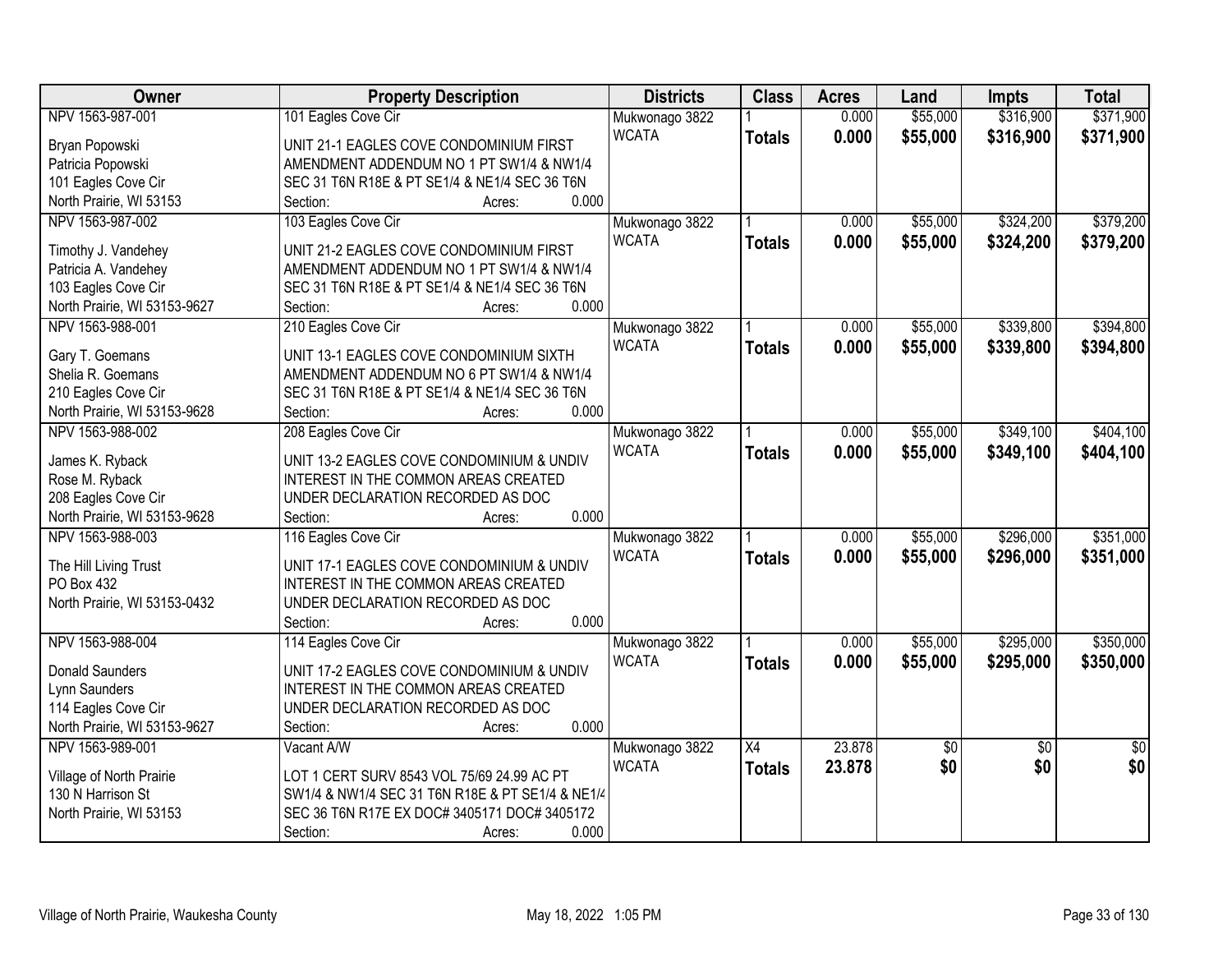| Owner                                     | <b>Property Description</b>                                                 | <b>Districts</b>               | <b>Class</b>    | <b>Acres</b> | Land                       | <b>Impts</b>    | <b>Total</b>    |
|-------------------------------------------|-----------------------------------------------------------------------------|--------------------------------|-----------------|--------------|----------------------------|-----------------|-----------------|
| NPV 1563-989-002                          | Eagles Cove Cir                                                             | Mukwonago 3822                 | X5              | 2.500        | $\overline{50}$            | $\overline{50}$ | \$0             |
| Unit Owners of Eagles Cove                | COMMON ELEMENT LANDS NORTH OF EAGLES                                        | <b>WCATA</b>                   | <b>Totals</b>   | 2.500        | \$0                        | \$0             | \$0             |
| Condominium                               | COVE CIRCLE AS IDENTIFIED ON THE PLAT OF                                    |                                |                 |              |                            |                 |                 |
|                                           | EAGLES COVE CONDOMINIUM AND CREATED                                         |                                |                 |              |                            |                 |                 |
|                                           | 0.000<br>Section:<br>Acres:                                                 |                                |                 |              |                            |                 |                 |
| NPV 1563-989-003                          | Eagles Cove Cir                                                             | Mukwonago 3822                 | X5              | 3.551        | \$0                        | $\overline{50}$ | \$0             |
| Unit Owners of Eagles Cove                | COMMON ELEMENT SOIL ABSORPTION SYSTEM                                       | <b>WCATA</b>                   | <b>Totals</b>   | 3.551        | \$0                        | \$0             | \$0             |
| Condominium                               | AREA AS IDENTIFIED ON THE PLAT OF EAGLES                                    |                                |                 |              |                            |                 |                 |
|                                           | COVE CONDOMINIUM AND CREATED UNDER                                          |                                |                 |              |                            |                 |                 |
|                                           | 0.000<br>Section:<br>Acres:                                                 |                                |                 |              |                            |                 |                 |
| NPV 1563-989-004                          | Eagles Cove Cir                                                             | Mukwonago 3822                 | $\overline{X5}$ | 1.500        | $\overline{50}$            | \$0             | $\overline{50}$ |
| Unit Owners of Eagles Cove                | COMMON ELEMENT LANDS SOUTH OF EAGLES                                        | <b>WCATA</b>                   | <b>Totals</b>   | 1.500        | \$0                        | \$0             | \$0             |
| Condominium                               | COVE CIRCLE AS IDENTIFIED ON THE PLAT OF                                    |                                |                 |              |                            |                 |                 |
|                                           | EAGLES COVE CONDOMINIUM AND CREATED                                         |                                |                 |              |                            |                 |                 |
|                                           | 0.000<br>Section:<br>Acres:                                                 |                                |                 |              |                            |                 |                 |
| NPV 1563-989-005                          | Eagles Cove Cir                                                             | Mukwonago 3822                 | $\overline{X5}$ | 1.808        | \$0                        | \$0             | $\sqrt{50}$     |
|                                           |                                                                             | <b>WCATA</b>                   | <b>Totals</b>   | 1.808        | \$0                        | \$0             | \$0             |
| Unit Owners of Eagles Cove<br>Condominium | COMMON ELEMENT POND & OPEN AREA AS<br>IDENTIFIED ON THE PLAT OF EAGLES COVE |                                |                 |              |                            |                 |                 |
|                                           | CONDOMINIUM AND CREATED UNDER                                               |                                |                 |              |                            |                 |                 |
|                                           | 0.000<br>Section:<br>Acres:                                                 |                                |                 |              |                            |                 |                 |
| NPV 1563-991                              | 18 Augusta Way                                                              | Mukwonago 3822                 |                 | 205.940      | \$1,356,500                | \$1,905,900     | \$3,262,400     |
|                                           |                                                                             | <b>WCATA</b>                   | <b>Totals</b>   |              | 205.940 \$1,356,500        | \$1,905,900     | \$3,262,400     |
| <b>Broadlands Golf Club</b>               | LOT 3 CERT SURV 8543 VOL 75/69 PT SW1/4 & NW1/4                             |                                |                 |              |                            |                 |                 |
| 18 Augusta Way                            | SEC 31 T6N R18E & PT SE1/4 & NE1/4 SEC 36 T6N                               |                                |                 |              |                            |                 |                 |
| North Prairie, WI 53153                   | R17E (ASSESSMENT INCLUDES VALUES FOR<br>0.000<br>Section:<br>Acres:         |                                |                 |              |                            |                 |                 |
| NPV 1563-992                              | A/W 1563-991                                                                | Mukwonago 3822                 |                 |              | Assessed with NPV 1563-991 |                 |                 |
|                                           |                                                                             | <b>WCATA</b>                   |                 |              |                            |                 |                 |
| <b>Broadlands Golf Club</b>               | LOT 4 CERT SURV 8543 VOL 75/69 46.55 AC PT                                  |                                |                 |              |                            |                 |                 |
| 18 Augusta Way                            | SW1/4 & NW1/4 SEC 31 T6N R18E & PT SE1/4 & NE1/4                            |                                |                 |              |                            |                 |                 |
| North Prairie, WI 53153                   | SEC 36 T6N R17E DOC# 2610275<br>0.000<br>Section:                           |                                |                 |              |                            |                 |                 |
| NPV 1563-993                              | Acres:<br>A/W 1563-991                                                      |                                |                 |              |                            |                 |                 |
|                                           |                                                                             | Mukwonago 3822<br><b>WCATA</b> |                 |              | Assessed with NPV 1563-991 |                 |                 |
| <b>Broadlands Golf Club</b>               | LOT 1 CERT SURV 8544 VOL 75/76 20.68 AC PT SE1/4                            |                                |                 |              |                            |                 |                 |
| 18 Augusta Way                            | & SW1/4 SEC 31 T6N R18E DOC# 2610275                                        |                                |                 |              |                            |                 |                 |
| North Prairie, WI 53153                   |                                                                             |                                |                 |              |                            |                 |                 |
|                                           | 0.000<br>Section:<br>Acres:                                                 |                                |                 |              |                            |                 |                 |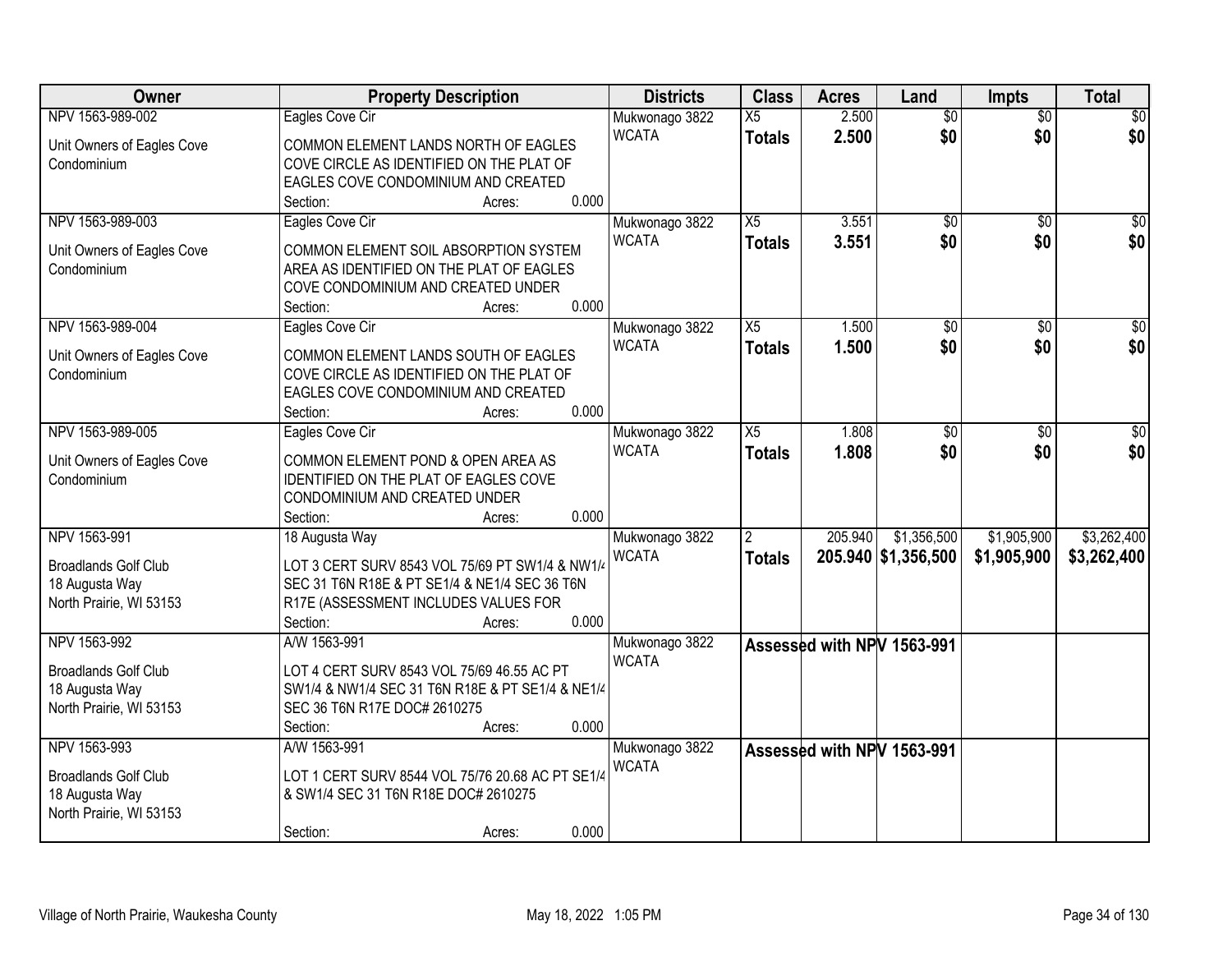| Owner                                                        | <b>Property Description</b>                                                                        |       | <b>Districts</b> | <b>Class</b>  | <b>Acres</b> | Land                       | <b>Impts</b>    | <b>Total</b> |
|--------------------------------------------------------------|----------------------------------------------------------------------------------------------------|-------|------------------|---------------|--------------|----------------------------|-----------------|--------------|
| NPV 1563-994                                                 |                                                                                                    |       | Mukwonago 3822   |               | 16.170       | \$549,000                  | $\overline{30}$ | \$549,000    |
| Land & Home, LLC                                             | LOT 2 CSM #8544 VOL 75/76 REC AS DOC #2322629                                                      |       | <b>WCATA</b>     | <b>Totals</b> | 16.170       | \$549,000                  | \$0             | \$549,000    |
| PO Box 966                                                   | BEING PT NE1/4 SE1/4 NW1/4 SW1/4 OF SE1/4 & PT                                                     |       |                  |               |              |                            |                 |              |
| Waukesha, WI 53187-0966                                      | NE1/4 SE1/4 OF SW1/4 SEC 31 T6N R18E                                                               |       |                  |               |              |                            |                 |              |
|                                                              | Section:<br>Acres:                                                                                 | 0.000 |                  |               |              |                            |                 |              |
| NPV 1563-995                                                 | A/W 1563-991                                                                                       |       | Mukwonago 3822   |               |              | Assessed with NPV 1563-991 |                 |              |
| <b>Broadlands Golf Club</b>                                  | LOT 3 CERT SURV 8544 VOL 75/76 20.58 AC PT SE1/4                                                   |       | <b>WCATA</b>     |               |              |                            |                 |              |
| 18 Augusta Way                                               | & SW1/4 SEC 31 T6N R18E DOC# 2610275                                                               |       |                  |               |              |                            |                 |              |
| North Prairie, WI 53153                                      |                                                                                                    |       |                  |               |              |                            |                 |              |
|                                                              | Section:<br>Acres:                                                                                 | 0.000 |                  |               |              |                            |                 |              |
| NPV 1563-996                                                 | A/W 1563-991                                                                                       |       | Mukwonago 3822   |               |              | Assessed with NPV 1563-991 |                 |              |
| <b>Broadlands Golf Club</b>                                  | LOT 1 CERT SURV 8545 VOL 75/81 12.23 AC PT SE1/4                                                   |       | <b>WCATA</b>     |               |              |                            |                 |              |
| 18 Augusta Way                                               | & SW1/4 SEC 31 T6N R18E DOC# 2610275                                                               |       |                  |               |              |                            |                 |              |
| North Prairie, WI 53153                                      |                                                                                                    |       |                  |               |              |                            |                 |              |
|                                                              | Section:<br>Acres:                                                                                 | 0.000 |                  |               |              |                            |                 |              |
| NPV 1563-997-001                                             |                                                                                                    |       | Mukwonago 3822   | 2             | 1.062        | \$92,500                   | \$0             | \$92,500     |
|                                                              | PARCEL 1 CERT SURV 9089 VOL 82/45 PT SE1/4 &                                                       |       | <b>WCATA</b>     | <b>Totals</b> | 1.062        | \$92,500                   | \$0             | \$92,500     |
| Holley International Trading LLC<br>8345 NW 66th St Ste 3421 | SW1/4 SEC 31 T6N R18E DOC# 4007950                                                                 |       |                  |               |              |                            |                 |              |
| Miami, FL 33166                                              |                                                                                                    |       |                  |               |              |                            |                 |              |
|                                                              | Section:<br>Acres:                                                                                 | 0.000 |                  |               |              |                            |                 |              |
| NPV 1563-997-002                                             |                                                                                                    |       | Mukwonago 3822   |               | 26.584       | \$691,000                  | $\overline{50}$ | \$691,000    |
|                                                              |                                                                                                    |       | <b>WCATA</b>     | <b>Totals</b> | 26.584       | \$691,000                  | \$0             | \$691,000    |
| Holley International Trading LLC<br>8345 NW 66th St Ste 3421 | PARCEL 2 CERT SURV 9089 VOL 82/45 PT SE1/4 &<br>SW1/4 SEC 31 T6N R18E DOC# 4007950                 |       |                  |               |              |                            |                 |              |
| Miami, FL 33166                                              |                                                                                                    |       |                  |               |              |                            |                 |              |
|                                                              | Section:<br>Acres:                                                                                 | 0.000 |                  |               |              |                            |                 |              |
| NPV 1563-998-001                                             |                                                                                                    |       | Mukwonago 3822   | X5            | 6.616        | $\sqrt{$0}$                | $\overline{50}$ | $\sqrt{50}$  |
|                                                              |                                                                                                    |       | <b>WCATA</b>     | <b>Totals</b> | 6.616        | \$0                        | \$0             | \$0          |
| North Prairie Cemetery Association                           | PT SW1/4 SEC 31 T6N R18E COM SW COR N 396.00                                                       |       |                  |               |              |                            |                 |              |
| PO Box 185<br>North Prairie, WI 53153                        | FT E 330.00 FT S 396.00 FT W 330.00 FT TO BGN 3.00<br>AC VOL 29/188 DEEDS ALSO PT SW1/4 SEC 31 COM |       |                  |               |              |                            |                 |              |
|                                                              | Section:<br>Acres:                                                                                 | 0.000 |                  |               |              |                            |                 |              |
| NPV 1564-001                                                 | 203 W Sadd St                                                                                      |       | Mukwonago 3822   |               | 1.352        | \$69,000                   | \$162,500       | \$231,500    |
|                                                              |                                                                                                    |       | <b>WCATA</b>     | <b>Totals</b> | 1.352        | \$69,000                   | \$162,500       | \$231,500    |
| James Hannen                                                 | LOTS 1 2 & 3 HARVEY SUBDIVISION PT SE1/4 SEC 31                                                    |       |                  |               |              |                            |                 |              |
| Nancy Hannen                                                 | T6N R18E & PT VACATED ROAD & R/W R2493/897                                                         |       |                  |               |              |                            |                 |              |
| 203 W Sadd St<br>North Prairie, WI 53153                     | Section:                                                                                           | 0.000 |                  |               |              |                            |                 |              |
|                                                              | Acres:                                                                                             |       |                  |               |              |                            |                 |              |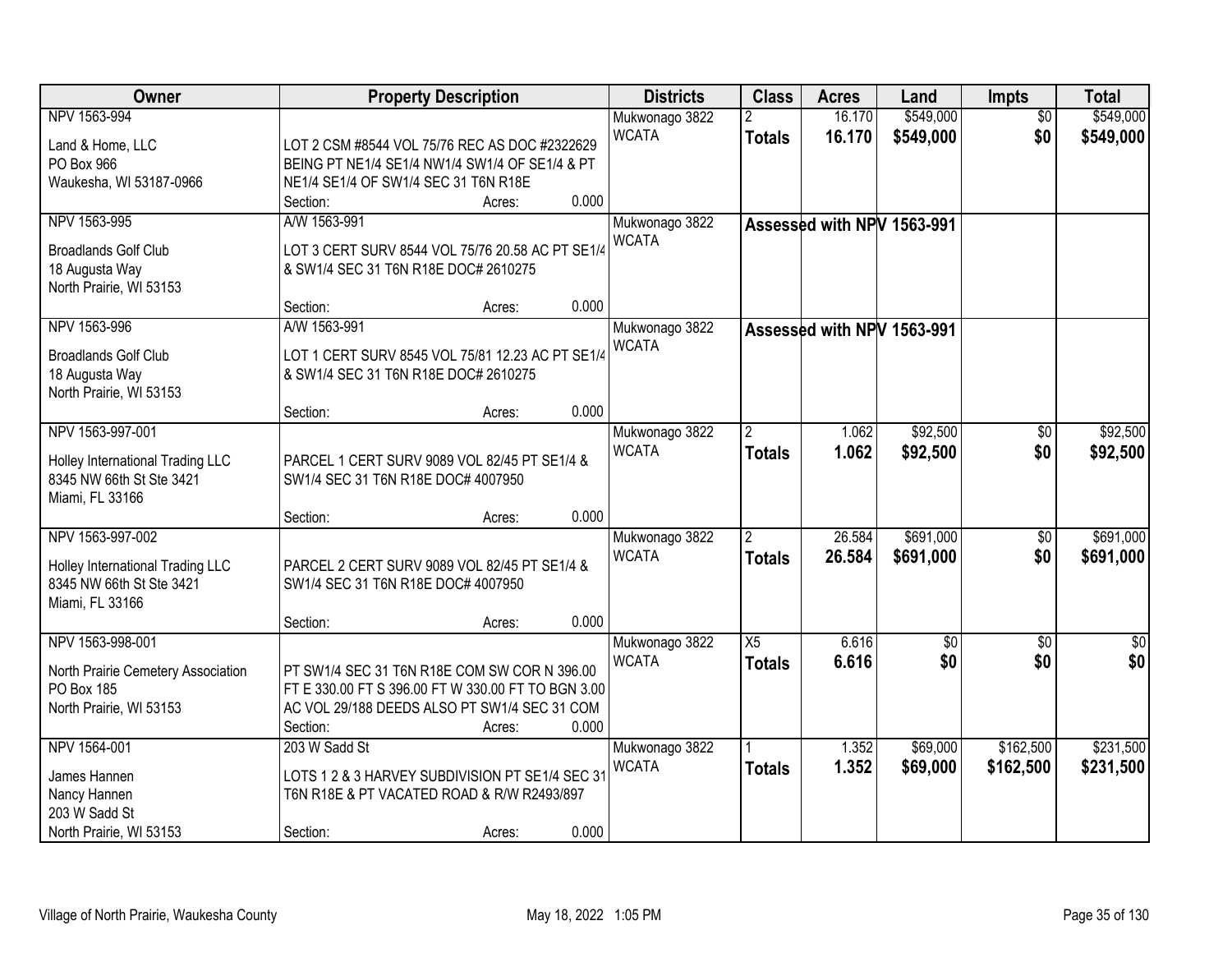| Owner                                         | <b>Property Description</b>                                                   |        |       | <b>Districts</b> | <b>Class</b>  | <b>Acres</b> | Land     | <b>Impts</b> | <b>Total</b> |
|-----------------------------------------------|-------------------------------------------------------------------------------|--------|-------|------------------|---------------|--------------|----------|--------------|--------------|
| NPV 1564-004                                  | 284 N Fairview Ave                                                            |        |       | Mukwonago 3822   |               | 0.557        | \$48,500 | \$154,400    | \$202,900    |
| Barbara J. Hedquist                           | LOT 4 & 5 HARVEY SUBDIVISION PT SE1/4 SEC 31                                  |        |       | <b>WCATA</b>     | <b>Totals</b> | 0.557        | \$48,500 | \$154,400    | \$202,900    |
| 284 N Fairview Ave                            | T6N R18E & PT VACATED ROAD :: DOC# 1633274 &                                  |        |       |                  |               |              |          |              |              |
| North Prairie, WI 53153-9715                  | DOC# 1633275                                                                  |        |       |                  |               |              |          |              |              |
|                                               | Section:                                                                      | Acres: | 0.000 |                  |               |              |          |              |              |
| NPV 1564-006                                  | 286 N Fairview Ave                                                            |        |       | Mukwonago 3822   |               | 0.263        | \$36,500 | \$116,300    | \$152,800    |
|                                               |                                                                               |        |       | <b>WCATA</b>     | <b>Totals</b> | 0.263        | \$36,500 | \$116,300    | \$152,800    |
| Dan Funk                                      | LOT 6 HARVEY SUBDIVISION PT SE1/4 SEC 31 T6N                                  |        |       |                  |               |              |          |              |              |
| 286 N Fairview Ave<br>North Prairie, WI 53153 | R18E DOC# 3093809                                                             |        |       |                  |               |              |          |              |              |
|                                               | Section:                                                                      | Acres: | 0.000 |                  |               |              |          |              |              |
| NPV 1564-007                                  | 288 N Fairview Ave                                                            |        |       | Mukwonago 3822   |               | 0.263        | \$36,500 | \$154,400    | \$190,900    |
|                                               |                                                                               |        |       | <b>WCATA</b>     | <b>Totals</b> | 0.263        | \$36,500 | \$154,400    | \$190,900    |
| <b>Brian Bennetts</b>                         | LOT 7 HARVEY SUBDIVISION PT SE1/4 SEC 31 T6N                                  |        |       |                  |               |              |          |              |              |
| Donna Bennetts                                | R18E DOC# 3122517                                                             |        |       |                  |               |              |          |              |              |
| 288 N Fairview Ave                            |                                                                               |        |       |                  |               |              |          |              |              |
| North Prairie, WI 53153                       | Section:                                                                      | Acres: | 0.000 |                  |               |              |          |              |              |
| NPV 1564-008                                  | 294 N Fairview Ave                                                            |        |       | Mukwonago 3822   |               | 0.526        | \$47,500 | \$174,000    | \$221,500    |
| George A. Basley                              | LOTS 8 & 9 HARVEY SUBDIVISION PT SE1/4 SEC 31                                 |        |       | <b>WCATA</b>     | <b>Totals</b> | 0.526        | \$47,500 | \$174,000    | \$221,500    |
| Caroline C. Basley                            | T6N R18E :: DOC# 766054 (VOL 1199/442)                                        |        |       |                  |               |              |          |              |              |
| PO Box 32                                     |                                                                               |        |       |                  |               |              |          |              |              |
| North Prairie, WI 53153-0032                  | Section:                                                                      | Acres: | 0.000 |                  |               |              |          |              |              |
| NPV 1564-010                                  | 296 N Fairview Ave                                                            |        |       | Mukwonago 3822   |               | 0.395        | \$42,500 | \$132,700    | \$175,200    |
|                                               |                                                                               |        |       | <b>WCATA</b>     | <b>Totals</b> | 0.395        | \$42,500 | \$132,700    | \$175,200    |
| David Orlando<br>296 N Fairview Ave           | LOT 10 & S1/2 LOT 11 HARVEY SUBDIVISION PT<br>SE1/4 SEC 31 T6N R18E R2044/117 |        |       |                  |               |              |          |              |              |
| North Prairie, WI 53153                       |                                                                               |        |       |                  |               |              |          |              |              |
|                                               | Section:                                                                      | Acres: | 0.000 |                  |               |              |          |              |              |
| NPV 1564-011                                  | 298 N Fairview Ave                                                            |        |       | Mukwonago 3822   |               | 0.438        | \$44,000 | \$141,300    | \$185,300    |
|                                               |                                                                               |        |       | <b>WCATA</b>     | <b>Totals</b> | 0.438        | \$44,000 | \$141,300    | \$185,300    |
| Rebecca A. Wolf                               | N1/2 LOT 11 & LOT 12 HARVEY SUBDIVISION PT                                    |        |       |                  |               |              |          |              |              |
| 298 N Fairview Ave                            | SE1/4 SEC 31 T6N R18E :: DOC# 4299860                                         |        |       |                  |               |              |          |              |              |
| North Prairie, WI 53153-9715                  |                                                                               |        |       |                  |               |              |          |              |              |
|                                               | Section:                                                                      | Acres: | 0.000 |                  |               |              |          |              |              |
| NPV 1564-013                                  | 299 N Fairview Ave                                                            |        |       | Mukwonago 3822   |               | 0.241        | \$35,500 | \$127,300    | \$162,800    |
| Beau D. Kraus                                 | LOT 13 HARVEY SUBDIVISION PT SE1/4 SEC 31 T6N                                 |        |       | <b>WCATA</b>     | <b>Totals</b> | 0.241        | \$35,500 | \$127,300    | \$162,800    |
| 299 N Fairview Ave                            | R18E DOC# 2985596                                                             |        |       |                  |               |              |          |              |              |
| North Prairie, WI 53153-9715                  |                                                                               |        |       |                  |               |              |          |              |              |
|                                               | Section:                                                                      | Acres: | 0.000 |                  |               |              |          |              |              |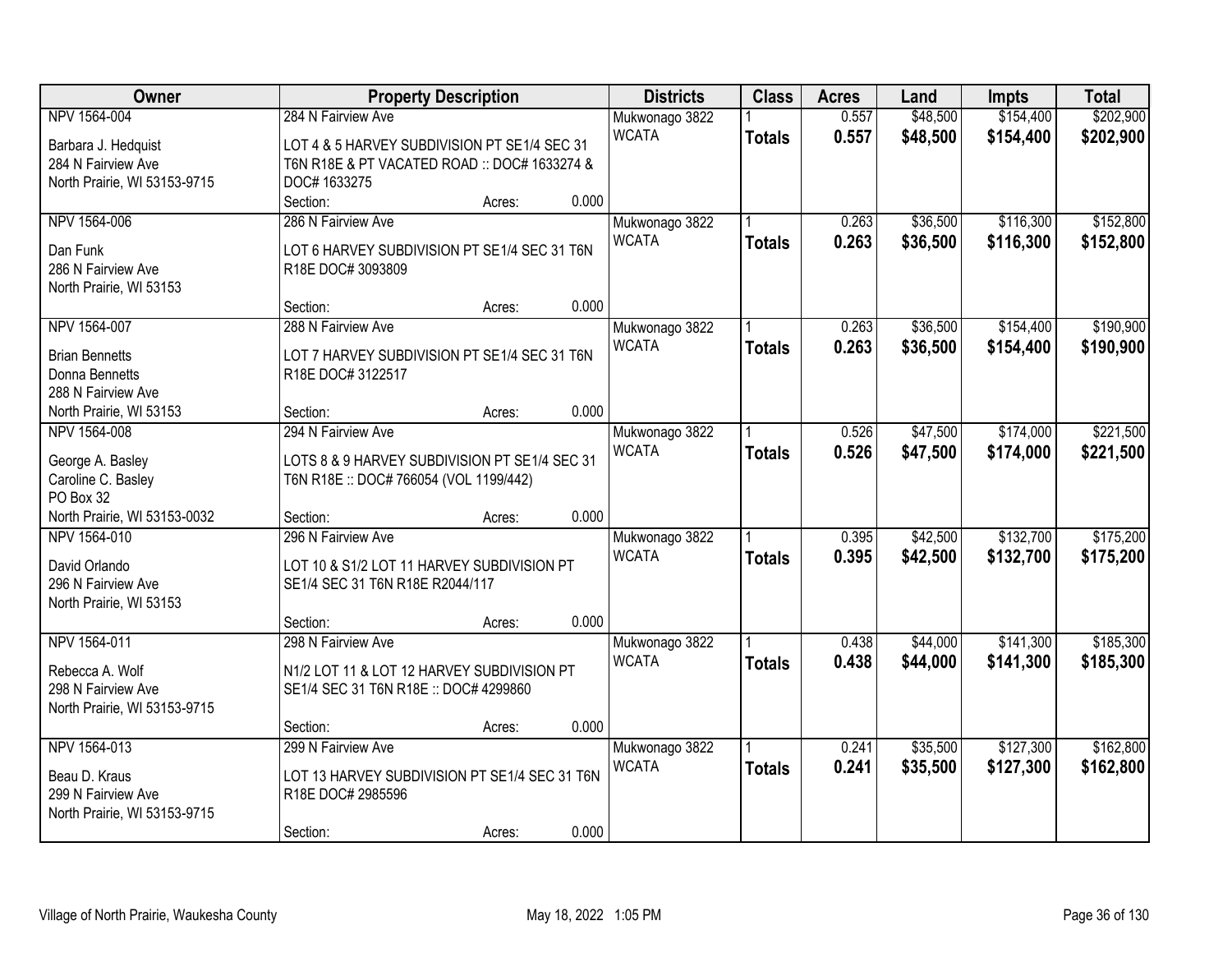| Owner                                                                                | <b>Property Description</b>                                                                                                              |        |       | <b>Districts</b>               | <b>Class</b>  | <b>Acres</b>   | Land                 | <b>Impts</b>           | <b>Total</b>           |
|--------------------------------------------------------------------------------------|------------------------------------------------------------------------------------------------------------------------------------------|--------|-------|--------------------------------|---------------|----------------|----------------------|------------------------|------------------------|
| NPV 1564-014                                                                         | 295 N Fairview Ave                                                                                                                       |        |       | Mukwonago 3822                 |               | 0.413          | \$43,000             | \$131,500              | \$174,500              |
| Christopher Trapp<br>295 N Fairview Ave<br>North Prairie, WI 53153-9715              | LOT 14 & 15 HARVEY SUBDIVISION PT SE1/4 SEC 31<br>T6N R18E DOC# 2815088                                                                  |        |       | <b>WCATA</b>                   | <b>Totals</b> | 0.413          | \$43,000             | \$131,500              | \$174,500              |
|                                                                                      | Section:                                                                                                                                 | Acres: | 0.000 |                                |               |                |                      |                        |                        |
| NPV 1564-016<br>Kyle D. Tuft<br>Jennifer A. Wilson                                   | 293 N Fairview Ave<br>LOT 16 & 17 HARVEY SUBDIVISION PT SE1/4 SEC 31<br>T6N R18E :: DOC# 4305875                                         |        |       | Mukwonago 3822<br><b>WCATA</b> | <b>Totals</b> | 0.413<br>0.413 | \$43,000<br>\$43,000 | \$190,600<br>\$190,600 | \$233,600<br>\$233,600 |
| 293 N Fairview Ave<br>North Prairie, WI 53153-9715                                   | Section:                                                                                                                                 | Acres: | 0.000 |                                |               |                |                      |                        |                        |
| NPV 1564-018                                                                         | 289 N Fairview Ave                                                                                                                       |        |       | Mukwonago 3822                 |               | 0.413          | \$43,000             | \$156,000              | \$199,000              |
| Maryann A. Fuller<br>289 N Fairview Ave<br>North Prairie, WI 53153                   | LOT 18 & 19 HARVEY SUBDIVISION PT SE1/4 SEC 31<br>T6N R18E R1084/227                                                                     |        |       | <b>WCATA</b>                   | <b>Totals</b> | 0.413          | \$43,000             | \$156,000              | \$199,000              |
|                                                                                      | Section:                                                                                                                                 | Acres: | 0.000 |                                |               |                |                      |                        |                        |
| NPV 1564-020<br>Jerry L. Mueller                                                     | 285 N Fairview Ave<br>LOT 20 & 21 HARVEY SUBDIVISION PT SE1/4 SEC 31                                                                     |        |       | Mukwonago 3822<br><b>WCATA</b> | <b>Totals</b> | 0.413<br>0.413 | \$43,000<br>\$43,000 | \$178,000<br>\$178,000 | \$221,000<br>\$221,000 |
| 285 N Fairview Ave<br>North Prairie, WI 53153-9715                                   | <b>T6N R18E</b>                                                                                                                          |        |       |                                |               |                |                      |                        |                        |
|                                                                                      | Section:                                                                                                                                 | Acres: | 0.000 |                                |               |                |                      |                        |                        |
| NPV 1564-022<br>Samantha Goetz<br>283 N Fairview Ave<br>North Prairie, WI 53153-9715 | 283 N Fairview Ave<br>LOT 22 HARVEY SUBDIVISION PT SE1/4 SEC 31 T6N<br>R18E:: DOC #4371267                                               |        |       | Mukwonago 3822<br><b>WCATA</b> | <b>Totals</b> | 0.207<br>0.207 | \$33,500<br>\$33,500 | \$133,300<br>\$133,300 | \$166,800<br>\$166,800 |
|                                                                                      | Section:                                                                                                                                 | Acres: | 0.000 |                                |               |                |                      |                        |                        |
| NPV 1564-023-001<br>Roxann Dressler<br>Cassie J. Dittmar<br>279 N Fairview Ave       | 279 N Fairview Ave<br>LOT 1 CSM #10441 VOL 99/215 REC AS DOC<br>#3509026 REDIV LOTS 23-24 HARVEY SUBDIVISION<br>PT SE1/4 SEC 31 T6N R18E |        |       | Mukwonago 3822<br><b>WCATA</b> | <b>Totals</b> | 0.413<br>0.413 | \$33,000<br>\$33,000 | \$177,900<br>\$177,900 | \$210,900<br>\$210,900 |
| North Prairie, WI 53153-9715                                                         | Section:                                                                                                                                 | Acres: | 0.000 |                                |               |                |                      |                        |                        |
| NPV 1564-024<br>Adam J. Rohloff<br>270 N Arlington Ave<br>North Prairie, WI 53153    | 270 N Arlington Ave<br>LOT 25 & LOT 26 HARVEY SUBDIVISION PT SE1/4<br>SEC 31 T6N R18E DOC# 3720751 & DOC# 3722240<br>Section:            | Acres: | 0.000 | Mukwonago 3822<br><b>WCATA</b> | <b>Totals</b> | 0.441<br>0.441 | \$44,500<br>\$44,500 | \$190,000<br>\$190,000 | \$234,500<br>\$234,500 |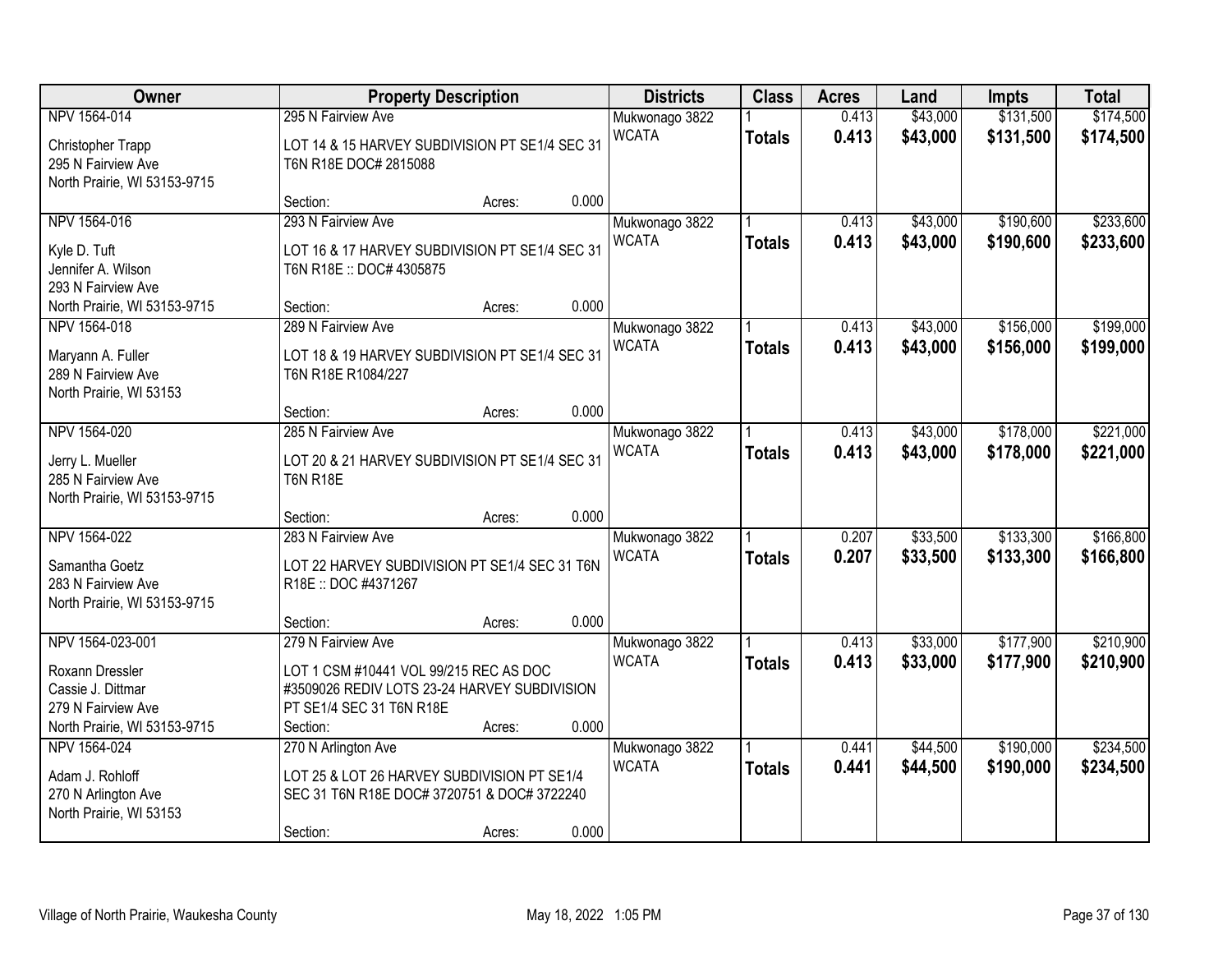| Owner                        |                                                 | <b>Property Description</b> |       | <b>Districts</b> | <b>Class</b>  | <b>Acres</b> | Land     | Impts     | <b>Total</b> |
|------------------------------|-------------------------------------------------|-----------------------------|-------|------------------|---------------|--------------|----------|-----------|--------------|
| NPV 1564-027                 | 280 N Arlington Ave                             |                             |       | Mukwonago 3822   |               | 0.413        | \$43,000 | \$213,000 | \$256,000    |
| Derrick Amrhein              | LOT 27 & 28 HARVEY SUBDIVISION PT NE1/4 & SE1/4 |                             |       | <b>WCATA</b>     | <b>Totals</b> | 0.413        | \$43,000 | \$213,000 | \$256,000    |
| Samantha Amrhein             | SEC 31 T6N R18E                                 |                             |       |                  |               |              |          |           |              |
| 280 N Arlington Ave          |                                                 |                             |       |                  |               |              |          |           |              |
| North Prairie, WI 53153-9701 | Section:                                        | Acres:                      | 0.000 |                  |               |              |          |           |              |
| NPV 1564-029                 | 286 N Arlington Ave                             |                             |       | Mukwonago 3822   |               | 0.413        | \$43,000 | \$161,800 | \$204,800    |
|                              |                                                 |                             |       | <b>WCATA</b>     | <b>Totals</b> | 0.413        | \$43,000 | \$161,800 | \$204,800    |
| Stephen M. Biggins           | LOTS 29 & 30 HARVEY SUBDIVISION PT SE1/4 SEC    |                             |       |                  |               |              |          |           |              |
| Jamie M. Biggins             | 31 T6N R18E DOC# 3913081                        |                             |       |                  |               |              |          |           |              |
| 286 N Arlington Ave          |                                                 |                             | 0.000 |                  |               |              |          |           |              |
| North Prairie, WI 53153-9701 | Section:                                        | Acres:                      |       |                  |               |              |          |           |              |
| NPV 1564-030                 | 290 N Arlington Ave                             |                             |       | Mukwonago 3822   |               | 0.413        | \$43,000 | \$155,300 | \$198,300    |
| <b>Mellody Giese</b>         | LOTS 31 & 32 HARVEY SUBDIVISION PT SE1/4 SEC    |                             |       | <b>WCATA</b>     | <b>Totals</b> | 0.413        | \$43,000 | \$155,300 | \$198,300    |
| W236 S7990 Highland          | 31 T6N R18E                                     |                             |       |                  |               |              |          |           |              |
| Vernon, WI 53103             |                                                 |                             |       |                  |               |              |          |           |              |
|                              | Section:                                        | Acres:                      | 0.000 |                  |               |              |          |           |              |
| NPV 1564-033                 | 294 N Arlington Ave                             |                             |       | Mukwonago 3822   |               | 0.413        | \$43,000 | \$186,200 | \$229,200    |
|                              |                                                 |                             |       | <b>WCATA</b>     | <b>Totals</b> | 0.413        | \$43,000 | \$186,200 | \$229,200    |
| Zachary S. Wenger            | LOT 33 & LOT 34 HARVEY SUBDIVISION PT SE1/4     |                             |       |                  |               |              |          |           |              |
| Kyla J. Wenger               | SEC 31 T6N R18E :: DOC# 4292388                 |                             |       |                  |               |              |          |           |              |
| 294 N Arlington Ave          |                                                 |                             |       |                  |               |              |          |           |              |
| North Prairie, WI 53153-9701 | Section:                                        | Acres:                      | 0.000 |                  |               |              |          |           |              |
| NPV 1564-035                 | 296 N Arlington Ave                             |                             |       | Mukwonago 3822   |               | 0.344        | \$40,000 | \$147,400 | \$187,400    |
| Larry L. Conn                | LOT 35 HARVEY SUBDIVISION & S 40 FT LOT 36 PT   |                             |       | <b>WCATA</b>     | <b>Totals</b> | 0.344        | \$40,000 | \$147,400 | \$187,400    |
| 296 N Arlington Ave          | SE1/4 SEC 31 T6N R18E                           |                             |       |                  |               |              |          |           |              |
| North Prairie, WI 53153      |                                                 |                             |       |                  |               |              |          |           |              |
|                              | Section:                                        | Acres:                      | 0.000 |                  |               |              |          |           |              |
| NPV 1564-037                 | 298 N Arlington Ave                             |                             |       | Mukwonago 3822   |               | 0.310        | \$38,500 | \$135,000 | \$173,500    |
|                              |                                                 |                             |       | <b>WCATA</b>     | <b>Totals</b> | 0.310        | \$38,500 | \$135,000 | \$173,500    |
| Lorene L. Sievert            | LOT 37 & N 20 FT LOT 36 HARVEY SUBDIVISION PT   |                             |       |                  |               |              |          |           |              |
| 298 N Arlington Ave          | SE1/4 SEC 31 T6N R18E :: DOC# 4161169           |                             |       |                  |               |              |          |           |              |
| North Prairie, WI 53153-9701 |                                                 |                             | 0.000 |                  |               |              |          |           |              |
|                              | Section:                                        | Acres:                      |       |                  |               |              |          |           |              |
| NPV 1564-038                 | 299 N Arlington Ave                             |                             |       | Mukwonago 3822   |               | 0.448        | \$55,500 | \$314,700 | \$370,200    |
| <b>Robert Maher</b>          | LOT 38 & 39 HARVEY SUBDIVISION PT SE1/4 SEC 31  |                             |       | <b>WCATA</b>     | <b>Totals</b> | 0.448        | \$55,500 | \$314,700 | \$370,200    |
| <b>Cindy Maher</b>           | <b>T6N R18E</b>                                 |                             |       |                  |               |              |          |           |              |
| 299 N Arlington Ave          |                                                 |                             |       |                  |               |              |          |           |              |
| North Prairie, WI 53153-9702 | Section:                                        | Acres:                      | 0.000 |                  |               |              |          |           |              |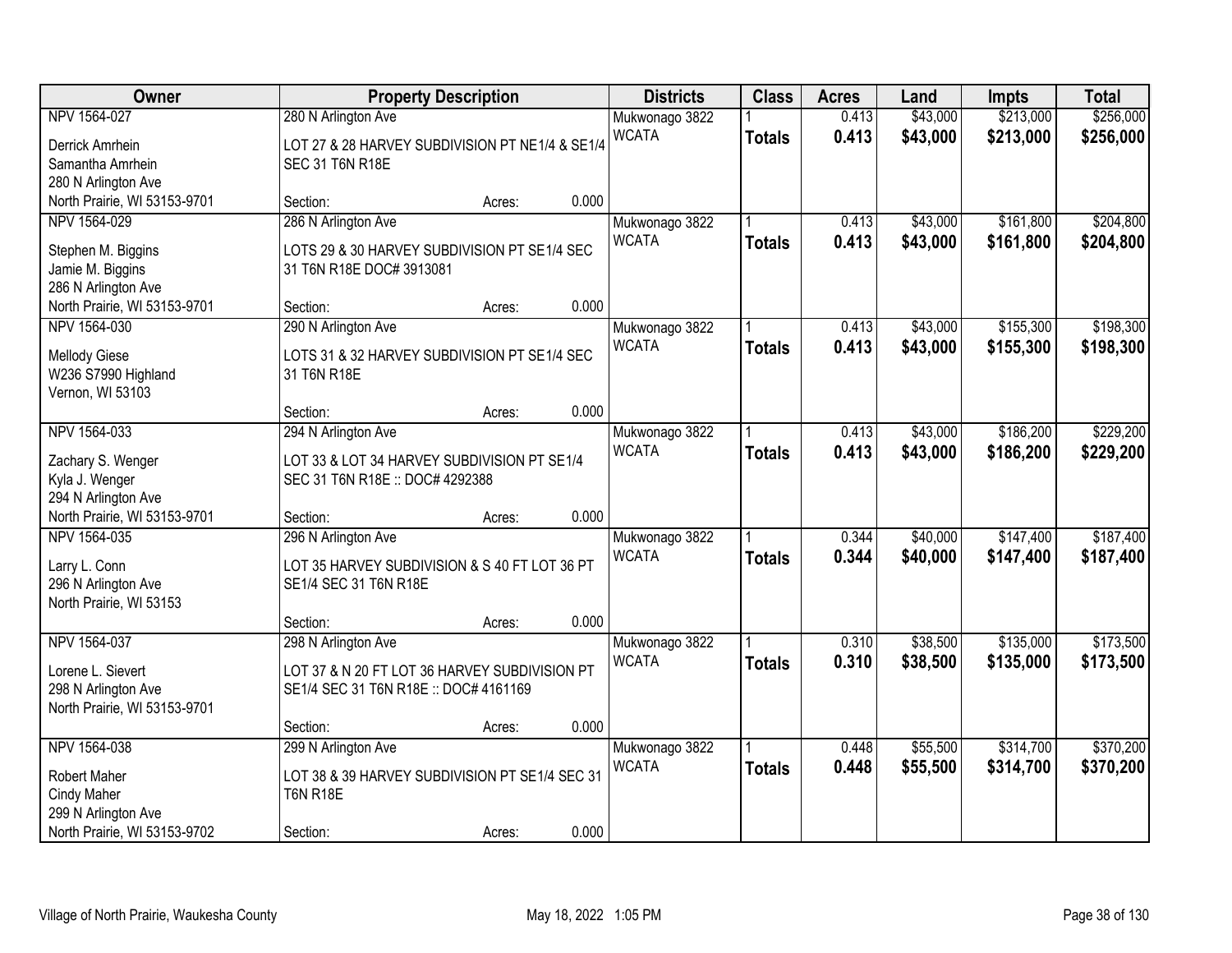| Owner                                                                                              |                                                                                                   | <b>Property Description</b> |       | <b>Districts</b>               | <b>Class</b>  | <b>Acres</b>   | Land                 | <b>Impts</b>           | <b>Total</b>           |
|----------------------------------------------------------------------------------------------------|---------------------------------------------------------------------------------------------------|-----------------------------|-------|--------------------------------|---------------|----------------|----------------------|------------------------|------------------------|
| NPV 1564-040                                                                                       | 293 N Arlington Ave                                                                               |                             |       | Mukwonago 3822                 |               | 0.413          | \$54,000             | \$116,400              | \$170,400              |
| Gloria J. Platz<br>293 N Arlington Ave<br>North Prairie, WI 53153-9702                             | LOT 40 & 41 HARVEY SUBDIVISION PT SE1/4 SEC 31<br>T6N R18E: DOC# 4182515                          |                             |       | <b>WCATA</b>                   | <b>Totals</b> | 0.413          | \$54,000             | \$116,400              | \$170,400              |
|                                                                                                    | Section:                                                                                          | Acres:                      | 0.000 |                                |               |                |                      |                        |                        |
| NPV 1564-042<br>Juan Mendoza<br>291 N Arlington Ave<br>North Prairie, WI 53153-9702                | 291 N Arlington Ave<br>LOT 42 & 43 HARVEY SUBDIVISION PT SE1/4 SEC 31<br><b>T6N R18E</b>          |                             |       | Mukwonago 3822<br><b>WCATA</b> | <b>Totals</b> | 0.413<br>0.413 | \$54,000<br>\$54,000 | \$232,800<br>\$232,800 | \$286,800<br>\$286,800 |
|                                                                                                    | Section:                                                                                          | Acres:                      | 0.000 |                                |               |                |                      |                        |                        |
| NPV 1564-044<br>Michael G. Kusel<br>285 N Arlington Ave<br>North Prairie, WI 53153-9702            | 285 N Arlington Ave<br>LOT 44 & 45 HARVEY SUBDIVISION BEING PT SE1/4<br><b>SEC 31 T6N R18E</b>    |                             |       | Mukwonago 3822<br><b>WCATA</b> | <b>Totals</b> | 0.413<br>0.413 | \$54,000<br>\$54,000 | \$192,200<br>\$192,200 | \$246,200<br>\$246,200 |
|                                                                                                    | Section:                                                                                          | Acres:                      | 0.000 |                                |               |                |                      |                        |                        |
| NPV 1564-046                                                                                       | 283 N Arlington Ave<br>LOT 46 & 47 HARVEY SUBDIVISION PT SE1/4 SEC 31                             |                             |       | Mukwonago 3822<br><b>WCATA</b> | <b>Totals</b> | 0.413<br>0.413 | \$54,000<br>\$54,000 | \$186,400<br>\$186,400 | \$240,400<br>\$240,400 |
| Rachelle Jaquith<br>283 N Arlington Ave<br>North Prairie, WI 53153                                 | T6N R18E DOC# 3494656 & DOC# 3789144                                                              |                             |       |                                |               |                |                      |                        |                        |
|                                                                                                    | Section:                                                                                          | Acres:                      | 0.000 |                                |               |                |                      |                        |                        |
| NPV 1564-048<br>Jeremy Mcglothlin<br>Sara Mcglothlin<br>279 N Arlington Ave                        | 279 N Arlington Ave<br>LOT 48 & 49 HARVEY SUBDIVISION PT SE1/4 SEC 31<br>T6N R18E DOC# 3693738    |                             |       | Mukwonago 3822<br><b>WCATA</b> | <b>Totals</b> | 0.413<br>0.413 | \$54,000<br>\$54,000 | \$185,300<br>\$185,300 | \$239,300<br>\$239,300 |
| North Prairie, WI 53153                                                                            | Section:                                                                                          | Acres:                      | 0.000 |                                |               |                |                      |                        |                        |
| NPV 1564-050<br>Dutch Touch Properties LLC<br>23510 Peppermill Ct<br>Bonita Springs, FL 34134-4909 | 275 N Arlington Ave<br>LOT 50 & 51 HARVEY SUBDIVISION PT SE1/4 SEC 31<br>T6N R18E :: DOC# 4099900 |                             |       | Mukwonago 3822<br><b>WCATA</b> | <b>Totals</b> | 0.413<br>0.413 | \$54,000<br>\$54,000 | \$193,000<br>\$193,000 | \$247,000<br>\$247,000 |
|                                                                                                    | Section:                                                                                          | Acres:                      | 0.000 |                                |               |                |                      |                        |                        |
| NPV 1564-052<br>John Walejewski<br>Marta Walejewski<br>201 W Danford Rd                            | 201 W Danford Rd<br>LOT 52 & 53 HARVEY SUBDIVISION PT SE1/4 SEC 31<br>T6N R18E R889/469           |                             |       | Mukwonago 3822<br><b>WCATA</b> | <b>Totals</b> | 0.534<br>0.534 | \$59,500<br>\$59,500 | \$204,800<br>\$204,800 | \$264,300<br>\$264,300 |
| North Prairie, WI 53153                                                                            | Section:                                                                                          | Acres:                      | 0.000 |                                |               |                |                      |                        |                        |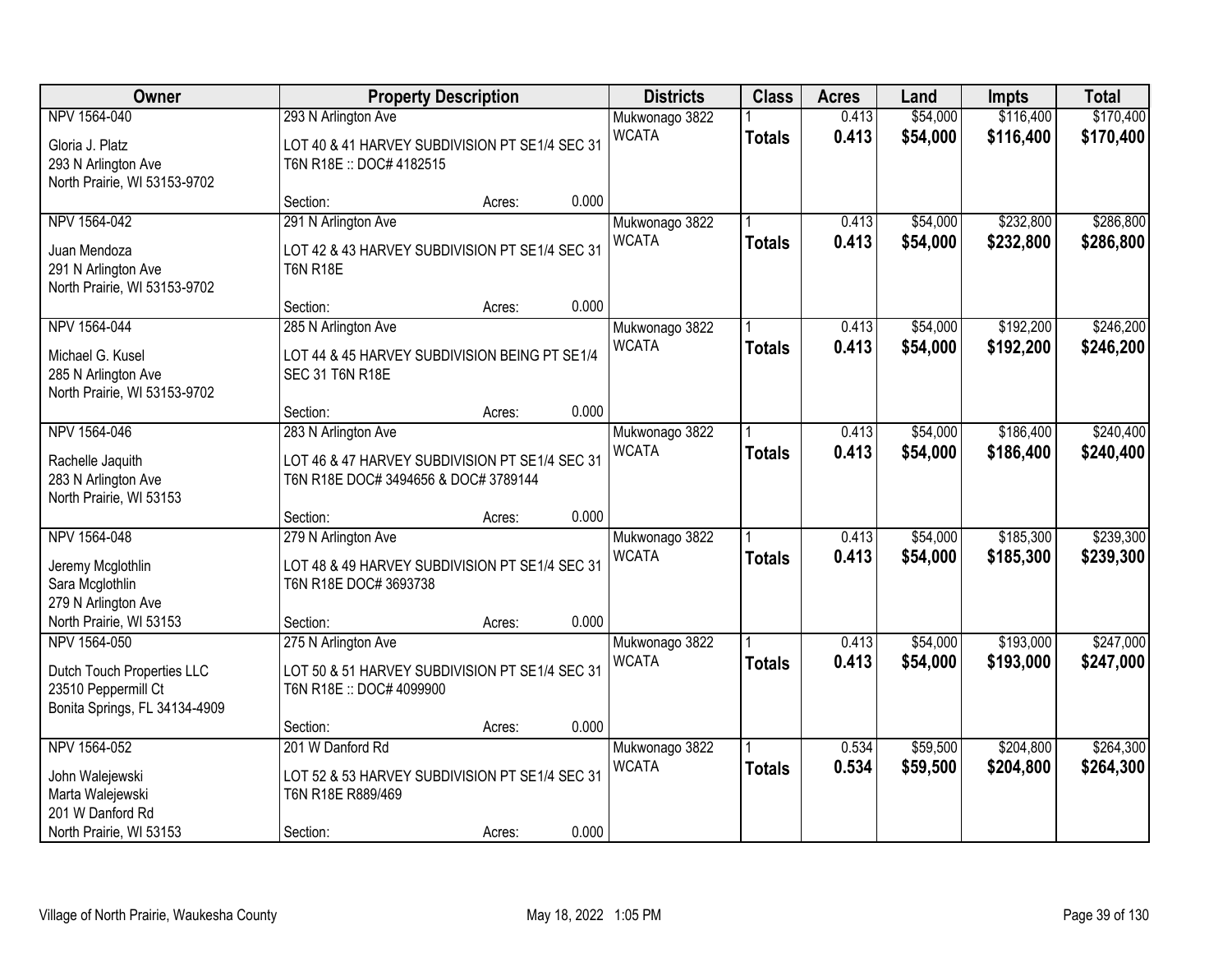| Owner                                 | <b>Property Description</b>                   |        |       | <b>Districts</b>               | <b>Class</b>  | <b>Acres</b> | Land     | <b>Impts</b> | <b>Total</b> |
|---------------------------------------|-----------------------------------------------|--------|-------|--------------------------------|---------------|--------------|----------|--------------|--------------|
| NPV 1564-053                          | 310 N Fairview Ave                            |        |       | Mukwonago 3822                 |               | 0.756        | \$54,000 | \$266,500    | \$320,500    |
| Patrick J. Maylen Jr                  | LOT 1 BLK 1 ARLINGTON ESTATES PT SE1/4 SEC 31 |        |       | <b>WCATA</b>                   | <b>Totals</b> | 0.756        | \$54,000 | \$266,500    | \$320,500    |
| Peyton J. Loppnow                     | <b>T6N R18E</b>                               |        |       |                                |               |              |          |              |              |
| 310 N Fairview Ave                    |                                               |        |       |                                |               |              |          |              |              |
| North Prairie, WI 53153-9716          | Section:                                      | Acres: | 0.000 |                                |               |              |          |              |              |
| NPV 1564-054                          | 304 N Fairview Ave                            |        |       | Mukwonago 3822                 |               | 0.799        | \$55,000 | \$203,300    | \$258,300    |
|                                       |                                               |        |       | <b>WCATA</b>                   | <b>Totals</b> | 0.799        | \$55,000 | \$203,300    | \$258,300    |
| <b>Albert Mull</b>                    | LOT 2 BLK 1 ARLINGTON ESTATES PT SE1/4 SEC 31 |        |       |                                |               |              |          |              |              |
| Charlene Mull<br>304 N Fairview Ave   | T6N R18E R1110/345                            |        |       |                                |               |              |          |              |              |
| North Prairie, WI 53153               | Section:                                      | Acres: | 0.000 |                                |               |              |          |              |              |
| NPV 1564-055                          | 309 N Fairview Ave                            |        |       |                                |               | 0.754        | \$54,000 | \$187,400    | \$241,400    |
|                                       |                                               |        |       | Mukwonago 3822<br><b>WCATA</b> |               |              |          |              |              |
| David W. Gottfried                    | LOT 1 BLK 2 ARLINGTON ESTATES PT SE1/4 SEC 31 |        |       |                                | <b>Totals</b> | 0.754        | \$54,000 | \$187,400    | \$241,400    |
| Sheri M. Gottfried                    | T6N R18E DOC# 3487929                         |        |       |                                |               |              |          |              |              |
| 309 N Fairview Ave                    |                                               |        |       |                                |               |              |          |              |              |
| North Prairie, WI 53153               | Section:                                      | Acres: | 0.000 |                                |               |              |          |              |              |
| NPV 1564-056                          | 303 N Fairview Ave                            |        |       | Mukwonago 3822                 |               | 0.785        | \$55,000 | \$250,500    | \$305,500    |
| Clayton B. Pollack                    | LOT 2 BLK 2 ARLINGTON ESTATES PT SE1/4 SEC 31 |        |       | <b>WCATA</b>                   | <b>Totals</b> | 0.785        | \$55,000 | \$250,500    | \$305,500    |
| Sarah B. Pollack                      | T6N R18E :: DOC# 4275392                      |        |       |                                |               |              |          |              |              |
| 303 N Fairview Ave                    |                                               |        |       |                                |               |              |          |              |              |
| North Prairie, WI 53153-9716          | Section:                                      | Acres: | 0.000 |                                |               |              |          |              |              |
| NPV 1564-057                          | 301 N Fairview Ave                            |        |       | Mukwonago 3822                 |               | 0.689        | \$52,000 | \$164,800    | \$216,800    |
|                                       |                                               |        |       | <b>WCATA</b>                   | <b>Totals</b> | 0.689        | \$52,000 | \$164,800    | \$216,800    |
| Scott C. Crossley                     | LOT 3 BLK 2 ARLINGTON ESTATES PT SE1/4 SEC 31 |        |       |                                |               |              |          |              |              |
| Gina M. Crossley                      | T6N R18E DOC# 3999745                         |        |       |                                |               |              |          |              |              |
| 301 N Fairview Ave                    |                                               |        |       |                                |               |              |          |              |              |
| North Prairie, WI 53153               | Section:                                      | Acres: | 0.000 |                                |               |              |          |              |              |
| NPV 1564-058                          | 306 N Arlington Ave                           |        |       | Mukwonago 3822                 |               | 0.724        | \$53,000 | \$155,500    | \$208,500    |
| Stephen Hollister                     | LOT 4 BLK 2 ARLINGTON ESTATES PT SE1/4 SEC 31 |        |       | <b>WCATA</b>                   | <b>Totals</b> | 0.724        | \$53,000 | \$155,500    | \$208,500    |
| Linda Hollister                       | T6N R18E R1865/875                            |        |       |                                |               |              |          |              |              |
| 306 N Arlington Ave                   |                                               |        |       |                                |               |              |          |              |              |
| North Prairie, WI 53153               | Section:                                      | Acres: | 0.000 |                                |               |              |          |              |              |
| NPV 1564-059                          | 308 N Arlington Ave                           |        |       | Mukwonago 3822                 |               | 0.892        | \$57,500 | \$165,000    | \$222,500    |
|                                       |                                               |        |       | <b>WCATA</b>                   | <b>Totals</b> | 0.892        | \$57,500 | \$165,000    | \$222,500    |
| Roman R Tikalsky and Karen K Tikalsky | LOT 5 BLK 2 ARLINGTON ESTATES PT SE1/4 SEC 31 |        |       |                                |               |              |          |              |              |
| Revocable                             | T6N R18E :: DOC# 4314853                      |        |       |                                |               |              |          |              |              |
| 308 N Arlington Ave                   |                                               |        | 0.000 |                                |               |              |          |              |              |
| North Prairie, WI 53153-9703          | Section:                                      | Acres: |       |                                |               |              |          |              |              |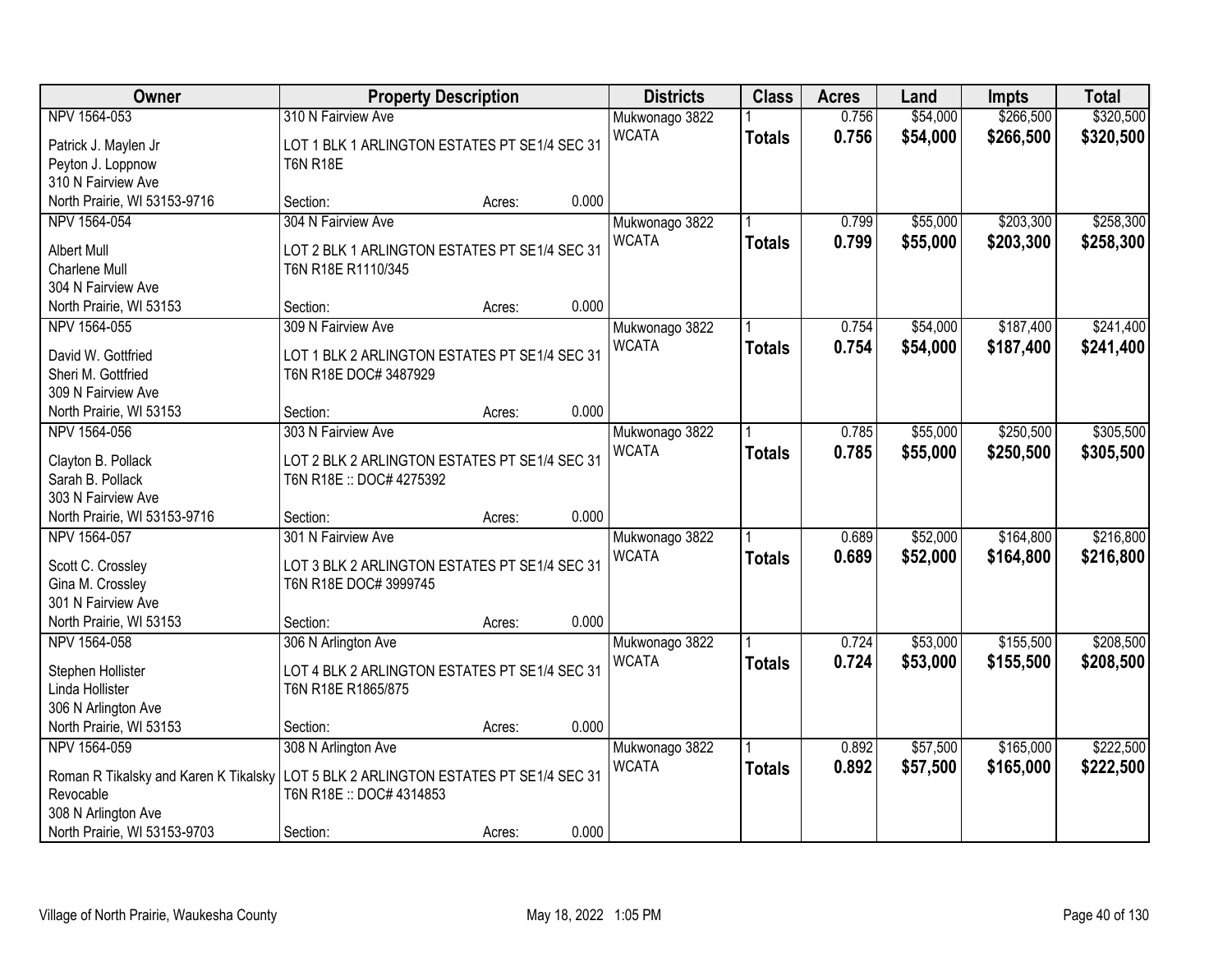| Owner                                                                                       | <b>Property Description</b>                                                                                                                                                                  | <b>Districts</b>               | <b>Class</b>  | <b>Acres</b>   | Land                 | <b>Impts</b>           | <b>Total</b>           |
|---------------------------------------------------------------------------------------------|----------------------------------------------------------------------------------------------------------------------------------------------------------------------------------------------|--------------------------------|---------------|----------------|----------------------|------------------------|------------------------|
| NPV 1564-060                                                                                | 311 N Arlington Ave                                                                                                                                                                          | Mukwonago 3822                 |               | 0.697          | \$65,500             | \$175,700              | \$241,200              |
| Dennis & C Farnsworth Trust<br>311 N Arlington Ave<br>North Prairie, WI 53153               | LOT 1 BLK 3 ARLINGTON ESTATES PT SE1/4 SEC 31<br>T6N R18E DOC# 3144869                                                                                                                       | <b>WCATA</b>                   | <b>Totals</b> | 0.697          | \$65,500             | \$175,700              | \$241,200              |
|                                                                                             | 0.000<br>Section:<br>Acres:                                                                                                                                                                  |                                |               |                |                      |                        |                        |
| NPV 1564-061<br>Joan A. Zelinger<br>309 N Arlington Ave                                     | 309 N Arlington Ave<br>LOT 2 BLK 3 ARLINGTON ESTATES PT SE1/4 SEC 31<br>T6N R18E DOC# 3809572                                                                                                | Mukwonago 3822<br><b>WCATA</b> | <b>Totals</b> | 0.719<br>0.719 | \$66,500<br>\$66,500 | \$210,500<br>\$210,500 | \$277,000<br>\$277,000 |
| North Prairie, WI 53153                                                                     | 0.000<br>Section:<br>Acres:                                                                                                                                                                  |                                |               |                |                      |                        |                        |
| NPV 1564-062                                                                                | 307 N Arlington Ave                                                                                                                                                                          | Mukwonago 3822                 |               | 0.747          | \$67,500             | \$181,500              | \$249,000              |
| <b>Jill Peters</b><br>307 N Arlington Ave<br>North Prairie, WI 53153-9703                   | LOT 3 BLK 3 ARLINGTON ESTATES PT SE1/4 SEC 31<br><b>T6N R18E</b>                                                                                                                             | <b>WCATA</b>                   | <b>Totals</b> | 0.747          | \$67,500             | \$181,500              | \$249,000              |
|                                                                                             | 0.000<br>Section:<br>Acres:                                                                                                                                                                  |                                |               |                |                      |                        |                        |
| NPV 1564-063                                                                                | 305 N Arlington Ave                                                                                                                                                                          | Mukwonago 3822<br><b>WCATA</b> | <b>Totals</b> | 0.767<br>0.767 | \$68,000<br>\$68,000 | \$159,500<br>\$159,500 | \$227,500<br>\$227,500 |
| Jeffrey Baker<br>Jill Baker<br>305 N Arlington Ave                                          | LOT 4 BLK 3 ARLINGTON ESTATES PT SE1/4 SEC 31<br>T6N R18E R927/744                                                                                                                           |                                |               |                |                      |                        |                        |
| North Prairie, WI 53153                                                                     | 0.000<br>Section:<br>Acres:                                                                                                                                                                  |                                |               |                |                      |                        |                        |
| NPV 1564-894<br>Richard D. Cartwright<br>108 N Fairview Ave<br>North Prairie, WI 53153-9713 | 108 N Fairview Ave<br>LOT 1 CSM #10666 VOL 102/322 REC AS DOC<br>#3645417 BEING REDIV LOTS 35 & 36 ASSESSORS<br>PLAT OF THE VILLAGE OF NORTH PRAIRIE PT SE1/4<br>0.000<br>Section:<br>Acres: | Mukwonago 3822<br><b>WCATA</b> | <b>Totals</b> | 0.264<br>0.264 | \$36,500<br>\$36,500 | \$141,400<br>\$141,400 | \$177,900<br>\$177,900 |
| NPV 1564-895<br>Richard D. Cartwright<br>108 N Fairview Ave<br>North Prairie, WI 53153-9713 | 118 W State Rd<br>LOT 2 CSM #10666 VOL 102/322 REC AS DOC<br>#3645417 BEING REDIV LOTS 35 & 36 ASSESSORS<br>PLAT OF THE VILLAGE OF NORTH PRAIRIE PT SE1/4<br>0.000<br>Section:<br>Acres:     | Mukwonago 3822<br><b>WCATA</b> | <b>Totals</b> | 0.228<br>0.228 | \$34,500<br>\$34,500 | \$130,900<br>\$130,900 | \$165,400<br>\$165,400 |
| NPV 1564-896<br>Richard D. Cartwright<br>108 N Fairview Ave<br>North Prairie, WI 53153-9713 | 116 W State Rd<br>LOT 3 CSM #10666 VOL 102/322 REC AS DOC<br>#3645417 BEING REDIV LOTS 35 & 36 ASSESSORS<br>PLAT OF THE VILLAGE OF NORTH PRAIRIE PT SE1/4<br>0.000<br>Section:<br>Acres:     | Mukwonago 3822<br><b>WCATA</b> | <b>Totals</b> | 0.176<br>0.176 | \$32,000<br>\$32,000 | \$113,600<br>\$113,600 | \$145,600<br>\$145,600 |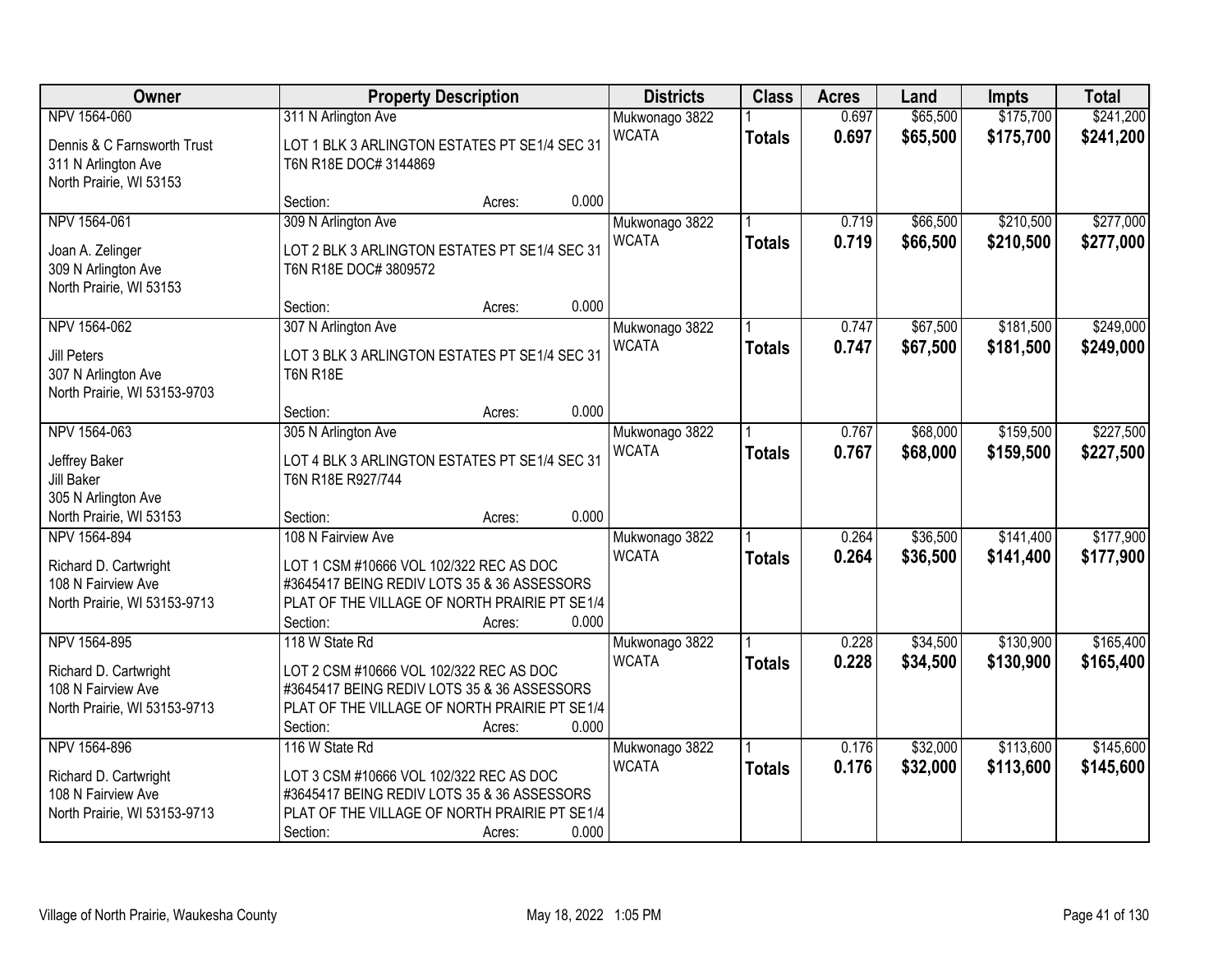| <b>Owner</b>                 | <b>Property Description</b>                       | <b>Districts</b> | <b>Class</b>  | <b>Acres</b> | Land     | <b>Impts</b> | <b>Total</b> |
|------------------------------|---------------------------------------------------|------------------|---------------|--------------|----------|--------------|--------------|
| NPV 1564-898                 | 109 S Main St                                     | Mukwonago 3822   |               | 0.220        | \$34,500 | \$137,300    | \$171,800    |
| Christopher A. Mathewson     | PT OUTLOT 31 ASSESSORS PLAT OF THE VILLAGE        | <b>WCATA</b>     | <b>Totals</b> | 0.220        | \$34,500 | \$137,300    | \$171,800    |
| 109 S Main St                | OF NORTH PRAIRIE PT SE1/4 SEC 31 T6N R18E COM     |                  |               |              |          |              |              |
| North Prairie, WI 53153      | ON E LI 144.55 FT N OF SE COR N 70.00 FT W 170.00 |                  |               |              |          |              |              |
|                              | 0.000<br>Section:<br>Acres:                       |                  |               |              |          |              |              |
| NPV 1564-899                 | 107 S Main St                                     | Mukwonago 3822   |               | 0.204        | \$33,500 | \$109,500    | \$143,000    |
|                              |                                                   | <b>WCATA</b>     | <b>Totals</b> | 0.204        | \$33,500 | \$109,500    | \$143,000    |
| <b>Richard Peaslee</b>       | PT OUTLOT 31 ASSESSORS PLAT OF THE VILLAGE        |                  |               |              |          |              |              |
| Carol Peaslee                | OF NORTH PRAIRIE PT SE1/4 SEC 31 T6N R18E COM     |                  |               |              |          |              |              |
| 107 S Main St                | E1/4 COR S 2369.40 FT S 65 FT W 170 FT N 65 FT E  |                  |               |              |          |              |              |
| North Prairie, WI 53153      | 0.000<br>Section:<br>Acres:                       |                  |               |              |          |              |              |
| NPV 1564-900                 | 105 S Main St                                     | Mukwonago 3822   |               | 0.332        | \$39,500 | \$183,000    | \$222,500    |
| Valerie M. Oenes             | PT OUTLOT 31 ASSESSORS PLAT OF THE VILLAGE        | <b>WCATA</b>     | <b>Totals</b> | 0.332        | \$39,500 | \$183,000    | \$222,500    |
| 105 S Main St                | OF NORTH PRAIRIE PT SE1/4 SEC 31 T6N R18E COM     |                  |               |              |          |              |              |
| North Prairie, WI 53153      | AT PT 2284.40 FT S OF E1/4 COR S 85.0 FT W 170.0  |                  |               |              |          |              |              |
|                              | 0.000<br>Section:<br>Acres:                       |                  |               |              |          |              |              |
| NPV 1564-901                 | 101 S Main St                                     | Mukwonago 3822   |               | 0.521        | \$31,500 | \$137,900    | \$169,400    |
|                              |                                                   | <b>WCATA</b>     | <b>Totals</b> | 0.521        | \$31,500 | \$137,900    | \$169,400    |
| Shawn Williams               | PT OUTLOT 31 ASSESSORS PLAT OF THE VILLAGE        |                  |               |              |          |              |              |
| Bobbie Jo Williams           | OF NORTH PRAIRIE PT SE1/4 SEC 31 T6N R18E COM     |                  |               |              |          |              |              |
| 101 S Main St                | N 364.55 FT FROM SE COR SEC N 206.45 FT           |                  |               |              |          |              |              |
| North Prairie, WI 53153      | 0.000<br>Section:<br>Acres:                       |                  |               |              |          |              |              |
| NPV 1564-902                 | 107 W State Rd                                    | Mukwonago 3822   |               | 0.609        | \$49,500 | \$138,800    | \$188,300    |
| <b>Steven Svec</b>           | PT OUTLOT 31 ASSESSORS PLAT OF THE VILLAGE        | <b>WCATA</b>     | <b>Totals</b> | 0.609        | \$49,500 | \$138,800    | \$188,300    |
| <b>Wendy Svec</b>            | OF NORTH PRAIRIE PT SE1/4 SEC 31 T6N R18E COM     |                  |               |              |          |              |              |
| 107 W State Rd               | 630 FT W OF E LI SEC N74?34'E 365 FT THE BGN      |                  |               |              |          |              |              |
| North Prairie, WI 53153      | 0.000<br>Section:<br>Acres:                       |                  |               |              |          |              |              |
| NPV 1564-903                 | 109 W State Rd                                    | Mukwonago 3822   |               | 0.354        | \$40,500 | \$156,600    | \$197,100    |
|                              |                                                   | <b>WCATA</b>     | <b>Totals</b> | 0.354        | \$40,500 | \$156,600    | \$197,100    |
| Joshua Walejewski            | PT SE1/4 SEC 31 T6N R18E; COM S LI HWY 59 &       |                  |               |              |          |              |              |
| 109 W State Rd               | BEING 33 FT FROM CTR LI OF HWY, POINT BEING       |                  |               |              |          |              |              |
| North Prairie, WI 53153-9749 | ALSO 630 FT W OF E LI OF SE1/4 SEC 31; N74?34'E   |                  |               |              |          |              |              |
|                              | 0.000<br>Section:<br>Acres:                       |                  |               |              |          |              |              |
| NPV 1564-904                 | 111 W State Rd                                    | Mukwonago 3822   |               | 0.354        | \$40,500 | \$149,300    | \$189,800    |
| Marylynn Longley             | PT SE1/4 SEC 31 T6N R18E COM 33 FT FROM CTR LI    | <b>WCATA</b>     | <b>Totals</b> | 0.354        | \$40,500 | \$149,300    | \$189,800    |
| 111 W State Rd               | HWY 59 & 630 FT W OF E LI SE1/4 N74?34'E 225 FT   |                  |               |              |          |              |              |
| North Prairie, WI 53153      | THE BGN N74?34'E 70 FT S 220 FT S74?34'W 70 FT N  |                  |               |              |          |              |              |
|                              | 0.000<br>Section:<br>Acres:                       |                  |               |              |          |              |              |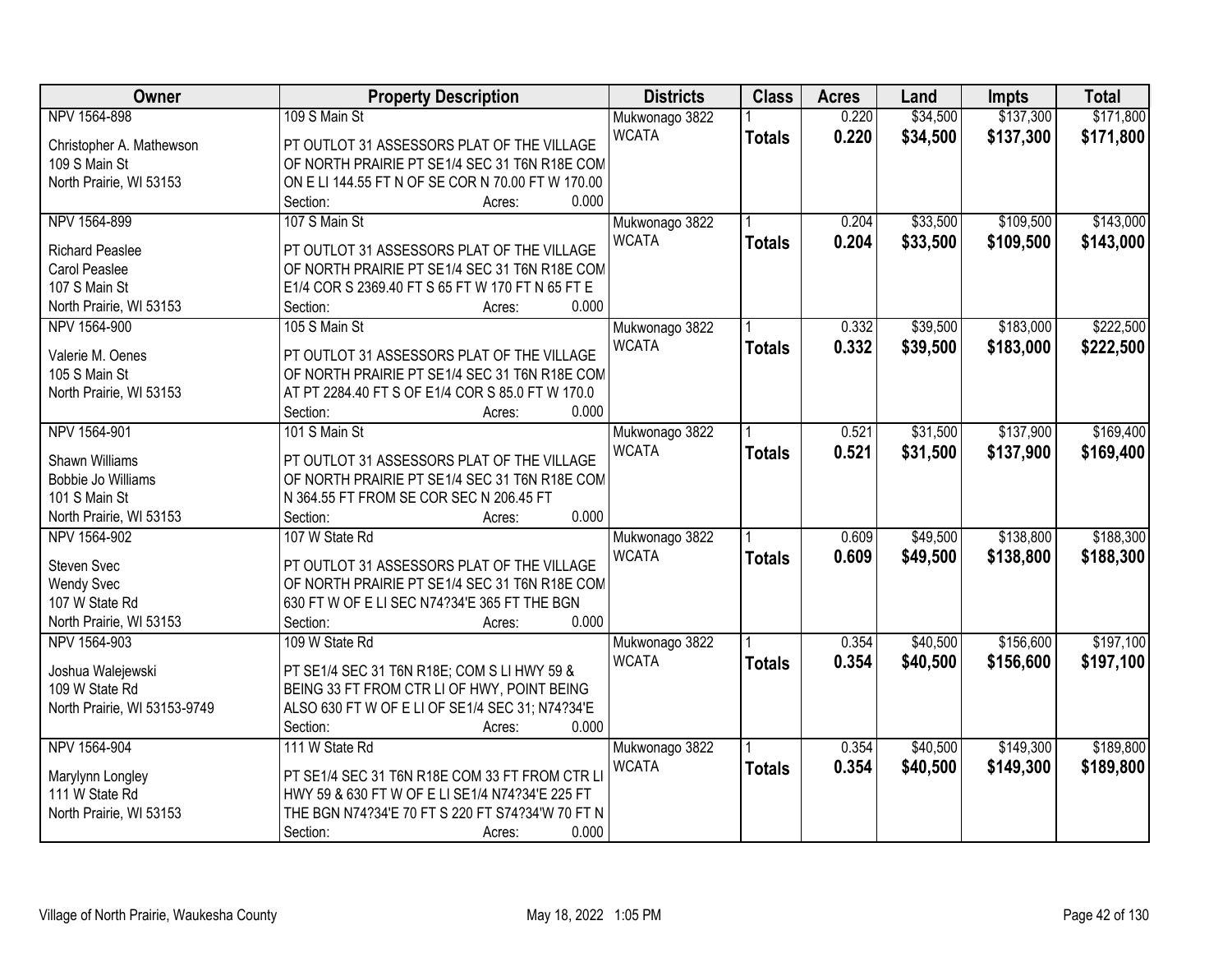| Owner<br><b>Districts</b><br><b>Class</b><br><b>Property Description</b><br><b>Acres</b><br>Land<br><b>Impts</b>                        | <b>Total</b> |
|-----------------------------------------------------------------------------------------------------------------------------------------|--------------|
| \$136,600<br>NPV 1564-905<br>113 W State Rd<br>0.354<br>\$40,500<br>Mukwonago 3822                                                      | \$177,100    |
| <b>WCATA</b><br>0.354<br>\$40,500<br>\$136,600<br><b>Totals</b><br>PT SE1/4 SEC 31 T6N R18E COM AT PT IN CTR LI<br>John Kuchenbecker    | \$177,100    |
| Peggy Kuchenbecker<br>HWY S OF SW COR LOT 36 NELY 155 FT THE BGN S                                                                      |              |
| 113 W State Rd<br>253 FT NELY 70 FT N TO CTR HWY SWLY TO BGN                                                                            |              |
| North Prairie, WI 53153<br>0.000<br>Section:<br>Acres:                                                                                  |              |
| \$42,000<br>\$152,600<br>NPV 1564-906<br>117 W State Rd<br>0.384<br>Mukwonago 3822                                                      | \$194,600    |
| <b>WCATA</b><br>0.384<br>\$42,000<br>\$152,600<br><b>Totals</b><br>Rita A. Brown<br>PT OUTLOT 31 ASSESSORS PLAT OF THE VILLAGE          | \$194,600    |
| OF NORTH PRAIRIE PT SE1/4 SEC 31 T6N R18E COM<br>PO Box 17                                                                              |              |
| North Prairie, WI 53153-0017<br>CTR LI HWY 59 630 FT DUE W OF E SEC LI N74?34'E                                                         |              |
| 0.000<br>Section:<br>Acres:                                                                                                             |              |
| \$175,100<br>NPV 1564-907<br>119 W State Rd<br>\$44,500<br>Mukwonago 3822<br>0.448                                                      | \$219,600    |
| <b>WCATA</b><br>0.448<br>\$44,500<br>\$175,100<br><b>Totals</b>                                                                         | \$219,600    |
| PT OUTLOT 31 ASSESSORS PLAT OF THE VILLAGE<br>Tyler J. Bethard                                                                          |              |
| Taylor R. Bethard<br>OF NORTH PRAIRIE PT SE1/4 SEC 31 T6N R18E;                                                                         |              |
| 119 W State Rd<br>COM AT A POINT IN CTR LI HWY 59 POINT BEING                                                                           |              |
| 0.000<br>North Prairie, WI 53153-9749<br>Section:<br>Acres:                                                                             |              |
| \$38,500<br>\$190,400<br>104 S Fairview Ave<br>NPV 1564-908<br>Mukwonago 3822<br>0.310                                                  | \$228,900    |
| <b>WCATA</b><br>0.310<br>\$38,500<br>\$190,400<br><b>Totals</b><br>PT OUTLOT 31 ASSESSORS PLAT OF THE VILLAGE<br>Christopher A. Eckerle | \$228,900    |
| Aliceon M. Eckerle<br>OF NORTH PRAIRIE; PT SE1/4 SEC 31 T6N R18E;                                                                       |              |
| 104 S Fairview Ave<br>COM ON S LI HWY 33.00 FT FROM CTR OF HWY &                                                                        |              |
| 0.000<br>North Prairie, WI 53153-9717<br>Section:<br>Acres:                                                                             |              |
| \$262,700<br>\$35,500<br>NPV 1564-909<br>201 W State Rd<br>0.241<br>Mukwonago 3822                                                      | \$298,200    |
| \$262,700<br><b>WCATA</b><br>0.241<br>\$35,500<br><b>Totals</b>                                                                         | \$298,200    |
| James A. Michaels<br>PT OUTLOT 31 ASSESSORS PLAT OF THE VILLAGE                                                                         |              |
| OF NORTH PRAIRIE; PT E1/2 OF SE1/4 SEC 31 T6N<br>Tonie L. Michaels<br>201 W State Rd                                                    |              |
| R18E; COM S LINE STATE TRUNK HWY NO 59 BNG<br>0.000                                                                                     |              |
| North Prairie, WI 53153-9750<br>Section:<br>Acres:<br>103 S Fairview Ave<br>NPV 1564-909-001                                            | \$229,900    |
| \$180,400<br>0.217<br>\$49,500<br>Mukwonago 3822<br><b>WCATA</b>                                                                        |              |
| 0.217<br>\$49,500<br>\$180,400<br><b>Totals</b><br>Kay E. Reichold<br>PT SE1/4 SEC 31 T6N R18E; COM AT POINT ON S LI                    | \$229,900    |
| OF HWY BEING 33.00 FT FROM HWY CTRL; SAID<br>103 S Fairview Ave                                                                         |              |
| POINT BEING ALSO 630.00 FT DUE W OF E LI OF<br>North Prairie, WI 53153-9717                                                             |              |
| 0.217<br>Section:<br>Acres:                                                                                                             |              |
| \$36,000<br>NPV 1564-909-002<br>0.248<br>$\overline{50}$<br><b>Fairview Ave</b><br>Mukwonago 3822                                       | \$36,000     |
| <b>WCATA</b><br>0.248<br>\$0<br>\$36,000<br><b>Totals</b><br>PT SE1/4 SEC 31 T6N R18E; COM AT POINT ON S LI<br>Kay E. Reichold          | \$36,000     |
| 103 S Fairview Ave<br>OF HWY 59 & BEING 33.00 FT FROM CTRL OF SAID                                                                      |              |
| HWY; SAID POINT BEING 630.00 FT DUE W OF E LI<br>North Prairie, WI 53153-9717                                                           |              |
| 0.248<br>Section:<br>Acres:                                                                                                             |              |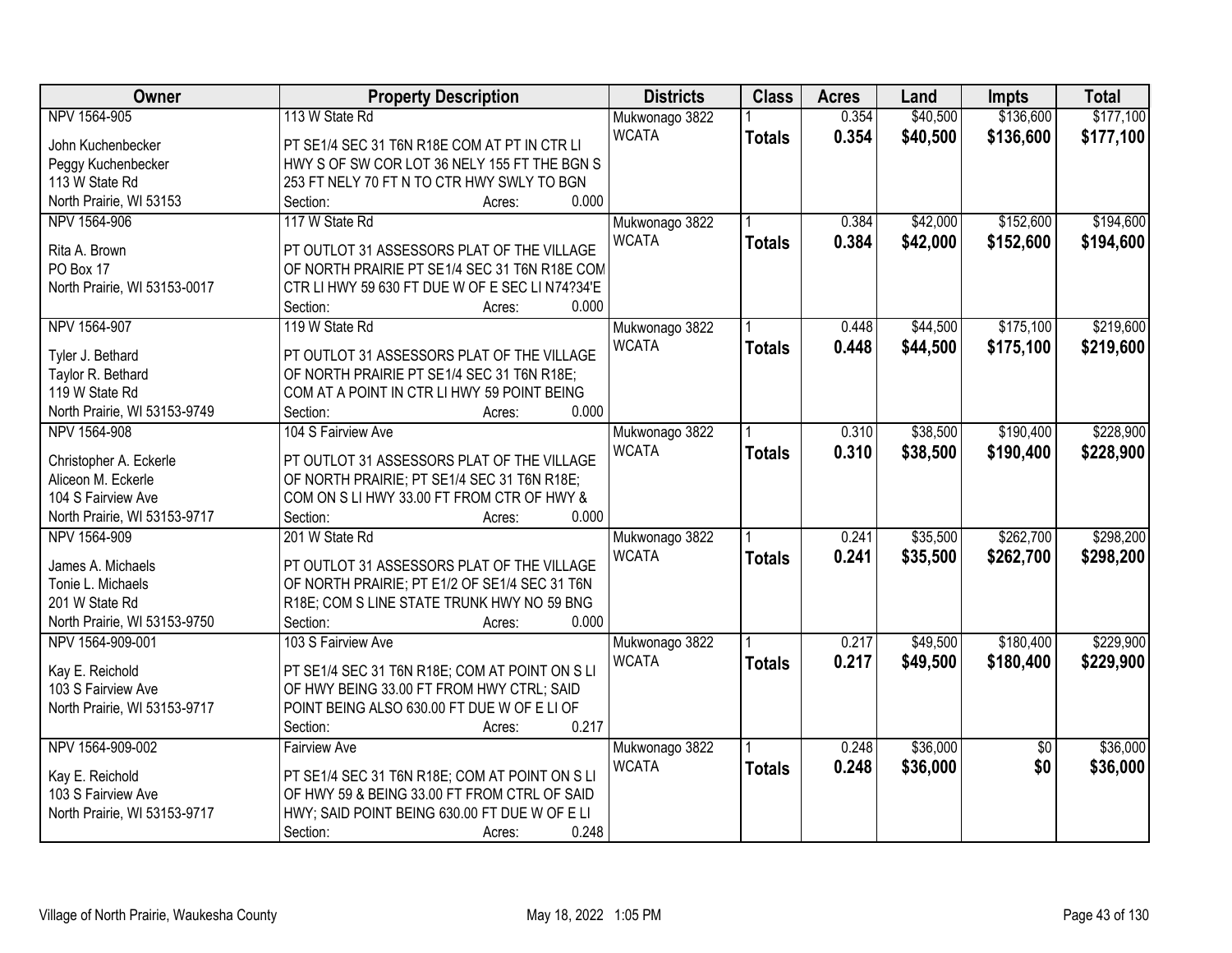| Owner                        | <b>Property Description</b>                         | <b>Districts</b> | <b>Class</b>   | <b>Acres</b> | Land      | <b>Impts</b> | <b>Total</b> |
|------------------------------|-----------------------------------------------------|------------------|----------------|--------------|-----------|--------------|--------------|
| NPV 1564-910                 | 203 W State Rd                                      | Mukwonago 3822   |                | 0.241        | \$35,500  | \$113,600    | \$149,100    |
| David Smith                  | PT SE1/4 SEC 31 T6N R18E COM 630.00 FT W OF E L     | <b>WCATA</b>     | <b>Totals</b>  | 0.241        | \$35,500  | \$113,600    | \$149,100    |
| <b>Tracy Smith</b>           | OF SE1/4 SEC 31 S74?34'W 121.35 FT THE BGN          |                  |                |              |           |              |              |
| 203 W State Rd               | S74?34'W 70.00 FT S 150.00 FT N74?34'E 70.00 FT N   |                  |                |              |           |              |              |
| North Prairie, WI 53153      | 0.000<br>Section:<br>Acres:                         |                  |                |              |           |              |              |
| NPV 1564-911                 | 205 W State Rd                                      | Mukwonago 3822   |                | 0.482        | \$46,000  | \$129,700    | \$175,700    |
|                              |                                                     | <b>WCATA</b>     | <b>Totals</b>  | 0.482        | \$46,000  | \$129,700    | \$175,700    |
| Nicholas B. Kerr             | PT SE1/4 SEC 31 T6N R18E; COM 630 FT W OF E SEC     |                  |                |              |           |              |              |
| Dana Kerr                    | LI & INTERSEC HWY; SLY 191.35 FT THE BGN; S 300     |                  |                |              |           |              |              |
| 205 W State Rd               | FT; S74?34'W 70 FT; N 150 FT; S74?34'W 70 FT; N 150 |                  |                |              |           |              |              |
| North Prairie, WI 53153-9750 | 0.000<br>Section:<br>Acres:                         |                  |                |              |           |              |              |
| NPV 1564-912-001             | 209 W State Rd                                      | Mukwonago 3822   |                | 0.241        | \$35,500  | \$152,800    | \$188,300    |
| Franklin L. Babeck           | LOT 1 CSM #11962 VOL 121/174 REC AS DOC             | <b>WCATA</b>     |                | 0.604        | \$200     | \$0          | \$200        |
| 209 W State Rd               | #4446652 PT SE1/4 SE1/4 SEC 31 T6N R18E & NE1/4     |                  | <b>Totals</b>  | 0.845        | \$35,700  | \$152,800    | \$188,500    |
| North Prairie, WI 53153-9750 | NE1/4 SEC 6 T5N R18E                                |                  |                |              |           |              |              |
|                              | 0.000<br>Section:<br>Acres:                         |                  |                |              |           |              |              |
| NPV 1564-912-002             |                                                     | Mukwonago 3822   | $\overline{4}$ | 24.235       | \$8,000   | $\sqrt[6]{}$ | \$8,000      |
|                              |                                                     | <b>WCATA</b>     | 5M             | 25.000       | \$100,000 | \$0          | \$100,000    |
| Larry G. Mccormick           | PT SE1/4 SEC 31 T6N R18E & PT NE1/4 SEC 6 T5N       |                  |                | 0.150        | \$4,500   | \$500        | \$5,000      |
| Mary R. Mccormick            | R18E; COM NE COR NE1/4 SEC 6; ON E LI OF NE1/4      |                  | <b>Totals</b>  | 49.385       | \$112,500 | \$500        | \$113,000    |
| 3602 E Lincolnway            | OF SAID SEC 6 S02?17'00""E 929.37 FT; S86?18'18""W  |                  |                |              |           |              |              |
| Sterlin, IL 61081-9756       | 49.385<br>Section:<br>Acres:                        |                  |                |              |           |              |              |
| NPV 1564-913                 | 211 W State Rd                                      | Mukwonago 3822   |                | 0.344        | \$40,000  | \$122,200    | \$162,200    |
| William D. Szydel            | PT SE1/4 SEC 31 T6N R18E COM S LI HWY 59 &          | <b>WCATA</b>     | <b>Totals</b>  | 0.344        | \$40,000  | \$122,200    | \$162,200    |
| 211 W State Rd               | BEING 33.0 FT FROM CTR LI HWY & 630.00 FT W OF      |                  |                |              |           |              |              |
| North Prairie, WI 53153      | E LI SE1/4 S74?34'W 401.35 FT THE BGN S74?34'W      |                  |                |              |           |              |              |
|                              | 0.000<br>Section:<br>Acres:                         |                  |                |              |           |              |              |
| NPV 1564-914                 | 213 W State Rd                                      | Mukwonago 3822   |                | 0.974        | \$59,000  | \$177,800    | \$236,800    |
|                              |                                                     | <b>WCATA</b>     | <b>Totals</b>  | 0.974        | \$59,000  | \$177,800    | \$236,800    |
| Kenneth N. Gabay             | PT SE1/4 SEC 31 T6N R18E COM SE COR S89?06'W        |                  |                |              |           |              |              |
| Lori J. Gabay                | 1114.01 FT S89?06'W 201.72 FT N00?02'W 211.99 FT    |                  |                |              |           |              |              |
| 213 W State Rd               | N74?34'E 209.38 FT S 264.54 FT TO BGN 1.104 AC      |                  |                |              |           |              |              |
| North Prairie, WI 53153      | 0.000<br>Section:<br>Acres:                         |                  |                |              |           |              |              |
| NPV 1564-915                 | 223 W State Rd                                      | Mukwonago 3822   |                | 0.918        | \$58,000  | \$124,400    | \$182,400    |
| Jacob D. Reed                | PT SE1/4 SEC 31 T6N R18E & PT NE1/4 SEC 6 T5N       | <b>WCATA</b>     | <b>Totals</b>  | 0.918        | \$58,000  | \$124,400    | \$182,400    |
| 223 W State Rd               | R18E; COM SE COR SE1/4 SEC 31; N ALG E LI OF        |                  |                |              |           |              |              |
| North Prairie, WI 53153-9750 | SE1/4 554.55 FT; S74?34'W ALG CNTR LI OF HWY        |                  |                |              |           |              |              |
|                              | 0.000<br>Section:<br>Acres:                         |                  |                |              |           |              |              |
|                              |                                                     |                  |                |              |           |              |              |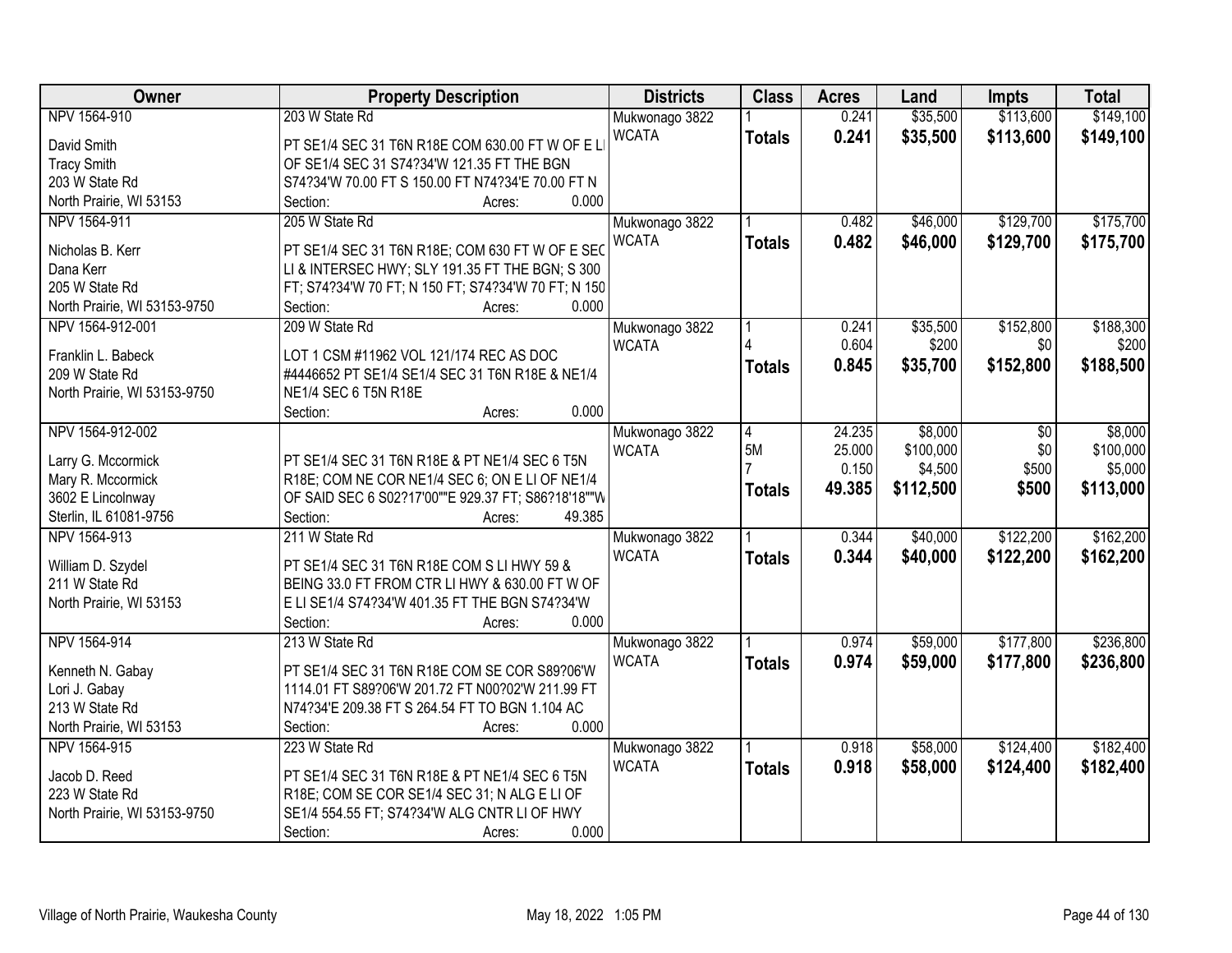| Owner                        | <b>Property Description</b>                       | <b>Districts</b> | <b>Class</b>  | <b>Acres</b> | Land     | <b>Impts</b> | <b>Total</b> |
|------------------------------|---------------------------------------------------|------------------|---------------|--------------|----------|--------------|--------------|
| NPV 1564-916                 | 222 W State Rd                                    | Mukwonago 3822   |               | 0.321        | \$39,000 | \$173,900    | \$212,900    |
| Raymond Singert              | PT SE1/4 SEC 31 T6N R18E COM SE COR N 554.55      | <b>WCATA</b>     | <b>Totals</b> | 0.321        | \$39,000 | \$173,900    | \$212,900    |
| 222 W State Rd               | FT S74?33'W 1366,10 FT N 34.24 FT S74?33'W 150.0  |                  |               |              |          |              |              |
| North Prairie, WI 53153      | FT THE BGN N15?27'W 108.10 FT S51?45'W 279.09 F1  |                  |               |              |          |              |              |
|                              | 0.000<br>Section:<br>Acres:                       |                  |               |              |          |              |              |
| NPV 1564-917                 | 220 W State Rd                                    | Mukwonago 3822   |               | 0.446        | \$44,500 | \$132,600    | \$177,100    |
|                              |                                                   | <b>WCATA</b>     | <b>Totals</b> | 0.446        | \$44,500 | \$132,600    | \$177,100    |
| <b>Richard Gryske</b>        | PT SE1/4 SEC 31 T6N R18E COM SE COR N 554.55      |                  |               |              |          |              |              |
| Nancie Gryske                | FT S74?33'W 1366.10 FT N 34.24 FT N 200.50 FT     |                  |               |              |          |              |              |
| 220 W State Rd               | S51?45'40""W 138.85 FT S15?27'E 139.8 FT N74?33'E |                  |               |              |          |              |              |
| North Prairie, WI 53153      | 0.000<br>Section:<br>Acres:                       |                  |               |              |          |              |              |
| NPV 1564-918                 | 216 W State Rd                                    | Mukwonago 3822   |               | 0.809        | \$55,000 | \$118,400    | \$173,400    |
| Ruth A. Miller               | PT OUTLOT 120 ASSESSORS PLAT OF THE VILLAGE       | <b>WCATA</b>     | <b>Totals</b> | 0.809        | \$55,000 | \$118,400    | \$173,400    |
| 216 W State Rd               | OF NORTH PRAIRIE PT SE1/4 SEC 31 T6N R18E COM     |                  |               |              |          |              |              |
| North Prairie, WI 53153      | SE COR N 554.55 FT S74?33'W 1366.20 FT N 34.24 FT |                  |               |              |          |              |              |
|                              | Section:<br>0.000<br>Acres:                       |                  |               |              |          |              |              |
| NPV 1564-919                 | 212 W State Rd                                    | Mukwonago 3822   |               | 0.967        | \$59,000 | \$171,400    | \$230,400    |
|                              |                                                   | <b>WCATA</b>     |               | 0.967        | \$59,000 | \$171,400    | \$230,400    |
| Joel Nernberger              | PT OUTLOT 120 ASSESSORS PLAT OF THE VILLAGE       |                  | <b>Totals</b> |              |          |              |              |
| <b>Christy Nernberger</b>    | OF NORTH PRAIRIE PT SE1/4 SEC 31 T6N R18E COM     |                  |               |              |          |              |              |
| 212 W State Rd               | SE COR N 554.55 FT S74?33'W 1366.10 FT N 34.24    |                  |               |              |          |              |              |
| North Prairie, WI 53153      | 0.000<br>Section:<br>Acres:                       |                  |               |              |          |              |              |
| NPV 1564-920                 | 210 W State Rd                                    | Mukwonago 3822   |               | 0.956        | \$58,500 | \$153,300    | \$211,800    |
|                              |                                                   | <b>WCATA</b>     | <b>Totals</b> | 0.956        | \$58,500 | \$153,300    | \$211,800    |
| Cody Stein                   | PT SE1/4 SEC 31 T6N R18E; PT OUTLOT 120           |                  |               |              |          |              |              |
| 210 W State Rd               | ASSESSOR'S PLAT; COM SE COR OF SEC; N ON SEC      |                  |               |              |          |              |              |
| North Prairie, WI 53153-9750 | LI 554.55 FT TO CTRLI HWY 59; S74?33'W ON SAID LI |                  |               |              |          |              |              |
|                              | 0.000<br>Section:<br>Acres:                       |                  |               |              |          |              |              |
| NPV 1564-921                 | 206 W State Rd                                    | Mukwonago 3822   |               | 0.786        | \$54,500 | \$142,700    | \$197,200    |
| Ryan Vielgut                 | PT OUTLOT 120 ASSESSORS PLAT OF THE VILLAGE       | <b>WCATA</b>     | <b>Totals</b> | 0.786        | \$54,500 | \$142,700    | \$197,200    |
| 206 W State Rd               | OF NORTH PRAIRIE PT SE1/4 SEC 31 T6N R18E COM     |                  |               |              |          |              |              |
| North Prairie, WI 53153-9750 | SE COR; N 554.55 FT TO CNTRLN OF HWY; S74?33'W    |                  |               |              |          |              |              |
|                              | 0.000<br>Section:<br>Acres:                       |                  |               |              |          |              |              |
| NPV 1564-922                 | 101 N Fairview Ave                                | Mukwonago 3822   |               | 0.296        | \$38,000 | \$218,500    | \$256,500    |
|                              |                                                   | <b>WCATA</b>     | <b>Totals</b> | 0.296        | \$38,000 | \$218,500    | \$256,500    |
| Andrew J. Beauchamp          | PT LOT 37 ASSESSORS PLAT OF THE VILLAGE OF        |                  |               |              |          |              |              |
| Josie E. Miller              | NORTH PRAIRIE PT SE1/4 SEC 31 T6N R18E; COM       |                  |               |              |          |              |              |
| 101 N Fairview Ave           | SE COR LOT 37; N ALG W LI OF FAIRVIEW AVE 60.00   |                  |               |              |          |              |              |
| North Prairie, WI 53153-9714 | 0.000<br>Section:<br>Acres:                       |                  |               |              |          |              |              |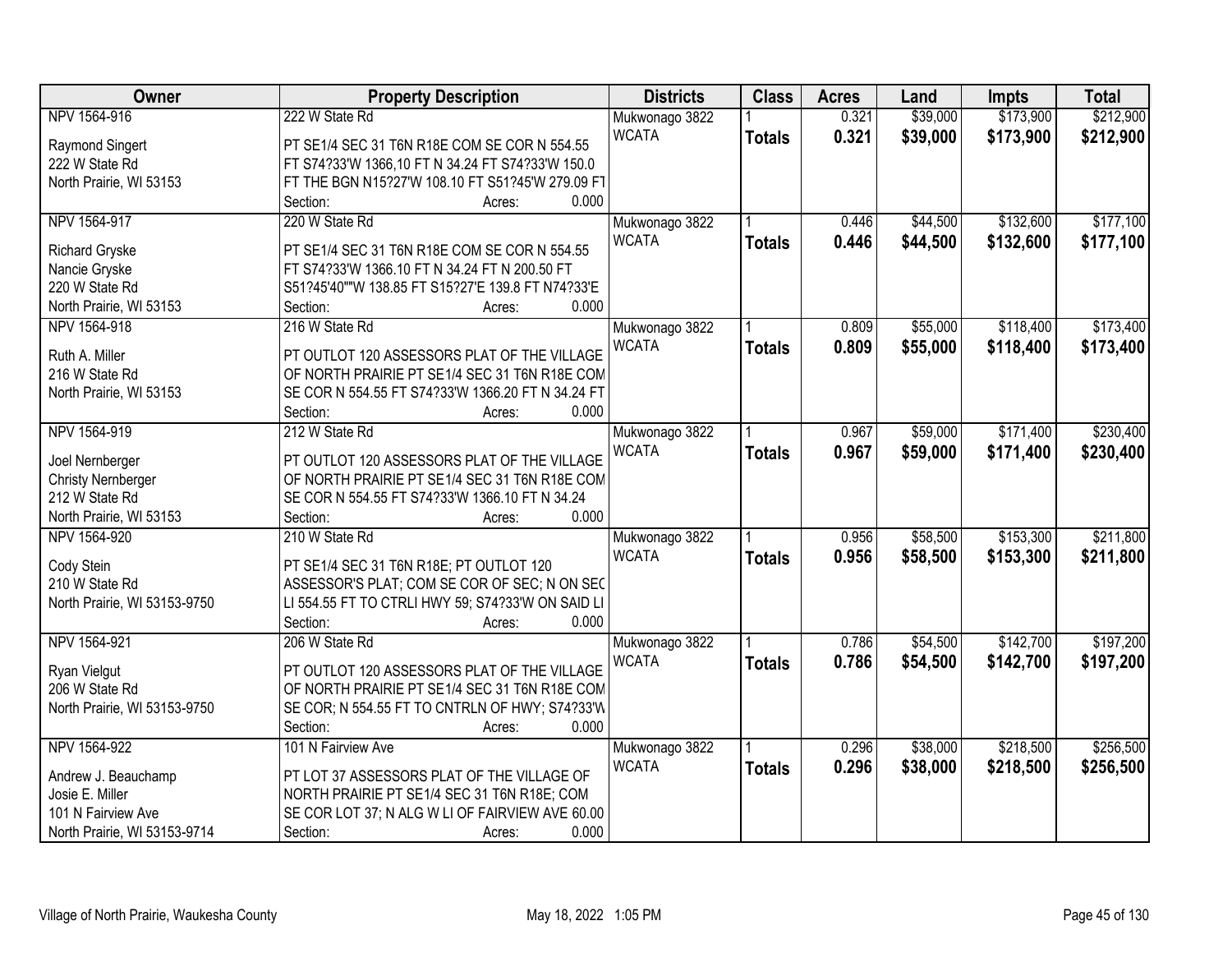| <b>Owner</b>                 | <b>Property Description</b>                       | <b>Districts</b> | <b>Class</b>  | <b>Acres</b> | Land     | Impts     | <b>Total</b> |
|------------------------------|---------------------------------------------------|------------------|---------------|--------------|----------|-----------|--------------|
| NPV 1564-923                 | 103 N Fairview Ave                                | Mukwonago 3822   |               | 0.212        | \$34,000 | \$194,900 | \$228,900    |
| Jennifer L. Mayotte          | PT LOT 37 ASSESSORS PLAT OF THE VILLAGE OF        | <b>WCATA</b>     | <b>Totals</b> | 0.212        | \$34,000 | \$194,900 | \$228,900    |
| 103 N Fairview Ave           | NORTH PRAIRIE; PT SE1/4 SEC 31 T6N R18E; COM      |                  |               |              |          |           |              |
| North Prairie, WI 53153-9714 | 138 FT S FROM NE COR LOT 37; W 154.5 FT; S 60 FT; |                  |               |              |          |           |              |
|                              | 0.000<br>Section:<br>Acres:                       |                  |               |              |          |           |              |
| NPV 1564-924                 | 105 N Fairview Ave                                | Mukwonago 3822   |               | 0.213        | \$34,000 | \$144,000 | \$178,000    |
|                              |                                                   | <b>WCATA</b>     | <b>Totals</b> | 0.213        | \$34,000 | \$144,000 | \$178,000    |
| Lucinda R. Wildman           | PT LOT 37 & OUTLOT 120 ASSESSORS PLAT TO THE      |                  |               |              |          |           |              |
| 105 N Fairview Ave           | VILLAGE OF NORTH PRAIRIE PT SE1/4 SEC 31 T6N      |                  |               |              |          |           |              |
| North Prairie, WI 53153      | R18E COM 78 FT S FROM NE COR LOT 37 W 154.5       |                  |               |              |          |           |              |
|                              | 0.000<br>Section:<br>Acres:                       |                  |               |              |          |           |              |
| NPV 1564-925                 | 107 N Fairview Ave                                | Mukwonago 3822   |               | 0.278        | \$37,000 | \$130,800 | \$167,800    |
| Alan C. Lang                 | PT LOT 37 & OUTLOT 120 ASSESSORS PLAT OF THE      | <b>WCATA</b>     | <b>Totals</b> | 0.278        | \$37,000 | \$130,800 | \$167,800    |
| 107 N Fairview Ave           | VILLAGE OF NORTH PRAIRIE PT SE1/4 SEC 31 T6N      |                  |               |              |          |           |              |
| North Prairie, WI 53153      | R18E COM NE COR LOT 37 S 18 FT W 154.50 FT S 60   |                  |               |              |          |           |              |
|                              | 0.000<br>Section:<br>Acres:                       |                  |               |              |          |           |              |
| NPV 1564-926-001             | 115 N Fairview Ave                                | Mukwonago 3822   |               | 0.253        | \$36,000 | \$105,500 | \$141,500    |
|                              |                                                   | <b>WCATA</b>     | <b>Totals</b> | 0.253        | \$36,000 | \$105,500 | \$141,500    |
| Kirt Effinger                | PT LOT 38 ASSESSORS PLAT VILLAGE OF NORTH         |                  |               |              |          |           |              |
| 115 N Fairview Ave           | PRAIRIE & PT E1/2 SE1/4 SEC 31 T6N R18E COM 87    |                  |               |              |          |           |              |
| North Prairie, WI 53153      | FT N FROM SE COR LOT 38 W 250.40 FT N51?19'E      |                  |               |              |          |           |              |
|                              | 0.000<br>Section:<br>Acres:                       |                  |               |              |          |           |              |
| NPV 1564-928                 | 111 N Fairview Ave                                | Mukwonago 3822   |               | 0.457        | \$45,000 | \$117,600 | \$162,600    |
| Richard J. Lynch             | PT LOT 38 & PT OUTLOT 120 ASSESSORS PLAT OF       | <b>WCATA</b>     | <b>Totals</b> | 0.457        | \$45,000 | \$117,600 | \$162,600    |
| 111 N Fairview Ave           | THE VILLAGE OF NORTH PRAIRIE PT SE1/4 SEC 31      |                  |               |              |          |           |              |
| North Prairie, WI 53153      | T6N R18E COM SE COR LOT 38 W 357 FT N51?19'E      |                  |               |              |          |           |              |
|                              | Section:<br>0.000<br>Acres:                       |                  |               |              |          |           |              |
| NPV 1564-929                 | 118 N Fairview Ave                                | Mukwonago 3822   |               | 0.499        | \$47,000 | \$105,200 | \$152,200    |
|                              |                                                   | <b>WCATA</b>     | <b>Totals</b> | 0.499        | \$47,000 | \$105,200 | \$152,200    |
| John S. Lean                 | PT LOT 40 ASSESSORS PLAT OF THE VILLAGE OF        |                  |               |              |          |           |              |
| 118 N Fairview Ave           | NORTH PRAIRIE PT SE1/4 SEC 31 T6N R18E COM        |                  |               |              |          |           |              |
| North Prairie, WI 53153      | NW COR LOT 21 ASSESSORS PLAT S TO SW COR          |                  |               |              |          |           |              |
|                              | 0.000<br>Section:<br>Acres:                       |                  |               |              |          |           |              |
| NPV 1564-930                 | 114 N Fairview Ave                                | Mukwonago 3822   |               | 0.455        | \$45,000 | \$119,700 | \$164,700    |
| Julie K. Przybylski          | S 66 FT LOT 40 ASSESSORS PLAT OF THE VILLAGE      | <b>WCATA</b>     | <b>Totals</b> | 0.455        | \$45,000 | \$119,700 | \$164,700    |
| S46 W32502 Highview Rd       | OF NORTH PRAIRIE PT SE1/4 SEC 31 T6N R18E         |                  |               |              |          |           |              |
| Waukesha, WI 53189-9442      |                                                   |                  |               |              |          |           |              |
|                              | 0.000<br>Section:<br>Acres:                       |                  |               |              |          |           |              |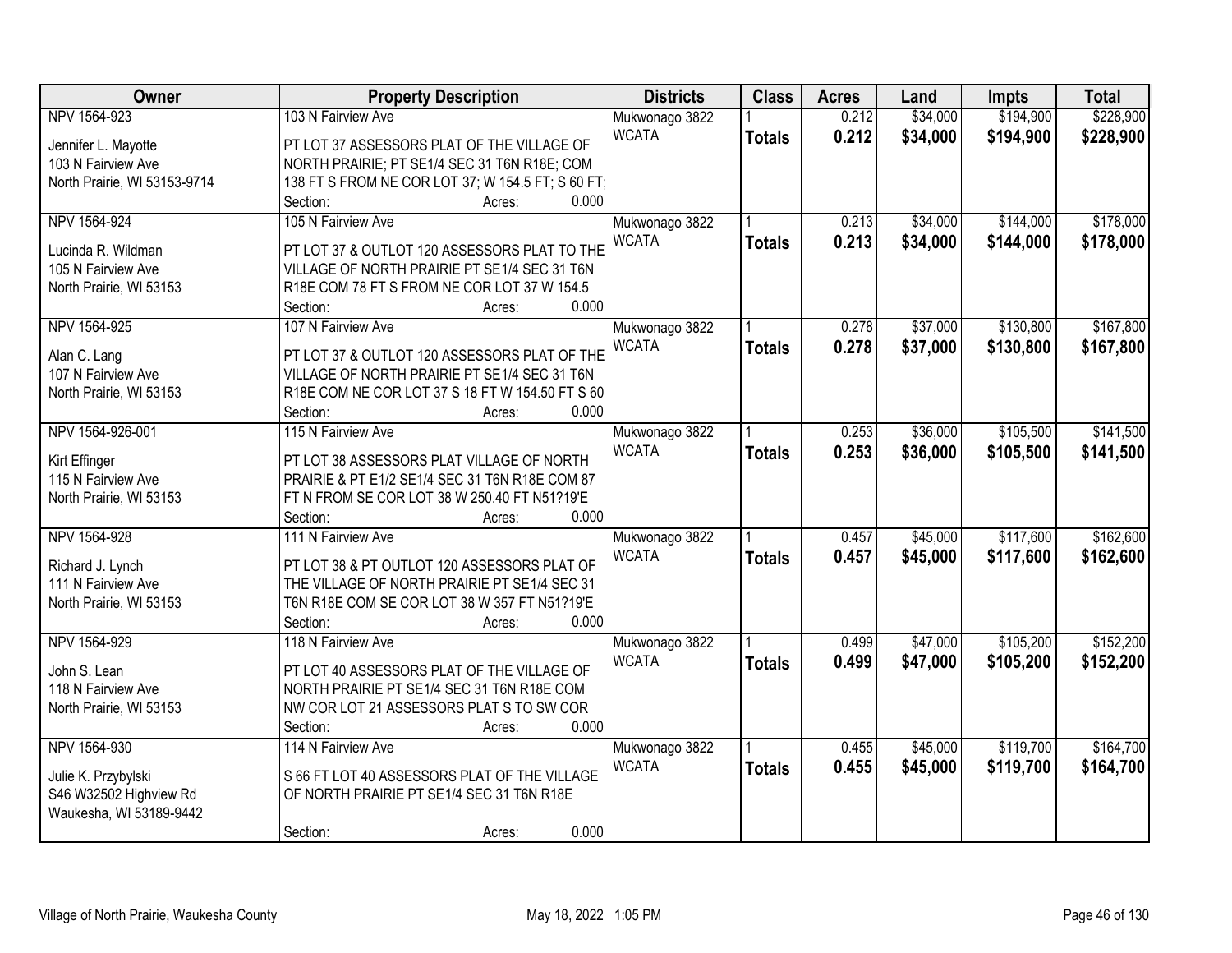| Owner                                 | <b>Property Description</b>                                                                       | <b>Districts</b> | <b>Class</b>  | <b>Acres</b> | Land     | <b>Impts</b> | <b>Total</b> |
|---------------------------------------|---------------------------------------------------------------------------------------------------|------------------|---------------|--------------|----------|--------------|--------------|
| NPV 1564-931                          | 112 N Fairview Ave                                                                                | Mukwonago 3822   |               | 0.489        | \$46,500 | \$123,000    | \$169,500    |
| Gayle D. Huebner                      | PT E1/2 SE1/4 SEC 31 T6N R18E COM W LI LOT 8 BLK                                                  | <b>WCATA</b>     | <b>Totals</b> | 0.489        | \$46,500 | \$123,000    | \$169,500    |
| 112 N Fairview Ave                    | B ORIGINAL PLAT 143 FT S OF NW COR W 300 FT N                                                     |                  |               |              |          |              |              |
| North Prairie, WI 53153               | 142 FT E 300 FT S 143 FT TO BGN EX VOL 214/445                                                    |                  |               |              |          |              |              |
|                                       | 0.000<br>Section:<br>Acres:                                                                       |                  |               |              |          |              |              |
| NPV 1564-932                          | 110 N Fairview Ave                                                                                | Mukwonago 3822   |               | 0.489        | \$46,500 | \$152,700    | \$199,200    |
| Joseph L & Alice J Whitmore Revocable | PT LOT 39 ASSESSORS PLAT OF THE VILLAGE OF                                                        | <b>WCATA</b>     | <b>Totals</b> | 0.489        | \$46,500 | \$152,700    | \$199,200    |
| Trust                                 | NORTH PRAIRIE PT SE1/4 SEC 31 T6N R18E COM W                                                      |                  |               |              |          |              |              |
| 110 N Fairview Ave                    | LILOT 8 BLK B ORIGINAL PLAT W 300 FT S 71 FT E                                                    |                  |               |              |          |              |              |
| North Prairie, WI 53153               | 0.000<br>Section:<br>Acres:                                                                       |                  |               |              |          |              |              |
| NPV 1564-936                          | 114 W State Rd                                                                                    | Mukwonago 3822   |               | 0.265        | \$36,500 | \$113,300    | \$149,800    |
|                                       |                                                                                                   | <b>WCATA</b>     |               |              |          |              |              |
| Ruiz Properties, LLC                  | LOT 34 ASSESSORS PLAT OF THE VILLAGE OF                                                           |                  | <b>Totals</b> | 0.265        | \$36,500 | \$113,300    | \$149,800    |
| 114 W State Rd                        | NORTH PRAIRIE PT SE1/4 SEC 31 T6N R18E 57.5 FT                                                    |                  |               |              |          |              |              |
| North Prairie, WI 53153-9749          | X 55 FT NORTH SIDE HWY 59 R750/590                                                                |                  |               |              |          |              |              |
|                                       | 0.000<br>Section:<br>Acres:                                                                       |                  |               |              |          |              |              |
| NPV 1564-937                          | 112 W State Rd                                                                                    | Mukwonago 3822   |               | 0.265        | \$36,500 | \$153,400    | \$189,900    |
|                                       |                                                                                                   | <b>WCATA</b>     | <b>Totals</b> | 0.265        | \$36,500 | \$153,400    | \$189,900    |
| Michael Heberer                       | PT SE1/4 SEC 31 T6N R18E COM 60 FT SWLY OF SW                                                     |                  |               |              |          |              |              |
| 112 W State Rd                        | COR LOT I BLK B ORIG PLAT N 200 FT S75?46'W 61.8<br>FT S 200 FT N75?46'E 61.8 FT TO BGN R2416/127 |                  |               |              |          |              |              |
| North Prairie, WI 53153               | 0.000<br>Section:                                                                                 |                  |               |              |          |              |              |
| NPV 1564-938                          | Acres:                                                                                            |                  |               | 0.237        | \$35,000 | \$131,000    | \$166,000    |
|                                       | 110 W State Rd                                                                                    | Mukwonago 3822   |               |              |          |              |              |
| Cindy A. Stasiak                      | PT LOTS 32 & 33 ASSESSORS PLAT OF THE VILLAGE                                                     | <b>WCATA</b>     | <b>Totals</b> | 0.237        | \$35,000 | \$131,000    | \$166,000    |
| Suzanne E. Stasiak                    | OF NORTH PRAIRIE PT SE1/4 SEC 31 T6N R18E;                                                        |                  |               |              |          |              |              |
| 110 W State Rd                        | COM NE COR LOT 32; WLY ALG N LI OF SAID LOT 32                                                    |                  |               |              |          |              |              |
| North Prairie, WI 53153-9749          | 0.000<br>Section:<br>Acres:                                                                       |                  |               |              |          |              |              |
| NPV 1564-940                          | 108 W State Rd                                                                                    | Mukwonago 3822   |               | 0.200        | \$33,000 | \$169,000    | \$202,000    |
|                                       |                                                                                                   | <b>WCATA</b>     | <b>Totals</b> | 0.200        | \$33,000 | \$169,000    | \$202,000    |
| Amanda M. Brey                        | PT LOT 30 ASSESSORS PLAT OF THE VILLAGE OF                                                        |                  |               |              |          |              |              |
| 108 W State Rd                        | NORTH PRAIRIE PT SE1/4 OF SE1/4 SEC 31 T6N                                                        |                  |               |              |          |              |              |
| North Prairie, WI 53153-9749          | R18E; COM SW CRNR LOT 30 N ALNG W LINE 160 FT<br>0.000                                            |                  |               |              |          |              |              |
|                                       | Section:<br>Acres:                                                                                |                  |               |              |          |              |              |
| NPV 1564-941                          | 106 W State Rd                                                                                    | Mukwonago 3822   |               | 0.246        | \$35,500 | \$132,100    | \$167,600    |
| Thomas Kranich                        | PT LOT 8 BLK B ORIGINAL PLAT PT SE1/4 SEC 31                                                      | <b>WCATA</b>     | <b>Totals</b> | 0.246        | \$35,500 | \$132,100    | \$167,600    |
| Patricia Kranich                      | T6N R18E COM 107.5 FT E OF NW COR LOT 30                                                          |                  |               |              |          |              |              |
| 106 W State Rd                        | ASSESSORS PLAT OF THE VILLAGE OF NORTH                                                            |                  |               |              |          |              |              |
| North Prairie, WI 53153               | 0.000<br>Section:<br>Acres:                                                                       |                  |               |              |          |              |              |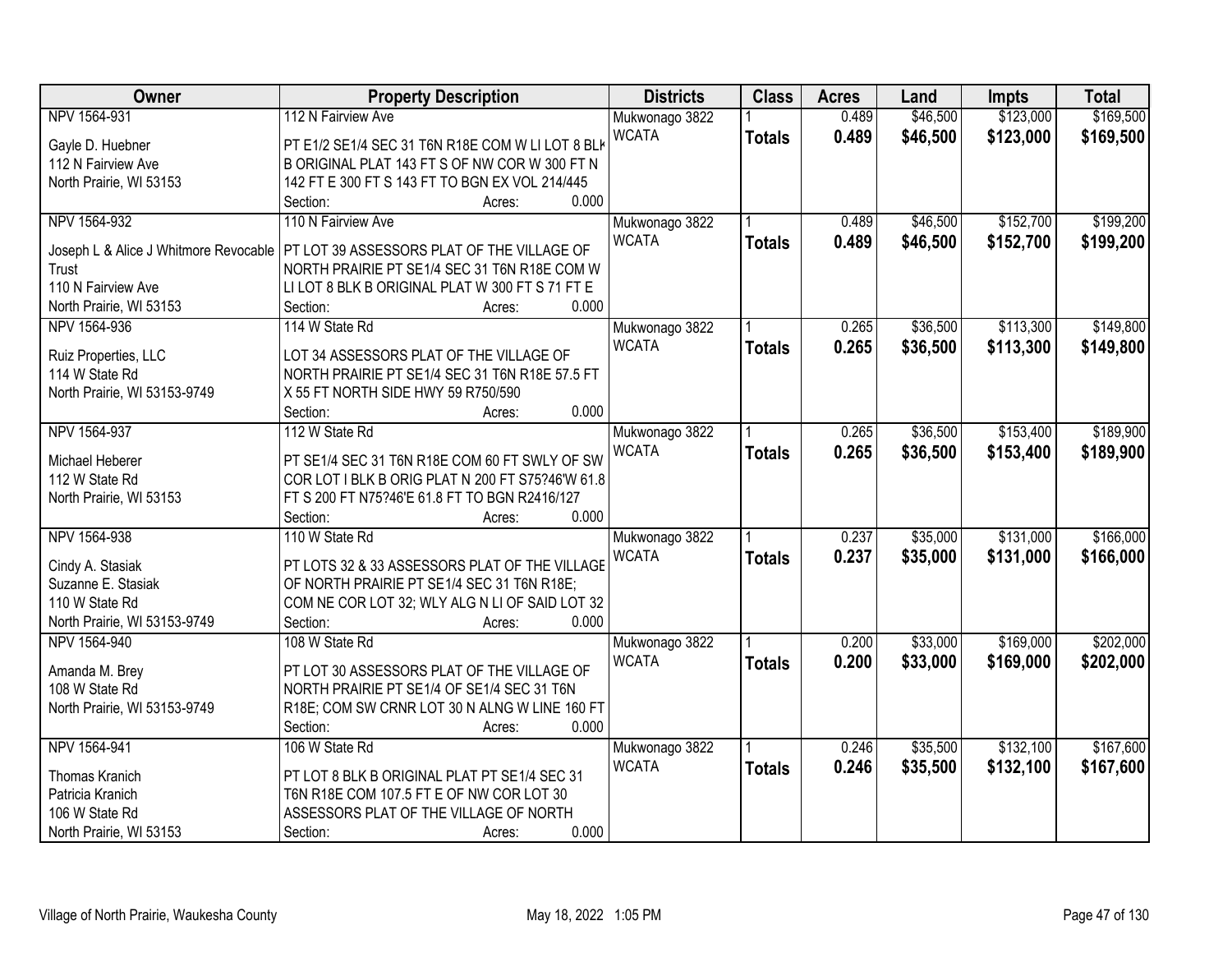| <b>Owner</b>                                                                          | <b>Property Description</b>                      |                 | <b>Districts</b>               | <b>Class</b>    | <b>Acres</b> | Land            | Impts           | <b>Total</b>    |
|---------------------------------------------------------------------------------------|--------------------------------------------------|-----------------|--------------------------------|-----------------|--------------|-----------------|-----------------|-----------------|
| NPV 1564-942                                                                          | 101 N Main St                                    |                 | Mukwonago 3822                 |                 | 0.242        | \$35,500        | \$97,200        | \$132,700       |
| Srw Properties LLC                                                                    | PT LOT 8 BLK B ORIGINAL PLAT NORTH PRAIRIE       |                 | <b>WCATA</b>                   | <b>Totals</b>   | 0.242        | \$35,500        | \$97,200        | \$132,700       |
| W4931 Young Rd                                                                        | AKA NORTH PRAIRIE STATION PT SE1/4 SEC 31 T6N    |                 |                                |                 |              |                 |                 |                 |
| Eagle, WI 53119-1907                                                                  | R18E COM AT PT S 142 FT 3 IN & E 33 FT OF SE COR |                 |                                |                 |              |                 |                 |                 |
|                                                                                       | Section:                                         | 0.000<br>Acres: |                                |                 |              |                 |                 |                 |
| NPV 1564-943                                                                          | 103 N Main St                                    |                 | Mukwonago 3822                 |                 | 0.409        | \$43,000        | \$116,900       | \$159,900       |
|                                                                                       |                                                  |                 | <b>WCATA</b>                   | <b>Totals</b>   | 0.409        | \$43,000        | \$116,900       | \$159,900       |
| Joyce A. Moede                                                                        | LOT 29 ASSESSORS PLAT OF THE VILLAGE OF          |                 |                                |                 |              |                 |                 |                 |
| 103 N Main St                                                                         | NORTH PRAIRIE PT SE1/4 SEC 31 T6N R18E VOL       |                 |                                |                 |              |                 |                 |                 |
| North Prairie, WI 53153                                                               | 1117/67 DEEDS & DOC# 2704582                     |                 |                                |                 |              |                 |                 |                 |
|                                                                                       | Section:                                         | 0.000<br>Acres: |                                |                 |              |                 |                 |                 |
| NPV 1564-944                                                                          | 107 N Main St                                    |                 | Mukwonago 3822                 | $\overline{X5}$ | 0.555        | $\overline{50}$ | $\overline{50}$ | $\overline{30}$ |
| Methodist Church                                                                      | LOT 27 ASSESSORS PLAT OF THE VILLAGE OF          |                 | <b>WCATA</b>                   | <b>Totals</b>   | 0.555        | \$0             | \$0             | \$0             |
| 107 N Main St                                                                         | NORTH PRAIRIE PT E1/2 SEC 31 & W1/2 SEC 32 T6N   |                 |                                |                 |              |                 |                 |                 |
| North Prairie, WI 53153-9790                                                          | <b>R18E</b>                                      |                 |                                |                 |              |                 |                 |                 |
|                                                                                       | Section:                                         | 0.000<br>Acres: |                                |                 |              |                 |                 |                 |
| NPV 1564-945                                                                          | 105 N Main St                                    |                 | Mukwonago 3822                 |                 | 0.455        | \$45,000        | \$173,300       | \$218,300       |
|                                                                                       |                                                  |                 | <b>WCATA</b>                   | <b>Totals</b>   | 0.455        | \$45,000        | \$173,300       | \$218,300       |
| Methodist Parsonage                                                                   | LOT 28 ASSESSORS PLAT OF THE VILLAGE OF          |                 |                                |                 |              |                 |                 |                 |
| 107 N Main St                                                                         | NORTH PRAIRIE PT E1/2 SEC 31 & W1/2 SEC 32 T6N   |                 |                                |                 |              |                 |                 |                 |
| North Prairie, WI 53153-9790                                                          | R <sub>18E</sub>                                 |                 |                                |                 |              |                 |                 |                 |
|                                                                                       | Section:                                         | 0.000<br>Acres: |                                |                 |              |                 |                 |                 |
| NPV 1564-946                                                                          | 109 N Main St                                    |                 | Mukwonago 3822                 |                 | 0.395        | \$42,500        | \$205,100       | \$247,600       |
| <b>Thomas Doughty</b>                                                                 | PT LOT 6 BLK B ORIGINAL PLAT PT SE1/4 SEC 31     |                 | <b>WCATA</b>                   | <b>Totals</b>   | 0.395        | \$42,500        | \$205,100       | \$247,600       |
| Jane Doughty                                                                          | T6N R18E COM SE COR LOT 6 N 58 FT W 297 FT S 58  |                 |                                |                 |              |                 |                 |                 |
| 109 N Main St                                                                         | FT E TO BGN R53/103                              |                 |                                |                 |              |                 |                 |                 |
| North Prairie, WI 53153                                                               | Section:                                         | 0.000<br>Acres: |                                |                 |              |                 |                 |                 |
| NPV 1564-947                                                                          | 111 N Main St                                    |                 |                                |                 | 0.505        | \$47,000        | \$142,300       | \$189,300       |
|                                                                                       |                                                  |                 | Mukwonago 3822<br><b>WCATA</b> |                 |              |                 |                 |                 |
| Andrew Juozapaitis                                                                    | LOT 5 & LOT 6 EX S 58 FT BLK B NORTH PRAIRIE     |                 |                                | <b>Totals</b>   | 0.505        | \$47,000        | \$142,300       | \$189,300       |
| Amy Juozapaitis                                                                       | STATION PT SE1/4 SEC 31 T6N R18E R2535/233       |                 |                                |                 |              |                 |                 |                 |
| 111 N Main St                                                                         |                                                  |                 |                                |                 |              |                 |                 |                 |
| North Prairie, WI 53153                                                               | Section:                                         | 0.000<br>Acres: |                                |                 |              |                 |                 |                 |
| NPV 1564-948                                                                          | 113 N Main St                                    |                 | Mukwonago 3822                 |                 | 0.450        | \$27,000        | \$159,200       | \$186,200       |
| James R & Barbara a Hritz Family Trust   LOT 4 BLOCK B NORTH PRAIRIE STATION PT SE1/4 |                                                  |                 | <b>WCATA</b>                   | <b>Totals</b>   | 0.450        | \$27,000        | \$159,200       | \$186,200       |
| 113 N Main St                                                                         | SEC 31 T6N R18E DOC# 3917377                     |                 |                                |                 |              |                 |                 |                 |
| North Prairie, WI 53153-9790                                                          |                                                  |                 |                                |                 |              |                 |                 |                 |
|                                                                                       | Section:                                         | 0.000<br>Acres: |                                |                 |              |                 |                 |                 |
|                                                                                       |                                                  |                 |                                |                 |              |                 |                 |                 |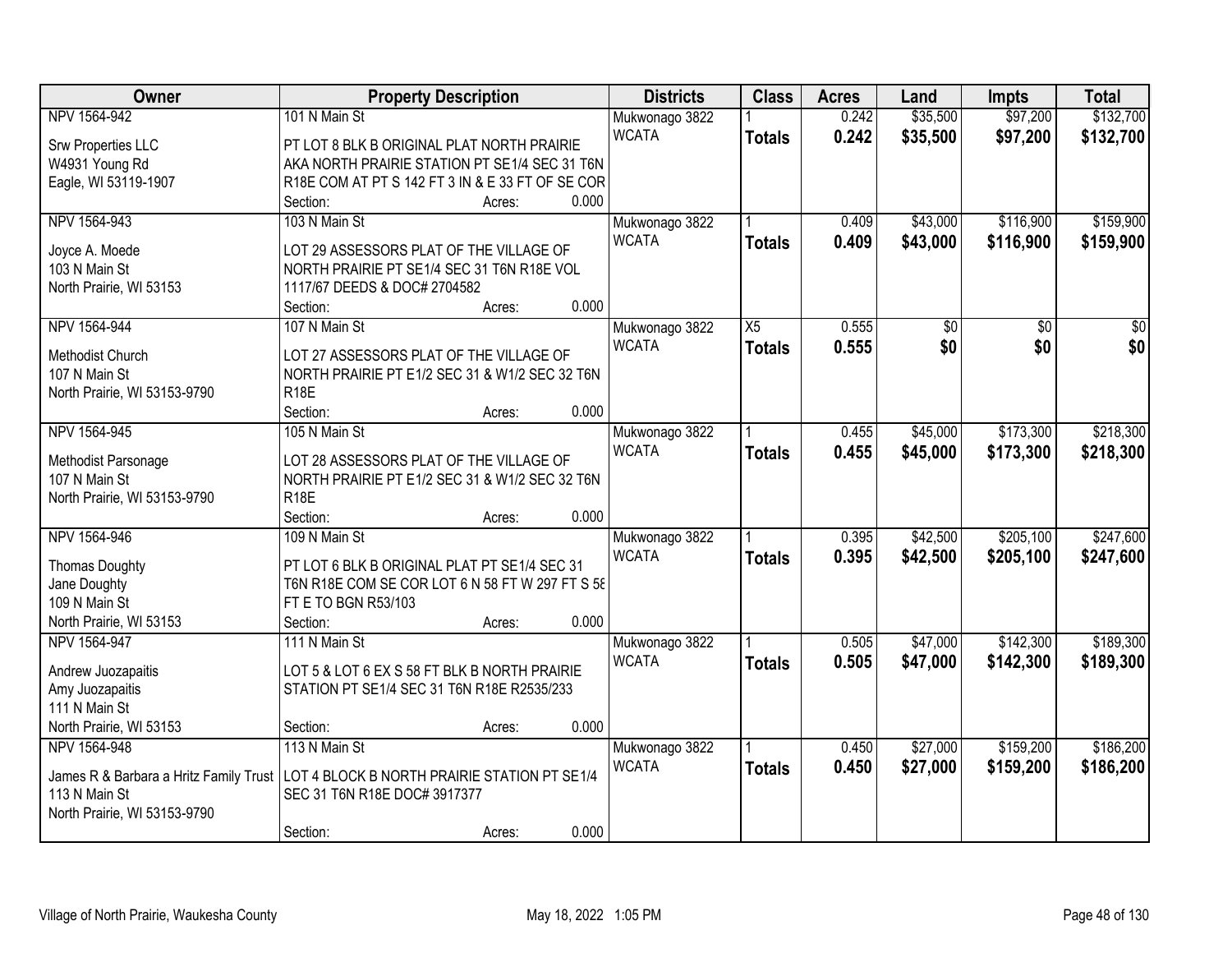| Owner                                   | <b>Property Description</b>                                                              | <b>Districts</b> | <b>Class</b>   | <b>Acres</b> | Land     | <b>Impts</b>    | <b>Total</b> |
|-----------------------------------------|------------------------------------------------------------------------------------------|------------------|----------------|--------------|----------|-----------------|--------------|
| NPV 1564-949                            | 116 N Fairview Ave                                                                       | Mukwonago 3822   |                | 0.455        | \$45,000 | \$152,300       | \$197,300    |
| Brian J. Price                          | PT OUTLOT 40 ASSESSORS PLAT OF THE VILLAGE                                               | <b>WCATA</b>     | <b>Totals</b>  | 0.455        | \$45,000 | \$152,300       | \$197,300    |
| 116 N Fairview Ave                      | OF NORTH PRAIRIE PT SE1/4 SEC 31 T6N R18E COM                                            |                  |                |              |          |                 |              |
| North Prairie, WI 53153                 | SW COR LOT 6 W 313.50 FT N 66.00 FT E 313.50 FT S                                        |                  |                |              |          |                 |              |
|                                         | 0.000<br>Section:<br>Acres:                                                              |                  |                |              |          |                 |              |
| NPV 1564-950                            | 115 N Main St                                                                            | Mukwonago 3822   |                | 0.253        | \$15,000 | \$130,500       | \$145,500    |
|                                         |                                                                                          | <b>WCATA</b>     | <b>Totals</b>  | 0.253        | \$15,000 | \$130,500       | \$145,500    |
| Anelia S. Meaney                        | LOT 22 ASSESSORS PLAT OF THE VILLAGE OF                                                  |                  |                |              |          |                 |              |
| S43 W30464 Stone Gate Ln                | NORTH PRAIRIE E 200 FT LOT 3 BLK B PLAT OF                                               |                  |                |              |          |                 |              |
| Waukesha, WI 53189-6590                 | NORTH PRAIRIE PT SE1/4 SEC 31 T6N R18E DOC#                                              |                  |                |              |          |                 |              |
|                                         | 0.000<br>Section:<br>Acres:                                                              |                  |                |              |          |                 |              |
| NPV 1564-951-001                        | 117 N Main St                                                                            | Mukwonago 3822   |                | 0.647        | \$49,000 | \$146,400       | \$195,400    |
| Mcguire & Swayze Investments LLC        | LOTS 21 & 23 ASSESSORS PLAT OF THE VILLAGE OI                                            | <b>WCATA</b>     | <b>Totals</b>  | 0.647        | \$49,000 | \$146,400       | \$195,400    |
| 117 N Main St                           | NORTH PRAIRIE PT SE1/4 SEC 31 T6N R18E EX W 86                                           |                  |                |              |          |                 |              |
| North Prairie, WI 53153                 | FT EX VOL 920/647 DEEDS R2844/332 ALSO PT LOTS                                           |                  |                |              |          |                 |              |
|                                         | Section:<br>0.000<br>Acres:                                                              |                  |                |              |          |                 |              |
| NPV 1564-952-001                        | 125 N Main St                                                                            | Mukwonago 3822   | $\overline{2}$ | 0.750        | \$53,000 | \$226,500       | \$279,500    |
|                                         |                                                                                          | <b>WCATA</b>     | <b>Totals</b>  | 0.750        | \$53,000 | \$226,500       | \$279,500    |
| Mej 125, LLC                            | LOTS 19 & 20 ASSESSORS PLAT OF THE VILLAGE OF                                            |                  |                |              |          |                 |              |
| 125 N Main St                           | NORTH PRAIRIE PT SE1/4 SEC 31 T6N R18E                                                   |                  |                |              |          |                 |              |
| North Prairie, WI 53153-9790            |                                                                                          |                  |                |              |          |                 |              |
|                                         | 0.000<br>Section:<br>Acres:                                                              |                  |                |              |          |                 |              |
| NPV 1564-954                            | 137 N Main St                                                                            | Mukwonago 3822   | $\overline{2}$ | 0.497        | \$43,000 | \$257,500       | \$300,500    |
| Herbert Lichtenberg                     | LOT 18 ASSESSORS PLAT OF THE VILLAGE OF                                                  | <b>WCATA</b>     | <b>Totals</b>  | 0.497        | \$43,000 | \$257,500       | \$300,500    |
| Michelle Lichtenberg                    | NORTH PRAIRIE; PT SE1/4 SEC 31 T6N R18E 67 FT X                                          |                  |                |              |          |                 |              |
| 5717 E Pennisula Rd                     | 172.5 FT X 190 FT X 231 FT STORE BLDG WEST SIDE                                          |                  |                |              |          |                 |              |
| Waterford, WI 53185-2965                | 0.000<br>Section:<br>Acres:                                                              |                  |                |              |          |                 |              |
| NPV 1564-955                            | 205 W Sadd St                                                                            | Mukwonago 3822   |                | 0.690        | \$50,500 | \$175,600       | \$226,100    |
|                                         |                                                                                          | <b>WCATA</b>     | <b>Totals</b>  | 0.690        | \$50,500 | \$175,600       | \$226,100    |
| Rizalino Yray Jr<br>W308 S2872 David Ct | PT LOT 17 ASSESSORS PLAT OF THE VILLAGE OF<br>NORTH PRAIRIE PT SE1/4 SEC 31 T6N R18E COM |                  |                |              |          |                 |              |
|                                         |                                                                                          |                  |                |              |          |                 |              |
| Waukesha, WI 53188                      | INTERSEC N LI RR & SEC LI N 32.34 FT N89?47'W<br>0.000                                   |                  |                |              |          |                 |              |
| NPV 1564-956                            | Section:<br>Acres:<br>139 N Main St                                                      |                  |                | 0.329        | \$36,500 |                 | \$36,500     |
|                                         |                                                                                          | Mukwonago 3822   | $\overline{2}$ |              |          | $\overline{50}$ |              |
| Herbert Lichtenberg                     | LOT 17 ASSESSORS PLAT PT LOT 1 & 2 BLK A                                                 | <b>WCATA</b>     | <b>Totals</b>  | 0.329        | \$36,500 | \$0             | \$36,500     |
| Michelle Lichtenberg                    | NORTH PRAIRIE STATION; PT SE1/4 SEC 31 T6N                                               |                  |                |              |          |                 |              |
| 137 N Main St                           | R18E :: EX PT LOT 17 ASSESSORS PLAT; COM 32.34                                           |                  |                |              |          |                 |              |
| North Prairie, WI 53153-9634            | Section:<br>0.000<br>Acres:                                                              |                  |                |              |          |                 |              |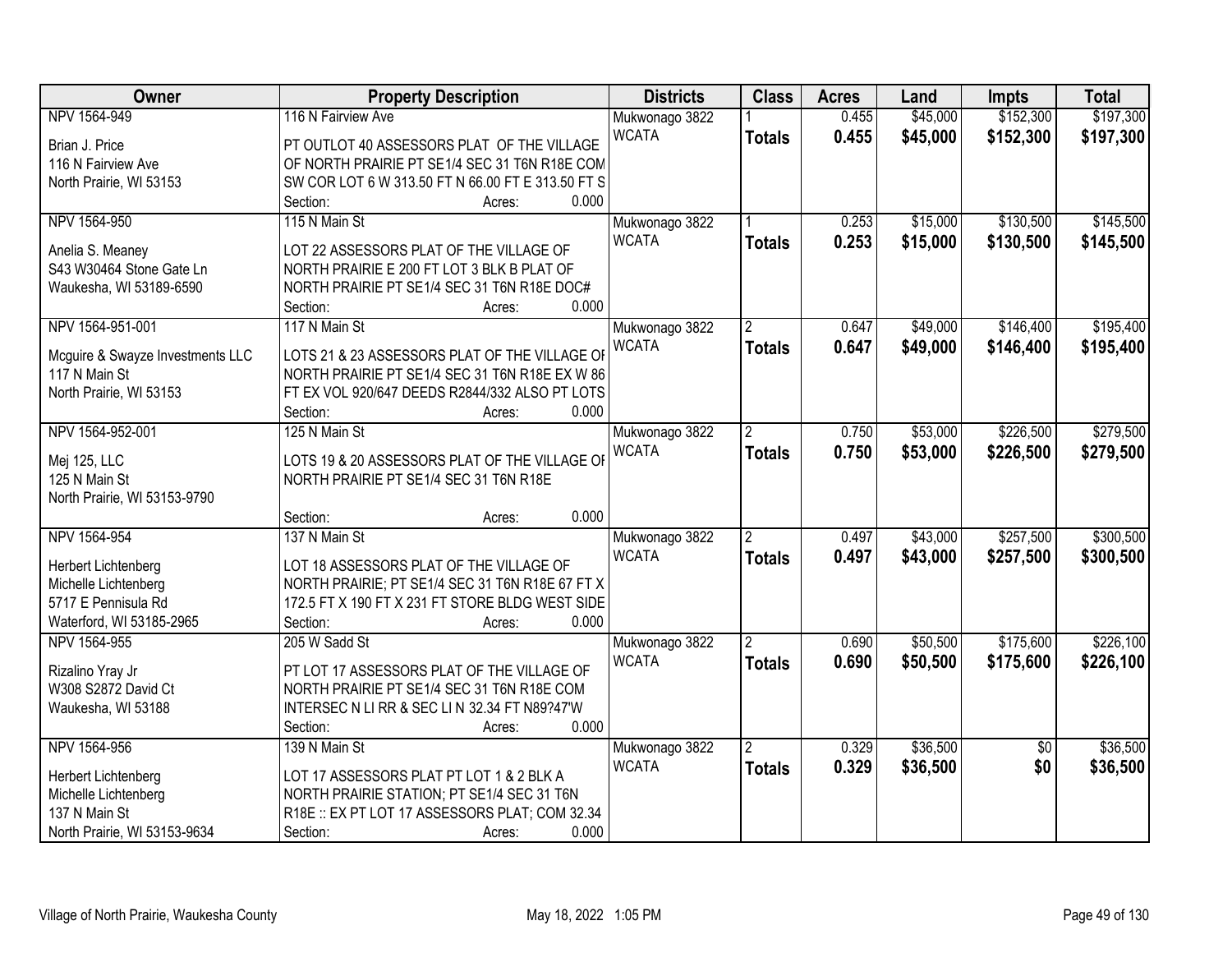| <b>Owner</b>                   | <b>Property Description</b>                                                                        | <b>Districts</b> | <b>Class</b>   | <b>Acres</b> | Land                       | <b>Impts</b> | <b>Total</b> |
|--------------------------------|----------------------------------------------------------------------------------------------------|------------------|----------------|--------------|----------------------------|--------------|--------------|
| NPV 1564-957                   | 205 N Main St                                                                                      | Mukwonago 3822   | $\overline{2}$ | 0.326        | \$36,000                   | \$108,400    | \$144,400    |
| <b>Wendtals Properties LLC</b> | LOT 15 ASSESSORS PLAT VILLAGE NORTH PRAIRIE                                                        | <b>WCATA</b>     | <b>Totals</b>  | 0.326        | \$36,000                   | \$108,400    | \$144,400    |
| 205 N Main St                  | PT SE1/4 SEC 31 T6N R18E :: ALSO PT LOTS 1 & 2                                                     |                  |                |              |                            |              |              |
| North Prairie, WI 53153-9783   | NORTH PRAIRIE; COM SW COR LOT 2 BLK A NORTH                                                        |                  |                |              |                            |              |              |
|                                | 0.000<br>Section:<br>Acres:                                                                        |                  |                |              |                            |              |              |
| NPV 1564-958                   | 207 N Main St                                                                                      | Mukwonago 3822   | $\overline{2}$ | 0.269        | \$34,000                   | \$228,500    | \$262,500    |
|                                |                                                                                                    | <b>WCATA</b>     | <b>Totals</b>  | 0.269        | \$34,000                   | \$228,500    | \$262,500    |
| <b>Wipperts Properties LLC</b> | PT LOT 1 & 2 BLK A ORIGINAL PLAT NORTH PRAIRIE                                                     |                  |                |              |                            |              |              |
| W340 S2403 County Rd C         | PT SE1/4 SEC 31 T6N R18E COM 41.70 FT N OF SE<br>COR LOT 2 W 204.5 FT S 67.2 FT E 121 FT S 24 FT E |                  |                |              |                            |              |              |
| Oconomowoc, WI 53066           | 0.000<br>Section:                                                                                  |                  |                |              |                            |              |              |
| NPV 1564-959                   | Acres:<br>206 W Sadd St                                                                            | Mukwonago 3822   |                | 1.350        | \$72,500                   | \$244,200    | \$316,700    |
|                                |                                                                                                    | <b>WCATA</b>     |                |              |                            |              |              |
| Brett M. Venzke                | PT OUTLOT 42 ASSESSORS PLAT OF THE VILLAGE                                                         |                  | <b>Totals</b>  | 1.350        | \$72,500                   | \$244,200    | \$316,700    |
| Michaela R. Francour           | OF NORTH PRAIRIE PT SE1/4 SEC 31 T6N R18E :: EX                                                    |                  |                |              |                            |              |              |
| 206 W Sadd St                  | PT SE1/4 SEC 31 COM 25 FT N FROM NW COR LOT                                                        |                  |                |              |                            |              |              |
| North Prairie, WI 53153-9755   | Section:<br>0.000<br>Acres:                                                                        |                  |                |              |                            |              |              |
| NPV 1564-960                   | 211 N Main St                                                                                      | Mukwonago 3822   |                | 0.177        | \$35,000                   | \$175,300    | \$210,300    |
| Luis Ernesto Mejia             | PT LOT 13 ASSESSORS PLAT OF THE VILLAGE OF                                                         | <b>WCATA</b>     | <b>Totals</b>  | 0.177        | \$35,000                   | \$175,300    | \$210,300    |
| 211 N Main St                  | NORTH PRAIRIE PT SE1/3 SEC 31 T6N R18E; COM                                                        |                  |                |              |                            |              |              |
| North Prairie, WI 53153-9783   | AT POINT ON E LI OF SAID LOT 2 41.70 FT N OF SE                                                    |                  |                |              |                            |              |              |
|                                | 0.000<br>Section:<br>Acres:                                                                        |                  |                |              |                            |              |              |
| NPV 1564-961                   | 215 N Main St                                                                                      | Mukwonago 3822   |                | 0.228        | \$34,500                   | \$137,000    | \$171,500    |
|                                |                                                                                                    | <b>WCATA</b>     |                | 0.228        | \$34,500                   | \$137,000    | \$171,500    |
| Morgan A. Lang                 | LOT 13 & PT LOT 12 ASSESSORS PLAT OF THE                                                           |                  | <b>Totals</b>  |              |                            |              |              |
| 215 N Main St                  | VILLAGE OF NORTH PRAIRIE PT SE1/4 SEC 31 T6N                                                       |                  |                |              |                            |              |              |
| North Prairie, WI 53153-9783   | R18E; COM NE COR LOT 2 BLK A NORTH PRAIRIE                                                         |                  |                |              |                            |              |              |
|                                | 0.000<br>Section:<br>Acres:                                                                        |                  |                |              |                            |              |              |
| NPV 1564-962                   | 206 W Sadd St                                                                                      | Mukwonago 3822   |                |              | Assessed with NPV 1564-959 |              |              |
| Brett M. Venzke                | OUTLOT 43 ASSESSORS PLAT OF THE VILLAGE OF                                                         | <b>WCATA</b>     |                |              |                            |              |              |
| Michaela R. Francour           | NORTH PRAIRIE PT SE1/4 SEC 31 T6N R18E                                                             |                  |                |              |                            |              |              |
| 206 W Sadd St                  |                                                                                                    |                  |                |              |                            |              |              |
| North Prairie, WI 53153-9755   | 0.000<br>Section:<br>Acres:                                                                        |                  |                |              |                            |              |              |
| NPV 1564-963                   | 219 N Main St                                                                                      | Mukwonago 3822   |                | 0.236        | \$35,000                   | \$53,400     | \$88,400     |
|                                |                                                                                                    | <b>WCATA</b>     | <b>Totals</b>  | 0.236        | \$35,000                   | \$53,400     | \$88,400     |
| Deborah R. Olson               | PT LOT 11 ASSESSORS PLAT OF THE VILLAGE OF                                                         |                  |                |              |                            |              |              |
| PO Box 180708                  | NORTH PRAIRIE PT SE1/4 SEC 31 T6N R18E;                                                            |                  |                |              |                            |              |              |
| Delafield, WI 53018-0708       | FORMERLY DESC AS COM SE COR LOT 3 BLK A                                                            |                  |                |              |                            |              |              |
|                                | 0.000<br>Section:<br>Acres:                                                                        |                  |                |              |                            |              |              |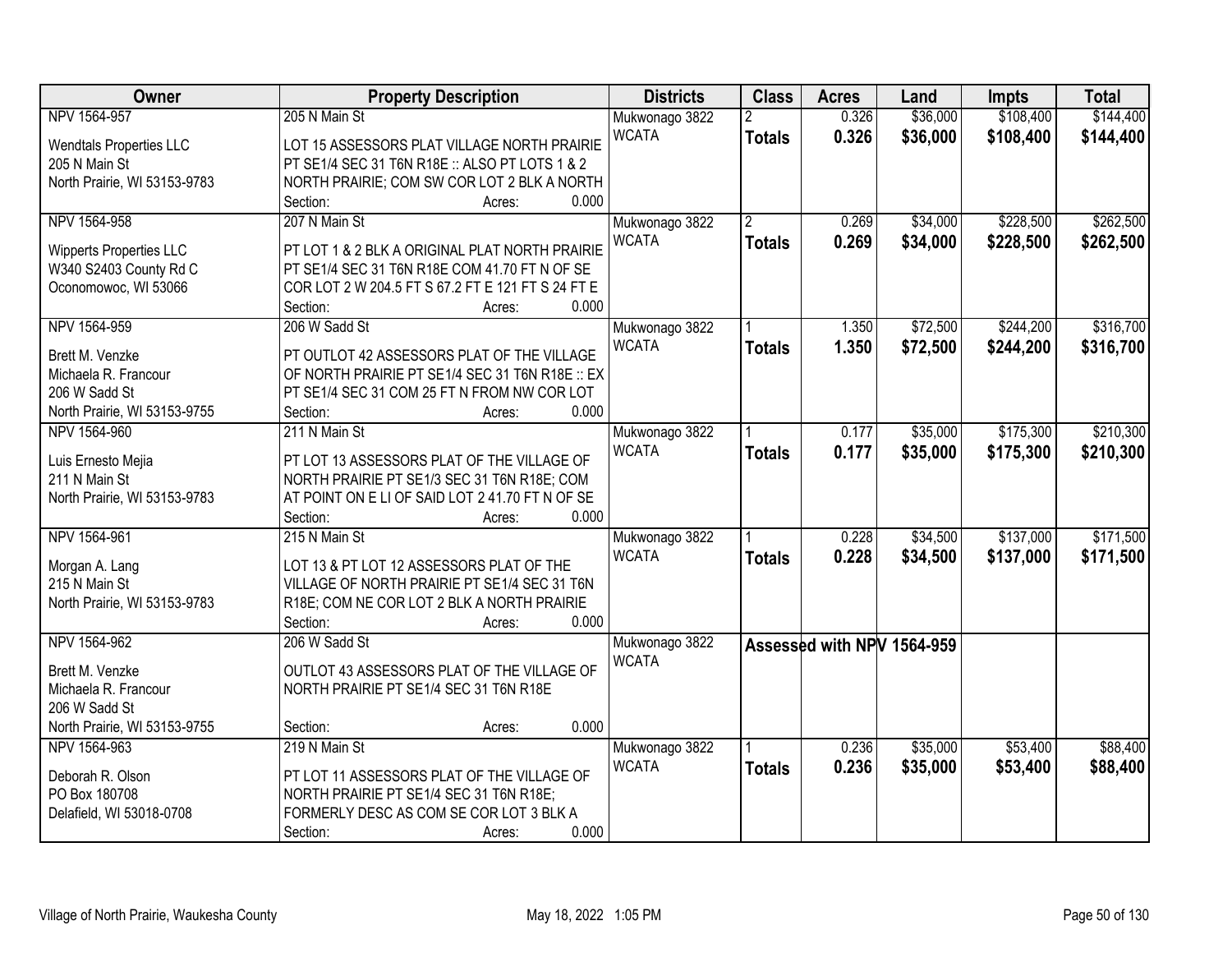| <b>Owner</b>                 | <b>Property Description</b>                        | <b>Districts</b> | <b>Class</b>  | <b>Acres</b>               | Land     | <b>Impts</b> | <b>Total</b> |
|------------------------------|----------------------------------------------------|------------------|---------------|----------------------------|----------|--------------|--------------|
| NPV 1564-965                 | 225 N Main St                                      | Mukwonago 3822   |               | 0.259                      | \$36,500 | \$114,800    | \$151,300    |
| Trevor J. Linde              | LOT 10 & PT LOT 11 ASSESSORS PLAT OF THE           | <b>WCATA</b>     | <b>Totals</b> | 0.259                      | \$36,500 | \$114,800    | \$151,300    |
| 225 N Main St                | VILLAGE OF NORTH PRAIRIE PT SE1/4 SEC 31 T6N       |                  |               |                            |          |              |              |
| North Prairie, WI 53153      | R18E COM 6 FT S OF NE COR LOT 3 BLK A NORTH        |                  |               |                            |          |              |              |
|                              | 0.000<br>Section:<br>Acres:                        |                  |               |                            |          |              |              |
| NPV 1564-966                 | 227 N Main St                                      | Mukwonago 3822   |               | 0.359                      | \$40,500 | \$167,000    | \$207,500    |
|                              |                                                    | <b>WCATA</b>     | <b>Totals</b> | 0.359                      | \$40,500 | \$167,000    | \$207,500    |
| Nancy L. Kratochvil          | LOT 9 ASSESSORS PLAT OF THE VILLAGE OF             |                  |               |                            |          |              |              |
| 227 N Main St                | NORTH PRAIRIE PT SE1/4 SEC 31 T6N R18E             |                  |               |                            |          |              |              |
| North Prairie, WI 53153-9783 | DESCRIBED AS FOLLOWS: N 52.59 FT LOT 4 & S         |                  |               |                            |          |              |              |
|                              | 0.000<br>Section:<br>Acres:                        |                  |               |                            |          |              |              |
| NPV 1564-967                 | Main St                                            | Mukwonago 3822   |               | Assessed with NPV 1564-968 |          |              |              |
| Your-Key Homes LLC           | PT SE1/4 SEC 31 T6N R18E COM 10 FT S OF NW         | <b>WCATA</b>     |               |                            |          |              |              |
| PO Box 902                   | COR LOT 5 BLK A NORTH PRAIRIE STATION: S 60        |                  |               |                            |          |              |              |
| Germantown, WI 53022-0902    | FT; W 100 FT; N 60 FT; E TO BGN :: ALSO PT E 5 FT  |                  |               |                            |          |              |              |
|                              | Section:<br>0.000<br>Acres:                        |                  |               |                            |          |              |              |
| NPV 1564-968                 | 229 N Main St                                      | Mukwonago 3822   |               | 0.380                      | \$41,500 | \$109,000    | \$150,500    |
|                              |                                                    | <b>WCATA</b>     | <b>Totals</b> | 0.380                      | \$41,500 | \$109,000    | \$150,500    |
| Your-Key Homes LLC           | LOT 8 ASSESSORS PLAT PT SE1/4 SEC 31 T6N R18E      |                  |               |                            |          |              |              |
| PO Box 902                   | COM 10 FT S OF NE COR LOT 5 BLK A NORTH            |                  |               |                            |          |              |              |
| Germantown, WI 53022-0902    | PRAIRIE STATION; S 60 FT; W 310 LINKS (204.60'); N |                  |               |                            |          |              |              |
|                              | 0.000<br>Section:<br>Acres:                        |                  |               |                            |          |              |              |
| NPV 1564-969                 | 300 N Fairview Ave                                 | Mukwonago 3822   |               | 0.962                      | \$59,000 | \$192,700    | \$251,700    |
| Joan M. Linde                | LOT 2 CERT SURV 1890 VOL 13/99 0.980 AC PT         | <b>WCATA</b>     | <b>Totals</b> | 0.962                      | \$59,000 | \$192,700    | \$251,700    |
| 300 N Fairview Ave           | OUTLOT 44 ASSESSORS PLAT OF THE VILLAGE OF         |                  |               |                            |          |              |              |
|                              | NORTH PRAIRIE PT SE1/4 SEC 31 T6N R18E             |                  |               |                            |          |              |              |
| North Prairie, WI 53153      | 0.000                                              |                  |               |                            |          |              |              |
|                              | Section:<br>Acres:                                 |                  |               |                            |          |              |              |
| NPV 1564-969-001             | 302 N Fairview Ave                                 | Mukwonago 3822   |               | 0.962                      | \$59,000 | \$201,900    | \$260,900    |
| Clifford D. Grunewald Jr     | PT LOT 1 CSM #1890 VOL 13/99 REC AS DOC            | <b>WCATA</b>     | <b>Totals</b> | 0.962                      | \$59,000 | \$201,900    | \$260,900    |
| Jodi L. Grunewald            | #857681 PT SE1/4 SEC 31 T6N R18E AND               |                  |               |                            |          |              |              |
| 302 N Fairview Ave           | CORRECTED IN DOC #0860314 :: EX E 5.00 FT LOT 1    |                  |               |                            |          |              |              |
| North Prairie, WI 53153-9716 | 0.000<br>Section:<br>Acres:                        |                  |               |                            |          |              |              |
| NPV 1564-970                 | 300 W Sadd St                                      | Mukwonago 3822   |               | 0.344                      | \$40,000 | \$164,500    | \$204,500    |
|                              |                                                    | <b>WCATA</b>     | <b>Totals</b> | 0.344                      | \$40,000 | \$164,500    | \$204,500    |
| Jacqueline Lorenzen          | PT SE1/4 SEC 31 T6N R18E COM NW COR LOT 12         |                  |               |                            |          |              |              |
| 300 W Sadd St                | HARVEY SUBDIVISION N 150 FT W 100 FT S 150 FT E    |                  |               |                            |          |              |              |
| North Prairie, WI 53153      | 100 FT TO BGN R772/585                             |                  |               |                            |          |              |              |
|                              | 0.000<br>Section:<br>Acres:                        |                  |               |                            |          |              |              |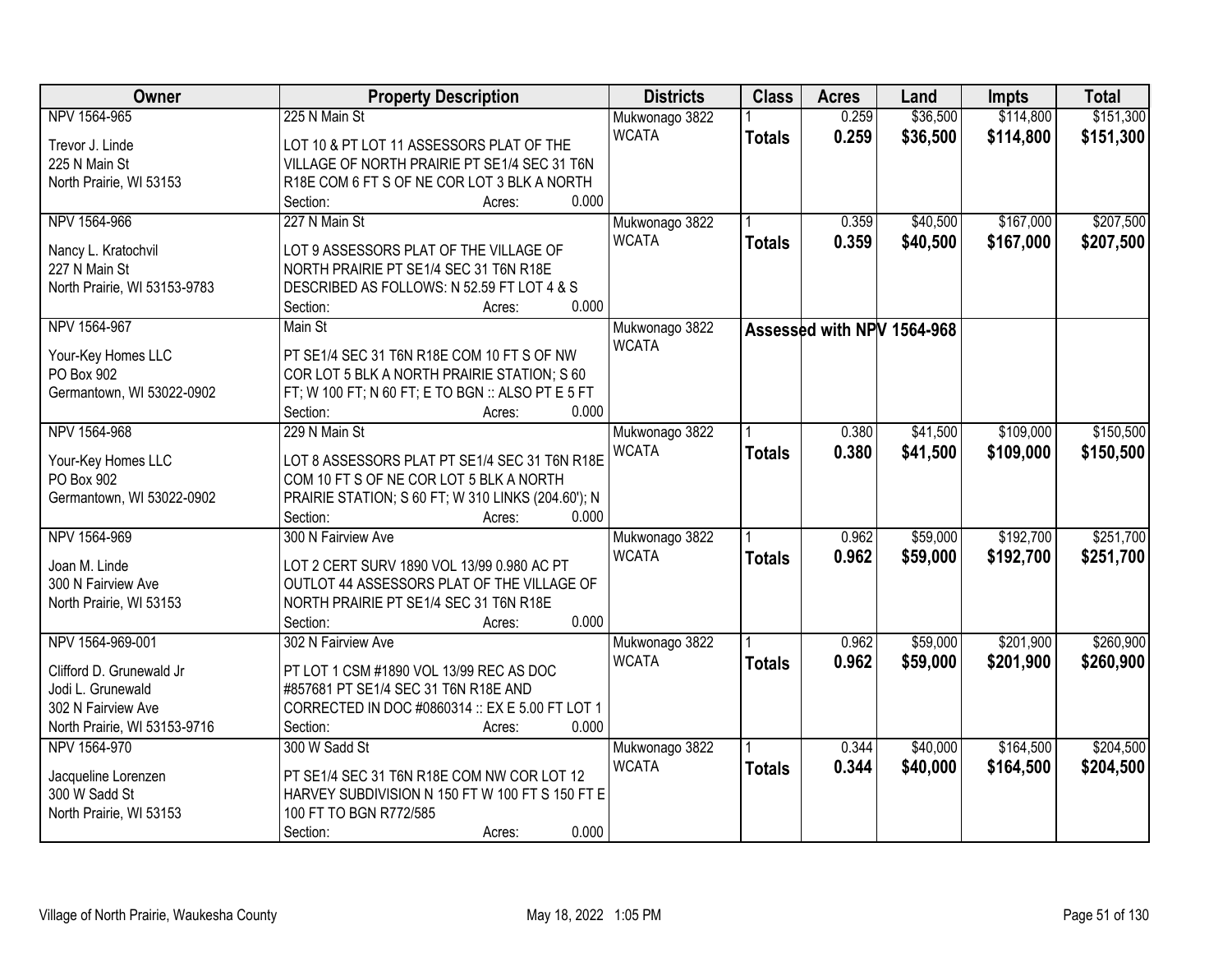| \$157,300<br>\$197,300<br>NPV 1564-971<br>302 W Sadd St<br>0.344<br>\$40,000<br>Mukwonago 3822<br><b>WCATA</b>                                      |  |
|-----------------------------------------------------------------------------------------------------------------------------------------------------|--|
|                                                                                                                                                     |  |
| 0.344<br>\$40,000<br>\$157,300<br>\$197,300<br><b>Totals</b><br>PT SE1/4 SEC 31 T6N R18E COM 25 FT N OF NW<br>Richard L. Danecki                    |  |
| P. Andler<br>COR LOT 12 HARVEY SUBDIVISION W 175 FT THE                                                                                             |  |
| 302 W Sadd St<br>BGN W 100 FT N 175 FT E 100 FT S 175 FT TO BGN                                                                                     |  |
| North Prairie, WI 53153<br>0.000<br>Section:<br>Acres:                                                                                              |  |
| 302 W Sadd St - W Side<br>\$40,000<br>\$40,000<br>NPV 1564-972<br>0.344<br>$\overline{30}$<br>Mukwonago 3822                                        |  |
| <b>WCATA</b><br>0.344<br>\$40,000<br>\$0<br>\$40,000<br><b>Totals</b><br>Richard L. Danecki<br>PT SE1/4 SEC 31 T6N R18E COM 25 FT N OF NW           |  |
| P. Andler<br>COR LOT 12 HARVEY SUBDIVISION W 250 FT THE                                                                                             |  |
| 302 W Sadd St<br>BGN W 130 FT N 175 FT E 130 FT S 175 FT TO BGN                                                                                     |  |
| 0.000<br>North Prairie, WI 53153<br>Section:<br>Acres:                                                                                              |  |
| 301 N Arlington Ave<br>\$73,500<br>\$144,200<br>\$217,700<br>NPV 1564-973<br>Mukwonago 3822<br>0.954                                                |  |
| <b>WCATA</b><br>0.954<br>\$73,500<br>\$144,200<br>\$217,700<br><b>Totals</b>                                                                        |  |
| PT OUTLOT 45 ASSESSORS PLAT OF THE VILLAGE<br>Ted Schiefelbein Jr                                                                                   |  |
| OF NORTH PRAIRIE PT SE1/4 SEC 31 T6N R18E COM<br>Louise Schiefelbein                                                                                |  |
| NW COR LOT 12 HARVEY SUBDIVISION W 380 FT<br>301 N Arlington Ave                                                                                    |  |
| 0.000<br>North Prairie, WI 53153<br>Section:<br>Acres:                                                                                              |  |
| NPV 1564-974<br>304 N Arlington Ave<br>\$45,000<br>\$170,800<br>\$215,800<br>Mukwonago 3822<br>0.459                                                |  |
| <b>WCATA</b><br>0.459<br>\$45,000<br>\$170,800<br>\$215,800<br><b>Totals</b><br>David Carlson<br>PT OUTLOT 45 ASSESSORS PLAT OF THE VILLAGE         |  |
| Mary Carlson<br>OF NORTH PRAIRIE PT SE1/4 SEC 31 T6N R18E COM                                                                                       |  |
| 304 N Arlington Ave<br>NE COR SE1/4 S 362.50 FT S89?45'W 400.81 FT S 96                                                                             |  |
| 0.000<br>North Prairie, WI 53153<br>Section:<br>Acres:                                                                                              |  |
| \$229,000<br>303 N Arlington Ave<br>\$63,000<br>\$166,000<br>NPV 1564-975-001<br>0.636<br>Mukwonago 3822                                            |  |
| <b>WCATA</b><br>0.636<br>\$63,000<br>\$166,000<br>\$229,000<br><b>Totals</b><br>Joyce A. Peters<br>PT NE1/4 SE1/4 SEC 31 T6N R18E; COM NE COR; S    |  |
| 303 N Arlington Ave<br>362.50 FT; S89?45'W 400.81 FT; S 96.00 FT; S89?35'W                                                                          |  |
| North Prairie, WI 53153-9703<br>229.30 FT; S 241.45 FT; W 410.00 FT TO WLY R/W OF                                                                   |  |
| 0.000<br>Section:<br>Acres:                                                                                                                         |  |
| NPV 1564-976<br>\$55,000<br>\$159,500<br>\$214,500<br>231 N Main St<br>0.811<br>Mukwonago 3822                                                      |  |
| <b>WCATA</b><br>\$55,000<br>\$159,500<br>0.811<br>\$214,500                                                                                         |  |
| <b>Totals</b><br>Suzanne G. Strasse<br>PT OUTLOT 45 & LOT 7 ASSESSORS PLAT OF THE                                                                   |  |
| VILLAGE OF NORTH PRAIRIE PT SE1/4 SEC 31 T6N<br>231 N Main St                                                                                       |  |
| R18E; COM NE CRNR S 362.50 FT; S89?35'W 400.81<br>North Prairie, WI 53153-9783                                                                      |  |
| 0.000<br>Section:<br>Acres:                                                                                                                         |  |
| \$207,300<br>NPV 1564-977<br>235 N Main St<br>\$59,500<br>\$147,800<br>0.980<br>Mukwonago 3822                                                      |  |
| <b>WCATA</b><br>0.980<br>\$59,500<br>\$147,800<br>\$207,300<br><b>Totals</b><br>PT SE1/4 SEC 31 T6N R18E COM 337.50 FT S OF NE<br>Douglas C. Mentch |  |
| 235 N Main St<br>COR W 400.81 FT S 25.0 FT E 400.81 FT N 25.0 FT TO                                                                                 |  |
| BGN ALSO COM 247.5 FT S OF E1/4 COR W 204.6 FT<br>North Prairie, WI 53153                                                                           |  |
| 0.000<br>Section:<br>Acres:                                                                                                                         |  |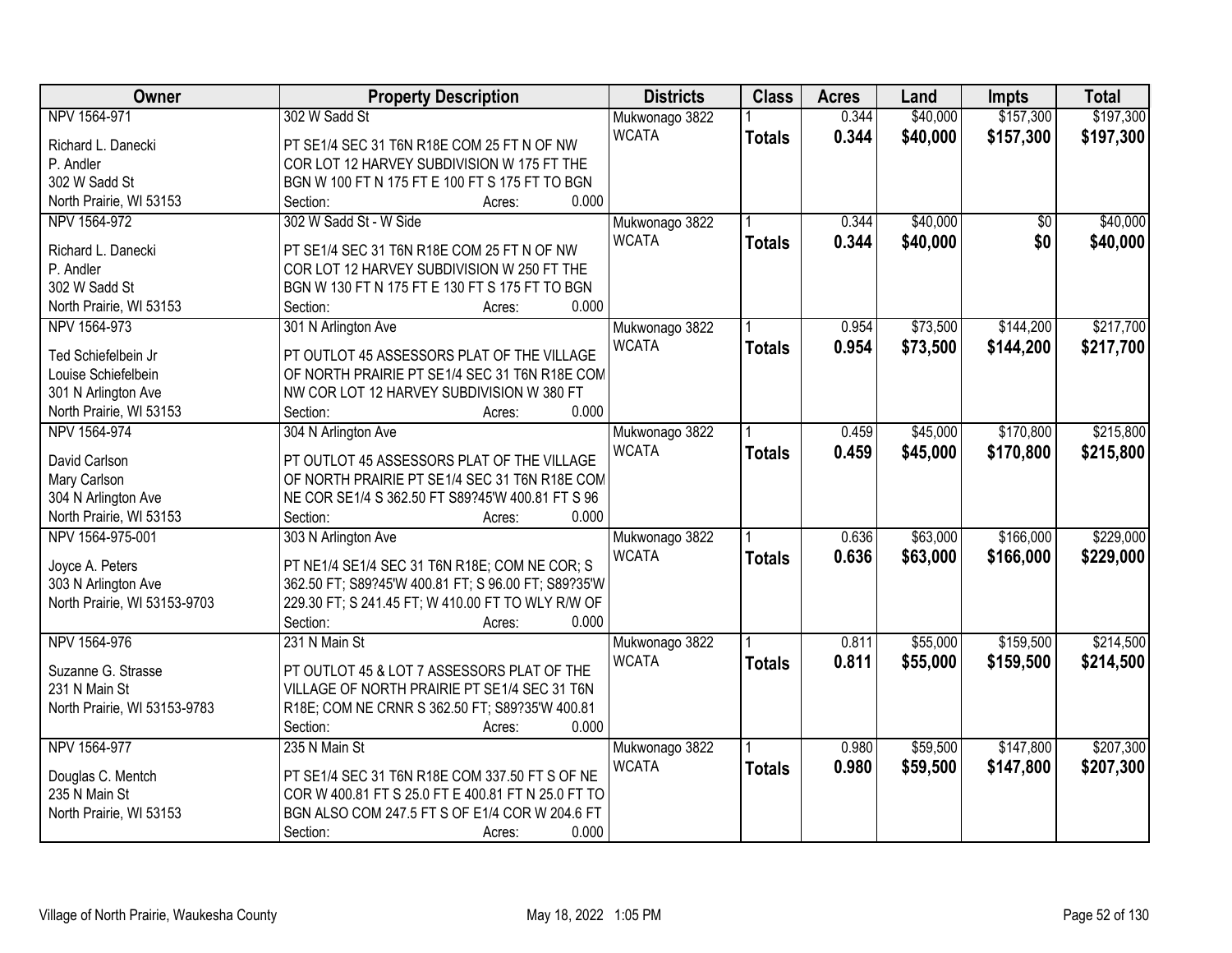| Owner                                                 | <b>Property Description</b>                                                          |        |       | <b>Districts</b> | <b>Class</b>           | <b>Acres</b> | Land            | <b>Impts</b>    | <b>Total</b>    |
|-------------------------------------------------------|--------------------------------------------------------------------------------------|--------|-------|------------------|------------------------|--------------|-----------------|-----------------|-----------------|
| NPV 1564-978                                          | 237 N Main St                                                                        |        |       | Mukwonago 3822   |                        | 0.901        | \$43,000        | \$152,800       | \$195,800       |
| Peter J. Hazelberg                                    | PT OUTLOT 46 ASSESSORS PLAT OF THE VILLAGE                                           |        |       | <b>WCATA</b>     | <b>Totals</b>          | 0.901        | \$43,000        | \$152,800       | \$195,800       |
| Mathew L. Hazelberg                                   | OF NORTH PRAIRIE PT SE1/4 SEC 31 T6N R18E;                                           |        |       |                  |                        |              |                 |                 |                 |
| 237 N Main St                                         | COM S 247.5 FT FROM E1/4 COR; W & PARALLEL                                           |        |       |                  |                        |              |                 |                 |                 |
| North Prairie, WI 53153                               | Section:                                                                             | Acres: | 0.901 |                  |                        |              |                 |                 |                 |
| NPV 1564-979                                          |                                                                                      |        |       | Mukwonago 3822   |                        | 0.261        | \$36,500        | \$0             | \$36,500        |
|                                                       |                                                                                      |        |       | <b>WCATA</b>     | <b>Totals</b>          | 0.261        | \$36,500        | \$0             | \$36,500        |
| Charles Honeyjager<br>c/o Robert & Shirlene Hazelberg | LOT 4 ASSESSORS PLAT OF THE VILLAGE OF<br>NORTH PRAIRIE PT SE1/4 SEC 31 T6N R18E COM |        |       |                  |                        |              |                 |                 |                 |
| 237 N Main St                                         | 115.5 FT S OF E1/4 POST W 204.6 FT S 66 FT E 204.6                                   |        |       |                  |                        |              |                 |                 |                 |
| North Prairie, WI 53153-9783                          | Section:                                                                             | Acres: | 0.000 |                  |                        |              |                 |                 |                 |
| NPV 1564-980                                          | 303 N Main St                                                                        |        |       | Mukwonago 3822   |                        | 0.690        | \$52,000        | \$141,800       | \$193,800       |
|                                                       |                                                                                      |        |       | <b>WCATA</b>     | <b>Totals</b>          | 0.690        | \$52,000        | \$141,800       | \$193,800       |
| Frank Rewasiewicz                                     | PARCEL A CERT SURV 2109 VOL 15/23 PT SE1/4 SEC                                       |        |       |                  |                        |              |                 |                 |                 |
| Susan Rewasiewicz                                     | 31 T6N R18E R1824/585                                                                |        |       |                  |                        |              |                 |                 |                 |
| 303 N Main St                                         |                                                                                      |        |       |                  |                        |              |                 |                 |                 |
| North Prairie, WI 53153                               | Section:                                                                             | Acres: | 0.000 |                  |                        |              |                 |                 |                 |
| NPV 1564-980-001                                      | 312 N Fairview Ave                                                                   |        |       | Mukwonago 3822   |                        | 0.743        | \$66,500        | \$157,300       | \$223,800       |
| Derek J. Kastenschmid                                 | PARCEL 1 CERT SURV 2678 VOL 19/284 0.743 AC PT                                       |        |       | <b>WCATA</b>     | <b>Totals</b>          | 0.743        | \$66,500        | \$157,300       | \$223,800       |
| 312 N Fairview Ave                                    | SE1/4 SEC 31 T6N R18E DOC# 3307820                                                   |        |       |                  |                        |              |                 |                 |                 |
| North Prairie, WI 53153                               |                                                                                      |        |       |                  |                        |              |                 |                 |                 |
|                                                       | Section:                                                                             | Acres: | 0.000 |                  |                        |              |                 |                 |                 |
| NPV 1564-980-002                                      | 310 N Arlington Ave                                                                  |        |       | Mukwonago 3822   |                        | 1.001        | \$75,000        | \$200,000       | \$275,000       |
|                                                       |                                                                                      |        |       | <b>WCATA</b>     | <b>Totals</b>          | 1.001        | \$75,000        | \$200,000       | \$275,000       |
| Susan Stenberg                                        | PARCEL 2 CSM #2678 VOL 19/284 REC IN DOC#                                            |        |       |                  |                        |              |                 |                 |                 |
| 310 N Arlington Ave<br>North Prairie, WI 53153-9703   | 964886 PT SE1/4 SEC 31 T6N R18E :: DOC #4061151<br>& DOC #4098597                    |        |       |                  |                        |              |                 |                 |                 |
|                                                       | Section:                                                                             | Acres: | 0.000 |                  |                        |              |                 |                 |                 |
| NPV 1564-980-003                                      | 313 N Arlington Ave                                                                  |        |       | Mukwonago 3822   |                        | 0.666        | \$64,000        | \$318,100       | \$382,100       |
|                                                       |                                                                                      |        |       | <b>WCATA</b>     |                        | 0.666        | \$64,000        | \$318,100       | \$382,100       |
| David L. Molitor                                      | PARCEL 3 CERT SURV 2678 VOL 19/284 0.665 AC PT                                       |        |       |                  | <b>Totals</b>          |              |                 |                 |                 |
| Lisa A. Molitor                                       | SE1/4 SEC 31 T6N R18E DOC# 3789142                                                   |        |       |                  |                        |              |                 |                 |                 |
| 313 N Arlington Ave                                   |                                                                                      |        |       |                  |                        |              |                 |                 |                 |
| North Prairie, WI 53153                               | Section:                                                                             | Acres: | 0.000 |                  |                        |              |                 |                 |                 |
| NPV 1565-001                                          | 128 N Oakridge Dr                                                                    |        |       | Mukwonago 3822   | $\overline{\text{X3}}$ | 1.908        | $\overline{50}$ | $\overline{50}$ | $\overline{50}$ |
| Waukesha County                                       | LOT 1 OAKRIDGE BUSINESS PARK PT NE1/4 & NW1/4                                        |        |       | <b>WCATA</b>     | <b>Totals</b>          | 1.908        | \$0             | \$0             | \$0             |
| Dept of Public Works                                  | & SW1/4 & SE1/4 SEC 32 T6N R18E R964/469                                             |        |       |                  |                        |              |                 |                 |                 |
| 515 W Moreland Blvd Rm ac148                          |                                                                                      |        |       |                  |                        |              |                 |                 |                 |
| Waukesha, WI 53188                                    | Section:                                                                             | Acres: | 0.000 |                  |                        |              |                 |                 |                 |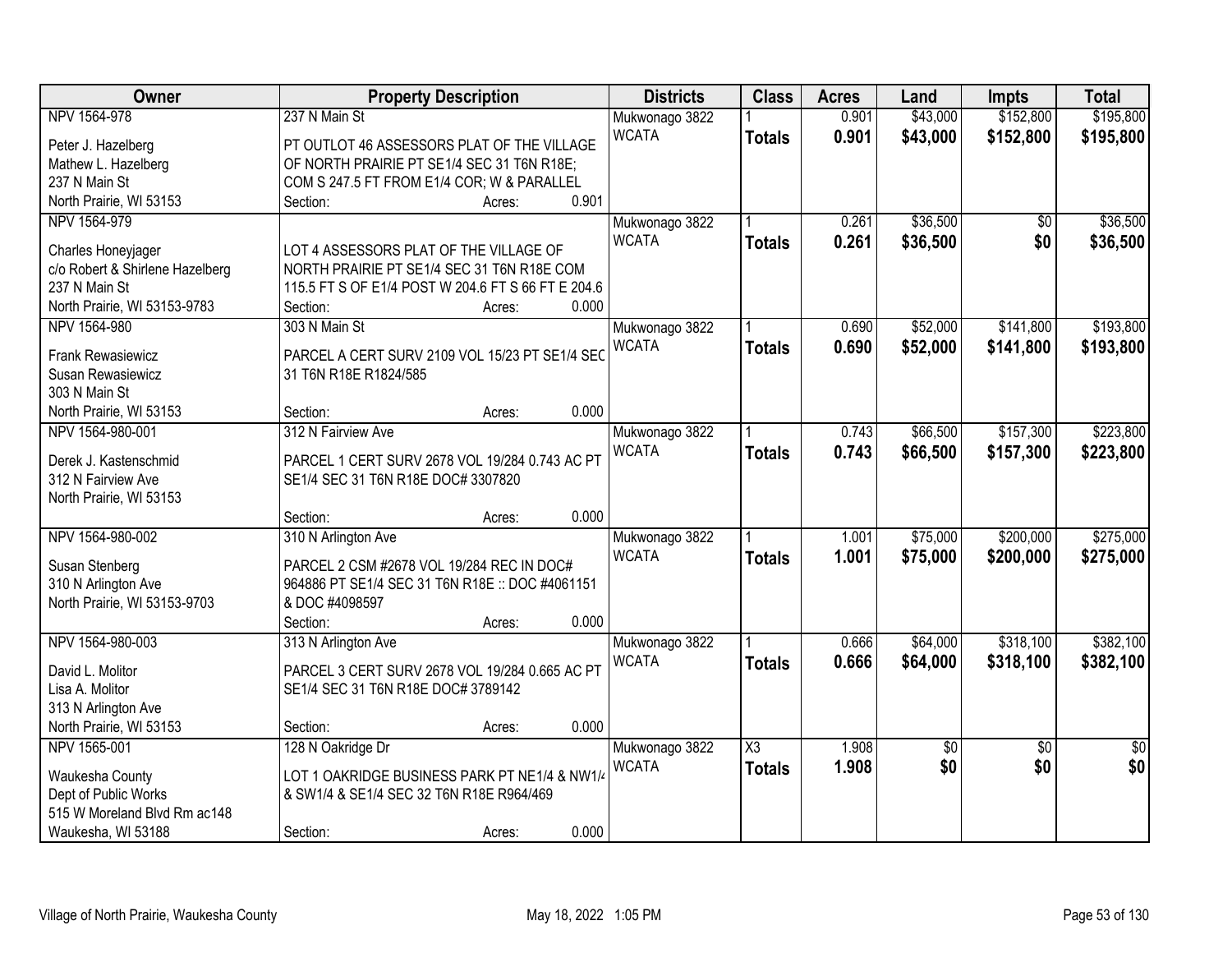| Owner                        | <b>Property Description</b>                                                                  | <b>Districts</b> | <b>Class</b>           | <b>Acres</b> | Land            | Impts           | <b>Total</b>    |
|------------------------------|----------------------------------------------------------------------------------------------|------------------|------------------------|--------------|-----------------|-----------------|-----------------|
| NPV 1565-002                 | 126 N Oakridge Dr                                                                            | Mukwonago 3822   | $\overline{\text{X3}}$ | 1.807        | $\overline{60}$ | $\overline{50}$ | $\overline{50}$ |
| Waukesha County              | LOT 2 OAKRIDGE BUSINESS PARK PT NE1/4 & NW1/4                                                | <b>WCATA</b>     | <b>Totals</b>          | 1.807        | \$0             | \$0             | \$0             |
| Dept of Public Works         | & SW1/4 & SE1/4 SEC 32 T6N R18E (SALT STORAGE)                                               |                  |                        |              |                 |                 |                 |
| 515 W Moreland Blvd Rm ac148 | R1204/814                                                                                    |                  |                        |              |                 |                 |                 |
| Waukesha, WI 53188           | 0.000<br>Section:<br>Acres:                                                                  |                  |                        |              |                 |                 |                 |
| NPV 1565-003                 | 124 N Oakridge Dr                                                                            | Mukwonago 3822   | $\overline{2}$         | 1.347        | \$97,000        | \$462,300       | \$559,300       |
|                              |                                                                                              | <b>WCATA</b>     | <b>Totals</b>          | 1.347        | \$97,000        | \$462,300       | \$559,300       |
| Tk Waters LLC                | PARCEL 3 CERT SURV 6875 VOL 57/320 LOTS 3,4 & 5<br>OAKRIDGE BUSINESS PARK PT NE1/4 & NW1/4 & |                  |                        |              |                 |                 |                 |
| 1089 S Waterville Lake Rd    | SW1/4 & SE1/4 SEC 32 T6N R18E DOC# 3926511                                                   |                  |                        |              |                 |                 |                 |
| Oconomowoc, WI 53066-8727    | 0.000<br>Section:<br>Acres:                                                                  |                  |                        |              |                 |                 |                 |
| NPV 1565-004                 | 122 N Oakridge Dr                                                                            | Mukwonago 3822   | $\overline{2}$         | 1.436        | \$90,000        | \$242,500       | \$332,500       |
|                              |                                                                                              | <b>WCATA</b>     |                        |              |                 |                 |                 |
| Michael H. Roelke            | PARCEL 4 CERT SURV 6875 VOL 57/320 REC AS                                                    |                  | <b>Totals</b>          | 1.436        | \$90,000        | \$242,500       | \$332,500       |
| PO Box 53                    | DOC# 1775578 LOTS 3,4 & 5 OAKRIDGE BUSINESS                                                  |                  |                        |              |                 |                 |                 |
| North Prairie, WI 53153      | PARK PT NE1/4 & NW1/4 & SW1/4 & SE1/4 SEC 32 T6                                              |                  |                        |              |                 |                 |                 |
|                              | 0.000<br>Section:<br>Acres:                                                                  |                  |                        |              |                 |                 |                 |
| NPV 1565-005                 | 120 N Oakridge Dr                                                                            | Mukwonago 3822   | $\mathbf{2}^{\circ}$   | 2.627        | \$108,500       | \$525,000       | \$633,500       |
| Dutch Touch Properties LLC   | PARCEL 5 CERT SURV 6875 VOL 57/320 2.626 AC                                                  | <b>WCATA</b>     | <b>Totals</b>          | 2.627        | \$108,500       | \$525,000       | \$633,500       |
| c/o Magda W. Dimmendaal      | LOTS 3 4 & 5 OAKRIDGE BUSINESS PARK PT NE1/4 &                                               |                  |                        |              |                 |                 |                 |
| 313 S Main St                | NW1/4 & SW1/4 & SE1/4 SEC 32 T6N R18E R2464/751                                              |                  |                        |              |                 |                 |                 |
| Dousman, WI 53118            | 0.000<br>Section:<br>Acres:                                                                  |                  |                        |              |                 |                 |                 |
| NPV 1565-006                 | 118 N Oakridge Dr                                                                            | Mukwonago 3822   |                        | 2.010        | $\overline{50}$ | $\overline{50}$ | $\overline{50}$ |
|                              |                                                                                              | <b>WCATA</b>     | <b>Totals</b>          | 2.010        | \$0             | \$0             | \$0             |
| Zero Zone Inc                | LOT 6 OAKRIDGE BUSINESS PARK PT NE1/4 & NW1/4                                                |                  |                        |              |                 |                 |                 |
| 110 N Oakridge Dr            | & SW1/4 & SE1/4 SEC 32 T6N R18E DOC# 3812678                                                 |                  |                        |              |                 |                 |                 |
| North Prairie, WI 53153-9792 |                                                                                              |                  |                        |              |                 |                 |                 |
|                              | 0.000<br>Section:<br>Acres:                                                                  |                  |                        |              |                 |                 |                 |
| NPV 1565-007                 | 116 N Oakridge Dr                                                                            | Mukwonago 3822   |                        | 2.260        | \$0             | $\sqrt{6}$      | $\frac{6}{3}$   |
| Zero Zone Inc                | LOT 7 OAKRIDGE BUSINESS PARK PT NE1/4 & NW1/4                                                | <b>WCATA</b>     | <b>Totals</b>          | 2.260        | \$0             | \$0             | \$0             |
| 110 N Oakridge Dr            | & SW1/4 & SE1/4 SEC 32 T6N R18E :: DOC# 3812678                                              |                  |                        |              |                 |                 |                 |
| North Prairie, WI 53153-9792 |                                                                                              |                  |                        |              |                 |                 |                 |
|                              | 0.000<br>Section:<br>Acres:                                                                  |                  |                        |              |                 |                 |                 |
| NPV 1565-008-002             | 110 N Oakridge Dr                                                                            | Mukwonago 3822   | 3                      | 8.285        | $\overline{50}$ | $\overline{50}$ | $\overline{50}$ |
|                              |                                                                                              | <b>WCATA</b>     | <b>Totals</b>          | 8.285        | \$0             | \$0             | \$0             |
| Zero Zone Inc                | LOT 1 CSM #9056 VOL 81/240 REC AS DOC #2594667                                               |                  |                        |              |                 |                 |                 |
| 110 N Oakridge Dr            | LOTS 8 THRU 10 OAKRIDGE BUSINESS PARK PT                                                     |                  |                        |              |                 |                 |                 |
| North Prairie, WI 53153-9792 | NE1/4 & NW1/4 & SW1/4 & SE1/4 SEC 32 T6N R18E ::                                             |                  |                        |              |                 |                 |                 |
|                              | 0.000<br>Section:<br>Acres:                                                                  |                  |                        |              |                 |                 |                 |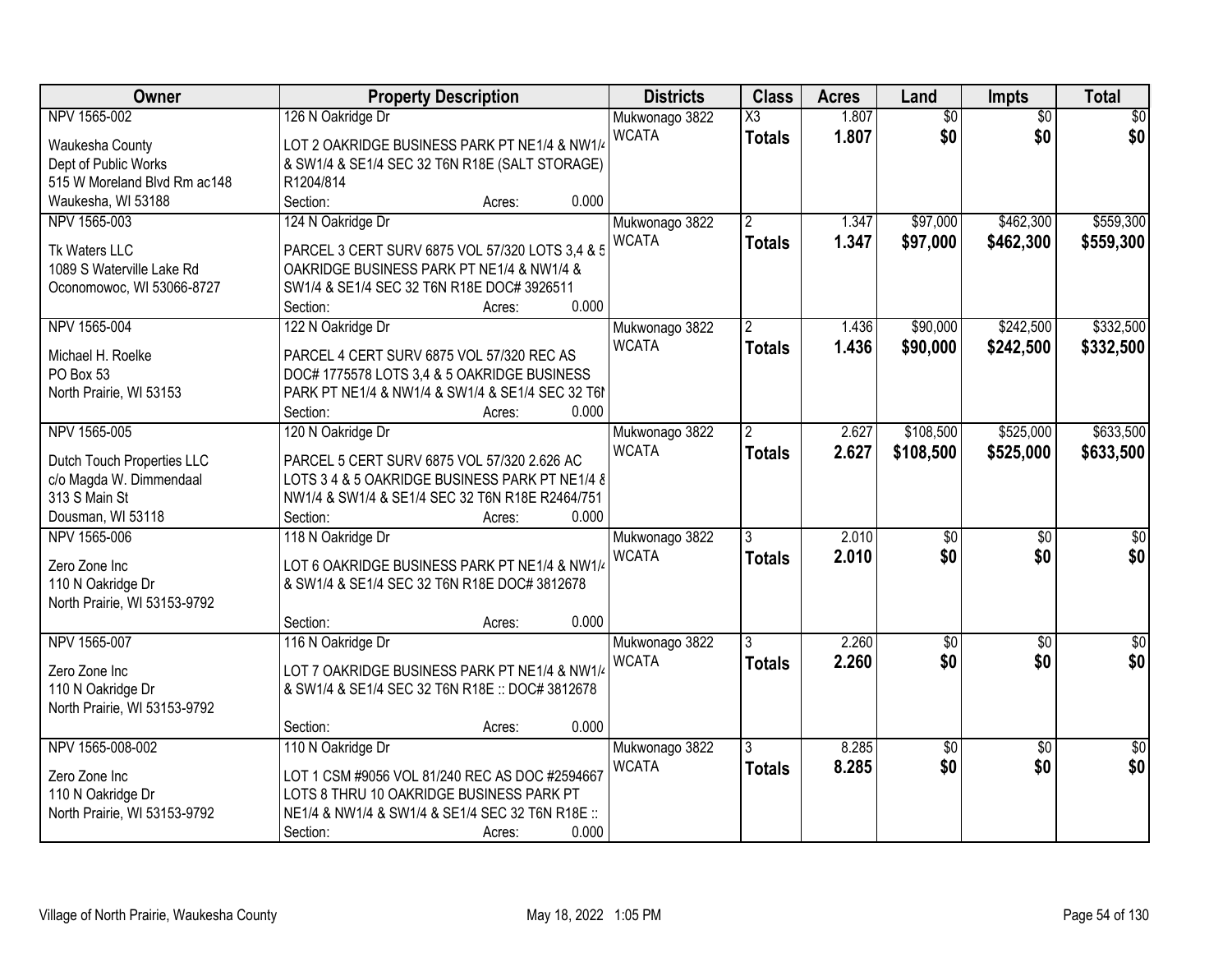| Owner                                             | <b>Property Description</b>                                                                    | <b>Districts</b> | <b>Class</b>   | <b>Acres</b> | Land            | <b>Impts</b>    | <b>Total</b>     |
|---------------------------------------------------|------------------------------------------------------------------------------------------------|------------------|----------------|--------------|-----------------|-----------------|------------------|
| NPV 1565-011                                      | 108 N Oakridge Dr                                                                              | Mukwonago 3822   | X4             | 1.532        | $\overline{50}$ | $\overline{50}$ | $\overline{30}$  |
| Village of North Prairie                          | LOT 11 OAKRIDGE BUSINESS PARK PT NE1/4 &                                                       | <b>WCATA</b>     | <b>Totals</b>  | 1.532        | \$0             | \$0             | \$0              |
| 130 N Harrison St                                 | NW1/4 & SW1/4 & SE1/4 SEC 32 T6N R18E                                                          |                  |                |              |                 |                 |                  |
| North Prairie, WI 53153                           |                                                                                                |                  |                |              |                 |                 |                  |
|                                                   | 0.000<br>Section:<br>Acres:                                                                    |                  |                |              |                 |                 |                  |
| NPV 1565-012                                      | 106 N Oakridge Dr                                                                              | Mukwonago 3822   |                | 2.004        | $\overline{50}$ | $\overline{50}$ | $\overline{\$0}$ |
| S & K Machine LLC                                 | LOT 12 OAKRIDGE BUSINESS PARK PT NE1/4 &                                                       | <b>WCATA</b>     | <b>Totals</b>  | 2.004        | \$0             | \$0             | \$0              |
| c/o Gary Stein Mng S. Mbr                         | NW1/4 & SW1/4 & SE1/4 SEC 32 T6N R18E ::                                                       |                  |                |              |                 |                 |                  |
| 106 N Oakridge Dr                                 | R2804/2484 & R2804/2485                                                                        |                  |                |              |                 |                 |                  |
| North Prairie, WI 53153-9792                      | 0.000<br>Section:<br>Acres:                                                                    |                  |                |              |                 |                 |                  |
| NPV 1565-013                                      | 115 N Oakridge Dr                                                                              | Mukwonago 3822   | 3              | 2.280        | \$0             | \$0             | \$0              |
| Beranek Enterprises, LLC                          | LOT 13 OAKRIDGE BUSINESS PARK PT NE1/4 &                                                       | <b>WCATA</b>     | <b>Totals</b>  | 2.280        | \$0             | \$0             | \$0              |
| W355 S9364 Bennington Dr                          | NW1/4 & SW1/4 & SE1/4 SEC 32 T6N R18E :: EX                                                    |                  |                |              |                 |                 |                  |
| Eagle, WI 53119-1609                              | R373/303: DOC#3781549                                                                          |                  |                |              |                 |                 |                  |
|                                                   | 0.000<br>Section:<br>Acres:                                                                    |                  |                |              |                 |                 |                  |
| NPV 1565-014                                      | 117 N Oakridge Dr                                                                              | Mukwonago 3822   | $\overline{2}$ | 2.470        | \$107,000       | \$84,500        | \$191,500        |
| Loren Fiedler                                     |                                                                                                | <b>WCATA</b>     | <b>Totals</b>  | 2.470        | \$107,000       | \$84,500        | \$191,500        |
| 5716 80th Ave                                     | LOT 14 & PT LOT 13 OAKRIDGE BUSINESS PARK PT<br>NE1/4 & NW1/4 & SW1/4 & SE1/4 SEC 32 T6N R18E; |                  |                |              |                 |                 |                  |
| Storm Lake, IA 50588-7545                         | COM SE COR LOT 14; S61?52'00""W 40.000 FT THE                                                  |                  |                |              |                 |                 |                  |
|                                                   | 0.000<br>Section:<br>Acres:                                                                    |                  |                |              |                 |                 |                  |
| NPV 1565-015                                      | 119 N Oakridge Dr                                                                              | Mukwonago 3822   |                | 3.000        | \$112,000       | \$340,600       | \$452,600        |
|                                                   |                                                                                                | <b>WCATA</b>     | <b>Totals</b>  | 3.000        | \$112,000       | \$340,600       | \$452,600        |
| George Majeskie Inc                               | LOT 15 OAKRIDGE BUSINESS PARK PT NE1/4 &                                                       |                  |                |              |                 |                 |                  |
| 119 N Oakridge Dr<br>North Prairie, WI 53153-9792 | NW1/4 & SW1/4 & SE1/4 SEC 32 T6N R18E DOC#<br>2573073                                          |                  |                |              |                 |                 |                  |
|                                                   | 0.000<br>Section:<br>Acres:                                                                    |                  |                |              |                 |                 |                  |
| NPV 1565-016                                      | 121 N Oakridge Dr                                                                              | Mukwonago 3822   |                | 3.300        | \$114,500       | $\overline{50}$ | \$114,500        |
|                                                   |                                                                                                | <b>WCATA</b>     | <b>Totals</b>  | 3.300        | \$114,500       | \$0             | \$114,500        |
| George J Majeskie Inc                             | LOT 16 OAKRIDGE BUSINESS PARK PT NE1/4 &                                                       |                  |                |              |                 |                 |                  |
| 119 N Oakridge Dr                                 | NW1/4 & SW1/4 & SE1/4 SEC 32 T6N R18E DOC#<br>2573073                                          |                  |                |              |                 |                 |                  |
| North Prairie, WI 53153-9792                      | 0.000<br>Section:<br>Acres:                                                                    |                  |                |              |                 |                 |                  |
| NPV 1565-017                                      | 127 N Oakridge Dr                                                                              | Mukwonago 3822   | $\overline{2}$ | 2.302        | \$105,500       | \$314,400       | \$419,900        |
|                                                   |                                                                                                | <b>WCATA</b>     | <b>Totals</b>  | 2.302        | \$105,500       | \$314,400       | \$419,900        |
| Schmeds Sheds LLC                                 | LOT 17 OAKRIDGE BUSINESS PARK PT NE1/4 &                                                       |                  |                |              |                 |                 |                  |
| 127 N Oakridge Dr                                 | NW1/4 & SW1/4 & SE1/4 SEC 32 T6N R18E :: DOC#                                                  |                  |                |              |                 |                 |                  |
| North Prairie, WI 53153                           | 4116231                                                                                        |                  |                |              |                 |                 |                  |
|                                                   | 0.000<br>Section:<br>Acres:                                                                    |                  |                |              |                 |                 |                  |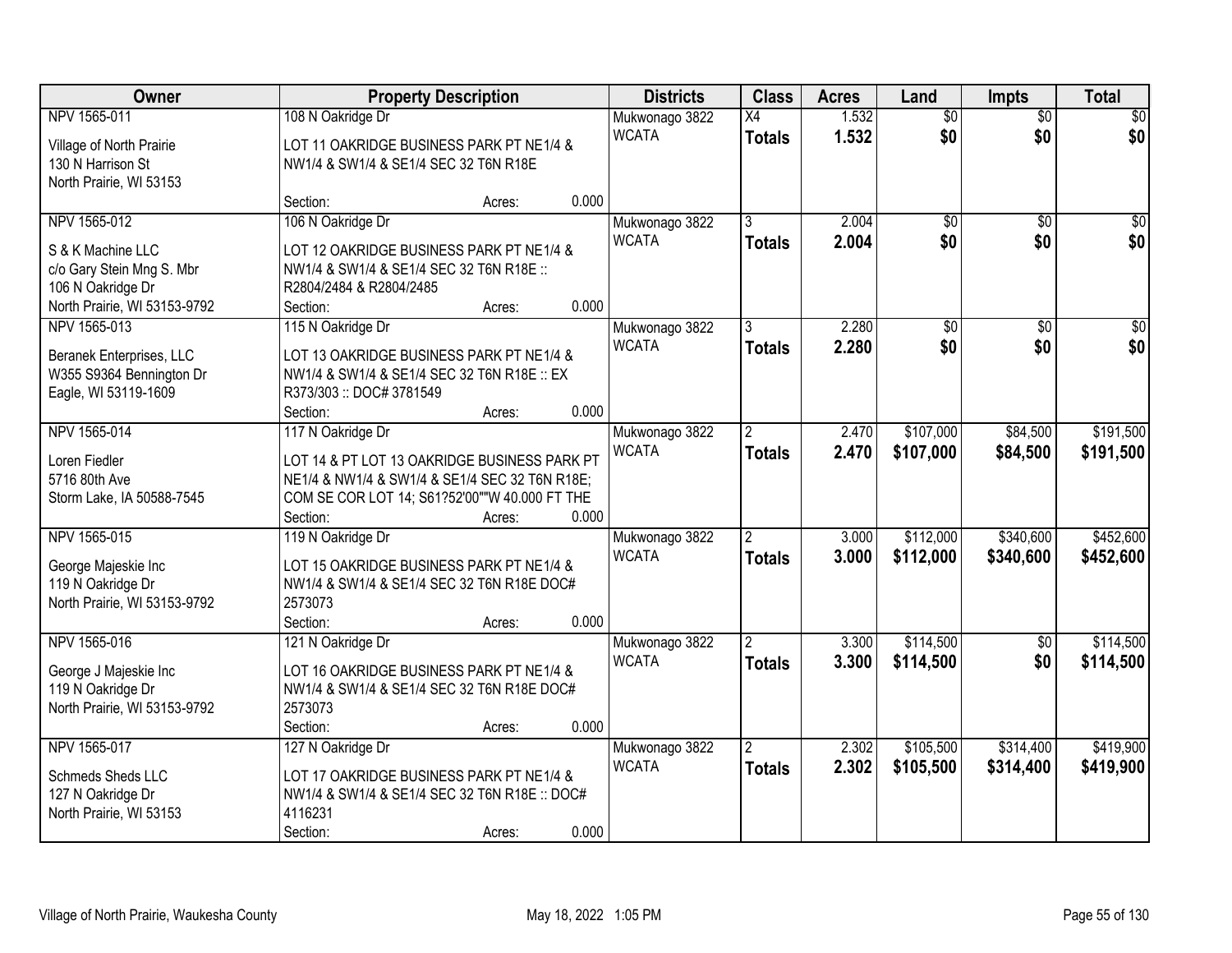| Owner                           | <b>Property Description</b>                       | <b>Districts</b> | <b>Class</b>   | <b>Acres</b>    | Land            | Impts           | <b>Total</b>    |
|---------------------------------|---------------------------------------------------|------------------|----------------|-----------------|-----------------|-----------------|-----------------|
| NPV 1565-018                    | 129 N Oakridge Dr                                 | Mukwonago 3822   |                | 3.074           | $\overline{60}$ | $\overline{50}$ | $\overline{50}$ |
| Richard A. Heuer                | LOT 18 OAKRIDGE BUSINESS PARK PT NE1/4 &          | <b>WCATA</b>     | <b>Totals</b>  | 3.074           | \$0             | \$0             | \$0             |
| 129 N Oakridge Dr               | NW1/4 & SW1/4 & SE1/4 SEC 32 T6N R18E :: DOC#     |                  |                |                 |                 |                 |                 |
| North Prairie, WI 53153-9792    | 2605091                                           |                  |                |                 |                 |                 |                 |
|                                 | 0.000<br>Section:<br>Acres:                       |                  |                |                 |                 |                 |                 |
| NPV 1565-019                    | 131 N Oakridge Dr                                 | Mukwonago 3822   | $\mathcal{P}$  | 2.887           | \$72,000        | \$348,900       | \$420,900       |
|                                 |                                                   | <b>WCATA</b>     | <b>Totals</b>  | 2.887           | \$72,000        | \$348,900       | \$420,900       |
| Oakridge Properties LLC         | LOT 19 OAKRIDGE BUSINESS PARK PT NE1/4 &          |                  |                |                 |                 |                 |                 |
| W341 S5010 Mccoy Pkwy           | NW1/4 & SW1/4 & SE1/4 SEC 32 T6N R18E R2357/662   |                  |                |                 |                 |                 |                 |
| Dousman, WI 53118               |                                                   |                  |                |                 |                 |                 |                 |
|                                 | 0.000<br>Section:<br>Acres:                       |                  |                |                 |                 |                 |                 |
| NPV 1565-020-001                | 133 N Oakridge Dr                                 | Mukwonago 3822   |                | 5.078           | \$104,500       | \$794,800       | \$899,300       |
| U Lock Up LLC                   | LOT 1 CERT SURV 7861 VOL 67/338 REC AS DOC#       | <b>WCATA</b>     | <b>Totals</b>  | 5.078           | \$104,500       | \$794,800       | \$899,300       |
| 100 Wilmont Dr                  | 2076463 LOT 20 & PT LOT 21 OAKRIDGE BUSINESS      |                  |                |                 |                 |                 |                 |
| Waukesha, WI 53189-7924         | PARK PT NE1/4 & NW1/4 & SW1/4 & SE1/4 SEC 32 T6   |                  |                |                 |                 |                 |                 |
|                                 | 0.000<br>Section:<br>Acres:                       |                  |                |                 |                 |                 |                 |
| NPV 1565-021                    | 137 N Oakridge Dr                                 | Mukwonago 3822   | $\overline{2}$ | 3.427           | \$81,000        | \$351,700       | \$432,700       |
|                                 |                                                   | <b>WCATA</b>     | <b>Totals</b>  | 3.427           | \$81,000        | \$351,700       | \$432,700       |
| S Raabe Holdings LLC            | PT LOT 21 OAKRIDGE BUSINESS PARK PT NE1/4 &       |                  |                |                 |                 |                 |                 |
| 137 N Oakridge Dr               | NW1/4 & SW1/4 & SE1/4 SEC 32 T6N R18E; COM SW     |                  |                |                 |                 |                 |                 |
| North Prairie, WI 53153-9792    | COR LOT 21; N61?31'40""E 248.688 FT THE BGN;      |                  |                |                 |                 |                 |                 |
|                                 | 0.000<br>Section:<br>Acres:                       |                  |                |                 |                 |                 |                 |
| NPV 1565-021-001                | 139 N Oakridge Dr                                 | Mukwonago 3822   | $\overline{2}$ | 3.107           | \$68,000        | \$93,700        | \$161,700       |
| <b>Thomas Roder</b>             | PT LOT 21 OAKRIDGE BUSINESS PARK PT NE1/4 &       | <b>WCATA</b>     | <b>Totals</b>  | 3.107           | \$68,000        | \$93,700        | \$161,700       |
| Jerilyn Roder                   | NW1/4 & SW1/4 & SE1/4 SEC 32 T6N R18E COM NE      |                  |                |                 |                 |                 |                 |
| W317 S3683 Bennett Ct           | COR LOT 21 S89?47'W 288.59 FT S03?33'W 485.75 FT  |                  |                |                 |                 |                 |                 |
| Waukesha, WI 53188              | 0.000<br>Section:<br>Acres:                       |                  |                |                 |                 |                 |                 |
| NPV 1565-979-001                | 125 N Oakridge Dr                                 | Mukwonago 3822   |                | 2.169           | \$104,500       | \$472,900       | \$577,400       |
|                                 |                                                   | <b>WCATA</b>     | <b>Totals</b>  | 2.169           | \$104,500       | \$472,900       | \$577,400       |
| All One Storage LLC             | LOT 1 CERT SURV 2460 18/23 2.169 AC PT NE1/4      |                  |                |                 |                 |                 |                 |
| 100 Wilmont Dr                  | SEC 32 T6N R18E ALSO PT NE1/4 SEC 32 T6N R18E     |                  |                |                 |                 |                 |                 |
| Waukesha, WI 53189              | COM SE COR OF CSM 2460 S28?25'E 40.00 FT<br>0.000 |                  |                |                 |                 |                 |                 |
|                                 | Section:<br>Acres:                                |                  |                |                 |                 |                 |                 |
| NPV 1565-979-002                | 123 N Oakridge Dr                                 | Mukwonago 3822   | $\overline{2}$ | 16.258<br>5.000 | \$231,500       | \$470,700       | \$702,200       |
| Trust F/B/O Mathew Schwartz and | CSM #2485 VOL 18/91 REC AS DOC #935539 PT         | <b>WCATA</b>     |                |                 | \$1,600         | \$0             | \$1,600         |
| Jarrad Schwartz                 | NE1/4 SEC 32 T6N R18E                             |                  | <b>Totals</b>  | 21.258          | \$233,100       | \$470,700       | \$703,800       |
| S42 W35802 County Rd C          |                                                   |                  |                |                 |                 |                 |                 |
| Dousman, WI 53118-9527          | 0.000<br>Section:<br>Acres:                       |                  |                |                 |                 |                 |                 |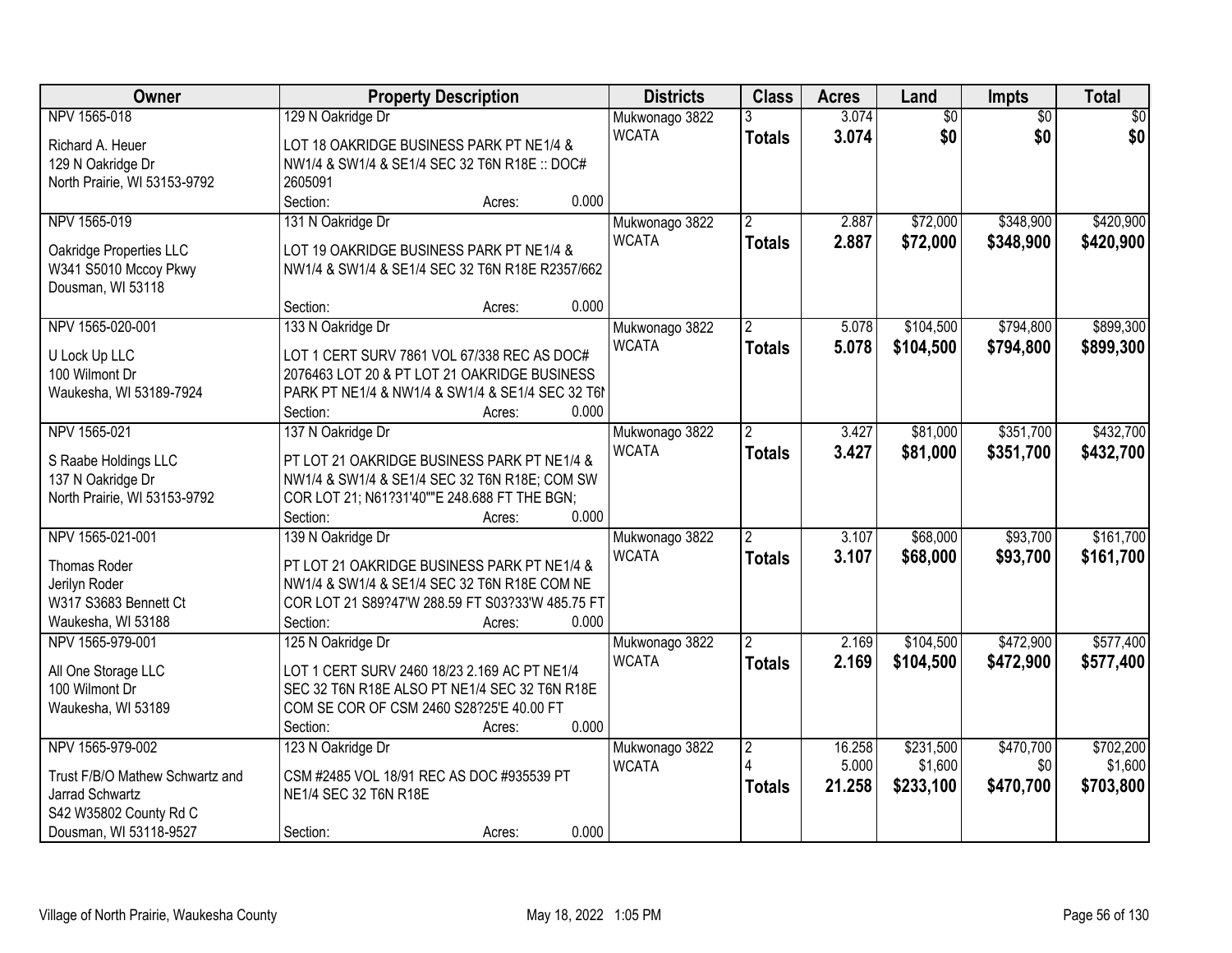| Owner                                     | <b>Property Description</b>                         | <b>Districts</b>    | <b>Class</b>    | <b>Acres</b> | Land                       | Impts           | <b>Total</b>    |
|-------------------------------------------|-----------------------------------------------------|---------------------|-----------------|--------------|----------------------------|-----------------|-----------------|
| NPV 1565-999-001                          | <b>Not Assigned</b>                                 | Kettle Moraine 1376 |                 | 5.670        | \$50,500                   | $\overline{50}$ | \$50,500        |
| Redds LLC                                 | NE1/4 NE1/4 SEC 32 T6N R18E :: ALSO COM NE COR      | <b>WCATA</b>        | <b>Totals</b>   | 5.670        | \$50,500                   | \$0             | \$50,500        |
| 172 W Main St                             | W1/2 NE1/4 SEC 32; W 41.25 FT; S 132.00 FT; E 41.25 |                     |                 |              |                            |                 |                 |
| Wales, WI 53183-9435                      | FT; N 132.00 FT TO BGN :: EX RR :: EX CSM #4287 EX  |                     |                 |              |                            |                 |                 |
|                                           | 0.000<br>Section:<br>Acres:                         |                     |                 |              |                            |                 |                 |
| NPV 1566-993                              | A/W 1567-970                                        | Mukwonago 3822      |                 |              | Assessed with NPV 1567-970 |                 |                 |
| Delona Enterprises LLP                    | PT NW1/4 SEC 32 T6N R18E COM W1/4 COR               | <b>WCATA</b>        |                 |              |                            |                 |                 |
| 130 E Morey Rd                            | N89?57'E 280.89 FT THE BGN N89?57'E 135.11 FT       |                     |                 |              |                            |                 |                 |
| North Prairie, WI 53153-6801              | N00?11'E 100.00 FT S89?57'W 135.11 FT S00?11'W      |                     |                 |              |                            |                 |                 |
|                                           | 0.000<br>Section:<br>Acres:                         |                     |                 |              |                            |                 |                 |
| NPV 1566-994                              | 312 N Main St                                       | Mukwonago 3822      | $\overline{X5}$ | 1.364        | \$0                        | $\overline{50}$ | $\overline{50}$ |
|                                           |                                                     | <b>WCATA</b>        | <b>Totals</b>   | 1.364        | \$0                        | \$0             | \$0             |
| St Johns Lutheran Church                  | PT NW1/4 SEC 32 T6N R18E COM W1/4 COR E 208.89      |                     |                 |              |                            |                 |                 |
| 312 N Main St                             | FT N 208.89 FT W 208.89 FT S 208.89 FT TO BGN VOL   |                     |                 |              |                            |                 |                 |
| North Prairie, WI 53153                   | 68/200 DEEDS ALSO PT NW1/4 SEC 32 T6N R18E          |                     |                 |              |                            |                 |                 |
|                                           | 0.000<br>Section:<br>Acres:                         |                     |                 |              |                            |                 |                 |
| NPV 1566-995                              | 318 N Main St                                       | Mukwonago 3822      |                 | 1.164        | \$64,000                   | \$115,800       | \$179,800       |
| <b>Esquire Property Management 11 LLC</b> | PT NW1/4 SEC 32 T6N R18E COM 211.5 FT N OF W1/4     | <b>WCATA</b>        | <b>Totals</b>   | 1.164        | \$64,000                   | \$115,800       | \$179,800       |
| 318 N Main St                             | COR N 243.43 FT N88?37'E 207.06 FT S 247.00 FT      |                     |                 |              |                            |                 |                 |
| PO Box 14                                 | S89?36'W 207.00 FT TO BGN EX W 33.00 FT FOR HY      |                     |                 |              |                            |                 |                 |
| North Prairie, WI 53153-0014              | 0.000<br>Section:<br>Acres:                         |                     |                 |              |                            |                 |                 |
| NPV 1566-997                              | 320 N Main St                                       | Mukwonago 3822      |                 | 0.375        | \$41,500                   | \$139,900       | \$181,400       |
|                                           |                                                     | <b>WCATA</b>        | <b>Totals</b>   | 0.375        | \$41,500                   | \$139,900       | \$181,400       |
| Hazel Danecki                             | PT NW1/4 SEC 32 T6N R18E COM 454.93 FT N OF         |                     |                 |              |                            |                 |                 |
| 302 W Sadd St                             | W1/4 COR N 80.57 FT N89?36'E 207.00 FT S 77.00 FT   |                     |                 |              |                            |                 |                 |
| North Prairie, WI 53153-9742              | S88?37'W 207.06 FT TO BGN EX W 33.00 FT FOR HW      |                     |                 |              |                            |                 |                 |
|                                           | Section:<br>0.000<br>Acres:                         |                     |                 |              |                            |                 |                 |
| NPV 1566-998                              | 400 N Main St                                       | Mukwonago 3822      | $\overline{4}$  | 51.500       | \$13,800                   | $\sqrt{6}$      | \$13,800        |
| Heintz Agri Properties 1883 LLC           | ALL NW1/4 SEC 32 T6N R18E LYING N & W OF RR EX      | <b>WCATA</b>        | 5               | 1.500        | \$300                      | \$0             | \$300           |
| 318 N Main St                             | PART IN TOWN OF GENESEE EX VOL 68/200 DEEDS         |                     |                 | 0.970        | \$74,000                   | \$170,200       | \$244,200       |
| PO Box 14                                 | EX VOL 214/63 DEEDS EX VOL 314/305 DEEDS EX         |                     | F6              | 55.000       | (\$110,000)                | \$0             | \$0             |
| North Prairie, WI 53153-0014              | 0.000<br>Section:<br>Acres:                         |                     | <b>Totals</b>   | 108.970      | \$88,100                   | \$170,200       | \$258,300       |
| NPV 1567-892-002                          | 198 N Harrison St                                   | Mukwonago 3822      |                 | 3.694        | \$0                        | $\overline{50}$ | $\overline{50}$ |
|                                           |                                                     | <b>WCATA</b>        | <b>Totals</b>   | 3.694        | \$0                        | \$0             | \$0             |
| <b>Watertronics Properties LLC</b>        | LOT 1 CSM #11662 VOL 117/13 REC AS DOC              |                     |                 |              |                            |                 |                 |
| PO Box 530                                | #4322855 BEING ALL CSM #8212 & CSM #9912 PT         |                     |                 |              |                            |                 |                 |
| Hartland, WI 53029-0530                   | NE1/4 NW1/4 OF SW1/4 SEC 32 T6N R18E & BEING P      |                     |                 |              |                            |                 |                 |
|                                           | 0.000<br>Section:<br>Acres:                         |                     |                 |              |                            |                 |                 |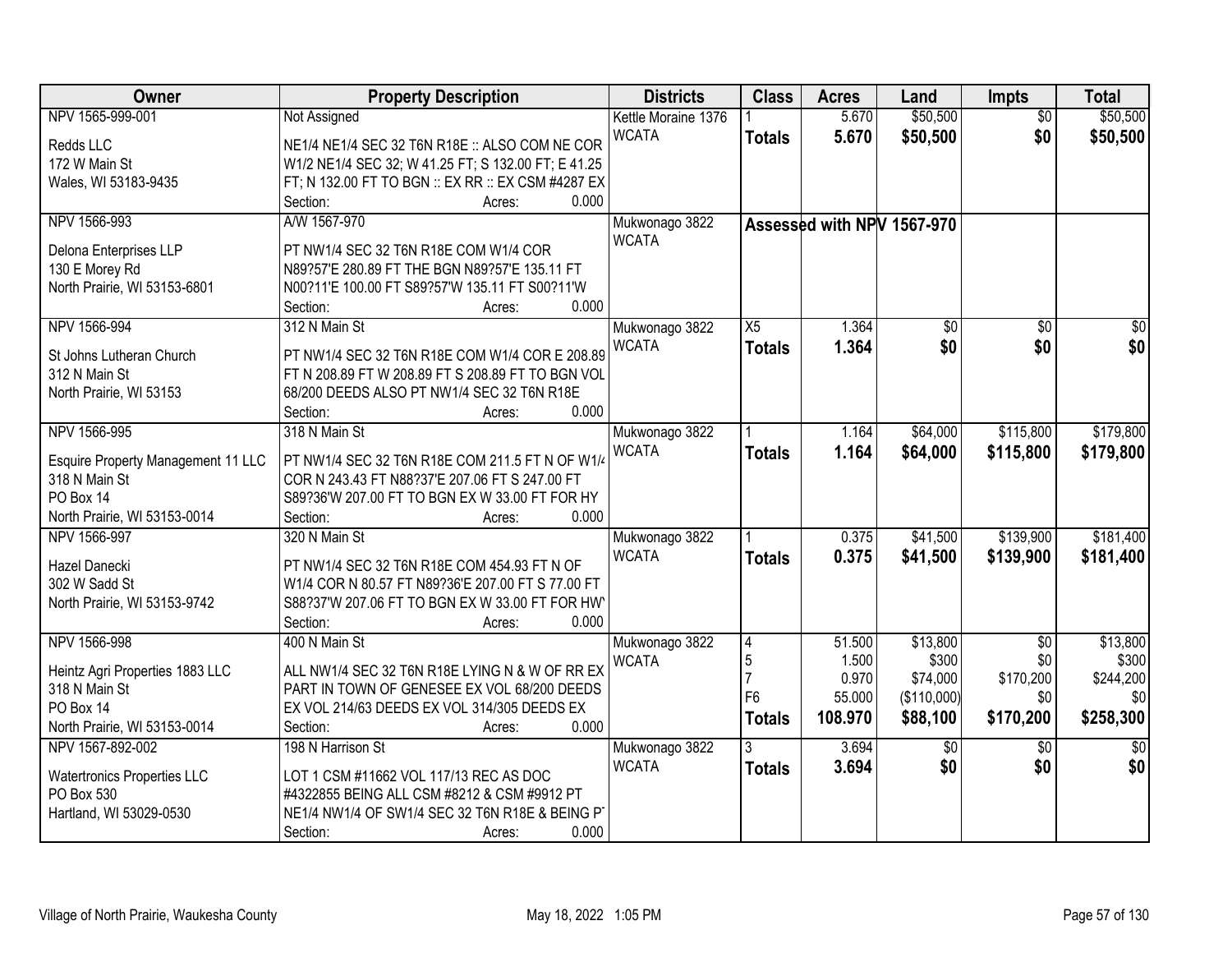| Owner                                   | <b>Property Description</b>                     | <b>Districts</b> | <b>Class</b>        | <b>Acres</b> | Land            | Impts           | <b>Total</b>    |
|-----------------------------------------|-------------------------------------------------|------------------|---------------------|--------------|-----------------|-----------------|-----------------|
| NPV 1567-892-003                        | 200 N Harrison St                               | Mukwonago 3822   |                     | 3.575        | $\overline{60}$ | $\overline{50}$ | $\overline{50}$ |
| D3 LLC                                  | LOT 2 CSM #11662 VOL 117/13 REC AS DOC          | <b>WCATA</b>     | <b>Totals</b>       | 3.575        | \$0             | \$0             | \$0             |
| 200 N Harrison St                       | #4322855 BEING ALL CSM #8212 & CSM #9912 PT     |                  |                     |              |                 |                 |                 |
| North Prairie, WI 53153-9718            | NE1/4 NW1/4 OF SW1/4 SEC 32 T6N R18E & BEING PT |                  |                     |              |                 |                 |                 |
|                                         | 0.000<br>Section:<br>Acres:                     |                  |                     |              |                 |                 |                 |
| NPV 1567-892-004                        | 220 N Harrison St                               | Mukwonago 3822   | $\overline{2}$      | 1.141        | \$63,500        | \$280,500       | \$344,000       |
|                                         |                                                 | <b>WCATA</b>     | <b>Totals</b>       | 1.141        | \$63,500        | \$280,500       | \$344,000       |
| Morey Street Development LLC            | LOT 3 CSM #11662 VOL 117/13 REC AS DOC          |                  |                     |              |                 |                 |                 |
| 200 N Harrison St                       | #4322855 BEING ALL CSM #8212 & CSM #9912 PT     |                  |                     |              |                 |                 |                 |
| North Prairie, WI 53153-9718            | NE1/4 NW1/4 OF SW1/4 SEC 32 T6N R18E & BEING PT |                  |                     |              |                 |                 |                 |
|                                         | 0.000<br>Section:<br>Acres:                     |                  |                     |              |                 |                 |                 |
| NPV 1567-893                            |                                                 | Mukwonago 3822   |                     | 0.033        | \$800           | \$0             | \$800           |
| Andrew Both                             | PT SW1/4 SEC 32 T6N R18E PT OUTLOT 111          | <b>WCATA</b>     | <b>Totals</b>       | 0.033        | \$800           | \$0             | \$800           |
| Sandra Both                             | ASSESSORS PLAT OF THE VILLAGE OF NORTH          |                  |                     |              |                 |                 |                 |
| 210 S Oakridge Dr                       | PRAIRIE COM CTR OF SEC S00?20'W 652.48 FT       |                  |                     |              |                 |                 |                 |
| North Prairie, WI 53153                 | 0.000<br>Section:<br>Acres:                     |                  |                     |              |                 |                 |                 |
| NPV 1567-894                            |                                                 | Mukwonago 3822   | $\overline{\chi_3}$ | 0.079        | \$0             | \$0             | \$0             |
|                                         |                                                 | <b>WCATA</b>     | <b>Totals</b>       | 0.079        | \$0             | \$0             | \$0             |
| <b>Waukesha County County Treasurer</b> | PT SW1/4 SEC 32 T6N R18E COM CTR OF SEC         |                  |                     |              |                 |                 |                 |
| <b>County Treasurer</b>                 | S0?20'W 652.48 FT S61?42'W 1320.50 FT S24?48'E  |                  |                     |              |                 |                 |                 |
| 515 W Moreland Blvd Rm ac148            | 207.12 FT THE BGN S61?42'W 278.54 FT S0?28'W    |                  |                     |              |                 |                 |                 |
| Waukesha, WI 53188                      | 0.000<br>Section:<br>Acres:                     |                  |                     |              |                 | \$701,100       |                 |
| NPV 1567-895-003                        | 302 E State Rd                                  | Mukwonago 3822   | $\overline{2}$      | 3.390        | \$115,500       |                 | \$816,600       |
| Sebry Properties LLC                    | LOT 1 CERT SURV 10915 VOL 106/150 3.39 AC PT    | <b>WCATA</b>     | <b>Totals</b>       | 3.390        | \$115,500       | \$701,100       | \$816,600       |
| 25819 Dover Line Rd                     | SW1/4 SEC 32 T6N R18E DOC# 3095523              |                  |                     |              |                 |                 |                 |
| Waterford, WI 53185                     |                                                 |                  |                     |              |                 |                 |                 |
|                                         | 0.000<br>Section:<br>Acres:                     |                  |                     |              |                 |                 |                 |
| NPV 1567-897-003                        | 102 E State Rd                                  | Mukwonago 3822   |                     | 1.479        | \$322,500       | \$1,044,700     | \$1,367,200     |
| North Prairie Market LLC                | LOT 1 CSM #9983 VOL 93/119 REC AS DOC #3257814  | <b>WCATA</b>     | <b>Totals</b>       | 1.479        | \$322,500       | \$1,044,700     | \$1,367,200     |
| 102 E State St                          | LOTS 80-83 ASSESSORS PLAT OF THE VILLAGE OF     |                  |                     |              |                 |                 |                 |
| North Prairie, WI 53153-9744            | NORTH PRAIRIE PT SW1/4 SEC 32 T6N R18E          |                  |                     |              |                 |                 |                 |
|                                         | 0.000<br>Section:<br>Acres:                     |                  |                     |              |                 |                 |                 |
| NPV 1567-899                            |                                                 | Mukwonago 3822   | X4                  | 0.800        | $\overline{50}$ | $\overline{50}$ | $\overline{50}$ |
|                                         |                                                 | <b>WCATA</b>     | <b>Totals</b>       | 0.800        | \$0             | \$0             | \$0             |
| Village of North Prairie                | PT LOTS 95 & 96 ASSESSORS PLAT OF THE VILLAGE   |                  |                     |              |                 |                 |                 |
| 130 N Harrison St                       | OF NORTH PRAIRIE PT SW1/4 SEC 32 T6N R18E PT    |                  |                     |              |                 |                 |                 |
| North Prairie, WI 53153                 | LOT 9 BLK A GIFFORDS ADDITION TO NORTH          |                  |                     |              |                 |                 |                 |
|                                         | 0.000<br>Section:<br>Acres:                     |                  |                     |              |                 |                 |                 |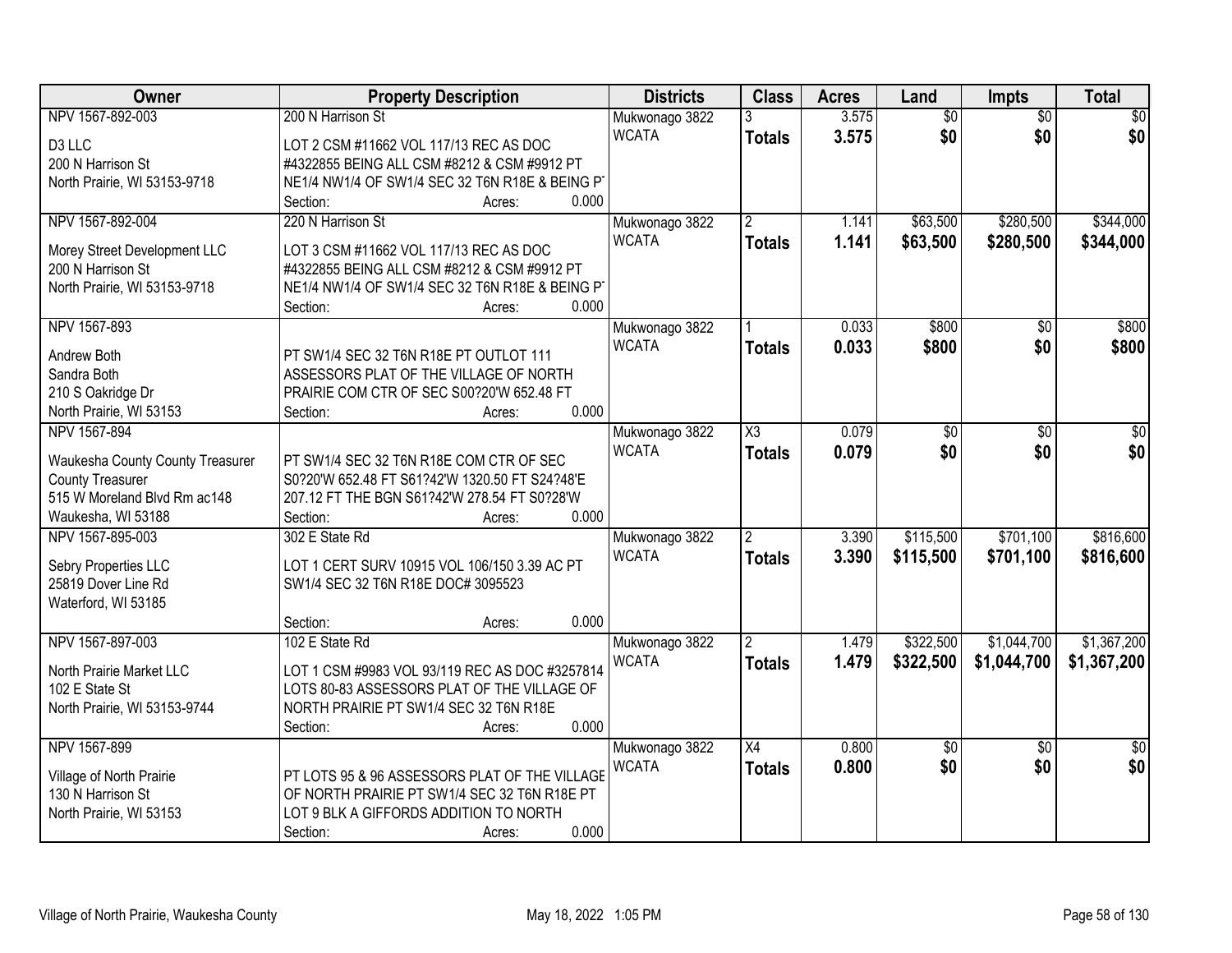| Owner                                                                             | <b>Property Description</b>                      |                 | <b>Districts</b> | <b>Class</b>   | <b>Acres</b>               | Land            | <b>Impts</b>    | <b>Total</b> |
|-----------------------------------------------------------------------------------|--------------------------------------------------|-----------------|------------------|----------------|----------------------------|-----------------|-----------------|--------------|
| NPV 1567-899-001                                                                  |                                                  |                 | Mukwonago 3822   | X4             | 0.097                      | $\overline{50}$ | $\overline{50}$ | \$0          |
| Village of North Prairie                                                          | PT LOT 95 ASSESSORS PLAT OF THE VILLAGE OF       |                 | <b>WCATA</b>     | <b>Totals</b>  | 0.097                      | \$0             | \$0             | \$0          |
| 130 N Harrison St                                                                 | NORTH PRAIRIE PT SW1/4 SEC 32 T6N R18E COM       |                 |                  |                |                            |                 |                 |              |
| North Prairie, WI 53153                                                           | 64.7 FT S6?30'E FROM INTERSEC RR & E LI          |                 |                  |                |                            |                 |                 |              |
|                                                                                   | Section:                                         | 0.000<br>Acres: |                  |                |                            |                 |                 |              |
| NPV 1567-900                                                                      |                                                  |                 | Mukwonago 3822   |                | 0.087                      | \$300           | $\overline{50}$ | \$300        |
|                                                                                   |                                                  |                 | <b>WCATA</b>     | <b>Totals</b>  | 0.087                      | \$300           | \$0             | \$300        |
| James A & Karen J Tremaine Revocable PT SW1/4 SEC 32 T6N R18E COM SW COR N89?43'E | 1311.30 FT N89?43'E 254.43 FT N76?58'W 260.72 FT |                 |                  |                |                            |                 |                 |              |
| Trust<br>N76 W30676 County Rd Vv                                                  | S0?24'W 60.0 FT TO BGN DOC# 2915887              |                 |                  |                |                            |                 |                 |              |
| Hartland, WI 53029                                                                | Section:                                         | 0.000<br>Acres: |                  |                |                            |                 |                 |              |
| NPV 1567-901                                                                      |                                                  |                 | Mukwonago 3822   |                |                            |                 |                 |              |
|                                                                                   |                                                  |                 | <b>WCATA</b>     |                | Assessed with NPV 1889-010 |                 |                 |              |
| <b>Grant Ziemke</b>                                                               | PT SW1/4 SEC 32 T6N R18E LYING S OF PRAIRIE      |                 |                  |                |                            |                 |                 |              |
| Kelly Ziemke                                                                      | VIEW DR & E OF LOT 3 BLK 5 OAKRIDGE              |                 |                  |                |                            |                 |                 |              |
| 410 Prairie View Dr                                                               | SUBDIVISION DOC# 2597224                         |                 |                  |                |                            |                 |                 |              |
| North Prairie, WI 53153-9787                                                      | Section:                                         | 0.000<br>Acres: |                  |                |                            |                 |                 |              |
| NPV 1567-902-001                                                                  | 106 Prairie View Dr                              |                 | Mukwonago 3822   |                | 0.740                      | \$65,000        | \$188,800       | \$253,800    |
| Stephen Welch                                                                     | PARCEL B CERT SURV 2352 VOL 17/56 0.757 AC PT    |                 | <b>WCATA</b>     | <b>Totals</b>  | 0.740                      | \$65,000        | \$188,800       | \$253,800    |
| Lisa Welch                                                                        | SW1/4 SEC 32 T6N R18E DOC# 2869618               |                 |                  |                |                            |                 |                 |              |
| 106 Prairie View Dr                                                               |                                                  |                 |                  |                |                            |                 |                 |              |
| North Prairie, WI 53153                                                           | Section:                                         | 0.000<br>Acres: |                  |                |                            |                 |                 |              |
| NPV 1567-903                                                                      | 104 Prairie View Dr                              |                 | Mukwonago 3822   |                | 0.534                      | \$54,000        | \$222,400       | \$276,400    |
|                                                                                   |                                                  |                 | <b>WCATA</b>     | <b>Totals</b>  | 0.534                      | \$54,000        | \$222,400       | \$276,400    |
| Brandon L. Molkentin                                                              | PARCEL A CSM #809 VOL 5/175 REC AS DOC           |                 |                  |                |                            |                 |                 |              |
| Brianna Ray Janson                                                                | #712963 PT LOT 1 BLK 2 OAKRIDGE SUBD BEING PT    |                 |                  |                |                            |                 |                 |              |
| 104 Prairie View Dr                                                               | SW1/4 SEC 32 T6N R18E                            |                 |                  |                |                            |                 |                 |              |
| North Prairie, WI 53153-9737                                                      | Section:                                         | 0.000<br>Acres: |                  |                |                            |                 |                 |              |
| NPV 1567-905-002                                                                  | 103 Prairie View Dr                              |                 | Mukwonago 3822   |                | 1.190                      | \$63,500        | \$182,500       | \$246,000    |
| Prairie Garden LLC                                                                | LOT 1 CERT SURV 10939 VOL 106/271 REC AS DOC#    |                 | <b>WCATA</b>     | <b>Totals</b>  | 1.190                      | \$63,500        | \$182,500       | \$246,000    |
| 515 Karin Dr                                                                      | 3887799 PT SW1/4 SEC 32 T6N R18E DOC# 4039431    |                 |                  |                |                            |                 |                 |              |
| North Prairie, WI 53153                                                           |                                                  |                 |                  |                |                            |                 |                 |              |
|                                                                                   | Section:                                         | 0.000<br>Acres: |                  |                |                            |                 |                 |              |
| NPV 1567-905-003                                                                  | 105 Prairie View Dr                              |                 | Mukwonago 3822   | $\overline{2}$ | 1.390                      | \$65,500        | \$242,500       | \$308,000    |
|                                                                                   |                                                  |                 | <b>WCATA</b>     | <b>Totals</b>  | 1.390                      | \$65,500        | \$242,500       | \$308,000    |
| Prairie Garden LLC                                                                | LOT 2 CERT SURV 10939 VOL 106/271 REC AS DOC#    |                 |                  |                |                            |                 |                 |              |
| 515 Karin Dr                                                                      | 3887799 PT SW1/4 SEC 32 T6N R18E DOC# 4039430    |                 |                  |                |                            |                 |                 |              |
| North Prairie, WI 53153                                                           |                                                  |                 |                  |                |                            |                 |                 |              |
|                                                                                   | Section:                                         | 0.000<br>Acres: |                  |                |                            |                 |                 |              |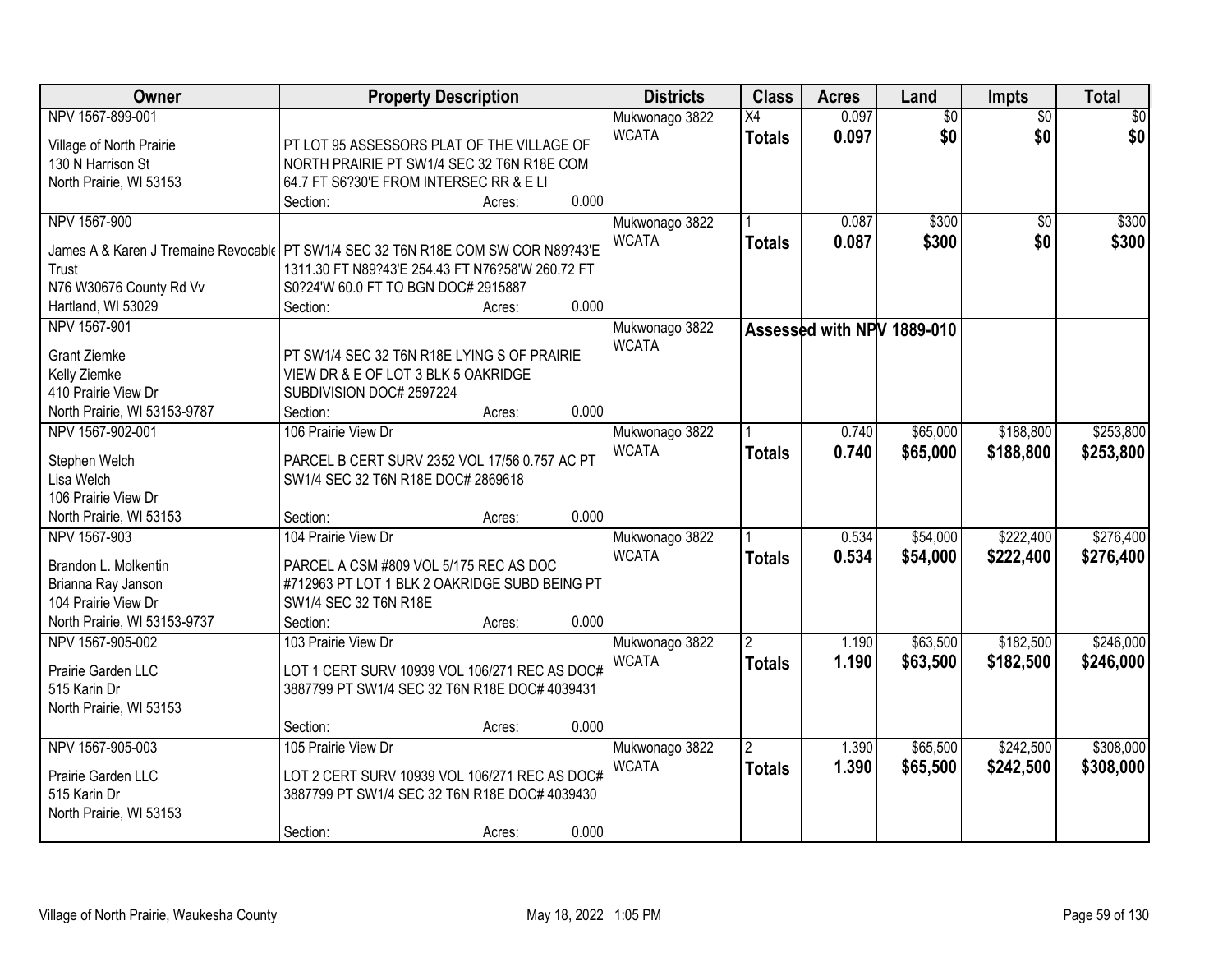| Owner                        | <b>Property Description</b>                                                                       |       | <b>Districts</b> | <b>Class</b>   | <b>Acres</b> | Land     | <b>Impts</b> | <b>Total</b> |
|------------------------------|---------------------------------------------------------------------------------------------------|-------|------------------|----------------|--------------|----------|--------------|--------------|
| NPV 1567-905-004             | 107 Prairie View Dr                                                                               |       | Mukwonago 3822   | $\overline{2}$ | 1.340        | \$65,000 | \$413,200    | \$478,200    |
| Prairie Garden LLC           | LOT 3 CERT SURV 10939 VOL 106/271 REC AS DOC#                                                     |       | <b>WCATA</b>     | <b>Totals</b>  | 1.340        | \$65,000 | \$413,200    | \$478,200    |
| 515 Karin Dr                 | 3887799 PT SW1/4 SEC 32 T6N R18E DOC# 4039430                                                     |       |                  |                |              |          |              |              |
| North Prairie, WI 53153      |                                                                                                   |       |                  |                |              |          |              |              |
|                              | Section:<br>Acres:                                                                                | 0.000 |                  |                |              |          |              |              |
| NPV 1567-907                 | 101 Prairie View Dr                                                                               |       | Mukwonago 3822   |                | 0.573        | \$56,000 | \$210,000    | \$266,000    |
| Joseph Tabat                 | PARCEL 1 CERT SURV 810 VOL 5/177 PT SW1/4 SEC                                                     |       | <b>WCATA</b>     | <b>Totals</b>  | 0.573        | \$56,000 | \$210,000    | \$266,000    |
| Norma M. Tabat               | 32 T6N R18E VOL 1255/152 DEEDS                                                                    |       |                  |                |              |          |              |              |
| 101 Prairie View Dr          |                                                                                                   |       |                  |                |              |          |              |              |
| North Prairie, WI 53153      | Section:<br>Acres:                                                                                | 0.000 |                  |                |              |          |              |              |
| NPV 1567-908                 | 303 E State Rd                                                                                    |       | Mukwonago 3822   |                | 0.500        | \$47,000 | \$143,500    | \$190,500    |
|                              |                                                                                                   |       | <b>WCATA</b>     | <b>Totals</b>  | 0.500        | \$47,000 | \$143,500    | \$190,500    |
| John P. Lowerre              | PT SW1/4 SEC 32 T6N R18E; COM CTR SEC; S0?20'W                                                    |       |                  |                |              |          |              |              |
| Darcey A. Lowerre            | 652.48 FT; S61?42'W 526.68 FT THE BGN; S61?42'W                                                   |       |                  |                |              |          |              |              |
| 303 E State Rd               | 110.0 FT; S28?18'E 198.0 FT; N61?42'E 110.0 FT;                                                   |       |                  |                |              |          |              |              |
| North Prairie, WI 53153-9748 | Section:<br>Acres:                                                                                | 0.000 |                  |                |              |          |              |              |
| NPV 1567-909                 | 301 E State Rd                                                                                    |       | Mukwonago 3822   |                | 0.500        | \$47,000 | \$135,200    | \$182,200    |
| <b>Troy Hilton</b>           | PT SW1/4 SEC 32 T6N R18E COM CTR SEC S0?20'W                                                      |       | <b>WCATA</b>     | <b>Totals</b>  | 0.500        | \$47,000 | \$135,200    | \$182,200    |
| Pamela Hilton                | 652.48 FT S61?42'W 636.68 FT THE BGN S61?42'W                                                     |       |                  |                |              |          |              |              |
| 301 E State Rd               | 110.0 FT S28?18'E 198.0 FT N61?42'E 110.0 FT                                                      |       |                  |                |              |          |              |              |
| North Prairie, WI 53153      | Section:<br>Acres:                                                                                | 0.000 |                  |                |              |          |              |              |
| NPV 1567-910                 | 101 S Oakridge Dr                                                                                 |       | Mukwonago 3822   |                | 0.627        | \$50,000 | \$142,000    | \$192,000    |
| Alexander Weinkauf           |                                                                                                   |       | <b>WCATA</b>     | <b>Totals</b>  | 0.627        | \$50,000 | \$142,000    | \$192,000    |
| 101 S Oakridge Dr            | PT SW1/4 SEC 32 T6N R18E; COM CTR SEC; S0?20'W<br>652.48 FT; S61?42'W 746.68 FT THE BGN; S61?42'W |       |                  |                |              |          |              |              |
| North Prairie, WI 53153-9735 | 137.90 FT; S28?18'E 198.0 FT; N61?42'E 137.90 FT;                                                 |       |                  |                |              |          |              |              |
|                              | Section:<br>Acres:                                                                                | 0.000 |                  |                |              |          |              |              |
| NPV 1567-911                 | 103 S Oakridge Dr                                                                                 |       | Mukwonago 3822   |                | 0.627        | \$50,000 | \$221,400    | \$271,400    |
|                              |                                                                                                   |       | <b>WCATA</b>     | <b>Totals</b>  | 0.627        | \$50,000 | \$221,400    | \$271,400    |
| Nicholas Unger               | PT SW1/4 SEC 32 T6N R18E; COM CNTR SEC;                                                           |       |                  |                |              |          |              |              |
| Rebecca Unger                | S0?20'W ON SEC LINE 652.48 FT TO CNTRLNE OF                                                       |       |                  |                |              |          |              |              |
| 103 S Oakridge Dr            | ROAD; S61?42'W ON CNTRLNE 884.58 FT; S28?18'E                                                     |       |                  |                |              |          |              |              |
| North Prairie, WI 53153-9735 | Section:<br>Acres:                                                                                | 0.000 |                  |                |              |          |              |              |
| NPV 1567-912                 | 102 S Oakridge Dr                                                                                 |       | Mukwonago 3822   |                | 0.512        | \$47,000 | \$188,200    | \$235,200    |
| Craig C. Green               | PT OUTLOT 111 ASSESSOR'S PLAT OF NORTH                                                            |       | <b>WCATA</b>     | <b>Totals</b>  | 0.512        | \$47,000 | \$188,200    | \$235,200    |
| 102 S Oakridge Dr            | PRAIRIE PT SW1/4 SEC 32 T6N R18E; COM NE COR                                                      |       |                  |                |              |          |              |              |
| North Prairie, WI 53153-9734 | LOT 1 BLK 1 OAKRIDGE SUBDIVISION; S61?42'W                                                        |       |                  |                |              |          |              |              |
|                              | Section:<br>Acres:                                                                                | 0.512 |                  |                |              |          |              |              |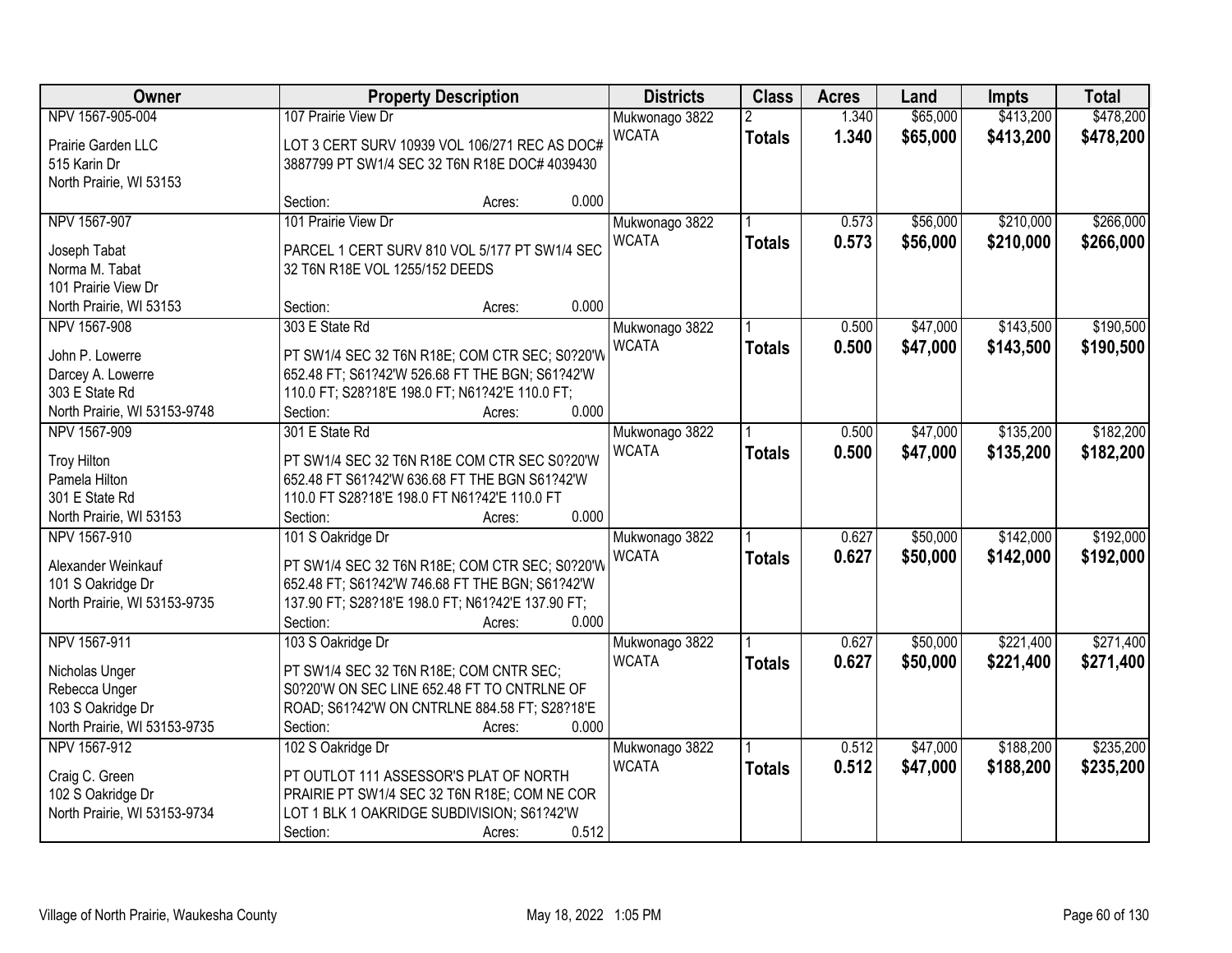| <b>Owner</b>                 | <b>Property Description</b>                      | <b>Districts</b> | <b>Class</b>  | <b>Acres</b> | Land     | Impts           | <b>Total</b> |
|------------------------------|--------------------------------------------------|------------------|---------------|--------------|----------|-----------------|--------------|
| NPV 1567-913-001             | 237 E State Rd                                   | Mukwonago 3822   |               | 0.557        | \$48,500 | $\overline{50}$ | \$48,500     |
| Kushkamal Singh              | PT SW1/4 SEC 32 T6N R18E; COM CNTR SEC;          | <b>WCATA</b>     | <b>Totals</b> | 0.557        | \$48,500 | \$0             | \$48,500     |
| 237 E State Rd               | S0?20'W O N/S 1/4 SEC LINE 652.48 FT TO CNTRLNE  |                  |               |              |          |                 |              |
| North Prairie, WI 53153-9747 | OF RD; S61?42'W 1320.50 TO BGN; S24?48'E ON      |                  |               |              |          |                 |              |
|                              | 0.557<br>Section:<br>Acres:                      |                  |               |              |          |                 |              |
| NPV 1567-913-002             | 237 E State Rd                                   | Mukwonago 3822   |               | 0.459        | \$45,000 | \$157,800       | \$202,800    |
|                              |                                                  | <b>WCATA</b>     | <b>Totals</b> | 0.459        | \$45,000 | \$157,800       | \$202,800    |
| Anthony David Thomas         | PT SW1/4 SEC 32 T6N R18E; COM NE COR SW1/4       |                  |               |              |          |                 |              |
| 300 S Rochester St           | SEC 32; S00?12'E 653.20 FT; S60?57'W 1149.21 FT  |                  |               |              |          |                 |              |
| Mukwonago, WI 53149-1614     | THE BGN; S28?53'E 206.18 FT; N61?06'E 97.10 FT;  |                  |               |              |          |                 |              |
|                              | 0.000<br>Section:<br>Acres:                      |                  |               |              |          |                 |              |
| NPV 1567-914                 | 235 E State Rd                                   | Mukwonago 3822   |               | 0.508        | \$47,000 | \$118,500       | \$165,500    |
| Gregory S. Weston            | PT SW1/4 SEC 32 T6N R18E; COM INTERSECTION       | <b>WCATA</b>     | <b>Totals</b> | 0.508        | \$47,000 | \$118,500       | \$165,500    |
| Victoria E. Weston           | OF N/S1/4 LI WITH CTR LI STH 59 DISTANT S0?20'W  |                  |               |              |          |                 |              |
| 235 E State Rd               | 652.48 FT FROM CTR OF SEC; S61?42'W ON CTR LI    |                  |               |              |          |                 |              |
| North Prairie, WI 53153-9747 | 0.000<br>Section:<br>Acres:                      |                  |               |              |          |                 |              |
| NPV 1567-915                 | 233 E State Rd                                   | Mukwonago 3822   |               | 0.905        | \$57,500 | \$176,500       | \$234,000    |
|                              |                                                  | <b>WCATA</b>     | <b>Totals</b> | 0.905        | \$57,500 | \$176,500       | \$234,000    |
| Peter E. Castillo            | PT OUTLOT 111 ASSESSORS PLAT OF THE VILLAGE      |                  |               |              |          |                 |              |
| 233 E State Rd               | OF NORTH PRAIRIE PT SW1/4 SEC 32 T6N R18E;       |                  |               |              |          |                 |              |
| North Prairie, WI 53153-9747 | COM CTR SEC; S00?20'W ALG S 1/4 LI OF SEC 652.48 |                  |               |              |          |                 |              |
|                              | 0.000<br>Section:<br>Acres:                      |                  |               |              |          |                 |              |
| NPV 1567-916                 | 225 E State Rd                                   | Mukwonago 3822   |               | 0.889        | \$57,000 | \$156,700       | \$213,700    |
| Paul Ciszek                  | PT OUTLOT 112 ASSESSORS PLAT OF THE VILLAGE      | <b>WCATA</b>     | <b>Totals</b> | 0.889        | \$57,000 | \$156,700       | \$213,700    |
| Kelly Ciszek                 | OF NORTH PRAIRIE PT SW1/4 SEC 32 T6N R18E VOL    |                  |               |              |          |                 |              |
| 225 E State Rd               | 535/529 DEEDS ALSO PT SW1/4 SEC 32 T6N R18E      |                  |               |              |          |                 |              |
| North Prairie, WI 53153      | 0.000<br>Section:<br>Acres:                      |                  |               |              |          |                 |              |
| NPV 1567-917                 | 221 E State Rd                                   | Mukwonago 3822   |               | 0.532        | \$47,500 | \$144,500       | \$192,000    |
|                              |                                                  | <b>WCATA</b>     | <b>Totals</b> | 0.532        | \$47,500 | \$144,500       | \$192,000    |
| Roger L. Knoelke             | PT OUTLOT 112 ASSESSORS PLAT OF THE VILLAGE      |                  |               |              |          |                 |              |
| 221 E State Rd               | OF NORTH PRAIRIE PT SW1/4 SEC 32 T6N R18E        |                  |               |              |          |                 |              |
| North Prairie, WI 53153      | COM INTERSEC CTR LI HWY & N-S1/4 SEC LI          |                  |               |              |          |                 |              |
|                              | 0.000<br>Section:<br>Acres:                      |                  |               |              |          |                 |              |
| NPV 1567-918                 | 217 E State Rd                                   | Mukwonago 3822   |               | 0.354        | \$40,500 | \$178,000       | \$218,500    |
| Linda A. Catterson           | PT OUTLOT 112 ASSESSORS PLAT OF THE VILLAGE      | <b>WCATA</b>     | <b>Totals</b> | 0.354        | \$40,500 | \$178,000       | \$218,500    |
| 217 E State Rd               | OF NORTH PRAIRIE PT SW1/4 SEC 32 T6N R18E        |                  |               |              |          |                 |              |
| North Prairie, WI 53153      | COM S00?37'W 652.48 FT FROM CTR SEC S62?00'W     |                  |               |              |          |                 |              |
|                              | Section:<br>0.000<br>Acres:                      |                  |               |              |          |                 |              |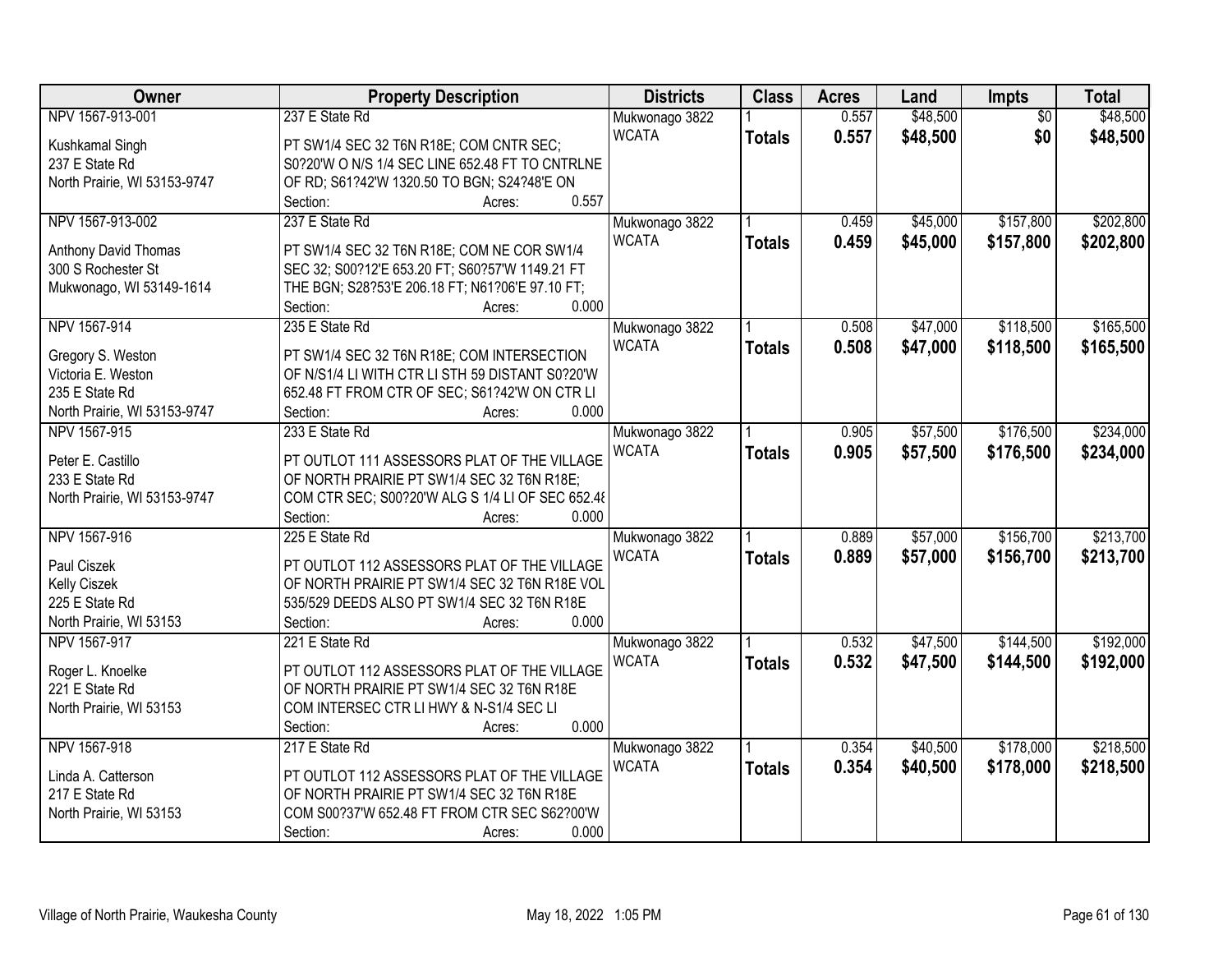| Owner                        | <b>Property Description</b>                           | <b>Districts</b>               | <b>Class</b>   | <b>Acres</b> | Land     | <b>Impts</b> | <b>Total</b> |
|------------------------------|-------------------------------------------------------|--------------------------------|----------------|--------------|----------|--------------|--------------|
| NPV 1567-919                 | 215 E State Rd                                        | Mukwonago 3822                 |                | 0.642        | \$50,500 | \$199,200    | \$249,700    |
| Nicole L. Heding             | PT OUTLOT 112 ASSESSORS PLAT OF THE VILLAGE           | <b>WCATA</b>                   | <b>Totals</b>  | 0.642        | \$50,500 | \$199,200    | \$249,700    |
| 215 E State Rd               | OF NORTH PRAIRIE PT SW1/4 SEC 32 T6N R18E;            |                                |                |              |          |              |              |
| North Prairie, WI 53153-9747 | COM AT INTERSEC OF N&S1/4 SEC LI WITH CTRLI           |                                |                |              |          |              |              |
|                              | 0.000<br>Section:<br>Acres:                           |                                |                |              |          |              |              |
| NPV 1567-920                 | 213 E State Rd                                        | Mukwonago 3822                 |                | 0.642        | \$50,500 | \$199,900    | \$250,400    |
|                              |                                                       | <b>WCATA</b>                   | <b>Totals</b>  | 0.642        | \$50,500 | \$199,900    | \$250,400    |
| June A. Hudson               | PT OUTLOT 112 ASSESSORS PLAT OF THE VILLAGE           |                                |                |              |          |              |              |
| 213 E State Rd               | OF NORTH PRAIRIE PT SW1/4 SEC 32 T6N R18E             |                                |                |              |          |              |              |
| North Prairie, WI 53153      | COM CTR SEC S 652.48 FT S62?W 2084.51 FT THE<br>0.000 |                                |                |              |          |              |              |
|                              | Section:<br>Acres:                                    |                                |                |              |          |              |              |
| NPV 1567-921-001             | 205 E State Rd                                        | Mukwonago 3822                 |                | 0.642        | \$50,500 | \$167,600    | \$218,100    |
| Brian J. Knors               | PT OUTLOT 112 ASSESSORS PLAT OF THE VILLAGE           | <b>WCATA</b>                   | <b>Totals</b>  | 0.642        | \$50,500 | \$167,600    | \$218,100    |
| 205 E State Rd               | OF NORTH PRAIRIE PT SW1/4 SEC 32 T6N R18E;            |                                |                |              |          |              |              |
| North Prairie, WI 53153-9747 | COM INTERSEC N & S1/4 SEC LI & HWY CTRLI              |                                |                |              |          |              |              |
|                              | 0.000<br>Section:<br>Acres:                           |                                |                |              |          |              |              |
| NPV 1567-922                 | 119 E State Rd                                        | Mukwonago 3822                 |                | 0.638        | \$50,500 | \$129,200    | \$179,700    |
|                              |                                                       | <b>WCATA</b>                   | <b>Totals</b>  | 0.638        | \$50,500 | \$129,200    | \$179,700    |
| Deborah L. Gibbons           | PT OUTLOT 112 ASSESSORS PLAT OF THE VILLAGE           |                                |                |              |          |              |              |
| 119 E State Rd               | OF NORTH PRAIRIE PT SW1/4 SEC 32 T6N R18E             |                                |                |              |          |              |              |
| North Prairie, WI 53153      | COM SW COR N 571.0 FT N61?32'E 475.74 FT THE<br>0.000 |                                |                |              |          |              |              |
| NPV 1567-923                 | Section:<br>Acres:<br>115 E State Rd                  |                                |                | 0.350        | \$40,500 | \$152,200    | \$192,700    |
|                              |                                                       | Mukwonago 3822                 |                |              |          |              |              |
| David Krukowski              | PT OUTLOT 112 ASSESSORS PLAT OF THE VILLAGE           | <b>WCATA</b>                   | <b>Totals</b>  | 0.350        | \$40,500 | \$152,200    | \$192,700    |
| Cynthia Krukowski            | OF NORTH PRAIRIE PT SW1/4 SEC 32 T6N R18E             |                                |                |              |          |              |              |
| 115 E State Rd               | COM SW COR N 571.00 FT N61?32'E 396.74 FT THE         |                                |                |              |          |              |              |
| North Prairie, WI 53153      | 0.000<br>Section:<br>Acres:                           |                                |                |              |          |              |              |
| NPV 1567-924                 | 113 E State Rd                                        | Mukwonago 3822                 | $\overline{2}$ | 0.374        | \$38,000 | \$107,100    | \$145,100    |
| All One Storage-Genesee LLC  | PT OUTLOT 112 ASSESSORS PLAT OF VILLAGE OF            | <b>WCATA</b>                   | <b>Totals</b>  | 0.374        | \$38,000 | \$107,100    | \$145,100    |
| 100 E Wilmont Dr             | NORTH PRAIRIE PT SW1/4 SEC 32 T6N R18E; COM           |                                |                |              |          |              |              |
| Waukesha, WI 53189-7924      | NE COR LOT 113; SELY 163 FT; NELY 100 FT; NWLY        |                                |                |              |          |              |              |
|                              | 0.000<br>Section:<br>Acres:                           |                                |                |              |          |              |              |
| NPV 1567-925                 | 109 E State Rd                                        |                                |                | 0.359        | \$40,500 | \$119,600    | \$160,100    |
|                              |                                                       | Mukwonago 3822<br><b>WCATA</b> |                | 0.359        |          |              |              |
| Ezra J. Pennington           | LOT 113 ASSESSORS PLAT OF THE VILLAGE OF              |                                | <b>Totals</b>  |              | \$40,500 | \$119,600    | \$160,100    |
| 109 E State Rd               | NORTH PRAIRIE PT SW1/4 SEC 32 T6N R18E :: DOC#        |                                |                |              |          |              |              |
| North Prairie, WI 53153-9744 | 4262475                                               |                                |                |              |          |              |              |
|                              | 0.000<br>Section:<br>Acres:                           |                                |                |              |          |              |              |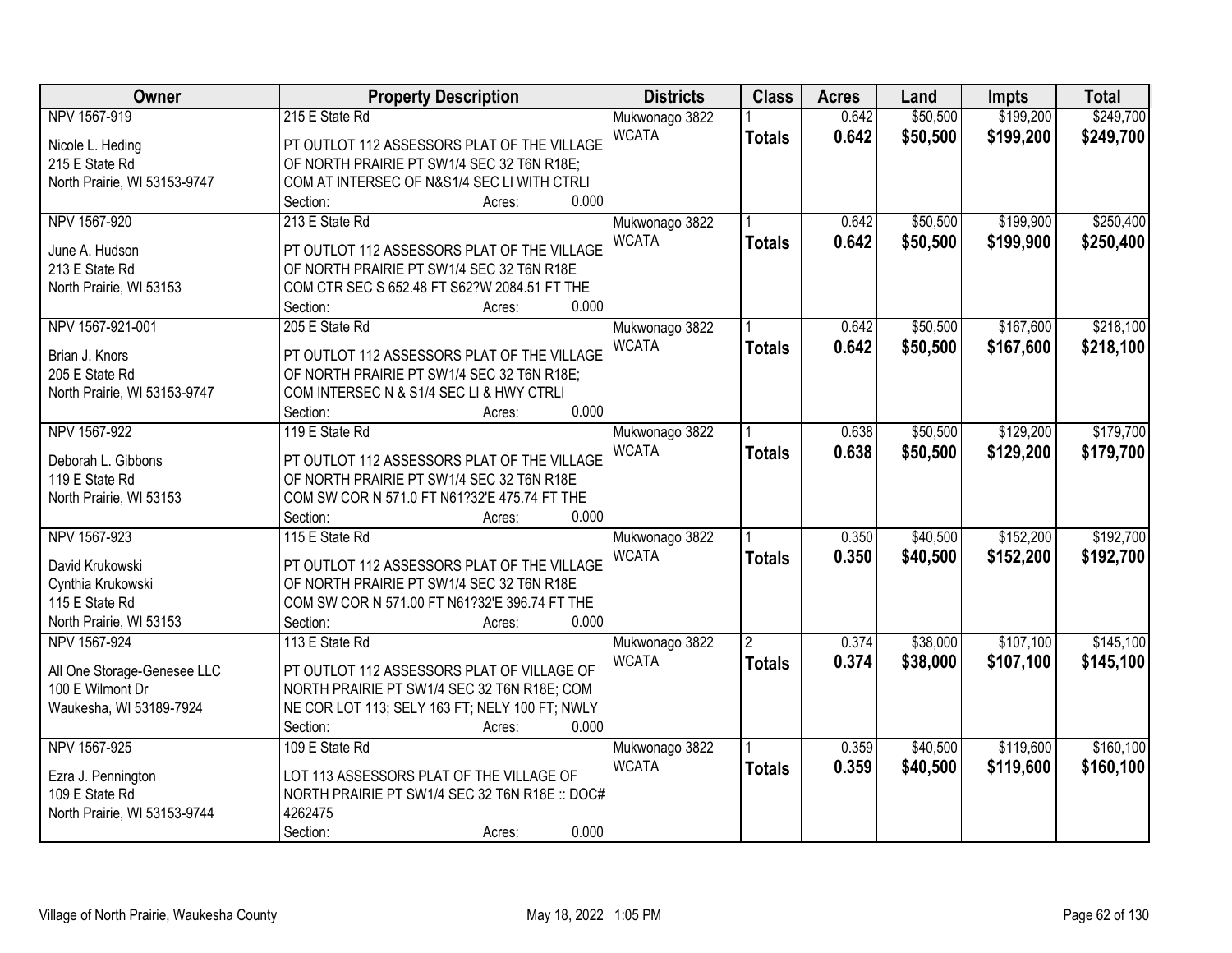| Owner                               | <b>Property Description</b>                      | <b>Districts</b> | <b>Class</b>    | <b>Acres</b> | Land     | <b>Impts</b> | <b>Total</b> |
|-------------------------------------|--------------------------------------------------|------------------|-----------------|--------------|----------|--------------|--------------|
| NPV 1567-926                        | 105 E State Rd                                   | Mukwonago 3822   |                 | 0.266        | \$36,500 | \$133,600    | \$170,100    |
| Esquire Property Management: 2, LLC | PT LOTS 114 & 115 ASSESSORS PLAT OF THE          | <b>WCATA</b>     | <b>Totals</b>   | 0.266        | \$36,500 | \$133,600    | \$170,100    |
| 318 N Main St                       | VILLAGE OF NORTH PRAIRIE PT SW1/4 SEC 32 T6N     |                  |                 |              |          |              |              |
| PO Box 14                           | R18E COM NE COR LOT 114 S 177.6 FT SWLY 55 FT    |                  |                 |              |          |              |              |
| North Prairie, WI 53153-0014        | 0.000<br>Section:<br>Acres:                      |                  |                 |              |          |              |              |
| NPV 1567-927                        | 103 E State Rd                                   | Mukwonago 3822   |                 | 0.241        | \$35,500 | \$123,200    | \$158,700    |
|                                     |                                                  | <b>WCATA</b>     | <b>Totals</b>   | 0.241        | \$35,500 | \$123,200    | \$158,700    |
| <b>Timothy Perry</b>                | PT LOTS 114 115 & 116 ASSESSORS PLAT OF THE      |                  |                 |              |          |              |              |
| K. Perry                            | VILLAGE OF NORTH PRAIRIE PT SW1/4 SEC 32 T6N     |                  |                 |              |          |              |              |
| 103 E State Rd                      | R18E COM NW COR LOT 116 NE 66 FT NELY 60 FT      |                  |                 |              |          |              |              |
| North Prairie, WI 53153             | 0.000<br>Section:<br>Acres:                      |                  |                 |              |          |              |              |
| NPV 1567-928                        | 104 S Main St                                    | Mukwonago 3822   |                 | 0.294        | \$38,000 | \$119,800    | \$157,800    |
| Dale Ratajczyk                      | PT OUTLOT 112 ASSESSORS PLAT OF THE VILLAGE      | <b>WCATA</b>     | <b>Totals</b>   | 0.294        | \$38,000 | \$119,800    | \$157,800    |
| Bryn Ratajczyk                      | OF NORTH PRAIRIE PT SW1/4 SEC 32 T6N R18E        |                  |                 |              |          |              |              |
| 104 S Main St                       | COM INTERSEC N LI OUTLOT 112 & W 1/4 LI S 214.97 |                  |                 |              |          |              |              |
| North Prairie, WI 53153             | 0.000<br>Section:<br>Acres:                      |                  |                 |              |          |              |              |
| NPV 1567-929                        | 101 E State Rd                                   | Mukwonago 3822   | $\overline{X2}$ | 0.310        | \$0      | \$0          | \$0          |
|                                     |                                                  | <b>WCATA</b>     | <b>Totals</b>   | 0.310        | \$0      | \$0          | \$0          |
| State of Wisconsin                  | PT LOT 116 ASSESSORS PLAT OF THE VILLAGE OF      |                  |                 |              |          |              |              |
| Dept of Transportation-Dist 2       | NORTH PRAIRIE PT SW1/4 SEC 32 T6N R18E COM       |                  |                 |              |          |              |              |
| 141 NW Barstow St                   | SW COR SEC 32 N0?37'E N62?10'E 37.53 FT THE      |                  |                 |              |          |              |              |
| Waukesha, WI 53188-3789             | 0.000<br>Section:<br>Acres:                      |                  |                 |              |          |              |              |
| NPV 1567-934                        | 114 N Main St                                    | Mukwonago 3822   |                 | 0.619        | \$50,000 | \$173,500    | \$223,500    |
| Raymond Brauch et al                | LOT 70 ASSESSORS PLAT OF THE VILLAGE OF          | <b>WCATA</b>     | <b>Totals</b>   | 0.619        | \$50,000 | \$173,500    | \$223,500    |
| 114 N Main St                       | NORTH PRAIRIE PT SW1/4 SEC 32 T6N R18E 95 FT X   |                  |                 |              |          |              |              |
| North Prairie, WI 53153             | 284 FT E SIDE MAIN ST LOT 6 BLK D & W 112.20 FT  |                  |                 |              |          |              |              |
|                                     | 0.000<br>Section:<br>Acres:                      |                  |                 |              |          |              |              |
| NPV 1567-936                        | 112 E State Rd                                   | Mukwonago 3822   |                 | 0.316        | \$39,000 | \$129,000    | \$168,000    |
|                                     |                                                  | <b>WCATA</b>     | <b>Totals</b>   | 0.316        | \$39,000 | \$129,000    | \$168,000    |
| Allan W. Frey                       | LOT 84 ASSESSORS PLAT OF THE VILLAGE OF          |                  |                 |              |          |              |              |
| 1190 Nagawicka St                   | NORTH PRAIRIE PT SW1/4 SEC 32 T6N R18E DOC#      |                  |                 |              |          |              |              |
| Delafield, WI 53018                 | 3685159                                          |                  |                 |              |          |              |              |
|                                     | 0.000<br>Section:<br>Acres:                      |                  |                 |              |          |              |              |
| NPV 1567-937                        | 114 E State Rd                                   | Mukwonago 3822   |                 | 0.230        | \$14,000 | \$146,600    | \$160,600    |
| Rajwinder Singh                     | PT LOT 85 ASSESSORS PLAT VILLAGE OF NORTH        | <b>WCATA</b>     | <b>Totals</b>   | 0.230        | \$14,000 | \$146,600    | \$160,600    |
| N8147 National Dr                   | PRAIRIE; COM AT PNT IN E BNDRY LINE LOT 85       |                  |                 |              |          |              |              |
| Beaver Dam, WI 53916-9241           | WHICH IS 40 FT S OF STHRN BNDRY LINE LOT 87      |                  |                 |              |          |              |              |
|                                     | 0.000<br>Section:<br>Acres:                      |                  |                 |              |          |              |              |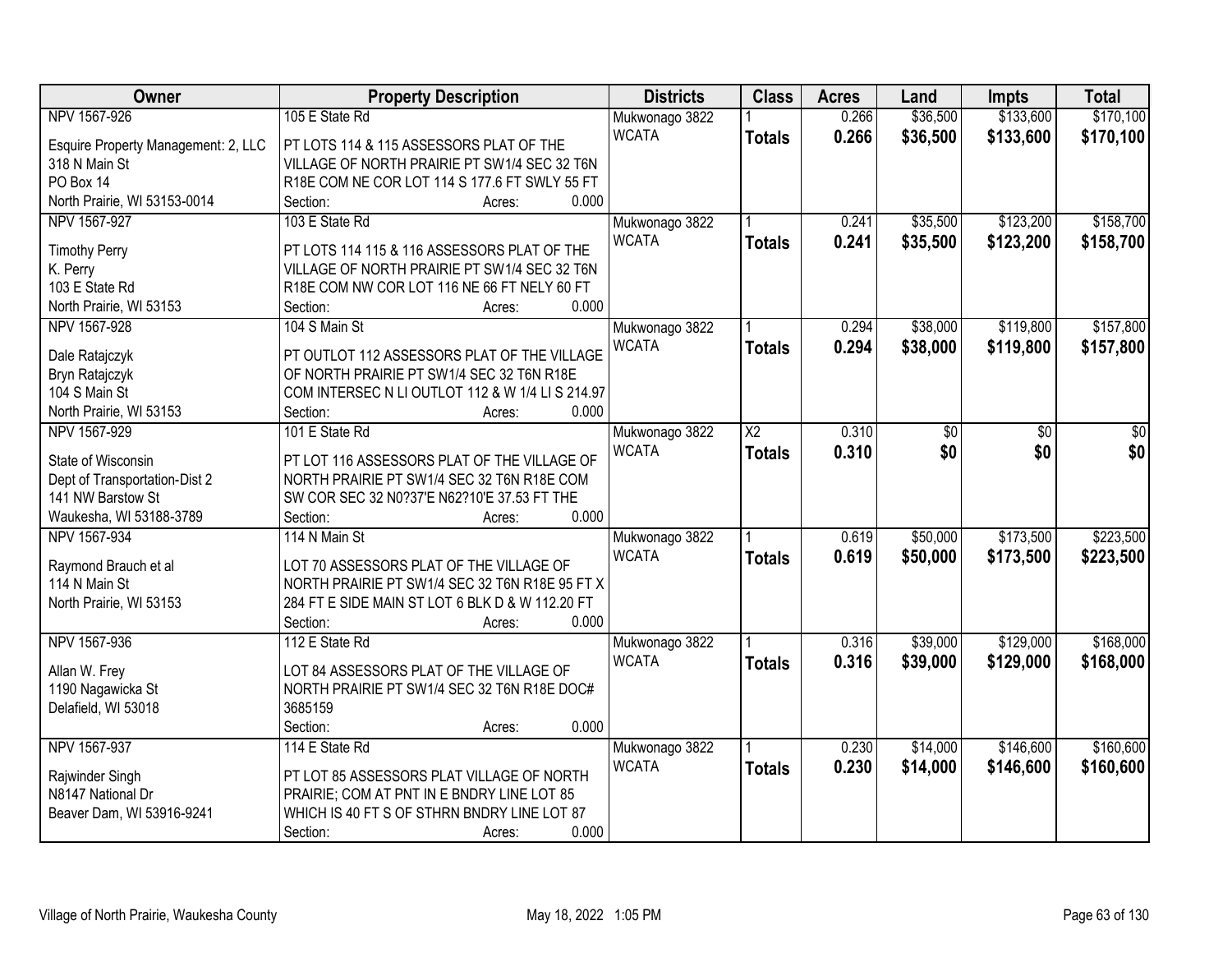| Owner                                | <b>Property Description</b>                      | <b>Districts</b> | <b>Class</b>  | <b>Acres</b> | Land     | <b>Impts</b> | <b>Total</b> |
|--------------------------------------|--------------------------------------------------|------------------|---------------|--------------|----------|--------------|--------------|
| NPV 1567-938                         | 116 E State Rd                                   | Mukwonago 3822   |               | 0.325        | \$39,000 | \$193,700    | \$232,700    |
| Adam C. Milne                        | LOT 86 & N 40 FT LOT 85 ASSESSORS PLAT OF THE    | <b>WCATA</b>     | <b>Totals</b> | 0.325        | \$39,000 | \$193,700    | \$232,700    |
| Tiffany A. Milne                     | VILLAGE OF NORTH PRAIRIE PT W1/2 SW1/4 SEC 32    |                  |               |              |          |              |              |
| 116 E State Rd                       | T6N R18E; COM SE COR LOT 86; N 118.5 FT TO NE    |                  |               |              |          |              |              |
| North Prairie, WI 53153-9744         | 0.000<br>Section:<br>Acres:                      |                  |               |              |          |              |              |
| NPV 1567-939                         | 105 N Harrison St                                | Mukwonago 3822   |               | 0.328        | \$39,500 | \$167,300    | \$206,800    |
| Joseph Nelson                        | PT LOT 4 BLK G ORIGINAL PLAT NORTH PRAIRIE PT    | <b>WCATA</b>     | <b>Totals</b> | 0.328        | \$39,500 | \$167,300    | \$206,800    |
| Whitney Wahlgren                     | SW1/4 SEC 32 T6N R18E; LANDS KNOWN AS 230        |                  |               |              |          |              |              |
| 105 N Harrison St                    | LINKS (151.80 FT) OFF E END LOT 4 BLK G THE BGN; |                  |               |              |          |              |              |
| North Prairie, WI 53153-9791         | 0.000<br>Section:<br>Acres:                      |                  |               |              |          |              |              |
| NPV 1567-940                         | 107 N Harrison St                                | Mukwonago 3822   |               | 0.328        | \$39,500 | \$135,100    | \$174,600    |
|                                      |                                                  | <b>WCATA</b>     | <b>Totals</b> | 0.328        | \$39,500 | \$135,100    | \$174,600    |
| Douglas Mccaffery                    | LOT 88 ASSESSORS PLAT OF THE VILLAGE OF          |                  |               |              |          |              |              |
| <b>Yvonne Mccaffery</b>              | NORTH PRAIRIE PT SW1/4 SEC 32 T6N R18E (AKA E    |                  |               |              |          |              |              |
| <b>PO Box 146</b>                    | 151.8 FT LOT 3 BLK G ORIGINAL PLAT OF NORTH      |                  |               |              |          |              |              |
| North Prairie, WI 53153-0146         | 0.000<br>Section:<br>Acres:                      |                  |               |              |          |              |              |
| NPV 1567-941                         | 118 N Main St                                    | Mukwonago 3822   |               | 0.691        | \$52,000 | \$97,000     | \$149,000    |
| Emily S. Witkowski                   | LOT 78 ASSESSORS PLAT OF THE VILLAGE OF          | <b>WCATA</b>     | <b>Totals</b> | 0.691        | \$52,000 | \$97,000     | \$149,000    |
| 118 N Main St                        | NORTH PRAIRIE PT SW1/4 SEC 32 T6N R18E; COM      |                  |               |              |          |              |              |
| North Prairie, WI 53153-9789         | 17 RODS & 5.5 FT (286 FT) S OF RR WHERE S LI R/W |                  |               |              |          |              |              |
|                                      | 0.000<br>Section:<br>Acres:                      |                  |               |              |          |              |              |
| NPV 1567-942                         | 120 N Main St                                    | Mukwonago 3822   |               | 0.105        | \$24,500 | \$183,000    | \$207,500    |
|                                      |                                                  | <b>WCATA</b>     | <b>Totals</b> | 0.105        | \$24,500 | \$183,000    | \$207,500    |
| Chad Scheifen                        | LOT 77 ASSESSORS PLAT OF THE VILLAGE OF          |                  |               |              |          |              |              |
| Kari Scheifen                        | NORTH PRAIRIE PT SW1/4 SEC 32 T6N R18E; COM 4    |                  |               |              |          |              |              |
| 120 N Main St                        | CH 33 1/2 LNKS (286.11 FT) S OF SOUTHERN BNDRY   |                  |               |              |          |              |              |
| North Prairie, WI 53153-9789         | 0.000<br>Section:<br>Acres:                      |                  |               |              |          |              |              |
| NPV 1567-943                         | 122 N Main St                                    | Mukwonago 3822   |               | 0.553        | \$48,000 | \$139,600    | \$187,600    |
| William J & Mary Ann Finke Revocable | LOT 76 ASSESSORS PLAT OF THE VILLAGE OF          | <b>WCATA</b>     | <b>Totals</b> | 0.553        | \$48,000 | \$139,600    | \$187,600    |
| Trust                                | NORTH PRAIRIE PT SW1/4 SEC 32 T6N R18E; COM      |                  |               |              |          |              |              |
| 122 N Main St                        | 198 FT S OF SOUTHERN BNDRY R/R WHERE RD          |                  |               |              |          |              |              |
| North Prairie, WI 53153-9789         | 0.000<br>Section:<br>Acres:                      |                  |               |              |          |              |              |
| NPV 1567-944                         | 111 N Harrison St                                | Mukwonago 3822   |               | 0.314        | \$38,500 | \$139,700    | \$178,200    |
|                                      |                                                  | <b>WCATA</b>     | <b>Totals</b> | 0.314        | \$38,500 | \$139,700    | \$178,200    |
| Patrick A. Pelikan                   | LOT 89 ASSESSORS PLAT OF THE VILLAGE OF          |                  |               |              |          |              |              |
| W1693 Froelich Rd                    | NORTH PRAIRIE PT SW1/4 SEC 32 T6N R18E E         |                  |               |              |          |              |              |
| Sullivan, WI 53178-9639              | 348.48 FT OFF E END OF LOT 2 BLK G ORIGINAL      |                  |               |              |          |              |              |
|                                      | 0.000<br>Section:<br>Acres:                      |                  |               |              |          |              |              |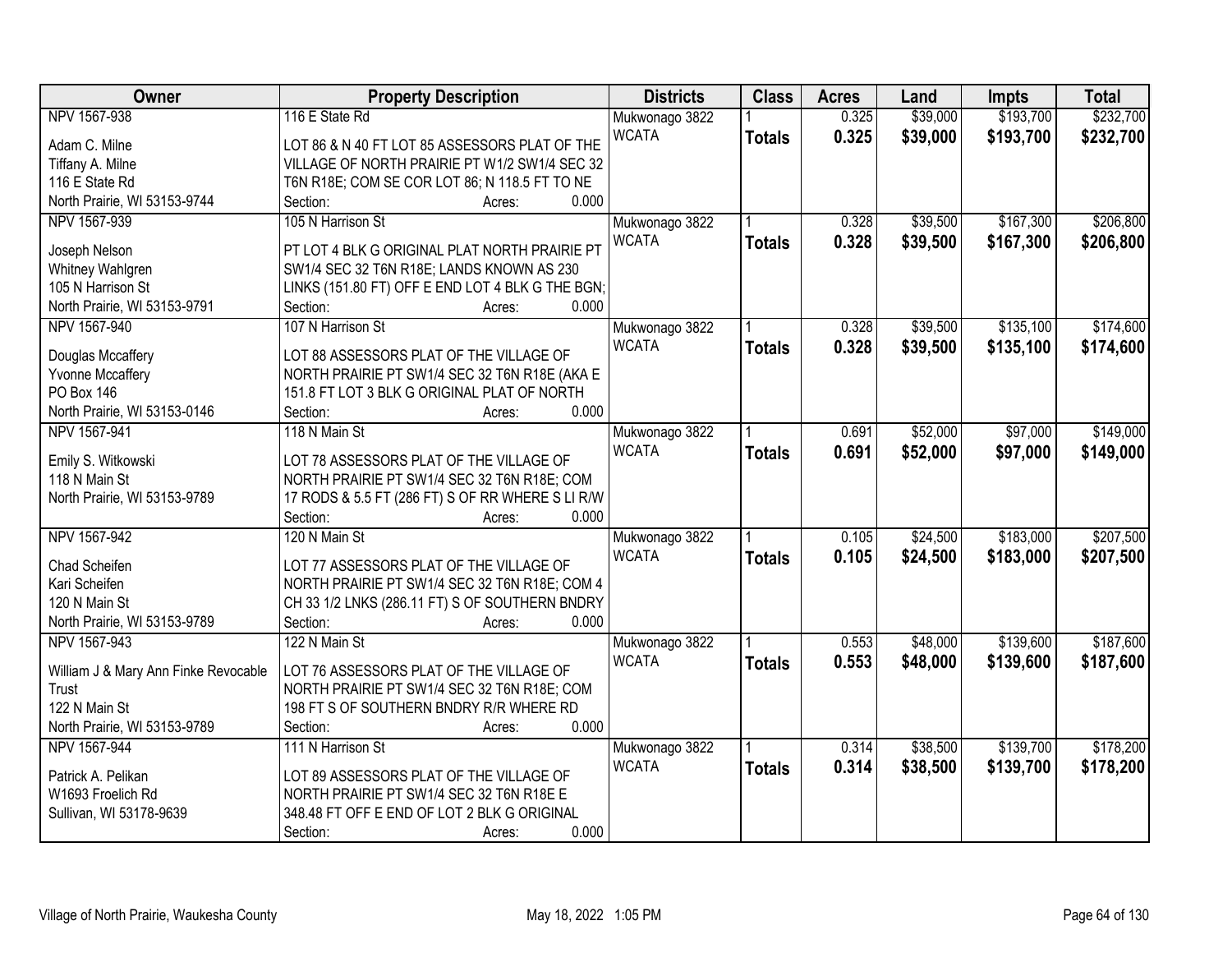| Owner                        | <b>Property Description</b>                   |        | <b>Districts</b> | <b>Class</b>   | <b>Acres</b>  | Land  | <b>Impts</b> | <b>Total</b> |           |
|------------------------------|-----------------------------------------------|--------|------------------|----------------|---------------|-------|--------------|--------------|-----------|
| NPV 1567-945                 | 113 N Harrison St                             |        |                  | Mukwonago 3822 |               | 0.320 | \$39,000     | \$155,200    | \$194,200 |
| Terry J. Dalgren             | LOT 90 ASSESSORS PLAT OF THE VILLAGE OF       |        |                  | <b>WCATA</b>   | <b>Totals</b> | 0.320 | \$39,000     | \$155,200    | \$194,200 |
| 113 N Harrison St            | NORTH PRAIRIE PT SW1/4 SEC 32 T6N R18E DOC#   |        |                  |                |               |       |              |              |           |
| North Prairie, WI 53153      | 3874498                                       |        |                  |                |               |       |              |              |           |
|                              | Section:                                      | Acres: | 0.000            |                |               |       |              |              |           |
| NPV 1567-946                 | 124 N Main St                                 |        |                  | Mukwonago 3822 |               | 0.325 | \$39,000     | \$194,400    | \$233,400 |
|                              |                                               |        |                  | <b>WCATA</b>   | <b>Totals</b> | 0.325 | \$39,000     | \$194,400    | \$233,400 |
| Cory Jeske                   | LOT 75 ASSESSORS PLAT OF THE VILLAGE OF       |        |                  |                |               |       |              |              |           |
| 124 N Main St                | NORTH PRAIRIE REDIV PT LOT 1 BLK G PT LOT 3   |        |                  |                |               |       |              |              |           |
| North Prairie, WI 53153-9789 | BLK D ORIGINAL PLAT :: DOC# 4341472           |        |                  |                |               |       |              |              |           |
|                              | Section:                                      | Acres: | 0.000            |                |               |       |              |              |           |
| NPV 1567-947                 | 126 N Main St                                 |        |                  | Mukwonago 3822 |               | 0.300 | \$18,000     | \$119,900    | \$137,900 |
| Melvin Fritz II              | LOT 74 ASSESSORS PLAT OF THE VILLAGE OF       |        |                  | <b>WCATA</b>   | <b>Totals</b> | 0.300 | \$18,000     | \$119,900    | \$137,900 |
| Katie Erin Fritz             | NORTH PRAIRIE PT SW 1/4 SEC 32 T6N R18E ::    |        |                  |                |               |       |              |              |           |
| 126 N Main St                | DOC# 4207707                                  |        |                  |                |               |       |              |              |           |
| North Prairie, WI 53153-9789 | Section:                                      | Acres: | 0.000            |                |               |       |              |              |           |
| NPV 1567-948                 | 115 N Harrison St                             |        |                  | Mukwonago 3822 |               | 0.499 | \$30,000     | \$161,700    | \$191,700 |
|                              |                                               |        |                  | <b>WCATA</b>   | <b>Totals</b> | 0.499 | \$30,000     | \$161,700    | \$191,700 |
| Art T. Rydzik                | LOT 91 ASSESSORS PLAT OF THE VILLAGE OF       |        |                  |                |               |       |              |              |           |
| Sarah C. Rydzik              | NORTH PRAIRIE PT SW1/4 SEC 32 T6N R18E COM    |        |                  |                |               |       |              |              |           |
| 115 N Harrison St            | NE COR LOT 1 BLK G W TO PT 53.46 FT E SE COR  |        |                  |                |               |       |              |              |           |
| North Prairie, WI 53153      | Section:                                      | Acres: | 0.000            |                |               |       |              |              |           |
| NPV 1567-949                 | 119 N Harrison St                             |        |                  | Mukwonago 3822 |               | 0.376 | \$41,500     | \$134,400    | \$175,900 |
| John Dalgren                 | LOT 92 ASSESSORS PLAT OF THE VILLAGE OF       |        |                  | <b>WCATA</b>   | <b>Totals</b> | 0.376 | \$41,500     | \$134,400    | \$175,900 |
| Bonnie Dalgren               | NORTH PRAIRIE PT SW1/4 SEC 32 T6N R18E PT BLK |        |                  |                |               |       |              |              |           |
| 119 N Harrison St            | F 64 FT X 246 FT NORTH PRAIRIE STATION W SIDE |        |                  |                |               |       |              |              |           |
| North Prairie, WI 53153      | Section:                                      | Acres: | 0.000            |                |               |       |              |              |           |
| NPV 1567-950-001             | 128 N Main St                                 |        |                  | Mukwonago 3822 |               | 0.475 | \$45,500     | \$168,800    | \$214,300 |
|                              |                                               |        |                  | <b>WCATA</b>   | <b>Totals</b> | 0.475 | \$45,500     | \$168,800    | \$214,300 |
| Chad K. Pace                 | LOT 73 ASSESSORS PLAT OF THE VILLAGE OF       |        |                  |                |               |       |              |              |           |
| 128 N Main St                | NORTH PRAIRIE PT SW1/4 SEC 32 T6N R18E :: EX  |        |                  |                |               |       |              |              |           |
| North Prairie, WI 53153-9789 | DOC# 2594926 :: DOC# 4314037                  |        |                  |                |               |       |              |              |           |
|                              | Section:                                      | Acres: | 0.000            |                |               |       |              |              |           |
| NPV 1567-951                 | 121 N Harrison St                             |        |                  | Mukwonago 3822 |               | 0.364 | \$41,000     | \$121,800    | \$162,800 |
| William H. Hengen            | LOT 93 ASSESSORS PLAT OF THE VILLAGE OF       |        |                  | <b>WCATA</b>   | <b>Totals</b> | 0.364 | \$41,000     | \$121,800    | \$162,800 |
| Tina A. Christianson         | NORTH PRAIRIE PT BLK F NORTH PRAIRIE STATION  |        |                  |                |               |       |              |              |           |
| 121 N Harrison St            | PT SW1/4 SEC 32 T6N R18E DOC# 2790332         |        |                  |                |               |       |              |              |           |
| North Prairie, WI 53153      | Section:                                      | Acres: | 0.000            |                |               |       |              |              |           |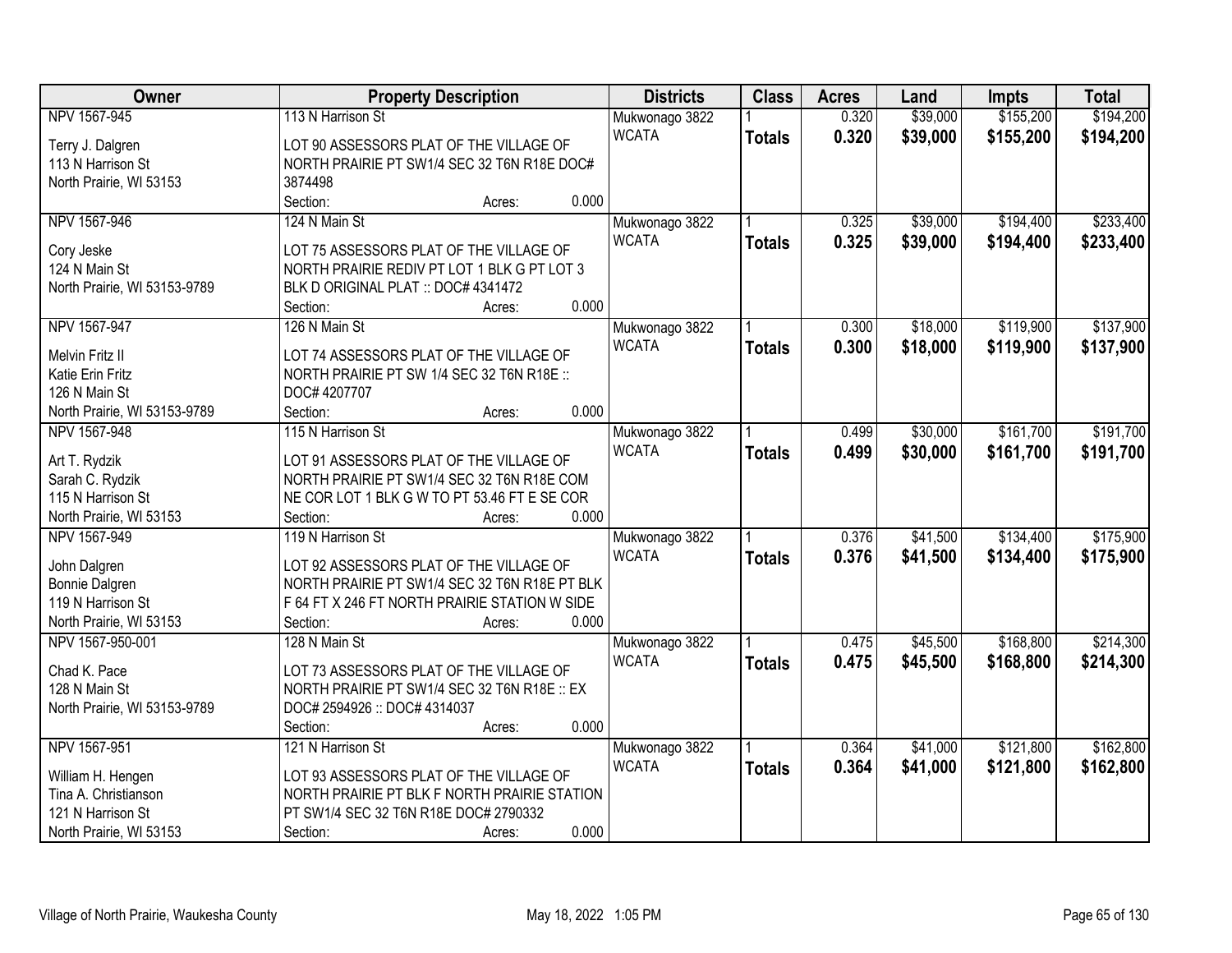| Owner                     | <b>Property Description</b>                          |                | <b>Class</b>    | <b>Acres</b>               | Land            | <b>Impts</b>    | <b>Total</b>    |
|---------------------------|------------------------------------------------------|----------------|-----------------|----------------------------|-----------------|-----------------|-----------------|
| NPV 1567-952              | 125 N Harrison St                                    | Mukwonago 3822 | $\overline{2}$  | 0.186                      | \$24,500        | \$50,000        | \$74,500        |
| <b>Russell Coley</b>      | PT LOT 94 ASSESSORS PLAT OF THE VILLAGE OF           | <b>WCATA</b>   | <b>Totals</b>   | 0.186                      | \$24,500        | \$50,000        | \$74,500        |
| Janine Coley              | NORTH PRAIRIE POST OFFICE PT SW1/4 SEC 32            |                |                 |                            |                 |                 |                 |
| 504 Grand Ave             | T6N R18E COM SW COR N 1458.79 FT N51?49'E            |                |                 |                            |                 |                 |                 |
| Mukwonago, WI 53149       | 0.000<br>Section:<br>Acres:                          |                |                 |                            |                 |                 |                 |
| NPV 1567-954              |                                                      | Mukwonago 3822 | $\overline{X4}$ | 0.179                      | $\overline{50}$ | $\overline{50}$ | $\overline{50}$ |
|                           |                                                      | <b>WCATA</b>   | <b>Totals</b>   | 0.179                      | \$0             | \$0             | \$0             |
| Village of North Prairie  | PT LOTS 8 & 9 BLK A GIFFORDS ADDITION TO             |                |                 |                            |                 |                 |                 |
| 130 N Harrison St         | NORTH PRAIRIE STATION PT SW1/4 SEC 32 T6N            |                |                 |                            |                 |                 |                 |
| North Prairie, WI 53153   | R18E (STOCK YARDS 110 FT X 90 FT) R357/732           |                |                 |                            |                 |                 |                 |
|                           | 0.000<br>Section:<br>Acres:                          |                |                 |                            |                 |                 |                 |
| NPV 1567-956-001          | 132 N Main St                                        | Mukwonago 3822 |                 | 1.021                      | \$63,000        | \$246,300       | \$309,300       |
| Robert W. Reddington      | PT SW1/4 SEC 32 T6N R18E PT LOTS 72 & 94             | <b>WCATA</b>   | <b>Totals</b>   | 1.021                      | \$63,000        | \$246,300       | \$309,300       |
| Maureen A. Reddington     | ASSESSORS PLAT OF THE VILLAGE OF NORTH               |                |                 |                            |                 |                 |                 |
| 172 W Main St             | PRAIRIE COM SW COR N 1458.79 FT N51?49'E 41.98       |                |                 |                            |                 |                 |                 |
| Wales, WI 53183-9435      | 0.000<br>Section:<br>Acres:                          |                |                 |                            |                 |                 |                 |
| NPV 1567-957-001          | A/W 1567-958                                         | Mukwonago 3822 |                 | Assessed with NPV 1567-958 |                 |                 |                 |
|                           |                                                      | <b>WCATA</b>   |                 |                            |                 |                 |                 |
| 212 N Main St LLC         | LOT 2 BLK E PLAT OF NORTH PRAIRIE STATION PT         |                |                 |                            |                 |                 |                 |
| c/o August J. Jurishica   | SW1/4 SEC 32 T6N R18E :: ALSO COM SW COR SEC         |                |                 |                            |                 |                 |                 |
| 36803 Genesee Lake Rd     | 32; N ALG W LI SW1/4 SEC & CTR MAIN ST 1635.62       |                |                 |                            |                 |                 |                 |
| Oconomowoc, WI 53066-9466 | 0.000<br>Section:<br>Acres:                          |                |                 |                            |                 |                 |                 |
| NPV 1567-957-002          | E Sadd St                                            | Mukwonago 3822 | $\overline{2}$  | 0.120                      | \$5,000         | \$2,500         | \$7,500         |
| Olga Bahr                 | PT SW1/4 SEC 32 T6N R18E; COM 15 FT S OF NW          | <b>WCATA</b>   | Totals          | 0.120                      | \$5,000         | \$2,500         | \$7,500         |
| Address Unknown           | COR LOT 2 BLK E PLAT OF NORTH PRAIRIE                |                |                 |                            |                 |                 |                 |
|                           | STATION; E 107 LINKS (70.62'); S 112 LINKS (73.92'); |                |                 |                            |                 |                 |                 |
|                           | 0.000<br>Section:<br>Acres:                          |                |                 |                            |                 |                 |                 |
| NPV 1567-958              | 212 N Main St                                        | Mukwonago 3822 | $\overline{2}$  | 0.355                      | \$37,500        | \$180,000       | \$217,500       |
|                           |                                                      | <b>WCATA</b>   | <b>Totals</b>   | 0.355                      | \$37,500        | \$180,000       | \$217,500       |
| 212 N Main St LLC         | S 3.5 FT OF W 63.5 FT LOT 64 & N 166 FT LOT 69       |                |                 |                            |                 |                 |                 |
| c/o August J. Jurishica   | ASSESSOR'S PLAT OF THE VILLAGE OF NORTH              |                |                 |                            |                 |                 |                 |
| 36803 Genesee Lake Rd     | PRAIRIE PT SW1/4 SEC 32 T6N R18E :: EX DOC           |                |                 |                            |                 |                 |                 |
| Oconomowoc, WI 53066-9466 | 0.000<br>Section:<br>Acres:                          |                |                 |                            |                 |                 |                 |
| NPV 1567-960              | 105 E Sadd St                                        | Mukwonago 3822 | 2               | 0.404                      | \$39,500        | \$302,700       | \$342,200       |
| Mill Park LLC             | LOT 71 & PT LOT 70 ASSESSORS PLAT OF THE             | <b>WCATA</b>   | <b>Totals</b>   | 0.404                      | \$39,500        | \$302,700       | \$342,200       |
| 438 Landimore Ln          | VILLAGE OF NORTH PRAIRIE PT SW1/4 SEC 32 T6N         |                |                 |                            |                 |                 |                 |
| Wales, WI 53183-9552      | R18E; COM SW COR SEC 32 N 1528.76 FT; N51?49'E       |                |                 |                            |                 |                 |                 |
|                           | 0.000<br>Section:<br>Acres:                          |                |                 |                            |                 |                 |                 |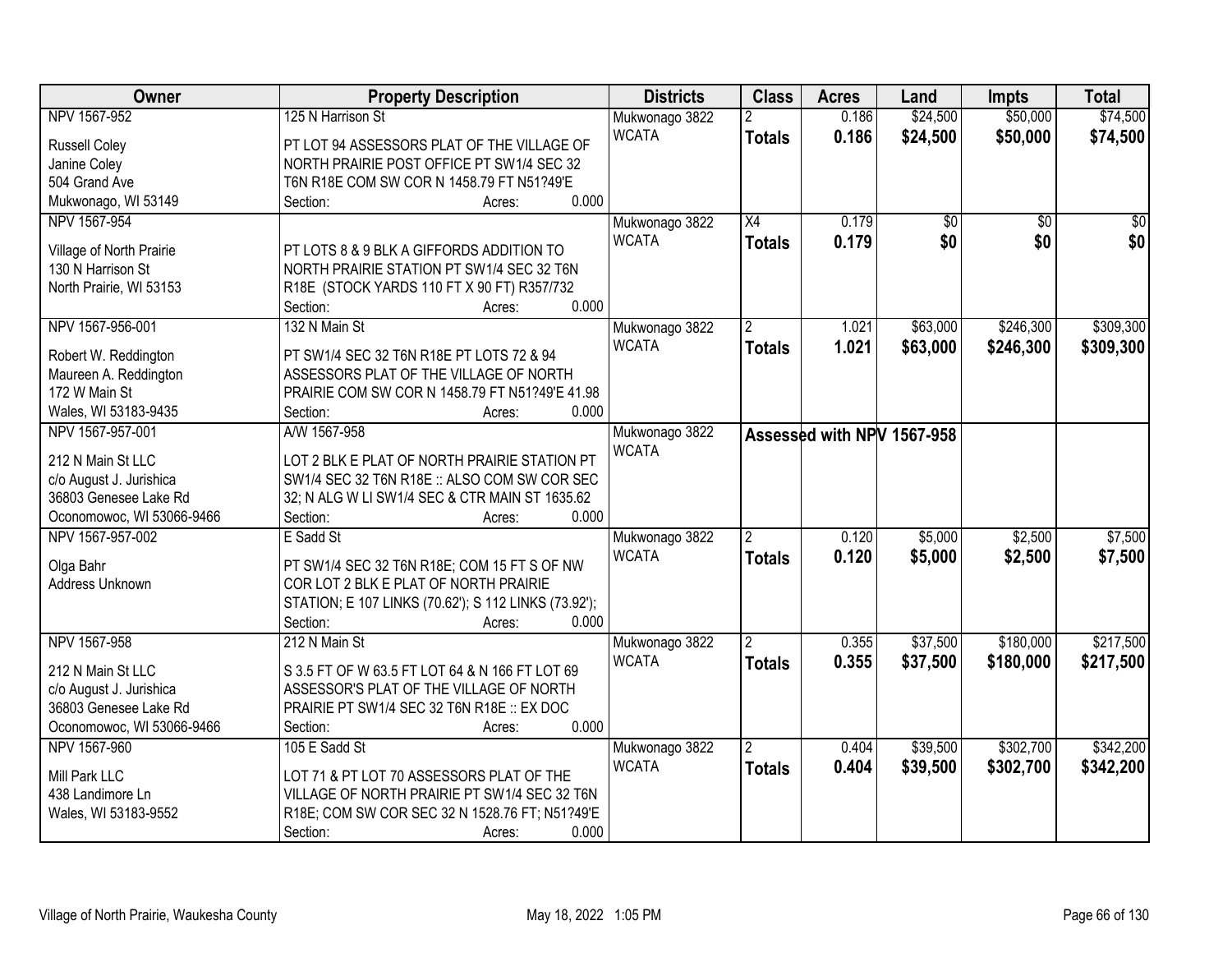| Owner                                                     | <b>Property Description</b>                              | <b>Districts</b> | <b>Class</b>   | <b>Acres</b> | Land     | <b>Impts</b> | <b>Total</b> |
|-----------------------------------------------------------|----------------------------------------------------------|------------------|----------------|--------------|----------|--------------|--------------|
| NPV 1567-961                                              | 110 E Sadd St                                            | Mukwonago 3822   |                | 0.234        | \$35,000 | \$119,900    | \$154,900    |
| <b>Marshall Rath</b>                                      | PT LOT 65 ASSESSORS PLAT OF THE VILLAGE OF               | <b>WCATA</b>     | <b>Totals</b>  | 0.234        | \$35,000 | \$119,900    | \$154,900    |
| Rachel Rath                                               | NORTH PRAIRIE PT SW1/4 SEC 32 T6N R18E COM               |                  |                |              |          |              |              |
| 110 E Sadd St                                             | W1/4 COR S 1012.93 FT N51?53'E 212.90 FT THE BGN         |                  |                |              |          |              |              |
| North Prairie, WI 53153                                   | 0.000<br>Section:<br>Acres:                              |                  |                |              |          |              |              |
| NPV 1567-962                                              | 218 N Main St                                            | Mukwonago 3822   | $\overline{2}$ | 0.148        | \$19,500 | \$109,000    | \$128,500    |
| Robert Wolfgram M. Wolfgram Sr                            | PT LOT 64 ASSESSORS PLAT OF THE VILLAGE OF               | <b>WCATA</b>     | <b>Totals</b>  | 0.148        | \$19,500 | \$109,000    | \$128,500    |
| N7 W30220 Bryn Dr                                         | NORTH PRAIRIE PT SW1/4 SEC 32 T6N R18E; COM              |                  |                |              |          |              |              |
| Waukesha, WI 53188-9429                                   | AT PNT OF W LINE LOT 64 PNT BEING N OF & 3.5 FT          |                  |                |              |          |              |              |
|                                                           | 0.000<br>Section:<br>Acres:                              |                  |                |              |          |              |              |
| NPV 1567-963                                              | 220 N Main St                                            | Mukwonago 3822   |                | 0.081        | \$19,000 | \$142,600    | \$161,600    |
|                                                           |                                                          | <b>WCATA</b>     | <b>Totals</b>  | 0.081        | \$19,000 | \$142,600    | \$161,600    |
| Benjamin Bretl                                            | PT LOT 64 ASSESSORS PLAT OF THE VILLAGE OF               |                  |                |              |          |              |              |
| Janelle Bretl                                             | NORTH PRAIRIE PT SW1/4 SEC 32 T6N R18E; COM              |                  |                |              |          |              |              |
| 220 N Main St                                             | SW COR LOT 64 N 52.5 FT; E 132 FT; N 21.5 FT; W<br>0.000 |                  |                |              |          |              |              |
| North Prairie, WI 53153-9781<br>NPV 1567-964              | Section:<br>Acres:<br>224 N Main St                      |                  |                |              |          |              | \$208,500    |
|                                                           |                                                          | Mukwonago 3822   |                | 0.475        | \$45,500 | \$163,000    |              |
| Steven L. Galaska                                         | PT LOT 63 ASSESSORS PLAT OF THE VILLAGE OF               | <b>WCATA</b>     | <b>Totals</b>  | 0.475        | \$45,500 | \$163,000    | \$208,500    |
| W335 S4915 Fox Hollow Dr                                  | NORTH PRAIRIE PT SW1/4 SEC 32 T6N R18E COM               |                  |                |              |          |              |              |
| Dousman, WI 53118                                         | NW COR LT 1 BLK E VILLAGE PLAT OF NORTH                  |                  |                |              |          |              |              |
|                                                           | 0.000<br>Section:<br>Acres:                              |                  |                |              |          |              |              |
| NPV 1567-965                                              | 226 N Main St                                            | Mukwonago 3822   |                | 0.468        | \$45,500 | \$226,100    | \$271,600    |
|                                                           | PT SW1/4 SEC 32 T6N R18E COM 479.49 S OF W1/4            | <b>WCATA</b>     | <b>Totals</b>  | 0.468        | \$45,500 | \$226,100    | \$271,600    |
| <b>Esquire Property Management 1 LLC</b><br>318 N Main St | COR E 231 FT S 99 FT W 231 FT N 99 FT TO BGN             |                  |                |              |          |              |              |
| PO Box 14                                                 | 0.52 AC DOC# 2904595                                     |                  |                |              |          |              |              |
| North Prairie, WI 53153-0014                              | 0.000<br>Section:<br>Acres:                              |                  |                |              |          |              |              |
| NPV 1567-966                                              | 230 N Main St                                            | Mukwonago 3822   |                | 0.435        | \$44,000 | \$166,400    | \$210,400    |
|                                                           |                                                          | <b>WCATA</b>     |                | 0.435        | \$44,000 | \$166,400    | \$210,400    |
| Mary C. Scrima                                            | PT SW1/4 SEC 32 T6N R18E COM 438.24 FT S OF              |                  | <b>Totals</b>  |              |          |              |              |
| 230 N Main St                                             | W1/4 COR E 264 FT S 41.25 FT W 264 FT N 41.25 FT         |                  |                |              |          |              |              |
| North Prairie, WI 53153                                   | TO BGN ALSO COM 438.24 FT S OF W1/4 COR E 264            |                  |                |              |          |              |              |
|                                                           | 0.000<br>Section:<br>Acres:                              |                  |                |              |          |              |              |
| NPV 1567-967-001                                          | 234 N Main St                                            | Mukwonago 3822   |                | 0.398        | \$42,500 | \$135,000    | \$177,500    |
| Joseph W. Southworth                                      | LOT 60 ASSESSORS PLAT OF THE VILLAGE OF                  | <b>WCATA</b>     | <b>Totals</b>  | 0.398        | \$42,500 | \$135,000    | \$177,500    |
| Charlene S. Southworth                                    | NORTH PRAIRIE STATION PT SW1/4 SEC 32 T6N                |                  |                |              |          |              |              |
| 234 N Main St                                             | R18E 50 FT X 231 FT R89/953 ALSO COM 311.5 FT            |                  |                |              |          |              |              |
| North Prairie, WI 53153                                   | 0.000<br>Section:<br>Acres:                              |                  |                |              |          |              |              |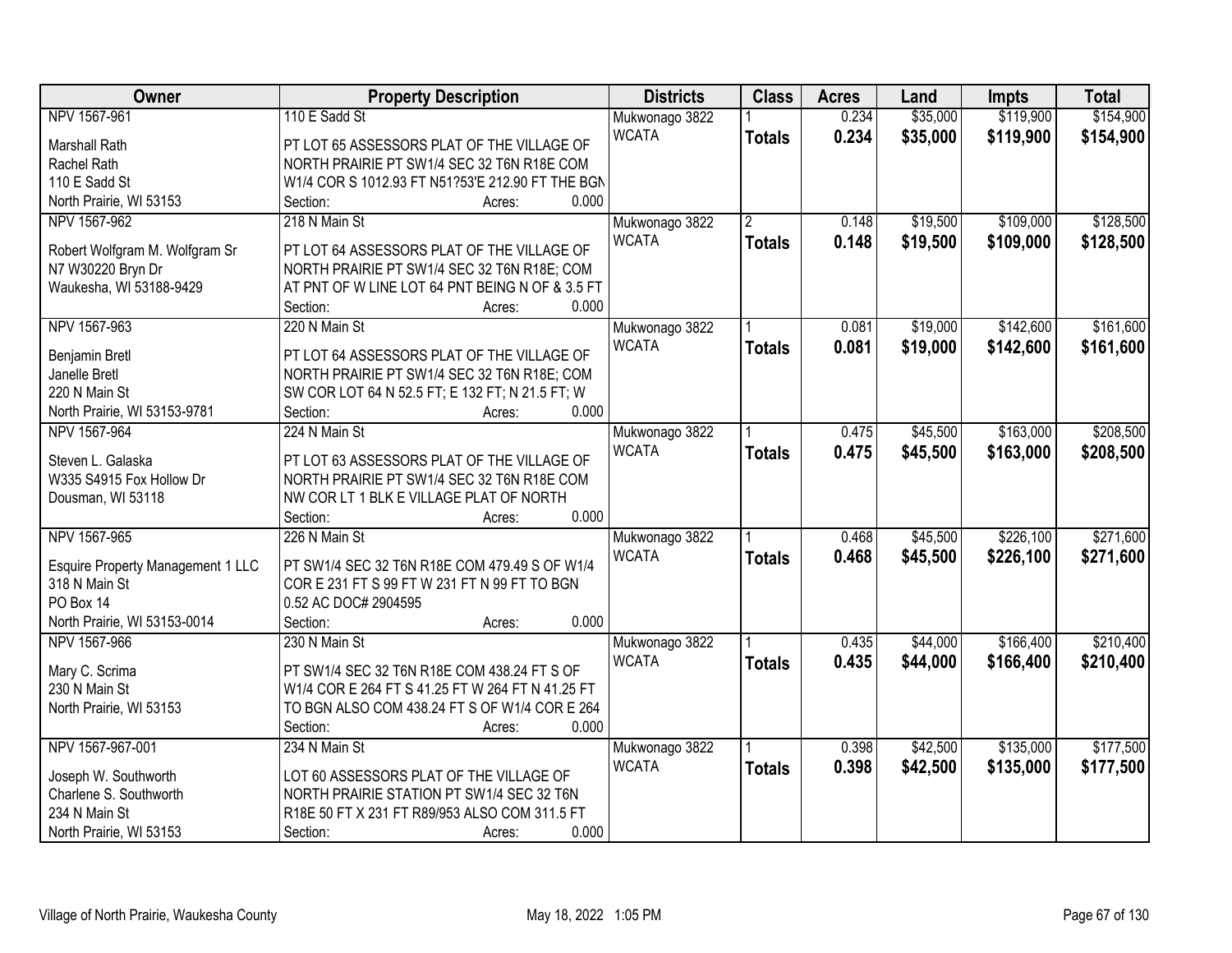| Owner                                | <b>Property Description</b>                             | <b>Districts</b> | <b>Class</b>             | <b>Acres</b> | Land     | <b>Impts</b>    | <b>Total</b> |
|--------------------------------------|---------------------------------------------------------|------------------|--------------------------|--------------|----------|-----------------|--------------|
| NPV 1567-968-001                     | 238 N Main St                                           | Mukwonago 3822   |                          | 0.602        | \$49,500 | \$205,200       | \$254,700    |
| Alexander John David                 | PT LOT 59 ASSESSORS PLAT OF THE VILLAGE OF              | <b>WCATA</b>     | <b>Totals</b>            | 0.602        | \$49,500 | \$205,200       | \$254,700    |
| Olivia Rose Street                   | NORTH PRAIRIE PT SW1/4 SEC 32 T6N R18E; COM             |                  |                          |              |          |                 |              |
| 238 N Main St                        | 204.5 FT S OF 1/4 POST ON W LINE OF SEC; E &            |                  |                          |              |          |                 |              |
| North Prairie, WI 53153-9781         | 0.602<br>Section:<br>Acres:                             |                  |                          |              |          |                 |              |
| NPV 1567-969                         | 304 N Main St                                           | Mukwonago 3822   | $\overline{X5}$          | 0.797        | \$0      | $\overline{30}$ | \$0          |
|                                      |                                                         | <b>WCATA</b>     | <b>Totals</b>            | 0.797        | \$0      | \$0             | \$0          |
| St Johns Evangelical Lutheran Church | LOT 58 ASSESSORS PLAT OF THE VILLAGE OF                 |                  |                          |              |          |                 |              |
| 312 N Main St                        | NORTH PRAIRIE PT SW1/4 SEC 32 T6N R18E COM              |                  |                          |              |          |                 |              |
| North Prairie, WI 53153              | NW COR S 154.5 FT E 224 FT N 154.5 FT W 224 FT<br>0.000 |                  |                          |              |          |                 |              |
| NPV 1567-970                         | Section:<br>Acres:                                      |                  |                          | 0.991        | \$61,500 | \$170,800       | \$232,300    |
|                                      | 130 E Morey Rd                                          | Mukwonago 3822   | $\overline{2}$           |              |          |                 |              |
| Delona Enterprises LLP               | PT OUTLOT 66 ASSESSORS PLAT OF THE VILLAGE              | <b>WCATA</b>     | <b>Totals</b>            | 0.991        | \$61,500 | \$170,800       | \$232,300    |
| 130 E Morey Rd                       | OF NORTH PRAIRIE PT SW1/4 SEC 32 T6N R18E               |                  |                          |              |          |                 |              |
| North Prairie, WI 53153-6801         | COM W1/4 COR N89?46?E 224.00 FT THE BGN                 |                  |                          |              |          |                 |              |
|                                      | 0.000<br>Section:<br>Acres:                             |                  |                          |              |          |                 |              |
| NPV 1567-971                         | 215 N Harrison St                                       | Mukwonago 3822   | $\overline{2}$           | 0.624        | \$48,000 | \$108,100       | \$156,100    |
| Robert W. Reddington                 | PT LOT 59 ASSESSORS PLAT OF THE VILLAGE OF              | <b>WCATA</b>     | <b>Totals</b>            | 0.624        | \$48,000 | \$108,100       | \$156,100    |
| 172 W Main St                        | NORTH PRAIRIE PT SW1/4 SEC 32 T6N R18E                  |                  |                          |              |          |                 |              |
| Wales, WI 53183-9435                 | R1099/670                                               |                  |                          |              |          |                 |              |
|                                      | 0.000<br>Section:<br>Acres:                             |                  |                          |              |          |                 |              |
| NPV 1567-972                         | 213 N Harrison St                                       | Mukwonago 3822   | $\overline{\phantom{a}}$ | 0.153        | \$15,000 | \$44,300        | \$59,300     |
|                                      |                                                         | <b>WCATA</b>     |                          | 0.153        | \$15,000 | \$44,300        | \$59,300     |
| Robert W. Reddington                 | PT LOT 59 ASSESSORS PLAT OF THE VILLAGE OF              |                  | <b>Totals</b>            |              |          |                 |              |
| Maureen A. Reddington                | NORTH PRAIRIE; PT SW1/4 SEC 32 T6N R18E; COM            |                  |                          |              |          |                 |              |
| 172 W Main St                        | W1/4 COR; S 204.5 FT; E 400.0 FT; S 200.0 FT THE        |                  |                          |              |          |                 |              |
| Wales, WI 53183-9435                 | 0.000<br>Section:<br>Acres:                             |                  |                          |              |          |                 |              |
| NPV 1567-973                         | 211 N Harrison St                                       | Mukwonago 3822   |                          | 0.326        | \$39,000 | \$132,700       | \$171,700    |
| Shawn M. Ede                         | PT OUTLOT 65 ASSESSORS PLAT OF THE VILLAGE              | <b>WCATA</b>     | <b>Totals</b>            | 0.326        | \$39,000 | \$132,700       | \$171,700    |
| 211 N Harrison St                    | OF NORTH PRAIRIE PT SW1/4 SEC 32 T6N R18E;              |                  |                          |              |          |                 |              |
| North Prairie, WI 53153-9718         | COM W1/4 COR SEC 32; E ON E & W 1/4 LI 400.0 FT         |                  |                          |              |          |                 |              |
|                                      | 0.000<br>Section:<br>Acres:                             |                  |                          |              |          |                 |              |
| NPV 1567-974                         | 209 N Harrison St                                       | Mukwonago 3822   |                          | 0.352        | \$40,500 | \$159,500       | \$200,000    |
|                                      |                                                         | <b>WCATA</b>     | <b>Totals</b>            | 0.352        | \$40,500 | \$159,500       | \$200,000    |
| Heather M. Litter                    | PT OUTLOT 65 ASSESSOR'S PLAT OF THE VILLAGE             |                  |                          |              |          |                 |              |
| 209 N Harrison St                    | OF NORTH PRAIRIE PT SW1/4 SEC 32 T6N R18E;              |                  |                          |              |          |                 |              |
| North Prairie, WI 53153-9718         | COM W1/4 COR; E 400.0 FT; S 629.5 FT THE BGN; N         |                  |                          |              |          |                 |              |
|                                      | 0.000<br>Section:<br>Acres:                             |                  |                          |              |          |                 |              |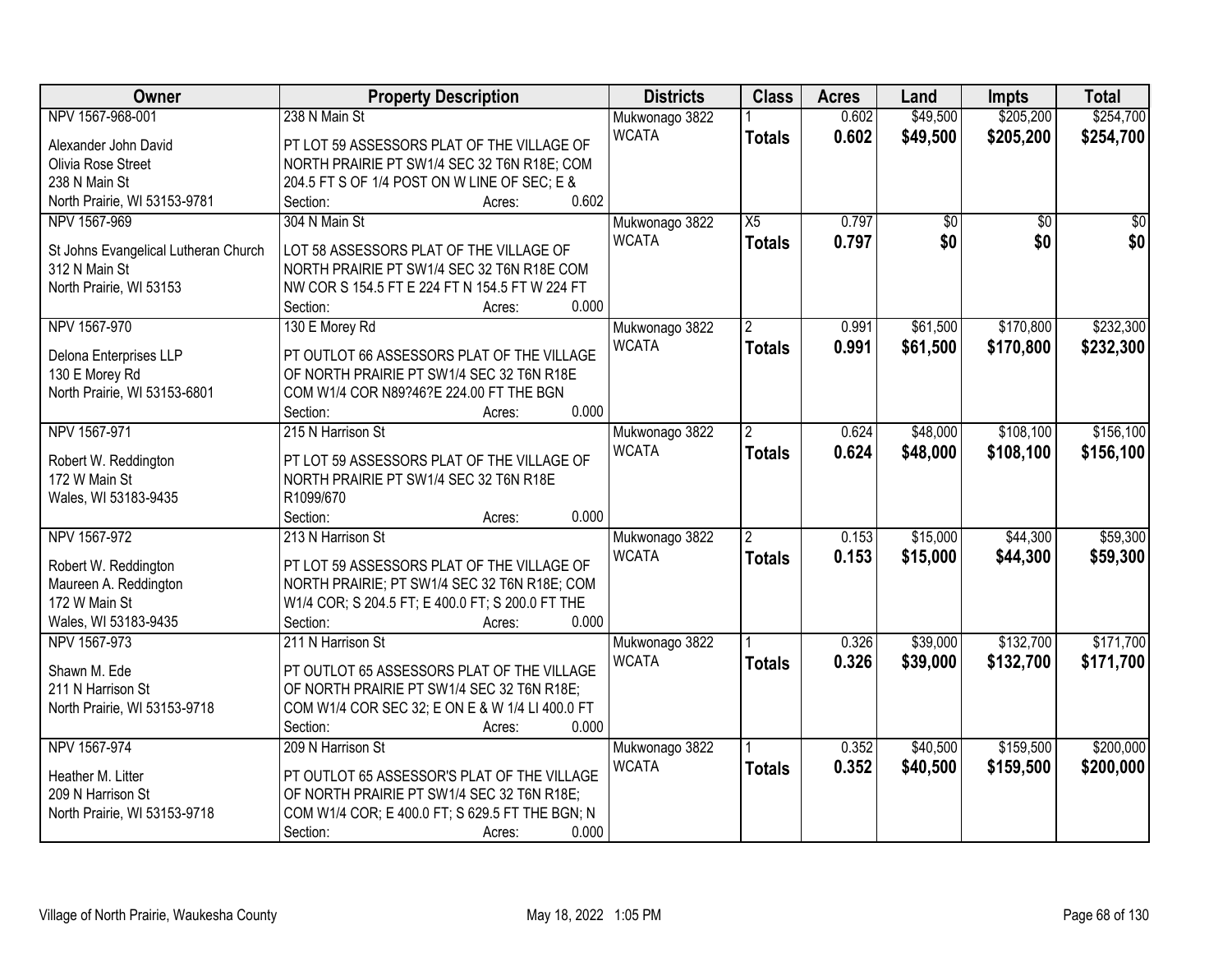| Owner                        | <b>Property Description</b>                                                              | <b>Districts</b> | <b>Class</b>    | <b>Acres</b> | Land     | <b>Impts</b>    | <b>Total</b>    |
|------------------------------|------------------------------------------------------------------------------------------|------------------|-----------------|--------------|----------|-----------------|-----------------|
| NPV 1567-975                 | 114 E Sadd St                                                                            | Mukwonago 3822   |                 | 0.646        | \$50,500 | \$246,600       | \$297,100       |
| Paul M. Mesa                 | PT OUTLOT 65 ASSESSORS PLAT OF THE VILLAGE                                               | <b>WCATA</b>     | <b>Totals</b>   | 0.646        | \$50,500 | \$246,600       | \$297,100       |
| 137 N Hine Ave               | OF NORTH PRAIRIE PT SW1/4 SEC 32 T6N R18E                                                |                  |                 |              |          |                 |                 |
| Waukesha, WI 53188           | COM INTERSEC SADD & HARRISON ST 400 FT                                                   |                  |                 |              |          |                 |                 |
|                              | 0.000<br>Section:<br>Acres:                                                              |                  |                 |              |          |                 |                 |
| NPV 1567-976-001             |                                                                                          | Mukwonago 3822   | $\overline{X4}$ | 0.366        | \$0      | $\overline{30}$ | $\overline{50}$ |
|                              |                                                                                          | <b>WCATA</b>     | <b>Totals</b>   | 0.366        | \$0      | \$0             | \$0             |
| Village of North Prairie     | PT SW1/4 SEC 32 T6N R18E COM S6?18'E 255.85 FT                                           |                  |                 |              |          |                 |                 |
| 130 N Harrison St            | INTERSEC E LI HARRISON ST & CTR LI RR N6?18'W                                            |                  |                 |              |          |                 |                 |
| North Prairie, WI 53153      | 30.18 FT THE BGN N6?18'W 65.82 FT N83?42'E 66 FT                                         |                  |                 |              |          |                 |                 |
|                              | 0.000<br>Section:<br>Acres:                                                              |                  |                 |              |          |                 |                 |
| NPV 1567-977                 | 124 N Harrison St                                                                        | Mukwonago 3822   |                 | 0.508        | \$47,000 | \$133,800       | \$180,800       |
| Andrew Laurin                | LOT 97 ASSESSORS PLAT OF THE VILLAGE OF                                                  | <b>WCATA</b>     | <b>Totals</b>   | 0.508        | \$47,000 | \$133,800       | \$180,800       |
| Carol Hanek                  | NORTH PRAIRIE PT SW1/4 SEC 32 T6N R18E                                                   |                  |                 |              |          |                 |                 |
| 124 N Harrison St            | FORMERLY KNOWN AS S 36 FT OF LOT 7 & N 30 FT                                             |                  |                 |              |          |                 |                 |
| North Prairie, WI 53153-9791 | 0.000<br>Section:<br>Acres:                                                              |                  |                 |              |          |                 |                 |
| NPV 1567-978                 | 120 N Harrison St                                                                        | Mukwonago 3822   |                 | 0.566        | \$48,500 | \$145,500       | \$194,000       |
|                              |                                                                                          | <b>WCATA</b>     | <b>Totals</b>   | 0.566        | \$48,500 | \$145,500       | \$194,000       |
| Andrea Neary                 | LOT 99 ASSESSORS PLAT OF THE VILLAGE OF                                                  |                  |                 |              |          |                 |                 |
| <b>Wesley Neary</b>          | NORTH PRAIRIE FORMERLY LOT 5 BLK A EX N 11.25                                            |                  |                 |              |          |                 |                 |
| 120 N Harrison St            | FT & S 7.50 FT GIFFORDS ADDITION TO NORTH                                                |                  |                 |              |          |                 |                 |
| North Prairie, WI 53153-9791 | 0.566<br>Section:<br>Acres:                                                              |                  |                 |              |          |                 |                 |
| NPV 1567-979                 | 108 N Harrison St                                                                        | Mukwonago 3822   |                 | 0.345        | \$40,000 | \$140,000       | \$180,000       |
| Scott Sitowski               | PT LOTS 1 & 2 BLK A GIFFORDS ADDITION TO                                                 | <b>WCATA</b>     | <b>Totals</b>   | 0.345        | \$40,000 | \$140,000       | \$180,000       |
| 20155 Colony Ct              | NORTH PRAIRIE STATION PT SW1/4 SEC 32 T6N                                                |                  |                 |              |          |                 |                 |
| Brookfield, WI 53045         | R18E COM SW COR L3 BLK A S 150.03 FT THE BGN S                                           |                  |                 |              |          |                 |                 |
|                              | 0.000<br>Section:<br>Acres:                                                              |                  |                 |              |          |                 |                 |
| NPV 1567-980                 | 112 N Harrison St                                                                        | Mukwonago 3822   |                 | 0.439        | \$44,000 | \$159,400       | \$203,400       |
| Derek R. Gemmel              |                                                                                          | <b>WCATA</b>     | <b>Totals</b>   | 0.439        | \$44,000 | \$159,400       | \$203,400       |
| Anneabel F. Gemmel           | PT LOTS 2, 3 & 4 BLK A GIFFORDS ADDITION TO<br>NORTH PRAIRIE STATION PT SW1/4 SEC 32 T6N |                  |                 |              |          |                 |                 |
| 112 N Harrison St            | R18E; COM 4 FT 3 IN N OF SW COR LOT 4; E 214.5                                           |                  |                 |              |          |                 |                 |
|                              | 0.000<br>Section:                                                                        |                  |                 |              |          |                 |                 |
| North Prairie, WI 53153-9791 | Acres:<br>110 N Harrison St                                                              |                  |                 |              | \$36,000 | \$197,900       | \$233,900       |
| NPV 1567-981                 |                                                                                          | Mukwonago 3822   |                 | 0.248        |          |                 |                 |
| Kit Amidzich                 | PT LOTS 2 & 3 BLK A GIFFORDS ADDITION TO                                                 | <b>WCATA</b>     | <b>Totals</b>   | 0.248        | \$36,000 | \$197,900       | \$233,900       |
| 26727 Denoon Rd              | NORTH PRAIRIE STATION PT SW1/4 SEC 32 T6N                                                |                  |                 |              |          |                 |                 |
| Waterford, WI 53185-1325     | R18E; COM 8.97 FT N OF SW COR LOT 3 BLK A; ELY                                           |                  |                 |              |          |                 |                 |
|                              | 0.000<br>Section:<br>Acres:                                                              |                  |                 |              |          |                 |                 |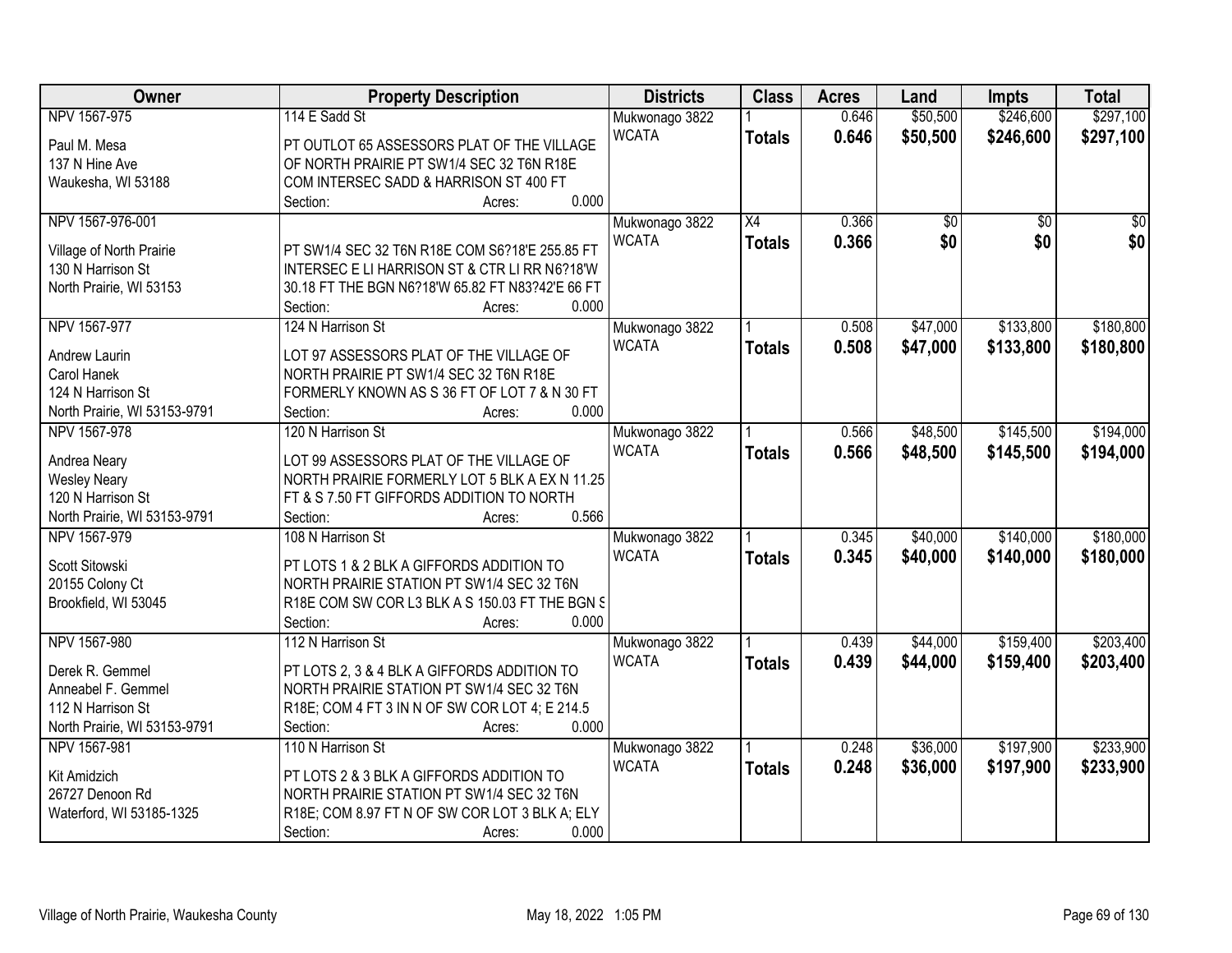| Owner                        | <b>Property Description</b>                                                          | <b>Districts</b> | <b>Class</b>    | <b>Acres</b> | Land            | <b>Impts</b>    | <b>Total</b>    |
|------------------------------|--------------------------------------------------------------------------------------|------------------|-----------------|--------------|-----------------|-----------------|-----------------|
| NPV 1567-982                 | 202 E State Rd                                                                       | Mukwonago 3822   | $\overline{2}$  | 0.372        | \$38,000        | \$154,000       | \$192,000       |
| Carl A. Pliss                | LOT 103 & S 25 FT LOT 102 ASSESSORS PLAT OF                                          | <b>WCATA</b>     | <b>Totals</b>   | 0.372        | \$38,000        | \$154,000       | \$192,000       |
| Judith A. Pliss              | THE VILLAGE OF NORTH PRARIE PT SW1/4 SEC 30                                          |                  |                 |              |                 |                 |                 |
| 14825 Wisconsin Ave          | T6N R18E EX DOC# 3041797 DOC# 3749900                                                |                  |                 |              |                 |                 |                 |
| Elm Grove, WI 53122          | 0.000<br>Section:<br>Acres:                                                          |                  |                 |              |                 |                 |                 |
| NPV 1567-983                 | 206 E State Rd                                                                       | Mukwonago 3822   |                 | 0.321        | \$39,000        | \$172,800       | \$211,800       |
| Stephen D. Rolain            | LOT 104 ASSESSORS PLAT OF THE VILLAGE OF                                             | <b>WCATA</b>     | <b>Totals</b>   | 0.321        | \$39,000        | \$172,800       | \$211,800       |
| Dawn M. Rolain               | NORTH PRAIRIE PT SW1/4 SEC 32 T6N R18E :: ALSO                                       |                  |                 |              |                 |                 |                 |
| 206 E State Rd               | SUBJECT TO EASEMENT AS DESC IN DOC# 4105169                                          |                  |                 |              |                 |                 |                 |
| North Prairie, WI 53153-9747 | 0.000<br>Section:<br>Acres:                                                          |                  |                 |              |                 |                 |                 |
| NPV 1567-984                 | 210 E State Rd                                                                       | Mukwonago 3822   |                 | 0.300        | \$38,000        | \$148,500       | \$186,500       |
|                              |                                                                                      | <b>WCATA</b>     | <b>Totals</b>   | 0.300        | \$38,000        | \$148,500       | \$186,500       |
| Rebecca L. Froeming          | LOT 105 ASSESSORS PLAT OF THE VILLAGE OF                                             |                  |                 |              |                 |                 |                 |
| W310 S9317 County Rd I       | NORTH PRAIRIE PT SW1/4 SEC 32 T6N R18E :: ALSO                                       |                  |                 |              |                 |                 |                 |
| Mukwonago, WI 53149-8851     | INCLUDING EASEMENT AS DESC IN DOC# 4105169                                           |                  |                 |              |                 |                 |                 |
|                              | 0.000<br>Section:<br>Acres:                                                          |                  |                 |              |                 |                 |                 |
| NPV 1567-985                 | 212 E State Rd                                                                       | Mukwonago 3822   |                 | 0.324        | \$39,000        | \$138,000       | \$177,000       |
| Jeffry Stilwell              | LOT 106 ASSESSORS PLAT OF THE VILLAGE OF                                             | <b>WCATA</b>     | <b>Totals</b>   | 0.324        | \$39,000        | \$138,000       | \$177,000       |
| Sara Stilwell                | NORTH PRAIRIE PT SW1/4 SEC 32 T6N R18E PT LOT                                        |                  |                 |              |                 |                 |                 |
| 212 E State Rd               | 1 BLOCK B GIFFORDS ADDITION TO NORTH                                                 |                  |                 |              |                 |                 |                 |
| North Prairie, WI 53153      | 0.000<br>Section:<br>Acres:                                                          |                  |                 |              |                 |                 |                 |
| NPV 1567-986                 | 216 E State Rd                                                                       | Mukwonago 3822   |                 | 0.504        | \$47,000        | \$211,400       | \$258,400       |
| Robert J. Efinger            | PT LOT 107 ASSESSORS PLAT OF THE VILLAGE OF                                          | <b>WCATA</b>     | <b>Totals</b>   | 0.504        | \$47,000        | \$211,400       | \$258,400       |
| Stephanie A. Efinger         | NORTH PRAIRIE PT SW1/4 SEC 32 T6N R18E; COM                                          |                  |                 |              |                 |                 |                 |
| 216 E State Rd               | SW COR LOT 107; ELY 172 FT; NWLY 155.5 FT TO N                                       |                  |                 |              |                 |                 |                 |
| North Prairie, WI 53153-9747 | 0.000<br>Section:<br>Acres:                                                          |                  |                 |              |                 |                 |                 |
| NPV 1567-987                 |                                                                                      | Mukwonago 3822   | $\overline{X4}$ | 9.355        | $\sqrt{50}$     | $\overline{50}$ | $\overline{50}$ |
|                              |                                                                                      | <b>WCATA</b>     | <b>Totals</b>   | 9.355        | \$0             | \$0             | \$0             |
| Village of North Prairie     | PT SW1/4 SEC 32 T6N R18E N SIDE HWY 59 15.30 AC                                      |                  |                 |              |                 |                 |                 |
| 130 N Harrison St            | R111/369                                                                             |                  |                 |              |                 |                 |                 |
| North Prairie, WI 53153      |                                                                                      |                  |                 |              |                 |                 |                 |
|                              | 0.000<br>Section:<br>Acres:                                                          |                  |                 |              |                 |                 |                 |
| NPV 1567-988                 | 224 Industrial Dr                                                                    | Mukwonago 3822   | X5              | 8.772        | $\overline{50}$ | $\overline{30}$ | $\overline{50}$ |
|                              | Centurytel of the Midwest-Wisconsin LL( PT SW1/4 SEC 32 T6N R18E & PTS OUTLOTS 108 & | <b>WCATA</b>     | <b>Totals</b>   | 8.772        | \$0             | \$0             | \$0             |
| PO Box 765                   | 110 ASSESSORS PLAT OF THE VILLAGE OF NORTH                                           |                  |                 |              |                 |                 |                 |
| Tomah, WI 53660              | PRAIRIE COM CTR SEC 32 N0?09'E 886.59 FT TO RR                                       |                  |                 |              |                 |                 |                 |
|                              | 0.000<br>Section:<br>Acres:                                                          |                  |                 |              |                 |                 |                 |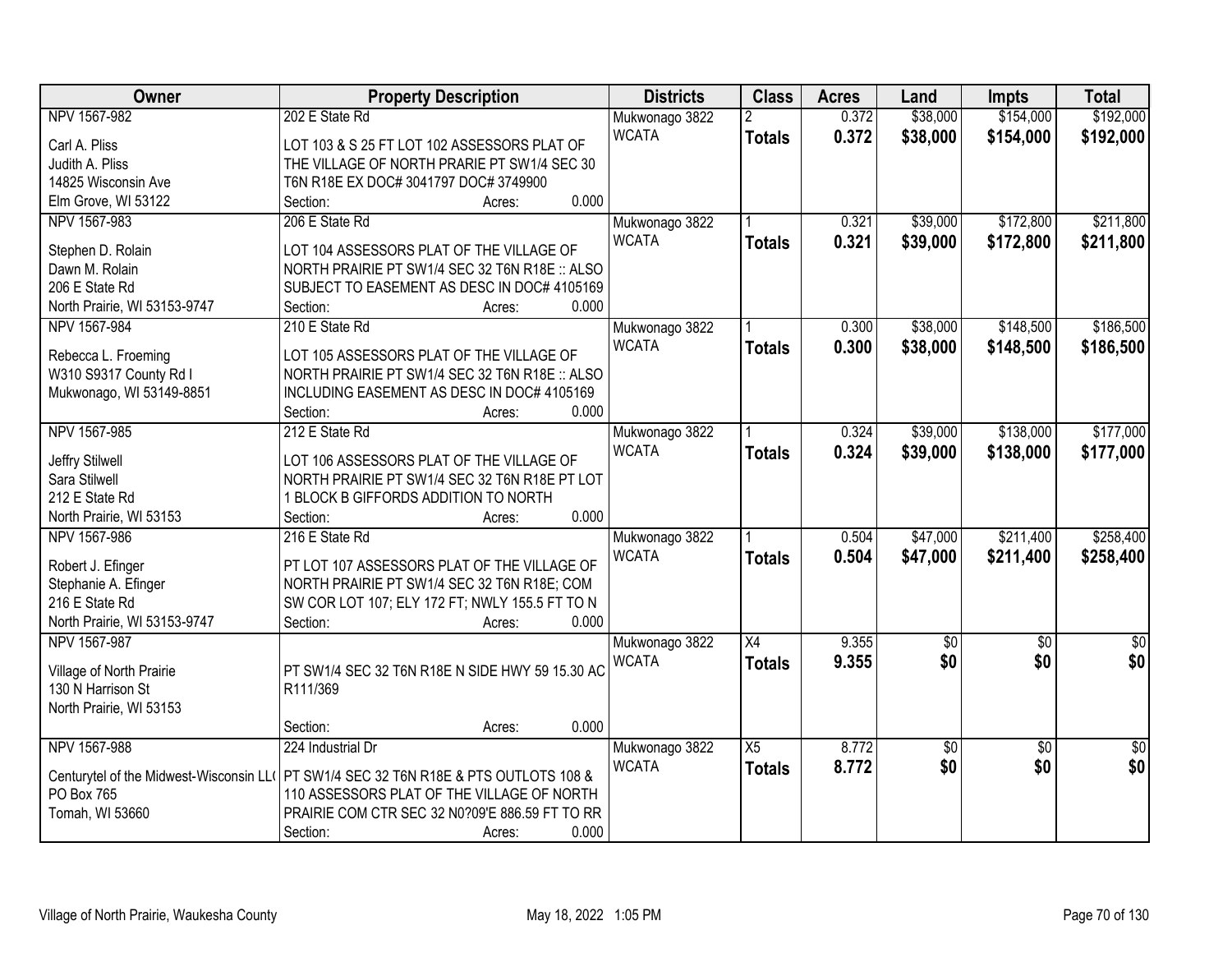| \$147,200<br>\$187,700<br>NPV 1567-991<br>116 N Harrison St<br>0.359<br>\$40,500<br>Mukwonago 3822<br><b>WCATA</b><br>0.359<br>\$40,500<br>\$147,200<br>\$187,700<br><b>Totals</b><br>PT LOTS 4 BLK A GIFFORDS ADDITION TO NORTH<br>Jeremy Hansen<br>Jennifer Elsner<br>PRAIRIE STATION PT SW1/4 SEC 32 T6N R18E :: EX<br>PT LYNG SLY OF A LINE COM ON THE W LINE OF<br>116 N Harrison St<br>0.000<br>North Prairie, WI 53153-9791<br>Section:<br>Acres:<br>\$122,500<br>\$59,600<br>\$182,100<br>NPV 1567-992<br>226 Industrial Dr<br>Mukwonago 3822<br>$\mathfrak{p}$<br>1.038<br><b>WCATA</b><br>1.038<br>\$122,500<br>\$59,600<br><b>Totals</b><br>Mast Properties II, LLC<br>PT OUTLOT 110 ASSESSORS PLAT VILLAGE OF<br>94 N Oakridge Dr<br>NORTH PRAIRIE; PT SW1/4 SEC 32 T6N R18E; COM<br>North Prairie, WI 53153-9795<br>NE CRNR OF SW1/4 SEC; S0?05'00""E ALNG S1/4<br>1.038<br>Section:<br>Acres:<br>107 N Oakridge Rd<br>NPV 1567-994<br>$\overline{X5}$<br>1.444<br>$\overline{50}$<br>Mukwonago 3822<br>\$0<br>\$0<br>\$0<br>1.444<br><b>WCATA</b><br><b>Totals</b><br>CERT SURV 1634 VOL 11/107 PT W1/2 SEC 32 T6N<br>Wisconsin Electric Power Co<br>231 W Michigan St<br>R18E R20/656<br>Milwaukee, WI 53201<br>0.000<br>Section:<br>Acres:<br>NPV 1567-995<br>113 N Oakridge Dr<br>1.550<br>$\overline{50}$<br>Mukwonago 3822<br>\$0<br>3<br><b>WCATA</b><br>\$0<br>\$0<br>1.550<br><b>Totals</b><br>PARCEL 7 CSM #2163 VOL 15/185 REC AS DOC<br>Beranek Enterprises, LLC<br>W355 S9364 Bennington Dr<br>#893093 PT SW1/4 SEC 32 T6N R18E :: DOC<br>Eagle, WI 53119-1609<br>#2774571 & DOC #3695463<br>0.000<br>Section:<br>Acres:<br>NPV 1567-995-001<br>103 N Oakridge Dr<br>\$98,500<br>\$114,000<br>1.500<br>Mukwonago 3822<br><b>WCATA</b><br>1.500<br>\$98,500<br>\$114,000<br><b>Totals</b><br>PARCEL 3 CSM #1484 VOL 10/77 REC AS DOC<br>103 Oakridge, LLC<br>S109 W34702 Jacks Bay Rd<br>#801589 PT SW1/4 SEC 32 T6N R18E |
|----------------------------------------------------------------------------------------------------------------------------------------------------------------------------------------------------------------------------------------------------------------------------------------------------------------------------------------------------------------------------------------------------------------------------------------------------------------------------------------------------------------------------------------------------------------------------------------------------------------------------------------------------------------------------------------------------------------------------------------------------------------------------------------------------------------------------------------------------------------------------------------------------------------------------------------------------------------------------------------------------------------------------------------------------------------------------------------------------------------------------------------------------------------------------------------------------------------------------------------------------------------------------------------------------------------------------------------------------------------------------------------------------------------------------------------------------------------------------------------------------------------------------------------------------------------------------------------------------------------------------------------------------------------------------------------------------------------------------------------------------------------------------------------------------------------------------------------------------------------------------------------------------------------------------------------------------|
|                                                                                                                                                                                                                                                                                                                                                                                                                                                                                                                                                                                                                                                                                                                                                                                                                                                                                                                                                                                                                                                                                                                                                                                                                                                                                                                                                                                                                                                                                                                                                                                                                                                                                                                                                                                                                                                                                                                                                    |
|                                                                                                                                                                                                                                                                                                                                                                                                                                                                                                                                                                                                                                                                                                                                                                                                                                                                                                                                                                                                                                                                                                                                                                                                                                                                                                                                                                                                                                                                                                                                                                                                                                                                                                                                                                                                                                                                                                                                                    |
|                                                                                                                                                                                                                                                                                                                                                                                                                                                                                                                                                                                                                                                                                                                                                                                                                                                                                                                                                                                                                                                                                                                                                                                                                                                                                                                                                                                                                                                                                                                                                                                                                                                                                                                                                                                                                                                                                                                                                    |
|                                                                                                                                                                                                                                                                                                                                                                                                                                                                                                                                                                                                                                                                                                                                                                                                                                                                                                                                                                                                                                                                                                                                                                                                                                                                                                                                                                                                                                                                                                                                                                                                                                                                                                                                                                                                                                                                                                                                                    |
|                                                                                                                                                                                                                                                                                                                                                                                                                                                                                                                                                                                                                                                                                                                                                                                                                                                                                                                                                                                                                                                                                                                                                                                                                                                                                                                                                                                                                                                                                                                                                                                                                                                                                                                                                                                                                                                                                                                                                    |
| \$182,100<br>$\overline{30}$<br>\$0 <br>$\overline{30}$<br>\$0<br>\$212,500<br>\$212,500                                                                                                                                                                                                                                                                                                                                                                                                                                                                                                                                                                                                                                                                                                                                                                                                                                                                                                                                                                                                                                                                                                                                                                                                                                                                                                                                                                                                                                                                                                                                                                                                                                                                                                                                                                                                                                                           |
|                                                                                                                                                                                                                                                                                                                                                                                                                                                                                                                                                                                                                                                                                                                                                                                                                                                                                                                                                                                                                                                                                                                                                                                                                                                                                                                                                                                                                                                                                                                                                                                                                                                                                                                                                                                                                                                                                                                                                    |
|                                                                                                                                                                                                                                                                                                                                                                                                                                                                                                                                                                                                                                                                                                                                                                                                                                                                                                                                                                                                                                                                                                                                                                                                                                                                                                                                                                                                                                                                                                                                                                                                                                                                                                                                                                                                                                                                                                                                                    |
|                                                                                                                                                                                                                                                                                                                                                                                                                                                                                                                                                                                                                                                                                                                                                                                                                                                                                                                                                                                                                                                                                                                                                                                                                                                                                                                                                                                                                                                                                                                                                                                                                                                                                                                                                                                                                                                                                                                                                    |
|                                                                                                                                                                                                                                                                                                                                                                                                                                                                                                                                                                                                                                                                                                                                                                                                                                                                                                                                                                                                                                                                                                                                                                                                                                                                                                                                                                                                                                                                                                                                                                                                                                                                                                                                                                                                                                                                                                                                                    |
|                                                                                                                                                                                                                                                                                                                                                                                                                                                                                                                                                                                                                                                                                                                                                                                                                                                                                                                                                                                                                                                                                                                                                                                                                                                                                                                                                                                                                                                                                                                                                                                                                                                                                                                                                                                                                                                                                                                                                    |
|                                                                                                                                                                                                                                                                                                                                                                                                                                                                                                                                                                                                                                                                                                                                                                                                                                                                                                                                                                                                                                                                                                                                                                                                                                                                                                                                                                                                                                                                                                                                                                                                                                                                                                                                                                                                                                                                                                                                                    |
|                                                                                                                                                                                                                                                                                                                                                                                                                                                                                                                                                                                                                                                                                                                                                                                                                                                                                                                                                                                                                                                                                                                                                                                                                                                                                                                                                                                                                                                                                                                                                                                                                                                                                                                                                                                                                                                                                                                                                    |
|                                                                                                                                                                                                                                                                                                                                                                                                                                                                                                                                                                                                                                                                                                                                                                                                                                                                                                                                                                                                                                                                                                                                                                                                                                                                                                                                                                                                                                                                                                                                                                                                                                                                                                                                                                                                                                                                                                                                                    |
|                                                                                                                                                                                                                                                                                                                                                                                                                                                                                                                                                                                                                                                                                                                                                                                                                                                                                                                                                                                                                                                                                                                                                                                                                                                                                                                                                                                                                                                                                                                                                                                                                                                                                                                                                                                                                                                                                                                                                    |
|                                                                                                                                                                                                                                                                                                                                                                                                                                                                                                                                                                                                                                                                                                                                                                                                                                                                                                                                                                                                                                                                                                                                                                                                                                                                                                                                                                                                                                                                                                                                                                                                                                                                                                                                                                                                                                                                                                                                                    |
|                                                                                                                                                                                                                                                                                                                                                                                                                                                                                                                                                                                                                                                                                                                                                                                                                                                                                                                                                                                                                                                                                                                                                                                                                                                                                                                                                                                                                                                                                                                                                                                                                                                                                                                                                                                                                                                                                                                                                    |
|                                                                                                                                                                                                                                                                                                                                                                                                                                                                                                                                                                                                                                                                                                                                                                                                                                                                                                                                                                                                                                                                                                                                                                                                                                                                                                                                                                                                                                                                                                                                                                                                                                                                                                                                                                                                                                                                                                                                                    |
|                                                                                                                                                                                                                                                                                                                                                                                                                                                                                                                                                                                                                                                                                                                                                                                                                                                                                                                                                                                                                                                                                                                                                                                                                                                                                                                                                                                                                                                                                                                                                                                                                                                                                                                                                                                                                                                                                                                                                    |
|                                                                                                                                                                                                                                                                                                                                                                                                                                                                                                                                                                                                                                                                                                                                                                                                                                                                                                                                                                                                                                                                                                                                                                                                                                                                                                                                                                                                                                                                                                                                                                                                                                                                                                                                                                                                                                                                                                                                                    |
|                                                                                                                                                                                                                                                                                                                                                                                                                                                                                                                                                                                                                                                                                                                                                                                                                                                                                                                                                                                                                                                                                                                                                                                                                                                                                                                                                                                                                                                                                                                                                                                                                                                                                                                                                                                                                                                                                                                                                    |
|                                                                                                                                                                                                                                                                                                                                                                                                                                                                                                                                                                                                                                                                                                                                                                                                                                                                                                                                                                                                                                                                                                                                                                                                                                                                                                                                                                                                                                                                                                                                                                                                                                                                                                                                                                                                                                                                                                                                                    |
|                                                                                                                                                                                                                                                                                                                                                                                                                                                                                                                                                                                                                                                                                                                                                                                                                                                                                                                                                                                                                                                                                                                                                                                                                                                                                                                                                                                                                                                                                                                                                                                                                                                                                                                                                                                                                                                                                                                                                    |
|                                                                                                                                                                                                                                                                                                                                                                                                                                                                                                                                                                                                                                                                                                                                                                                                                                                                                                                                                                                                                                                                                                                                                                                                                                                                                                                                                                                                                                                                                                                                                                                                                                                                                                                                                                                                                                                                                                                                                    |
|                                                                                                                                                                                                                                                                                                                                                                                                                                                                                                                                                                                                                                                                                                                                                                                                                                                                                                                                                                                                                                                                                                                                                                                                                                                                                                                                                                                                                                                                                                                                                                                                                                                                                                                                                                                                                                                                                                                                                    |
| Eagle, WI 53149                                                                                                                                                                                                                                                                                                                                                                                                                                                                                                                                                                                                                                                                                                                                                                                                                                                                                                                                                                                                                                                                                                                                                                                                                                                                                                                                                                                                                                                                                                                                                                                                                                                                                                                                                                                                                                                                                                                                    |
| 0.000<br>Section:<br>Acres:                                                                                                                                                                                                                                                                                                                                                                                                                                                                                                                                                                                                                                                                                                                                                                                                                                                                                                                                                                                                                                                                                                                                                                                                                                                                                                                                                                                                                                                                                                                                                                                                                                                                                                                                                                                                                                                                                                                        |
| NPV 1567-995-003<br>\$0<br>101 N Oakridge Dr<br>1.000<br>$\overline{50}$<br>Mukwonago 3822<br>\$0                                                                                                                                                                                                                                                                                                                                                                                                                                                                                                                                                                                                                                                                                                                                                                                                                                                                                                                                                                                                                                                                                                                                                                                                                                                                                                                                                                                                                                                                                                                                                                                                                                                                                                                                                                                                                                                  |
| \$0 <br>\$0<br><b>WCATA</b><br>1.000<br>\$0<br><b>Totals</b>                                                                                                                                                                                                                                                                                                                                                                                                                                                                                                                                                                                                                                                                                                                                                                                                                                                                                                                                                                                                                                                                                                                                                                                                                                                                                                                                                                                                                                                                                                                                                                                                                                                                                                                                                                                                                                                                                       |
| PCL 2 CSM #1484 VOL 10/77 REC AS DOC #801589<br>Collaer Enterprises, Inc.                                                                                                                                                                                                                                                                                                                                                                                                                                                                                                                                                                                                                                                                                                                                                                                                                                                                                                                                                                                                                                                                                                                                                                                                                                                                                                                                                                                                                                                                                                                                                                                                                                                                                                                                                                                                                                                                          |
| 101 N Oakridge Dr<br>PT SW1/4 SEC 32 T6N R18E                                                                                                                                                                                                                                                                                                                                                                                                                                                                                                                                                                                                                                                                                                                                                                                                                                                                                                                                                                                                                                                                                                                                                                                                                                                                                                                                                                                                                                                                                                                                                                                                                                                                                                                                                                                                                                                                                                      |
| North Prairie, WI 53153-9792                                                                                                                                                                                                                                                                                                                                                                                                                                                                                                                                                                                                                                                                                                                                                                                                                                                                                                                                                                                                                                                                                                                                                                                                                                                                                                                                                                                                                                                                                                                                                                                                                                                                                                                                                                                                                                                                                                                       |
| 0.000<br>Section:<br>Acres:                                                                                                                                                                                                                                                                                                                                                                                                                                                                                                                                                                                                                                                                                                                                                                                                                                                                                                                                                                                                                                                                                                                                                                                                                                                                                                                                                                                                                                                                                                                                                                                                                                                                                                                                                                                                                                                                                                                        |
| \$291,900<br>NPV 1567-995-004<br>105 N Oakridge Dr<br>\$99,500<br>\$192,400<br>$\overline{2}$<br>1.590<br>Mukwonago 3822                                                                                                                                                                                                                                                                                                                                                                                                                                                                                                                                                                                                                                                                                                                                                                                                                                                                                                                                                                                                                                                                                                                                                                                                                                                                                                                                                                                                                                                                                                                                                                                                                                                                                                                                                                                                                           |
| <b>WCATA</b><br>1.590<br>\$99,500<br>\$192,400<br>\$291,900<br><b>Totals</b><br>PARCEL 4 CERT SURV 1484 VOL 10/77 1.59 AC PT<br>G&R Management LLC                                                                                                                                                                                                                                                                                                                                                                                                                                                                                                                                                                                                                                                                                                                                                                                                                                                                                                                                                                                                                                                                                                                                                                                                                                                                                                                                                                                                                                                                                                                                                                                                                                                                                                                                                                                                 |
| PO Box 16<br>SW1/4 SEC 32 T6N R18E DOC# 3574514                                                                                                                                                                                                                                                                                                                                                                                                                                                                                                                                                                                                                                                                                                                                                                                                                                                                                                                                                                                                                                                                                                                                                                                                                                                                                                                                                                                                                                                                                                                                                                                                                                                                                                                                                                                                                                                                                                    |
| North Prairie, WI 53153-0016                                                                                                                                                                                                                                                                                                                                                                                                                                                                                                                                                                                                                                                                                                                                                                                                                                                                                                                                                                                                                                                                                                                                                                                                                                                                                                                                                                                                                                                                                                                                                                                                                                                                                                                                                                                                                                                                                                                       |
| 0.000<br>Section:<br>Acres:                                                                                                                                                                                                                                                                                                                                                                                                                                                                                                                                                                                                                                                                                                                                                                                                                                                                                                                                                                                                                                                                                                                                                                                                                                                                                                                                                                                                                                                                                                                                                                                                                                                                                                                                                                                                                                                                                                                        |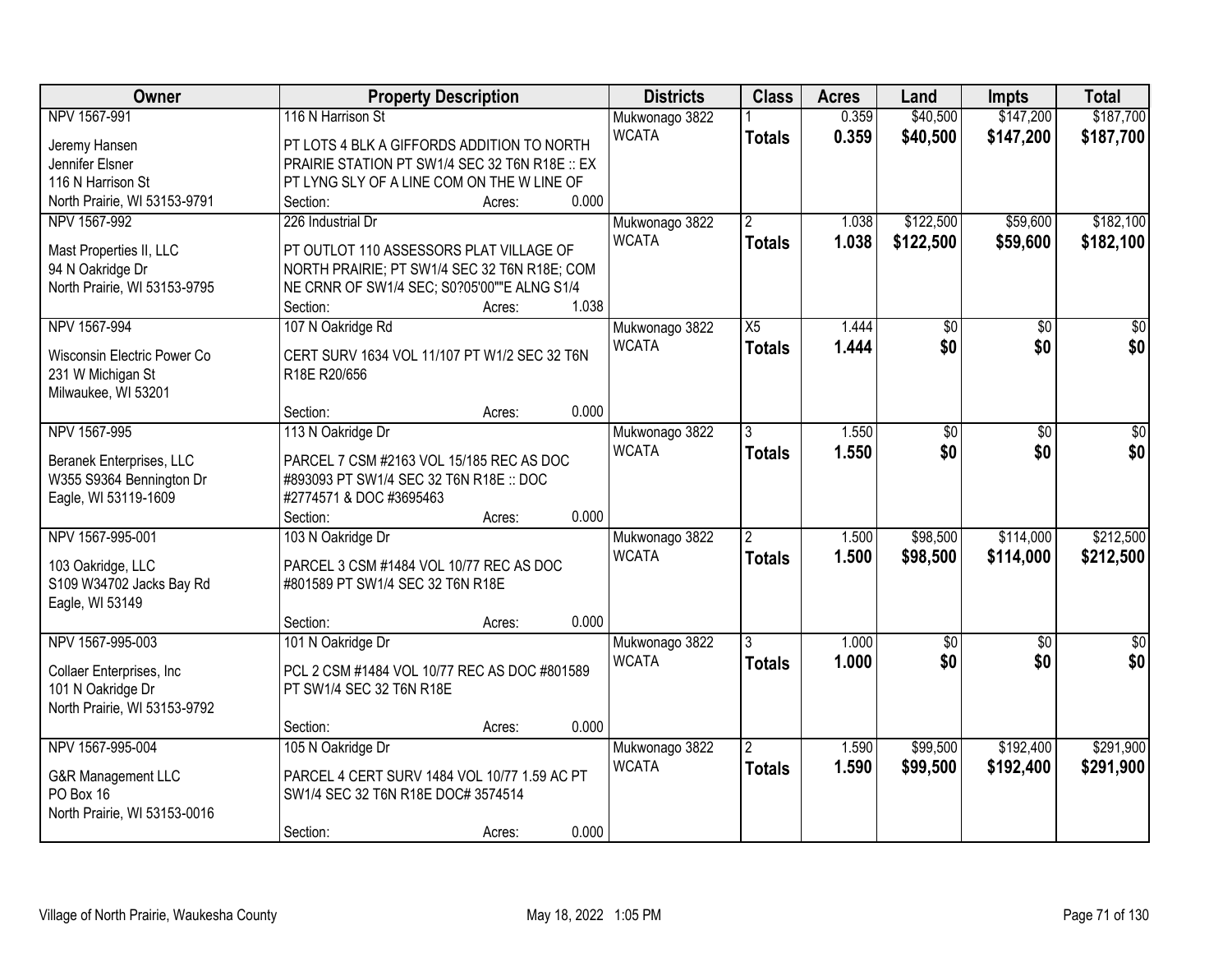| Owner                        | <b>Property Description</b>                      |        |       | <b>Districts</b> | <b>Class</b>   | <b>Acres</b> | Land      | <b>Impts</b> | <b>Total</b> |
|------------------------------|--------------------------------------------------|--------|-------|------------------|----------------|--------------|-----------|--------------|--------------|
| NPV 1567-995-005             | 104 N Oakridge Dr                                |        |       | Mukwonago 3822   |                | 2.830        | \$110,500 | \$80,000     | \$190,500    |
| Richard L. Danecki           | PARCEL 7 CERT SURV 1588 VOL 10/328 PT SW1/4      |        |       | <b>WCATA</b>     | <b>Totals</b>  | 2.830        | \$110,500 | \$80,000     | \$190,500    |
| 302 W Sadd St                | SEC 32 T6N R18E R1039/915                        |        |       |                  |                |              |           |              |              |
| North Prairie, WI 53153      |                                                  |        |       |                  |                |              |           |              |              |
|                              | Section:                                         | Acres: | 0.000 |                  |                |              |           |              |              |
| NPV 1567-995-006             | 109 N Oakridge Dr                                |        |       | Mukwonago 3822   | $\overline{2}$ | 1.462        | \$98,000  | \$72,000     | \$170,000    |
|                              |                                                  |        |       | <b>WCATA</b>     | <b>Totals</b>  | 1.462        | \$98,000  | \$72,000     | \$170,000    |
| <b>Timothy Tabat</b>         | PARCEL 5A CERT SURV 1839 VOL 112/311 REC AS      |        |       |                  |                |              |           |              |              |
| <b>Todd Tabat</b>            | DOC# 850420:: ALSO PT PARCEL 6 CERT SURV 1976    |        |       |                  |                |              |           |              |              |
| 109 N Oakridge Dr            | VOL 13/331 REC AS DOC# 867774; COM SW COR        |        |       |                  |                |              |           |              |              |
| North Prairie, WI 53153      | Section:                                         | Acres: | 0.000 |                  |                |              |           |              |              |
| NPV 1567-995-007             | 111 N Oakridge Dr                                |        |       | Mukwonago 3822   | $\overline{2}$ | 1.066        | \$94,500  | \$188,200    | \$282,700    |
| Daniel C. West               | PARCEL 6 CERT SURV 1976 VOL 13/331 PT SW1/4 &    |        |       | <b>WCATA</b>     | <b>Totals</b>  | 1.066        | \$94,500  | \$188,200    | \$282,700    |
| Debra A. West                | NW1/4 SEC 32 T6N R18E EX R104/780 ALSO COM       |        |       |                  |                |              |           |              |              |
| S82 W35200 N Mailman Rd      | CTR SEC 32 S0?05'E 236.59 FT S61?18'W 691.75 FT  |        |       |                  |                |              |           |              |              |
| Eagle, WI 53119              | Section:                                         | Acres: | 0.000 |                  |                |              |           |              |              |
| NPV 1567-995-008             | 100 N Oakridge Dr                                |        |       | Mukwonago 3822   | $\mathbf{2}$   | 1.125        | \$89,500  | \$335,000    | \$424,500    |
|                              |                                                  |        |       | <b>WCATA</b>     | <b>Totals</b>  | 1.125        | \$89,500  | \$335,000    | \$424,500    |
| Oakridge Properties LLC      | LOT 1 CERT SURV 7641 VOL 65/183 1.011 AC PT      |        |       |                  |                |              |           |              |              |
| W341 S5010 Mccoy Pkwy        | SW1/4 SEC 32 T6N R18E R2357/661                  |        |       |                  |                |              |           |              |              |
| Dousman, WI 53118            |                                                  |        |       |                  |                |              |           |              |              |
|                              | Section:                                         | Acres: | 0.000 |                  |                |              |           |              |              |
| NPV 1567-995-009             | 98 N Oakridge Dr                                 |        |       | Mukwonago 3822   |                | 1.130        | \$89,500  | \$555,500    | \$645,000    |
| Oakridge Properties LLC      | LOT 2 CERT SURV 7641 VOL 65/183 1.130 AC PT      |        |       | <b>WCATA</b>     | <b>Totals</b>  | 1.130        | \$89,500  | \$555,500    | \$645,000    |
| W341 S5010 Mccoy Pkwy        | SW1/4 SEC 32 T6N R18E R2357/661                  |        |       |                  |                |              |           |              |              |
| Dousman, WI 53118            |                                                  |        |       |                  |                |              |           |              |              |
|                              | Section:                                         | Acres: | 0.000 |                  |                |              |           |              |              |
| NPV 1567-995-010             | 94 N Oakridge Dr                                 |        |       | Mukwonago 3822   | 2              | 1.527        | \$180,000 | \$562,500    | \$742,500    |
|                              |                                                  |        |       | <b>WCATA</b>     | <b>Totals</b>  | 1.527        | \$180,000 | \$562,500    | \$742,500    |
| Mast Properties LLC          | LOT 3 CSM #7641 VOL 65/183 REC AS DOC #2031404   |        |       |                  |                |              |           |              |              |
| 94 N Oakridge Dr             | PT SW1/4 SEC 32 T6N R18E & ALSO PT NE1/4 SW1/4   |        |       |                  |                |              |           |              |              |
| North Prairie, WI 53153-9795 | SEC 32 T6N R18E; COM SW COR LOT 3 CSM #7641;     |        |       |                  |                |              |           |              |              |
|                              | Section:                                         | Acres: | 0.000 |                  |                |              |           |              |              |
| NPV 1567-999                 | 306 E State Rd                                   |        |       | Mukwonago 3822   |                | 1.315        | \$53,500  | \$129,700    | \$183,200    |
| Betty J. Kienast             | PT SW1/4 SEC 32 T6N R18E; COM INTERSC N & S 1/4  |        |       | <b>WCATA</b>     | <b>Totals</b>  | 1.315        | \$53,500  | \$129,700    | \$183,200    |
| 306 E State Rd               | SEC LI WITH CTR LI STH 59; S61?18'W ON CTR LI    |        |       |                  |                |              |           |              |              |
| North Prairie, WI 53153-9748 | 80.0 FT; N28?42'W 279.0 FT; N61?18'E 232.7 FT TO |        |       |                  |                |              |           |              |              |
|                              | Section:                                         | Acres: | 0.000 |                  |                |              |           |              |              |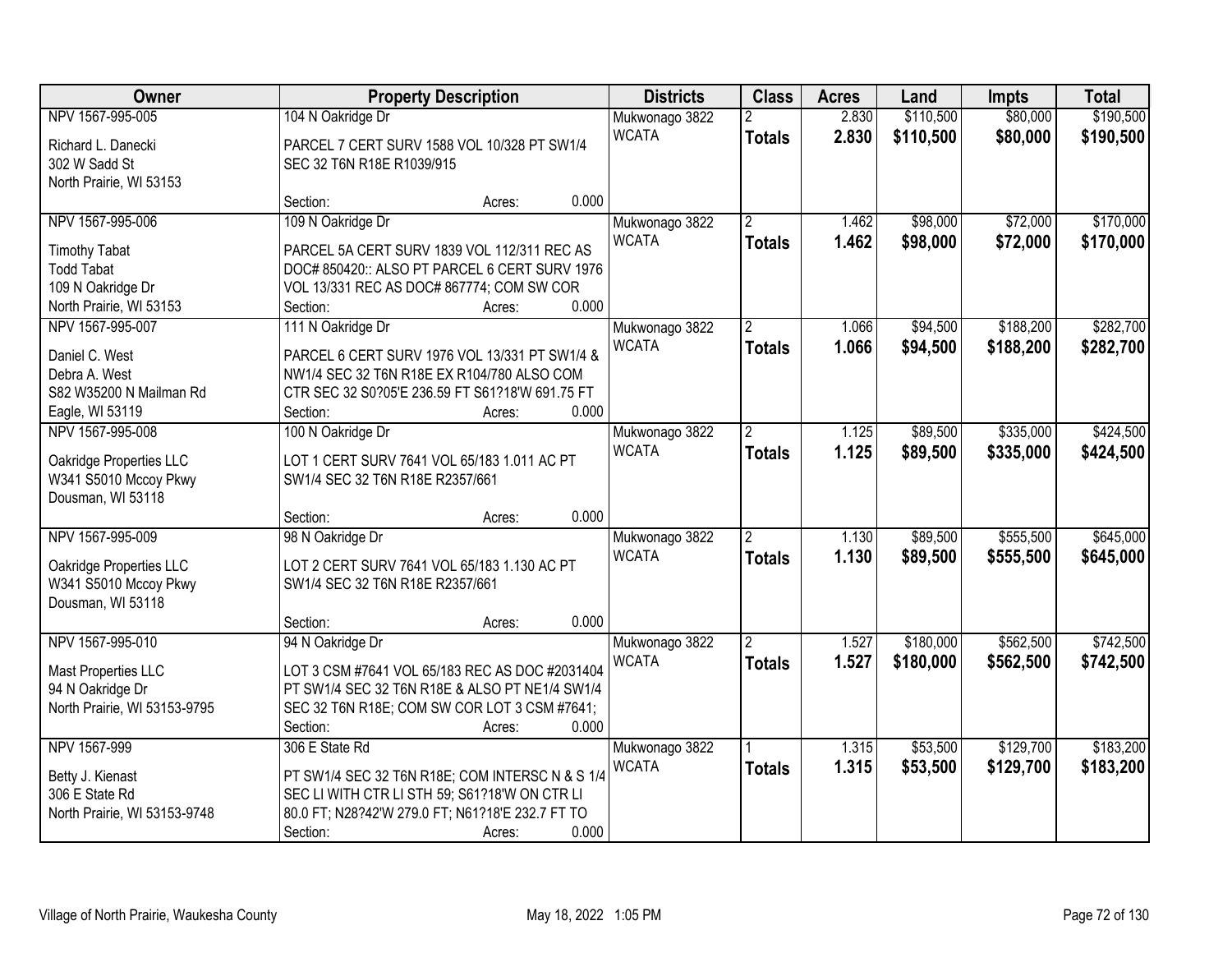| Owner                                                                                   |                                                                                              | <b>Property Description</b> |       | <b>Districts</b>                    | <b>Class</b>  | <b>Acres</b>   | Land                 | Impts                  | <b>Total</b>           |
|-----------------------------------------------------------------------------------------|----------------------------------------------------------------------------------------------|-----------------------------|-------|-------------------------------------|---------------|----------------|----------------------|------------------------|------------------------|
| NPV 1568-001<br><b>Courtney Mcnulty</b><br>201 Karin Dr<br>North Prairie, WI 53153-9723 | 201 Karin Dr<br>LOT 1 PRAIRIE VILLAGE PT NW1/4 & NE1/4 SEC 33<br><b>T6N R18E</b>             |                             |       | Kettle Moraine 1376<br><b>WCATA</b> | <b>Totals</b> | 1.208<br>1.208 | \$82,500<br>\$82,500 | \$226,200<br>\$226,200 | \$308,700<br>\$308,700 |
|                                                                                         | Section:                                                                                     | Acres:                      | 0.000 |                                     |               |                |                      |                        |                        |
| NPV 1568-002<br>Anthony A. Perez<br>Tanya E. Perez<br>203 Karin Dr                      | 203 Karin Dr<br>LOT 2 PRAIRIE VILLAGE PT NW1/4 & NE1/4 SEC 33<br>T6N R18E DOC# 3743990       |                             |       | Kettle Moraine 1376<br><b>WCATA</b> | <b>Totals</b> | 1.063<br>1.063 | \$77,000<br>\$77,000 | \$195,600<br>\$195,600 | \$272,600<br>\$272,600 |
| North Prairie, WI 53153                                                                 | Section:                                                                                     | Acres:                      | 0.000 |                                     |               |                |                      |                        |                        |
| NPV 1568-003<br>Nancy J. Cocking<br>205 Karin Dr<br>North Prairie, WI 53153-9723        | 205 Karin Dr<br>LOT 3 PRAIRIE VILLAGE PT NW1/4 & NE1/4 SEC 33<br><b>T6N R18E</b>             |                             |       | Kettle Moraine 1376<br><b>WCATA</b> | <b>Totals</b> | 1.022<br>1.022 | \$76,000<br>\$76,000 | \$200,300<br>\$200,300 | \$276,300<br>\$276,300 |
|                                                                                         | Section:                                                                                     | Acres:                      | 0.000 |                                     |               |                |                      |                        |                        |
| NPV 1568-004<br>Corydon Orne<br>Frances Orne                                            | 207 Karin Dr<br>LOT 4 PRAIRIE VILLAGE PT NW1/4 & NE1/4 SEC 33<br>T6N R18E R968/377           |                             |       | Kettle Moraine 1376<br><b>WCATA</b> | <b>Totals</b> | 1.015<br>1.015 | \$75,500<br>\$75,500 | \$222,100<br>\$222,100 | \$297,600<br>\$297,600 |
| 207 Karin Dr<br>North Prairie, WI 53153                                                 | Section:                                                                                     |                             | 0.000 |                                     |               |                |                      |                        |                        |
| NPV 1568-005<br>William J. Ryder Jr<br>Barbara A. Ryder<br>209 Karin Dr                 | 209 Karin Dr<br>LOT 5 PRAIRIE VILLAGE PT NW1/4 & NE1/4 SEC 33<br>T6N R18E :: DOC# 4154726    | Acres:                      |       | Kettle Moraine 1376<br><b>WCATA</b> | <b>Totals</b> | 1.033<br>1.033 | \$76,000<br>\$76,000 | \$210,000<br>\$210,000 | \$286,000<br>\$286,000 |
| North Prairie, WI 53153-9723                                                            | Section:                                                                                     | Acres:                      | 0.000 |                                     |               |                |                      |                        |                        |
| NPV 1568-006<br>Cheryl Lamp<br>211 Karin Dr<br>North Prairie, WI 53153                  | 211 Karin Dr<br>LOT 6 PRAIRIE VILLAGE PT NW1/4 & NE1/4 SEC 33<br>T6N R18E R806/197           |                             |       | Kettle Moraine 1376<br><b>WCATA</b> | <b>Totals</b> | 1.115<br>1.115 | \$79,000<br>\$79,000 | \$310,900<br>\$310,900 | \$389,900<br>\$389,900 |
|                                                                                         | Section:                                                                                     | Acres:                      | 0.000 |                                     |               |                |                      |                        |                        |
| NPV 1568-007<br>Marlene Zacher<br>213 Karin Dr<br>North Prairie, WI 53153-9723          | 213 Karin Dr<br>LOT 7 PRAIRIE VILLAGE PT NW1/4 & NE1/4 SEC 33<br><b>T6N R18E</b><br>Section: | Acres:                      | 0.000 | Kettle Moraine 1376<br><b>WCATA</b> | <b>Totals</b> | 1.284<br>1.284 | \$85,000<br>\$85,000 | \$192,000<br>\$192,000 | \$277,000<br>\$277,000 |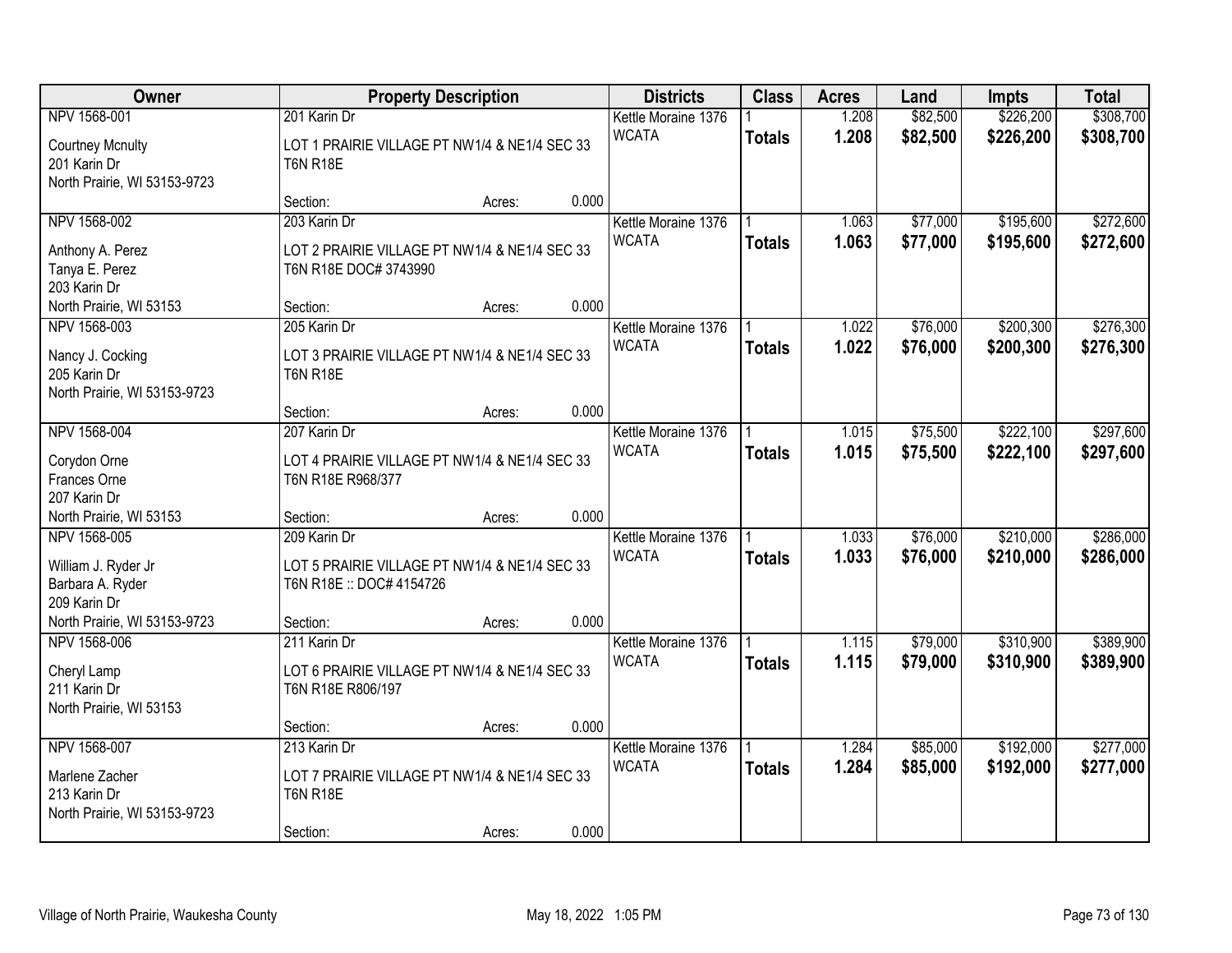| Owner                              |                                                                      | <b>Property Description</b> |       | <b>Districts</b>    | <b>Class</b>  | <b>Acres</b> | Land     | <b>Impts</b> | <b>Total</b> |
|------------------------------------|----------------------------------------------------------------------|-----------------------------|-------|---------------------|---------------|--------------|----------|--------------|--------------|
| NPV 1568-008                       | 215 Karin Dr                                                         |                             |       | Kettle Moraine 1376 |               | 1.578        | \$95,000 | \$233,700    | \$328,700    |
| Michael D. Kottke                  | LOT 8 PRAIRIE VILLAGE PT NW1/4 & NE1/4 SEC 33                        |                             |       | <b>WCATA</b>        | <b>Totals</b> | 1.578        | \$95,000 | \$233,700    | \$328,700    |
| Melissa B. Kottke                  | <b>T6N R18E</b>                                                      |                             |       |                     |               |              |          |              |              |
| 215 Karin Dr                       |                                                                      |                             |       |                     |               |              |          |              |              |
| North Prairie, WI 53153-9723       | Section:                                                             | Acres:                      | 0.000 |                     |               |              |          |              |              |
| NPV 1568-009                       | 217 Karin Dr                                                         |                             |       | Kettle Moraine 1376 |               | 1.020        | \$75,500 | \$200,200    | \$275,700    |
| Sally Burbank                      | LOT 9 PRAIRIE VILLAGE PT NW1/4 & NE1/4 SEC 33                        |                             |       | <b>WCATA</b>        | <b>Totals</b> | 1.020        | \$75,500 | \$200,200    | \$275,700    |
| 217 Karin Dr                       | T6N R18E R1759/555                                                   |                             |       |                     |               |              |          |              |              |
| North Prairie, WI 53153            |                                                                      |                             |       |                     |               |              |          |              |              |
|                                    | Section:                                                             | Acres:                      | 0.000 |                     |               |              |          |              |              |
| NPV 1568-010                       | 219 Karin Dr                                                         |                             |       | Kettle Moraine 1376 |               | 0.987        | \$74,000 | \$218,800    | \$292,800    |
| Jenna A. Timm                      | LOT 10 PRAIRIE VILLAGE PT NW1/4 & NE1/4 SEC 33                       |                             |       | <b>WCATA</b>        | <b>Totals</b> | 0.987        | \$74,000 | \$218,800    | \$292,800    |
| Austin James Erickson              | <b>T6N R18E</b>                                                      |                             |       |                     |               |              |          |              |              |
| 219 Karin Dr                       |                                                                      |                             |       |                     |               |              |          |              |              |
| North Prairie, WI 53153-9723       | Section:                                                             | Acres:                      | 0.000 |                     |               |              |          |              |              |
| NPV 1568-011                       | 221 Karin Dr                                                         |                             |       | Kettle Moraine 1376 |               | 0.999        | \$75,000 | \$219,500    | \$294,500    |
|                                    |                                                                      |                             |       | <b>WCATA</b>        | <b>Totals</b> | 0.999        | \$75,000 | \$219,500    | \$294,500    |
| Daniel R. Nottling<br>221 Karin Dr | LOT 11 PRAIRIE VILLAGE PT NW1/4 & NE1/4 SEC 33<br>T6N:: DOC# 4314630 |                             |       |                     |               |              |          |              |              |
| North Prairie, WI 53153-9723       |                                                                      |                             |       |                     |               |              |          |              |              |
|                                    | Section:                                                             | Acres:                      | 0.000 |                     |               |              |          |              |              |
| NPV 1568-012                       | 223 Karin Dr                                                         |                             |       | Kettle Moraine 1376 |               | 0.999        | \$75,000 | \$226,400    | \$301,400    |
|                                    |                                                                      |                             |       | <b>WCATA</b>        | <b>Totals</b> | 0.999        | \$75,000 | \$226,400    | \$301,400    |
| Cindi L. Krzewina                  | LOT 12 PRAIRIE VILLAGE PT NW1/4 & NE1/4 SEC 33                       |                             |       |                     |               |              |          |              |              |
| 223 Karin Dr                       | T6N R18E DOC# 3818887                                                |                             |       |                     |               |              |          |              |              |
| North Prairie, WI 53153            | Section:                                                             |                             | 0.000 |                     |               |              |          |              |              |
| NPV 1568-013                       | 225 Karin Dr                                                         | Acres:                      |       | Kettle Moraine 1376 |               | 0.999        | \$75,000 | \$167,500    | \$242,500    |
|                                    |                                                                      |                             |       | <b>WCATA</b>        | <b>Totals</b> | 0.999        | \$75,000 | \$167,500    | \$242,500    |
| Larry Fritsch                      | LOT 13 PRAIRIE VILLAGE PT NW1/4 & NE1/4 SEC 33                       |                             |       |                     |               |              |          |              |              |
| P. Fritsch                         | <b>T6N R18E</b>                                                      |                             |       |                     |               |              |          |              |              |
| 225 Karin Dr                       |                                                                      |                             |       |                     |               |              |          |              |              |
| North Prairie, WI 53153            | Section:                                                             | Acres:                      | 0.000 |                     |               |              |          |              |              |
| NPV 1568-014                       | 227 Karin Dr                                                         |                             |       | Kettle Moraine 1376 |               | 0.999        | \$75,000 | \$201,000    | \$276,000    |
| <b>Bart Sievert</b>                | LOT 14 PRAIRIE VILLAGE PT NW1/4 & NE1/4 SEC 33                       |                             |       | <b>WCATA</b>        | <b>Totals</b> | 0.999        | \$75,000 | \$201,000    | \$276,000    |
| Sharon Sievert                     | T6N R18E :: DOC# 4304212                                             |                             |       |                     |               |              |          |              |              |
| 227 Karin Dr                       |                                                                      |                             |       |                     |               |              |          |              |              |
| North Prairie, WI 53153-9723       | Section:                                                             | Acres:                      | 0.000 |                     |               |              |          |              |              |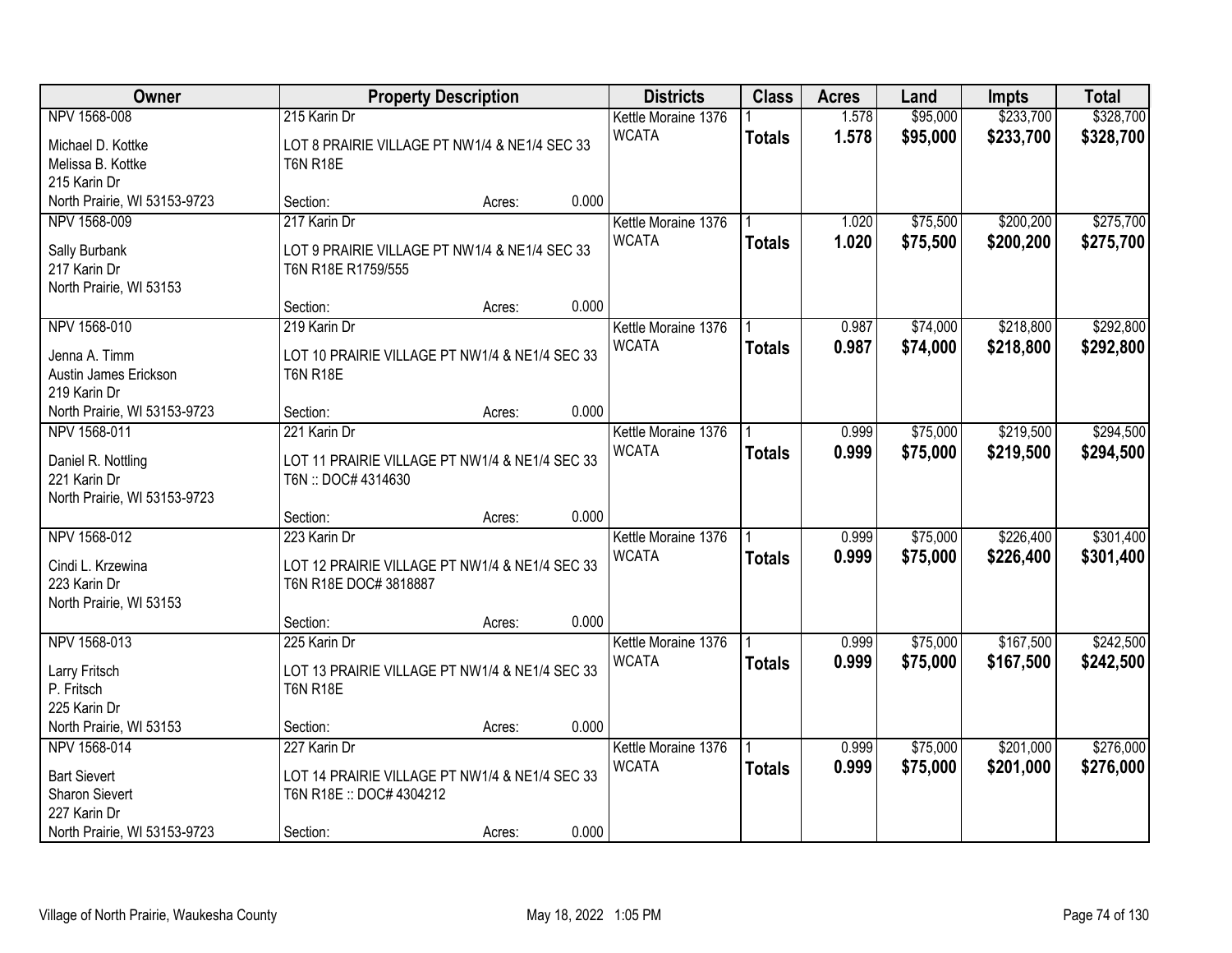| Owner                                | <b>Property Description</b>                                                | <b>Districts</b>                    | <b>Class</b>  | <b>Acres</b> | Land     | Impts     | <b>Total</b> |
|--------------------------------------|----------------------------------------------------------------------------|-------------------------------------|---------------|--------------|----------|-----------|--------------|
| NPV 1568-015                         | 229 Karin Dr                                                               | Kettle Moraine 1376                 |               | 0.999        | \$75,000 | \$262,200 | \$337,200    |
| Matthew R. Kumershek                 | LOT 15 PRAIRIE VILLAGE PT NW1/4 & NE1/4 SEC 33                             | <b>WCATA</b>                        | <b>Totals</b> | 0.999        | \$75,000 | \$262,200 | \$337,200    |
| Elizabeth A. Kumershek               | T6N R18E :: DOC #4365744                                                   |                                     |               |              |          |           |              |
| 229 Karin Dr                         |                                                                            |                                     |               |              |          |           |              |
| North Prairie, WI 53153-9723         | Section:<br>Acres:                                                         | 0.000                               |               |              |          |           |              |
| NPV 1568-016                         | 231 Karin Dr                                                               | Kettle Moraine 1376                 |               | 1.003        | \$75,000 | \$199,100 | \$274,100    |
| Manuel Trejo                         | LOT 16 PRAIRIE VILLAGE PT NW1/4 & NE1/4 SEC 33                             | <b>WCATA</b>                        | <b>Totals</b> | 1.003        | \$75,000 | \$199,100 | \$274,100    |
| Maria De Los Angeles Carrera         | T6N R18E :: DOC# 4308989                                                   |                                     |               |              |          |           |              |
| 231 Karin Dr                         |                                                                            |                                     |               |              |          |           |              |
| North Prairie, WI 53153-9723         | Section:<br>Acres:                                                         | 0.000                               |               |              |          |           |              |
| NPV 1568-017                         | 233 Karin Dr                                                               | Kettle Moraine 1376                 |               | 1.091        | \$78,000 | \$251,600 | \$329,600    |
|                                      |                                                                            | <b>WCATA</b>                        | <b>Totals</b> | 1.091        | \$78,000 | \$251,600 | \$329,600    |
| Brian E. Szajna<br>Melissa M. Szajna | LOT 17 PRAIRIE VILLAGE PT NW1/4 & NE1/4 SEC 33<br>T6N R18E :: DOC# 4171965 |                                     |               |              |          |           |              |
| 233 Karin Dr                         |                                                                            |                                     |               |              |          |           |              |
| North Prairie, WI 53153-9723         | Section:<br>Acres:                                                         | 0.000                               |               |              |          |           |              |
| NPV 1568-018                         | 235 Karin Dr                                                               | Kettle Moraine 1376                 |               | 1.120        | \$79,000 | \$245,800 | \$324,800    |
|                                      |                                                                            | <b>WCATA</b>                        | <b>Totals</b> | 1.120        | \$79,000 | \$245,800 | \$324,800    |
| Frank D. Miles Jr                    | LOT 18 PRAIRIE VILLAGE PT NW1/4 & NE1/4 SEC 33                             |                                     |               |              |          |           |              |
| Mindy A. Miles<br>235 Karin Dr       | T6N R18E DOC# 3688344                                                      |                                     |               |              |          |           |              |
| North Prairie, WI 53153              | Section:<br>Acres:                                                         | 0.000                               |               |              |          |           |              |
| NPV 1568-019                         | 237 Karin Dr                                                               | Kettle Moraine 1376                 |               | 1.066        | \$77,500 | \$224,200 | \$301,700    |
|                                      |                                                                            | <b>WCATA</b>                        | <b>Totals</b> | 1.066        | \$77,500 | \$224,200 | \$301,700    |
| James Goodrich                       | LOT 19 PRAIRIE VILLAGE PT NW1/4 & NE1/4 SEC 33                             |                                     |               |              |          |           |              |
| Marcia Goodrich                      | <b>T6N R18E</b>                                                            |                                     |               |              |          |           |              |
| 237 Karin Dr                         |                                                                            |                                     |               |              |          |           |              |
| North Prairie, WI 53153              | Section:<br>Acres:                                                         | 0.000                               |               |              |          |           |              |
| NPV 1568-020                         | 239 Karin Dr                                                               | Kettle Moraine 1376<br><b>WCATA</b> |               | 1.007        | \$75,000 | \$263,300 | \$338,300    |
| Mark Hoban                           | LOT 20 PRAIRIE VILLAGE PT NW1/4 & NE1/4 SEC 33                             |                                     | <b>Totals</b> | 1.007        | \$75,000 | \$263,300 | \$338,300    |
| Roseann Hoban                        | T6N R18E R2334/332                                                         |                                     |               |              |          |           |              |
| 239 Karin Dr                         |                                                                            |                                     |               |              |          |           |              |
| North Prairie, WI 53153              | Section:<br>Acres:                                                         | 0.000                               |               |              |          |           |              |
| NPV 1568-021                         | 228 Karin Dr                                                               | Kettle Moraine 1376                 |               | 1.076        | \$77,500 | \$216,700 | \$294,200    |
| Steven Linstead                      | LOT 21 PRAIRIE VILLAGE PT NW1/4 & NE1/4 SEC 33                             | <b>WCATA</b>                        | <b>Totals</b> | 1.076        | \$77,500 | \$216,700 | \$294,200    |
| L. Linstead                          | T6N R18E R691/940                                                          |                                     |               |              |          |           |              |
| 228 Karin Dr                         |                                                                            |                                     |               |              |          |           |              |
| North Prairie, WI 53153              | Section:<br>Acres:                                                         | 0.000                               |               |              |          |           |              |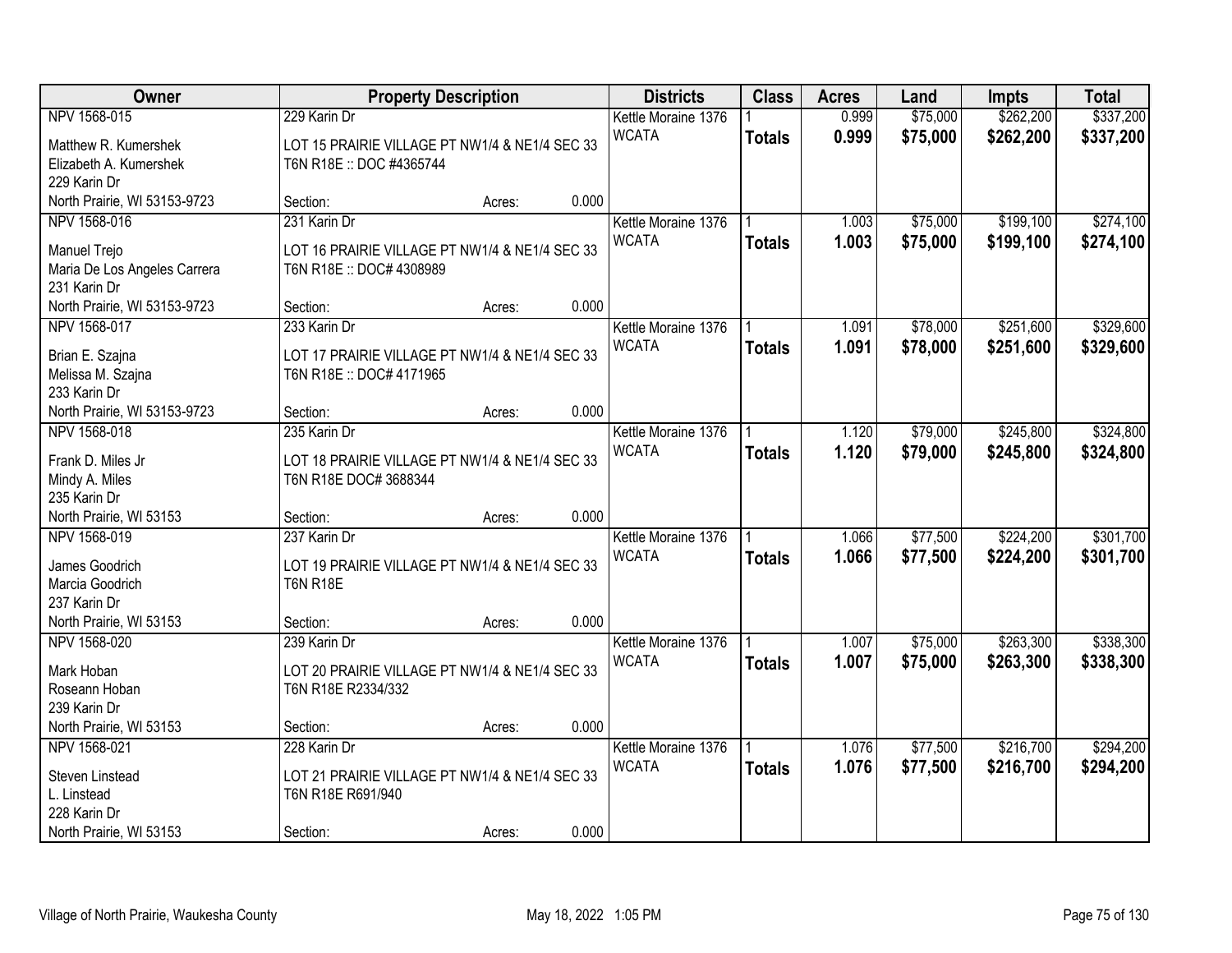| Owner                                   |                                                                   | <b>Property Description</b> |       | <b>Districts</b>                    | <b>Class</b>  | <b>Acres</b>   | Land     | Impts     | <b>Total</b> |
|-----------------------------------------|-------------------------------------------------------------------|-----------------------------|-------|-------------------------------------|---------------|----------------|----------|-----------|--------------|
| NPV 1568-022                            | 226 Karin Dr                                                      |                             |       | Kettle Moraine 1376                 |               | 1.224          | \$83,000 | \$254,700 | \$337,700    |
| Kevin Poje                              | LOT 22 PRAIRIE VILLAGE PT NW1/4 & NE1/4 SEC 33                    |                             |       | <b>WCATA</b>                        | <b>Totals</b> | 1.224          | \$83,000 | \$254,700 | \$337,700    |
| Sandra Poje                             | T6N R18E DOC# 3108992                                             |                             |       |                                     |               |                |          |           |              |
| 226 Karin Dr                            |                                                                   |                             |       |                                     |               |                |          |           |              |
| North Prairie, WI 53153                 | Section:                                                          | Acres:                      | 0.000 |                                     |               |                |          |           |              |
| NPV 1568-023                            | 222 Karin Dr                                                      |                             |       | Kettle Moraine 1376                 |               | 1.222          | \$83,000 | \$204,900 | \$287,900    |
| William Ellsworth                       | LOT 23 PRAIRIE VILLAGE PT NW1/4 & NE1/4 SEC 33                    |                             |       | <b>WCATA</b>                        | <b>Totals</b> | 1.222          | \$83,000 | \$204,900 | \$287,900    |
| Doreen Ellsworth                        | T6N R18E R2015/1024                                               |                             |       |                                     |               |                |          |           |              |
| 222 Karin Dr                            |                                                                   |                             |       |                                     |               |                |          |           |              |
| North Prairie, WI 53153                 | Section:                                                          | Acres:                      | 0.000 |                                     |               |                |          |           |              |
| NPV 1568-024                            | 226 Corby Dr                                                      |                             |       | Kettle Moraine 1376                 |               | 1.039          | \$76,500 | \$206,400 | \$282,900    |
| Geraldine H. Luther                     | LOT 24 PRAIRIE VILLAGE PT NW1/4 & NE1/4 SEC 33                    |                             |       | <b>WCATA</b>                        | <b>Totals</b> | 1.039          | \$76,500 | \$206,400 | \$282,900    |
| 226 Corby Dr                            | <b>T6N R18E</b>                                                   |                             |       |                                     |               |                |          |           |              |
| North Prairie, WI 53153-9709            |                                                                   |                             |       |                                     |               |                |          |           |              |
|                                         | Section:                                                          | Acres:                      | 0.000 |                                     |               |                |          |           |              |
| NPV 1568-025                            | 224 Corby Dr                                                      |                             |       | Kettle Moraine 1376                 |               | 1.215          | \$82,500 | \$270,300 | \$352,800    |
|                                         |                                                                   |                             |       | <b>WCATA</b>                        | <b>Totals</b> | 1.215          | \$82,500 | \$270,300 | \$352,800    |
| Arthur Amundson                         | LOT 25 PRAIRIE VILLAGE PT NW1/4 & NE1/4 SEC 33<br><b>T6N R18E</b> |                             |       |                                     |               |                |          |           |              |
| B. Amundson<br>224 Corby Dr             |                                                                   |                             |       |                                     |               |                |          |           |              |
| North Prairie, WI 53153                 | Section:                                                          | Acres:                      | 0.000 |                                     |               |                |          |           |              |
| NPV 1568-026                            | 220 Corby Dr                                                      |                             |       | Kettle Moraine 1376                 |               | 1.225          | \$83,000 | \$208,300 | \$291,300    |
|                                         |                                                                   |                             |       | <b>WCATA</b>                        | <b>Totals</b> | 1.225          | \$83,000 | \$208,300 | \$291,300    |
| Sam Meeth                               | LOT 26 PRAIRIE VILLAGE PT NW1/4 & NE1/4 SEC 33                    |                             |       |                                     |               |                |          |           |              |
| Sherra Meeth                            | T6N R18E DOC# 3961335                                             |                             |       |                                     |               |                |          |           |              |
| 220 Corby Dr                            |                                                                   |                             | 0.000 |                                     |               |                |          |           |              |
| North Prairie, WI 53153<br>NPV 1568-027 | Section:<br>406 Stacie Ct                                         | Acres:                      |       |                                     |               |                | \$98,500 | \$243,700 | \$342,200    |
|                                         |                                                                   |                             |       | Kettle Moraine 1376<br><b>WCATA</b> |               | 1.675<br>1.675 |          |           |              |
| Neil Nordstrom                          | LOT 27 PRAIRIE VILLAGE PT NW1/4 & NE1/4 SEC 33                    |                             |       |                                     | <b>Totals</b> |                | \$98,500 | \$243,700 | \$342,200    |
| Cindy Nordstrom                         | T6N R18E R2325/139                                                |                             |       |                                     |               |                |          |           |              |
| 406 Stacie Ct                           |                                                                   |                             |       |                                     |               |                |          |           |              |
| North Prairie, WI 53153                 | Section:                                                          | Acres:                      | 0.000 |                                     |               |                |          |           |              |
| NPV 1568-028                            | 404 Stacie Ct                                                     |                             |       | Kettle Moraine 1376                 |               | 1.376          | \$88,000 | \$221,300 | \$309,300    |
| Jeremy M. Castner                       | LOT 28 PRAIRIE VILLAGE PT NW1/4 & NE1/4 SEC 33                    |                             |       | <b>WCATA</b>                        | <b>Totals</b> | 1.376          | \$88,000 | \$221,300 | \$309,300    |
| Shana L. Castner                        | T6N R18E :: DOC #4338489                                          |                             |       |                                     |               |                |          |           |              |
| 404 Stacie Ct                           |                                                                   |                             |       |                                     |               |                |          |           |              |
| North Prairie, WI 53153-9743            | Section:                                                          | Acres:                      | 0.000 |                                     |               |                |          |           |              |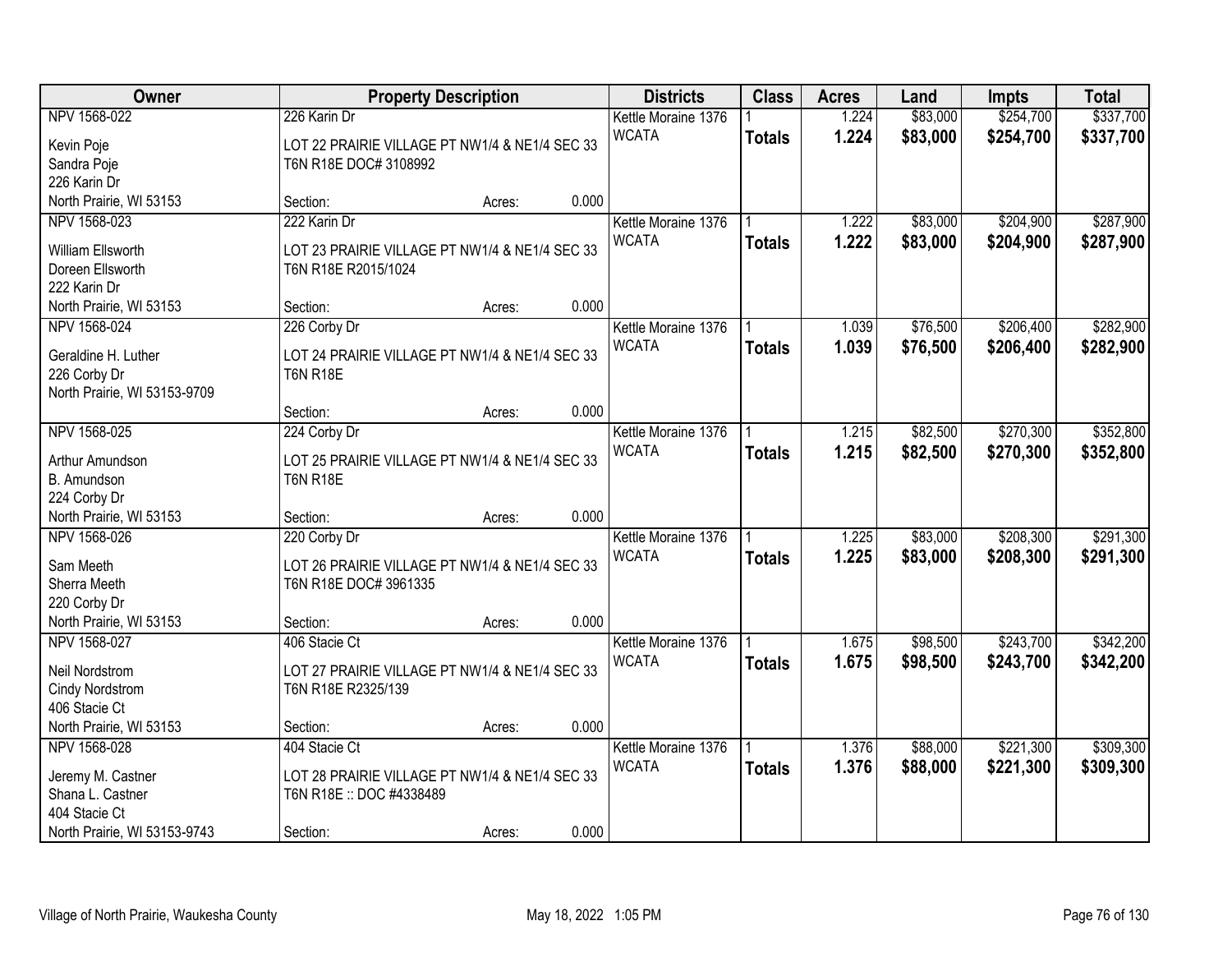| Owner                                                                                                | <b>Property Description</b>                                                                |       | <b>Districts</b>                    | <b>Class</b>  | <b>Acres</b>   | Land                 | Impts                  | <b>Total</b>           |
|------------------------------------------------------------------------------------------------------|--------------------------------------------------------------------------------------------|-------|-------------------------------------|---------------|----------------|----------------------|------------------------|------------------------|
| NPV 1568-029                                                                                         | 402 Stacie Ct                                                                              |       | Kettle Moraine 1376                 |               | 1.007          | \$75,000             | \$219,400              | \$294,400              |
| Dany Kapetanovic<br>402 Stacie Ct<br>North Prairie, WI 53153                                         | LOT 29 PRAIRIE VILLAGE PT NW1/4 & NE1/4 SEC 33<br>T6N R18E R613/1152                       |       | <b>WCATA</b>                        | <b>Totals</b> | 1.007          | \$75,000             | \$219,400              | \$294,400              |
|                                                                                                      | Section:<br>Acres:                                                                         | 0.000 |                                     |               |                |                      |                        |                        |
| NPV 1568-030                                                                                         | 400 Stacie Ct                                                                              |       | Kettle Moraine 1376                 |               | 1.033          | \$76,000             | \$216,400              | \$292,400              |
| Dale J. Ehlers<br>Diana Thomas Ehlers<br>400 Stacie Ct                                               | LOT 30 PRAIRIE VILLAGE PT NW1/4 & NE1/4 SEC 33<br>T6N R18E :: DOC #4355296                 |       | <b>WCATA</b>                        | <b>Totals</b> | 1.033          | \$76,000             | \$216,400              | \$292,400              |
| North Prairie, WI 53153-9743                                                                         | Section:<br>Acres:                                                                         | 0.000 |                                     |               |                |                      |                        |                        |
| NPV 1568-031                                                                                         | 216 Corby Dr                                                                               |       | Kettle Moraine 1376                 |               | 1.719          | \$100,000            | \$223,400              | \$323,400              |
| Eric C. Beverage<br>Shelley A. Beverage<br>216 Corby Dr                                              | LOT 31 PRAIRIE VILLAGE PT NW1/4 & NE1/4 SEC 33<br>T6N R18E DOC# 3847163                    |       | <b>WCATA</b>                        | <b>Totals</b> | 1.719          | \$100,000            | \$223,400              | \$323,400              |
| North Prairie, WI 53153                                                                              | Section:<br>Acres:                                                                         | 0.000 |                                     |               |                |                      |                        |                        |
| NPV 1568-032                                                                                         | 214 Corby Dr                                                                               |       | Kettle Moraine 1376                 |               | 1.538          | \$94,000             | \$217,100              | \$311,100              |
| Tina R. Guillama<br>214 Corby Dr<br>North Prairie, WI 53153-9708                                     | LOT 32 PRAIRIE VILLAGE PT NW1/4 & NE1/4 SEC 33<br>T6N R18E DOC# 3872629                    |       | <b>WCATA</b>                        | <b>Totals</b> | 1.538          | \$94,000             | \$217,100              | \$311,100              |
|                                                                                                      | Section:<br>Acres:                                                                         | 0.000 |                                     |               |                |                      |                        |                        |
| NPV 1568-033<br>Ernesto Carrasco-Zan Carrasco-Zanini<br>212 Corby Dr<br>North Prairie, WI 53153-9708 | 212 Corby Dr<br>LOT 33 PRAIRIE VILLAGE PT NW1/4 & NE1/4 SEC 33<br>T6N R18E :: DOC# 4318167 |       | Kettle Moraine 1376<br><b>WCATA</b> | <b>Totals</b> | 1.434<br>1.434 | \$90,000<br>\$90,000 | \$233,800<br>\$233,800 | \$323,800<br>\$323,800 |
|                                                                                                      | Section:<br>Acres:                                                                         | 0.000 |                                     |               |                |                      |                        |                        |
| NPV 1568-034<br>James T. Zenisek<br>Denise D. Zenisek<br>210 Corby Dr                                | 210 Corby Dr<br>LOT 34 PRAIRIE VILLAGE PT NW1/4 & NE1/4 SEC 33<br>T6N R18E DOC# 3425280    |       | Kettle Moraine 1376<br><b>WCATA</b> | <b>Totals</b> | 1.323<br>1.323 | \$86,500<br>\$86,500 | \$206,400<br>\$206,400 | \$292,900<br>\$292,900 |
| North Prairie, WI 53153                                                                              | Section:<br>Acres:                                                                         | 0.000 |                                     |               |                |                      |                        |                        |
| NPV 1568-035                                                                                         | 208 Corby Dr                                                                               |       | Kettle Moraine 1376                 |               | 1.223          | \$83,000             | \$233,600              | \$316,600              |
| Benjamin M. Weinkauf<br>Jamie L. Weinkauf<br>208 Corby Dr                                            | LOT 35 PRAIRIE VILLAGE BEING PT NW1/4 & NE1/4<br>SEC 33 T6N R18E                           |       | <b>WCATA</b>                        | <b>Totals</b> | 1.223          | \$83,000             | \$233,600              | \$316,600              |
| North Prairie, WI 53153-9708                                                                         | Section:<br>Acres:                                                                         | 0.000 |                                     |               |                |                      |                        |                        |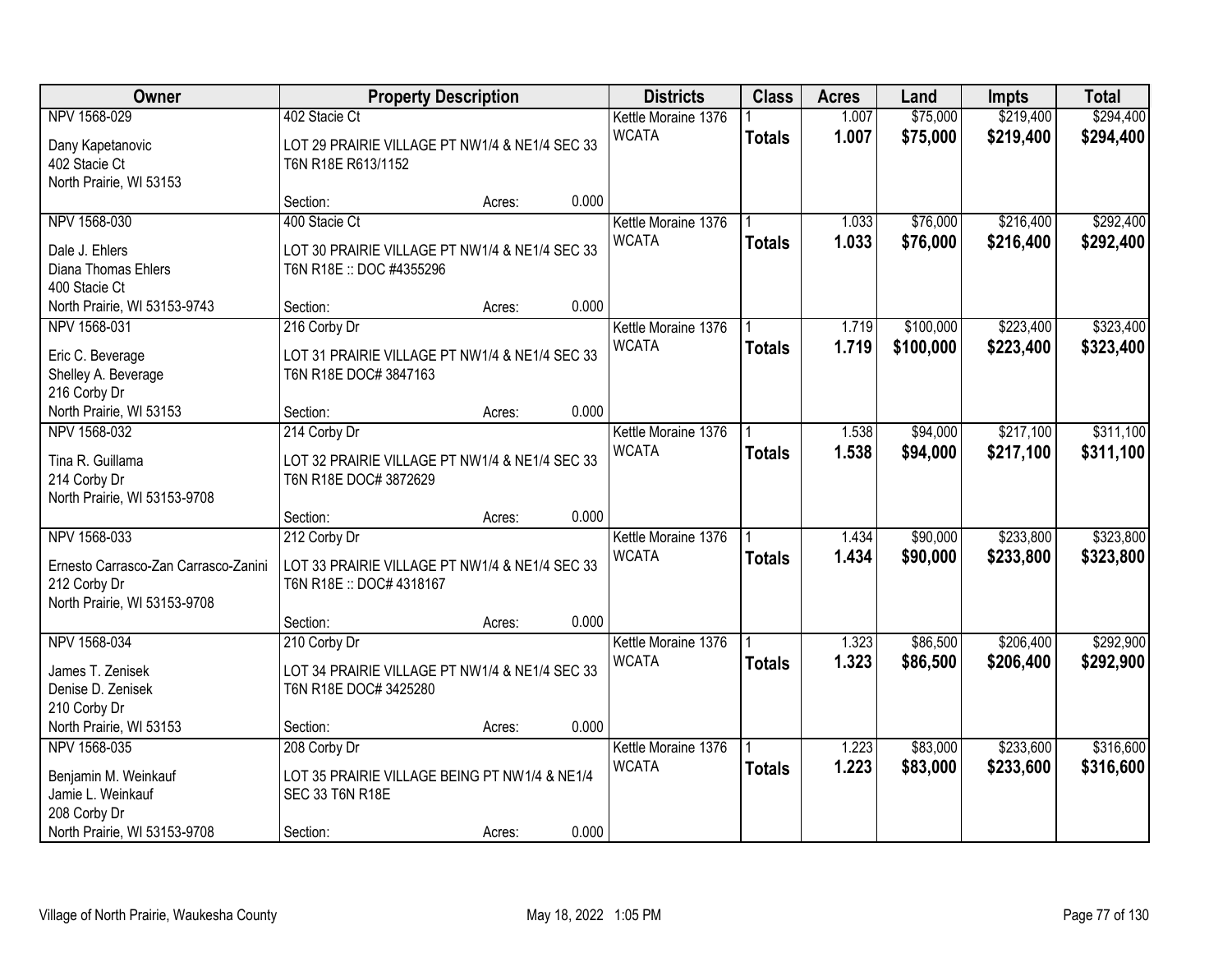| Owner                                       | <b>Property Description</b>                                         |        |       | <b>Districts</b>    | <b>Class</b>  | <b>Acres</b> | Land     | <b>Impts</b> | <b>Total</b> |
|---------------------------------------------|---------------------------------------------------------------------|--------|-------|---------------------|---------------|--------------|----------|--------------|--------------|
| NPV 1568-036                                | 206 Corby Dr                                                        |        |       | Kettle Moraine 1376 |               | 1.185        | \$81,500 | \$181,400    | \$262,900    |
| Raymond Janicki                             | LOT 36 PRAIRIE VILLAGE PT NW1/4 & NE1/4 SEC 33                      |        |       | <b>WCATA</b>        | <b>Totals</b> | 1.185        | \$81,500 | \$181,400    | \$262,900    |
| C. Janicki                                  | <b>T6N R18E</b>                                                     |        |       |                     |               |              |          |              |              |
| 206 Corby Dr                                |                                                                     |        |       |                     |               |              |          |              |              |
| North Prairie, WI 53153                     | Section:                                                            | Acres: | 0.000 |                     |               |              |          |              |              |
| NPV 1568-037                                | 310 Lenz Ct                                                         |        |       | Kettle Moraine 1376 |               | 1.257        | \$84,000 | \$207,900    | \$291,900    |
| Matthew J & Peggie L Ross Revocable         | LOT 37 PRAIRIE VILLAGE PT NW1/4 & NE1/4 SEC 33                      |        |       | <b>WCATA</b>        | <b>Totals</b> | 1.257        | \$84,000 | \$207,900    | \$291,900    |
| Trust                                       | T6N R18E: DOC# 4121886                                              |        |       |                     |               |              |          |              |              |
| 310 Lenz Ct                                 |                                                                     |        |       |                     |               |              |          |              |              |
| North Prairie, WI 53153-9727                | Section:                                                            | Acres: | 0.000 |                     |               |              |          |              |              |
| NPV 1568-038                                | 308 Lenz Ct                                                         |        |       | Kettle Moraine 1376 |               | 1.631        | \$97,000 | \$239,500    | \$336,500    |
| Frank Gillman                               | LOT 38 PRAIRIE VILLAGE PT NW1/4 & NE1/4 SEC 33                      |        |       | <b>WCATA</b>        | <b>Totals</b> | 1.631        | \$97,000 | \$239,500    | \$336,500    |
| Sandra Gillman                              | <b>T6N R18E</b>                                                     |        |       |                     |               |              |          |              |              |
| 308 Lenz Ct                                 |                                                                     |        |       |                     |               |              |          |              |              |
| North Prairie, WI 53153                     | Section:                                                            | Acres: | 0.000 |                     |               |              |          |              |              |
| NPV 1568-039                                | 306 Lenz Ct                                                         |        |       | Kettle Moraine 1376 |               | 1.644        | \$97,500 | \$283,400    | \$380,900    |
|                                             |                                                                     |        |       | <b>WCATA</b>        | <b>Totals</b> | 1.644        | \$97,500 | \$283,400    | \$380,900    |
| David Schleichert<br>Ann Schleichert        | LOT 39 PRAIRIE VILLAGE PT NW1/4 & NE1/4 SEC 33<br>T6N R18E R1177/72 |        |       |                     |               |              |          |              |              |
| 306 Lenz Ct                                 |                                                                     |        |       |                     |               |              |          |              |              |
| North Prairie, WI 53153                     | Section:                                                            | Acres: | 0.000 |                     |               |              |          |              |              |
| NPV 1568-040                                | 304 Lenz Ct                                                         |        |       | Kettle Moraine 1376 |               | 1.132        | \$79,500 | \$258,000    | \$337,500    |
|                                             |                                                                     |        |       | <b>WCATA</b>        | <b>Totals</b> | 1.132        | \$79,500 | \$258,000    | \$337,500    |
| Cheryl Smaglik                              | LOT 40 PRAIRIE VILLAGE PT NW1/4 & NE1/4 SEC 33                      |        |       |                     |               |              |          |              |              |
| 304 Lenz Ct<br>North Prairie, WI 53153      | T6N R18E R571/685 & DOC# 4053407                                    |        |       |                     |               |              |          |              |              |
|                                             | Section:                                                            | Acres: | 0.000 |                     |               |              |          |              |              |
| NPV 1568-041                                | 302 Lenz Ct                                                         |        |       | Kettle Moraine 1376 |               | 1.070        | \$77,500 | \$278,300    | \$355,800    |
|                                             |                                                                     |        |       | <b>WCATA</b>        | <b>Totals</b> | 1.070        | \$77,500 | \$278,300    | \$355,800    |
| Craig S and Yvette M Schambow Joint         | LOT 41 PRAIRIE VILLAGE PT NW1/4 & NE1/4 SEC 33                      |        |       |                     |               |              |          |              |              |
| Trust                                       | T6N R18E :: DOC #4376517                                            |        |       |                     |               |              |          |              |              |
| 302 Lenz Ct<br>North Prairie, WI 53153-9727 | Section:                                                            |        | 0.000 |                     |               |              |          |              |              |
| NPV 1568-042                                | 300 Lenz Ct                                                         | Acres: |       | Kettle Moraine 1376 |               | 1.464        | \$91,000 | \$228,200    | \$319,200    |
|                                             |                                                                     |        |       | <b>WCATA</b>        | <b>Totals</b> | 1.464        | \$91,000 | \$228,200    | \$319,200    |
| Peter J and Carole A Wirsching Joint        | LOT 42 PRAIRIE VILLAGE PT NW1/4 & NE1/4 SEC 33                      |        |       |                     |               |              |          |              |              |
| Revocable                                   | <b>T6N R18E</b>                                                     |        |       |                     |               |              |          |              |              |
| 300 Lenz Ct                                 |                                                                     |        |       |                     |               |              |          |              |              |
| North Prairie, WI 53153-9727                | Section:                                                            | Acres: | 0.000 |                     |               |              |          |              |              |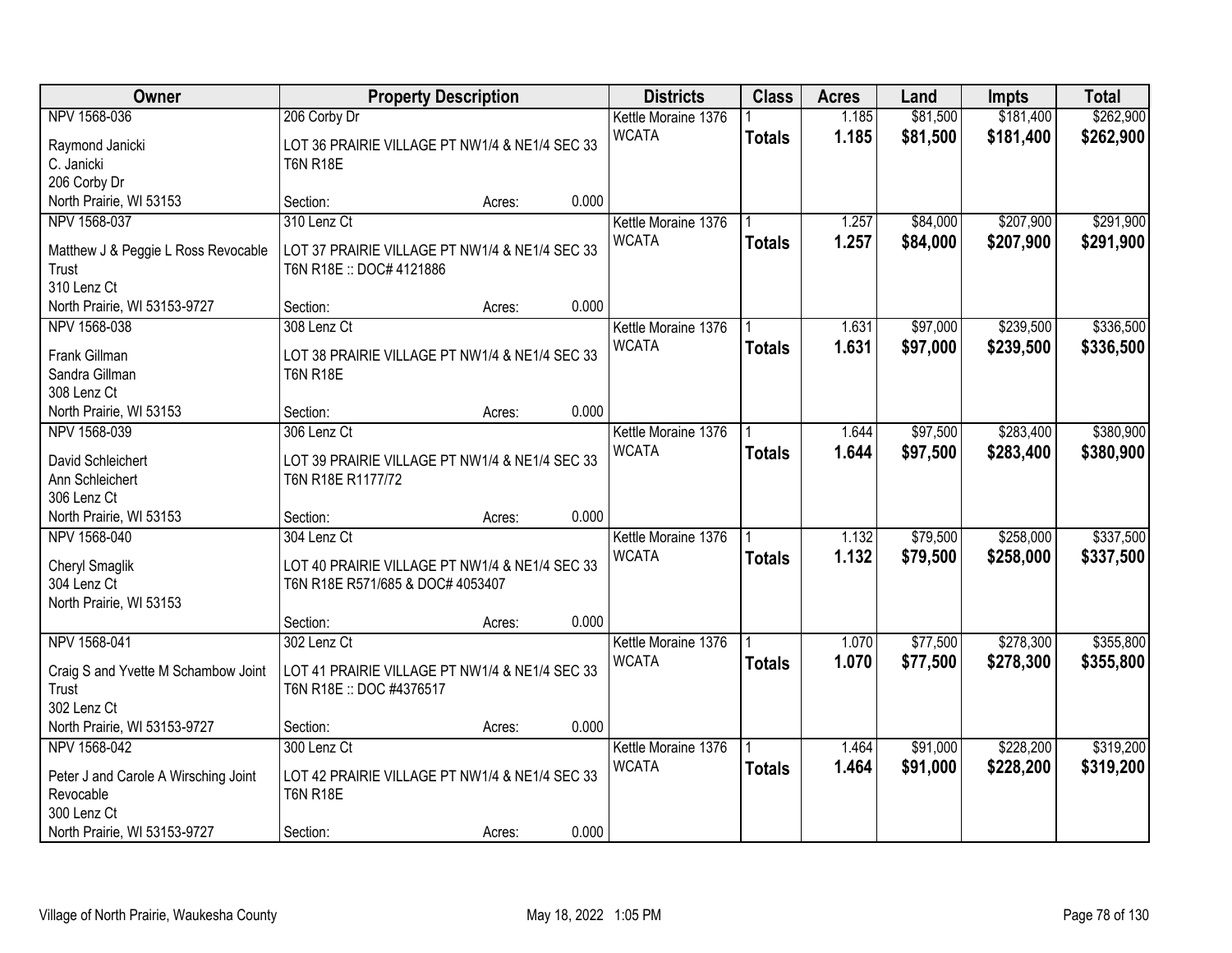| Owner                                                                 |                                                                                            | <b>Property Description</b> |       | <b>Districts</b>                    | <b>Class</b>  | <b>Acres</b>   | Land                 | Impts                  | <b>Total</b>           |
|-----------------------------------------------------------------------|--------------------------------------------------------------------------------------------|-----------------------------|-------|-------------------------------------|---------------|----------------|----------------------|------------------------|------------------------|
| NPV 1568-043                                                          | 202 Corby Dr                                                                               |                             |       | Kettle Moraine 1376                 |               | 1.074          | \$77,500             | \$230,100              | \$307,600              |
| Sandra L. Fitzgerald<br>202 Corby Dr<br>North Prairie, WI 53153       | LOT 43 PRAIRIE VILLAGE PT NW1/4 & NE1/4 SEC 33<br>T6N R18E R682/489                        |                             |       | <b>WCATA</b>                        | <b>Totals</b> | 1.074          | \$77,500             | \$230,100              | \$307,600              |
|                                                                       | Section:                                                                                   | Acres:                      | 0.000 |                                     |               |                |                      |                        |                        |
| NPV 1568-044                                                          | 200 Corby Dr                                                                               |                             |       | Kettle Moraine 1376                 |               | 1.033          | \$76,000             | \$218,400              | \$294,400              |
| Eric Bannenberg<br>Megan Klein<br>200 Corby Dr                        | LOT 44 PRAIRIE VILLAGE PT NW1/4 & NE1/4 SEC 33<br><b>T6N R18E</b>                          |                             |       | <b>WCATA</b>                        | <b>Totals</b> | 1.033          | \$76,000             | \$218,400              | \$294,400              |
| North Prairie, WI 53153-9707                                          | Section:                                                                                   | Acres:                      | 0.000 |                                     |               |                |                      |                        |                        |
| NPV 1568-045                                                          | 201 Corby Dr                                                                               |                             |       | Kettle Moraine 1376                 |               | 1.273          | \$84,500             | \$234,700              | \$319,200              |
| Anthony Navarro<br>Rachael Navarro<br>201 Corby Dr                    | LOT 45 PRAIRIE VILLAGE PT NW1/4 & NE1/4 SEC 33<br><b>T6N R18E</b>                          |                             |       | <b>WCATA</b>                        | <b>Totals</b> | 1.273          | \$84,500             | \$234,700              | \$319,200              |
| North Prairie, WI 53153-9707                                          | Section:                                                                                   | Acres:                      | 0.000 |                                     |               |                |                      |                        |                        |
| NPV 1568-046                                                          | 203 Corby Dr                                                                               |                             |       | Kettle Moraine 1376                 |               | 1.225          | \$83,000             | \$203,800              | \$286,800              |
| Thomas Cherone<br>Laura Cherone<br>203 Corby Dr                       | LOT 46 PRAIRIE VILLAGE PT NW1/4 & NE1/4 SEC 33<br>T6N R18E R740/1133                       |                             |       | <b>WCATA</b>                        | <b>Totals</b> | 1.225          | \$83,000             | \$203,800              | \$286,800              |
| North Prairie, WI 53153                                               | Section:                                                                                   | Acres:                      | 0.000 |                                     |               |                |                      |                        |                        |
| NPV 1568-047<br>David P. Jungen<br>Kathleen K. Jungen<br>205 Corby Dr | 205 Corby Dr<br>LOT 47 PRAIRIE VILLAGE PT NW1/4 & NE1/4 SEC 33<br>T6N R18E :: DOC# 4237643 |                             |       | Kettle Moraine 1376<br><b>WCATA</b> | <b>Totals</b> | 1.146<br>1.146 | \$80,000<br>\$80,000 | \$216,300<br>\$216,300 | \$296,300<br>\$296,300 |
| North Prairie, WI 53153-9708                                          | Section:                                                                                   | Acres:                      | 0.000 |                                     |               |                |                      |                        |                        |
| NPV 1568-048<br>Adam M. Crichlow<br>Erin J. Crichlow<br>207 Corby Dr  | 207 Corby Dr<br>LOT 48 PRAIRIE VILLAGE PT NW1/4 & NE1/4 SEC 33<br>T6N R18E :: DOC# 4164082 |                             |       | Kettle Moraine 1376<br><b>WCATA</b> | <b>Totals</b> | 1.163<br>1.163 | \$80,500<br>\$80,500 | \$231,700<br>\$231,700 | \$312,200<br>\$312,200 |
| North Prairie, WI 53153-9708                                          | Section:                                                                                   | Acres:                      | 0.000 |                                     |               |                |                      |                        |                        |
| NPV 1568-049<br>Amanda J. Lindemann<br>Daniel L. Turkoske             | 209 Corby Dr<br>LOT 49 PRAIRIE VILLAGE PT NW1/4 & NE1/4 SEC 33<br>T6N R18E :: DOC# 4257456 |                             |       | Kettle Moraine 1376<br><b>WCATA</b> | <b>Totals</b> | 1.150<br>1.150 | \$80,500<br>\$80,500 | \$216,300<br>\$216,300 | \$296,800<br>\$296,800 |
| 209 Corby Dr<br>North Prairie, WI 53153-9708                          | Section:                                                                                   | Acres:                      | 0.000 |                                     |               |                |                      |                        |                        |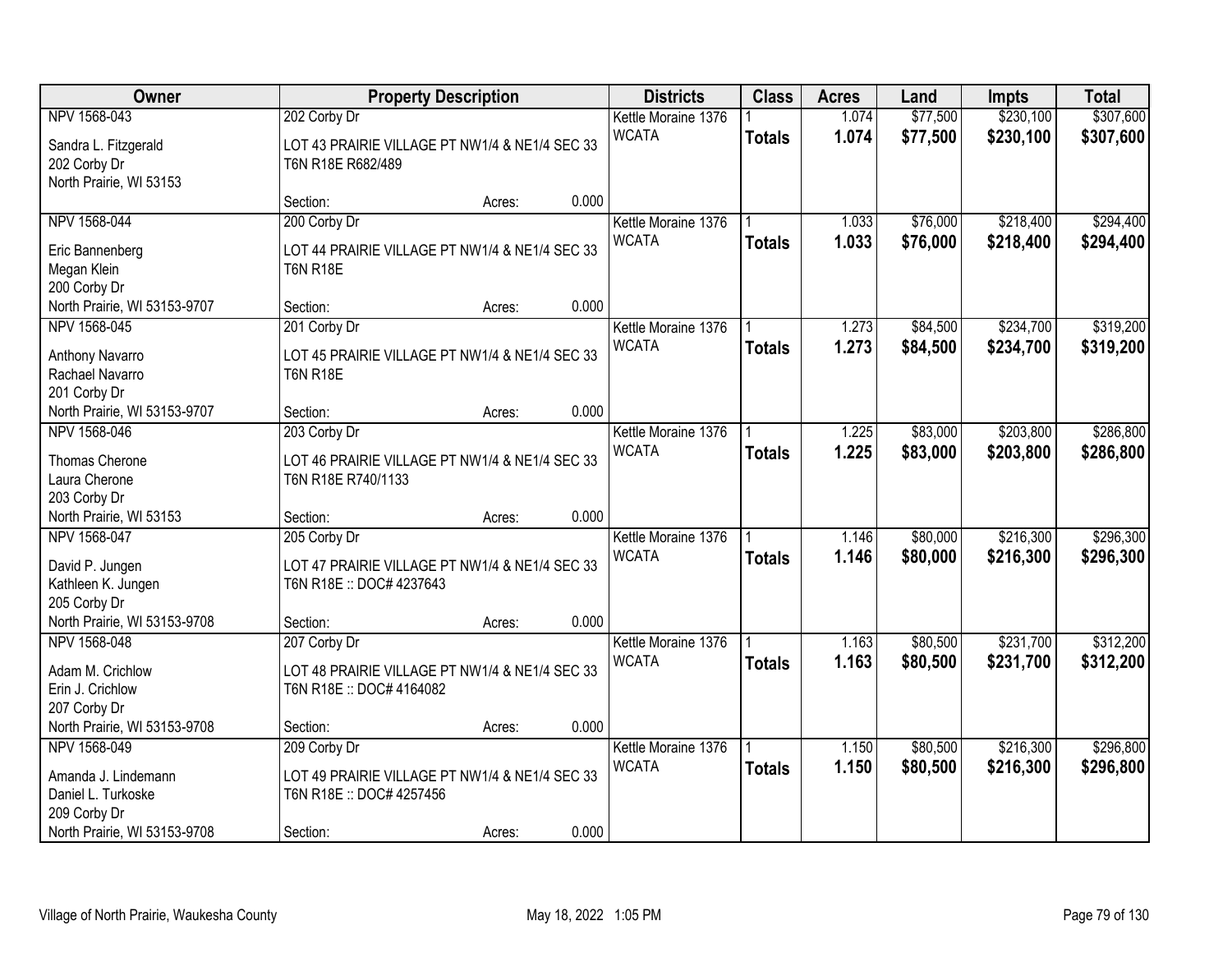| Owner                        |                                                                   | <b>Property Description</b> |       | <b>Districts</b>                    | <b>Class</b>  | <b>Acres</b>   | Land                 | Impts                  | <b>Total</b> |
|------------------------------|-------------------------------------------------------------------|-----------------------------|-------|-------------------------------------|---------------|----------------|----------------------|------------------------|--------------|
| NPV 1568-050                 | 211 Corby Dr                                                      |                             |       | Kettle Moraine 1376                 |               | 1.136          | \$80,000             | \$195,000              | \$275,000    |
| Damian L. Vertz              | LOT 50 PRAIRIE VILLAGE PT NW1/4 & NE1/4 SEC 33                    |                             |       | <b>WCATA</b>                        | <b>Totals</b> | 1.136          | \$80,000             | \$195,000              | \$275,000    |
| Corinne J. Vertz             | T6N R18E DOC# 4029078                                             |                             |       |                                     |               |                |                      |                        |              |
| 211 Corby Dr                 |                                                                   |                             |       |                                     |               |                |                      |                        |              |
| North Prairie, WI 53153      | Section:                                                          | Acres:                      | 0.000 |                                     |               |                |                      |                        |              |
| NPV 1568-051                 | 213 Corby Dr                                                      |                             |       | Kettle Moraine 1376                 |               | 1.092          | \$78,000             | \$188,200              | \$266,200    |
| Timothy R. Vandemoore        | LOT 51 PRAIRIE VILLAGE PT NW1/4 & NE1/4 SEC 33                    |                             |       | <b>WCATA</b>                        | <b>Totals</b> | 1.092          | \$78,000             | \$188,200              | \$266,200    |
| Nicole L. Vandemoore         | T6N R18E DOC# 4079621                                             |                             |       |                                     |               |                |                      |                        |              |
| 213 Corby Dr                 |                                                                   |                             |       |                                     |               |                |                      |                        |              |
| North Prairie, WI 53153-9708 | Section:                                                          | Acres:                      | 0.000 |                                     |               |                |                      |                        |              |
| NPV 1568-052                 | 215 Corby Dr                                                      |                             |       | Kettle Moraine 1376                 |               | 1.037          | \$76,500             | \$226,200              | \$302,700    |
| <b>Donald Rogers</b>         | LOT 52 PRAIRIE VILLAGE PT NW1/4 & NE1/4 SEC 33                    |                             |       | <b>WCATA</b>                        | <b>Totals</b> | 1.037          | \$76,500             | \$226,200              | \$302,700    |
| Janice Rogers                | T6N R18E R858/550                                                 |                             |       |                                     |               |                |                      |                        |              |
| 215 Corby Dr                 |                                                                   |                             |       |                                     |               |                |                      |                        |              |
| North Prairie, WI 53153      | Section:                                                          | Acres:                      | 0.000 |                                     |               |                |                      |                        |              |
| NPV 1568-053                 | 217 Corby Dr                                                      |                             |       | Kettle Moraine 1376                 |               | 1.029          | \$76,000             | \$216,500              | \$292,500    |
|                              |                                                                   |                             |       | <b>WCATA</b>                        | <b>Totals</b> | 1.029          | \$76,000             | \$216,500              | \$292,500    |
| Donald Mcgavock              | LOT 53 PRAIRIE VILLAGE PT NW1/4 & NE1/4 SEC 33<br><b>T6N R18E</b> |                             |       |                                     |               |                |                      |                        |              |
| Lou Mcgavock<br>217 Corby Dr |                                                                   |                             |       |                                     |               |                |                      |                        |              |
| North Prairie, WI 53153      | Section:                                                          | Acres:                      | 0.000 |                                     |               |                |                      |                        |              |
| NPV 1568-054                 | 219 Corby Dr                                                      |                             |       | Kettle Moraine 1376                 |               | 1.382          | \$88,500             | \$221,400              | \$309,900    |
|                              |                                                                   |                             |       | <b>WCATA</b>                        | <b>Totals</b> | 1.382          | \$88,500             | \$221,400              | \$309,900    |
| Heather A. Chermak           | LOT 54 PRAIRIE VILLAGE PT NW1/4 & NE1/4 SEC 33                    |                             |       |                                     |               |                |                      |                        |              |
| 219 Corby Dr                 | <b>T6N R18E</b>                                                   |                             |       |                                     |               |                |                      |                        |              |
| North Prairie, WI 53153-9708 | Section:                                                          | Acres:                      | 0.000 |                                     |               |                |                      |                        |              |
| NPV 1568-055                 | 221 Corby Dr                                                      |                             |       | Kettle Moraine 1376                 |               | 1.068          | \$77,500             | \$241,900              | \$319,400    |
|                              |                                                                   |                             |       | <b>WCATA</b>                        | <b>Totals</b> | 1.068          | \$77,500             | \$241,900              | \$319,400    |
| Douglas Paulin               | LOT 55 PRAIRIE VILLAGE PT NW1/4 & NE1/4 SEC 33                    |                             |       |                                     |               |                |                      |                        |              |
| Roxanne Paulin               | T6N R18E :: DOC# 4225559                                          |                             |       |                                     |               |                |                      |                        |              |
| 221 Corby Dr                 |                                                                   |                             |       |                                     |               |                |                      |                        |              |
| North Prairie, WI 53153-9709 | Section:                                                          | Acres:                      | 0.000 |                                     |               |                |                      |                        |              |
| NPV 1568-056                 | 218 Karin Dr                                                      |                             |       | Kettle Moraine 1376<br><b>WCATA</b> |               | 1.143<br>1.143 | \$80,000<br>\$80,000 | \$209,900<br>\$209,900 | \$289,900    |
| Jacob Rowell                 | LOT 56 PRAIRIE VILLAGE PT NW1/4 & NE1/4 SEC 33                    |                             |       |                                     | <b>Totals</b> |                |                      |                        | \$289,900    |
| 218 Karin Dr                 | <b>T6N R18E</b>                                                   |                             |       |                                     |               |                |                      |                        |              |
| North Prairie, WI 53153-9722 |                                                                   |                             |       |                                     |               |                |                      |                        |              |
|                              | Section:                                                          | Acres:                      | 0.000 |                                     |               |                |                      |                        |              |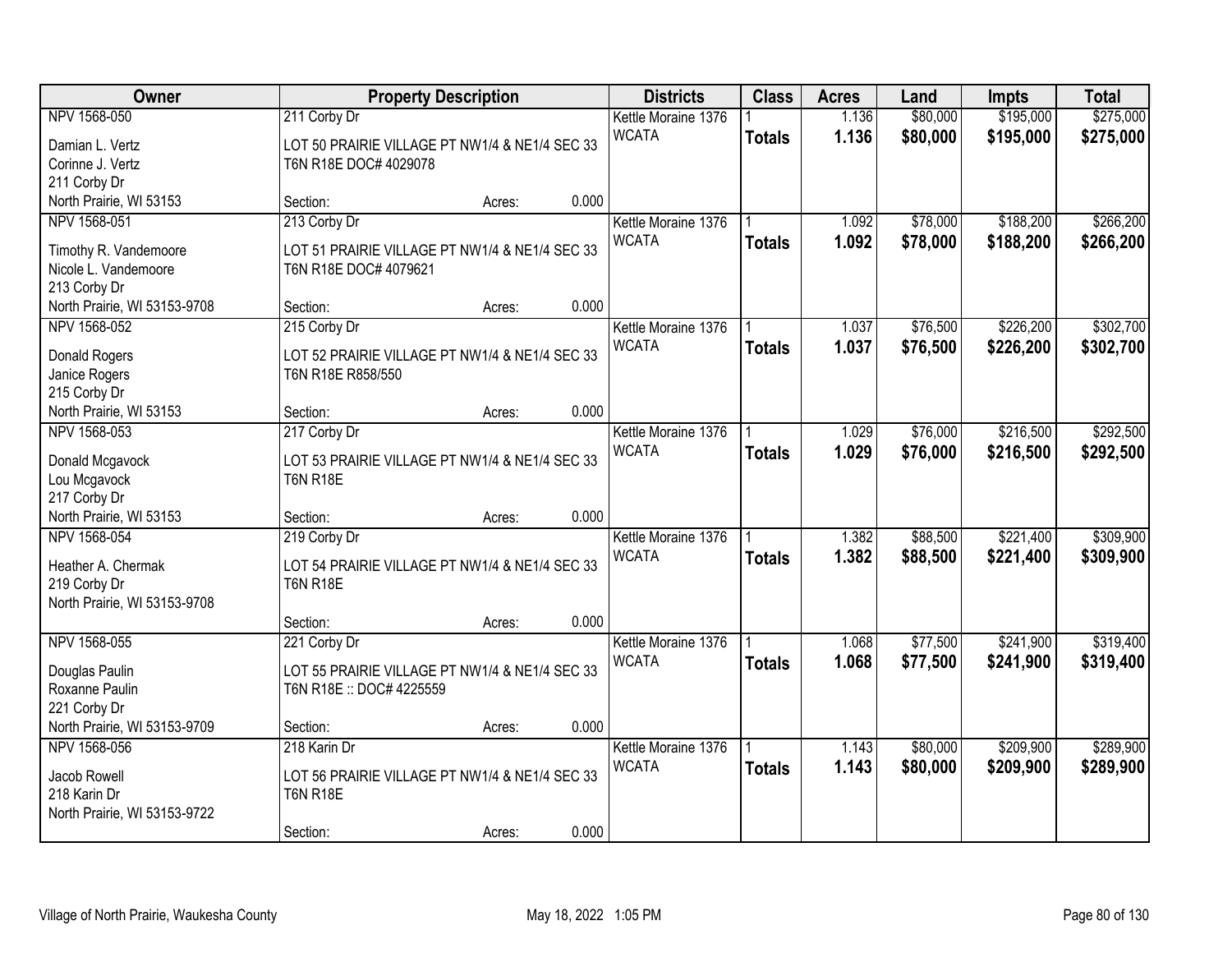| Owner                        |                                                | <b>Property Description</b> |       | <b>Districts</b>    | <b>Class</b>  | <b>Acres</b> | Land     | Impts     | <b>Total</b> |
|------------------------------|------------------------------------------------|-----------------------------|-------|---------------------|---------------|--------------|----------|-----------|--------------|
| NPV 1568-057                 | 216 Karin Dr                                   |                             |       | Kettle Moraine 1376 |               | 1.043        | \$76,500 | \$206,200 | \$282,700    |
| <b>Brian Lueck</b>           | LOT 57 PRAIRIE VILLAGE PT NW1/4 & NE1/4 SEC 33 |                             |       | <b>WCATA</b>        | <b>Totals</b> | 1.043        | \$76,500 | \$206,200 | \$282,700    |
| Shelley Lueck                | T6N R18E R926/317                              |                             |       |                     |               |              |          |           |              |
| 216 Karin Dr                 |                                                |                             |       |                     |               |              |          |           |              |
| North Prairie, WI 53153      | Section:                                       | Acres:                      | 0.000 |                     |               |              |          |           |              |
| NPV 1568-058                 | 214 Karin Dr                                   |                             |       | Kettle Moraine 1376 |               | 1.142        | \$80,000 | \$216,800 | \$296,800    |
|                              |                                                |                             |       | <b>WCATA</b>        | <b>Totals</b> | 1.142        | \$80,000 | \$216,800 | \$296,800    |
| Douglas Yute                 | LOT 58 PRAIRIE VILLAGE PT NW1/4 & NE1/4 SEC 33 |                             |       |                     |               |              |          |           |              |
| Cindy Yute                   | T6N R18E R2926/1461                            |                             |       |                     |               |              |          |           |              |
| 214 Karin Dr                 |                                                |                             |       |                     |               |              |          |           |              |
| North Prairie, WI 53153      | Section:                                       | Acres:                      | 0.000 |                     |               |              |          |           |              |
| NPV 1568-059                 | 212 Karin Dr                                   |                             |       | Kettle Moraine 1376 |               | 1.165        | \$81,000 | \$212,500 | \$293,500    |
| Jason Helker                 | LOT 59 PRAIRIE VILLAGE PT NW1/4 & NE1/4 SEC 33 |                             |       | <b>WCATA</b>        | <b>Totals</b> | 1.165        | \$81,000 | \$212,500 | \$293,500    |
| Barbra Helker                | T6N R18E DOC# 3134446                          |                             |       |                     |               |              |          |           |              |
| 212 Karin Dr                 |                                                |                             |       |                     |               |              |          |           |              |
| North Prairie, WI 53153      | Section:                                       | Acres:                      | 0.000 |                     |               |              |          |           |              |
| NPV 1568-060                 | 210 Karin Dr                                   |                             |       | Kettle Moraine 1376 |               | 1.162        | \$80,500 | \$295,100 | \$375,600    |
|                              |                                                |                             |       | <b>WCATA</b>        | <b>Totals</b> | 1.162        | \$80,500 | \$295,100 | \$375,600    |
| Mitchell Grulke              | LOT 60 PRAIRIE VILLAGE PT NW1/4 & NE1/4 SEC 33 |                             |       |                     |               |              |          |           |              |
| Danielle Grulke              | <b>T6N R18E</b>                                |                             |       |                     |               |              |          |           |              |
| 210 Karin Dr                 |                                                |                             |       |                     |               |              |          |           |              |
| North Prairie, WI 53153-9722 | Section:                                       | Acres:                      | 0.000 |                     |               |              |          |           |              |
| NPV 1568-061                 | 208 Karin Dr                                   |                             |       | Kettle Moraine 1376 |               | 1.134        | \$79,500 | \$227,300 | \$306,800    |
| Bryan Elftman                | LOT 61 PRAIRIE VILLAGE PT NW1/4 & NE1/4 SEC 33 |                             |       | <b>WCATA</b>        | <b>Totals</b> | 1.134        | \$79,500 | \$227,300 | \$306,800    |
| Sally Elftman                | T6N R18E R848/100                              |                             |       |                     |               |              |          |           |              |
| 208 Karin Dr                 |                                                |                             |       |                     |               |              |          |           |              |
| North Prairie, WI 53153      | Section:                                       | Acres:                      | 0.000 |                     |               |              |          |           |              |
| NPV 1568-062                 | 206 Karin Dr                                   |                             |       | Kettle Moraine 1376 |               | 1.096        | \$78,500 | \$201,900 | \$280,400    |
|                              |                                                |                             |       | <b>WCATA</b>        | <b>Totals</b> | 1.096        | \$78,500 | \$201,900 | \$280,400    |
| Timothy A. Manuele           | LOT 62 PRAIRIE VILLAGE PT NW1/4 & NE1/4 SEC 33 |                             |       |                     |               |              |          |           |              |
| 206 Karin Dr                 | T6N R18E DOC# 3507502                          |                             |       |                     |               |              |          |           |              |
| North Prairie, WI 53153      |                                                |                             |       |                     |               |              |          |           |              |
|                              | Section:                                       | Acres:                      | 0.000 |                     |               |              |          |           |              |
| NPV 1568-063                 | 204 Karin Dr                                   |                             |       | Kettle Moraine 1376 |               | 1.172        | \$81,000 | \$214,700 | \$295,700    |
| Paul Gasper                  | LOT 63 PRAIRIE VILLAGE PT NW1/4 & NE1/4 SEC 33 |                             |       | <b>WCATA</b>        | <b>Totals</b> | 1.172        | \$81,000 | \$214,700 | \$295,700    |
| Patricia Gasper              | T6N R18E R546/84                               |                             |       |                     |               |              |          |           |              |
| 204 Karin Dr                 |                                                |                             |       |                     |               |              |          |           |              |
| North Prairie, WI 53153      | Section:                                       | Acres:                      | 0.000 |                     |               |              |          |           |              |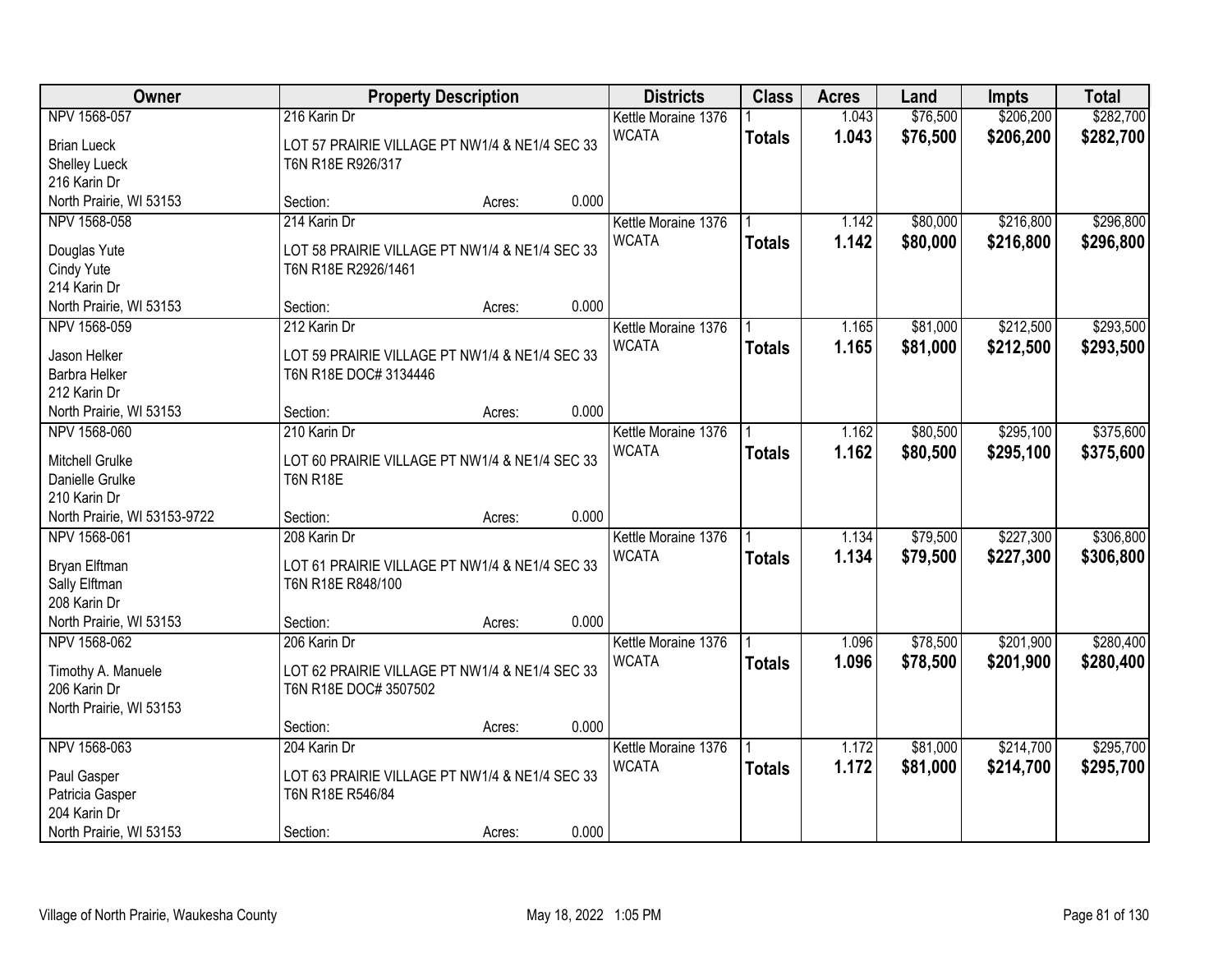| Owner                                                        |                                                                         | <b>Property Description</b> |       | <b>Districts</b>                    | <b>Class</b>  | <b>Acres</b> | Land     | Impts     | <b>Total</b> |
|--------------------------------------------------------------|-------------------------------------------------------------------------|-----------------------------|-------|-------------------------------------|---------------|--------------|----------|-----------|--------------|
| NPV 1568-064                                                 | 202 Karin Dr                                                            |                             |       | Kettle Moraine 1376                 |               | 1.037        | \$76,500 | \$279,200 | \$355,700    |
| Sarah A. Phillips<br>202 Karin Dr<br>North Prairie, WI 53153 | LOT 64 PRAIRIE VILLAGE PT NW1/4 & NE1/4 SEC 33<br>T6N R18E DOC# 4001718 |                             |       | <b>WCATA</b>                        | <b>Totals</b> | 1.037        | \$76,500 | \$279,200 | \$355,700    |
|                                                              | Section:                                                                | Acres:                      | 0.000 |                                     |               |              |          |           |              |
| NPV 1568-065                                                 | 102 Corby Dr                                                            |                             |       | Kettle Moraine 1376                 |               | 1.114        | \$79,000 | \$203,000 | \$282,000    |
| Dale Pfeiffle                                                | LOT 65 PRAIRIE VILLAGE PT NW1/4 & NE1/4 SEC 33                          |                             |       | <b>WCATA</b>                        | <b>Totals</b> | 1.114        | \$79,000 | \$203,000 | \$282,000    |
| Nancy Pfeiffle                                               | T6N R18E R561/330                                                       |                             |       |                                     |               |              |          |           |              |
| 102 Corby Dr                                                 |                                                                         |                             |       |                                     |               |              |          |           |              |
| North Prairie, WI 53153                                      | Section:                                                                | Acres:                      | 0.000 |                                     |               |              |          |           |              |
| NPV 1568-066                                                 | 100 Corby Dr                                                            |                             |       | Kettle Moraine 1376                 |               | 1.152        | \$80,500 | \$217,200 | \$297,700    |
| Jeffrey D. Valleskey                                         | LOT 66 PRAIRIE VILLAGE PT NW1/4 & NE1/4 SEC 33                          |                             |       | <b>WCATA</b>                        | <b>Totals</b> | 1.152        | \$80,500 | \$217,200 | \$297,700    |
| Monika M. Valleskey                                          | T6N R18E DOC# 3275404                                                   |                             |       |                                     |               |              |          |           |              |
| 100 Corby Dr                                                 |                                                                         |                             |       |                                     |               |              |          |           |              |
| North Prairie, WI 53153                                      | Section:                                                                | Acres:                      | 0.000 |                                     |               |              |          |           |              |
| NPV 1568-067                                                 | 303 Karin Dr                                                            |                             |       | Kettle Moraine 1376                 |               | 1.040        | \$76,500 | \$218,700 | \$295,200    |
|                                                              |                                                                         |                             |       | <b>WCATA</b>                        | <b>Totals</b> | 1.040        | \$76,500 | \$218,700 | \$295,200    |
| Ronald Hack                                                  | LOT 67 PRAIRIE VILLAGE ADDITION NO 1 PT NE1/4 &                         |                             |       |                                     |               |              |          |           |              |
| Jessica Hack                                                 | SE1/4 SEC 32 & NW1/4 & SW1/4 SEC 33 T6N R18E                            |                             |       |                                     |               |              |          |           |              |
| 303 Karin Dr                                                 | DOC#3013120                                                             |                             |       |                                     |               |              |          |           |              |
| North Prairie, WI 53153                                      | Section:                                                                | Acres:                      | 0.000 |                                     |               |              |          |           |              |
| NPV 1568-068                                                 | 401 Karin Dr                                                            |                             |       | Kettle Moraine 1376                 |               | 1.042        | \$76,500 | \$207,700 | \$284,200    |
| William Pope                                                 | LOT 68 PRAIRIE VILLAGE ADDITION NO 1 PT NE1/4 &                         |                             |       | <b>WCATA</b>                        | <b>Totals</b> | 1.042        | \$76,500 | \$207,700 | \$284,200    |
| Janet Gail Pope                                              | SE1/4 SEC 33 T6N R18E                                                   |                             |       |                                     |               |              |          |           |              |
| 401 Karin Dr                                                 |                                                                         |                             |       |                                     |               |              |          |           |              |
| North Prairie, WI 53153-9725                                 | Section:                                                                | Acres:                      | 0.000 |                                     |               |              |          |           |              |
| NPV 1568-069                                                 | 403 Karin Dr                                                            |                             |       | Kettle Moraine 1376                 |               | 1.075        | \$77,500 | \$203,900 | \$281,400    |
|                                                              | LOT 69 PRAIRIE VILLAGE ADDITION NO 1 PT NE1/4 &                         |                             |       | <b>WCATA</b>                        | <b>Totals</b> | 1.075        | \$77,500 | \$203,900 | \$281,400    |
| Wayne L. Sage                                                |                                                                         |                             |       |                                     |               |              |          |           |              |
| <b>Christine Sage</b><br>403 Karin Dr                        | SE1/4 SEC 32 & NW1/4 & SW1/4 SEC 33 T6N R18E ::<br>R2888/455            |                             |       |                                     |               |              |          |           |              |
| North Prairie, WI 53153-9725                                 | Section:                                                                |                             | 0.000 |                                     |               |              |          |           |              |
| NPV 1568-070                                                 |                                                                         | Acres:                      |       |                                     |               | 1.065        | \$77,500 | \$207,100 | \$284,600    |
|                                                              | 405 Karin Dr                                                            |                             |       | Kettle Moraine 1376<br><b>WCATA</b> |               |              |          |           |              |
| Benjamin Ellingboe                                           | LOT 70 PRAIRIE VILLAGE ADDITION NO 1 PT NE1/4 &                         |                             |       |                                     | <b>Totals</b> | 1.065        | \$77,500 | \$207,100 | \$284,600    |
| Alysa Ellingboe                                              | SE1/4 SEC 32 & NW1/4 & SW1/4 SEC 33 T6N R18E ::                         |                             |       |                                     |               |              |          |           |              |
| 405 Karin Dr                                                 | DOC #4352362                                                            |                             |       |                                     |               |              |          |           |              |
| North Prairie, WI 53153-9725                                 | Section:                                                                | Acres:                      | 0.000 |                                     |               |              |          |           |              |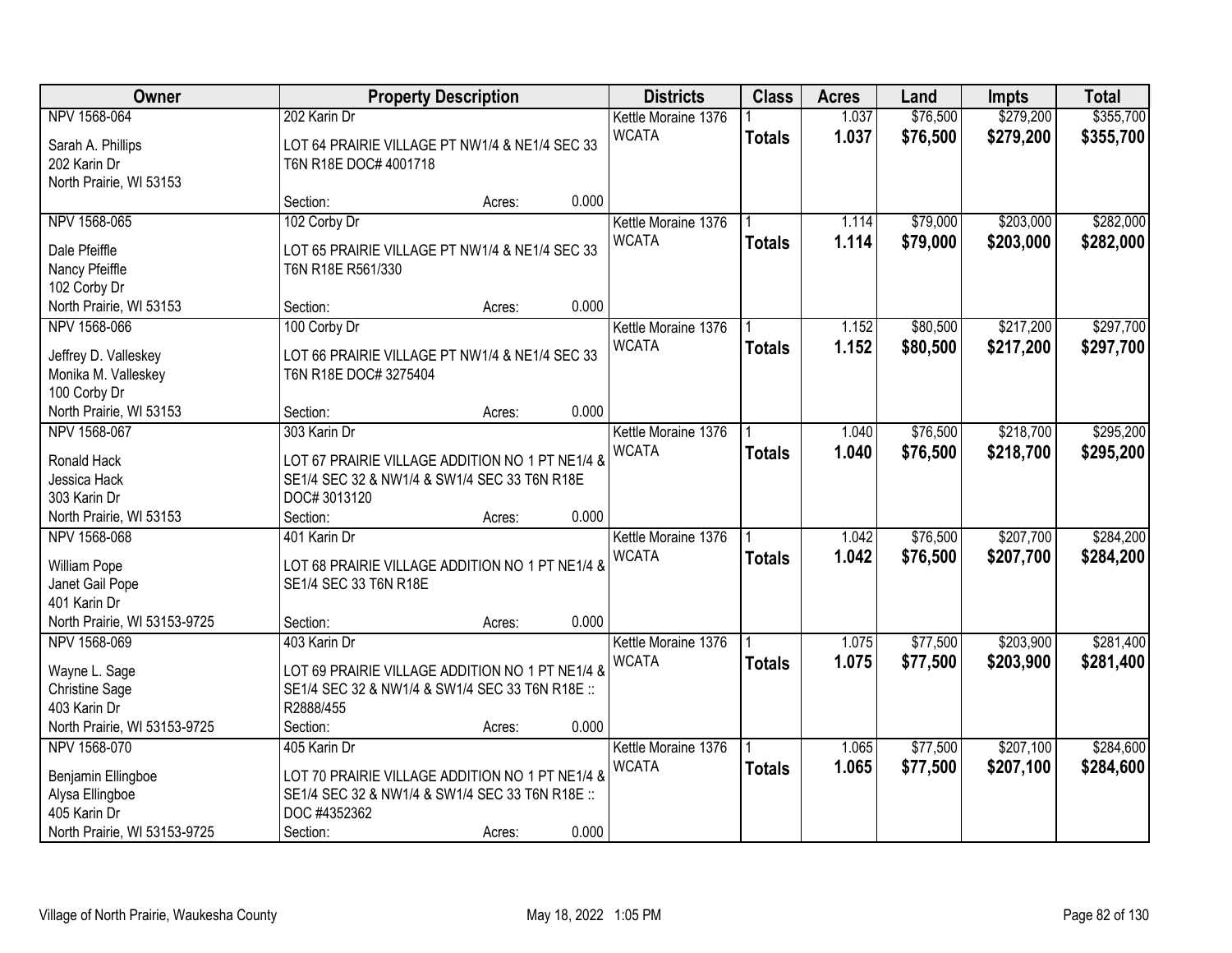| Owner                        | <b>Property Description</b>                     |        |       | <b>Districts</b>    | <b>Class</b>  | <b>Acres</b> | Land     | <b>Impts</b> | <b>Total</b> |
|------------------------------|-------------------------------------------------|--------|-------|---------------------|---------------|--------------|----------|--------------|--------------|
| NPV 1568-071                 | 407 Karin Dr                                    |        |       | Kettle Moraine 1376 |               | 1.146        | \$80,000 | \$198,900    | \$278,900    |
| Eileen M. Ardellini          | LOT 71 PRAIRIE VILLAGE ADDITION NO 1 PT NE1/4 & |        |       | <b>WCATA</b>        | <b>Totals</b> | 1.146        | \$80,000 | \$198,900    | \$278,900    |
| 407 Karin Dr                 | SE1/4 SEC 32 & NW1/4 & SW1/4 SEC 33 T6N R18E :: |        |       |                     |               |              |          |              |              |
| North Prairie, WI 53153-9725 | DOC# 4292296                                    |        |       |                     |               |              |          |              |              |
|                              | Section:                                        | Acres: | 0.000 |                     |               |              |          |              |              |
| NPV 1568-072                 | 409 Karin Dr                                    |        |       | Kettle Moraine 1376 |               | 1.261        | \$84,000 | \$221,600    | \$305,600    |
|                              |                                                 |        |       | <b>WCATA</b>        | <b>Totals</b> | 1.261        | \$84,000 | \$221,600    | \$305,600    |
| <b>Charles Wood</b>          | LOT 72 PRAIRIE VILLAGE ADDITION NO 1 PT NE1/4 & |        |       |                     |               |              |          |              |              |
| Georgia Wood                 | SE1/4 SEC 32 & NW1/4 & SW1/4 SEC 33 T6N R18E    |        |       |                     |               |              |          |              |              |
| 409 Karin Dr                 | DOC# 2668428                                    |        |       |                     |               |              |          |              |              |
| North Prairie, WI 53153      | Section:                                        | Acres: | 0.000 |                     |               |              |          |              |              |
| NPV 1568-073                 | 411 Karin Dr                                    |        |       | Mukwonago 3822      |               | 1.278        | \$84,500 | \$207,900    | \$292,400    |
| Kenneth J. Gamberini         | LOT 73 PRAIRIE VILLAGE ADDITION NO 1 PT NE1/4 & |        |       | <b>WCATA</b>        | <b>Totals</b> | 1.278        | \$84,500 | \$207,900    | \$292,400    |
| Karen N. Gamberini           | SE1/4 SEC 32 & NW1/4 & SW1/4 SEC 33 T7N R18E    |        |       |                     |               |              |          |              |              |
| 411 Karin Dr                 | R1739/1567                                      |        |       |                     |               |              |          |              |              |
| North Prairie, WI 53153      | Section:                                        | Acres: | 0.000 |                     |               |              |          |              |              |
| NPV 1568-074                 | 413 Karin Dr                                    |        |       | Mukwonago 3822      |               | 1.231        | \$83,000 | \$209,800    | \$292,800    |
|                              |                                                 |        |       | <b>WCATA</b>        | <b>Totals</b> | 1.231        | \$83,000 | \$209,800    | \$292,800    |
| Julie M. Rano                | LOT 74 PRAIRIE VILLAGE ADDITION NO 1 PT NE1/4 & |        |       |                     |               |              |          |              |              |
| 413 Karin Dr                 | SE1/4 SEC 32 & NW1/4 & SW1/4 SEC 33 T6N R18E    |        |       |                     |               |              |          |              |              |
| North Prairie, WI 53153-9725 |                                                 |        |       |                     |               |              |          |              |              |
|                              | Section:                                        | Acres: | 0.000 |                     |               |              |          |              |              |
| NPV 1568-075                 | 415 Karin Dr                                    |        |       | Mukwonago 3822      |               | 1.109        | \$79,000 | \$246,700    | \$325,700    |
| Bradley R. Davis             | LOT 75 PRAIRIE VILLAGE ADDITION NO 1 PT NE1/4 & |        |       | <b>WCATA</b>        | <b>Totals</b> | 1.109        | \$79,000 | \$246,700    | \$325,700    |
| Samantha L. Wyman-Davis      | SE1/4 SEC 32 & NW1/4 & SW1/4 SEC 33 T6N R18E :: |        |       |                     |               |              |          |              |              |
| 415 Karin Dr                 | DOC# 4198338                                    |        |       |                     |               |              |          |              |              |
| North Prairie, WI 53153-9725 | Section:                                        | Acres: | 0.000 |                     |               |              |          |              |              |
| NPV 1568-076                 | 103 N Morrissey Dr                              |        |       | Mukwonago 3822      |               | 1.140        | \$80,000 | \$174,400    | \$254,400    |
|                              |                                                 |        |       | <b>WCATA</b>        | <b>Totals</b> | 1.140        | \$80,000 | \$174,400    | \$254,400    |
| James Ruona                  | LOT 76 PRAIRIE VILLAGE ADDITION NO 1 PT NE1/4 & |        |       |                     |               |              |          |              |              |
| Debra Ruona                  | SE1/4 SEC 32 & NW1/4 & SW1/4 SEC 33 T6N R18E :: |        |       |                     |               |              |          |              |              |
| 103 Morrissey Dr             | R862/583                                        |        |       |                     |               |              |          |              |              |
| North Prairie, WI 53153-9731 | Section:                                        | Acres: | 0.000 |                     |               |              |          |              |              |
| NPV 1568-077                 | 417 Brian Ct                                    |        |       | Kettle Moraine 1376 |               | 1.284        | \$85,000 | \$232,100    | \$317,100    |
| Jason A. Kern                | LOT 77 PRAIRIE VILLAGE ADDITION NO 1 BEING PT   |        |       | <b>WCATA</b>        | <b>Totals</b> | 1.284        | \$85,000 | \$232,100    | \$317,100    |
| Lisa B. Kern                 | NE1/4 & SE1/4 SEC 32 & NW1/4 & SW1/4 SEC 33 T6N |        |       |                     |               |              |          |              |              |
| 417 Brian Ct                 | <b>R18E</b>                                     |        |       |                     |               |              |          |              |              |
| North Prairie, WI 53153-9704 | Section:                                        | Acres: | 0.000 |                     |               |              |          |              |              |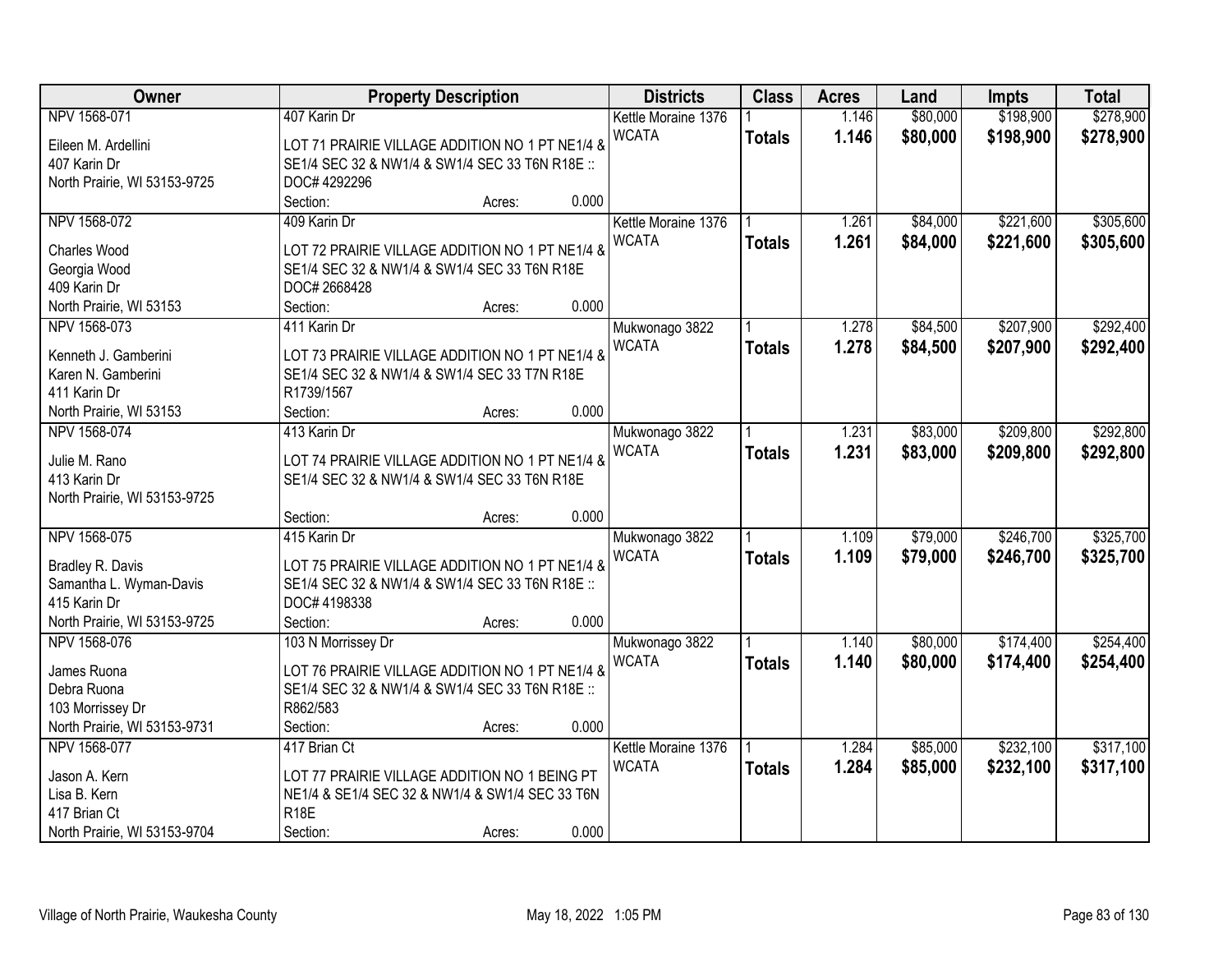| Owner                        |                                                 | <b>Property Description</b> |       | <b>Districts</b>    | <b>Class</b>  | <b>Acres</b> | Land      | <b>Impts</b> | <b>Total</b> |
|------------------------------|-------------------------------------------------|-----------------------------|-------|---------------------|---------------|--------------|-----------|--------------|--------------|
| NPV 1568-078                 | 415 Brian Ct                                    |                             |       | Kettle Moraine 1376 |               | 1.870        | \$105,500 | \$202,100    | \$307,600    |
| Ronald Churchill             | LOT 78 PRAIRIE VILLAGE ADD NO 1 PT NE1/4 &      |                             |       | <b>WCATA</b>        | <b>Totals</b> | 1.870        | \$105,500 | \$202,100    | \$307,600    |
| Anne Churchill               | SE1/4 SEC 32 & NW1/4 & SW1/4 SEC 33 T6N R18E    |                             |       |                     |               |              |           |              |              |
| 415 Brian Ct                 | R2963/539                                       |                             |       |                     |               |              |           |              |              |
| North Prairie, WI 53153      | Section:                                        | Acres:                      | 0.000 |                     |               |              |           |              |              |
| NPV 1568-079                 | 413 Brian Ct                                    |                             |       | Kettle Moraine 1376 |               | 1.550        | \$94,500  | \$193,300    | \$287,800    |
|                              |                                                 |                             |       | <b>WCATA</b>        | <b>Totals</b> | 1.550        | \$94,500  | \$193,300    | \$287,800    |
| Nelson Family Trust          | LOT 79 PRAIRIE VILLAGE ADDITION NO 1 PT NE1/4 & |                             |       |                     |               |              |           |              |              |
| 413 Brian Ct                 | SE1/4 SEC 32 & NW1/4 & SW1/4 SEC 33 T6N R18E    |                             |       |                     |               |              |           |              |              |
| North Prairie, WI 53153-9704 | R1231/430                                       |                             |       |                     |               |              |           |              |              |
|                              | Section:                                        | Acres:                      | 0.000 |                     |               |              |           |              |              |
| NPV 1568-080                 | 411 Brian Ct                                    |                             |       | Kettle Moraine 1376 |               | 1.005        | \$75,000  | \$220,300    | \$295,300    |
| Samuel Dixon                 | LOT 80 PRAIRIE VILLAGE ADDITION NO 1 BEING PT   |                             |       | <b>WCATA</b>        | <b>Totals</b> | 1.005        | \$75,000  | \$220,300    | \$295,300    |
| Samantha Doffek              | NE1/4 & SE1/4 SEC 32 & NW1/4 & SW1/4 SEC 33 T6N |                             |       |                     |               |              |           |              |              |
| 411 Brian Ct                 | <b>R18E</b>                                     |                             |       |                     |               |              |           |              |              |
| North Prairie, WI 53153-9704 | Section:                                        | Acres:                      | 0.000 |                     |               |              |           |              |              |
| NPV 1568-081                 | 409 Brian Ct                                    |                             |       | Kettle Moraine 1376 |               | 1.242        | \$83,500  | \$206,000    | \$289,500    |
|                              |                                                 |                             |       | <b>WCATA</b>        | <b>Totals</b> | 1.242        | \$83,500  | \$206,000    | \$289,500    |
| James J. Mikulic             | LOT 81 PRAIRIE VILLAGE ADDITION NO 1 PT NE1/4 & |                             |       |                     |               |              |           |              |              |
| Jennifer M. Mikulic          | SE1/4 SEC 32 & NW1/4 & SW1/4 SEC 33 T6N R18E    |                             |       |                     |               |              |           |              |              |
| 409 Brian Ct                 | DOC#3846893                                     |                             |       |                     |               |              |           |              |              |
| North Prairie, WI 53153      | Section:                                        | Acres:                      | 0.000 |                     |               |              |           |              |              |
| NPV 1568-082                 | 407 Brian Ct                                    |                             |       | Kettle Moraine 1376 |               | 1.433        | \$90,000  | \$198,400    | \$288,400    |
| Patrick M. Welscher          | LOT 82 PRAIRIE VILLAGE ADDITION NO 1 PT NE1/4 & |                             |       | <b>WCATA</b>        | <b>Totals</b> | 1.433        | \$90,000  | \$198,400    | \$288,400    |
| Janel M. Welscher            | SE1/4 SEC 32 & NW1/4 & SW1/4 SEC 33 T6N R18E    |                             |       |                     |               |              |           |              |              |
| 407 Brian Ct                 | DOC#3611361                                     |                             |       |                     |               |              |           |              |              |
| North Prairie, WI 53153      | Section:                                        | Acres:                      | 0.000 |                     |               |              |           |              |              |
| NPV 1568-083                 | 405 Brian Ct                                    |                             |       | Kettle Moraine 1376 |               | 0.988        | \$74,000  | \$208,600    | \$282,600    |
|                              |                                                 |                             |       | <b>WCATA</b>        | <b>Totals</b> | 0.988        | \$74,000  | \$208,600    | \$282,600    |
| Mark Sanderson               | LOT 83 PRAIRIE VILLAGE ADDITION NO 1 PT NE1/4 & |                             |       |                     |               |              |           |              |              |
| Charmaine A. Boneck          | SE1/4 SEC 32 & NW1/4 & SW1/4 SEC 33 T6N R18E    |                             |       |                     |               |              |           |              |              |
| 405 Brian Ct                 | DOC# 2714532                                    |                             |       |                     |               |              |           |              |              |
| North Prairie, WI 53153      | Section:                                        | Acres:                      | 0.000 |                     |               |              |           |              |              |
| NPV 1568-084                 | 403 Brian Ct                                    |                             |       | Kettle Moraine 1376 |               | 0.999        | \$75,000  | \$185,900    | \$260,900    |
| <b>Harriet Meyer</b>         | LOT 84 PRAIRIE VILLAGE ADDITION NO 1 PT NE1/4 & |                             |       | <b>WCATA</b>        | <b>Totals</b> | 0.999        | \$75,000  | \$185,900    | \$260,900    |
| 403 Brian Ct                 | SE1/4 SEC 32 & NW1/4 & SW1/4 SEC 33 T6N R18E    |                             |       |                     |               |              |           |              |              |
| North Prairie, WI 53153      | R1387/671                                       |                             |       |                     |               |              |           |              |              |
|                              | Section:                                        | Acres:                      | 0.000 |                     |               |              |           |              |              |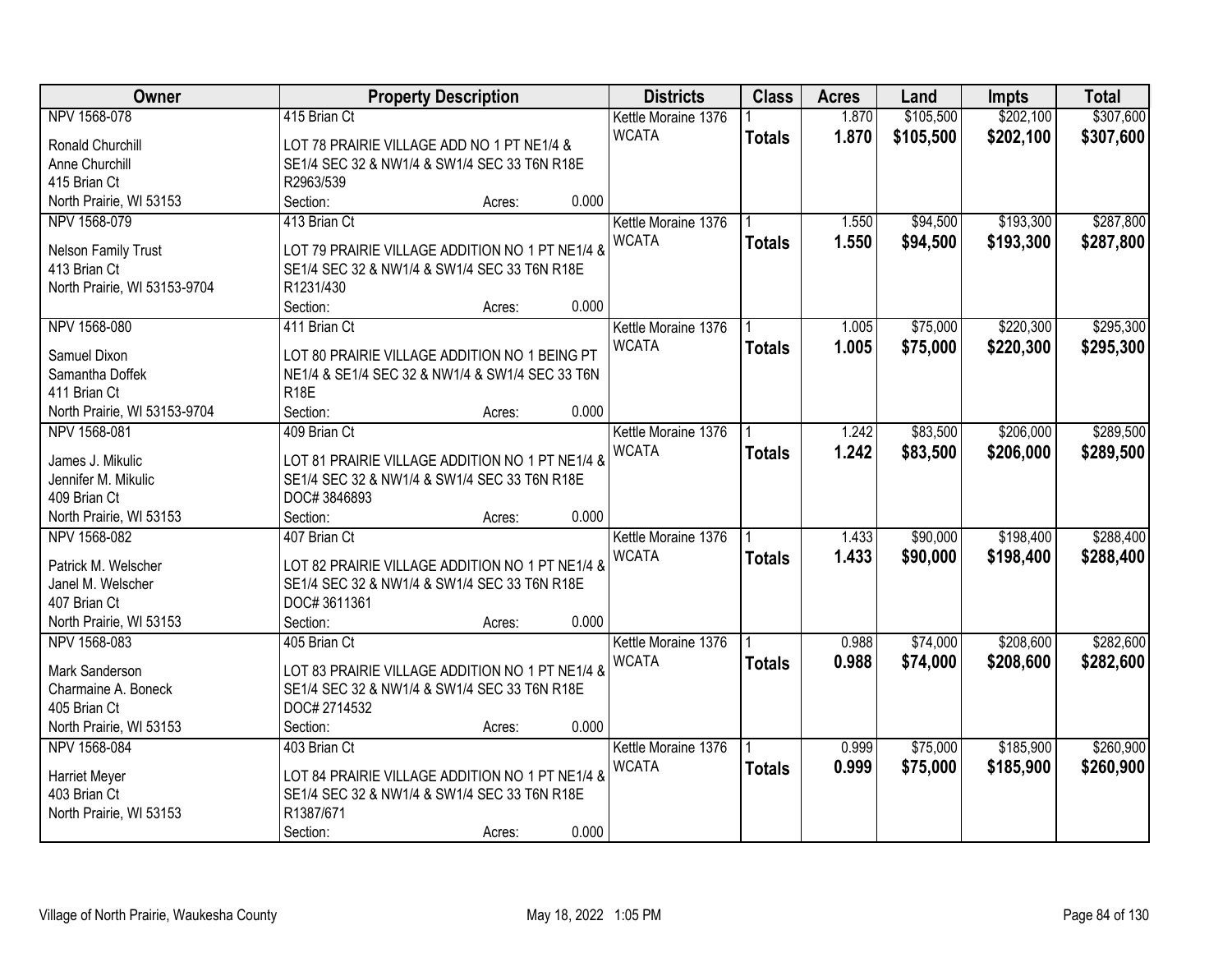| Owner                            | <b>Property Description</b>                                 |        |       | <b>Districts</b>    | <b>Class</b>  | <b>Acres</b> | Land     | Impts     | <b>Total</b> |
|----------------------------------|-------------------------------------------------------------|--------|-------|---------------------|---------------|--------------|----------|-----------|--------------|
| NPV 1568-085                     | 401 Brian Ct                                                |        |       | Kettle Moraine 1376 |               | 1.157        | \$80,500 | \$200,400 | \$280,900    |
| Autumn R. Bartlett               | LOT 85 PRAIRIE VILLAGE ADDITION NO 1 BEING PT               |        |       | <b>WCATA</b>        | <b>Totals</b> | 1.157        | \$80,500 | \$200,400 | \$280,900    |
| Michael J. Carbonell             | NE1/4 & SE1/4 SEC 32 & NW1/4 & SW1/4 SEC 33 T6N             |        |       |                     |               |              |          |           |              |
| 401 Brian Ct                     | <b>R18E</b>                                                 |        |       |                     |               |              |          |           |              |
| North Prairie, WI 53153-9704     | Section:                                                    | Acres: | 0.000 |                     |               |              |          |           |              |
| NPV 1568-086                     | 100 N Morrissey Dr                                          |        |       | Kettle Moraine 1376 |               | 1.140        | \$80,000 | \$188,700 | \$268,700    |
|                                  |                                                             |        |       | <b>WCATA</b>        | <b>Totals</b> | 1.140        | \$80,000 | \$188,700 | \$268,700    |
| Marilynn M. Nowak                | LOT 86 PRAIRIE VILLAGE ADDITION NO 1 PT NE1/4 &             |        |       |                     |               |              |          |           |              |
| 100 Morrissey Dr                 | SE1/4 SEC 32 & NW1/4 & SW1/4 SEC 33 T6N R18E                |        |       |                     |               |              |          |           |              |
| North Prairie, WI 53153-9731     |                                                             |        |       |                     |               |              |          |           |              |
|                                  | Section:                                                    | Acres: | 0.000 |                     |               |              |          |           |              |
| NPV 1568-087                     | 501 Chad Ct                                                 |        |       | Kettle Moraine 1376 |               | 1.182        | \$81,500 | \$192,500 | \$274,000    |
| Timothy L. Hansen                | LOT 87 PRAIRIE VILLAGE ADDITION NO 1 PT NE1/4 &             |        |       | <b>WCATA</b>        | <b>Totals</b> | 1.182        | \$81,500 | \$192,500 | \$274,000    |
| Kelly M. Swosinski               | SE1/4 SEC 32 & NW1/4 & SW1/4 SEC 33 T6N R18E ::             |        |       |                     |               |              |          |           |              |
| 501 Chad Ct                      | DOC# 4299512                                                |        |       |                     |               |              |          |           |              |
| North Prairie, WI 53153-9705     | Section:                                                    | Acres: | 0.000 |                     |               |              |          |           |              |
| NPV 1568-088                     | 503 Chad Ct                                                 |        |       | Kettle Moraine 1376 |               | 1.011        | \$75,500 | \$220,700 | \$296,200    |
|                                  |                                                             |        |       | <b>WCATA</b>        | <b>Totals</b> | 1.011        | \$75,500 | \$220,700 | \$296,200    |
| Donald R. Camplin                | LOT 88 PRAIRIE VILLAGE ADDITION NO 1 PT NE1/4 &             |        |       |                     |               |              |          |           |              |
| Bonnie M. Camplin<br>503 Chad Ct | SE1/4 SEC 32 & NW1/4 & SW1/4 SEC 33 T6N R18E<br>DOC#3508726 |        |       |                     |               |              |          |           |              |
| North Prairie, WI 53153          | Section:                                                    |        | 0.000 |                     |               |              |          |           |              |
| NPV 1568-089                     | 505 Chad Ct                                                 | Acres: |       | Kettle Moraine 1376 |               | 1.008        | \$75,500 | \$198,500 | \$274,000    |
|                                  |                                                             |        |       | <b>WCATA</b>        |               | 1.008        |          |           |              |
| Donald Campbell                  | LOT 89 PRAIRIE VILLAGE ADD NO 1 PT NE1/4 &                  |        |       |                     | <b>Totals</b> |              | \$75,500 | \$198,500 | \$274,000    |
| Shari Campbell                   | SE1/4 SEC 32 & NW1/4 & SW1/4 SEC 33 T6N R18E                |        |       |                     |               |              |          |           |              |
| 505 Chad Ct                      | DOC #2551535                                                |        |       |                     |               |              |          |           |              |
| North Prairie, WI 53153          | Section:                                                    | Acres: | 0.000 |                     |               |              |          |           |              |
| NPV 1568-090                     | 507 Chad Ct                                                 |        |       | Mukwonago 3822      |               | 0.993        | \$74,500 | \$187,200 | \$261,700    |
| Timothy M. Salter                | LOT 90 PRAIRIE VILLAGE ADDITION NO 1 PT NE1/4 &             |        |       | <b>WCATA</b>        | <b>Totals</b> | 0.993        | \$74,500 | \$187,200 | \$261,700    |
| Doreen E. Luck                   | SE1/4 SEC 32 & NW1/4 & SW1/4 SEC 33 T6N R18E                |        |       |                     |               |              |          |           |              |
| 507 Chad Ct                      | R2924/871                                                   |        |       |                     |               |              |          |           |              |
| North Prairie, WI 53153          | Section:                                                    | Acres: | 0.000 |                     |               |              |          |           |              |
| NPV 1568-091                     | 509 Chad Ct                                                 |        |       | Mukwonago 3822      |               | 1.027        | \$76,000 | \$204,300 | \$280,300    |
|                                  |                                                             |        |       | <b>WCATA</b>        | <b>Totals</b> | 1.027        | \$76,000 | \$204,300 | \$280,300    |
| Michael A. Laphilliph            | LOT 91 PRAIRIE VILLAGE ADDITION NO 1 PT NE1/4 &             |        |       |                     |               |              |          |           |              |
| Mary Jane Laphilliph             | SE1/4 SEC 32 & NW1/4 & SW1/4 SEC 33 T6N R18E                |        |       |                     |               |              |          |           |              |
| 509 Chad Ct                      |                                                             |        |       |                     |               |              |          |           |              |
| North Prairie, WI 53153-9705     | Section:                                                    | Acres: | 0.000 |                     |               |              |          |           |              |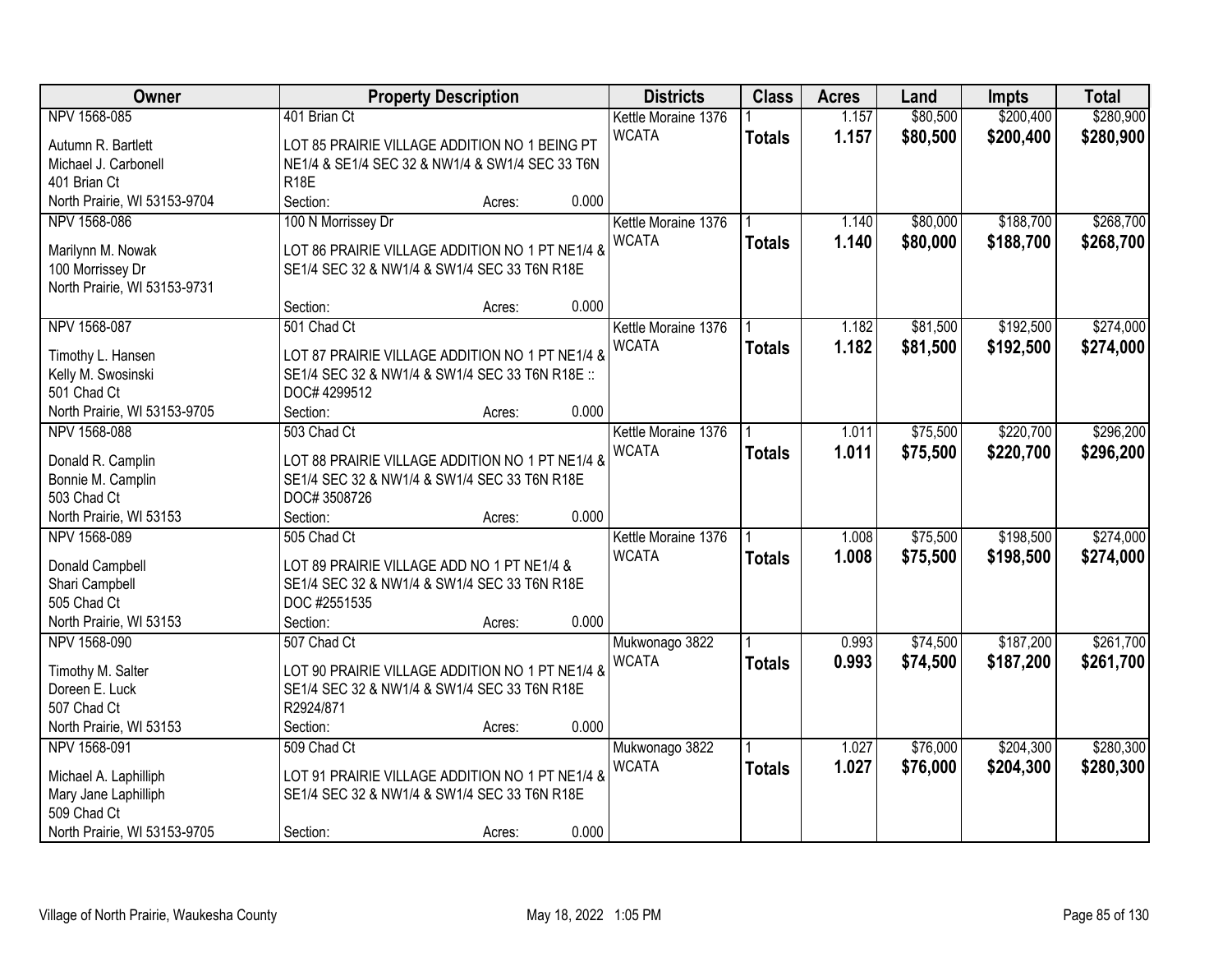| Owner                        | <b>Property Description</b>                     | <b>Districts</b> | <b>Class</b>  | <b>Acres</b> | Land     | <b>Impts</b> | <b>Total</b> |
|------------------------------|-------------------------------------------------|------------------|---------------|--------------|----------|--------------|--------------|
| NPV 1568-092                 | 511 Chad Ct                                     | Mukwonago 3822   |               | 1.031        | \$76,000 | \$202,600    | \$278,600    |
| Scott William Wojtczak       | LOT 92 PRAIRIE VILLAGE ADDITION NO 1 PT NE1/4 & | <b>WCATA</b>     | <b>Totals</b> | 1.031        | \$76,000 | \$202,600    | \$278,600    |
| 511 Chad Ct                  | SE1/4 SEC 32 & NW1/4 & SW1/4 SEC 33 T6N R18E :: |                  |               |              |          |              |              |
| North Prairie, WI 53153-9705 | DOC# 4316909                                    |                  |               |              |          |              |              |
|                              | Section:<br>0.000<br>Acres:                     |                  |               |              |          |              |              |
| NPV 1568-093                 | 513 Chad Ct                                     | Mukwonago 3822   |               | 1.339        | \$87,000 | \$225,200    | \$312,200    |
|                              |                                                 | <b>WCATA</b>     | <b>Totals</b> | 1.339        | \$87,000 | \$225,200    | \$312,200    |
| <b>Timothy James Goetz</b>   | LOT 93 PRAIRIE VILLAGE ADDITION NO 1 PT NE1/4 & |                  |               |              |          |              |              |
| Courtney H. Santistevan      | SE1/4 SEC 32 & NW1/4 & SW1/4 SEC 33 T6N R18E    |                  |               |              |          |              |              |
| 513 Chad Ct                  |                                                 |                  |               |              |          |              |              |
| North Prairie, WI 53153-9705 | 0.000<br>Section:<br>Acres:                     |                  |               |              |          |              |              |
| NPV 1568-094                 | 515 Chad Ct                                     | Mukwonago 3822   |               | 0.986        | \$74,000 | \$219,600    | \$293,600    |
| Thomas J. Skibinski          | LOT 94 PRAIRIE VILLAGE ADDITION NO 1 PT NE1/4 & | <b>WCATA</b>     | <b>Totals</b> | 0.986        | \$74,000 | \$219,600    | \$293,600    |
| Tammy A. Rohloff             | SE1/4 SEC 32 & NW1/4 & SW1/4 SEC 33 T6N R18E    |                  |               |              |          |              |              |
| 515 Chad Ct                  | DOC#3062090                                     |                  |               |              |          |              |              |
| North Prairie, WI 53153      | 0.000<br>Section:<br>Acres:                     |                  |               |              |          |              |              |
| NPV 1568-095                 | 517 Chad Ct                                     |                  |               | 1.073        | \$77,500 | \$203,400    | \$280,900    |
|                              |                                                 | Mukwonago 3822   |               |              |          |              |              |
| Mahalo R. Bandomir           | LOT 95 PRAIRIE VILLAGE ADDITION NO 1 PT NE1/4 & | <b>WCATA</b>     | <b>Totals</b> | 1.073        | \$77,500 | \$203,400    | \$280,900    |
| 517 Chad Ct                  | SE1/4 SEC 32 & NW1/4 & SW1/4 SEC 33 T6N R18E    |                  |               |              |          |              |              |
| North Prairie, WI 53153-9705 |                                                 |                  |               |              |          |              |              |
|                              | 0.000<br>Section:<br>Acres:                     |                  |               |              |          |              |              |
| NPV 1568-096                 | 519 Chad Ct                                     | Mukwonago 3822   |               | 1.075        | \$77,500 | \$197,100    | \$274,600    |
|                              |                                                 | <b>WCATA</b>     | <b>Totals</b> | 1.075        | \$77,500 | \$197,100    | \$274,600    |
| Dennis Arquette              | LOT 96 PRAIRIE VILLAGE ADDITION NO 1 PT NE1/4 & |                  |               |              |          |              |              |
| Kathleen Arquette            | SE1/4 SEC 32 & NW1/4 & SW1/4 SEC 33 T6N R18E    |                  |               |              |          |              |              |
| 519 Chad Ct                  | R917/274                                        |                  |               |              |          |              |              |
| North Prairie, WI 53153      | 0.000<br>Section:<br>Acres:                     |                  |               |              |          |              |              |
| NPV 1568-097                 | 501 Karin Dr                                    | Mukwonago 3822   |               | 0.953        | \$71,500 | \$235,200    | \$306,700    |
| Shawn M. Werner              | LOT 97 PRAIRIE VILLAGE ADDITION NO 1 PT NE1/4 & | <b>WCATA</b>     | <b>Totals</b> | 0.953        | \$71,500 | \$235,200    | \$306,700    |
| Tracy L. Schmidt             | SE1/4 SEC 32 & NW1/4 & SW1/4 SEC 33 T6N R18E    |                  |               |              |          |              |              |
| 501 Karin Dr                 | DOC#3636513                                     |                  |               |              |          |              |              |
| North Prairie, WI 53153      | 0.000<br>Section:<br>Acres:                     |                  |               |              |          |              |              |
| NPV 1568-098                 | 503 Karin Dr                                    | Mukwonago 3822   |               | 1.047        | \$76,500 | \$211,200    | \$287,700    |
|                              |                                                 | <b>WCATA</b>     | <b>Totals</b> | 1.047        | \$76,500 | \$211,200    | \$287,700    |
| Larry Sevallius              | LOT 98 PRAIRIE VILLAGE ADDITION NO 1 PT NE1/4 & |                  |               |              |          |              |              |
| J. Sevallius                 | SE1/4 SEC 32 & NW1/4 & SW1/4 SEC 33 T6N R18E    |                  |               |              |          |              |              |
| 503 Karin Dr                 | R612/236                                        |                  |               |              |          |              |              |
| North Prairie, WI 53153      | 0.000<br>Section:<br>Acres:                     |                  |               |              |          |              |              |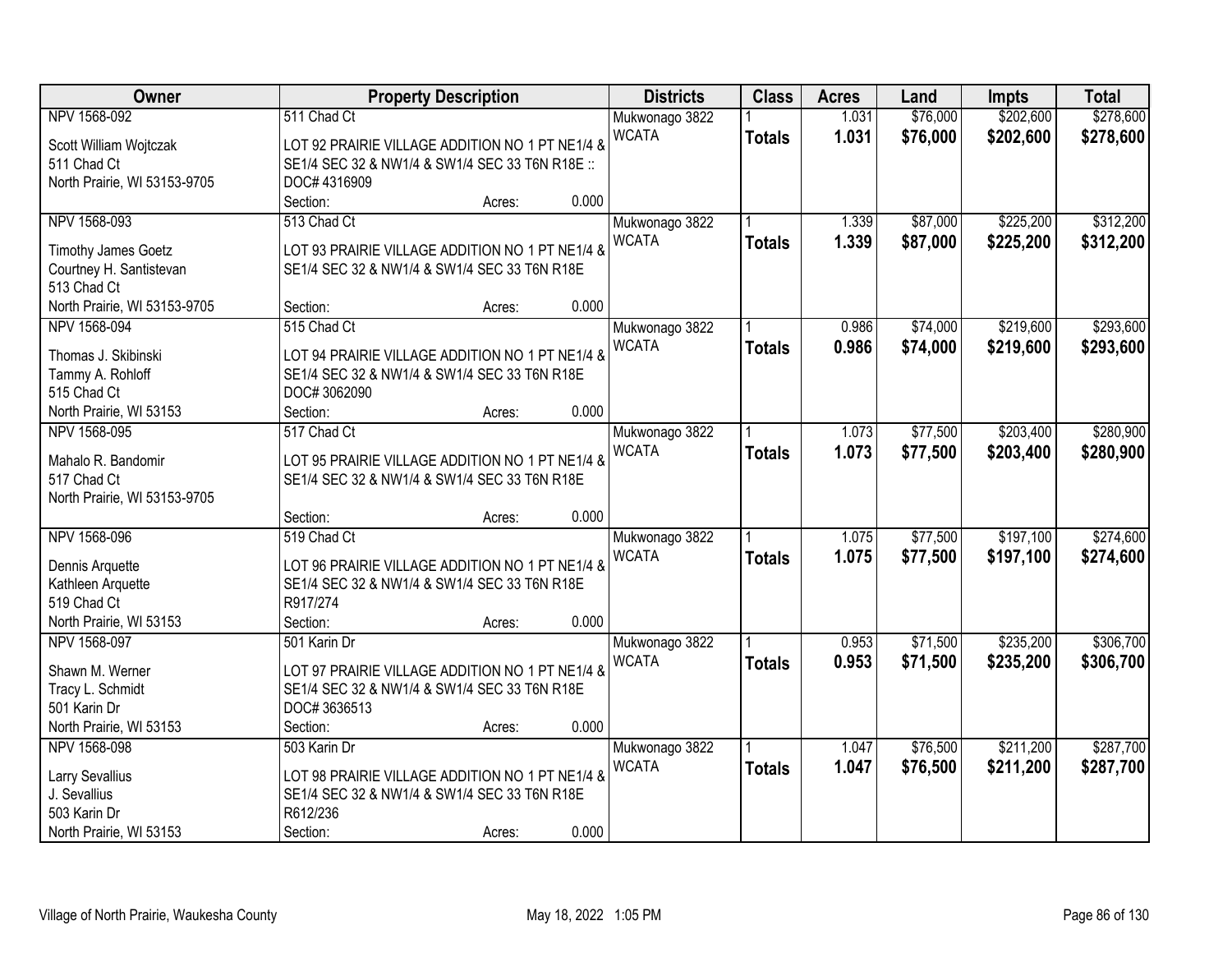| Owner                        | <b>Property Description</b>                     |                 | <b>Districts</b>               | <b>Class</b>  | <b>Acres</b> | Land     | <b>Impts</b> | <b>Total</b> |
|------------------------------|-------------------------------------------------|-----------------|--------------------------------|---------------|--------------|----------|--------------|--------------|
| NPV 1568-099                 | 505 Karin Dr                                    |                 | Mukwonago 3822                 |               | 1.069        | \$77,500 | \$207,900    | \$285,400    |
| David Majewski               | LOT 99 PRAIRIE VILLAGE ADDITION NO 1 PT NE1/4 & |                 | <b>WCATA</b>                   | <b>Totals</b> | 1.069        | \$77,500 | \$207,900    | \$285,400    |
| Jacqueline Majewski          | SE1/4 SEC 32 & NW1/4 & SW1/4 SEC 33 T6N R18E    |                 |                                |               |              |          |              |              |
| 505 Karin Dr                 | R2634/609                                       |                 |                                |               |              |          |              |              |
| North Prairie, WI 53153      | Section:                                        | 0.000<br>Acres: |                                |               |              |          |              |              |
| NPV 1568-100                 | 507 Karin Dr                                    |                 | Mukwonago 3822                 |               | 1.074        | \$77,500 | \$214,400    | \$291,900    |
|                              |                                                 |                 | <b>WCATA</b>                   | <b>Totals</b> | 1.074        | \$77,500 | \$214,400    | \$291,900    |
| Derek Gauger                 | LOT 100 PRAIRIE VILLAGE ADDITION NO 1 PT NE1/4  |                 |                                |               |              |          |              |              |
| Amanda Gauger                | & SE1/4 SEC 32 & NW1/4 & SW1/4 SEC 33 T6N R18E: |                 |                                |               |              |          |              |              |
| 507 Karin Dr                 | DOC #4352891                                    |                 |                                |               |              |          |              |              |
| North Prairie, WI 53153-9726 | Section:                                        | 0.000<br>Acres: |                                |               |              |          |              |              |
| NPV 1568-101                 | 509 Karin Dr                                    |                 | Mukwonago 3822                 |               | 1.010        | \$75,500 | \$214,400    | \$289,900    |
| Dean Buchholz                | LOT 101 PRAIRIE VILLAGE ADDITION NO 1 PT NE1/4  |                 | <b>WCATA</b>                   | <b>Totals</b> | 1.010        | \$75,500 | \$214,400    | \$289,900    |
| Victoria Buchholz            | & SE1/4 SEC 32 & NW1/4 & SW1/4 SEC 33 T6N R18E  |                 |                                |               |              |          |              |              |
| 509 Karin Dr                 | R1102/499                                       |                 |                                |               |              |          |              |              |
| North Prairie, WI 53153      | Section:                                        | 0.000<br>Acres: |                                |               |              |          |              |              |
| NPV 1568-102                 | 511 Karin Dr                                    |                 | Mukwonago 3822                 |               | 1.054        | \$77,000 | \$195,200    | \$272,200    |
|                              |                                                 |                 | <b>WCATA</b>                   | <b>Totals</b> | 1.054        | \$77,000 | \$195,200    | \$272,200    |
| Richard J. Heinowski         | LOT 102 PRAIRIE VILLAGE ADDITION NO 1 PT NE1/4  |                 |                                |               |              |          |              |              |
| Paula M. Heinowski           | & SE1/4 SEC 32 & NW1/4 & SW1/4 SEC 33 T6N R18E  |                 |                                |               |              |          |              |              |
| 511 Karin Dr                 | DOC#3576327                                     |                 |                                |               |              |          |              |              |
| North Prairie, WI 53153      | Section:                                        | 0.000<br>Acres: |                                |               |              |          |              |              |
| NPV 1568-103                 | 513 Karin Dr                                    |                 | Mukwonago 3822                 |               | 0.961        | \$72,000 | \$182,900    | \$254,900    |
| Robert Wankowski             | LOT 103 PRAIRIE VILLAGE ADDITION NO 1 PT NE1/4  |                 | <b>WCATA</b>                   | <b>Totals</b> | 0.961        | \$72,000 | \$182,900    | \$254,900    |
| Mary Wankowski               | & SE1/4 SEC 32 & NW1/4 & SW1/4 SEC 33 T6N R18E  |                 |                                |               |              |          |              |              |
| 513 Karin Dr                 | R1618/941                                       |                 |                                |               |              |          |              |              |
| North Prairie, WI 53153      | Section:                                        | 0.000<br>Acres: |                                |               |              |          |              |              |
| NPV 1568-104                 | 515 Karin Dr                                    |                 |                                |               | 1.489        | \$92,000 | \$247,700    | \$339,700    |
|                              |                                                 |                 | Mukwonago 3822<br><b>WCATA</b> |               | 1.489        |          |              |              |
| Donna J. Samuels             | LOT 104 PRAIRIE VILLAGE ADDITION NO 1 PT NE1/4  |                 |                                | <b>Totals</b> |              | \$92,000 | \$247,700    | \$339,700    |
| Kaye M. Weinreich            | & SE1/4 SEC 32 & NW1/4 & SW1/4 SEC 33 T6N R18E  |                 |                                |               |              |          |              |              |
| 515 Karin Dr                 | R2533/677                                       |                 |                                |               |              |          |              |              |
| North Prairie, WI 53153      | Section:                                        | 0.000<br>Acres: |                                |               |              |          |              |              |
| NPV 1568-105                 | 210 S Oakridge Dr                               |                 | Mukwonago 3822                 |               | 1.117        | \$79,000 | \$306,800    | \$385,800    |
| Andrew Both                  | LOT 105 PRAIRIE VILLAGE ADDITION NO 1 PT NE1/4  |                 | <b>WCATA</b>                   | <b>Totals</b> | 1.117        | \$79,000 | \$306,800    | \$385,800    |
| Jan Both                     | & SE1/4 SEC 32 & NW1 4 & SW1/4 SEC 33 T6N R18E  |                 |                                |               |              |          |              |              |
| 210 S Oakridge Dr            | R2165/55                                        |                 |                                |               |              |          |              |              |
| North Prairie, WI 53153      |                                                 | 0.000           |                                |               |              |          |              |              |
|                              | Section:                                        | Acres:          |                                |               |              |          |              |              |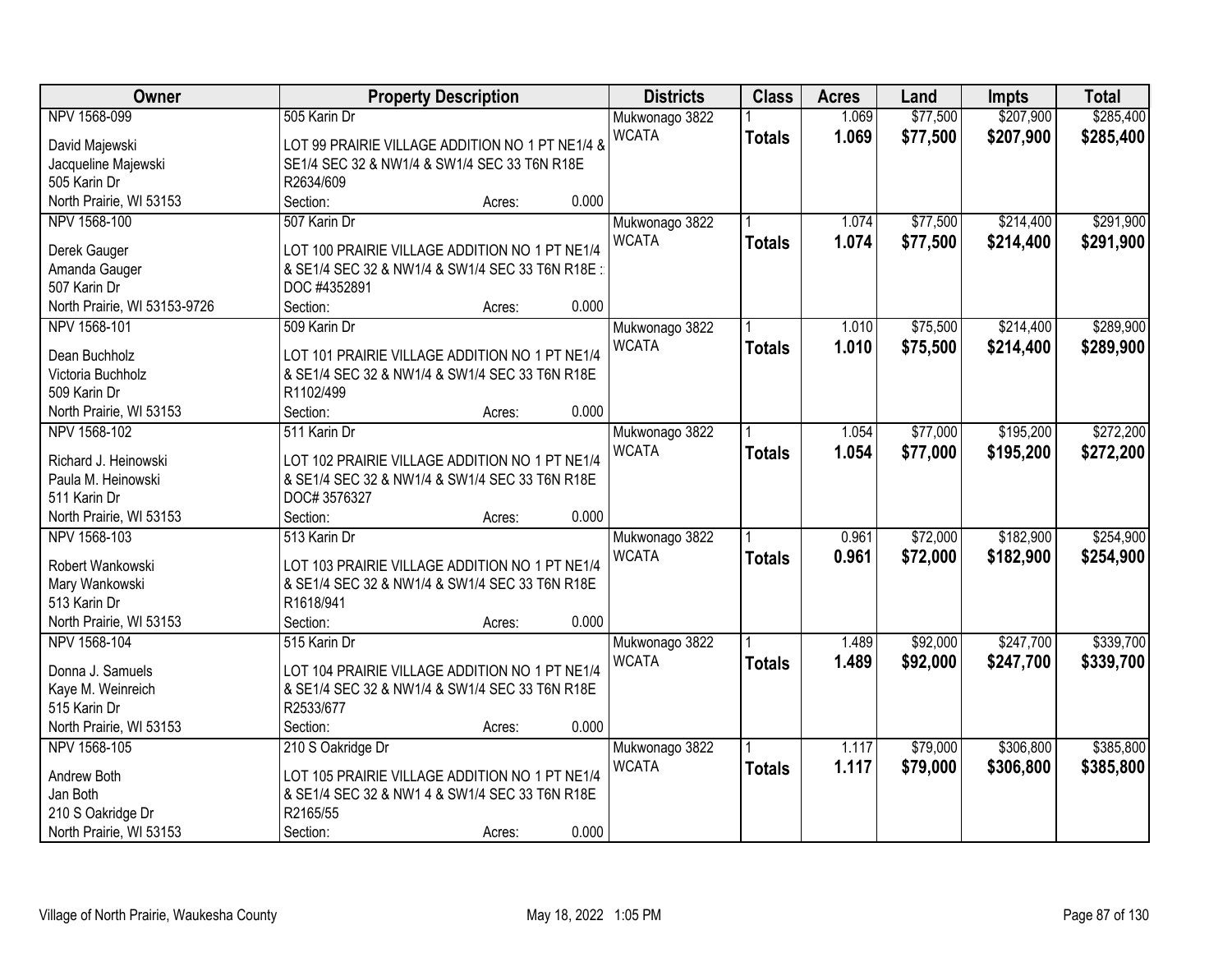| Owner                        | <b>Property Description</b>                     | <b>Districts</b> | <b>Class</b>  | <b>Acres</b> | Land     | <b>Impts</b> | <b>Total</b> |
|------------------------------|-------------------------------------------------|------------------|---------------|--------------|----------|--------------|--------------|
| NPV 1568-106                 | 212 S Oakridge Dr                               | Mukwonago 3822   |               | 1.050        | \$77,000 | \$312,600    | \$389,600    |
| Andrew Harmann               | LOT 106 PRAIRIE VILLAGE ADDITION NO 1 PT NE1/4  | <b>WCATA</b>     | <b>Totals</b> | 1.050        | \$77,000 | \$312,600    | \$389,600    |
| Jessica Harmann              | & SE1/4 SEC 32 & NW1/4 & SW1/4 SEC 33 T6N R18E: |                  |               |              |          |              |              |
| 212 S Oakridge Dr            | DOC# 4292238                                    |                  |               |              |          |              |              |
| North Prairie, WI 53153      | Section:<br>Acres:                              | 0.000            |               |              |          |              |              |
| NPV 1568-107                 | 214 S Oakridge Dr                               | Mukwonago 3822   |               | 1.135        | \$79,500 | \$211,400    | \$290,900    |
|                              |                                                 | <b>WCATA</b>     | <b>Totals</b> | 1.135        | \$79,500 | \$211,400    | \$290,900    |
| Gary E. Berg                 | LOT 107 PRAIRIE VILLAGE ADDITION NO 1 PT NE1/4  |                  |               |              |          |              |              |
| 214 S Oakridge Dr            | & SE1/4 SEC 32 & NW1/4 & SW1/4 SEC 33 T6N R18E  |                  |               |              |          |              |              |
| North Prairie, WI 53153      | R1051/591                                       |                  |               |              |          |              |              |
|                              | Section:<br>Acres:                              | 0.000            |               |              |          |              |              |
| NPV 1568-108                 | 216 S Oakridge Dr                               | Mukwonago 3822   |               | 1.491        | \$92,000 | \$246,300    | \$338,300    |
| Francis Greguska Jr          | LOT 108 PRAIRIE VILLAGE ADDITION NO 1 PT NE1/4  | <b>WCATA</b>     | <b>Totals</b> | 1.491        | \$92,000 | \$246,300    | \$338,300    |
| Rene Greguska                | & SE1/4 SEC 32 & NW1/4 & SW1/4 SEC 33 T6N R18E  |                  |               |              |          |              |              |
| 216 S Oakridge Dr            | R1047/921                                       |                  |               |              |          |              |              |
| North Prairie, WI 53153      | Section:<br>Acres:                              | 0.000            |               |              |          |              |              |
| NPV 1568-109                 | 218 S Oakridge Dr                               | Mukwonago 3822   |               | 1.682        | \$99,000 | \$257,300    | \$356,300    |
|                              |                                                 | <b>WCATA</b>     | <b>Totals</b> | 1.682        | \$99,000 | \$257,300    | \$356,300    |
| Robert J. Beckwith Jr        | LOT 109 PRAIRIE VILLAGE ADDITION NO 1 PT NE1/4  |                  |               |              |          |              |              |
| Judy L. Beckwith             | & SE1/4 SEC 32 & NW1/4 & SW1/4 SEC 33 T6N R18E  |                  |               |              |          |              |              |
| 218 S Oakridge Dr            |                                                 |                  |               |              |          |              |              |
| North Prairie, WI 53153-9736 | Section:<br>Acres:                              | 0.000            |               |              |          |              |              |
| NPV 1568-110                 | 220 S Oakridge Dr                               | Mukwonago 3822   |               | 1.286        | \$85,000 | \$239,600    | \$324,600    |
| Gary K. Nickerson            | LOT 110 PRAIRIE VILLAGE ADDITION NO 1 PT NE1/4  | <b>WCATA</b>     | <b>Totals</b> | 1.286        | \$85,000 | \$239,600    | \$324,600    |
| Deborah S. Nickerson         | & SE1/4 SEC 32 & NW1/4 & SW1/4 SEC 33 T6N R18E  |                  |               |              |          |              |              |
| 220 S Oakridge Dr            |                                                 |                  |               |              |          |              |              |
| North Prairie, WI 53153-9736 | Section:<br>Acres:                              | 0.000            |               |              |          |              |              |
| NPV 1568-111                 | 603 Karin Dr                                    | Mukwonago 3822   |               | 1.132        | \$79,500 | \$201,000    | \$280,500    |
|                              |                                                 | <b>WCATA</b>     |               |              |          |              |              |
| David E. Stellpflug          | LOT 111 PRAIRIE VILLAGE ADDITION NO 1 PT NE1/4  |                  | <b>Totals</b> | 1.132        | \$79,500 | \$201,000    | \$280,500    |
| 603 Karin Dr                 | & SE1/4 SEC 32 & NW1/4 & SW1/4 SEC 33 T6N R18E  |                  |               |              |          |              |              |
| North Prairie, WI 53153      | R1526/88                                        |                  |               |              |          |              |              |
|                              | Section:<br>Acres:                              | 0.000            |               |              |          |              |              |
| NPV 1568-112                 | 605 Karin Dr                                    | Mukwonago 3822   |               | 1.110        | \$79,000 | \$208,100    | \$287,100    |
| Scott Sheehan                | LOT 112 PRAIRIE VILLAGE ADDITION NO 1 PT NE1/4  | <b>WCATA</b>     | <b>Totals</b> | 1.110        | \$79,000 | \$208,100    | \$287,100    |
| Lisa Sheehan                 | & SE1/4 SEC 32 & NW1/4 & SW1/4 SEC 33 T6N R18E  |                  |               |              |          |              |              |
| 605 Karin Dr                 | R1629/707                                       |                  |               |              |          |              |              |
|                              |                                                 | 0.000            |               |              |          |              |              |
| North Prairie, WI 53153      | Section:<br>Acres:                              |                  |               |              |          |              |              |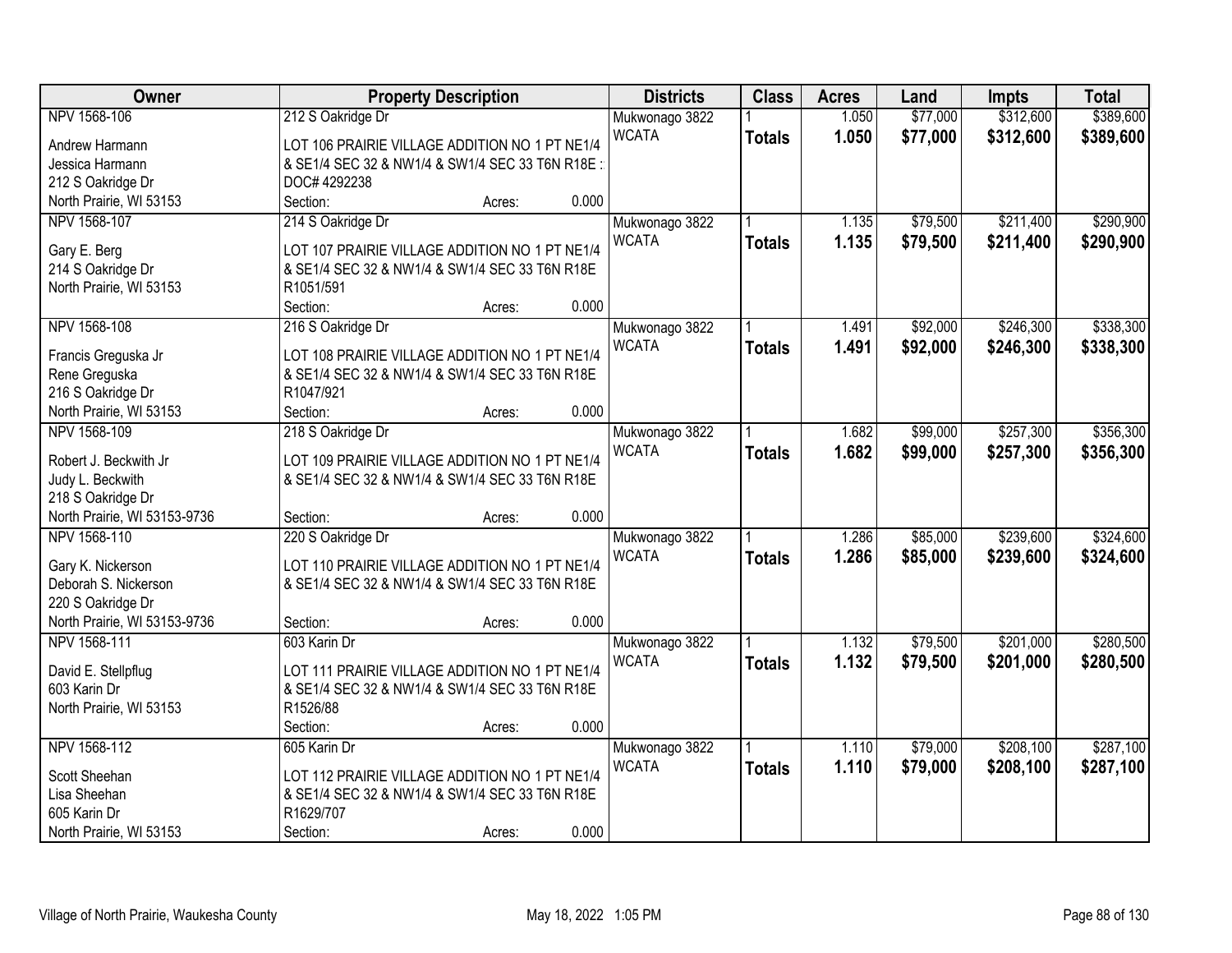| Owner                        |                                                 | <b>Property Description</b> |       | <b>Districts</b> | <b>Class</b>  | <b>Acres</b> | Land     | <b>Impts</b> | <b>Total</b> |
|------------------------------|-------------------------------------------------|-----------------------------|-------|------------------|---------------|--------------|----------|--------------|--------------|
| NPV 1568-113                 | 607 Karin Dr                                    |                             |       | Mukwonago 3822   |               | 1.001        | \$75,000 | \$207,300    | \$282,300    |
| Matthew M. Demarais          | LOT 113 PRAIRIE VILLAGE ADDITION NO 1 PT NE1/4  |                             |       | <b>WCATA</b>     | <b>Totals</b> | 1.001        | \$75,000 | \$207,300    | \$282,300    |
| Kelsey L. Demarais           | & SE1/4 SEC 32 & NW1/4 & SW1/4 SEC 33 T6N R18E  |                             |       |                  |               |              |          |              |              |
| 607 Karin Dr                 | DOC#3737803                                     |                             |       |                  |               |              |          |              |              |
| North Prairie, WI 53153      | Section:                                        | Acres:                      | 0.000 |                  |               |              |          |              |              |
| NPV 1568-114                 | 609 Karin Dr                                    |                             |       | Mukwonago 3822   |               | 1.029        | \$76,000 | \$238,200    | \$314,200    |
|                              |                                                 |                             |       | <b>WCATA</b>     | <b>Totals</b> | 1.029        | \$76,000 | \$238,200    | \$314,200    |
| Jeffrey D. Stuesser          | LOT 114 PRAIRIE VILLAGE ADDITION NO 1 PT NE1/4  |                             |       |                  |               |              |          |              |              |
| 609 Karin Dr                 | & SE1/4 SEC 32 & NW1/4 & SW1/4 SEC 33 T6N R18E: |                             |       |                  |               |              |          |              |              |
| North Prairie, WI 53153-9771 | DOC# 4326806                                    |                             |       |                  |               |              |          |              |              |
|                              | Section:                                        | Acres:                      | 0.000 |                  |               |              |          |              |              |
| NPV 1568-115                 | 611 Karin Dr                                    |                             |       | Mukwonago 3822   |               | 1.056        | \$77,000 | \$204,200    | \$281,200    |
| James Manthei                | LOT 115 PRAIRIE VILLAGE ADDITION NO 1 PT NE1/4  |                             |       | <b>WCATA</b>     | <b>Totals</b> | 1.056        | \$77,000 | \$204,200    | \$281,200    |
| Allison Manthei              | & SE1/4 SEC 32 & NW1/4 & SW1/4 SEC 33 T6N R18E  |                             |       |                  |               |              |          |              |              |
| 611 Karin Dr                 | R1484/1299                                      |                             |       |                  |               |              |          |              |              |
| North Prairie, WI 53153      | Section:                                        | Acres:                      | 0.000 |                  |               |              |          |              |              |
| NPV 1568-116                 | 429 Prairie View Dr                             |                             |       | Mukwonago 3822   |               | 1.050        | \$77,000 | \$226,600    | \$303,600    |
|                              |                                                 |                             |       | <b>WCATA</b>     | <b>Totals</b> | 1.050        | \$77,000 | \$226,600    | \$303,600    |
| Gerald Vanroosenbeek         | LOT 116 PRAIRIE VILLAGE ADDITION NO 1 PT NE1/4  |                             |       |                  |               |              |          |              |              |
| Brenda Vanroosenbeek         | & SE1/4 SEC 32 & NW1/4 & SW1/4 SEC 33 T6N R18E  |                             |       |                  |               |              |          |              |              |
| 429 Prairie View Dr          | DOC# 4086845                                    |                             |       |                  |               |              |          |              |              |
| North Prairie, WI 53153-9761 | Section:                                        | Acres:                      | 0.000 |                  |               |              |          |              |              |
| NPV 1568-117                 | 427 Prairie View Dr                             |                             |       | Mukwonago 3822   |               | 1.116        | \$79,000 | \$217,400    | \$296,400    |
| Michael J. Cipov             | LOT 117 PRAIRIE VILLAGE ADDITION NO 1 PT NE1/4  |                             |       | <b>WCATA</b>     | <b>Totals</b> | 1.116        | \$79,000 | \$217,400    | \$296,400    |
| 427 Prairie View Dr          | & SE1/4 SEC 32 & NW1/4 & SW14/ SEC 33 T6N R18E  |                             |       |                  |               |              |          |              |              |
| North Prairie, WI 53153-9760 | DOC# 4297042                                    |                             |       |                  |               |              |          |              |              |
|                              | Section:                                        | Acres:                      | 0.000 |                  |               |              |          |              |              |
| NPV 1568-118                 | 425 Prairie View Dr                             |                             |       | Mukwonago 3822   |               | 1.443        | \$90,500 | \$225,400    | \$315,900    |
|                              |                                                 |                             |       | <b>WCATA</b>     | <b>Totals</b> | 1.443        | \$90,500 | \$225,400    | \$315,900    |
| Randall J. Savage            | LOT 118 PRAIRIE VILLAGE ADDITION NO 1 PT NE1/4  |                             |       |                  |               |              |          |              |              |
| 425 Prairie View Dr          | & SE1/4 SEC 32 & NW1/4 & SW1/4 SEC 33 T6N R18E  |                             |       |                  |               |              |          |              |              |
| North Prairie, WI 53153      | R1610/1017                                      |                             |       |                  |               |              |          |              |              |
|                              | Section:                                        | Acres:                      | 0.000 |                  |               |              |          |              |              |
| NPV 1568-119                 | 423 Prairie View Dr                             |                             |       | Mukwonago 3822   |               | 1.375        | \$88,000 | \$253,700    | \$341,700    |
| David Eischen                | LOT 119 PRAIRIE VILLAGE ADDITION NO 1 PT NE1/4  |                             |       | <b>WCATA</b>     | <b>Totals</b> | 1.375        | \$88,000 | \$253,700    | \$341,700    |
| Nancy Eischen                | & SE1/4 SEC 32 & NW1/4 & SW1/4 SEC 33 T6N R18E  |                             |       |                  |               |              |          |              |              |
| 423 Prairie View Dr          | R1603/1113                                      |                             |       |                  |               |              |          |              |              |
| North Prairie, WI 53153      | Section:                                        | Acres:                      | 0.000 |                  |               |              |          |              |              |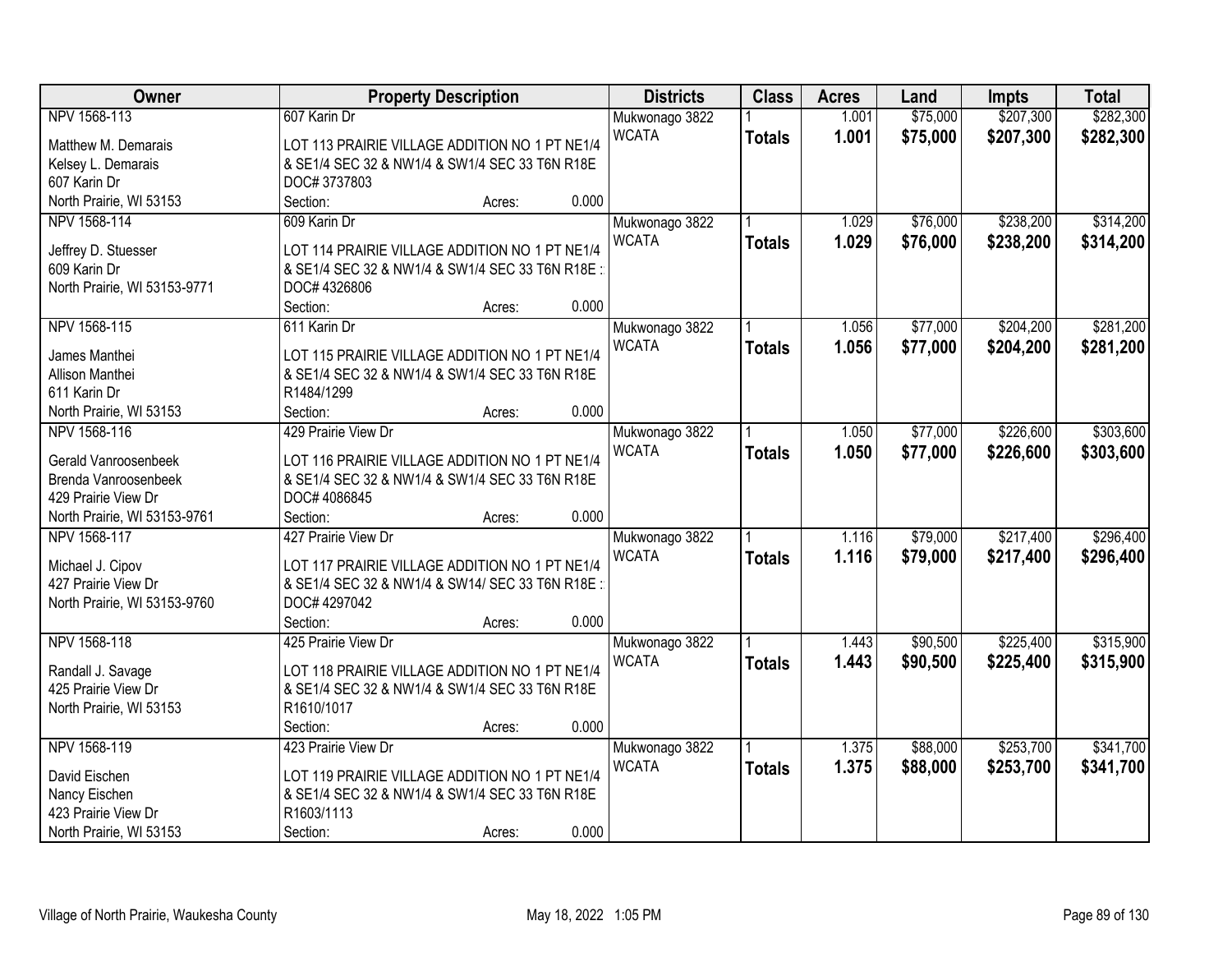| \$256,200<br>\$339,200<br>NPV 1568-120<br>101 Denise Ct<br>1.231<br>\$83,000<br>Mukwonago 3822<br><b>WCATA</b><br>1.231<br>\$83,000<br>\$256,200<br>\$339,200<br><b>Totals</b><br>LOT 120 PRAIRIE VILLAGE ADDITION NO 1 PT NE1/4<br>Alexander Senkevitch<br>& SE1/4 SEC 32 & NW1/4 & SW1/4 SEC 33 T6N R18E<br>Alison Senkevitch<br>101 Denise Ct<br>DOC#3187617<br>0.000<br>North Prairie, WI 53153<br>Section:<br>Acres:<br>\$105,000<br>\$295,300<br>\$400,300<br>NPV 1568-121<br>103 Denise Ct<br>Mukwonago 3822<br>1.858<br><b>WCATA</b><br>1.858<br>\$105,000<br>\$295,300<br>\$400,300<br><b>Totals</b><br>LOT 121 PRAIRIE VILLAGE ADDITION NO 1 PT NE1/4<br>Michael J. Schreiber<br>103 Denise Ct<br>& SE1/4 SEC 32 & NW1/4 & SW1/4 SEC 33 T6N R18E<br>North Prairie, WI 53153<br>DOC# 3885546<br>0.000<br>Section:<br>Acres:<br>NPV 1568-122<br>\$84,500<br>\$269,100<br>\$353,600<br>105 Denise Ct<br>Mukwonago 3822<br>1.276<br><b>WCATA</b><br>1.276<br>\$84,500<br>\$269,100<br>\$353,600<br><b>Totals</b><br><b>Chad Winter</b><br>LOT 122 PRAIRIE VILLAGE ADDITION NO 1 PT NE1/4<br>Kathryn Winter<br>& SE1/4 SEC 32 & NW1/4 & SW1/4 SEC 33 T6N R18E<br>105 Denise Ct<br>0.000<br>North Prairie, WI 53153-9777<br>Section:<br>Acres:<br>\$232,500<br>\$309,500<br>NPV 1568-123<br>\$77,000<br>107 Denise Ct<br>1.061<br>Mukwonago 3822<br><b>WCATA</b><br>1.061<br>\$77,000<br>\$232,500<br>\$309,500<br><b>Totals</b><br>LOT 123 PRAIRIE VILLAGE ADDITION NO 1 PT NE1/4<br>Ryan Zodrow<br>& SE1/4 SEC 32 & NW1/4 & SW1/4 SEC 33 T6N R18E<br>Kathie Zodrow<br>R1934/371<br>107 Denise Ct<br>0.000<br>North Prairie, WI 53153<br>Section:<br>Acres:<br>417 Prairie View Dr<br>\$85,000<br>\$203,400<br>NPV 1568-124<br>1.285<br>Mukwonago 3822<br><b>WCATA</b><br>1.285<br>\$85,000<br>\$203,400<br>\$288,400<br><b>Totals</b><br>Nicolas Perez<br>LOT 124 PRAIRIE VILLAGE ADDITION NO 1 PT NE1/4<br><b>Shirley Perez</b><br>SE1/4 SEC 32 & NW1/4 & SW1/4 SEC 33 T6N R18E<br>417 Prairie View Dr<br>R1510/716<br>0.000<br>North Prairie, WI 53153<br>Section:<br>Acres:<br>\$77,000<br>\$212,400<br>NPV 1568-125<br>415 Prairie View Dr<br>1.054<br>Mukwonago 3822<br>1.054<br>\$77,000<br><b>WCATA</b><br>\$212,400<br><b>Totals</b><br>Aurelio H. Perez<br>LOT 125 PRAIRIE VILLAGE ADDITION NO 1 PT NE1/4<br>415 Prairie View Dr<br>& SE1/4 SEC 32 & NW1/4 & SW1/4 SEC 33 T6N R18E:<br>DOC# 4168715<br>North Prairie, WI 53153-9760<br>0.000<br>Section:<br>Acres:<br>NPV 1568-126<br>\$375,400<br>\$80,500<br>\$294,900<br>101 Mark Ct<br>1.159<br>Mukwonago 3822<br><b>WCATA</b><br>1.159<br>\$80,500<br>\$294,900<br>\$375,400<br><b>Totals</b><br>LOT 126 PRAIRIE VILLAGE ADDITION NO 1 PT NE1/4<br>Daniel Jump<br>& SE1/4 SEC 32 & NW1/4 & SW1/4 SEC 33 T6N R18E<br>Rebecca Jump | Owner | <b>Property Description</b> | <b>Districts</b> | <b>Class</b> | <b>Acres</b> | Land | <b>Impts</b> | <b>Total</b> |
|------------------------------------------------------------------------------------------------------------------------------------------------------------------------------------------------------------------------------------------------------------------------------------------------------------------------------------------------------------------------------------------------------------------------------------------------------------------------------------------------------------------------------------------------------------------------------------------------------------------------------------------------------------------------------------------------------------------------------------------------------------------------------------------------------------------------------------------------------------------------------------------------------------------------------------------------------------------------------------------------------------------------------------------------------------------------------------------------------------------------------------------------------------------------------------------------------------------------------------------------------------------------------------------------------------------------------------------------------------------------------------------------------------------------------------------------------------------------------------------------------------------------------------------------------------------------------------------------------------------------------------------------------------------------------------------------------------------------------------------------------------------------------------------------------------------------------------------------------------------------------------------------------------------------------------------------------------------------------------------------------------------------------------------------------------------------------------------------------------------------------------------------------------------------------------------------------------------------------------------------------------------------------------------------------------------------------------------------------------------------------------------------------------------------------------------------------------------------------------------------------------------------------------------------------------------------------------------------------------------------------------------------------------------------------------------------------------------------------------------------------------------------------------------------------|-------|-----------------------------|------------------|--------------|--------------|------|--------------|--------------|
|                                                                                                                                                                                                                                                                                                                                                                                                                                                                                                                                                                                                                                                                                                                                                                                                                                                                                                                                                                                                                                                                                                                                                                                                                                                                                                                                                                                                                                                                                                                                                                                                                                                                                                                                                                                                                                                                                                                                                                                                                                                                                                                                                                                                                                                                                                                                                                                                                                                                                                                                                                                                                                                                                                                                                                                                      |       |                             |                  |              |              |      |              |              |
|                                                                                                                                                                                                                                                                                                                                                                                                                                                                                                                                                                                                                                                                                                                                                                                                                                                                                                                                                                                                                                                                                                                                                                                                                                                                                                                                                                                                                                                                                                                                                                                                                                                                                                                                                                                                                                                                                                                                                                                                                                                                                                                                                                                                                                                                                                                                                                                                                                                                                                                                                                                                                                                                                                                                                                                                      |       |                             |                  |              |              |      |              |              |
|                                                                                                                                                                                                                                                                                                                                                                                                                                                                                                                                                                                                                                                                                                                                                                                                                                                                                                                                                                                                                                                                                                                                                                                                                                                                                                                                                                                                                                                                                                                                                                                                                                                                                                                                                                                                                                                                                                                                                                                                                                                                                                                                                                                                                                                                                                                                                                                                                                                                                                                                                                                                                                                                                                                                                                                                      |       |                             |                  |              |              |      |              |              |
|                                                                                                                                                                                                                                                                                                                                                                                                                                                                                                                                                                                                                                                                                                                                                                                                                                                                                                                                                                                                                                                                                                                                                                                                                                                                                                                                                                                                                                                                                                                                                                                                                                                                                                                                                                                                                                                                                                                                                                                                                                                                                                                                                                                                                                                                                                                                                                                                                                                                                                                                                                                                                                                                                                                                                                                                      |       |                             |                  |              |              |      |              |              |
|                                                                                                                                                                                                                                                                                                                                                                                                                                                                                                                                                                                                                                                                                                                                                                                                                                                                                                                                                                                                                                                                                                                                                                                                                                                                                                                                                                                                                                                                                                                                                                                                                                                                                                                                                                                                                                                                                                                                                                                                                                                                                                                                                                                                                                                                                                                                                                                                                                                                                                                                                                                                                                                                                                                                                                                                      |       |                             |                  |              |              |      |              |              |
|                                                                                                                                                                                                                                                                                                                                                                                                                                                                                                                                                                                                                                                                                                                                                                                                                                                                                                                                                                                                                                                                                                                                                                                                                                                                                                                                                                                                                                                                                                                                                                                                                                                                                                                                                                                                                                                                                                                                                                                                                                                                                                                                                                                                                                                                                                                                                                                                                                                                                                                                                                                                                                                                                                                                                                                                      |       |                             |                  |              |              |      |              |              |
|                                                                                                                                                                                                                                                                                                                                                                                                                                                                                                                                                                                                                                                                                                                                                                                                                                                                                                                                                                                                                                                                                                                                                                                                                                                                                                                                                                                                                                                                                                                                                                                                                                                                                                                                                                                                                                                                                                                                                                                                                                                                                                                                                                                                                                                                                                                                                                                                                                                                                                                                                                                                                                                                                                                                                                                                      |       |                             |                  |              |              |      |              |              |
|                                                                                                                                                                                                                                                                                                                                                                                                                                                                                                                                                                                                                                                                                                                                                                                                                                                                                                                                                                                                                                                                                                                                                                                                                                                                                                                                                                                                                                                                                                                                                                                                                                                                                                                                                                                                                                                                                                                                                                                                                                                                                                                                                                                                                                                                                                                                                                                                                                                                                                                                                                                                                                                                                                                                                                                                      |       |                             |                  |              |              |      |              |              |
|                                                                                                                                                                                                                                                                                                                                                                                                                                                                                                                                                                                                                                                                                                                                                                                                                                                                                                                                                                                                                                                                                                                                                                                                                                                                                                                                                                                                                                                                                                                                                                                                                                                                                                                                                                                                                                                                                                                                                                                                                                                                                                                                                                                                                                                                                                                                                                                                                                                                                                                                                                                                                                                                                                                                                                                                      |       |                             |                  |              |              |      |              |              |
|                                                                                                                                                                                                                                                                                                                                                                                                                                                                                                                                                                                                                                                                                                                                                                                                                                                                                                                                                                                                                                                                                                                                                                                                                                                                                                                                                                                                                                                                                                                                                                                                                                                                                                                                                                                                                                                                                                                                                                                                                                                                                                                                                                                                                                                                                                                                                                                                                                                                                                                                                                                                                                                                                                                                                                                                      |       |                             |                  |              |              |      |              |              |
|                                                                                                                                                                                                                                                                                                                                                                                                                                                                                                                                                                                                                                                                                                                                                                                                                                                                                                                                                                                                                                                                                                                                                                                                                                                                                                                                                                                                                                                                                                                                                                                                                                                                                                                                                                                                                                                                                                                                                                                                                                                                                                                                                                                                                                                                                                                                                                                                                                                                                                                                                                                                                                                                                                                                                                                                      |       |                             |                  |              |              |      |              |              |
|                                                                                                                                                                                                                                                                                                                                                                                                                                                                                                                                                                                                                                                                                                                                                                                                                                                                                                                                                                                                                                                                                                                                                                                                                                                                                                                                                                                                                                                                                                                                                                                                                                                                                                                                                                                                                                                                                                                                                                                                                                                                                                                                                                                                                                                                                                                                                                                                                                                                                                                                                                                                                                                                                                                                                                                                      |       |                             |                  |              |              |      |              |              |
|                                                                                                                                                                                                                                                                                                                                                                                                                                                                                                                                                                                                                                                                                                                                                                                                                                                                                                                                                                                                                                                                                                                                                                                                                                                                                                                                                                                                                                                                                                                                                                                                                                                                                                                                                                                                                                                                                                                                                                                                                                                                                                                                                                                                                                                                                                                                                                                                                                                                                                                                                                                                                                                                                                                                                                                                      |       |                             |                  |              |              |      |              |              |
|                                                                                                                                                                                                                                                                                                                                                                                                                                                                                                                                                                                                                                                                                                                                                                                                                                                                                                                                                                                                                                                                                                                                                                                                                                                                                                                                                                                                                                                                                                                                                                                                                                                                                                                                                                                                                                                                                                                                                                                                                                                                                                                                                                                                                                                                                                                                                                                                                                                                                                                                                                                                                                                                                                                                                                                                      |       |                             |                  |              |              |      |              |              |
|                                                                                                                                                                                                                                                                                                                                                                                                                                                                                                                                                                                                                                                                                                                                                                                                                                                                                                                                                                                                                                                                                                                                                                                                                                                                                                                                                                                                                                                                                                                                                                                                                                                                                                                                                                                                                                                                                                                                                                                                                                                                                                                                                                                                                                                                                                                                                                                                                                                                                                                                                                                                                                                                                                                                                                                                      |       |                             |                  |              |              |      |              |              |
|                                                                                                                                                                                                                                                                                                                                                                                                                                                                                                                                                                                                                                                                                                                                                                                                                                                                                                                                                                                                                                                                                                                                                                                                                                                                                                                                                                                                                                                                                                                                                                                                                                                                                                                                                                                                                                                                                                                                                                                                                                                                                                                                                                                                                                                                                                                                                                                                                                                                                                                                                                                                                                                                                                                                                                                                      |       |                             |                  |              |              |      |              |              |
|                                                                                                                                                                                                                                                                                                                                                                                                                                                                                                                                                                                                                                                                                                                                                                                                                                                                                                                                                                                                                                                                                                                                                                                                                                                                                                                                                                                                                                                                                                                                                                                                                                                                                                                                                                                                                                                                                                                                                                                                                                                                                                                                                                                                                                                                                                                                                                                                                                                                                                                                                                                                                                                                                                                                                                                                      |       |                             |                  |              |              |      |              |              |
|                                                                                                                                                                                                                                                                                                                                                                                                                                                                                                                                                                                                                                                                                                                                                                                                                                                                                                                                                                                                                                                                                                                                                                                                                                                                                                                                                                                                                                                                                                                                                                                                                                                                                                                                                                                                                                                                                                                                                                                                                                                                                                                                                                                                                                                                                                                                                                                                                                                                                                                                                                                                                                                                                                                                                                                                      |       |                             |                  |              |              |      |              |              |
|                                                                                                                                                                                                                                                                                                                                                                                                                                                                                                                                                                                                                                                                                                                                                                                                                                                                                                                                                                                                                                                                                                                                                                                                                                                                                                                                                                                                                                                                                                                                                                                                                                                                                                                                                                                                                                                                                                                                                                                                                                                                                                                                                                                                                                                                                                                                                                                                                                                                                                                                                                                                                                                                                                                                                                                                      |       |                             |                  |              |              |      |              |              |
|                                                                                                                                                                                                                                                                                                                                                                                                                                                                                                                                                                                                                                                                                                                                                                                                                                                                                                                                                                                                                                                                                                                                                                                                                                                                                                                                                                                                                                                                                                                                                                                                                                                                                                                                                                                                                                                                                                                                                                                                                                                                                                                                                                                                                                                                                                                                                                                                                                                                                                                                                                                                                                                                                                                                                                                                      |       |                             |                  |              |              |      |              |              |
| \$288,400<br>\$289,400<br>\$289,400                                                                                                                                                                                                                                                                                                                                                                                                                                                                                                                                                                                                                                                                                                                                                                                                                                                                                                                                                                                                                                                                                                                                                                                                                                                                                                                                                                                                                                                                                                                                                                                                                                                                                                                                                                                                                                                                                                                                                                                                                                                                                                                                                                                                                                                                                                                                                                                                                                                                                                                                                                                                                                                                                                                                                                  |       |                             |                  |              |              |      |              |              |
|                                                                                                                                                                                                                                                                                                                                                                                                                                                                                                                                                                                                                                                                                                                                                                                                                                                                                                                                                                                                                                                                                                                                                                                                                                                                                                                                                                                                                                                                                                                                                                                                                                                                                                                                                                                                                                                                                                                                                                                                                                                                                                                                                                                                                                                                                                                                                                                                                                                                                                                                                                                                                                                                                                                                                                                                      |       |                             |                  |              |              |      |              |              |
|                                                                                                                                                                                                                                                                                                                                                                                                                                                                                                                                                                                                                                                                                                                                                                                                                                                                                                                                                                                                                                                                                                                                                                                                                                                                                                                                                                                                                                                                                                                                                                                                                                                                                                                                                                                                                                                                                                                                                                                                                                                                                                                                                                                                                                                                                                                                                                                                                                                                                                                                                                                                                                                                                                                                                                                                      |       |                             |                  |              |              |      |              |              |
|                                                                                                                                                                                                                                                                                                                                                                                                                                                                                                                                                                                                                                                                                                                                                                                                                                                                                                                                                                                                                                                                                                                                                                                                                                                                                                                                                                                                                                                                                                                                                                                                                                                                                                                                                                                                                                                                                                                                                                                                                                                                                                                                                                                                                                                                                                                                                                                                                                                                                                                                                                                                                                                                                                                                                                                                      |       |                             |                  |              |              |      |              |              |
|                                                                                                                                                                                                                                                                                                                                                                                                                                                                                                                                                                                                                                                                                                                                                                                                                                                                                                                                                                                                                                                                                                                                                                                                                                                                                                                                                                                                                                                                                                                                                                                                                                                                                                                                                                                                                                                                                                                                                                                                                                                                                                                                                                                                                                                                                                                                                                                                                                                                                                                                                                                                                                                                                                                                                                                                      |       |                             |                  |              |              |      |              |              |
|                                                                                                                                                                                                                                                                                                                                                                                                                                                                                                                                                                                                                                                                                                                                                                                                                                                                                                                                                                                                                                                                                                                                                                                                                                                                                                                                                                                                                                                                                                                                                                                                                                                                                                                                                                                                                                                                                                                                                                                                                                                                                                                                                                                                                                                                                                                                                                                                                                                                                                                                                                                                                                                                                                                                                                                                      |       |                             |                  |              |              |      |              |              |
|                                                                                                                                                                                                                                                                                                                                                                                                                                                                                                                                                                                                                                                                                                                                                                                                                                                                                                                                                                                                                                                                                                                                                                                                                                                                                                                                                                                                                                                                                                                                                                                                                                                                                                                                                                                                                                                                                                                                                                                                                                                                                                                                                                                                                                                                                                                                                                                                                                                                                                                                                                                                                                                                                                                                                                                                      |       |                             |                  |              |              |      |              |              |
|                                                                                                                                                                                                                                                                                                                                                                                                                                                                                                                                                                                                                                                                                                                                                                                                                                                                                                                                                                                                                                                                                                                                                                                                                                                                                                                                                                                                                                                                                                                                                                                                                                                                                                                                                                                                                                                                                                                                                                                                                                                                                                                                                                                                                                                                                                                                                                                                                                                                                                                                                                                                                                                                                                                                                                                                      |       |                             |                  |              |              |      |              |              |
|                                                                                                                                                                                                                                                                                                                                                                                                                                                                                                                                                                                                                                                                                                                                                                                                                                                                                                                                                                                                                                                                                                                                                                                                                                                                                                                                                                                                                                                                                                                                                                                                                                                                                                                                                                                                                                                                                                                                                                                                                                                                                                                                                                                                                                                                                                                                                                                                                                                                                                                                                                                                                                                                                                                                                                                                      |       |                             |                  |              |              |      |              |              |
|                                                                                                                                                                                                                                                                                                                                                                                                                                                                                                                                                                                                                                                                                                                                                                                                                                                                                                                                                                                                                                                                                                                                                                                                                                                                                                                                                                                                                                                                                                                                                                                                                                                                                                                                                                                                                                                                                                                                                                                                                                                                                                                                                                                                                                                                                                                                                                                                                                                                                                                                                                                                                                                                                                                                                                                                      |       |                             |                  |              |              |      |              |              |
|                                                                                                                                                                                                                                                                                                                                                                                                                                                                                                                                                                                                                                                                                                                                                                                                                                                                                                                                                                                                                                                                                                                                                                                                                                                                                                                                                                                                                                                                                                                                                                                                                                                                                                                                                                                                                                                                                                                                                                                                                                                                                                                                                                                                                                                                                                                                                                                                                                                                                                                                                                                                                                                                                                                                                                                                      |       |                             |                  |              |              |      |              |              |
|                                                                                                                                                                                                                                                                                                                                                                                                                                                                                                                                                                                                                                                                                                                                                                                                                                                                                                                                                                                                                                                                                                                                                                                                                                                                                                                                                                                                                                                                                                                                                                                                                                                                                                                                                                                                                                                                                                                                                                                                                                                                                                                                                                                                                                                                                                                                                                                                                                                                                                                                                                                                                                                                                                                                                                                                      |       |                             |                  |              |              |      |              |              |
|                                                                                                                                                                                                                                                                                                                                                                                                                                                                                                                                                                                                                                                                                                                                                                                                                                                                                                                                                                                                                                                                                                                                                                                                                                                                                                                                                                                                                                                                                                                                                                                                                                                                                                                                                                                                                                                                                                                                                                                                                                                                                                                                                                                                                                                                                                                                                                                                                                                                                                                                                                                                                                                                                                                                                                                                      |       |                             |                  |              |              |      |              |              |
|                                                                                                                                                                                                                                                                                                                                                                                                                                                                                                                                                                                                                                                                                                                                                                                                                                                                                                                                                                                                                                                                                                                                                                                                                                                                                                                                                                                                                                                                                                                                                                                                                                                                                                                                                                                                                                                                                                                                                                                                                                                                                                                                                                                                                                                                                                                                                                                                                                                                                                                                                                                                                                                                                                                                                                                                      |       |                             |                  |              |              |      |              |              |
|                                                                                                                                                                                                                                                                                                                                                                                                                                                                                                                                                                                                                                                                                                                                                                                                                                                                                                                                                                                                                                                                                                                                                                                                                                                                                                                                                                                                                                                                                                                                                                                                                                                                                                                                                                                                                                                                                                                                                                                                                                                                                                                                                                                                                                                                                                                                                                                                                                                                                                                                                                                                                                                                                                                                                                                                      |       |                             |                  |              |              |      |              |              |
|                                                                                                                                                                                                                                                                                                                                                                                                                                                                                                                                                                                                                                                                                                                                                                                                                                                                                                                                                                                                                                                                                                                                                                                                                                                                                                                                                                                                                                                                                                                                                                                                                                                                                                                                                                                                                                                                                                                                                                                                                                                                                                                                                                                                                                                                                                                                                                                                                                                                                                                                                                                                                                                                                                                                                                                                      |       |                             |                  |              |              |      |              |              |
| 101 Mark Ct<br>DOC# 2607009                                                                                                                                                                                                                                                                                                                                                                                                                                                                                                                                                                                                                                                                                                                                                                                                                                                                                                                                                                                                                                                                                                                                                                                                                                                                                                                                                                                                                                                                                                                                                                                                                                                                                                                                                                                                                                                                                                                                                                                                                                                                                                                                                                                                                                                                                                                                                                                                                                                                                                                                                                                                                                                                                                                                                                          |       |                             |                  |              |              |      |              |              |
| 0.000<br>North Prairie, WI 53153<br>Section:<br>Acres:                                                                                                                                                                                                                                                                                                                                                                                                                                                                                                                                                                                                                                                                                                                                                                                                                                                                                                                                                                                                                                                                                                                                                                                                                                                                                                                                                                                                                                                                                                                                                                                                                                                                                                                                                                                                                                                                                                                                                                                                                                                                                                                                                                                                                                                                                                                                                                                                                                                                                                                                                                                                                                                                                                                                               |       |                             |                  |              |              |      |              |              |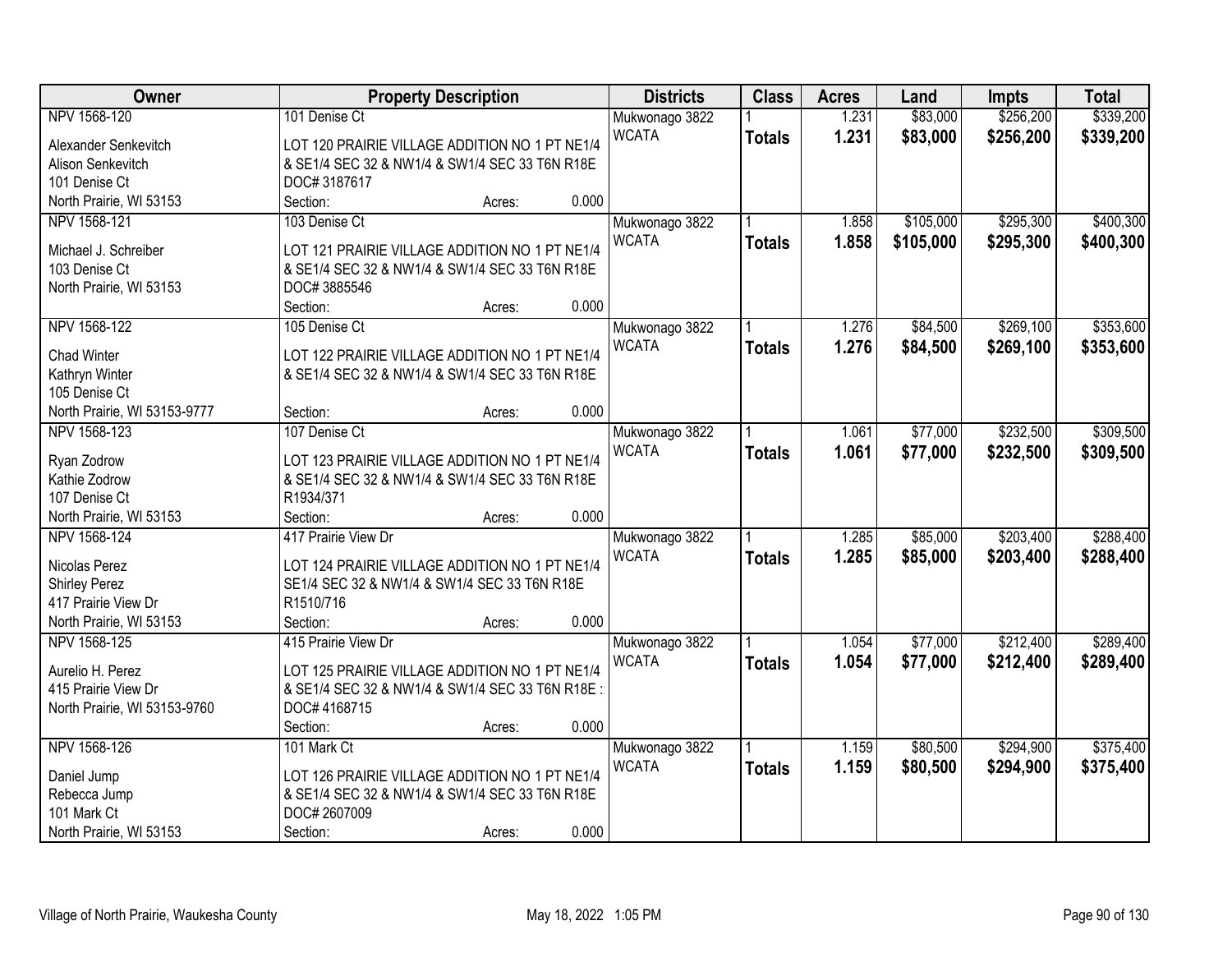| Owner                        |                                                | <b>Property Description</b> |       | <b>Districts</b> | <b>Class</b>  | <b>Acres</b> | Land     | Impts     | <b>Total</b> |
|------------------------------|------------------------------------------------|-----------------------------|-------|------------------|---------------|--------------|----------|-----------|--------------|
| NPV 1568-127                 | 103 Mark Ct                                    |                             |       | Mukwonago 3822   |               | 1.091        | \$78,000 | \$316,600 | \$394,600    |
| Susan M. Schultz             | LOT 127 PRAIRIE VILLAGE ADDITION NO 1 PT NE1/4 |                             |       | <b>WCATA</b>     | <b>Totals</b> | 1.091        | \$78,000 | \$316,600 | \$394,600    |
| 103 Mark Ct                  | & SE1/4 SEC 32 & NW1/4 & SW1/4 SEC 33 T6N R18E |                             |       |                  |               |              |          |           |              |
| North Prairie, WI 53153      | R1794/1291 & R2474/895                         |                             |       |                  |               |              |          |           |              |
|                              | Section:                                       | Acres:                      | 0.000 |                  |               |              |          |           |              |
| NPV 1568-128                 | 105 Mark Ct                                    |                             |       | Mukwonago 3822   |               | 1.163        | \$80,500 | \$365,900 | \$446,400    |
|                              |                                                |                             |       | <b>WCATA</b>     | <b>Totals</b> | 1.163        | \$80,500 | \$365,900 | \$446,400    |
| Arthur T. Williams IV        | LOT 128 PRAIRIE VILLAGE ADDITION NO 1 PT NE1/4 |                             |       |                  |               |              |          |           |              |
| Leah B. Williams             | & SE1/4 SEC 32 & NW1/4 & SW1/4 SEC 33 T6N R18E |                             |       |                  |               |              |          |           |              |
| 105 Mark Ct                  | DOC# 4069538                                   |                             |       |                  |               |              |          |           |              |
| North Prairie, WI 53153      | Section:                                       | Acres:                      | 0.000 |                  |               |              |          |           |              |
| NPV 1568-129                 | 107 Mark Ct                                    |                             |       | Mukwonago 3822   |               | 1.052        | \$77,000 | \$257,400 | \$334,400    |
| Kurk Helker                  | LOT 129 PRAIRIE VILLAGE ADDITION NO 1 PT NE1/4 |                             |       | <b>WCATA</b>     | <b>Totals</b> | 1.052        | \$77,000 | \$257,400 | \$334,400    |
| Sue Helker                   | & SE1/4 SEC 32 & NW1/4 & SW1/4 SEC 33 T6N R18E |                             |       |                  |               |              |          |           |              |
| 107 Mark Ct                  | R1342/318                                      |                             |       |                  |               |              |          |           |              |
| North Prairie, WI 53153      | Section:                                       | Acres:                      | 0.000 |                  |               |              |          |           |              |
| NPV 1568-130                 | 411 Prairie View Dr                            |                             |       | Mukwonago 3822   |               | 1.054        | \$77,000 | \$244,000 | \$321,000    |
|                              |                                                |                             |       | <b>WCATA</b>     | <b>Totals</b> | 1.054        | \$77,000 | \$244,000 | \$321,000    |
| Julian Knudsen               | LOT 130 PRAIRIE VILLAGE ADDITION NO 1 PT NE1/4 |                             |       |                  |               |              |          |           |              |
| Kimberly Knudsen             | & SE1/4 SEC 32 & NW1/4 & SW1/4 SEC 33 T6N R18E |                             |       |                  |               |              |          |           |              |
| 411 Prairie View Dr          | DOC# 2820267                                   |                             |       |                  |               |              |          |           |              |
| North Prairie, WI 53153      | Section:                                       | Acres:                      | 0.000 |                  |               |              |          |           |              |
| NPV 1568-131                 | 512 Karin Dr                                   |                             |       | Mukwonago 3822   |               | 1.106        | \$78,500 | \$319,000 | \$397,500    |
| Teri L. Berg                 | LOT 131 PRAIRIE VILLAGE ADDITION NO 1 PT NE1/4 |                             |       | <b>WCATA</b>     | <b>Totals</b> | 1.106        | \$78,500 | \$319,000 | \$397,500    |
| Lewis D. Schultz             | & SE1/4 SEC 32 & NW1/4 & SW1/4 SEC 33 T6N R18E |                             |       |                  |               |              |          |           |              |
| 512 Karin Dr                 | DOC#3343552                                    |                             |       |                  |               |              |          |           |              |
| North Prairie, WI 53153      | Section:                                       | Acres:                      | 0.000 |                  |               |              |          |           |              |
| NPV 1568-132                 | 510 Karin Dr                                   |                             |       | Mukwonago 3822   |               | 1.153        | \$80,500 | \$200,300 | \$280,800    |
|                              |                                                |                             |       | <b>WCATA</b>     | <b>Totals</b> | 1.153        | \$80,500 | \$200,300 | \$280,800    |
| Steven M. Pasqueno           | LOT 132 PRAIRIE VILLAGE ADDITION NO 1 PT NE1/4 |                             |       |                  |               |              |          |           |              |
| Betty L. Pasqueno            | & SE1/4 SEC 32 & NW1/4 & SW1/4 SEC 33 T6N R18E |                             |       |                  |               |              |          |           |              |
| 510 Karin Dr                 | DOC# 4077002                                   |                             |       |                  |               |              |          |           |              |
| North Prairie, WI 53153-9726 | Section:                                       | Acres:                      | 0.000 |                  |               |              |          |           |              |
| NPV 1568-133                 | 508 Karin Dr                                   |                             |       | Mukwonago 3822   |               | 1.036        | \$76,500 | \$240,100 | \$316,600    |
| Jospeh M. Cascio             | LOT 133 PRAIRIE VILLAGE ADDITION NO 1 PT NE1/4 |                             |       | <b>WCATA</b>     | <b>Totals</b> | 1.036        | \$76,500 | \$240,100 | \$316,600    |
| Kathleen M. Cascio           | & SE1/4 SEC 32 & NW1/4 & SW1/4 SEC 33 T6N R18E |                             |       |                  |               |              |          |           |              |
| 508 Karin Dr                 | DOC# 4052474                                   |                             |       |                  |               |              |          |           |              |
| North Prairie, WI 53153      | Section:                                       | Acres:                      | 0.000 |                  |               |              |          |           |              |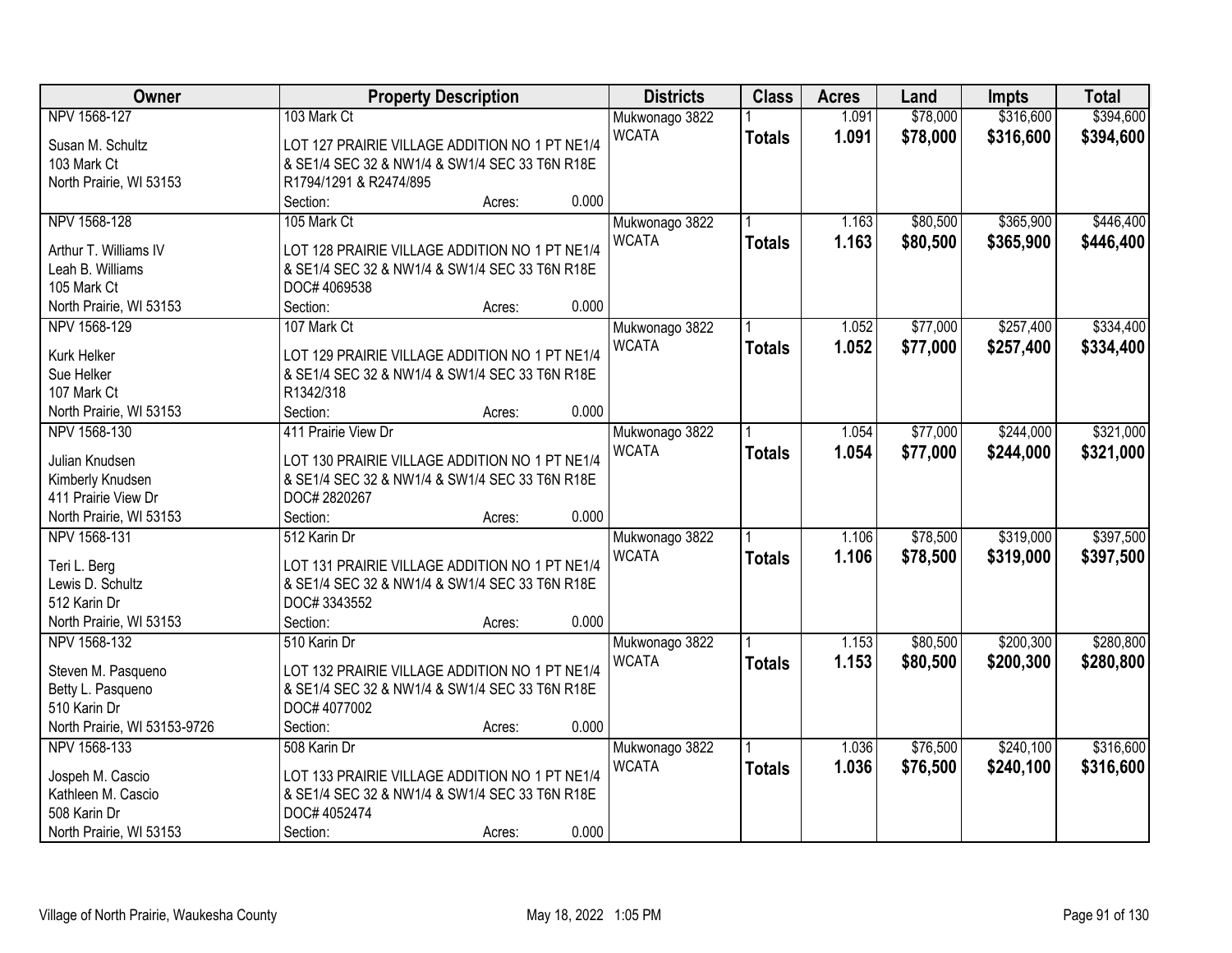| Owner                        | <b>Property Description</b>                    | <b>Districts</b> | <b>Class</b>    | <b>Acres</b> | Land            | <b>Impts</b>    | <b>Total</b>    |
|------------------------------|------------------------------------------------|------------------|-----------------|--------------|-----------------|-----------------|-----------------|
| NPV 1568-134                 | 506 Karin Dr                                   | Mukwonago 3822   |                 | 1.046        | \$76,500        | \$230,000       | \$306,500       |
| <b>Hilbert Ermer</b>         | LOT 134 PRAIRIE VILLAGE ADDITION NO 1 PT NE1/4 | <b>WCATA</b>     | <b>Totals</b>   | 1.046        | \$76,500        | \$230,000       | \$306,500       |
| Liane Ermer                  | & SE1/4 SEC 32 & NW1/4 SW1/4 SEC 33 T6N R18E   |                  |                 |              |                 |                 |                 |
| 506 Karin Dr                 | R3034/678                                      |                  |                 |              |                 |                 |                 |
| North Prairie, WI 53153      | 0.000<br>Section:<br>Acres:                    |                  |                 |              |                 |                 |                 |
| NPV 1568-135                 | 504 Karin Dr                                   | Mukwonago 3822   |                 | 1.088        | \$78,000        | \$222,900       | \$300,900       |
|                              |                                                | <b>WCATA</b>     | <b>Totals</b>   | 1.088        | \$78,000        | \$222,900       | \$300,900       |
| Michael Warkaske             | LOT 135 PRAIRIE VILLAGE ADDITION NO 1 PT NE1/4 |                  |                 |              |                 |                 |                 |
| Mary Warkaske                | & SE1/4 SEC 32 & NW1/4 SW1/4 SEC 33 T6N R18E   |                  |                 |              |                 |                 |                 |
| 504 Karin Dr                 | R1092/551                                      |                  |                 |              |                 |                 |                 |
| North Prairie, WI 53153      | 0.000<br>Section:<br>Acres:                    |                  |                 |              |                 |                 |                 |
| NPV 1568-136                 | 502 Karin Dr                                   | Mukwonago 3822   |                 | 1.088        | \$78,000        | \$201,400       | \$279,400       |
| Joseph M. Peterson           | LOT 136 PRAIRIE VILLAGE ADDITION NO 1 PT NE1/4 | <b>WCATA</b>     | <b>Totals</b>   | 1.088        | \$78,000        | \$201,400       | \$279,400       |
| 502 Karin Dr                 | & SE1/4 SEC 32 & NW1/4 & SW1/4 SEC 33 T6N R18E |                  |                 |              |                 |                 |                 |
| North Prairie, WI 53153      | DOC#3913871                                    |                  |                 |              |                 |                 |                 |
|                              | 0.000<br>Section:<br>Acres:                    |                  |                 |              |                 |                 |                 |
| NPV 1568-137                 | 500 Karin Dr                                   | Mukwonago 3822   |                 | 1.124        | \$79,500        | \$206,600       | \$286,100       |
|                              |                                                | <b>WCATA</b>     |                 | 1.124        | \$79,500        | \$206,600       | \$286,100       |
| <b>Timothy Follett</b>       | LOT 137 PRAIRIE VILLAGE ADDITION NO 1 PT NE1/4 |                  | <b>Totals</b>   |              |                 |                 |                 |
| Mary Follett                 | & SE1/4 SEC 32 & NW1/4 SW1/4 SEC 33 T6N R18E   |                  |                 |              |                 |                 |                 |
| 500 Karin Dr                 | R991/1142                                      |                  |                 |              |                 |                 |                 |
| North Prairie, WI 53153      | 0.000<br>Section:<br>Acres:                    |                  |                 |              |                 |                 |                 |
| NPV 1568-138-001             | 202 N Morrissey Dr                             | Mukwonago 3822   |                 | 0.961        | \$72,500        | \$357,800       | \$430,300       |
| Eric P. Schwartz             | LOT 1 CERT SURV 11387 VOL 113/21 REC AS DOC#   | <b>WCATA</b>     | <b>Totals</b>   | 0.961        | \$72,500        | \$357,800       | \$430,300       |
| Brenda J. Schwartz           | 4178356 BEING A REDIVISION OF LOTS 138 & 139   |                  |                 |              |                 |                 |                 |
| 202 Morrissey Dr             | PRAIRIE VILLAGE ADDITION NO 1 PT NE1/4 & SE1/4 |                  |                 |              |                 |                 |                 |
| North Prairie, WI 53153-9732 | 0.000<br>Section: 32<br>Acres:                 |                  |                 |              |                 |                 |                 |
| NPV 1568-138-002             |                                                |                  |                 | 1.012        | \$75,500        | \$453,500       | \$529,000       |
|                              | 204 N Morrissey Dr                             | Mukwonago 3822   |                 |              |                 |                 |                 |
| Nathan Gerald Wendt          | LOT 2 CERT SURV 11387 VOL 113/21 REC AS DOC#   | <b>WCATA</b>     | <b>Totals</b>   | 1.012        | \$75,500        | \$453,500       | \$529,000       |
| Kelly Michelle Wendt         | 4178356 BEING A REDIVISION OF LOTS 138 & 139   |                  |                 |              |                 |                 |                 |
| 204 Morrissey Dr             | PRAIRIE VILLAGE ADDITION NO 1 PT NE1/4 & SE1/4 |                  |                 |              |                 |                 |                 |
| North Prairie, WI 53153      | 0.000<br>Section: 32<br>Acres:                 |                  |                 |              |                 |                 |                 |
| NPV 1568-140                 | Prairie View Dr                                | Mukwonago 3822   | $\overline{X4}$ | 1.434        | $\overline{60}$ | $\overline{50}$ | $\overline{50}$ |
|                              |                                                | <b>WCATA</b>     | <b>Totals</b>   | 1.434        | \$0             | \$0             | \$0             |
| Village of North Prairie     | LOT 140 PRAIRIE VILLAGE ADDITION NO 1 PT NE1/4 |                  |                 |              |                 |                 |                 |
| 130 N Harrison St            | & SE1/4 SEC 32 & NW1/4 SW1/4 SEC 33 T6N R18E   |                  |                 |              |                 |                 |                 |
| North Prairie, WI 53153      | R817/72                                        |                  |                 |              |                 |                 |                 |
|                              | 0.000<br>Section:<br>Acres:                    |                  |                 |              |                 |                 |                 |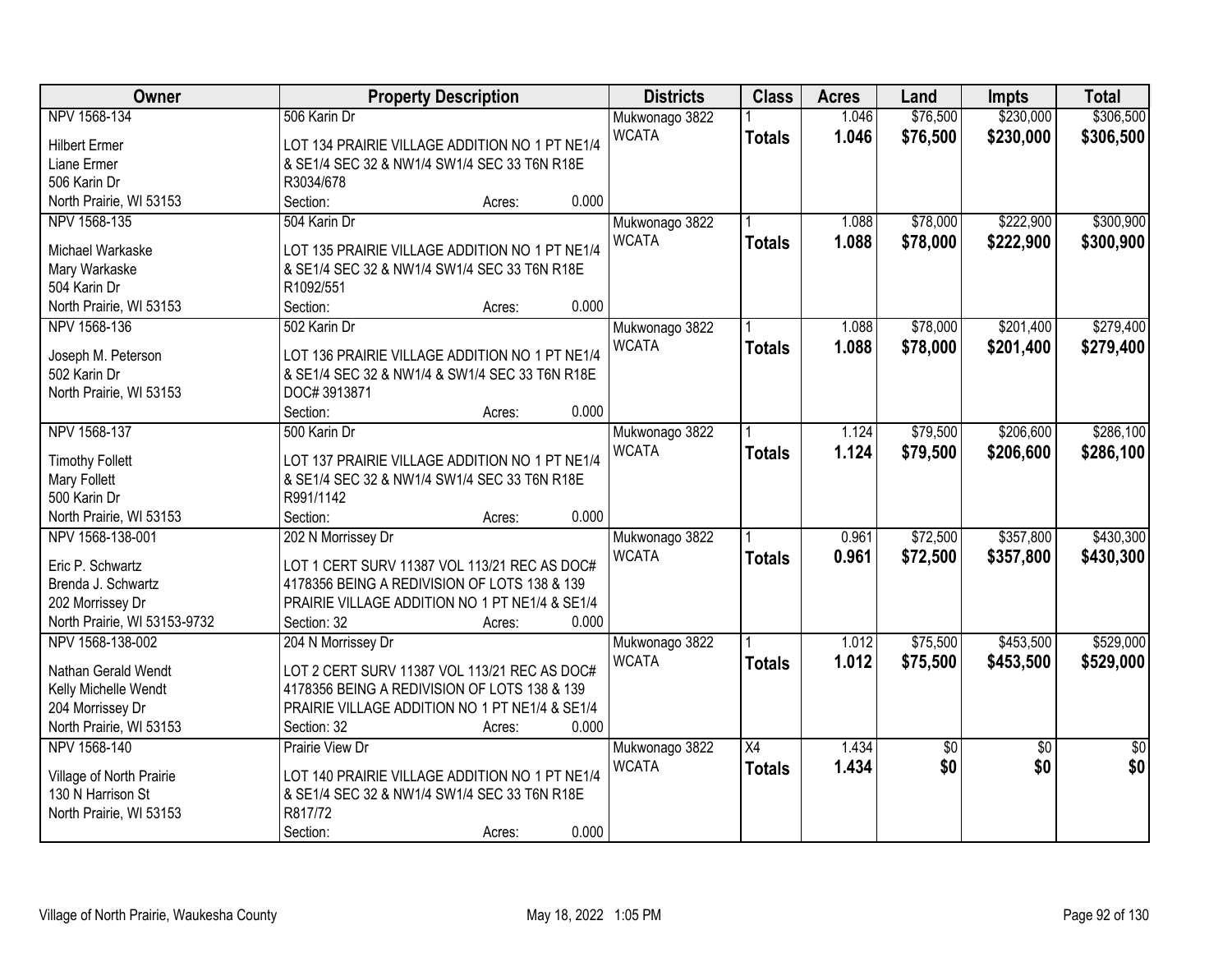| Owner                        |                                                 | <b>Property Description</b> |       | <b>Districts</b> | <b>Class</b>    | <b>Acres</b> | Land            | Impts           | <b>Total</b>    |
|------------------------------|-------------------------------------------------|-----------------------------|-------|------------------|-----------------|--------------|-----------------|-----------------|-----------------|
| NPV 1568-141                 | Prairie View Dr                                 |                             |       | Mukwonago 3822   | $\overline{X4}$ | 1.290        | $\overline{50}$ | $\overline{50}$ | \$0             |
| Village of North Prairie     | LOT 141 PRAIRIE VILLAGE ADDITION NO 1 PT NE1/4  |                             |       | <b>WCATA</b>     | <b>Totals</b>   | 1.290        | \$0             | \$0             | \$0             |
| 130 N Harrison St            | & SE1/4 SEC 32 & NW1/4 & SW1/4 SEC 33 T6N R18E  |                             |       |                  |                 |              |                 |                 |                 |
| North Prairie, WI 53153      | R817/72                                         |                             |       |                  |                 |              |                 |                 |                 |
|                              | Section:                                        | Acres:                      | 0.000 |                  |                 |              |                 |                 |                 |
| NPV 1568-142                 | Prairie View Dr                                 |                             |       | Mukwonago 3822   | X4              | 1.241        | $\overline{50}$ | $\overline{50}$ | $\overline{30}$ |
|                              |                                                 |                             |       | <b>WCATA</b>     | <b>Totals</b>   | 1.241        | \$0             | \$0             | \$0             |
| Village of North Prairie     | LOT 142 PRAIRIE VILLAGE ADDITION NO 1 PT NE1/4  |                             |       |                  |                 |              |                 |                 |                 |
| 130 N Harrison St            | & SE1/4 SEC 32 & NW1/4 & SW1/4 SEC 33 T6N R18E  |                             |       |                  |                 |              |                 |                 |                 |
| North Prairie, WI 53153      | R1148/217                                       |                             |       |                  |                 |              |                 |                 |                 |
|                              | Section:                                        | Acres:                      | 0.000 |                  |                 |              |                 |                 |                 |
| NPV 1568-143                 | Prairie View Dr                                 |                             |       | Mukwonago 3822   | X4              | 1.290        | \$0             | \$0             | $\sqrt{50}$     |
| Village of North Prairie     | LOT 143 PRAIRIE VILLAGE ADDITION NO 1 PT NE1/4  |                             |       | <b>WCATA</b>     | <b>Totals</b>   | 1.290        | \$0             | \$0             | \$0             |
| 130 N Harrison St            | & SE1/4 SEC 32 & NW1/4 SW1/4 SEC 33 T6N R18E    |                             |       |                  |                 |              |                 |                 |                 |
| North Prairie, WI 53153      | R1188/183                                       |                             |       |                  |                 |              |                 |                 |                 |
|                              | Section:                                        | Acres:                      | 0.000 |                  |                 |              |                 |                 |                 |
| NPV 1568-144                 | 502 Prairie View Dr                             |                             |       | Mukwonago 3822   |                 | 1.023        | \$76,000        | \$198,500       | \$274,500       |
|                              |                                                 |                             |       | <b>WCATA</b>     | <b>Totals</b>   | 1.023        | \$76,000        | \$198,500       | \$274,500       |
| Peter J. Baumann Jr          | LOT 144 PRAIRIE VILLAGE ADDITION NO 1 PT NE1/4  |                             |       |                  |                 |              |                 |                 |                 |
| Michele A. Janicki           | & SE1/4 SEC 32 & NW1/4 & SW1/4 SEC 33 T6N R18E  |                             |       |                  |                 |              |                 |                 |                 |
| 502 Prairie View Dr          | DOC#3299415                                     |                             |       |                  |                 |              |                 |                 |                 |
| North Prairie, WI 53153      | Section:                                        | Acres:                      | 0.000 |                  |                 |              |                 |                 |                 |
| NPV 1568-146                 | 506 Prairie View Dr                             |                             |       | Mukwonago 3822   |                 | 2.021        | \$110,000       | \$226,000       | \$336,000       |
| Paul Tellier L. Tellier      | LOTS 145 & 146 PRAIRIE VILLAGE ADDITION NO 1 PT |                             |       | <b>WCATA</b>     | <b>Totals</b>   | 2.021        | \$110,000       | \$226,000       | \$336,000       |
| A Tellier                    | NE1/4 & SE1/4 SEC 32 & NW1/4 & SW1/4 SEC 33 T6N |                             |       |                  |                 |              |                 |                 |                 |
| 506 Prairie View Dr          | <b>R18E</b>                                     |                             |       |                  |                 |              |                 |                 |                 |
| North Prairie, WI 53153-9763 | Section:                                        | Acres:                      | 0.000 |                  |                 |              |                 |                 |                 |
| NPV 1568-147                 | 302 S Morrissey Dr                              |                             |       | Mukwonago 3822   |                 | 1.612        | \$96,500        | \$250,400       | \$346,900       |
|                              |                                                 |                             |       | <b>WCATA</b>     |                 | 1.612        |                 |                 |                 |
| Elisabeth A. Burzynski       | LOT 147 PRAIRIE VILLAGE ADDITION NO 1 PT NE1/4  |                             |       |                  | <b>Totals</b>   |              | \$96,500        | \$250,400       | \$346,900       |
| 302 Morrissey Dr             | & SE1/4 SEC 32 & NW1/4 & SW1/4 SEC 33 T6N R18E  |                             |       |                  |                 |              |                 |                 |                 |
| North Prairie, WI 53153-9733 | DOC# 4339218                                    |                             |       |                  |                 |              |                 |                 |                 |
|                              | Section:                                        | Acres:                      | 0.000 |                  |                 |              |                 |                 |                 |
| NPV 1568-148                 | 304 S Morrissey Dr                              |                             |       | Mukwonago 3822   |                 | 1.300        | \$85,500        | \$236,600       | \$322,100       |
| Steven J. Griffith           | LOT 148 PRAIRIE VILLAGE ADDITION NO 1 PT NE1/4  |                             |       | <b>WCATA</b>     | <b>Totals</b>   | 1.300        | \$85,500        | \$236,600       | \$322,100       |
| Kristin L. Griffith          |                                                 |                             |       |                  |                 |              |                 |                 |                 |
|                              | & SE1/4 SEC 32 & NW1/4 & SW1/4 SEC 33 T6N R18E: |                             |       |                  |                 |              |                 |                 |                 |
| 304 Morrissey Dr             | DOC# 2609459                                    |                             |       |                  |                 |              |                 |                 |                 |
| North Prairie, WI 53153-9733 | Section:                                        | Acres:                      | 0.000 |                  |                 |              |                 |                 |                 |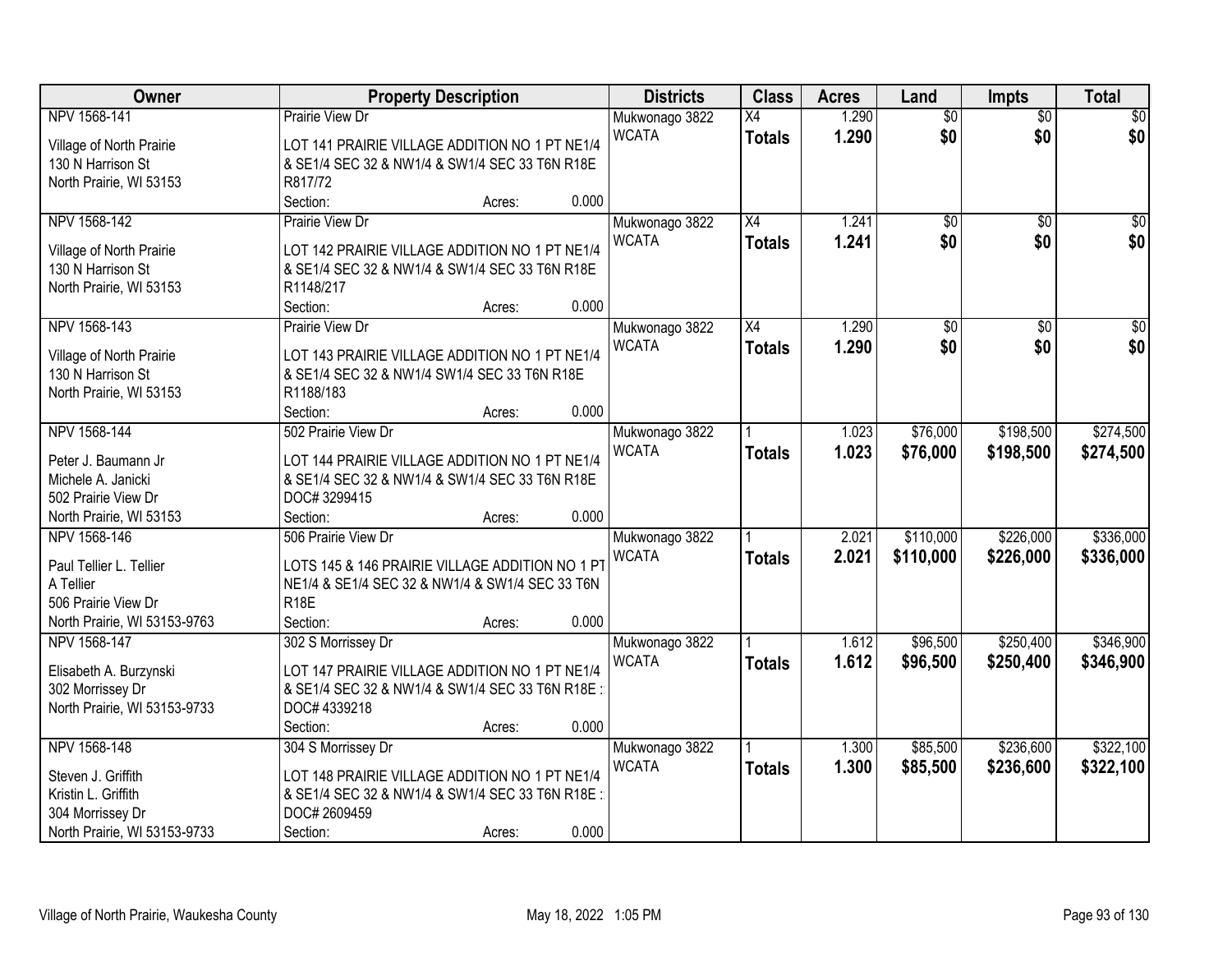| Owner                        | <b>Property Description</b>                      | <b>Districts</b>    | <b>Class</b>  | <b>Acres</b> | Land     | <b>Impts</b> | <b>Total</b> |
|------------------------------|--------------------------------------------------|---------------------|---------------|--------------|----------|--------------|--------------|
| NPV 1568-149                 | 306 S Morrissey Dr                               | Mukwonago 3822      |               | 1.317        | \$86,000 | \$211,900    | \$297,900    |
| John Foy                     | LOT 149 PRAIRIE VILLAGE ADD NO 1 PT NE1/4 &      | <b>WCATA</b>        | <b>Totals</b> | 1.317        | \$86,000 | \$211,900    | \$297,900    |
| Shirley Foy                  | SE1/4 SEC 32 & NW1/4 & SW1/4 SEC 33 T6N R18E ::  |                     |               |              |          |              |              |
| 306 Morrissey Dr             | R1778/1403                                       |                     |               |              |          |              |              |
| North Prairie, WI 53153-9733 | Section:<br>Acres:                               | 0.000               |               |              |          |              |              |
| NPV 1568-150                 | 308 S Morrissey Dr                               | Mukwonago 3822      |               | 1.405        | \$89,000 | \$272,200    | \$361,200    |
|                              |                                                  | <b>WCATA</b>        | <b>Totals</b> | 1.405        | \$89,000 | \$272,200    | \$361,200    |
| Joseph W. Smith              | LOT 150 PRAIRIE VILLAGE ADDITION NO 1 PT NE1/4   |                     |               |              |          |              |              |
| Janelle M. Stano-Smith       | & SE1/4 SEC 32 & NW1/4 & SW1/4 SEC 33 T6N R18E:  |                     |               |              |          |              |              |
| 308 Morrissey Dr             | DOC#3829288                                      |                     |               |              |          |              |              |
| North Prairie, WI 53153-9733 | Section:<br>Acres:                               | 0.000               |               |              |          |              |              |
| NPV 1568-151                 | 309 S Morrissey Dr                               | Kettle Moraine 1376 |               | 1.302        | \$85,500 | \$230,200    | \$315,700    |
| Kenneth L. Lemmer            | LOT 151 PRAIRIE VILLAGE ADDITION NO 1 PT NE1/4   | <b>WCATA</b>        | <b>Totals</b> | 1.302        | \$85,500 | \$230,200    | \$315,700    |
| 309 Morrissey Dr             | & SE1/4 SEC 32 & NW1/4 & SW1/4 SEC 33 T6N R18E:  |                     |               |              |          |              |              |
| North Prairie, WI 53153-9733 | DOC# 4044405                                     |                     |               |              |          |              |              |
|                              | Section:<br>Acres:                               | 0.000               |               |              |          |              |              |
| NPV 1568-152                 | 307 S Morrissey Dr                               | Kettle Moraine 1376 |               | 1.191        | \$81,500 | \$281,000    | \$362,500    |
|                              |                                                  | <b>WCATA</b>        | <b>Totals</b> | 1.191        | \$81,500 | \$281,000    | \$362,500    |
| Paul Anderson                | LOT 152 PRAIRIE VILLAGE ADDITION NO 1 PT NE1/4   |                     |               |              |          |              |              |
| Jodi Anderson                | & SE1/4 SEC 32 & NW1/4 & SW1/4 SEC 33 T6N R18E:  |                     |               |              |          |              |              |
| 307 Morrissey Dr             | R1332/1142                                       |                     |               |              |          |              |              |
| North Prairie, WI 53153-9733 | Section:<br>Acres:                               | 0.000               |               |              |          |              |              |
| NPV 1568-153                 | 100 Daniel Dr                                    | Kettle Moraine 1376 |               | 1.021        | \$75,500 | \$205,900    | \$281,400    |
| Courtney K. Johannsen        | LOT 153 PRAIRIE VILLAGE ADDITION NO 1 BEING PT   | <b>WCATA</b>        | <b>Totals</b> | 1.021        | \$75,500 | \$205,900    | \$281,400    |
| 100 Daniel Dr                | NE1/4 & SE1/4 SEC 32 & NW1/4 & SW1/4 SEC 33 T6N  |                     |               |              |          |              |              |
| North Prairie, WI 53153-9779 | <b>R18E</b>                                      |                     |               |              |          |              |              |
|                              | Section:<br>Acres:                               | 0.000               |               |              |          |              |              |
| NPV 1568-154                 | 102 Daniel Dr                                    | Kettle Moraine 1376 |               | 1.001        | \$75,000 | \$320,200    | \$395,200    |
|                              |                                                  | <b>WCATA</b>        |               | 1.001        |          |              |              |
| Christopher Benfield et al   | LOT 154 PRAIRIE VILLAGE ADDITION NO 1 PT NE1/4   |                     | <b>Totals</b> |              | \$75,000 | \$320,200    | \$395,200    |
| 102 Daniel Dr                | & SE1/4 SEC 32 & NW1/4 & SW1/4 SEC 33 T6N R18E:  |                     |               |              |          |              |              |
| North Prairie, WI 53153-9779 | DOC# 4144589                                     |                     |               |              |          |              |              |
|                              | Section:<br>Acres:                               | 0.000               |               |              |          |              |              |
| NPV 1568-155                 | 104 Daniel Dr                                    | Kettle Moraine 1376 |               | 1.593        | \$96,000 | \$242,200    | \$338,200    |
| John Donner                  | LOT 155 PRAIRIE VILLAGE ADDITION NO 1 PT NE1/4   | <b>WCATA</b>        | <b>Totals</b> | 1.593        | \$96,000 | \$242,200    | \$338,200    |
| Elizabeth Donner             | & SE1/4 SEC 32 & NW1/4 & SW1/4 SEC 33 T6N R18E : |                     |               |              |          |              |              |
| 104 Daniel Dr                | DOC# 4292234                                     |                     |               |              |          |              |              |
|                              |                                                  | 0.000               |               |              |          |              |              |
| North Prairie, WI 53153      | Section:<br>Acres:                               |                     |               |              |          |              |              |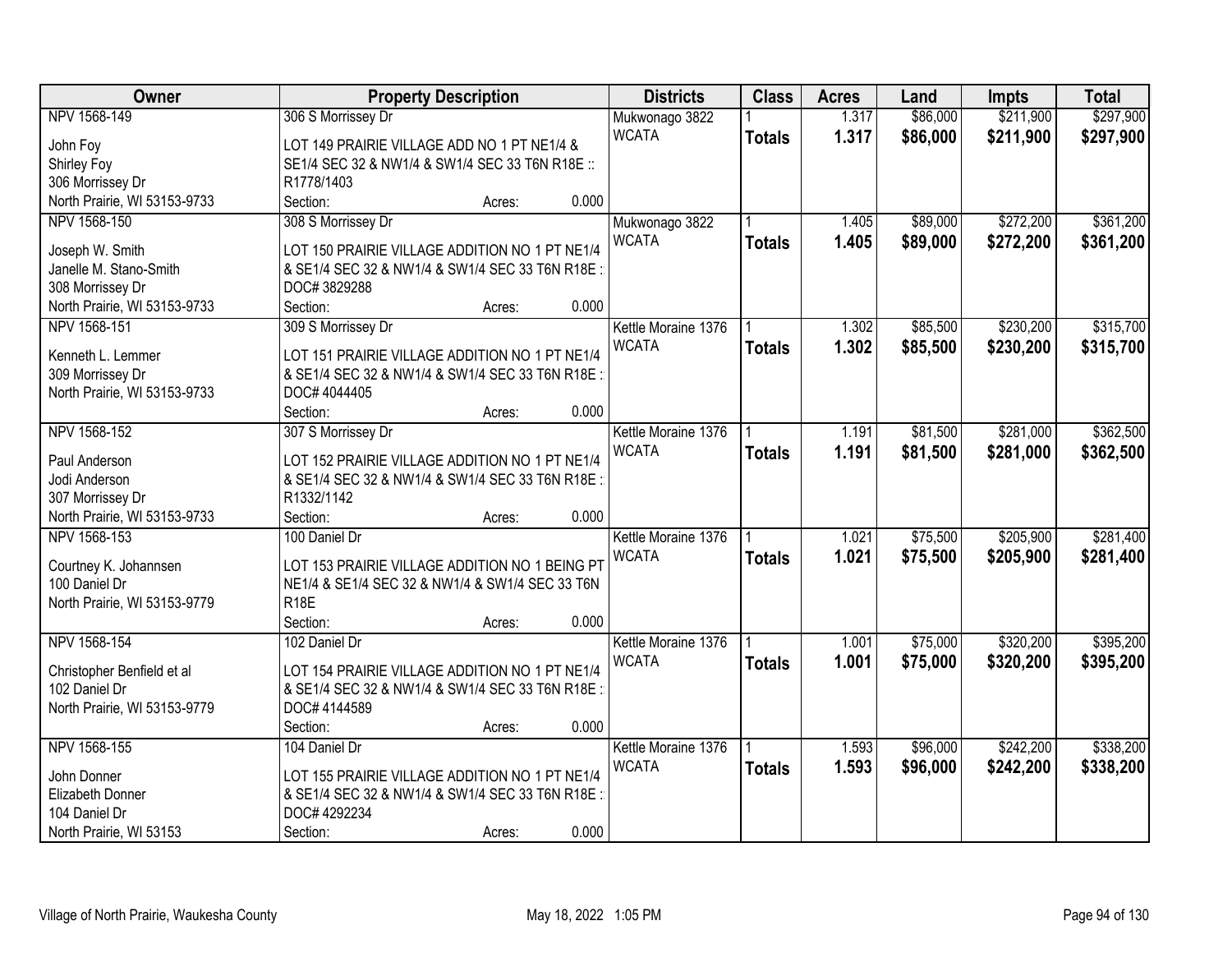| Owner                        | <b>Property Description</b>                     | <b>Districts</b>    | <b>Class</b>  | <b>Acres</b> | Land      | <b>Impts</b> | <b>Total</b> |
|------------------------------|-------------------------------------------------|---------------------|---------------|--------------|-----------|--------------|--------------|
| NPV 1568-156                 | 101 Stevens Ct                                  | Kettle Moraine 1376 |               | 0.978        | \$73,500  | \$330,500    | \$404,000    |
| Alan E. Cann                 | LOT 156 PRAIRIE VILLAGE ADDITION NO 1 PT NE1/4  | <b>WCATA</b>        | <b>Totals</b> | 0.978        | \$73,500  | \$330,500    | \$404,000    |
| 101 Stevens Ct               | & SE1/4 SEC 32 & NW1/4 & SW1/4 SEC 33 T6N R18E  |                     |               |              |           |              |              |
| North Prairie, WI 53153-9780 | DOC# 4174704                                    |                     |               |              |           |              |              |
|                              | Section:<br>Acres:                              | 0.000               |               |              |           |              |              |
| NPV 1568-157                 | 103 Stevens Ct                                  | Kettle Moraine 1376 |               | 1.468        | \$91,500  | \$230,600    | \$322,100    |
|                              |                                                 | <b>WCATA</b>        | <b>Totals</b> | 1.468        | \$91,500  | \$230,600    | \$322,100    |
| Gregory Bolin                | LOT 157 PRAIRIE VILLAGE ADDITION NO 1 PT NE1/4  |                     |               |              |           |              |              |
| Catherine Bolin              | & SE1/4 SEC 32 & NW1/4 & SW1/4 SEC 33 T6N R18E  |                     |               |              |           |              |              |
| 103 Stevens Ct               | R1245/1136                                      |                     |               |              |           |              |              |
| North Prairie, WI 53153      | Section:<br>Acres:                              | 0.000               |               |              |           |              |              |
| NPV 1568-158                 | 105 Stevens Ct                                  | Kettle Moraine 1376 |               | 1.278        | \$84,500  | \$305,900    | \$390,400    |
| Michael P. Mccormack         | LOT 158 PRAIRIE VILLAGE ADDITION NO 1 PT NE1/4  | <b>WCATA</b>        | <b>Totals</b> | 1.278        | \$84,500  | \$305,900    | \$390,400    |
| Abigail A. Mccormack         | & SE1/4 SEC 32 & NW1/4 & SW1/4 SEC 33 T6N R18E  |                     |               |              |           |              |              |
| 105 Stevens Ct               |                                                 |                     |               |              |           |              |              |
| North Prairie, WI 53153-9780 | Section:<br>Acres:                              | 0.000               |               |              |           |              |              |
| NPV 1568-159                 | 107 Stevens Ct                                  | Kettle Moraine 1376 |               | 1.182        | \$81,500  | \$306,500    | \$388,000    |
|                              |                                                 | <b>WCATA</b>        |               | 1.182        | \$81,500  | \$306,500    |              |
| Mark D. Kostreva             | LOT 159 PARIRIE VILLAGE ADDITION NO 1 PT NE1/4  |                     | <b>Totals</b> |              |           |              | \$388,000    |
| Patricia M. Kostreva         | & SE1/4 SEC 32 & NW1/4 & SW1/4 SEC 33 T6N R18E  |                     |               |              |           |              |              |
| 107 Stevens Ct               |                                                 |                     |               |              |           |              |              |
| North Prairie, WI 53153-9780 | Section:<br>Acres:                              | 0.000               |               |              |           |              |              |
| NPV 1568-160                 | 109 Stevens Ct                                  | Kettle Moraine 1376 |               | 1.530        | \$93,500  | \$281,900    | \$375,400    |
|                              |                                                 | <b>WCATA</b>        | <b>Totals</b> | 1.530        | \$93,500  | \$281,900    | \$375,400    |
| Thomas Mucha                 | LOT 160 PRAIRIE VILLAGE ADDITION NO 1 PT NE1/4  |                     |               |              |           |              |              |
| Kim Mucha                    | & SE1/4 SEC 32 & NW1/4 & SW1/4 SEC 33 T6N R18E  |                     |               |              |           |              |              |
| 109 Stevens Ct               | R1926/8                                         |                     |               |              |           |              |              |
| North Prairie, WI 53153      | Section:<br>Acres:                              | 0.000               |               |              |           |              |              |
| NPV 1568-161                 | 111 Stevens Ct                                  | Kettle Moraine 1376 |               | 2.035        | \$110,500 | \$237,400    | \$347,900    |
| <b>Lindsay Elliott</b>       | LOT 161 PRAIRIE VILLAGE ADDITION NO 1 PT NE1/4  | <b>WCATA</b>        | <b>Totals</b> | 2.035        | \$110,500 | \$237,400    | \$347,900    |
| 111 Stevens Ct               | & SE1/4 SEC 32 & NW1/4 & SW1/4 SEC 33 T6N R18E: |                     |               |              |           |              |              |
| North Prairie, WI 53153-9780 | DOC# 4106960                                    |                     |               |              |           |              |              |
|                              | Section:<br>Acres:                              | 0.000               |               |              |           |              |              |
| NPV 1568-162                 | 113 Stevens Ct                                  | Kettle Moraine 1376 |               | 1.032        | \$76,000  | \$254,500    | \$330,500    |
|                              |                                                 | <b>WCATA</b>        | <b>Totals</b> | 1.032        | \$76,000  | \$254,500    | \$330,500    |
| Jack Melton                  | LOT 162 PRAIRIE VILLAGE ADDITION NO 1 PT NE1/4  |                     |               |              |           |              |              |
| Linda Melton                 | & SE1/4 SEC 32 & NW1/4 & SW1/4 SEC 33 T6N R18E  |                     |               |              |           |              |              |
| 113 Stevens Ct               | R2461/797                                       |                     |               |              |           |              |              |
| North Prairie, WI 53153      | Section:<br>Acres:                              | 0.000               |               |              |           |              |              |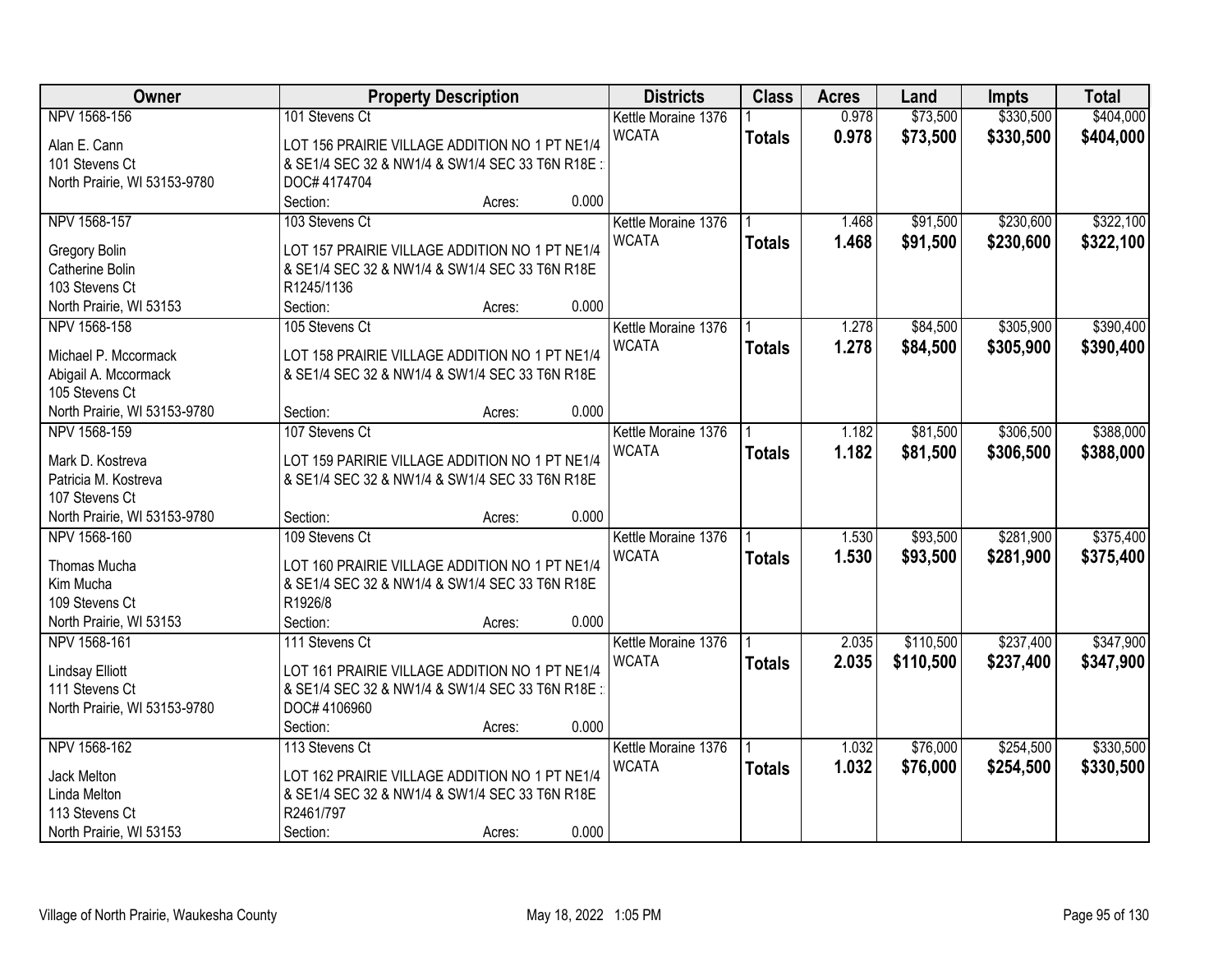| Owner                           | <b>Property Description</b>                     |        |       | <b>Districts</b>    | <b>Class</b>  | <b>Acres</b> | Land     | <b>Impts</b> | <b>Total</b> |
|---------------------------------|-------------------------------------------------|--------|-------|---------------------|---------------|--------------|----------|--------------|--------------|
| NPV 1568-163                    | 116 Daniel Dr                                   |        |       | Kettle Moraine 1376 |               | 1.018        | \$75,500 | \$255,900    | \$331,400    |
| Thomas E. Gulrud                | LOT 163 PRAIRIE VILLAGE ADDITION NO 1 PT NE1/4  |        |       | <b>WCATA</b>        | <b>Totals</b> | 1.018        | \$75,500 | \$255,900    | \$331,400    |
| Michele L. Gulrud               | & SE1/4 SEC 32 & NW1/4 & SW1/4 SEC 33 T6N R18E  |        |       |                     |               |              |          |              |              |
| 116 Daniel Dr                   | DOC# 3492666                                    |        |       |                     |               |              |          |              |              |
| North Prairie, WI 53153         | Section:                                        | Acres: | 0.000 |                     |               |              |          |              |              |
| NPV 1568-164                    | 117 Daniel Dr                                   |        |       | Kettle Moraine 1376 |               | 1.242        | \$83,500 | \$247,100    | \$330,600    |
|                                 |                                                 |        |       | <b>WCATA</b>        | <b>Totals</b> | 1.242        | \$83,500 | \$247,100    | \$330,600    |
| Adam J. Arthur                  | LOT 164 PRAIRIE VILLAGE ADDITION NO 1 PT NE1/4  |        |       |                     |               |              |          |              |              |
| Tiffany M. Arthur               | & SE1/4 SEC 32 & NW1/4 & SW1/4 SEC 33 T6N R18E: |        |       |                     |               |              |          |              |              |
| 117 Daniel Dr                   | DOC# 4222670                                    |        |       |                     |               |              |          |              |              |
| North Prairie, WI 53153-9778    | Section:                                        | Acres: | 0.000 |                     |               |              |          |              |              |
| NPV 1568-165                    | 115 Daniel Dr                                   |        |       | Kettle Moraine 1376 |               | 1.161        | \$80,500 | \$230,200    | \$310,700    |
| David A. Karnas                 | LOT 165 PRAIRIE VILLAGE ADDITION NO 1 PT NE1/4  |        |       | <b>WCATA</b>        | <b>Totals</b> | 1.161        | \$80,500 | \$230,200    | \$310,700    |
| 115 Daniel Dr                   | & SE1/4 SEC 32 & NW1/4 & SW1/4 SEC 33 T6N R18E: |        |       |                     |               |              |          |              |              |
| North Prairie, WI 53153-9778    | DOC#3721889                                     |        |       |                     |               |              |          |              |              |
|                                 | Section:                                        | Acres: | 0.000 |                     |               |              |          |              |              |
| NPV 1568-166                    | 113 Daniel Dr                                   |        |       |                     |               |              |          | \$241,600    |              |
|                                 |                                                 |        |       | Kettle Moraine 1376 |               | 1.129        | \$79,500 |              | \$321,100    |
| Daniel Szwalkiewicz             | LOT 166 PARIRIE VILLAGE ADDITION NO 1 PT NE1/4  |        |       | <b>WCATA</b>        | <b>Totals</b> | 1.129        | \$79,500 | \$241,600    | \$321,100    |
| <b>Bonnie Szwalkiewicz</b>      | & SE1/4 SEC 32 & NW1/4 & SW1/4 SEC 33 T6N R18E  |        |       |                     |               |              |          |              |              |
| 113 Daniel Dr                   | R1232/1137                                      |        |       |                     |               |              |          |              |              |
| North Prairie, WI 53153         | Section:                                        | Acres: | 0.000 |                     |               |              |          |              |              |
| NPV 1568-167                    | 111 Daniel Dr                                   |        |       | Kettle Moraine 1376 |               | 1.158        | \$80,500 | \$238,400    | \$318,900    |
|                                 |                                                 |        |       | <b>WCATA</b>        | <b>Totals</b> | 1.158        | \$80,500 | \$238,400    | \$318,900    |
| Schieber Family Revocable Trust | LOT 167 PRAIRIE VILLAGE ADDITION NO 1 PT NE1/4  |        |       |                     |               |              |          |              |              |
| c/o Donald & Cecilia Schieber   | & SE1/4 SEC 32 & NW1/4 & SW1/4 SEC 33 T6N R18E  |        |       |                     |               |              |          |              |              |
| 111 Daniel Dr                   | DOC#3170105                                     |        |       |                     |               |              |          |              |              |
| North Prairie, WI 53153         | Section:                                        | Acres: | 0.000 |                     |               |              |          |              |              |
| NPV 1568-168                    | 109 Daniel Dr                                   |        |       | Kettle Moraine 1376 |               | 1.152        | \$80,500 | \$246,500    | \$327,000    |
| Patrick Tonz                    | LOT 168 PRAIRIE VILLAGE ADDITION NO 1 PT NE1/4  |        |       | <b>WCATA</b>        | <b>Totals</b> | 1.152        | \$80,500 | \$246,500    | \$327,000    |
| <b>Tiamarie Tonz</b>            | & SE1/4 SEC 32 & NW1/4 & SW1/4 SEC 33 T6N R18E: |        |       |                     |               |              |          |              |              |
| 109 Daniel Dr                   | DOC# 4247339                                    |        |       |                     |               |              |          |              |              |
| North Prairie, WI 53153-9778    | Section:                                        | Acres: | 0.000 |                     |               |              |          |              |              |
| NPV 1568-169                    | 107 Daniel Dr                                   |        |       | Kettle Moraine 1376 |               | 1.071        | \$77,500 | \$226,700    | \$304,200    |
|                                 |                                                 |        |       | <b>WCATA</b>        | <b>Totals</b> | 1.071        | \$77,500 | \$226,700    | \$304,200    |
| Jeffrey L. Boley                | LOT 169 PRAIRIE VILLAGE ADDITION NO 1 PT NE1/4  |        |       |                     |               |              |          |              |              |
| 107 Daniel Dr                   | & SE1/4 SEC 32 & PT NW1/4 & SW1/4 SEC 33 T6N    |        |       |                     |               |              |          |              |              |
| North Prairie, WI 53153         | R18E DOC# 3811136                               |        |       |                     |               |              |          |              |              |
|                                 | Section:                                        | Acres: | 0.000 |                     |               |              |          |              |              |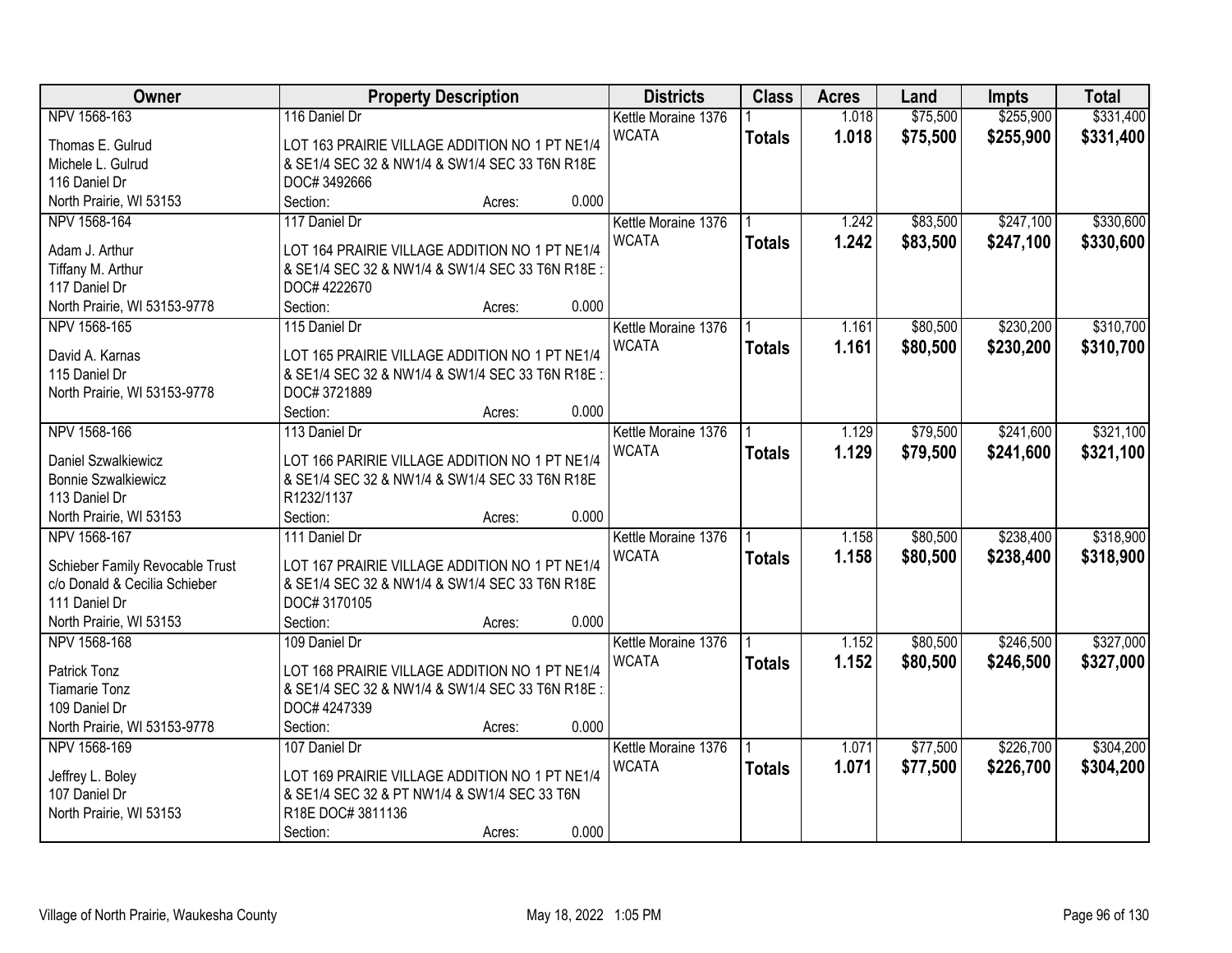| Owner                            | <b>Property Description</b>                      |       | <b>Districts</b>    | <b>Class</b>  | <b>Acres</b> | Land     | <b>Impts</b> | <b>Total</b> |
|----------------------------------|--------------------------------------------------|-------|---------------------|---------------|--------------|----------|--------------|--------------|
| NPV 1568-170                     | 105 Daniel Dr                                    |       | Kettle Moraine 1376 |               | 1.033        | \$76,000 | \$212,000    | \$288,000    |
| Joseph Frick                     | LOT 170 PRAIRIE VILLAGE ADDITION NO 1 PT NE1/4   |       | <b>WCATA</b>        | <b>Totals</b> | 1.033        | \$76,000 | \$212,000    | \$288,000    |
| <b>Rosemary Frick</b>            | & SE1/4 SEC 32 & NW1/4 & SW1/4 SEC 33 T6N R18E   |       |                     |               |              |          |              |              |
| 105 Daniel Dr                    | R1322/542                                        |       |                     |               |              |          |              |              |
| North Prairie, WI 53153          | Section:<br>Acres:                               | 0.000 |                     |               |              |          |              |              |
| NPV 1568-171                     | 103 Daniel Dr                                    |       | Kettle Moraine 1376 |               | 1.129        | \$79,500 | \$288,300    | \$367,800    |
|                                  |                                                  |       | <b>WCATA</b>        | <b>Totals</b> | 1.129        | \$79,500 | \$288,300    | \$367,800    |
| Finn Properties LLC              | LOT 171 PRAIRIE VILLAGE ADDITION NO 1 PT NE1/4   |       |                     |               |              |          |              |              |
| S70 W35543 Township Road X       | & SE1/4 SEC 32 & NW1/4 & SW1/4 SEC 33 T6N R18E:  |       |                     |               |              |          |              |              |
| Eagle, WI 53119-1354             | DOC# 4287435                                     |       |                     |               |              |          |              |              |
|                                  | Section:<br>Acres:                               | 0.000 |                     |               |              |          |              |              |
| NPV 1568-172                     | 101 Daniel Dr                                    |       | Kettle Moraine 1376 |               | 1.121        | \$79,000 | \$282,700    | \$361,700    |
| Mark R & Noreen N Zahn Revocable | LOT 172 PRAIRIE VILLAGE ADDITION NO 1 PT NE1/4   |       | <b>WCATA</b>        | <b>Totals</b> | 1.121        | \$79,000 | \$282,700    | \$361,700    |
| <b>Living Trust</b>              | & SE1/4 SEC 32 & NW1/4 & SW1/4 SEC 33 T6N R18E   |       |                     |               |              |          |              |              |
| 101 Daniel Dr                    | DOC#3746221                                      |       |                     |               |              |          |              |              |
| North Prairie, WI 53153          | Section:<br>Acres:                               | 0.000 |                     |               |              |          |              |              |
| NPV 1568-173                     | 600 Prairie View Dr                              |       | Mukwonago 3822      |               | 1.183        | \$81,500 | \$202,900    | \$284,400    |
|                                  |                                                  |       | <b>WCATA</b>        | <b>Totals</b> | 1.183        | \$81,500 | \$202,900    | \$284,400    |
| Eric P. Munkwitz                 | LOT 173 PRAIRIE VILLAGE ADDITION NO 1 PT NE1/4   |       |                     |               |              |          |              |              |
| Mary F. Bennett                  | & SE1/4 SEC 32 & NW1/4 & SW1/4 SEC 33 T6N R18E : |       |                     |               |              |          |              |              |
| 600 Prairie View Dr              | DOC# 2527265                                     |       |                     |               |              |          |              |              |
| North Prairie, WI 53153-9764     | Section:<br>Acres:                               | 0.000 |                     |               |              |          |              |              |
| NPV 1568-174                     | 602 Prairie View Dr                              |       | Kettle Moraine 1376 |               | 1.306        | \$85,500 | \$229,100    | \$314,600    |
| Jason Haessig                    | LOT 174 PRAIRIE VILLAGE ADDITION NO 1 PT NE1/4   |       | <b>WCATA</b>        | <b>Totals</b> | 1.306        | \$85,500 | \$229,100    | \$314,600    |
| Jamie Mccartan                   | & SE1/4 SEC 32 & NW1/4 & SW1/4 SEC 33 T6N R18E   |       |                     |               |              |          |              |              |
| 602 Prairie View Dr              | DOC# 4044442                                     |       |                     |               |              |          |              |              |
| North Prairie, WI 53153          | Section:<br>Acres:                               | 0.000 |                     |               |              |          |              |              |
| NPV 1568-175                     | 101 Jeffrey Ct                                   |       | Kettle Moraine 1376 |               | 1.250        | \$84,000 | \$224,100    | \$308,100    |
|                                  |                                                  |       | <b>WCATA</b>        | <b>Totals</b> | 1.250        | \$84,000 | \$224,100    | \$308,100    |
| <b>Todd Vielgut</b>              | LOT 175 PRAIRIE VILLAGE ADDITION NO 1 PT NE1/4   |       |                     |               |              |          |              |              |
| Kathleen Vielgut                 | & SE1/4 SEC 32 & NW1/4 & SW1/4 SEC 33 T6N R18E   |       |                     |               |              |          |              |              |
| 101 Jeffery Ct                   | R1199/694                                        |       |                     |               |              |          |              |              |
| North Prairie, WI 53153-9770     | Section:<br>Acres:                               | 0.000 |                     |               |              |          |              |              |
| NPV 1568-176                     | 103 Jeffrey Ct                                   |       | Kettle Moraine 1376 |               | 1.160        | \$80,500 | \$168,800    | \$249,300    |
| The Stations, LLC                | LOT 176 PRAIRIE VILLAGE ADDITION NO 1 PT NE1/4   |       | <b>WCATA</b>        | <b>Totals</b> | 1.160        | \$80,500 | \$168,800    | \$249,300    |
| 7041 Town Line Rd                | & SE1/4 SEC 32 & NW1/4 & SW1/4 SEC 33 T6N R18E   |       |                     |               |              |          |              |              |
| Waterford, WI 53185-1947         |                                                  |       |                     |               |              |          |              |              |
|                                  | Section:<br>Acres:                               | 0.000 |                     |               |              |          |              |              |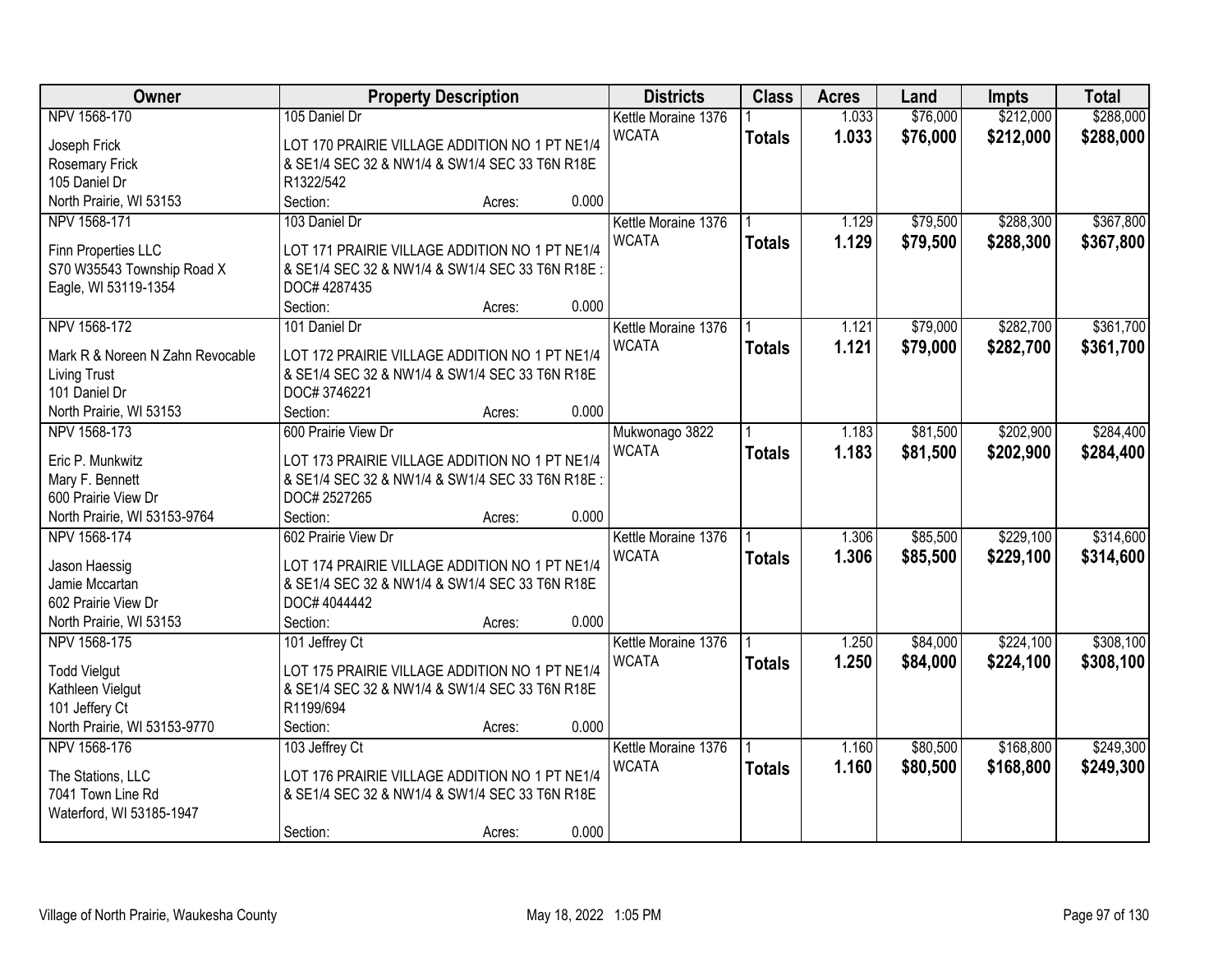| Owner                        | <b>Property Description</b>                     |        |       | <b>Districts</b>    | <b>Class</b>  | <b>Acres</b> | Land     | <b>Impts</b> | <b>Total</b> |
|------------------------------|-------------------------------------------------|--------|-------|---------------------|---------------|--------------|----------|--------------|--------------|
| NPV 1568-177                 | 105 Jeffrey Ct                                  |        |       | Kettle Moraine 1376 |               | 1.191        | \$81,500 | \$220,900    | \$302,400    |
| Eric Schwarz                 | LOT 177 PRAIRIE VILLAGE ADDITION NO 1 PT NE1/4  |        |       | <b>WCATA</b>        | <b>Totals</b> | 1.191        | \$81,500 | \$220,900    | \$302,400    |
| 105 Jeffery Ct               | & SE1/4 SEC 32 & NW1/4 & SW1/4 SEC 33 T6N R18E  |        |       |                     |               |              |          |              |              |
| North Prairie, WI 53153-9770 | DOC#3988797                                     |        |       |                     |               |              |          |              |              |
|                              | Section:                                        | Acres: | 0.000 |                     |               |              |          |              |              |
| NPV 1568-178                 | 107 Jeffrey Ct                                  |        |       | Kettle Moraine 1376 |               | 1.197        | \$82,000 | \$269,700    | \$351,700    |
|                              |                                                 |        |       | <b>WCATA</b>        | <b>Totals</b> | 1.197        | \$82,000 | \$269,700    | \$351,700    |
| Duane A. Stillings           | LOT 178 PRAIRIE VILLAGE ADDITION NO 1 PT NE1/4  |        |       |                     |               |              |          |              |              |
| Kristine M. Casper           | & SE1/4 SEC 32 & NW1/4 & SW1/4 SEC 33 T6N R18E  |        |       |                     |               |              |          |              |              |
| 107 Jeffery Ct               | DOC#3300081                                     |        |       |                     |               |              |          |              |              |
| North Prairie, WI 53153-9770 | Section:                                        | Acres: | 0.000 |                     |               |              |          |              |              |
| NPV 1568-179                 | 109 Jeffrey Ct                                  |        |       | Kettle Moraine 1376 |               | 1.101        | \$78,500 | \$336,300    | \$414,800    |
| Matthew J. Feltz             | LOT 179 PRAIRIE VILLAGE ADDITION NO 1 BEING PT  |        |       | <b>WCATA</b>        | <b>Totals</b> | 1.101        | \$78,500 | \$336,300    | \$414,800    |
| 109 Jeffery Ct               | NE1/4 & SE1/4 SEC 32 & NW1/4 & SW1/4 SEC 33 T6N |        |       |                     |               |              |          |              |              |
| North Prairie, WI 53153-9770 | <b>R18E</b>                                     |        |       |                     |               |              |          |              |              |
|                              | Section:                                        | Acres: | 0.000 |                     |               |              |          |              |              |
| NPV 1568-180                 | 111 Jeffrey Ct                                  |        |       | Kettle Moraine 1376 |               | 0.995        | \$74,500 | \$224,600    | \$299,100    |
|                              |                                                 |        |       | <b>WCATA</b>        |               |              |          |              |              |
| Matthew G. Wright            | LOT 180 PRAIRIE VILLAGE ADDITION NO 1 PT NE1/4  |        |       |                     | <b>Totals</b> | 0.995        | \$74,500 | \$224,600    | \$299,100    |
| Catherine L. Wright          | & SE1/4 SEC 32 & NW1/4 & SW1/4 SEC 33 T6N R18E  |        |       |                     |               |              |          |              |              |
| 111 Jeffery Ct               | DOC# 4049349                                    |        |       |                     |               |              |          |              |              |
| North Prairie, WI 53153-9770 | Section:                                        | Acres: | 0.000 |                     |               |              |          |              |              |
| NPV 1568-181                 | 101 Johnson Ct                                  |        |       | Kettle Moraine 1376 |               | 1.036        | \$76,500 | \$191,300    | \$267,800    |
|                              |                                                 |        |       | <b>WCATA</b>        | <b>Totals</b> | 1.036        | \$76,500 | \$191,300    | \$267,800    |
| David J. Zisky               | LOT 181 PRAIRIE VILLAGE ADDITION NO 1 PT NE1/4  |        |       |                     |               |              |          |              |              |
| Cassandra L. Zisky           | & SE1/4 SEC 32 & NW1/4 & SW1/4 SEC 33 T6N R18E  |        |       |                     |               |              |          |              |              |
| 101 Johnson Ct               | DOC# 4295312                                    |        |       |                     |               |              |          |              |              |
| North Prairie, WI 53153-9769 | Section:                                        | Acres: | 0.000 |                     |               |              |          |              |              |
| NPV 1568-182                 | 103 Johnson Ct                                  |        |       | Kettle Moraine 1376 |               | 1.028        | \$76,000 | \$239,100    | \$315,100    |
| John P. Rossbach             | LOT 182 PRAIRIE VILLAGE ADDITION NO 1 PT NE1/4  |        |       | <b>WCATA</b>        | <b>Totals</b> | 1.028        | \$76,000 | \$239,100    | \$315,100    |
| Carly R. Rossbach            | & SE1/4 SEC 32 & NW1/4 & SW1/4 SEC 33 T6N R18E: |        |       |                     |               |              |          |              |              |
| 103 Johnson Ct               | DOC# 4196531                                    |        |       |                     |               |              |          |              |              |
| North Prairie, WI 53153-9769 | Section:                                        | Acres: | 0.000 |                     |               |              |          |              |              |
| NPV 1568-183                 | 105 Johnson Ct                                  |        |       | Kettle Moraine 1376 |               | 1.350        | \$87,500 | \$248,100    | \$335,600    |
|                              |                                                 |        |       | <b>WCATA</b>        | <b>Totals</b> | 1.350        | \$87,500 | \$248,100    | \$335,600    |
| Jeffrey S. Volk              | LOT 183 PRAIRIE VILLAGE ADDITION NO 1 PT NE1/4  |        |       |                     |               |              |          |              |              |
| Nicole K. Volk               | & SE1/4 SEC 32 & NW1/4 & SW1/4 SEC 33 T6N R18E  |        |       |                     |               |              |          |              |              |
| 105 Johnson Ct               | DOC#3477418                                     |        |       |                     |               |              |          |              |              |
| North Prairie, WI 53153      | Section:                                        | Acres: | 0.000 |                     |               |              |          |              |              |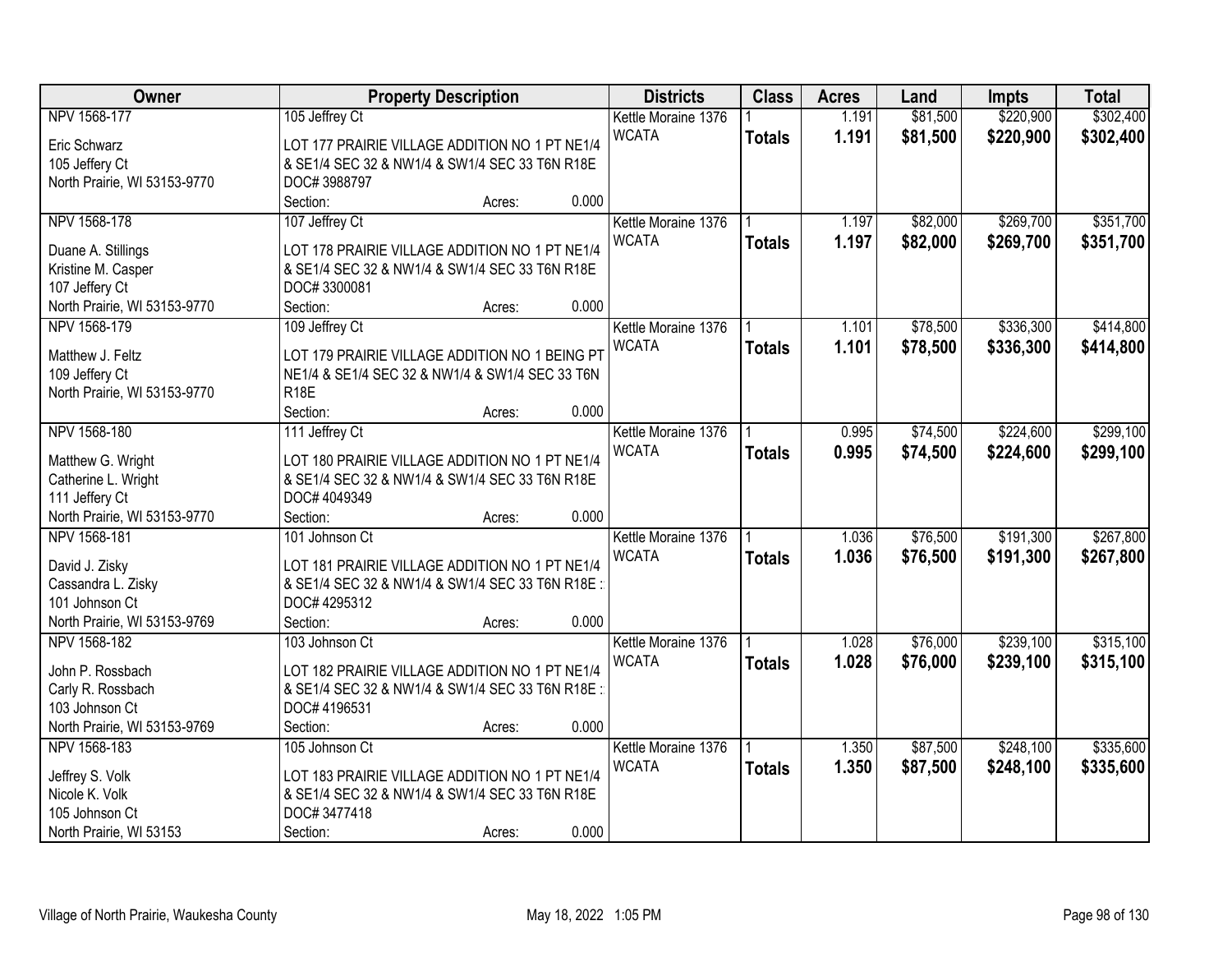| Owner                        | <b>Property Description</b>                      | <b>Districts</b>    | <b>Class</b>  | <b>Acres</b> | Land     | <b>Impts</b> | <b>Total</b> |
|------------------------------|--------------------------------------------------|---------------------|---------------|--------------|----------|--------------|--------------|
| NPV 1568-184                 | 107 Johnson Ct                                   | Kettle Moraine 1376 |               | 1.382        | \$88,500 | \$226,600    | \$315,100    |
| Christopher Vaughan          | LOT 184 PRAIRIE VILLAGE ADDITION NO 1 BEING A    | <b>WCATA</b>        | <b>Totals</b> | 1.382        | \$88,500 | \$226,600    | \$315,100    |
| Alyssa Vaughan               | SUBDIVISION PT OF NE1/4 & SE1/4 SEC 32 & NW1/4 & |                     |               |              |          |              |              |
| 107 Johnson Ct               | SW1/4 SEC 33 T6N R18E                            |                     |               |              |          |              |              |
| North Prairie, WI 53153-9769 | 0.000<br>Section:<br>Acres:                      |                     |               |              |          |              |              |
| NPV 1568-185                 | 109 Johnson Ct                                   | Kettle Moraine 1376 |               | 1.353        | \$87,500 | \$203,800    | \$291,300    |
|                              |                                                  | <b>WCATA</b>        | <b>Totals</b> | 1.353        | \$87,500 | \$203,800    | \$291,300    |
| Timothy L. Roberts           | LOT 185 PRAIRIE VILLAGE ADDITION NO 1 PT NE1/4   |                     |               |              |          |              |              |
| 109 Johnson Ct               | & SE1/4 SEC 32 & NW1/4 & SW1/4 SEC 33 T6N R18E:  |                     |               |              |          |              |              |
| North Prairie, WI 53153-9769 | DOC# 4301045                                     |                     |               |              |          |              |              |
|                              | 0.000<br>Section:<br>Acres:                      |                     |               |              |          |              |              |
| NPV 1568-186                 | 111 Johnson Ct                                   | Kettle Moraine 1376 |               | 1.264        | \$84,000 | \$230,900    | \$314,900    |
| Michael Nettesheim           | LOT 186 PRAIRIE VILLAGE ADDITION NO 1 PT NE1/4   | <b>WCATA</b>        | <b>Totals</b> | 1.264        | \$84,000 | \$230,900    | \$314,900    |
| Camie Nettesheim             | & SE1/4 SEC 32 & NW1/4 & SW1/4 SEC 33 T6N R18E   |                     |               |              |          |              |              |
| 111 Johnson Ct               | R915/525                                         |                     |               |              |          |              |              |
| North Prairie, WI 53153      | 0.000<br>Section:<br>Acres:                      |                     |               |              |          |              |              |
| NPV 1568-187                 | 113 Johnson Ct                                   | Kettle Moraine 1376 |               | 1.088        | \$78,000 | \$226,300    | \$304,300    |
|                              |                                                  | <b>WCATA</b>        | <b>Totals</b> | 1.088        | \$78,000 | \$226,300    | \$304,300    |
| Robert E. Land               | LOT 187 PRAIRIE VILLAGE ADDITION NO 1 PT NE1/4   |                     |               |              |          |              |              |
| Amanda A. Schellinger        | & SE1/4 SEC 32 & NW1/4 & SW1/4 SEC 33 T6N R18E   |                     |               |              |          |              |              |
| 113 Johnson Ct               | DOC#3929494                                      |                     |               |              |          |              |              |
| North Prairie, WI 53153      | 0.000<br>Section:<br>Acres:                      |                     |               |              |          |              |              |
| NPV 1568-188                 | 115 Johnson Ct                                   | Kettle Moraine 1376 |               | 1.064        | \$77,000 | \$196,600    | \$273,600    |
| Dale Adamski                 | LOT 188 PRAIRIE VILLAGE ADDITION NO 1 PT NE1/4   | <b>WCATA</b>        | <b>Totals</b> | 1.064        | \$77,000 | \$196,600    | \$273,600    |
| Nancy Adamski                | & SE1/4 SEC 32 & NW1/4 & SW1/4 SEC 33 T6N R18E   |                     |               |              |          |              |              |
| 115 Johnson Ct               | R921/419                                         |                     |               |              |          |              |              |
| North Prairie, WI 53153      | Section:<br>0.000<br>Acres:                      |                     |               |              |          |              |              |
| NPV 1568-189                 | 618 Prairie View Dr                              | Kettle Moraine 1376 |               | 1.052        | \$77,000 | \$218,000    | \$295,000    |
|                              |                                                  | <b>WCATA</b>        | <b>Totals</b> | 1.052        | \$77,000 | \$218,000    | \$295,000    |
| Daniel Miresse               | LOT 189 PRAIRIE VILLAGE ADDITION NO 1 PT NE1/4   |                     |               |              |          |              |              |
| Karen Miresse                | & SE1/4 SEC 32 & NW1/4 & SW1/4 SEC 33 T6N R18E   |                     |               |              |          |              |              |
| 618 Prairie View Dr          | DOC#3605657                                      |                     |               |              |          |              |              |
| North Prairie, WI 53153      | 0.000<br>Section:<br>Acres:                      |                     |               |              |          |              |              |
| NPV 1568-190                 | 620 Prairie View Dr                              | Kettle Moraine 1376 |               | 1.105        | \$78,500 | \$202,700    | \$281,200    |
| Jaki Lynn Vanvalin           | LOT 190 PRAIRIE VILLAGE ADDITION NO 1 PT NE1/4   | <b>WCATA</b>        | <b>Totals</b> | 1.105        | \$78,500 | \$202,700    | \$281,200    |
| 620 Prairie View Dr          | & SE1/4 SEC 32 & NW1/4 & SW1/4 SEC 33 T6N R18E   |                     |               |              |          |              |              |
| North Prairie, WI 53153      | DOC#3408492                                      |                     |               |              |          |              |              |
|                              | 0.000<br>Section:<br>Acres:                      |                     |               |              |          |              |              |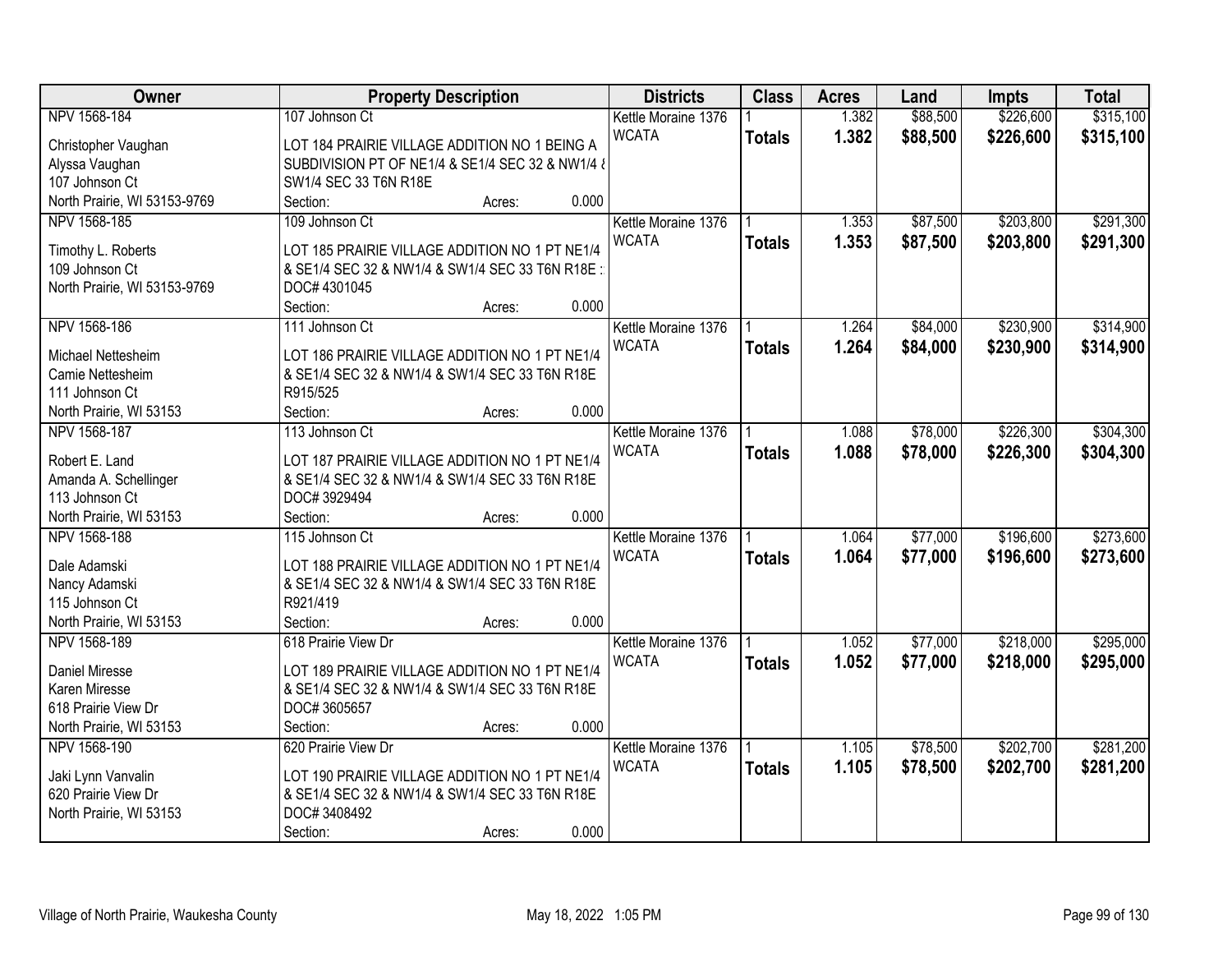| Owner                        | <b>Property Description</b>                     | <b>Districts</b>    | <b>Class</b>  | <b>Acres</b> | Land     | <b>Impts</b> | <b>Total</b> |
|------------------------------|-------------------------------------------------|---------------------|---------------|--------------|----------|--------------|--------------|
| NPV 1568-191                 | 102 Heather Dr                                  | Kettle Moraine 1376 |               | 1.507        | \$92,500 | \$223,500    | \$316,000    |
| <b>Thomas Mcadams</b>        | LOT 191 PRAIRIE VILLAGE ADDITION NO 1 PT NE1/4  | <b>WCATA</b>        | <b>Totals</b> | 1.507        | \$92,500 | \$223,500    | \$316,000    |
| Theresa Mcadams              | & SE1/4 SEC 32 & NW1/4 & SW1/4 SEC 33 T6N R18E  |                     |               |              |          |              |              |
| 102 Heather Dr               | R987/102                                        |                     |               |              |          |              |              |
| North Prairie, WI 53153      | 0.000<br>Section:<br>Acres:                     |                     |               |              |          |              |              |
| NPV 1568-192                 | 625 Prairie View Dr                             | Kettle Moraine 1376 |               | 1.213        | \$82,500 | \$242,100    | \$324,600    |
|                              |                                                 | <b>WCATA</b>        | <b>Totals</b> | 1.213        | \$82,500 | \$242,100    | \$324,600    |
| Thomas J. Tutaj              | LOT 192 PRAIRIE VILLAGE PRAIRIE VILLAGE         |                     |               |              |          |              |              |
| 625 Prairie View Dr          | ADDITION NO 1 PT NE1/4 & SE1/4 SEC 32 & NW1/4 & |                     |               |              |          |              |              |
| North Prairie, WI 53153      | SW1/4 SEC 33 T6N R18E DOC# 3848132              |                     |               |              |          |              |              |
|                              | 0.000<br>Section:<br>Acres:                     |                     |               |              |          |              |              |
| NPV 1568-193                 | 623 Prairie View Dr                             | Kettle Moraine 1376 |               | 1.270        | \$84,500 | \$238,700    | \$323,200    |
| Anthony Navarro III          | LOT 193 PRAIRIE VILLAGE ADDITION NO 1 PT NE1/4  | <b>WCATA</b>        | <b>Totals</b> | 1.270        | \$84,500 | \$238,700    | \$323,200    |
| Grace Navarro                | & SE1/4 SEC 32 & NW1/4 & SW1/4 SEC 33 T6N R18E  |                     |               |              |          |              |              |
| 623 Prairie View Dr          | R1695/879                                       |                     |               |              |          |              |              |
| North Prairie, WI 53153      | 0.000<br>Section:<br>Acres:                     |                     |               |              |          |              |              |
| NPV 1568-194                 | 621 Prairie View Dr                             | Kettle Moraine 1376 |               | 1.315        | \$86,000 | \$246,400    | \$332,400    |
|                              |                                                 | <b>WCATA</b>        | <b>Totals</b> | 1.315        | \$86,000 | \$246,400    | \$332,400    |
| Patrick Hamilton             | LOT 194 PRAIRIE VILLAGE ADDITION NO 1 PT NE1/4  |                     |               |              |          |              |              |
| Megan Hamilton               | & SE1/4 SEC 32 & NW1/4 & SW1/4 SEC 33 T6N R18E: |                     |               |              |          |              |              |
| 621 Prairie View Dr          | DOC #4349337                                    |                     |               |              |          |              |              |
| North Prairie, WI 53153-9758 | 0.000<br>Section:<br>Acres:                     |                     |               |              |          |              |              |
| NPV 1568-195                 | 619 Prairie View Dr                             | Kettle Moraine 1376 |               | 1.251        | \$84,000 | \$197,800    | \$281,800    |
| Timothy R. Hoffman           | LOT 195 PRAIRIE VILLAGE ADDITION NO 1 PT NE1/4  | <b>WCATA</b>        | <b>Totals</b> | 1.251        | \$84,000 | \$197,800    | \$281,800    |
| Amanda L. Hoffman            | & SE1/4 SEC 32 & NW1/4 & SW1/4 SEC 33 T6N R18E  |                     |               |              |          |              |              |
| 619 Prairie View Dr          | DOC #4346051                                    |                     |               |              |          |              |              |
| North Prairie, WI 53153-9758 | Section:<br>0.000<br>Acres:                     |                     |               |              |          |              |              |
| NPV 1568-196                 | 617 Prairie View Dr                             | Kettle Moraine 1376 |               | 1.205        | \$82,000 | \$251,100    | \$333,100    |
|                              |                                                 | <b>WCATA</b>        | <b>Totals</b> | 1.205        | \$82,000 | \$251,100    | \$333,100    |
| Adam Kriehn                  | LOT 196 PRAIRIE VILLAGE ADDITION NO 1 PT NE1/4  |                     |               |              |          |              |              |
| Holly Kriehn                 | & SE1/4 SEC 32 & NW1/4 & SW1/4 SEC 33 T6N R18E: |                     |               |              |          |              |              |
| 617 Prairie View Dr          | DOC# 4207246                                    |                     |               |              |          |              |              |
| North Prairie, WI 53153-9758 | 0.000<br>Section:<br>Acres:                     |                     |               |              |          |              |              |
| NPV 1568-197                 | 615 Prairie View Dr                             | Kettle Moraine 1376 |               | 1.163        | \$80,500 | \$209,500    | \$290,000    |
| Johanna K. Ackmann           | LOT 197 PRAIRIE VILLAGE ADDITION NO 1 PT NE1/4  | <b>WCATA</b>        | <b>Totals</b> | 1.163        | \$80,500 | \$209,500    | \$290,000    |
| 615 Prairie View Dr          | & SE1/4 SEC 32 & NW1/4 & SW1/4 SEC 33 T6N R18E  |                     |               |              |          |              |              |
| North Prairie, WI 53153      | DOC#3850691                                     |                     |               |              |          |              |              |
|                              | 0.000<br>Section:<br>Acres:                     |                     |               |              |          |              |              |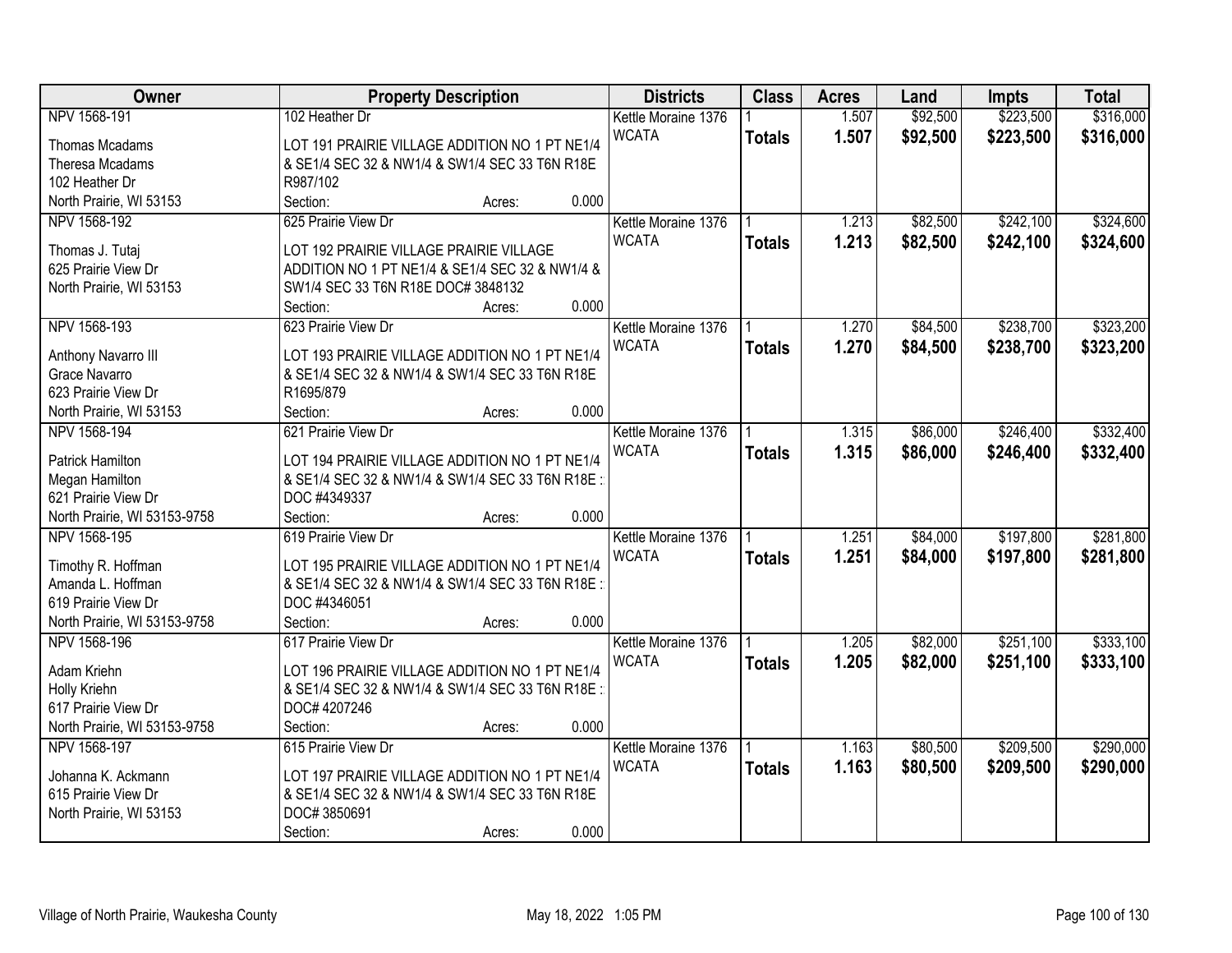| Owner                               | <b>Property Description</b>                     |        |       | <b>Districts</b>    | <b>Class</b>  | <b>Acres</b> | Land     | <b>Impts</b> | <b>Total</b> |
|-------------------------------------|-------------------------------------------------|--------|-------|---------------------|---------------|--------------|----------|--------------|--------------|
| NPV 1568-198                        | 613 Prairie View Dr                             |        |       | Kettle Moraine 1376 |               | 1.116        | \$79,000 | \$243,200    | \$322,200    |
| Robert Glueckstein                  | LOT 198 PRAIRIE VILLAGE ADDITION NO 1 PT NE1/4  |        |       | <b>WCATA</b>        | <b>Totals</b> | 1.116        | \$79,000 | \$243,200    | \$322,200    |
| Susan Glueckstein                   | & SE1/4 SEC 32 & NW1/4 & SW1/4 SEC 33 T6N R18E  |        |       |                     |               |              |          |              |              |
| 613 Prairie View Dr                 |                                                 |        |       |                     |               |              |          |              |              |
| North Prairie, WI 53153-9758        | Section:                                        | Acres: | 0.000 |                     |               |              |          |              |              |
| NPV 1568-199                        | 611 Prairie View Dr                             |        |       | Kettle Moraine 1376 |               | 1.129        | \$79,500 | \$258,700    | \$338,200    |
| George H Matyas and Sharon S Matyas | LOT 199 PRAIRIE VILLAGE ADDITION NO 1 PT NE1/4  |        |       | <b>WCATA</b>        | <b>Totals</b> | 1.129        | \$79,500 | \$258,700    | \$338,200    |
| <b>Joint Trust</b>                  | & SE1/4 SEC 32 & NW1/4 & SW1/4 SEC 33 T6N R18E: |        |       |                     |               |              |          |              |              |
| 611 Prairie View Dr                 | DOC# 4206739                                    |        |       |                     |               |              |          |              |              |
| North Prairie, WI 53153-9758        | Section:                                        | Acres: | 0.000 |                     |               |              |          |              |              |
| NPV 1568-200                        | 609 Prairie View Dr                             |        |       | Kettle Moraine 1376 |               | 1.172        | \$81,000 | \$265,600    | \$346,600    |
|                                     |                                                 |        |       | <b>WCATA</b>        | <b>Totals</b> | 1.172        | \$81,000 | \$265,600    | \$346,600    |
| Justin J. Keeling                   | LOT 200 PRAIRIE VILLAGE ADDITION NO 1 PT NE1/4  |        |       |                     |               |              |          |              |              |
| Amanda R. Keeling                   | & SE1/4 SEC 32 & NW1/4 & SW1/4 SEC 33 T6N R18E  |        |       |                     |               |              |          |              |              |
| 609 Prairie View Dr                 |                                                 |        |       |                     |               |              |          |              |              |
| North Prairie, WI 53153-9758        | Section:                                        | Acres: | 0.000 |                     |               |              |          |              |              |
| NPV 1568-201                        | 607 Prairie View Dr                             |        |       | Kettle Moraine 1376 |               | 1.249        | \$83,500 | \$237,100    | \$320,600    |
| Kevin J. Noe                        | LOT 201 PRAIRIE VILLAGE ADDITION NO 1 PT NE1/4  |        |       | <b>WCATA</b>        | <b>Totals</b> | 1.249        | \$83,500 | \$237,100    | \$320,600    |
| Whitney A. Martell                  | & SE1/4 SEC 32 & NW1/4 & SW1/4 SEC 33 T6N R18E  |        |       |                     |               |              |          |              |              |
| 607 Prairie View Dr                 |                                                 |        |       |                     |               |              |          |              |              |
| North Prairie, WI 53153-9758        | Section:                                        | Acres: | 0.000 |                     |               |              |          |              |              |
| NPV 1568-202                        | 605 Prairie View Dr                             |        |       | Mukwonago 3822      |               | 1.312        | \$86,000 | \$206,000    | \$292,000    |
| Deanna L. Brunlinger                | LOT 202 PRAIRIE VILLAGE ADDITION NO 1 PT NE1/4  |        |       | <b>WCATA</b>        | <b>Totals</b> | 1.312        | \$86,000 | \$206,000    | \$292,000    |
| 605 Prairie View Dr                 | & SE1/4 SEC 32 & NW1/4 & SW1/4 SEC 33 T6N R18E  |        |       |                     |               |              |          |              |              |
| North Prairie, WI 53153-9758        | DOC# 4086455                                    |        |       |                     |               |              |          |              |              |
|                                     | Section:                                        | Acres: | 0.000 |                     |               |              |          |              |              |
| NPV 1568-203                        | 603 Prairie View Dr                             |        |       | Mukwonago 3822      |               | 1.136        | \$80,000 | \$217,200    | \$297,200    |
|                                     |                                                 |        |       | <b>WCATA</b>        | <b>Totals</b> | 1.136        | \$80,000 | \$217,200    | \$297,200    |
| Keith Chipman                       | LOT 203 PRAIRIE VILLAGE ADDITION NO 1 PT NE1/4  |        |       |                     |               |              |          |              |              |
| Terry Chipman                       | & SE1/4 SEC 32 & NW1/4 & SW1/4 SEC 33 T6N R18E  |        |       |                     |               |              |          |              |              |
| 603 Prairie View Dr                 |                                                 |        |       |                     |               |              |          |              |              |
| North Prairie, WI 53153-9758        | Section:                                        | Acres: | 0.000 |                     |               |              |          |              |              |
| NPV 1568-204                        | 601 Prairie View Dr                             |        |       | Mukwonago 3822      |               | 1.093        | \$78,500 | \$226,400    | \$304,900    |
| Michael Mooney                      | LOT 204 PRAIRIE VILLAGE ADDITION NO 1 PT NE1/4  |        |       | <b>WCATA</b>        | <b>Totals</b> | 1.093        | \$78,500 | \$226,400    | \$304,900    |
| Wendy Mooney                        | & SE1/4 SEC 32 & NW1/4 & SW1/4 SEC 33 T6N R18E  |        |       |                     |               |              |          |              |              |
| 601 Prairie View Dr                 | R1192/1375                                      |        |       |                     |               |              |          |              |              |
| North Prairie, WI 53153             | Section:                                        | Acres: | 0.000 |                     |               |              |          |              |              |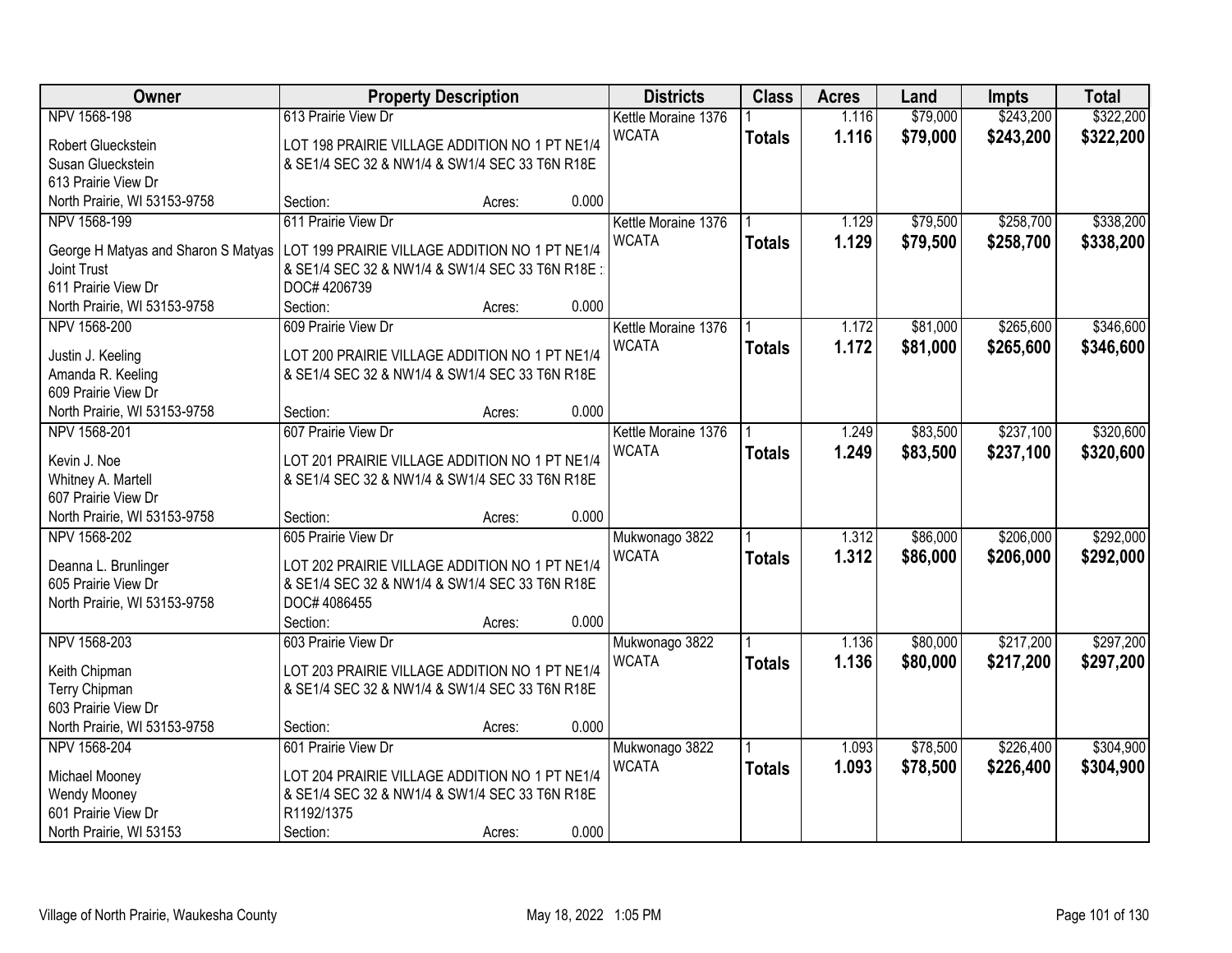| Owner                                                                                | <b>Property Description</b>                     |        |       | <b>Districts</b>    | <b>Class</b>  | <b>Acres</b> | Land     | <b>Impts</b> | <b>Total</b> |
|--------------------------------------------------------------------------------------|-------------------------------------------------|--------|-------|---------------------|---------------|--------------|----------|--------------|--------------|
| NPV 1568-205                                                                         | 205 N Morrissey Dr                              |        |       | Mukwonago 3822      |               | 1.270        | \$84,500 | \$212,400    | \$296,900    |
| Duane S. Greene                                                                      | LOT 205 PRAIRIE VILLAGE ADDITION NO 1 PT NE1/4  |        |       | <b>WCATA</b>        | <b>Totals</b> | 1.270        | \$84,500 | \$212,400    | \$296,900    |
| 205 Morrissey Dr                                                                     | & SE1/4 SEC 32 & NW1/4 & SW1/4 SEC 33 T6N R18E: |        |       |                     |               |              |          |              |              |
| North Prairie, WI 53153-9732                                                         | R1323/956                                       |        |       |                     |               |              |          |              |              |
|                                                                                      | Section:                                        | Acres: | 0.000 |                     |               |              |          |              |              |
| NPV 1568-206                                                                         | 203 N Morrissey Dr                              |        |       | Mukwonago 3822      |               | 1.004        | \$75,000 | \$314,600    | \$389,600    |
|                                                                                      |                                                 |        |       | <b>WCATA</b>        | <b>Totals</b> | 1.004        | \$75,000 | \$314,600    | \$389,600    |
| Joseph D. Gramann                                                                    | LOT 206 PRAIRIE VILLAGE ADDITION NO 1 PT NE1/4  |        |       |                     |               |              |          |              |              |
| 203 Morrissey Dr                                                                     | & SE1/4 SEC 32 & NW1/4 & SW1/4 SEC 33 T6N R18E  |        |       |                     |               |              |          |              |              |
| North Prairie, WI 53153-9732                                                         | DOC#3839859                                     |        |       |                     |               |              |          |              |              |
|                                                                                      | Section:                                        | Acres: | 0.000 |                     |               |              |          |              |              |
| NPV 1568-207                                                                         | 418 Karin Dr                                    |        |       | Mukwonago 3822      |               | 1.009        | \$75,500 | \$226,300    | \$301,800    |
| David D Wolf and Jasmine M Wolf Famil LOT 207 PRAIRIE VILLAGE ADDITION NO 1 BEING PT |                                                 |        |       | <b>WCATA</b>        | <b>Totals</b> | 1.009        | \$75,500 | \$226,300    | \$301,800    |
| Trust                                                                                | NE1/4 & SE1/4 SEC 32 & NW1/4 & SW1/4 SEC 33 T6N |        |       |                     |               |              |          |              |              |
| 418 Karin Dr                                                                         | <b>R18E</b>                                     |        |       |                     |               |              |          |              |              |
| North Prairie, WI 53153-9725                                                         | Section:                                        | Acres: | 0.000 |                     |               |              |          |              |              |
| NPV 1568-208                                                                         | 416 Karin Dr                                    |        |       | Mukwonago 3822      |               | 1.228        | \$83,000 | \$283,900    | \$366,900    |
|                                                                                      |                                                 |        |       | <b>WCATA</b>        | <b>Totals</b> | 1.228        | \$83,000 | \$283,900    | \$366,900    |
| Joseph Bushey                                                                        | LOT 208 PRAIRIE VILLAGE ADDITION NO 1 PT NE1/4  |        |       |                     |               |              |          |              |              |
| Deidre Bushey                                                                        | SE1/4 SEC 32 & NW1/4 & SW1/4 SEC 33 T6N R18E    |        |       |                     |               |              |          |              |              |
| 416 Karin Dr                                                                         | R2585/22                                        |        |       |                     |               |              |          |              |              |
| North Prairie, WI 53153                                                              | Section:                                        | Acres: | 0.000 |                     |               |              |          |              |              |
| NPV 1568-209                                                                         | 414 Karin Dr                                    |        |       | Mukwonago 3822      |               | 1.131        | \$79,500 | \$209,000    | \$288,500    |
| Pamela J. Stegerwald                                                                 | LOT 209 PRAIRIE VILLAGE ADDITION NO 1 PT NE1/4  |        |       | <b>WCATA</b>        | <b>Totals</b> | 1.131        | \$79,500 | \$209,000    | \$288,500    |
| 414 Karin Dr                                                                         | & SE1/4 SEC 32 & NW1/4 & SW1/4 SEC 33 T6N R18E  |        |       |                     |               |              |          |              |              |
| North Prairie, WI 53153-9725                                                         |                                                 |        |       |                     |               |              |          |              |              |
|                                                                                      | Section:                                        | Acres: | 0.000 |                     |               |              |          |              |              |
| NPV 1568-210                                                                         | 412 Karin Dr                                    |        |       | Kettle Moraine 1376 |               | 1.068        | \$77,500 | \$226,100    | \$303,600    |
|                                                                                      | LOT 210 PRAIRIE VILLAGE ADDITION NO 1 PT NE1/4  |        |       | <b>WCATA</b>        | <b>Totals</b> | 1.068        | \$77,500 | \$226,100    | \$303,600    |
| Daniel Nerby<br>Michelle Nerby                                                       | & SE1/4 SEC 32& NW1/4 & SW1/4 SEC 33 T6N R18E   |        |       |                     |               |              |          |              |              |
| 412 Karin Dr                                                                         | DOC#3154471                                     |        |       |                     |               |              |          |              |              |
| North Prairie, WI 53153                                                              | Section:                                        |        | 0.000 |                     |               |              |          |              |              |
| NPV 1568-211                                                                         | 410 Karin Dr                                    | Acres: |       |                     |               | 1.124        | \$79,500 | \$226,300    | \$305,800    |
|                                                                                      |                                                 |        |       | Kettle Moraine 1376 |               |              |          |              |              |
| Harold M and Sandra K Henderson                                                      | LOT 211 PRAIRIE VILLAGE ADDITION NO 1 BEING PT  |        |       | <b>WCATA</b>        | <b>Totals</b> | 1.124        | \$79,500 | \$226,300    | \$305,800    |
| Revocable Trust                                                                      | NE1/4 & SE1/4 SEC 32 & NW1/4 & SW1/4 SEC 33 T6N |        |       |                     |               |              |          |              |              |
| 410 Karin Dr                                                                         | <b>R18E</b>                                     |        |       |                     |               |              |          |              |              |
| North Prairie, WI 53153-9725                                                         | Section:                                        | Acres: | 0.000 |                     |               |              |          |              |              |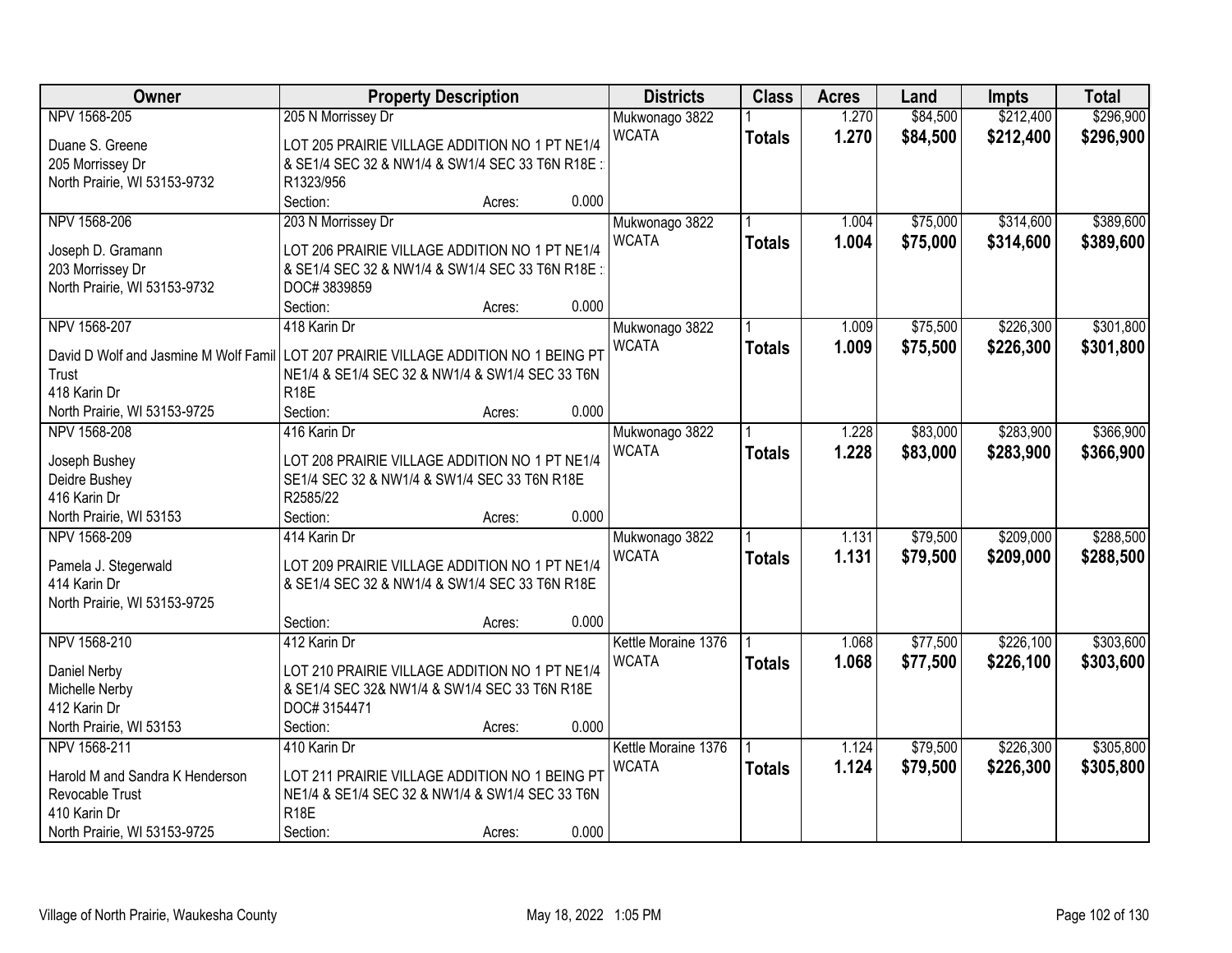| Owner                                             |                                                 | <b>Property Description</b> |       | <b>Districts</b>    | <b>Class</b>  | <b>Acres</b> | Land     | <b>Impts</b> | <b>Total</b> |
|---------------------------------------------------|-------------------------------------------------|-----------------------------|-------|---------------------|---------------|--------------|----------|--------------|--------------|
| NPV 1568-212                                      | 408 Karin Dr                                    |                             |       | Kettle Moraine 1376 |               | 1.170        | \$81,000 | \$202,600    | \$283,600    |
| Cheryl Dean                                       | LOT 212 PRAIRIE VILLAGE ADDITION NO 1 PT NE1/4  |                             |       | <b>WCATA</b>        | <b>Totals</b> | 1.170        | \$81,000 | \$202,600    | \$283,600    |
| 408 Karin Dr                                      | & SE1/4 SEC 32 & NW1/4 & SW1/4 SEC 33 T6N R18E  |                             |       |                     |               |              |          |              |              |
| North Prairie, WI 53153                           | R2070/975                                       |                             |       |                     |               |              |          |              |              |
|                                                   | Section:                                        | Acres:                      | 0.000 |                     |               |              |          |              |              |
| NPV 1568-213                                      | 406 Karin Dr                                    |                             |       | Kettle Moraine 1376 |               | 1.124        | \$79,500 | \$282,600    | \$362,100    |
|                                                   |                                                 |                             |       | <b>WCATA</b>        | <b>Totals</b> | 1.124        | \$79,500 | \$282,600    | \$362,100    |
| Paul L. Heding                                    | LOT 213 PRAIRIE VILLAGE ADDITION NO 1 PT NE1/4  |                             |       |                     |               |              |          |              |              |
| Amy E. Heding                                     | & SE1/4 SEC 32 & NW1/4 & SW1/4 SEC 33 T6N R18E  |                             |       |                     |               |              |          |              |              |
| 406 Karin Dr                                      |                                                 |                             |       |                     |               |              |          |              |              |
| North Prairie, WI 53153-9725                      | Section:                                        | Acres:                      | 0.000 |                     |               |              |          |              |              |
| NPV 1568-214                                      | 404 Karin Dr                                    |                             |       | Kettle Moraine 1376 |               | 1.047        | \$76,500 | \$209,900    | \$286,400    |
| Deborah A. Hall                                   | LOT 214 PRAIRIE VILLAGE ADDITION NO 1 PT NE1/4  |                             |       | <b>WCATA</b>        | <b>Totals</b> | 1.047        | \$76,500 | \$209,900    | \$286,400    |
| 404 Karin Dr                                      | & SE1/4 SEC 32 & NW1/4 & SW1/4 SEC 33 T6N R18E  |                             |       |                     |               |              |          |              |              |
| North Prairie, WI 53153                           | DOC# 3155694 & DOC# 3923466                     |                             |       |                     |               |              |          |              |              |
|                                                   | Section:                                        | Acres:                      | 0.000 |                     |               |              |          |              |              |
| NPV 1568-215                                      | 402 Karin Dr                                    |                             |       | Kettle Moraine 1376 |               | 1.033        | \$76,000 | \$215,400    | \$291,400    |
|                                                   |                                                 |                             |       | <b>WCATA</b>        | <b>Totals</b> | 1.033        | \$76,000 | \$215,400    | \$291,400    |
| Paul N. Morano                                    | LOT 215 PRAIRIE VILLAGE ADDITION NO 1 PT NE1/4  |                             |       |                     |               |              |          |              |              |
| Laurie L. Morano                                  | & SE1/4 SEC 32 & NW1/4 & SW1/4 SEC 33 T6N R18E  |                             |       |                     |               |              |          |              |              |
| 402 Karin Dr                                      |                                                 |                             |       |                     |               |              |          |              |              |
| North Prairie, WI 53153-9725                      | Section:<br>627 Prairie View Dr                 | Acres:                      | 0.000 |                     |               |              | \$76,000 |              |              |
| NPV 1568-216                                      |                                                 |                             |       | Kettle Moraine 1376 |               | 1.033        |          | \$199,600    | \$275,600    |
| Christopher P. Czernisz                           | LOT 216 PRAIRIE VILLAGE ADDITION NO 1 PT NE1/4  |                             |       | <b>WCATA</b>        | <b>Totals</b> | 1.033        | \$76,000 | \$199,600    | \$275,600    |
| 627 Prairie View Dr                               | & SE1/4 SEC 32 & NW1/4 & SW1/4 SEC 33 T6N R18E  |                             |       |                     |               |              |          |              |              |
| North Prairie, WI 53153-9758                      | DOC# 4325781                                    |                             |       |                     |               |              |          |              |              |
|                                                   | Section:                                        | Acres:                      | 0.000 |                     |               |              |          |              |              |
| NPV 1568-217                                      | 101 Heather Dr                                  |                             |       | Kettle Moraine 1376 |               | 1.303        | \$85,500 | \$252,700    | \$338,200    |
|                                                   | LOT 217 PRAIRIE VILLAGE ADDITION NO 1 PT NE1/4  |                             |       | <b>WCATA</b>        | <b>Totals</b> | 1.303        | \$85,500 | \$252,700    | \$338,200    |
| Marvin Borchardt J J. Borchardt<br>101 Heather Dr | & SE1/4 SEC 32 & NW1/4 & SW1/4 SEC 33 T6N R18E  |                             |       |                     |               |              |          |              |              |
| North Prairie, WI 53153-9768                      |                                                 |                             |       |                     |               |              |          |              |              |
|                                                   | Section:                                        | Acres:                      | 0.000 |                     |               |              |          |              |              |
| NPV 1568-218                                      | 624 Prairie View Dr                             |                             |       | Kettle Moraine 1376 |               | 1.498        | \$92,500 | \$228,400    | \$320,900    |
|                                                   |                                                 |                             |       | <b>WCATA</b>        |               |              |          |              |              |
| Ryan M. Piering                                   | LOT 218 PRAIRIE VILLAGE ADDITION NO 1 PT NE1/4  |                             |       |                     | <b>Totals</b> | 1.498        | \$92,500 | \$228,400    | \$320,900    |
| Melissa C. Maske                                  | & SE1/4 SEC 32 & NW1/4 & SW1/4 SEC 33 T6N R18E: |                             |       |                     |               |              |          |              |              |
| 624 Prairie View Dr                               | DOC# 4159064                                    |                             |       |                     |               |              |          |              |              |
| North Prairie, WI 53153-9767                      | Section:                                        | Acres:                      | 0.000 |                     |               |              |          |              |              |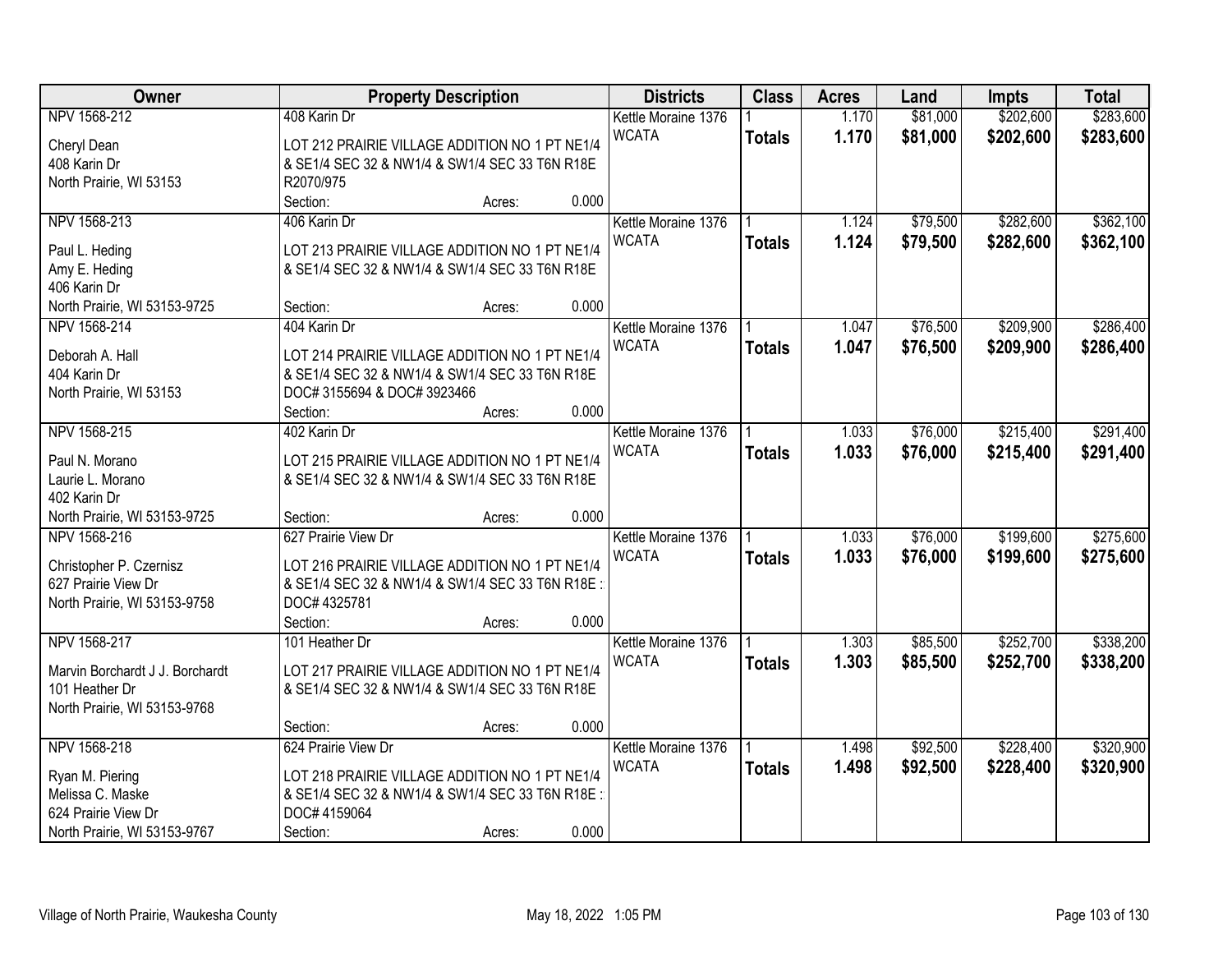| Owner<br><b>Districts</b><br><b>Class</b><br><b>Property Description</b><br><b>Acres</b><br>Land                          | <b>Impts</b>    | <b>Total</b>    |
|---------------------------------------------------------------------------------------------------------------------------|-----------------|-----------------|
| NPV 1568-219<br>626 Prairie View Dr<br>1.404<br>\$89,000<br>Kettle Moraine 1376                                           | \$232,200       | \$321,200       |
| <b>WCATA</b><br>1.404<br>\$89,000<br><b>Totals</b><br>LOT 219 PRAIRIE VILLAGE ADDITION NO 1 BEING PT<br>David S. Grospitz | \$232,200       | \$321,200       |
| 626 Prairie View Dr<br>NE1/4 & SE1/4 SEC 32 & NW1/4 & SW1/4 SEC 33 T6N                                                    |                 |                 |
| <b>R18E</b><br>North Prairie, WI 53153-9767                                                                               |                 |                 |
| Section:<br>1.404<br>Acres:                                                                                               |                 |                 |
| 628 Prairie View Dr<br>\$86,500<br>NPV 1568-220<br>1.330<br>Kettle Moraine 1376                                           | \$237,100       | \$323,600       |
| <b>WCATA</b><br>1.330<br>\$86,500<br><b>Totals</b>                                                                        | \$237,100       | \$323,600       |
| Edward R. Westrick<br>LOT 220 PRAIRIE VILLAGE ADDITION NO 1 PT NE1/4                                                      |                 |                 |
| Karen A. Westrick<br>& SE1/4 SEC 32 & NW1/4 & SW1/4 SEC 33 T6N R18E:                                                      |                 |                 |
| 628 Prairie View Dr<br>R2948/1301                                                                                         |                 |                 |
| 0.000<br>North Prairie, WI 53153-9767<br>Section:<br>Acres:                                                               |                 |                 |
| NPV 1568-221<br>306 Karin Dr<br>Kettle Moraine 1376<br>1.078<br>\$77,500                                                  | \$191,600       | \$269,100       |
| <b>WCATA</b><br>\$77,500<br>1.078<br><b>Totals</b><br>LOT 221 PRAIRIE VILLAGE ADDITION NO 1 PT NE1/4<br>Alyssa M. Mayer   | \$191,600       | \$269,100       |
| Joshua R. Regazzi<br>& SE1/4 SEC 32 & NW1/4 & SW1/4 SEC 33 T6N R18E:                                                      |                 |                 |
| 306 Karin Dr<br>DOC #4342957                                                                                              |                 |                 |
| 0.000<br>North Prairie, WI 53153-9724<br>Section:<br>Acres:                                                               |                 |                 |
| NPV 1568-222<br>\$76,500<br>304 Karin Dr<br>Kettle Moraine 1376<br>1.040                                                  | \$217,100       | \$293,600       |
| <b>WCATA</b><br>1.040<br>\$76,500<br><b>Totals</b>                                                                        | \$217,100       | \$293,600       |
| LOT 222 PRAIRIE VILLAGE ADDITION NO 1 PT NE1/4<br>Ryan R. Young                                                           |                 |                 |
| Lauren E. Young<br>& SE1/4 SEC 32 & NW1/4 & SW1/4 SEC 33 T6N R18E                                                         |                 |                 |
| 304 Karin Dr                                                                                                              |                 |                 |
| 0.000<br>North Prairie, WI 53153-9724<br>Section:<br>Acres:                                                               |                 |                 |
| \$76,000<br>NPV 1568-223<br>302 Karin Dr<br>1.028<br>Kettle Moraine 1376                                                  | \$192,200       | \$268,200       |
| <b>WCATA</b><br>1.028<br>\$76,000<br><b>Totals</b><br>Bradley J. Budde<br>LOT 223 PRAIRIE VILLAGE ADDITION NO 1 PT NE1/4  | \$192,200       | \$268,200       |
| 302 Karin Dr<br>& SE1/4 SEC 32 & NW1/4 & SW1/4 SEC 33 T6N R18E                                                            |                 |                 |
| North Prairie, WI 53153<br>DOC# 4032980                                                                                   |                 |                 |
| Section:<br>0.000<br>Acres:                                                                                               |                 |                 |
| NPV 1568-224<br>\$94,500<br>305 Karin Dr<br>Kettle Moraine 1376<br>1.550                                                  | \$212,000       | \$306,500       |
| <b>WCATA</b><br>1.550<br>\$94,500<br><b>Totals</b>                                                                        | \$212,000       | \$306,500       |
| OUTLOT 1 PRAIRIE VILLAGE ADDITION NO 1 PT<br>Christopher Didenko                                                          |                 |                 |
| NE1/4 & SE1/4 SEC 32 & NW1/4 & SW1/4 SEC 33 T6N<br>Jodi Didenko                                                           |                 |                 |
| 305 Karin Dr<br>R18E DOC# 2660128                                                                                         |                 |                 |
| 0.000<br>North Prairie, WI 53153<br>Section:<br>Acres:                                                                    |                 |                 |
| NPV 1568-225<br>$\overline{X4}$<br>0.394<br>309 Karin Dr<br>Kettle Moraine 1376<br>$\overline{60}$                        | $\overline{50}$ | $\overline{50}$ |
| \$0<br><b>WCATA</b><br>0.394<br><b>Totals</b><br>OUTLOT 2 PRAIRIE VILLAGE ADDITION NO 1 PT<br>Prairie Village Water Trust | \$0             | \$0             |
| PO Box 272<br>NE1/4 & SE1/4 SEC 32 & NW1/4 & SW1/4 SEC 33 T6N                                                             |                 |                 |
| <b>R18E</b><br>North Prairie, WI 53153                                                                                    |                 |                 |
| 0.000<br>Section:<br>Acres:                                                                                               |                 |                 |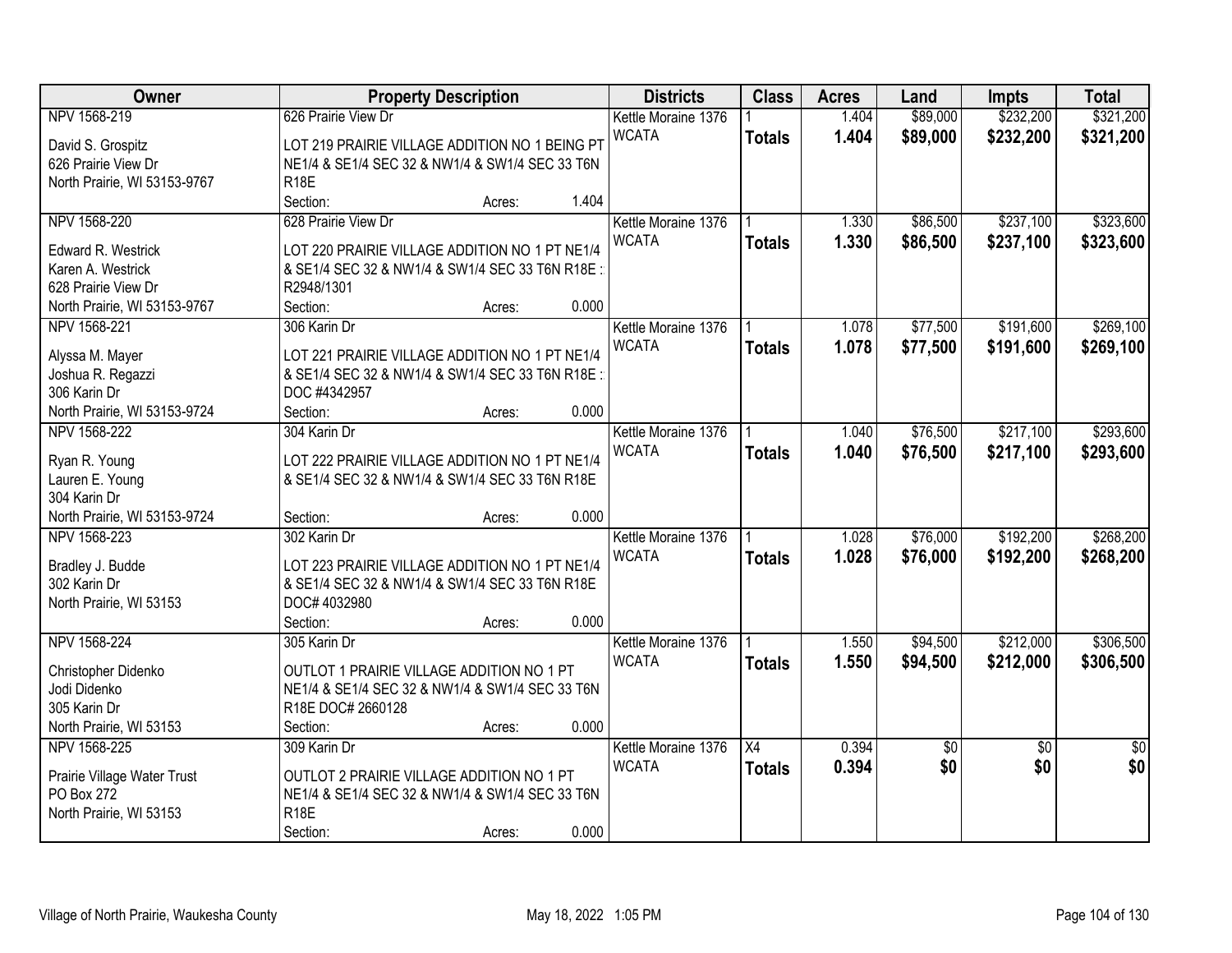| Owner                        | <b>Property Description</b>                     | <b>Districts</b>               | <b>Class</b>    | <b>Acres</b> | Land            | Impts           | <b>Total</b> |
|------------------------------|-------------------------------------------------|--------------------------------|-----------------|--------------|-----------------|-----------------|--------------|
| NPV 1568-226                 | Karin Dr                                        | Mukwonago 3822                 | $\overline{X4}$ | 12.373       | $\overline{50}$ | $\overline{50}$ | \$0          |
| Village of North Prairie     | OUTLOT 3 PRAIRIE VILLAGE ADDITION NO 1 PT       | <b>WCATA</b>                   | <b>Totals</b>   | 12.373       | \$0             | \$0             | \$0          |
| 130 N Harrison St            | NE1/4 & SE1/4 SEC 32 & NW1/4 & SW1/4 SEC 33 T6N |                                |                 |              |                 |                 |              |
| North Prairie, WI 53153      | R18E R764/1608                                  |                                |                 |              |                 |                 |              |
|                              | 0.000<br>Section:<br>Acres:                     |                                |                 |              |                 |                 |              |
| NPV 1568-227                 | Karin Dr                                        | Mukwonago 3822                 | X4              | 6.098        | $\overline{50}$ | $\overline{50}$ | \$0          |
|                              |                                                 | <b>WCATA</b>                   | <b>Totals</b>   | 6.098        | \$0             | \$0             | \$0          |
| Village of North Prairie     | OUTLOT 4 PRAIRIE VILLAGE ADDITION NO 1 PT       |                                |                 |              |                 |                 |              |
| 130 N Harrison St            | NE1/4 & SE1/4 SEC 32 & NW1/4 & SW1/4 SEC 33 T6N |                                |                 |              |                 |                 |              |
| North Prairie, WI 53153      | <b>R18E</b><br>0.000<br>Section:                |                                |                 |              |                 |                 |              |
| NPV 1568-228                 | Acres:<br>State Rd                              |                                | X4              | 0.492        | $\overline{50}$ |                 | $\sqrt{50}$  |
|                              |                                                 | Mukwonago 3822                 |                 |              |                 | \$0             |              |
| Prairie Village Water Trust  | OUTLOT 5B CERT SURV 4920 VOL 40/57 0.504 AC PT  | <b>WCATA</b>                   | <b>Totals</b>   | 0.492        | \$0             | \$0             | \$0          |
| PO Box 272                   | OUTLOT 5 PRAIRIE VILLAGE ADDITION NO 1 PT       |                                |                 |              |                 |                 |              |
| North Prairie, WI 53153      | SE1/4 SEC 32 T6N R18E                           |                                |                 |              |                 |                 |              |
|                              | 0.000<br>Section:<br>Acres:                     |                                |                 |              |                 |                 |              |
| NPV 1568-228-001             | 207 S Oakridge Dr                               | Mukwonago 3822                 |                 | 0.966        | \$72,500        | \$200,400       | \$272,900    |
| Dennis C. Schickowski        | LOT 1 CSM #5243 VOL 42/433 REC AS DOC #1433637  | <b>WCATA</b>                   | <b>Totals</b>   | 0.966        | \$72,500        | \$200,400       | \$272,900    |
| Linda L. Schickowski         | PT OUTLOT 5 PRAIRIE VILLAGE ADDITION NO 1 PT    |                                |                 |              |                 |                 |              |
| 207 S Oakridge Dr            | SE1/4 SEC 32 T6N R18E :: DOC #1490750 & DOC     |                                |                 |              |                 |                 |              |
| North Prairie, WI 53153-9736 | 0.000<br>Section:<br>Acres:                     |                                |                 |              |                 |                 |              |
| NPV 1568-228-002             | 209 S Oakridge Dr                               |                                |                 | 0.991        | \$74,500        | \$191,100       | \$265,600    |
|                              |                                                 | Mukwonago 3822<br><b>WCATA</b> |                 | 0.991        | \$74,500        | \$191,100       | \$265,600    |
| Martin Rittman               | LOT 2 CSM #5243 VOL 42/433 REC AS DOC #1433637  |                                | <b>Totals</b>   |              |                 |                 |              |
| 209 S Oakridge Dr            | PT OUTLOT 5 PRAIRIE VILLAGE ADDITION NO 1 PT    |                                |                 |              |                 |                 |              |
| North Prairie, WI 53153-9736 | SE1/4 SEC 32 T6N R18E                           |                                |                 |              |                 |                 |              |
|                              | 0.000<br>Section:<br>Acres:                     |                                |                 |              |                 |                 |              |
| NPV 1568-228-003             | 211 S Oakridge Dr                               | Mukwonago 3822                 |                 | 2.849        | \$76,500        | \$206,400       | \$282,900    |
| Jerry Schedlbauer            | LOT 3 CERT SURV 5243 VOL 42/433 3.36 AC PT      | <b>WCATA</b>                   | <b>Totals</b>   | 2.849        | \$76,500        | \$206,400       | \$282,900    |
| Linda Schedlbauer            | OUTLOT 5 PRAIRIE VILLAGE ADDITION NO 1 PT       |                                |                 |              |                 |                 |              |
| 211 S Oakridge Dr            | SE1/4 SEC 32 T6N R18E R1086/764                 |                                |                 |              |                 |                 |              |
| North Prairie, WI 53153      | 0.000<br>Section:<br>Acres:                     |                                |                 |              |                 |                 |              |
| NPV 1568-996-001             | 213 S Oakridge Dr                               | Mukwonago 3822                 |                 | 1.538        | \$94,000        | \$228,800       | \$322,800    |
|                              |                                                 | <b>WCATA</b>                   | <b>Totals</b>   | 1.538        | \$94,000        | \$228,800       | \$322,800    |
| Janette C. Kupser            | LOT 2 CSM #3990 VOL 31/93 REC AS DOC #1152902   |                                |                 |              |                 |                 |              |
| 213 S Oakridge Dr            | REDIV CSM #3974 PT SE1/4 SEC 32 T6N R18E        |                                |                 |              |                 |                 |              |
| North Prairie, WI 53153-9736 |                                                 |                                |                 |              |                 |                 |              |
|                              | Section:<br>Acres:                              | 0.000                          |                 |              |                 |                 |              |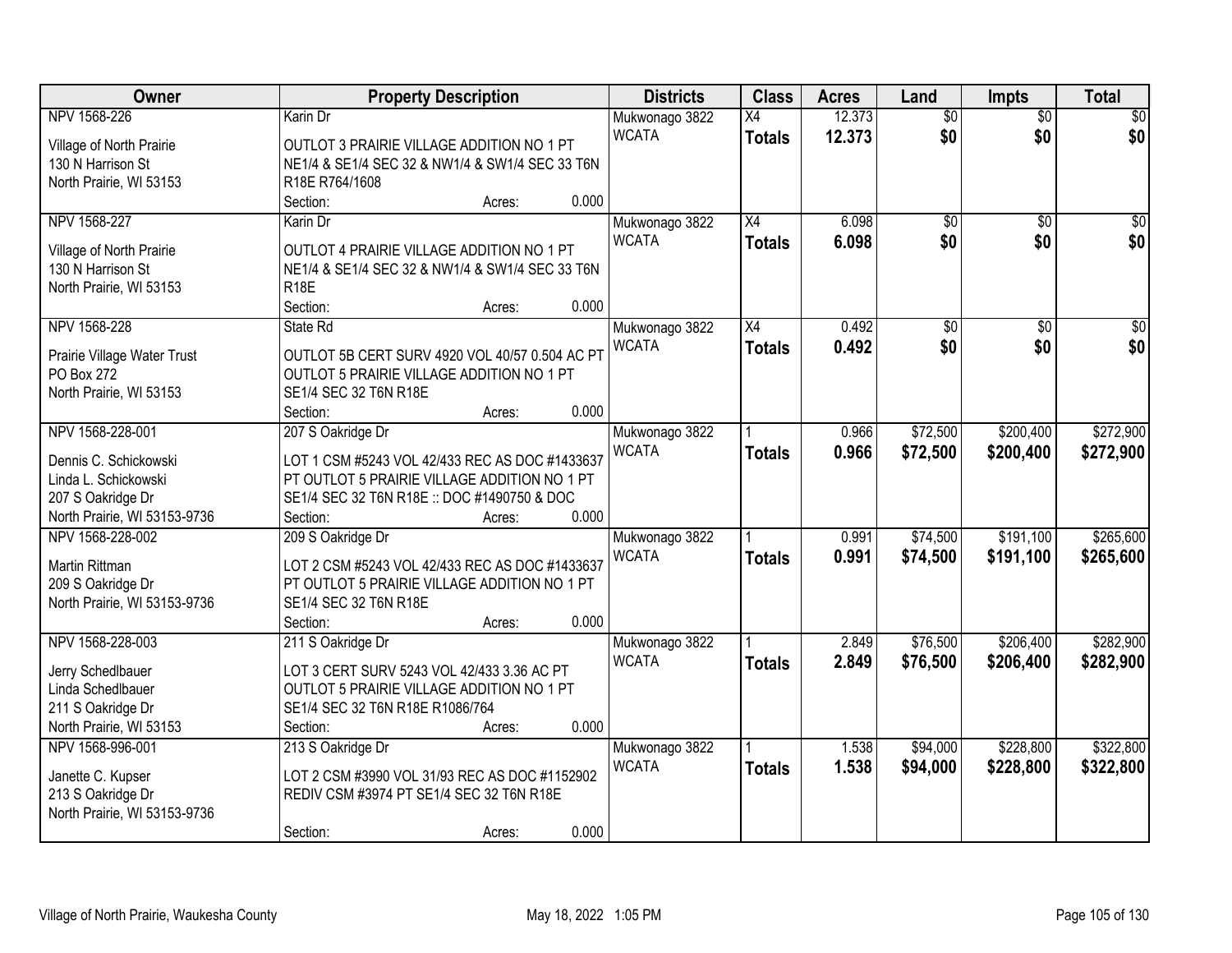| Owner                                        |                                                                                          | <b>Property Description</b>                      | <b>Districts</b>    | <b>Class</b>   | <b>Acres</b> | Land      | <b>Impts</b> | <b>Total</b> |
|----------------------------------------------|------------------------------------------------------------------------------------------|--------------------------------------------------|---------------------|----------------|--------------|-----------|--------------|--------------|
| NPV 1568-996-003                             | 351 E State Rd                                                                           |                                                  | Mukwonago 3822      |                | 1.060        | \$62,000  | \$132,500    | \$194,500    |
| Robert D. Wendt                              |                                                                                          | LOT 1 CERT SURV 7835 VOL 67/247 REC AS DOC#      | <b>WCATA</b>        | <b>Totals</b>  | 1.060        | \$62,000  | \$132,500    | \$194,500    |
| 351 E State Rd                               |                                                                                          | 2073141 PT SE1/4 SEC 32 T6N R18E :: DOC# 4174618 |                     |                |              |           |              |              |
| North Prairie, WI 53153-9748                 |                                                                                          |                                                  |                     |                |              |           |              |              |
|                                              | Section:                                                                                 | 0.000<br>Acres:                                  |                     |                |              |           |              |              |
| NPV 1568-996-004                             | 217 S Oakridge Dr                                                                        |                                                  | Mukwonago 3822      |                | 3.330        | \$122,000 | \$340,100    | \$462,100    |
| M Mastrostefano                              |                                                                                          | LOT 2 CERT SURV 7835 VOL 67/247 3.260 AC PT      | <b>WCATA</b>        | <b>Totals</b>  | 3.330        | \$122,000 | \$340,100    | \$462,100    |
| 217 S Oakridge Dr                            | SE1/4 SEC 32 T6N R18E                                                                    |                                                  |                     |                |              |           |              |              |
| North Prairie, WI 53153                      |                                                                                          |                                                  |                     |                |              |           |              |              |
|                                              | Section:                                                                                 | 0.000<br>Acres:                                  |                     |                |              |           |              |              |
| NPV 1568-998-001                             | 100 Christopher Dr                                                                       |                                                  | Mukwonago 3822      | 2              | 2.693        | \$184,000 | \$1,736,000  | \$1,920,000  |
| Prairie Garden LLC                           |                                                                                          | LOT 1 CERT SURV 7642 VOL 65/185 REC AS DOC#      | <b>WCATA</b>        | <b>Totals</b>  | 2.693        | \$184,000 | \$1,736,000  | \$1,920,000  |
| 515 Karin Dr                                 |                                                                                          | 2031795 PT OUTLOT 5 PRAIRIE VILLAGE ADDITION     |                     |                |              |           |              |              |
| North Prairie, WI 53153                      |                                                                                          | NO 1 PT SE1/4 SEC 32 T6N R18E :: DOC# 2075851    |                     |                |              |           |              |              |
|                                              | Section:                                                                                 | 0.000<br>Acres:                                  |                     |                |              |           |              |              |
| NPV 1568-998-002                             | 101 Christopher Dr                                                                       |                                                  | Mukwonago 3822      | $\overline{2}$ | 7.032        | \$220,500 | \$1,296,500  | \$1,517,000  |
| Prairie Garden LLC                           |                                                                                          |                                                  | <b>WCATA</b>        | <b>Totals</b>  | 7.032        | \$220,500 | \$1,296,500  | \$1,517,000  |
| 515 Karin Dr                                 | LOT 2 CERT SURV 7642 VOL 65/185 7.032 AC PT<br>OUTLOT 5 PRAIRIE VILLAGE ADDITION NO 1 PT |                                                  |                     |                |              |           |              |              |
| North Prairie, WI 53153                      | SE1/4 SEC 32 T6N R18E R2696/1282                                                         |                                                  |                     |                |              |           |              |              |
|                                              | Section:                                                                                 | 0.000<br>Acres:                                  |                     |                |              |           |              |              |
| NPV 1569-996-001                             | S55 W31401 State Highway 59                                                              |                                                  | Kettle Moraine 1376 |                | 2.086        | \$97,500  | \$246,600    | \$344,100    |
|                                              |                                                                                          |                                                  | <b>WCATA</b>        | <b>Totals</b>  | 2.086        | \$97,500  | \$246,600    | \$344,100    |
| Kelly J. Fehrman                             |                                                                                          | LOT 1 CSM #9873 VOL 91/329 REC AS DOC #3204707   |                     |                |              |           |              |              |
| S55 W31401 State Rd 59                       | SE1/4 SEC 28 T6N R18E                                                                    | PT NW1/4 & SW1/4 OF NE1/4 SEC 33 & PT SW1/4 OF   |                     |                |              |           |              |              |
| North Prairie, WI 53153-9435                 | Section:                                                                                 | 0.000<br>Acres:                                  |                     |                |              |           |              |              |
| NPV 1569-996-004                             | 551 Dable Rd                                                                             |                                                  | Kettle Moraine 1376 |                | 1.000        | \$75,000  | \$287,100    | \$362,100    |
|                                              |                                                                                          |                                                  | <b>WCATA</b>        | <b>Totals</b>  | 1.000        | \$75,000  | \$287,100    | \$362,100    |
| Jeffrey J. Schultz                           |                                                                                          | LOT 1 CSM #10173 VOL 96/10 REC AS DOC #3369078   |                     |                |              |           |              |              |
| Lori A. Royal                                | PT NE1/4 SEC 33 T6N R18E                                                                 |                                                  |                     |                |              |           |              |              |
| 551 Dable Rd                                 |                                                                                          | 0.000                                            |                     |                |              |           |              |              |
| Mukwonago, WI 53149-9793<br>NPV 1569-996-007 | Section:<br>567 Dable Rd                                                                 | Acres:                                           | Kettle Moraine 1376 |                | 1.540        | \$99,500  | \$370,600    | \$470,100    |
|                                              |                                                                                          |                                                  | <b>WCATA</b>        |                | 1.540        |           |              |              |
| Jason T. Zieher                              | LOT 1 CSM #11864 VOL 119/329 REC AS DOC                                                  |                                                  |                     | <b>Totals</b>  |              | \$99,500  | \$370,600    | \$470,100    |
| Jessica Zieher                               |                                                                                          | #4401804 BEING ALL LOT 1 CSM #11863 PT NW1/4 &   |                     |                |              |           |              |              |
| 567 Dable Rd                                 |                                                                                          | SW1/4 OF NE1/4 SEC 33 & PT SW1/4 OF SE1/4 SEC 2  |                     |                |              |           |              |              |
| Mukwonago, WI 53149-9793                     | Section:                                                                                 | 0.000<br>Acres:                                  |                     |                |              |           |              |              |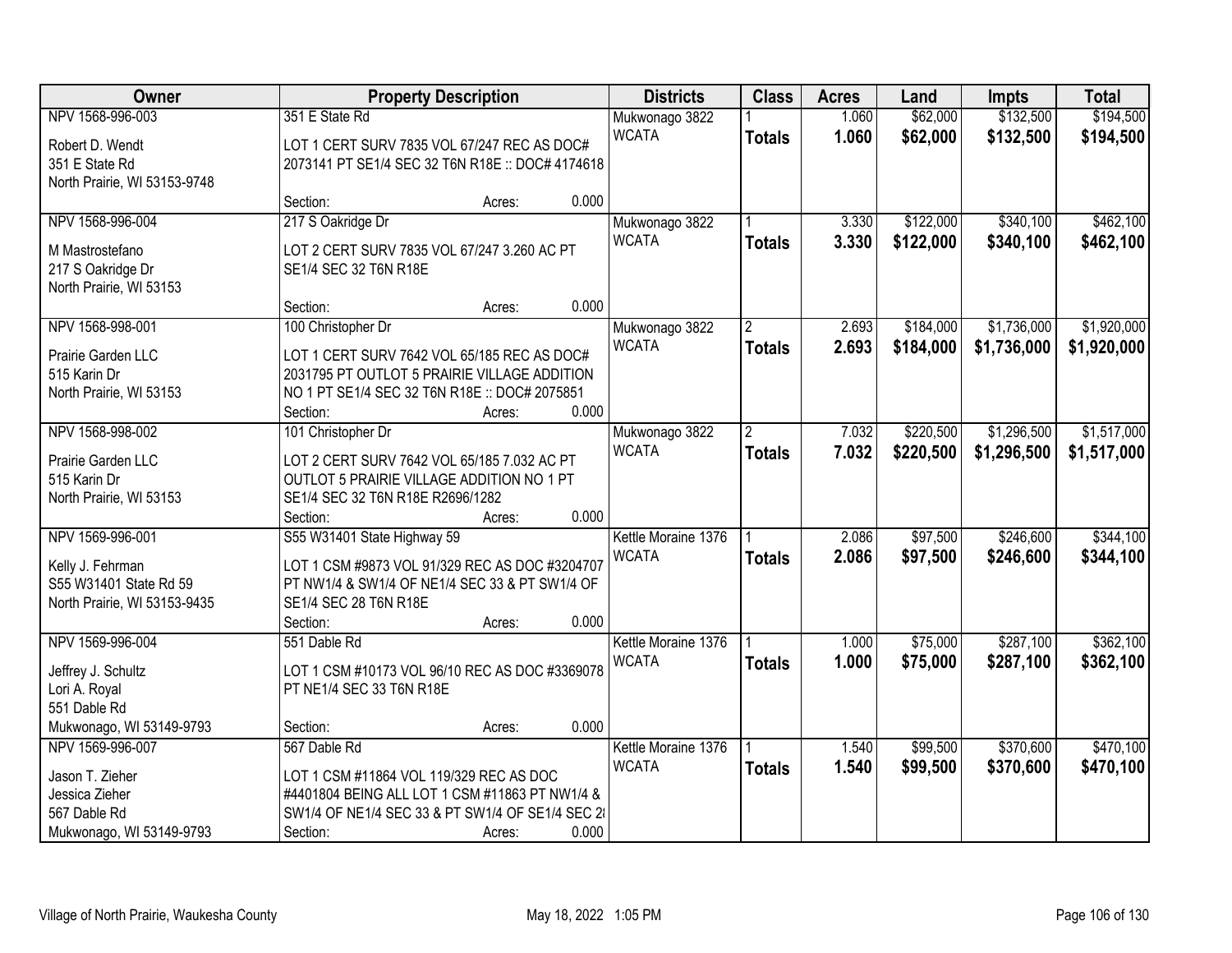| Owner                        | <b>Property Description</b>                        | <b>Districts</b>    | <b>Class</b>  | <b>Acres</b> | Land      | Impts           | <b>Total</b> |
|------------------------------|----------------------------------------------------|---------------------|---------------|--------------|-----------|-----------------|--------------|
| NPV 1569-996-008             | 563 Dable Rd                                       | Kettle Moraine 1376 |               | 2.060        | \$121,500 | $\overline{50}$ | \$121,500    |
| Luke A. Christopherson       | LOT 2 CSM #11864 VOL 119/329 REC AS DOC            | <b>WCATA</b>        | <b>Totals</b> | 2.060        | \$121,500 | \$0             | \$121,500    |
| Ashley J. Christopherson     | #4401804 BEING ALL LOT 1 CSM #11863 PT NW1/4 &     |                     |               |              |           |                 |              |
| 1245 W Sunset Dr             | SW1/4 OF NE1/4 SEC 33 & PT SW1/4 OF SE1/4 SEC 2    |                     |               |              |           |                 |              |
| Waukesha, WI 53189-8510      | 0.000<br>Section:<br>Acres:                        |                     |               |              |           |                 |              |
| NPV 1569-996-011             | Dable Rd                                           | Kettle Moraine 1376 |               | 8.312        | \$107,000 | $\overline{50}$ | \$107,000    |
|                              |                                                    | <b>WCATA</b>        | <b>Totals</b> | 8.312        | \$107,000 | \$0             | \$107,000    |
| Schroedl Development,, LLC   | LOT 1 CSM #11995 VOL 122/14 REC AS DOC             |                     |               |              |           |                 |              |
| 829 Skibbereen Way           | #4468613 BEING ALL OF LOT 2 CSM #11863 PT          |                     |               |              |           |                 |              |
| Hartford, WI 53027-8520      | NW1/4 & SW1/4 OF NE1/4 SEC 33 T6N R18E             |                     |               |              |           |                 |              |
|                              | 0.000<br>Section:<br>Acres:                        |                     |               |              |           |                 |              |
| NPV 1569-996-012             | 543 Dable Rd                                       | Kettle Moraine 1376 |               | 1.118        | \$80,500  | \$438,600       | \$519,100    |
| Jaclyn R. Moeller            | LOT 2 CSM #11995 VOL 122/14 REC AS DOC             | <b>WCATA</b>        | <b>Totals</b> | 1.118        | \$80,500  | \$438,600       | \$519,100    |
| 543 Dable Rd                 | #4468613 BEING ALL OF LOT 2 CSM #11863 PT          |                     |               |              |           |                 |              |
| Mukwonago, WI 53149          | NW1/4 & SW1/4 OF NE1/4 SEC 33 T6N R18E             |                     |               |              |           |                 |              |
|                              | 0.000<br>Section:<br>Acres:                        |                     |               |              |           |                 |              |
| NPV 1569-996-013             | Dable Rd                                           | Kettle Moraine 1376 |               | 2.420        | \$130,000 | \$0             | \$130,000    |
|                              |                                                    | <b>WCATA</b>        |               | 2.420        | \$130,000 | \$0             |              |
| Kelly Fehrman                | LOT 1 CSM #11996 VOL 122/20 REC AS DOC             |                     | <b>Totals</b> |              |           |                 | \$130,000    |
| 2728 Northview Rd Unit 62    | #4468614 REDIV OF LOTS 3-4 CSM #11864 PT NW1/4     |                     |               |              |           |                 |              |
| Waukesha, WI 53188-2010      | & SW1/4 OF NE1/4 SEC 33 & PT SW1/4 OF SE1/4 SEC    |                     |               |              |           |                 |              |
|                              | 0.000<br>Section:<br>Acres:                        |                     |               |              |           |                 |              |
| NPV 1569-996-014             | 555 Dable Rd                                       | Kettle Moraine 1376 |               | 4.980        | \$163,000 | \$461,200       | \$624,200    |
| Lee F. Schroedl              | LOT 2 CSM #11996 VOL 122/20 REC AS DOC             | <b>WCATA</b>        | <b>Totals</b> | 4.980        | \$163,000 | \$461,200       | \$624,200    |
| Kristin A. Schroedl          | #4468614 REDIV OF LOTS 3-4 CSM #11864 PT NW1/4     |                     |               |              |           |                 |              |
| 555 Dable Rd                 | & SW1/4 OF NE1/4 SEC 33 & PT SW1/4 OF SE1/4 SEC    |                     |               |              |           |                 |              |
| Mukwonago, WI 53149-9793     | 0.000<br>Section:                                  |                     |               |              |           |                 |              |
| NPV 1570-969                 | Acres:<br>307 Karin Dr                             |                     |               | 2.989        | \$87,500  | \$122,500       | \$210,000    |
|                              |                                                    | Kettle Moraine 1376 |               |              |           |                 |              |
| Josh J. Coggon               | PT NW1/4 SEC 33 T6N R18E COM S1/4 COR SEC 32       | <b>WCATA</b>        | <b>Totals</b> | 2.989        | \$87,500  | \$122,500       | \$210,000    |
| 307 Karin Dr                 | N0?09'E 1033.90 FT N1?37'E 231.30 FT S63?39'W 6.68 |                     |               |              |           |                 |              |
| North Prairie, WI 53153      | FT N0?09'E 648.52 FT N61?30'E 2980.90 FT N60?38'E  |                     |               |              |           |                 |              |
|                              | 0.000<br>Section:<br>Acres:                        |                     |               |              |           |                 |              |
| NPV 1570-970                 | 361 E State Rd                                     | Kettle Moraine 1376 |               | 0.735        | \$53,000  | \$128,100       | \$181,100    |
|                              |                                                    | <b>WCATA</b>        | <b>Totals</b> | 0.735        | \$53,000  | \$128,100       | \$181,100    |
| Eugene Coggon                | PT NW1/4 SEC 33 T6N R18E COM W1/4 COR N0?12'W      |                     |               |              |           |                 |              |
| 361 E State Rd               | 706.40 FT NELY ALG CURVE 199.57 FT THE BGN         |                     |               |              |           |                 |              |
| North Prairie, WI 53153-9748 | S31?26'E 160.48 FT N58?34'E 200 FT N31?26'W        |                     |               |              |           |                 |              |
|                              | 0.000<br>Section:<br>Acres:                        |                     |               |              |           |                 |              |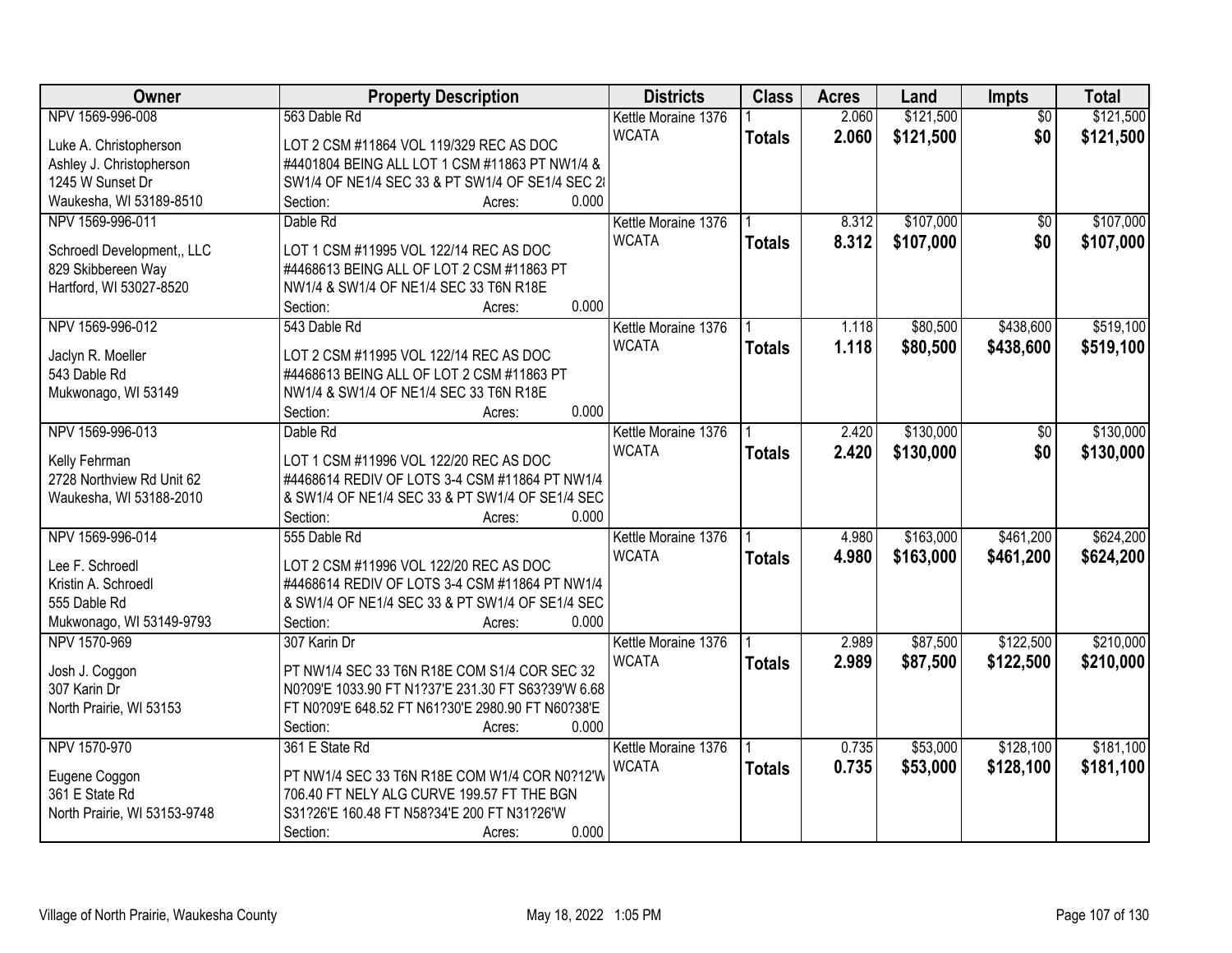| Owner                        |                                                | <b>Property Description</b> |       | <b>Districts</b>               | <b>Class</b>  | <b>Acres</b> | Land     | <b>Impts</b> | <b>Total</b> |
|------------------------------|------------------------------------------------|-----------------------------|-------|--------------------------------|---------------|--------------|----------|--------------|--------------|
| NPV 1571-001                 | 104 S Oakridge Dr                              |                             |       | Mukwonago 3822                 |               | 0.794        | \$67,500 | \$175,600    | \$243,100    |
| Patricia G. Shorr            | LOT 1 BLK 1 OAKRIDGE SUB PT SW1/4 SEC 32 T6N   |                             |       | <b>WCATA</b>                   | <b>Totals</b> | 0.794        | \$67,500 | \$175,600    | \$243,100    |
| 104 S Oakridge Dr            | R18E & NW1/4 SEC 5 T5N R18E R1392/340          |                             |       |                                |               |              |          |              |              |
| North Prairie, WI 53153      |                                                |                             |       |                                |               |              |          |              |              |
|                              | Section:                                       | Acres:                      | 0.000 |                                |               |              |          |              |              |
| NPV 1571-002                 | 204 Prairie View Dr                            |                             |       | Mukwonago 3822                 |               | 0.786        | \$67,000 | \$167,900    | \$234,900    |
| Susanne J. Byrne             | LOT 2 BLK 1 OAKRIDGE SUBDIVISION PT SW1/4 SEC  |                             |       | <b>WCATA</b>                   | <b>Totals</b> | 0.786        | \$67,000 | \$167,900    | \$234,900    |
| 204 Prairie View Dr          | 32 T6N R18E & NW1/4 SEC 5 T5N R18E R622/602    |                             |       |                                |               |              |          |              |              |
| North Prairie, WI 53153      |                                                |                             |       |                                |               |              |          |              |              |
|                              | Section:                                       | Acres:                      | 0.000 |                                |               |              |          |              |              |
| NPV 1571-003                 | 206 Prairie View Dr                            |                             |       | Mukwonago 3822                 |               | 0.868        | \$45,000 | \$7,600      | \$52,600     |
|                              |                                                |                             |       | <b>WCATA</b>                   | <b>Totals</b> | 0.868        | \$45,000 | \$7,600      | \$52,600     |
| David L. Schroeder           | LOT 3 BLK 1 OAKRIDGE SUBDIVISION PT SW1/4 SEC  |                             |       |                                |               |              |          |              |              |
| 208 Prairie View Dr          | 32 T6N R18E & NW1/4 SEC 5 T5N R18E             |                             |       |                                |               |              |          |              |              |
| North Prairie, WI 53153-9782 | Section:                                       |                             | 0.000 |                                |               |              |          |              |              |
| NPV 1571-004                 | 208 Prairie View Dr                            | Acres:                      |       |                                |               | 0.882        | \$70,500 | \$260,500    | \$331,000    |
|                              |                                                |                             |       | Mukwonago 3822<br><b>WCATA</b> |               |              |          |              |              |
| David L. Schroeder           | LOT 4 BLK 1 OAKRIDGE SUBDIVISION PT SW1/4 SEC  |                             |       |                                | <b>Totals</b> | 0.882        | \$70,500 | \$260,500    | \$331,000    |
| 208 Prairie View Dr          | 32 T6N R18E & NW1/4 SEC 5 T5N R18E             |                             |       |                                |               |              |          |              |              |
| North Prairie, WI 53153-9782 |                                                |                             |       |                                |               |              |          |              |              |
|                              | Section:                                       | Acres:                      | 0.000 |                                |               |              |          |              |              |
| NPV 1571-005                 | 210 Prairie View Dr                            |                             |       | Mukwonago 3822                 |               | 1.030        | \$76,000 | \$261,300    | \$337,300    |
| Ricky A. Reed                | LOT 5 BLK 1 OAKRIDGE SUBDIVISION PT SW1/4 SEC  |                             |       | <b>WCATA</b>                   | <b>Totals</b> | 1.030        | \$76,000 | \$261,300    | \$337,300    |
| Andrea J. Reed               | 32 T6N R18E & NW1/4 SEC 5 T5N R18E             |                             |       |                                |               |              |          |              |              |
| 210 Prairie View Dr          |                                                |                             |       |                                |               |              |          |              |              |
| North Prairie, WI 53153-9782 | Section:                                       | Acres:                      | 0.000 |                                |               |              |          |              |              |
| NPV 1571-006                 | 199 S Oakridge Dr                              |                             |       | Mukwonago 3822                 |               | 0.680        | \$62,000 | \$286,300    | \$348,300    |
| Kaitlin Ziemke               | LOT 1 BLK 2 EX NELY 25 FT OAKRIDGE SUBDIVISION |                             |       | <b>WCATA</b>                   | <b>Totals</b> | 0.680        | \$62,000 | \$286,300    | \$348,300    |
| 199 S Oakridge Dr            | PT SW1/4 SEC 32 T6N R18E & NW1/4 SEC 5 T5N     |                             |       |                                |               |              |          |              |              |
| North Prairie, WI 53153-9792 | R18E:: DOC# 4280182                            |                             |       |                                |               |              |          |              |              |
|                              | Section:                                       | Acres:                      | 0.000 |                                |               |              |          |              |              |
| NPV 1571-007                 | 203 S Oakridge Dr                              |                             |       | Mukwonago 3822                 |               | 0.891        | \$71,000 | \$178,400    | \$249,400    |
|                              |                                                |                             |       | <b>WCATA</b>                   | <b>Totals</b> | 0.891        | \$71,000 | \$178,400    | \$249,400    |
| Scott Schwarzkopf            | LOT 2 BLK 2 OAKRIDGE SUBDIVISION PT SW1/4 SEC  |                             |       |                                |               |              |          |              |              |
| Deborah Schwarzkopf          | 32 T6N R18E & NW1/4 SEC 5 T5N R18E R2926/857   |                             |       |                                |               |              |          |              |              |
| 203 S Oakridge Dr            |                                                |                             |       |                                |               |              |          |              |              |
| North Prairie, WI 53153      | Section:                                       | Acres:                      | 0.000 |                                |               |              |          |              |              |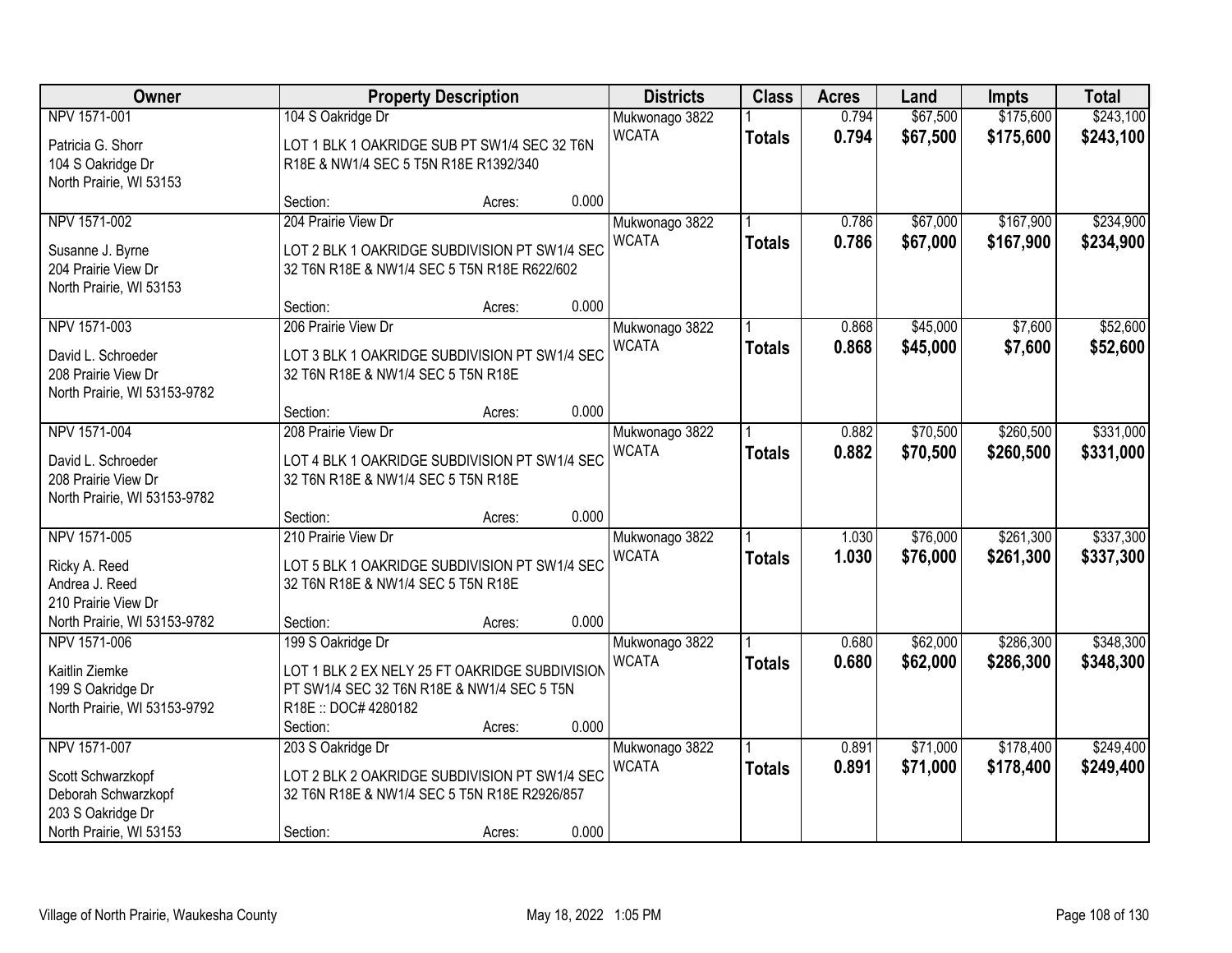| Owner                        | <b>Property Description</b>                     |        |       | <b>Districts</b> | <b>Class</b>  | <b>Acres</b> | Land     | <b>Impts</b> | <b>Total</b> |
|------------------------------|-------------------------------------------------|--------|-------|------------------|---------------|--------------|----------|--------------|--------------|
| NPV 1571-008                 | 205 S Oakridge Dr                               |        |       | Mukwonago 3822   |               | 1.023        | \$76,000 | \$180,600    | \$256,600    |
| Jose G. Ortiz                | LOT 3 BLK 2 OAKRIDGE SUBDIVISION PT SW1/4 SEC   |        |       | <b>WCATA</b>     | <b>Totals</b> | 1.023        | \$76,000 | \$180,600    | \$256,600    |
| 205 S Oakridge Dr            | 32 T6N R18E & NW1/4 SEC 5 T5N R18E :: DOC#      |        |       |                  |               |              |          |              |              |
| North Prairie, WI 53153-9736 | 4193795                                         |        |       |                  |               |              |          |              |              |
|                              | Section:                                        | Acres: | 0.000 |                  |               |              |          |              |              |
| NPV 1571-009                 | 208 S Oakridge Dr                               |        |       | Mukwonago 3822   |               | 1.424        | \$87,500 | \$210,500    | \$298,000    |
|                              |                                                 |        |       | <b>WCATA</b>     | <b>Totals</b> | 1.424        | \$87,500 | \$210,500    | \$298,000    |
| Richard P. Duane             | LOT 1 BLK 3 OAKRIDGE SUBDIVISION PT SW1/4 SEC   |        |       |                  |               |              |          |              |              |
| Paula J. Duane               | 32 T6N R18E & NW1/4 SEC 5 T5N R18E EX VOL       |        |       |                  |               |              |          |              |              |
| 208 S Oakridge Dr            | 1243/369 DEEDS ALSO PT SW1/4 SEC 32 COM NE      |        |       |                  |               |              |          |              |              |
| North Prairie, WI 53153      | Section:                                        | Acres: | 0.000 |                  |               |              |          |              |              |
| NPV 1571-010                 | 206 S Oakridge Dr                               |        |       | Mukwonago 3822   |               | 1.490        | \$89,500 | \$193,400    | \$282,900    |
| David A. Moots               | LOT 2 & PT LOT 1 BLK 3 OAKRIDGE SUBDIVISION PT  |        |       | <b>WCATA</b>     | <b>Totals</b> | 1.490        | \$89,500 | \$193,400    | \$282,900    |
| 206 S Oakridge Dr            | SW1/4 SEC 32 T6N R18E & NW1/4 SEC 5 T5N R18E    |        |       |                  |               |              |          |              |              |
| North Prairie, WI 53153      | VOL 1112/289 DEEDS & VOL 1243/369 DEEDS         |        |       |                  |               |              |          |              |              |
|                              | Section:                                        | Acres: | 0.000 |                  |               |              |          |              |              |
| NPV 1571-011                 | 204 S Oakridge Dr                               |        |       | Mukwonago 3822   |               | 1.498        | \$90,000 | \$183,500    | \$273,500    |
|                              |                                                 |        |       | <b>WCATA</b>     | <b>Totals</b> | 1.498        | \$90,000 | \$183,500    | \$273,500    |
| Sharlyn M. Grundman          | LOT 3 BLK 3 OAKRIDGE SUBDIVISION PT SW1/4 SEC   |        |       |                  |               |              |          |              |              |
| 204 S Oakridge Dr            | 32 T6N R18E & NW1/4 SEC 5 T5N R18E R187/403 &   |        |       |                  |               |              |          |              |              |
| North Prairie, WI 53153      | DOC# 4028091                                    |        |       |                  |               |              |          |              |              |
|                              | Section:                                        | Acres: | 0.000 |                  |               |              |          |              |              |
| NPV 1571-012                 | 201 Prairie View Dr                             |        |       | Mukwonago 3822   |               | 0.939        | \$73,000 | \$187,100    | \$260,100    |
| Ryan Knuese                  | LOT 4 BLK 3 OAKRIDGE SUBDIVISION PT SW1/4 SEC   |        |       | <b>WCATA</b>     | <b>Totals</b> | 0.939        | \$73,000 | \$187,100    | \$260,100    |
| 201 Prairie View Dr          | 32 T6N R18E & NW1/4 SEC 5 T5N R18E              |        |       |                  |               |              |          |              |              |
| North Prairie, WI 53153-9600 |                                                 |        |       |                  |               |              |          |              |              |
|                              | Section:                                        | Acres: | 0.000 |                  |               |              |          |              |              |
| NPV 1571-013                 | 207 Prairie View Dr                             |        |       | Mukwonago 3822   |               | 0.895        | \$71,000 | \$195,100    | \$266,100    |
| Allen Handy                  | LOT 5 BLK 3 OAKRIDGE SUBDIVISION PT SW1/4 SEC   |        |       | <b>WCATA</b>     | <b>Totals</b> | 0.895        | \$71,000 | \$195,100    | \$266,100    |
| Peggy Handy                  | 32 T6N R18E & NW1/4 SEC 5 T5N R18E R855/903     |        |       |                  |               |              |          |              |              |
| 207 Prairie View Dr          |                                                 |        |       |                  |               |              |          |              |              |
| North Prairie, WI 53153      | Section:                                        | Acres: | 0.000 |                  |               |              |          |              |              |
| NPV 1571-014                 | 301 Prairie View Dr                             |        |       | Mukwonago 3822   |               | 1.163        | \$80,000 | \$197,800    | \$277,800    |
|                              |                                                 |        |       | <b>WCATA</b>     | <b>Totals</b> | 1.163        | \$80,000 | \$197,800    | \$277,800    |
| Conald Beranek               | LOT 6 BLK 3 OAKRIDGE SUBDIVISION PT SW1/4 SEC   |        |       |                  |               |              |          |              |              |
| Avis I. Beranek              | 32 T6N R18E & NW1/4 SEC 5 T5N R18E VOL 1079/301 |        |       |                  |               |              |          |              |              |
| 301 Prairie View Dr          | <b>DEEDS</b>                                    |        |       |                  |               |              |          |              |              |
| North Prairie, WI 53153      | Section:                                        | Acres: | 0.000 |                  |               |              |          |              |              |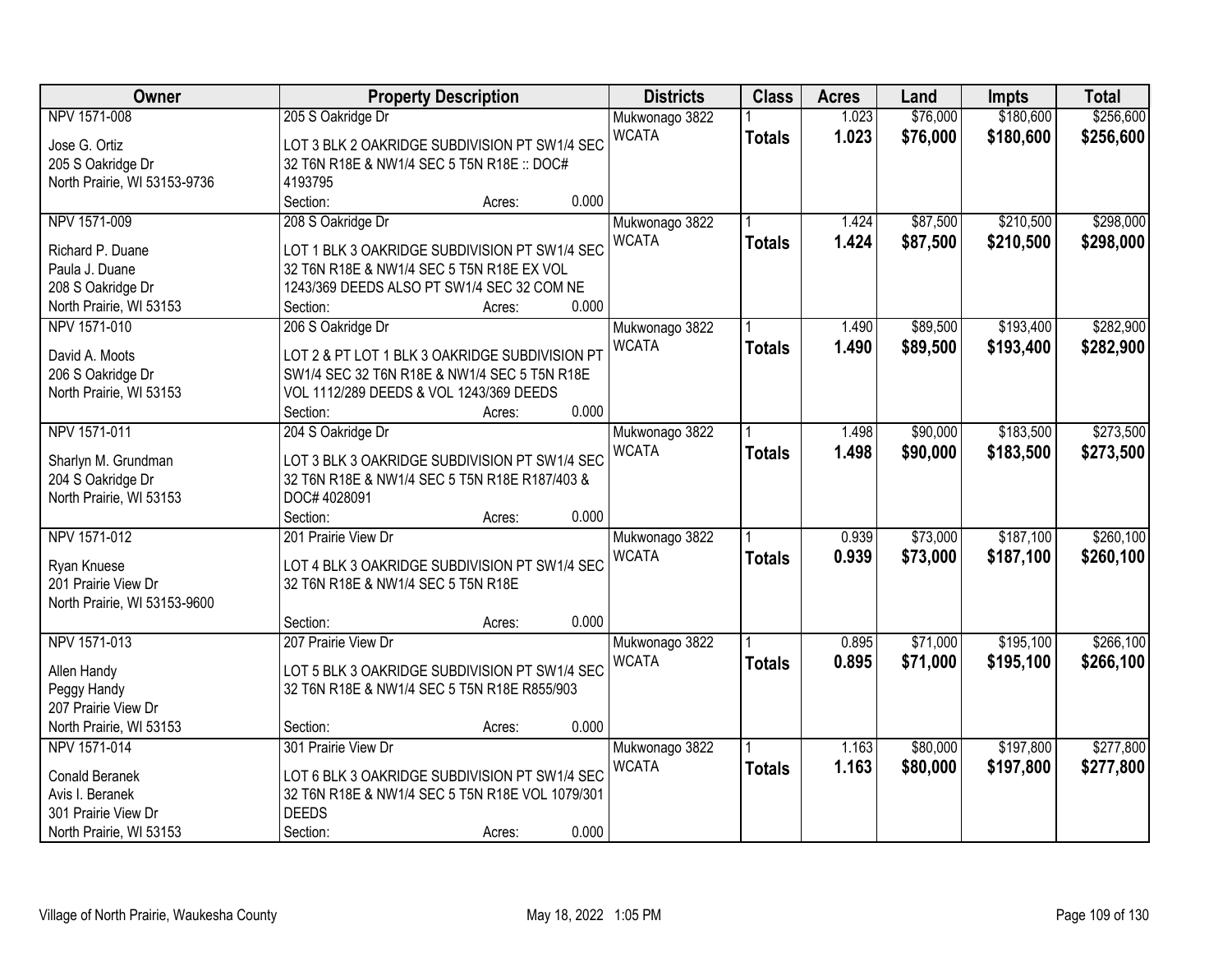| Owner                                | <b>Property Description</b>                     | <b>Districts</b> | <b>Class</b>  | <b>Acres</b> | Land      | <b>Impts</b> | <b>Total</b> |
|--------------------------------------|-------------------------------------------------|------------------|---------------|--------------|-----------|--------------|--------------|
| NPV 1571-015                         | 303 Prairie View Dr                             | Mukwonago 3822   |               | 1.193        | \$81,000  | \$228,800    | \$309,800    |
| Mitchell L. Corbin                   | LOT 7 BLK 3 OAKRIDGE SUBDIVISION PT SW1/4 SEC   | <b>WCATA</b>     | <b>Totals</b> | 1.193        | \$81,000  | \$228,800    | \$309,800    |
| Jena Corbin                          | 32 T6N R18E & NW1/4 SEC 5 T5N R18E :: DOC       |                  |               |              |           |              |              |
| 303 Prairie View Dr                  | #4355640                                        |                  |               |              |           |              |              |
| North Prairie, WI 53153-9740         | 0.000<br>Section:<br>Acres:                     |                  |               |              |           |              |              |
| NPV 1571-016                         | 305 Prairie View Dr                             | Mukwonago 3822   |               | 0.996        | \$75,000  | \$197,300    | \$272,300    |
|                                      |                                                 | <b>WCATA</b>     | <b>Totals</b> | 0.996        | \$75,000  | \$197,300    | \$272,300    |
| Judith E Beranek Special Needs Trust | LOT 8 BLK 3 OAKRIDGE SUBDIVISION PT SW1/4 SEC   |                  |               |              |           |              |              |
| 225 E State Rd                       | 32 T6N R18E & NW1/4 SEC 5 T5N R18E              |                  |               |              |           |              |              |
| North Prairie, WI 53153-9747         | 0.000                                           |                  |               |              |           |              |              |
|                                      | Section:<br>Acres:                              |                  |               |              |           |              |              |
| NPV 1571-017                         | 401 Prairie View Dr                             | Mukwonago 3822   |               | 0.934        | \$72,500  | \$207,800    | \$280,300    |
| Ralph & Geraldine Sanders Revocable  | PT LOT 9 BLK 3 EX N1/2 OAKRIDGE SUBDIVISION PT  | <b>WCATA</b>     | <b>Totals</b> | 0.934        | \$72,500  | \$207,800    | \$280,300    |
| Trust                                | SW1/4 SEC 32 T6N R18E & NW1/4 SEC 5 T5N R18E    |                  |               |              |           |              |              |
| PO Box 16                            | COM SE COR LOT 9 N2?26'E 73.01 FT N13?23'W 120  |                  |               |              |           |              |              |
| North Prairie, WI 53153-0016         | 0.000<br>Section:<br>Acres:                     |                  |               |              |           |              |              |
| NPV 1571-018                         | 203 Prairie View Dr                             | Mukwonago 3822   |               | 2.705        | \$100,000 | \$154,100    | \$254,100    |
| Lee Pagel                            | ALL OF LOT 9 BLK 3 OAKRIDGE SUBDIVISION PT      | <b>WCATA</b>     | <b>Totals</b> | 2.705        | \$100,000 | \$154,100    | \$254,100    |
| 203 Prairie View Dr                  | SW1/4 SEC 32 T6N R18E VOL 1019/543 DEEDS EX     |                  |               |              |           |              |              |
| North Prairie, WI 53153              | <b>VOL 1020/207 DEEDS</b>                       |                  |               |              |           |              |              |
|                                      | 0.000<br>Section:<br>Acres:                     |                  |               |              |           |              |              |
| NPV 1571-019                         | 403 Prairie View Dr                             | Mukwonago 3822   |               | 0.970        | \$74,000  | \$222,700    | \$296,700    |
|                                      |                                                 | <b>WCATA</b>     | <b>Totals</b> | 0.970        | \$74,000  | \$222,700    | \$296,700    |
| Michael R. Radomski                  | LOT 10 BLK 3 OAKRIDGE SUBDIVISION PT SW1/4      |                  |               |              |           |              |              |
| 403 Prairie View Dr                  | SEC 32 T6N R18E & NW1/4 SEC 5 T5N R18E R282/955 |                  |               |              |           |              |              |
| North Prairie, WI 53153              |                                                 |                  |               |              |           |              |              |
|                                      | 0.000<br>Section:<br>Acres:                     |                  |               |              |           |              |              |
| NPV 1571-020                         | 405 Prairie View Dr                             | Mukwonago 3822   |               | 0.884        | \$71,000  | \$227,700    | \$298,700    |
| Tyler C. Breckenridge                | PT LOTS 10 & 11 BLK 3 OAKRIDGE SUBDIVISION PT   | <b>WCATA</b>     | <b>Totals</b> | 0.884        | \$71,000  | \$227,700    | \$298,700    |
| Megan A. Breckenridge                | SW1/4 SEC 32 T6N R18E & NW1/4 SEC 5 T5N R18E    |                  |               |              |           |              |              |
| 405 Prairie View Dr                  | COM S76?30'W 44.88 FT FROM SE COR LOT 10;       |                  |               |              |           |              |              |
| North Prairie, WI 53153              | 0.000<br>Section:<br>Acres:                     |                  |               |              |           |              |              |
| NPV 1571-021                         | 407 Prairie View Dr                             | Mukwonago 3822   |               | 0.831        | \$69,000  | \$182,700    | \$251,700    |
|                                      |                                                 | <b>WCATA</b>     | <b>Totals</b> | 0.831        | \$69,000  | \$182,700    | \$251,700    |
| Steven L and Susan J Reckner Living  | PT LOT 11 BLK 3 OAKRIDGE SUBDIVISION PT SW1/4   |                  |               |              |           |              |              |
| Trust                                | SEC 32 T6N R18E & NW1/4 SEC 5 T5N R18E; COM     |                  |               |              |           |              |              |
| 407 Prairie View Dr                  | SLY LI LOT 11 N76?30'E 59.82 FT FROM SW COR LOT |                  |               |              |           |              |              |
| North Prairie, WI 53153-9738         | 0.000<br>Section:<br>Acres:                     |                  |               |              |           |              |              |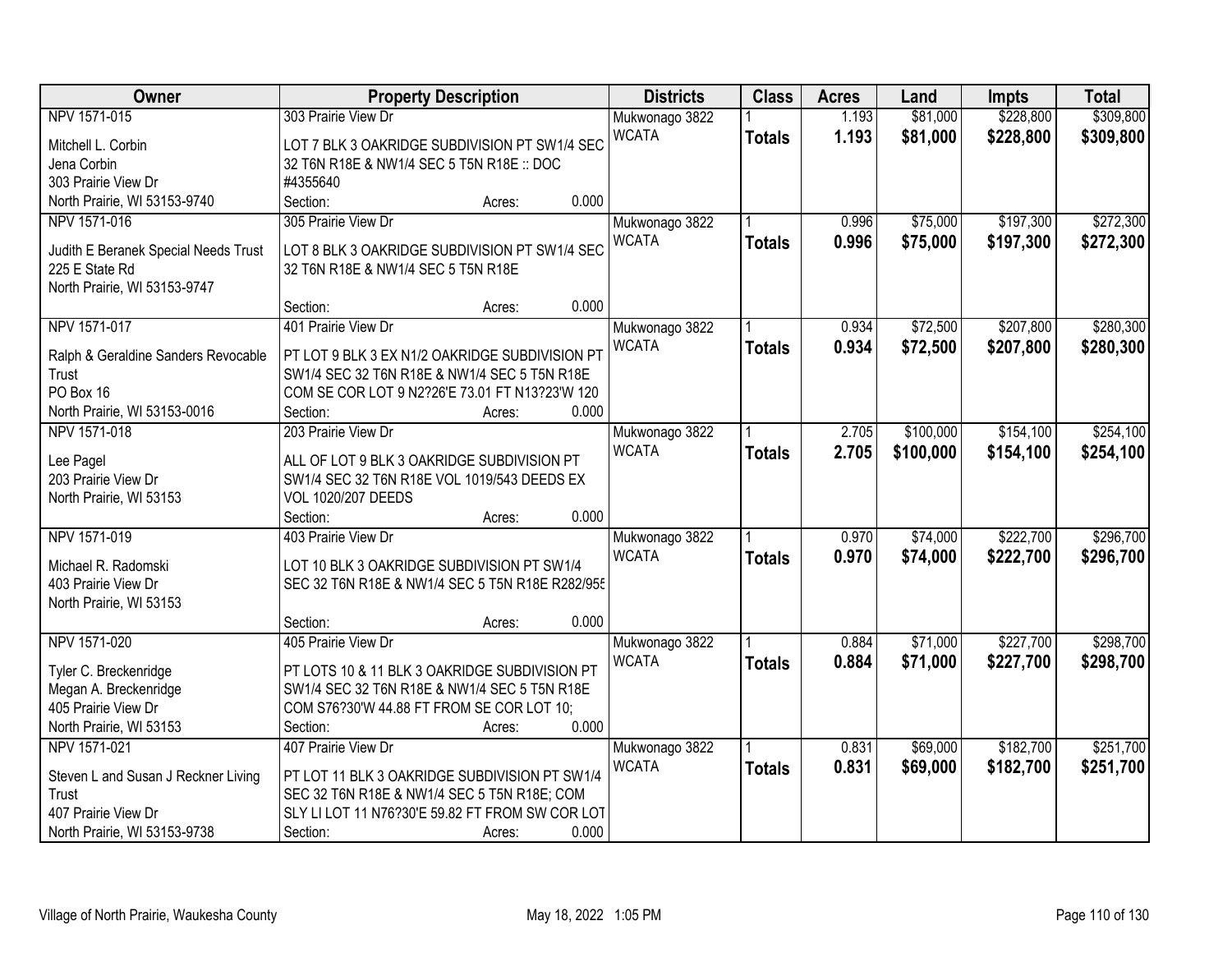| Owner                             |                                               | <b>Property Description</b> |       | <b>Districts</b> | <b>Class</b>  | <b>Acres</b> | Land     | <b>Impts</b> | <b>Total</b> |
|-----------------------------------|-----------------------------------------------|-----------------------------|-------|------------------|---------------|--------------|----------|--------------|--------------|
| NPV 1571-022                      | 409 Prairie View Dr                           |                             |       | Mukwonago 3822   |               | 1.135        | \$79,000 | \$306,000    | \$385,000    |
| Wayne T. Wojes                    | LOT 12 BLK 3 OAKRIDGE SUBDIVISION BEING PT    |                             |       | <b>WCATA</b>     | <b>Totals</b> | 1.135        | \$79,000 | \$306,000    | \$385,000    |
| 409 Prairie View Dr               | SW1/4 SEC 32 T6N R18E & NW1/4 SEC 5 T5N R18E  |                             |       |                  |               |              |          |              |              |
| North Prairie, WI 53153-9738      |                                               |                             |       |                  |               |              |          |              |              |
|                                   | Section:                                      | Acres:                      | 0.000 |                  |               |              |          |              |              |
| NPV 1571-023                      | 300 Prairie View Dr                           |                             |       | Mukwonago 3822   |               | 1.003        | \$75,500 | \$194,700    | \$270,200    |
|                                   |                                               |                             |       | <b>WCATA</b>     | <b>Totals</b> | 1.003        | \$75,500 | \$194,700    | \$270,200    |
| The Thomas J Sindorf and Pamela J | LOT 1 BLK 4 OAKRIDGE SUBDIVISION PT SW1/4 SEC |                             |       |                  |               |              |          |              |              |
| Sindorf                           | 32 T6N R18E & NW1/4 SEC 5 T5N R18E :: DOC#    |                             |       |                  |               |              |          |              |              |
| 300 Prairie View Dr               | 4314660                                       |                             |       |                  |               |              |          |              |              |
| North Prairie, WI 53153-9740      | Section:                                      | Acres:                      | 0.000 |                  |               |              |          |              |              |
| NPV 1571-024                      | 302 Prairie View Dr                           |                             |       | Mukwonago 3822   |               | 1.003        | \$75,500 | \$282,400    | \$357,900    |
| Joseph S. Moravec                 | LOT 2 BLK 4 OAKRIDGE SUBDIVISION PT SW1/4 SEC |                             |       | <b>WCATA</b>     | <b>Totals</b> | 1.003        | \$75,500 | \$282,400    | \$357,900    |
| Nicole L. Moravec                 | 32 T6N R18E & NW1/4 SEC 5 T5N R18E DOC#       |                             |       |                  |               |              |          |              |              |
| 302 Prairie View Dr               | 3300209                                       |                             |       |                  |               |              |          |              |              |
| North Prairie, WI 53153           | Section:                                      | Acres:                      | 0.000 |                  |               |              |          |              |              |
| NPV 1571-025                      | 304 Prairie View Dr                           |                             |       | Mukwonago 3822   |               | 1.265        | \$83,000 | \$223,500    | \$306,500    |
|                                   |                                               |                             |       | <b>WCATA</b>     | <b>Totals</b> | 1.265        | \$83,000 | \$223,500    | \$306,500    |
| Gerald E. Hegeman                 | LOT 3 BLK 4 OAKRIDGE SUBDIVISION PT SW1/4 SEC |                             |       |                  |               |              |          |              |              |
| Erin M. Hegeman                   | 32 T6N R18E & NW1/4 SEC 5 T5N R18E :: DOC#    |                             |       |                  |               |              |          |              |              |
| 304 Prairie View Dr               | 4331151                                       |                             |       |                  |               |              |          |              |              |
| North Prairie, WI 53153-9740      | Section:                                      | Acres:                      | 0.000 |                  |               |              |          |              |              |
| NPV 1571-026                      | 306 Prairie View Dr                           |                             |       | Mukwonago 3822   |               | 1.171        | \$80,000 | \$268,600    | \$348,600    |
| Ronald M. Flug                    | LOT 4 BLK 4 OAKRIDGE SUBDIVISION PT SW1/4 SEC |                             |       | <b>WCATA</b>     | <b>Totals</b> | 1.171        | \$80,000 | \$268,600    | \$348,600    |
| Lorilyn J. Flug                   | 32 T6N R18E & NW1/4 SEC 5 T5N R18E DOC#       |                             |       |                  |               |              |          |              |              |
| 306 Prairie View Dr               | 4026485                                       |                             |       |                  |               |              |          |              |              |
| North Prairie, WI 53153           | Section:                                      | Acres:                      | 0.000 |                  |               |              |          |              |              |
| NPV 1571-027                      | 308 Prairie View Dr                           |                             |       | Mukwonago 3822   |               | 1.006        | \$75,500 | \$187,800    | \$263,300    |
|                                   |                                               |                             |       | <b>WCATA</b>     | <b>Totals</b> | 1.006        | \$75,500 | \$187,800    | \$263,300    |
| Rosemarie Etzel Revocable Trust   | LOT 5 BLK 4 OAKRIDGE SUBDIVISION PT SW1/4 SEC |                             |       |                  |               |              |          |              |              |
| 308 Prairie View Dr               | 32 T6N R18E & NW1/4 SEC 5 T5N R18E :: DOC#    |                             |       |                  |               |              |          |              |              |
| North Prairie, WI 53153-9740      | 4297767                                       |                             |       |                  |               |              |          |              |              |
|                                   | Section:                                      | Acres:                      | 0.000 |                  |               |              |          |              |              |
| NPV 1571-028                      | 402 Prairie View Dr                           |                             |       | Mukwonago 3822   |               | 0.639        | \$59,500 | \$249,100    | \$308,600    |
| Michael Beaulieu                  | PT LOT 1 BLK 5 OAKRIDGE SUBDIVISION PT SW1/4  |                             |       | <b>WCATA</b>     | <b>Totals</b> | 0.639        | \$59,500 | \$249,100    | \$308,600    |
| Katie Beaulieu                    | SEC 32 T6N R18E & NW1/4 SEC 5 T5N R18E; COM   |                             |       |                  |               |              |          |              |              |
| 402 Prairie View Dr               | NW COR LOT 1; 125.11 FT NELY ALG ARC OF CURVE |                             |       |                  |               |              |          |              |              |
| North Prairie, WI 53153-9787      | Section:                                      | Acres:                      | 0.000 |                  |               |              |          |              |              |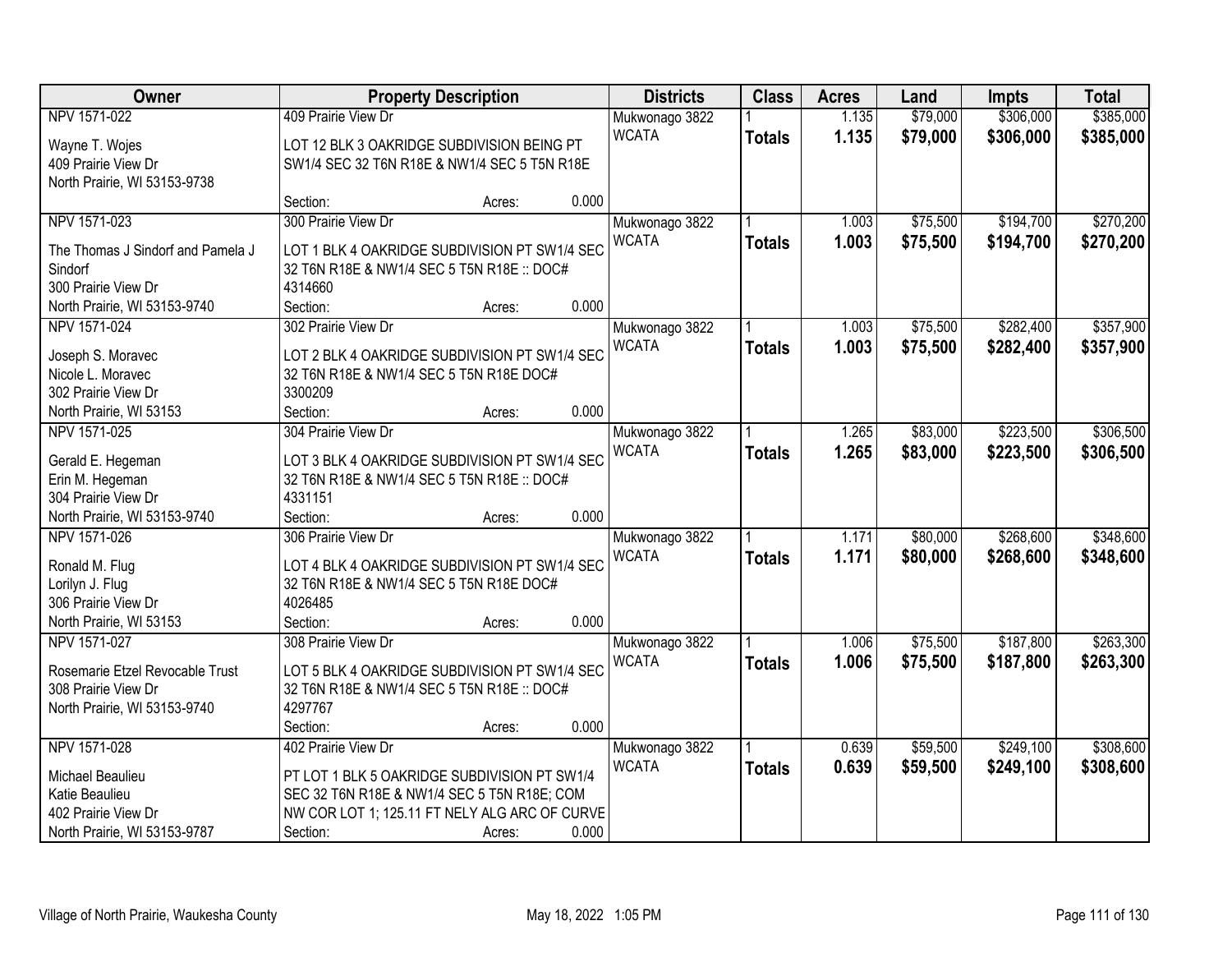| Owner                                    | <b>Property Description</b>                                                                       | <b>Districts</b>    | <b>Class</b>    | <b>Acres</b> | Land      | <b>Impts</b>    | <b>Total</b> |
|------------------------------------------|---------------------------------------------------------------------------------------------------|---------------------|-----------------|--------------|-----------|-----------------|--------------|
| NPV 1571-029                             | 404 Prairie View Dr                                                                               | Mukwonago 3822      |                 | 0.634        | \$59,500  | \$205,000       | \$264,500    |
| Edwin F. Peterson                        | PT LOTS 1 & 2 BLK 5 OAKRIDGE SUBDIVISION PT                                                       | <b>WCATA</b>        | <b>Totals</b>   | 0.634        | \$59,500  | \$205,000       | \$264,500    |
| Roberta A. Peterson                      | SW1/4 SEC 32 T6N R18E & NW1/4 SEC 5 T5N R18E                                                      |                     |                 |              |           |                 |              |
| 404 Prairie View Dr                      | COM AT POINT 160 FT N82?33'25""E OF SW COR LOT                                                    |                     |                 |              |           |                 |              |
| North Prairie, WI 53153                  | 0.000<br>Section:<br>Acres:                                                                       |                     |                 |              |           |                 |              |
| NPV 1571-030                             | 406 Prairie View Dr                                                                               | Mukwonago 3822      |                 | 0.686        | \$62,000  | \$184,600       | \$246,600    |
|                                          |                                                                                                   | <b>WCATA</b>        | <b>Totals</b>   | 0.686        | \$62,000  | \$184,600       | \$246,600    |
| Ronald A. Sell                           | PTS LOTS 2 & 3 BLK 5 OAKRIDGE SUBDIVISION PT                                                      |                     |                 |              |           |                 |              |
| Judy A. Sell                             | SW1/4 SEC 32 T6N R18E & NW1/4 SEC 5 T5N R18E                                                      |                     |                 |              |           |                 |              |
| 406 Prairie View Dr                      | <b>VOL 1128/320 DEEDS</b>                                                                         |                     |                 |              |           |                 |              |
| North Prairie, WI 53153                  | 0.000<br>Section:<br>Acres:                                                                       |                     |                 |              |           |                 |              |
| NPV 1571-031                             | 408 Prairie View Dr                                                                               | Mukwonago 3822      |                 | 0.714        | \$63,500  | \$166,800       | \$230,300    |
|                                          | PT LOT 3 BLK 5 OAKRIDGE SUBDIVISION PT SW1/4                                                      | <b>WCATA</b>        | <b>Totals</b>   | 0.714        | \$63,500  | \$166,800       | \$230,300    |
| Kristen M. Prager<br>408 Prairie View Dr |                                                                                                   |                     |                 |              |           |                 |              |
|                                          | SEC 32 T6N R18E & NW1/4 SEC 5 T5N R18E; COM NE<br>COR LOT 3; S05?35'08""E 207.12 FT; S82?33'25""W |                     |                 |              |           |                 |              |
| North Prairie, WI 53153-9787             | 0.000<br>Section:                                                                                 |                     |                 |              |           |                 |              |
|                                          | Acres:                                                                                            |                     |                 |              |           |                 |              |
| NPV 1571-032                             |                                                                                                   | Mukwonago 3822      | $\overline{X4}$ | 0.250        | \$0       | \$0             | \$0          |
| Village of North Prairie                 | FUTURE STREET EXTENSION AS DESCRIBED IN                                                           | <b>WCATA</b>        | <b>Totals</b>   | 0.250        | \$0       | \$0             | \$0          |
| 130 N Harrison St                        | OAKRDIGE SUBDIVISION PLAT; LYING EAST OF LOT                                                      |                     |                 |              |           |                 |              |
| North Prairie, WI 53153                  | 5 BLK 4 & WEST OF LOT 1 BLK 5 IN OAKRIDGE SUBD                                                    |                     |                 |              |           |                 |              |
|                                          | 0.000<br>Section:<br>Acres:                                                                       |                     |                 |              |           |                 |              |
| NPV 1571-993-002                         | 401 Dable Rd                                                                                      | Kettle Moraine 1376 |                 | 3.999        | \$153,500 | \$225,600       | \$379,100    |
|                                          |                                                                                                   | <b>WCATA</b>        | <b>Totals</b>   | 3.999        | \$153,500 | \$225,600       | \$379,100    |
| Mark Jester                              | LOT 2 CSM #9101 VOL 82/95 REC AS DOC #2614364                                                     |                     |                 |              |           |                 |              |
| Jean Jester                              | PT SW1/4 SEC 33 T6N R18E :: DOC #2614404                                                          |                     |                 |              |           |                 |              |
| 401 Dable Rd                             |                                                                                                   |                     |                 |              |           |                 |              |
| Mukwonago, WI 53149-9708                 | 0.000<br>Section: 33<br>Acres:                                                                    |                     |                 |              |           |                 |              |
| NPV 1571-993-004                         | Dable Rd                                                                                          | Kettle Moraine 1376 | 4               | 18.010       | \$5,900   | $\overline{50}$ | \$5,900      |
| Gesl Holdings, LLC                       | LOT 1 CSM #11790 VOL 118/300 REC AS DOC                                                           | <b>WCATA</b>        |                 | 5.500        | \$77,000  | \$0             | \$77,000     |
| c/o Mike Jozwik                          | #4372776 REDIV LOT 1 CSM #9101 VOL 82/95 & PT                                                     |                     | <b>Totals</b>   | 23.510       | \$82,900  | \$0             | \$82,900     |
| 3210 S Ann Louise Dr                     | NE1/4 SE1/4 SW1/4 SEC 33 T6N R18E                                                                 |                     |                 |              |           |                 |              |
| New Berlin, WI 53151-2319                | 0.000<br>Section:<br>Acres:                                                                       |                     |                 |              |           |                 |              |
| NPV 1571-993-005                         | W315 S6117 Dable Rd                                                                               | Kettle Moraine 1376 |                 | 2.140        | \$123,500 | \$15,000        | \$138,500    |
|                                          |                                                                                                   | <b>WCATA</b>        | <b>Totals</b>   | 2.140        | \$123,500 | \$15,000        | \$138,500    |
| Charles F. Jester                        | LOT 2 CSM #11790 VOL 118/300 REC AS DOC                                                           |                     |                 |              |           |                 |              |
| 429 Dable Rd                             | #4372776 REDIV LOT 1 CSM #9101 VOL 82/95 & PT                                                     |                     |                 |              |           |                 |              |
| Mukwonago, WI 53149-9708                 | NE1/4 SE1/4 SW1/4 SEC 33 T6N R18E                                                                 |                     |                 |              |           |                 |              |
|                                          | 0.000<br>Section:<br>Acres:                                                                       |                     |                 |              |           |                 |              |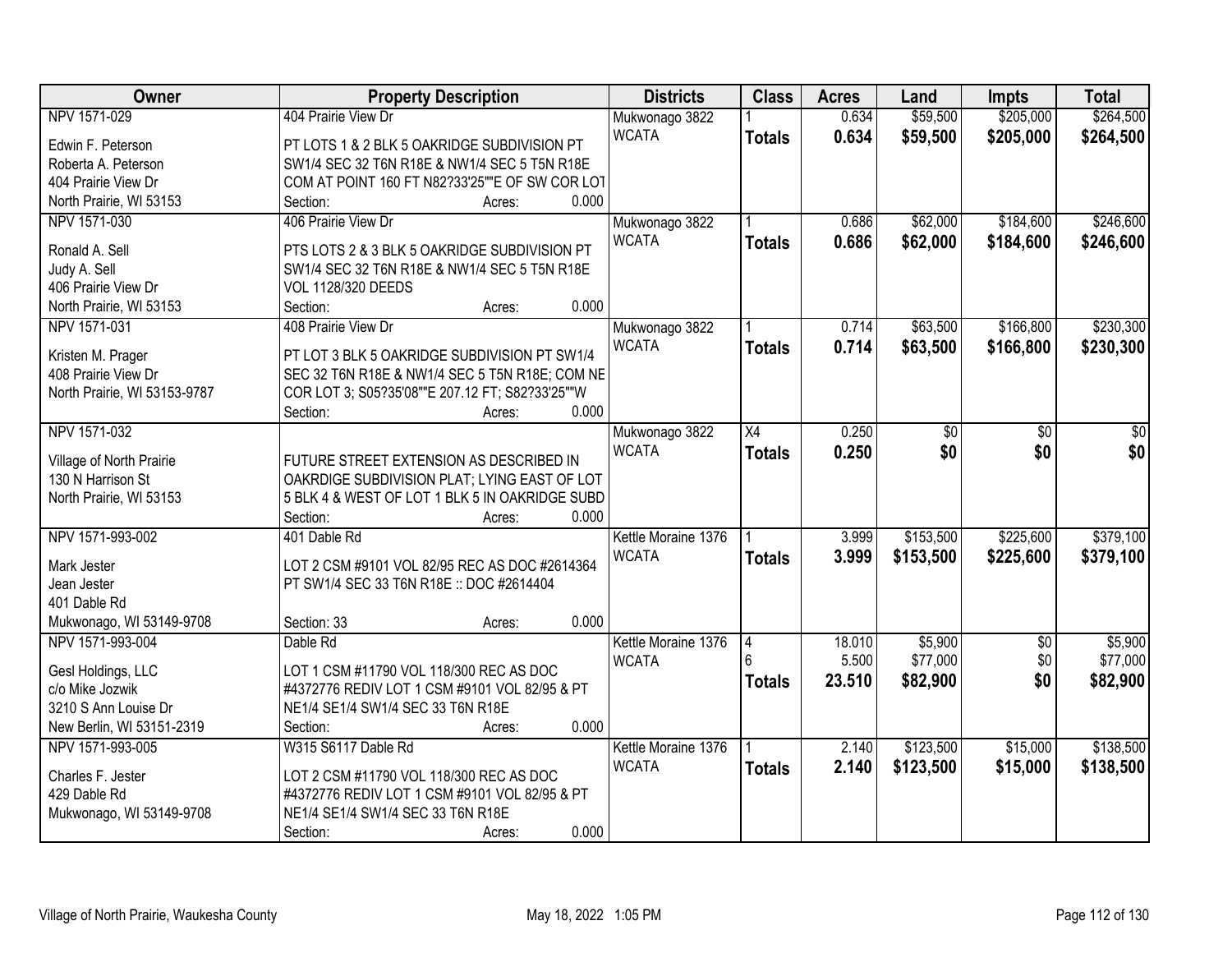| Owner                            | <b>Property Description</b>                     |        |       | <b>Districts</b>    | <b>Class</b>  | <b>Acres</b> | Land      | <b>Impts</b>    | <b>Total</b> |
|----------------------------------|-------------------------------------------------|--------|-------|---------------------|---------------|--------------|-----------|-----------------|--------------|
| NPV 1571-993-006                 | 429 Dable Rd                                    |        |       | Kettle Moraine 1376 |               | 1.860        | \$113,500 | \$81,500        | \$195,000    |
| Charles F. Jester                | LOT 3 CSM #11790 VOL 118/300 REC AS DOC         |        |       | <b>WCATA</b>        | <b>Totals</b> | 1.860        | \$113,500 | \$81,500        | \$195,000    |
| 429 Dable Rd                     | #4372776 REDIV LOT 1 CSM #9101 VOL 82/95 & PT   |        |       |                     |               |              |           |                 |              |
| Mukwonago, WI 53149-9708         | NE1/4 SE1/4 SW1/4 SEC 33 T6N R18E               |        |       |                     |               |              |           |                 |              |
|                                  | Section:                                        | Acres: | 0.000 |                     |               |              |           |                 |              |
| NPV 1571-996-001                 | 114 Heather Dr                                  |        |       | Kettle Moraine 1376 |               | 2.000        | \$120,000 | \$341,300       | \$461,300    |
|                                  |                                                 |        |       | <b>WCATA</b>        | <b>Totals</b> | 2.000        | \$120,000 | \$341,300       | \$461,300    |
| Christopher Schafer              | PARCEL 1 CERT SURV 9162 VOL 82/346 2.00 AC PT   |        |       |                     |               |              |           |                 |              |
| Tamra Schafer                    | SW1/4 & SE1/4 SEC 33 T6N R18E DOC# 2662916      |        |       |                     |               |              |           |                 |              |
| 114 Heather Dr                   |                                                 |        |       |                     |               |              |           |                 |              |
| North Prairie, WI 53153          | Section: 33                                     | Acres: | 0.000 |                     |               |              |           |                 |              |
| NPV 1571-996-003                 | 118 Heather Dr                                  |        |       | Kettle Moraine 1376 |               | 1.001        | \$75,000  | \$329,800       | \$404,800    |
| Derek A. Hussinger               | LOT 1 CSM #11851 VOL 119/264 REC AS DOC         |        |       | <b>WCATA</b>        | <b>Totals</b> | 1.001        | \$75,000  | \$329,800       | \$404,800    |
| Megan L. Hussinger               | #4397012 BEING REDIVISION OF PARCEL 2 CSM       |        |       |                     |               |              |           |                 |              |
| 118 Heather Dr                   | #9162 PT NE1/4 OF SW1/4 & NW1/4 OF SE1/4 SEC 33 |        |       |                     |               |              |           |                 |              |
| North Prairie, WI 53153-9768     | Section: 33                                     | Acres: | 0.000 |                     |               |              |           |                 |              |
| NPV 1571-996-004                 | W315 S6045 Dable Rd                             |        |       | Kettle Moraine 1376 |               | 2.611        | \$148,000 | \$292,500       | \$440,500    |
|                                  |                                                 |        |       | <b>WCATA</b>        | <b>Totals</b> | 2.611        | \$148,000 | \$292,500       | \$440,500    |
| Andrew Paul Schmidt              | LOT 2 CSM #11851 VOL 119/264 REC AS DOC         |        |       |                     |               |              |           |                 |              |
| W315 S6045 Dable Rd              | #4397012 BEING REDIVISION OF PARCEL 2 CSM       |        |       |                     |               |              |           |                 |              |
| Mukwonago, WI 53149-9736         | #9162 PT NE1/4 OF SW1/4 & NW1/4 OF SE1/4 SEC 33 |        |       |                     |               |              |           |                 |              |
|                                  | Section: 33                                     | Acres: | 0.000 |                     |               |              |           |                 |              |
| NPV 1728-995                     | S62 W34052 Piper Rd                             |        |       | Mukwonago 3822      |               | 2.400        | \$107,000 | \$0             | \$107,000    |
| American Tower Asset Sub II, LLC | PT SE1/4 SEC 36 T6N R17E; COM SE COR;           |        |       | <b>WCATA</b>        | <b>Totals</b> | 2.400        | \$107,000 | \$0             | \$107,000    |
| c/o Property Tax Dept            | N02?11'25""W 33.00 FT THE BGN; N02?11'25""W     |        |       |                     |               |              |           |                 |              |
| PO Box 723597                    | 339.44 FT; S87?44'48""W 385.00 FT; S02?11'25""E |        |       |                     |               |              |           |                 |              |
| Atlanta, GA 31139-0597           | Section:                                        | Acres: | 0.000 |                     |               |              |           |                 |              |
| NPV 1886-997-004                 | S64 W31904 County Rd X                          |        |       | Mukwonago 3822      |               | 5.025        | \$186,000 | \$187,600       | \$373,600    |
|                                  |                                                 |        |       | <b>WCATA</b>        | <b>Totals</b> | 5.025        | \$186,000 | \$187,600       | \$373,600    |
| Michael L. Major                 | LOT 1 CERT SURV 7823 VOL 67/187 REC AS DOC#     |        |       |                     |               |              |           |                 |              |
| Janet S. Major                   | 2070908 PT NW1/4 SEC 4 T5N R18E :: DOC# 2078599 |        |       |                     |               |              |           |                 |              |
| S64w31904 Road X                 |                                                 |        |       |                     |               |              |           |                 |              |
| Mukwonago, WI 53149-8763         | Section:                                        | Acres: | 0.000 |                     |               |              |           |                 |              |
| NPV 1886-997-005                 | County Rd X                                     |        |       | Mukwonago 3822      |               | 3.078        | \$1,000   | $\overline{50}$ | \$1,000      |
| Wendy Delano                     | LOT 1 CERT SURV 10903 VOL 106/93 3.078 AC PT    |        |       | <b>WCATA</b>        | <b>Totals</b> | 3.078        | \$1,000   | \$0             | \$1,000      |
| W259 S7300 Oakdale Dr            | NW1/4 SEC 4 T5N R18E DOC# 3714764               |        |       |                     |               |              |           |                 |              |
| Waukesha, WI 53189               |                                                 |        |       |                     |               |              |           |                 |              |
|                                  | Section:                                        | Acres: | 0.000 |                     |               |              |           |                 |              |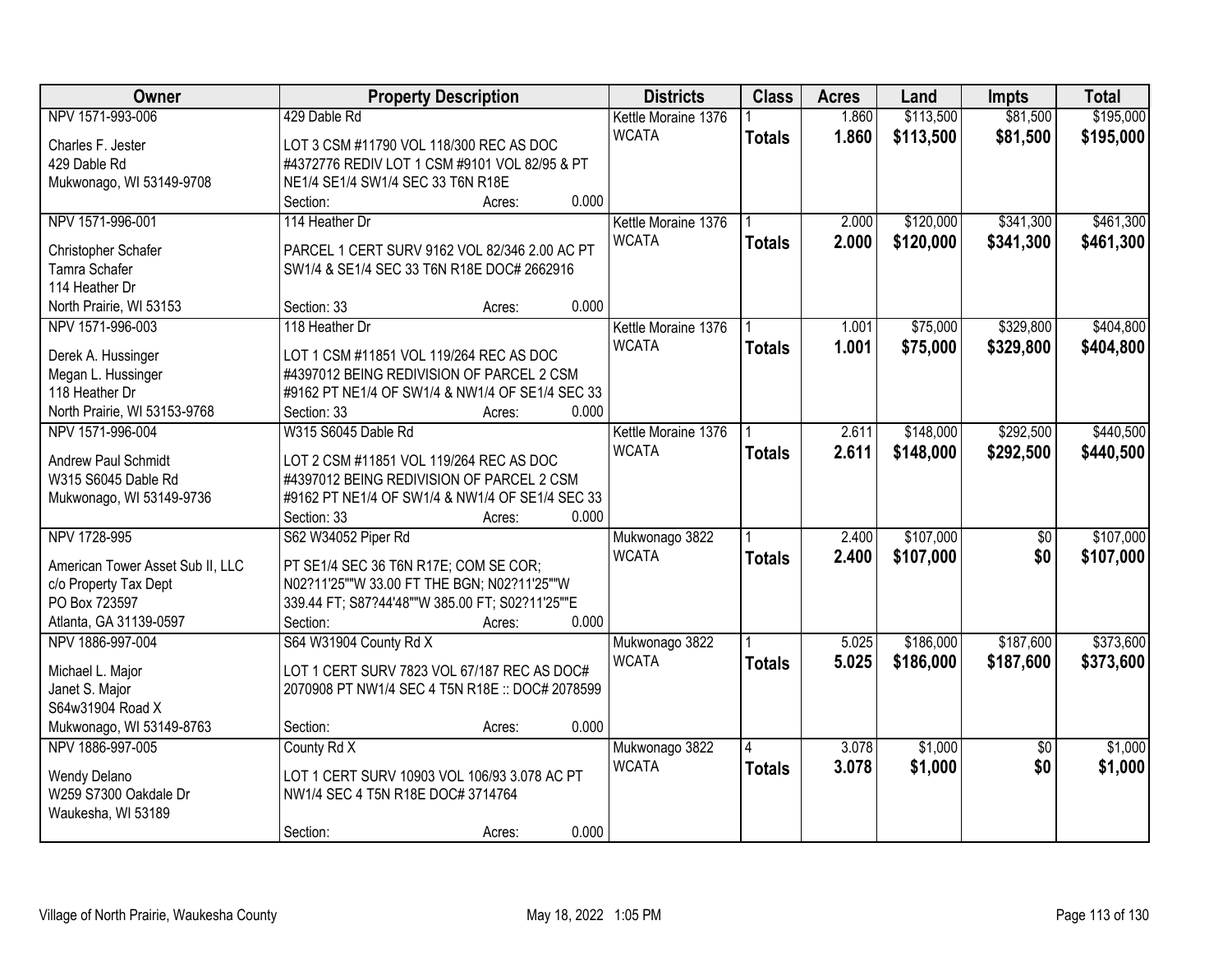| Owner                        |                                                | <b>Property Description</b> |       | <b>Districts</b> | <b>Class</b>  | <b>Acres</b> | Land     | Impts           | <b>Total</b> |
|------------------------------|------------------------------------------------|-----------------------------|-------|------------------|---------------|--------------|----------|-----------------|--------------|
| NPV 1886-997-006             | County Rd X                                    |                             |       | Mukwonago 3822   |               | 3.078        | \$1,000  | $\overline{50}$ | \$1,000      |
| Wendy Delano                 | LOT 2 CERT SURV 10903 VOL 106/93 3.078 AC PT   |                             |       | <b>WCATA</b>     | <b>Totals</b> | 3.078        | \$1,000  | \$0             | \$1,000      |
| W259 S7300 Oakdale Dr        | NW1/4 SEC 4 T5N R18E DOC# 3714764              |                             |       |                  |               |              |          |                 |              |
| Waukesha, WI 53189           |                                                |                             |       |                  |               |              |          |                 |              |
|                              | Section:                                       | Acres:                      | 0.000 |                  |               |              |          |                 |              |
| NPV 1889-001                 | 412 Prairie View Dr                            |                             |       | Mukwonago 3822   |               | 1.336        | \$87,000 | \$326,200       | \$413,200    |
| Michael C. Fillus-Sherman    | LOT 224 PRAIRIE VILLAGE ADDITION NO 2 PT NE1/4 |                             |       | <b>WCATA</b>     | <b>Totals</b> | 1.336        | \$87,000 | \$326,200       | \$413,200    |
| Rebecca M. Fillus-Sherman    | SEC 5 T5N R18E & PT SE1/4 SEC 32 T6N R18E ::   |                             |       |                  |               |              |          |                 |              |
| 412 Prairie View Dr          | DOC# 4247327                                   |                             |       |                  |               |              |          |                 |              |
| North Prairie, WI 53153-9787 | Section:                                       | Acres:                      | 0.000 |                  |               |              |          |                 |              |
| NPV 1889-002                 | 414 Prairie View Dr                            |                             |       | Mukwonago 3822   |               | 1.147        | \$80,000 | \$211,300       | \$291,300    |
|                              |                                                |                             |       | <b>WCATA</b>     | <b>Totals</b> | 1.147        | \$80,000 | \$211,300       | \$291,300    |
| Matthew Waltenberry          | LOT 225 PRAIRIE VILLAGE ADDITION NO 2 PT NE1/4 |                             |       |                  |               |              |          |                 |              |
| 414 Prairie View Dr          | SEC 5 T5N R18E & PT SE1/4 SEC 32 T6N R18E DOC# |                             |       |                  |               |              |          |                 |              |
| North Prairie, WI 53153      | 3793857                                        |                             |       |                  |               |              |          |                 |              |
|                              | Section:                                       | Acres:                      | 0.000 |                  |               |              |          |                 |              |
| NPV 1889-003                 | 416 Prairie View Dr                            |                             |       | Mukwonago 3822   |               | 1.026        | \$76,000 | \$220,000       | \$296,000    |
| Jonathon James Russell       | LOT 226 PRAIRIE VILLAGE ADDITION NO 2 PT NE1/4 |                             |       | <b>WCATA</b>     | <b>Totals</b> | 1.026        | \$76,000 | \$220,000       | \$296,000    |
| 416 Prairie View Dr          | SEC 5 T5N R18E & PT SE1/4 SEC 32 T6N R18E ::   |                             |       |                  |               |              |          |                 |              |
| North Prairie, WI 53153-9787 | DOC# 4106909                                   |                             |       |                  |               |              |          |                 |              |
|                              | Section:                                       | Acres:                      | 0.000 |                  |               |              |          |                 |              |
| NPV 1889-004                 | 418 Prairie View Dr                            |                             |       | Mukwonago 3822   |               | 1.006        | \$75,000 | \$236,900       | \$311,900    |
| Michael Ogallagher           | LOT 227 PRAIRIE VILLAGE ADDITION NO 2 PT NE1/4 |                             |       | <b>WCATA</b>     | <b>Totals</b> | 1.006        | \$75,000 | \$236,900       | \$311,900    |
| Sharon Ogallagher            | SEC 5 T5N R18E & PT SE1/4 SEC 32 T6N R18E      |                             |       |                  |               |              |          |                 |              |
| 418 Prairie View Dr          | R1770/773                                      |                             |       |                  |               |              |          |                 |              |
| North Prairie, WI 53153      | Section:                                       | Acres:                      | 0.000 |                  |               |              |          |                 |              |
| NPV 1889-005                 | 420 Prairie View Dr                            |                             |       | Mukwonago 3822   |               | 1.006        | \$75,000 | \$254,400       | \$329,400    |
|                              |                                                |                             |       | <b>WCATA</b>     | <b>Totals</b> | 1.006        | \$75,000 | \$254,400       | \$329,400    |
| Shirley A. Flowers           | LOT 228 PRAIRIE VILLAGE ADDITION NO 2 PT NE1/4 |                             |       |                  |               |              |          |                 |              |
| 420 Prairie View Dr          | SEC 5 T5N R18E & PT SE1/4 SEC 32 T6N R18E      |                             |       |                  |               |              |          |                 |              |
| North Prairie, WI 53153-9787 |                                                |                             |       |                  |               |              |          |                 |              |
|                              | Section:                                       | Acres:                      | 0.000 |                  |               |              |          |                 |              |
| NPV 1889-006                 | 102 Austin Dr                                  |                             |       | Mukwonago 3822   |               | 1.006        | \$75,000 | \$316,600       | \$391,600    |
| Kevin E. Ruth                | LOT 229 PRAIRIE VILLAGE ADDITION NO 2 PT NE1/4 |                             |       | <b>WCATA</b>     | <b>Totals</b> | 1.006        | \$75,000 | \$316,600       | \$391,600    |
| Brittney D. Ruth             | SEC 5 T5N R18E & PT SE1/4 SEC 32 T6N R18E ::   |                             |       |                  |               |              |          |                 |              |
| 102 Austin Dr                | DOC# 4117185                                   |                             |       |                  |               |              |          |                 |              |
| North Prairie, WI 53153-9785 | Section:                                       | Acres:                      | 0.000 |                  |               |              |          |                 |              |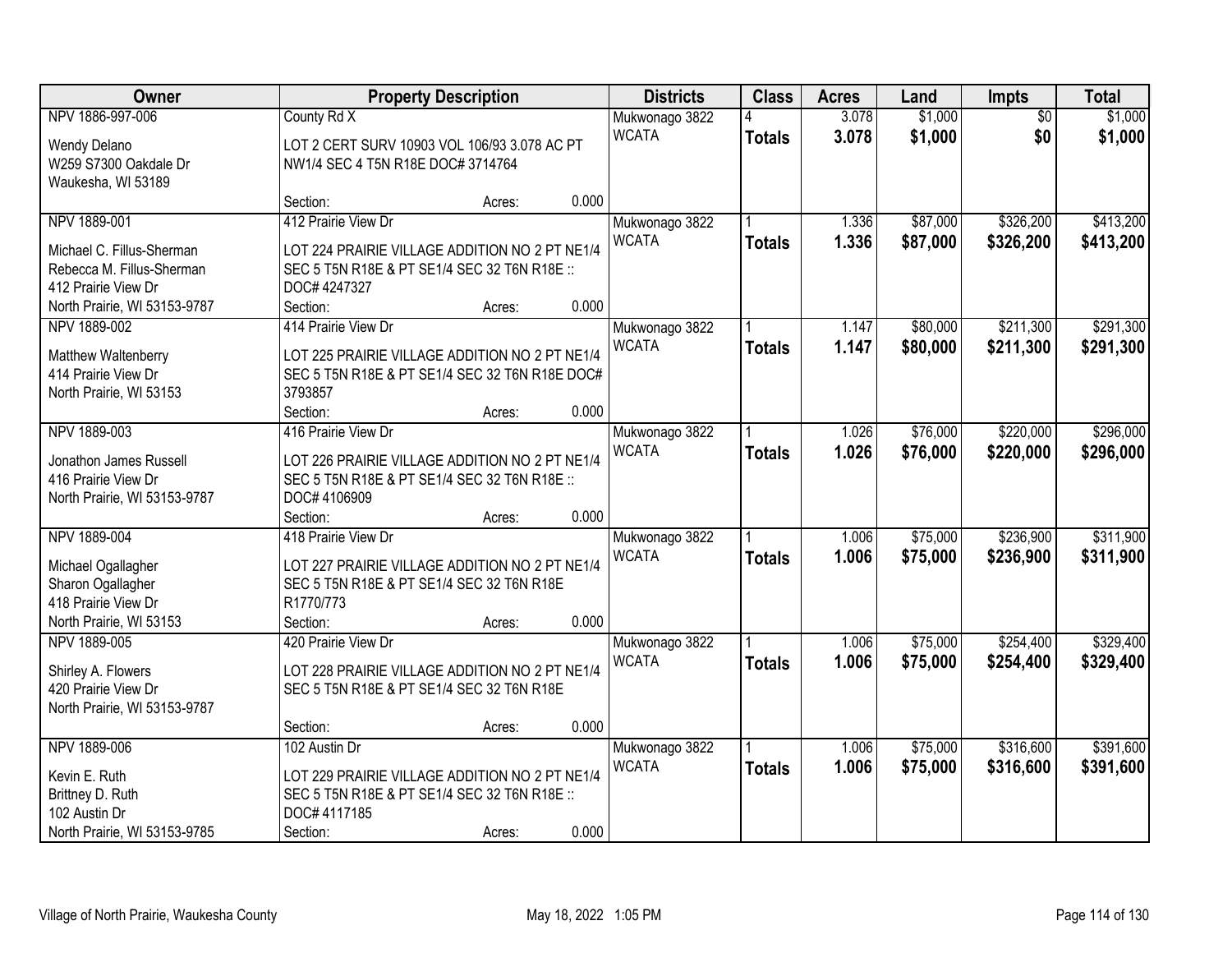| Owner                        |                                                        | <b>Property Description</b> |       | <b>Districts</b>               | <b>Class</b>  | <b>Acres</b> | Land      | <b>Impts</b>    | <b>Total</b> |
|------------------------------|--------------------------------------------------------|-----------------------------|-------|--------------------------------|---------------|--------------|-----------|-----------------|--------------|
| NPV 1889-007                 | 100 Austin Dr                                          |                             |       | Mukwonago 3822                 |               | 1.193        | \$82,000  | \$297,700       | \$379,700    |
| Phillip A. Burn              | LOT 230 PRAIRIE VILLAGE ADDITION NO 2 PT NE1/4         |                             |       | <b>WCATA</b>                   | <b>Totals</b> | 1.193        | \$82,000  | \$297,700       | \$379,700    |
| Nicole M. Burn               | SEC 5 T5N R18E & SE1/4 SEC 32 T6N R18E DOC#            |                             |       |                                |               |              |           |                 |              |
| 100 Austin Dr                | 3689529                                                |                             |       |                                |               |              |           |                 |              |
| North Prairie, WI 53153      | Section:                                               | Acres:                      | 0.000 |                                |               |              |           |                 |              |
| NPV 1889-008                 | 426 Prairie View Dr                                    |                             |       | Mukwonago 3822                 |               | 1.314        | \$86,000  | \$241,700       | \$327,700    |
|                              |                                                        |                             |       | <b>WCATA</b>                   | <b>Totals</b> | 1.314        | \$86,000  | \$241,700       | \$327,700    |
| Scott Brader<br>Diane Brader | LOT 231 PRAIRIE VILLAGE ADDITION NO 2 PT NE1/4         |                             |       |                                |               |              |           |                 |              |
| 426 Prairie View Dr          | SEC 5 T5N R18E & PT SE1/4 SEC 32 T6N R18E<br>R1884/625 |                             |       |                                |               |              |           |                 |              |
| North Prairie, WI 53153      | Section:                                               | Acres:                      | 0.000 |                                |               |              |           |                 |              |
| NPV 1889-009                 | 428 Prairie View Dr                                    |                             |       |                                |               | 1.436        | \$90,500  | \$238,000       | \$328,500    |
|                              |                                                        |                             |       | Mukwonago 3822<br><b>WCATA</b> |               |              |           |                 |              |
| Micah A. Naasz               | LOT 232 PRAIRIE VILLAGE ADDITION NO 2 PT NE1/4         |                             |       |                                | <b>Totals</b> | 1.436        | \$90,500  | \$238,000       | \$328,500    |
| Nicole D. Naasz              | SEC 5 T5N R18E & PT SE1/4 SEC 32 T6N R18E ::           |                             |       |                                |               |              |           |                 |              |
| 428 Prairie View Dr          | DOC# 4145008                                           |                             |       |                                |               |              |           |                 |              |
| North Prairie, WI 53153-9786 | Section:                                               | Acres:                      | 0.000 |                                |               |              |           |                 |              |
| NPV 1889-010                 | 410 Prairie View Dr                                    |                             |       | Mukwonago 3822                 |               | 0.929        | \$70,000  | \$340,400       | \$410,400    |
| <b>Grant Ziemke</b>          | OUTLOT 6 PRAIRIE VILLAGE ADDITION NO 2 PT              |                             |       | <b>WCATA</b>                   | <b>Totals</b> | 0.929        | \$70,000  | \$340,400       | \$410,400    |
| Kelly Ziemke                 | NE1/4 SEC 5 T5N R18E & PT SE1/4 SEC 32 T6N R18E        |                             |       |                                |               |              |           |                 |              |
| 410 Prairie View Dr          | (ASSESSMENT INCLUDES VALUE FOR 1567901) ::             |                             |       |                                |               |              |           |                 |              |
| North Prairie, WI 53153-9787 | Section:                                               | Acres:                      | 0.000 |                                |               |              |           |                 |              |
| NPV 1889-011                 | 430 Prairie View Dr                                    |                             |       | Mukwonago 3822                 |               | 1.001        | \$75,000  | \$265,400       | \$340,400    |
|                              |                                                        |                             |       | <b>WCATA</b>                   | <b>Totals</b> | 1.001        | \$75,000  | \$265,400       | \$340,400    |
| Paul Mengert                 | LOT 233 (FKA OUTLOT 7) PRAIRIE VILLAGE                 |                             |       |                                |               |              |           |                 |              |
| Joy L. Datka                 | ADDITION NO 2 PT NE1/4 SEC 5 T5N R18E & PT             |                             |       |                                |               |              |           |                 |              |
| 430 Prairie View Dr          | SE1/4 SEC 32 T6N R18E R2444/1645                       |                             |       |                                |               |              |           |                 |              |
| North Prairie, WI 53153      | Section:                                               | Acres:                      | 0.000 |                                |               |              |           |                 |              |
| NPV 1889-012                 | 401 Morrissey Dr                                       |                             |       | Mukwonago 3822                 |               | 1.917        | \$116,500 | $\overline{50}$ | \$116,500    |
| Michael E. Ferris            | LOT 1 FERRIS FIELDS PT NE1/4 SEC 5 & PT NW1/4          |                             |       | <b>WCATA</b>                   | <b>Totals</b> | 1.917        | \$116,500 | \$0             | \$116,500    |
| 403 Morrissey Dr             | SEC 4 T5N R18E 2.435 AC DOC# 2735066                   |                             |       |                                |               |              |           |                 |              |
| North Prairie, WI 53153      |                                                        |                             |       |                                |               |              |           |                 |              |
|                              | Section:                                               | Acres:                      | 0.000 |                                |               |              |           |                 |              |
| NPV 1889-013                 | 310 Morrissey Dr                                       |                             |       | Mukwonago 3822                 |               | 3.945        | \$137,500 | \$314,600       | \$452,100    |
|                              |                                                        |                             |       | <b>WCATA</b>                   | <b>Totals</b> | 3.945        | \$137,500 | \$314,600       | \$452,100    |
| Michael E. Ferris            | LOT 2 FERRIS FIELDS PT NE1/4 SEC 5 & PT NW1/4          |                             |       |                                |               |              |           |                 |              |
| 403 Morrissey Dr             | SEC 4 T5N R18E DOC# 4040359                            |                             |       |                                |               |              |           |                 |              |
| North Prairie, WI 53153      |                                                        |                             |       |                                |               |              |           |                 |              |
|                              | Section:                                               | Acres:                      | 0.000 |                                |               |              |           |                 |              |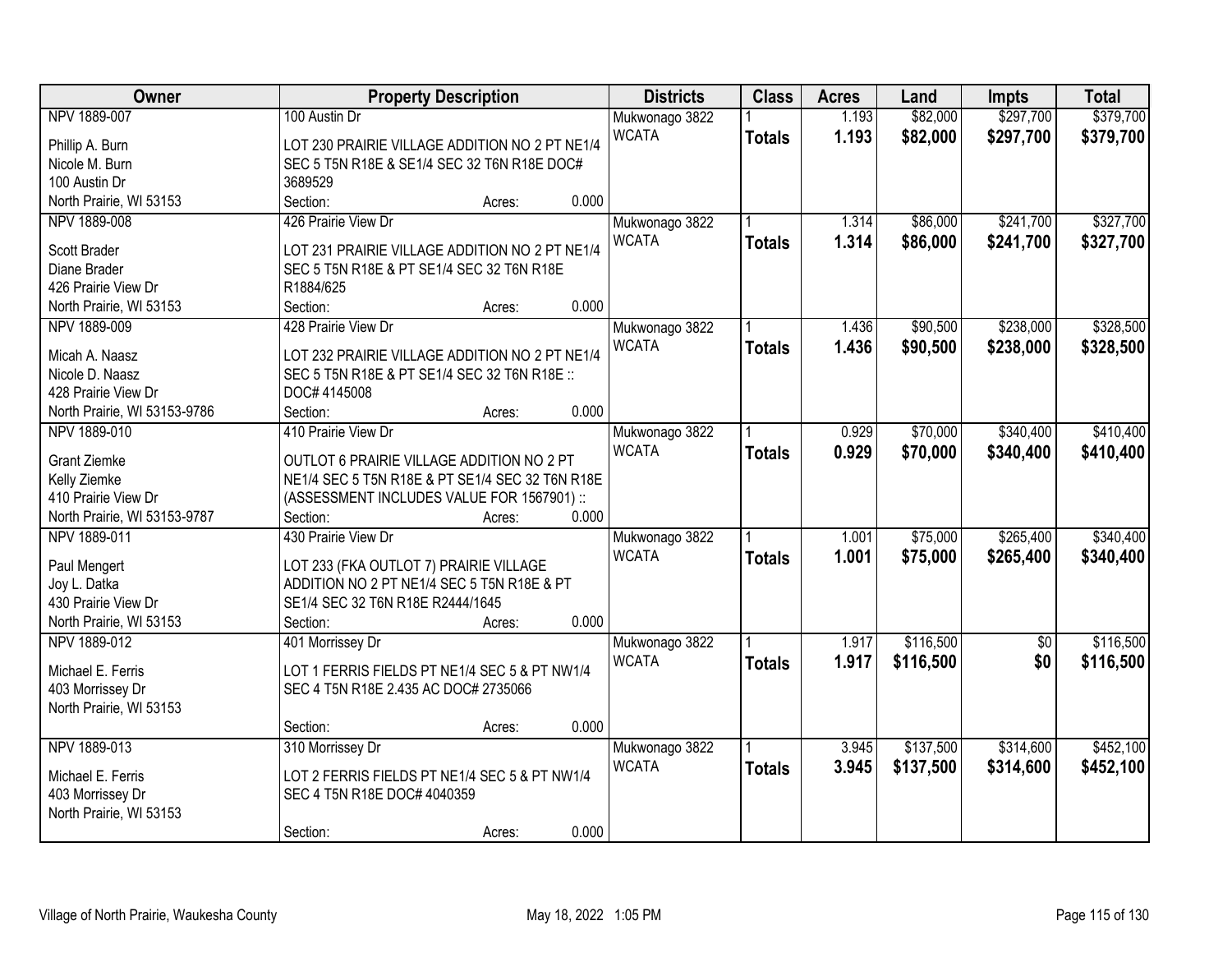| Owner                              | <b>Property Description</b>                     |        |       | <b>Districts</b> | <b>Class</b>  | <b>Acres</b> | Land      | <b>Impts</b> | <b>Total</b> |
|------------------------------------|-------------------------------------------------|--------|-------|------------------|---------------|--------------|-----------|--------------|--------------|
| NPV 1889-014                       | 407 Morrissey Dr                                |        |       | Mukwonago 3822   |               | 1.349        | \$90,500  | \$385,600    | \$476,100    |
| <b>Edward Shipley</b>              | LOT 3 FERRIS FIELDS PT NE1/4 SEC 5 & PT NW1/4   |        |       | <b>WCATA</b>     | <b>Totals</b> | 1.349        | \$90,500  | \$385,600    | \$476,100    |
| Deidre Shipley                     | SEC 4 T5N R18E 1.348 AC DOC# 3526081            |        |       |                  |               |              |           |              |              |
| 407 Morrissey Dr                   |                                                 |        |       |                  |               |              |           |              |              |
| North Prairie, WI 53153            | Section:                                        | Acres: | 0.000 |                  |               |              |           |              |              |
| NPV 1889-015                       | 409 Morrissey Dr                                |        |       | Mukwonago 3822   |               | 1.588        | \$101,500 | \$401,100    | \$502,600    |
|                                    |                                                 |        |       | <b>WCATA</b>     | <b>Totals</b> | 1.588        | \$101,500 | \$401,100    | \$502,600    |
| Edward J. Mccullough               | LOT 4 FERRIS FIELDS PT NE1/4 SEC 5 & PT NW1/4   |        |       |                  |               |              |           |              |              |
| Tami J. Mccullough                 | SEC 4 T5N R18E :: DOC# 4089633                  |        |       |                  |               |              |           |              |              |
| 409 Morrissey Dr                   |                                                 |        |       |                  |               |              |           |              |              |
| North Prairie, WI 53153-9450       | Section:                                        | Acres: | 0.000 |                  |               |              |           |              |              |
| NPV 1889-016                       | 411 Morrissey Dr                                |        |       | Mukwonago 3822   |               | 1.295        | \$88,500  | \$279,600    | \$368,100    |
| Zellmer Family Revocable Trust     | LOT 5 FERRIS FIELDS PT NE1/4 SEC 5 & PT NW1/4   |        |       | <b>WCATA</b>     | <b>Totals</b> | 1.295        | \$88,500  | \$279,600    | \$368,100    |
| 411 Morrissey Dr                   | SEC 4 T5N R18E :: DOC# 4184210                  |        |       |                  |               |              |           |              |              |
| North Prairie, WI 53153-9450       |                                                 |        |       |                  |               |              |           |              |              |
|                                    | Section:                                        | Acres: | 0.000 |                  |               |              |           |              |              |
| NPV 1889-017-001                   | 413 Morrissey Dr                                |        |       | Mukwonago 3822   |               | 1.514        | \$98,000  | \$329,600    | \$427,600    |
|                                    |                                                 |        |       | <b>WCATA</b>     | <b>Totals</b> | 1.514        | \$98,000  | \$329,600    | \$427,600    |
| Steven R. Savatski                 | LOT 1 CERT SURV 9118 VOL 82/161 1.51 AC LOT 6   |        |       |                  |               |              |           |              |              |
| Kelly L. Savatski                  | FERRIS FIELDS PT NE1/4 SEC 5 & PT NW1/4 SEC 4   |        |       |                  |               |              |           |              |              |
| 413 Morrissey Dr                   | T5N R18E DOC# 3481979                           |        |       |                  |               |              |           |              |              |
| North Prairie, WI 53153-9450       | Section: 4                                      | Acres: | 0.000 |                  |               |              |           |              |              |
| NPV 1889-017-002                   | 415 Morrissey Dr                                |        |       | Mukwonago 3822   |               | 1.058        | \$77,500  | \$346,600    | \$424,100    |
| Jeffrey D. Bohen                   | LOT 2 CERT SURV 9118 VOL 82/161 REC AS DOC#     |        |       | <b>WCATA</b>     | <b>Totals</b> | 1.058        | \$77,500  | \$346,600    | \$424,100    |
| Kathryn L. Bohen                   | 2622227 BEING A REDIVISION OF LOT 6 FERRIS      |        |       |                  |               |              |           |              |              |
| 415 Morrissey Dr                   | FIELDS PT NW1/4 SEC 4 & NE1/4 SEC 5 T5N R18E :: |        |       |                  |               |              |           |              |              |
| North Prairie, WI 53153-9450       | Section:                                        | Acres: | 0.000 |                  |               |              |           |              |              |
| NPV 1889-018-001                   | 401 Pine Dr                                     |        |       | Mukwonago 3822   |               | 1.527        | \$98,500  | \$344,300    | \$442,800    |
|                                    |                                                 |        |       | <b>WCATA</b>     | <b>Totals</b> | 1.527        | \$98,500  | \$344,300    | \$442,800    |
| Steven W. Kubricky                 | LOT 1 CSM #9119 VOL 82/164 REC AS DOC# 2622228  |        |       |                  |               |              |           |              |              |
| Christana L. Kubricky              | BEING A REDIVISION OF LOTS 7 & 8 FERRIS FIELDS  |        |       |                  |               |              |           |              |              |
| 401 Pine Dr                        | PT NE1/4 SEC 5 & PT NW1/4 SEC 4 T5N R18E :: DOC |        |       |                  |               |              |           |              |              |
| North Prairie, WI 53153-9461       | Section:                                        | Acres: | 0.000 |                  |               |              |           |              |              |
| NPV 1889-018-002                   | 412 Morrissey Dr                                |        |       | Mukwonago 3822   |               | 1.810        | \$111,500 | \$346,700    | \$458,200    |
| John Wayne Zewiske Revocable Trust | LOT 2 CSM #9119 VOL 82/164 REC AS DOC #2622228  |        |       | <b>WCATA</b>     | <b>Totals</b> | 1.810        | \$111,500 | \$346,700    | \$458,200    |
| 1300 N Prospect Ave Apt 317        | REDIV LOTS 7-8 FERRIS FIELDS PT NE1/4 SEC 5 &   |        |       |                  |               |              |           |              |              |
| Milwaukee, WI 53202-3047           | PT NW1/4 SEC 4 T5N R18E                         |        |       |                  |               |              |           |              |              |
|                                    | Section:                                        | Acres: | 0.000 |                  |               |              |           |              |              |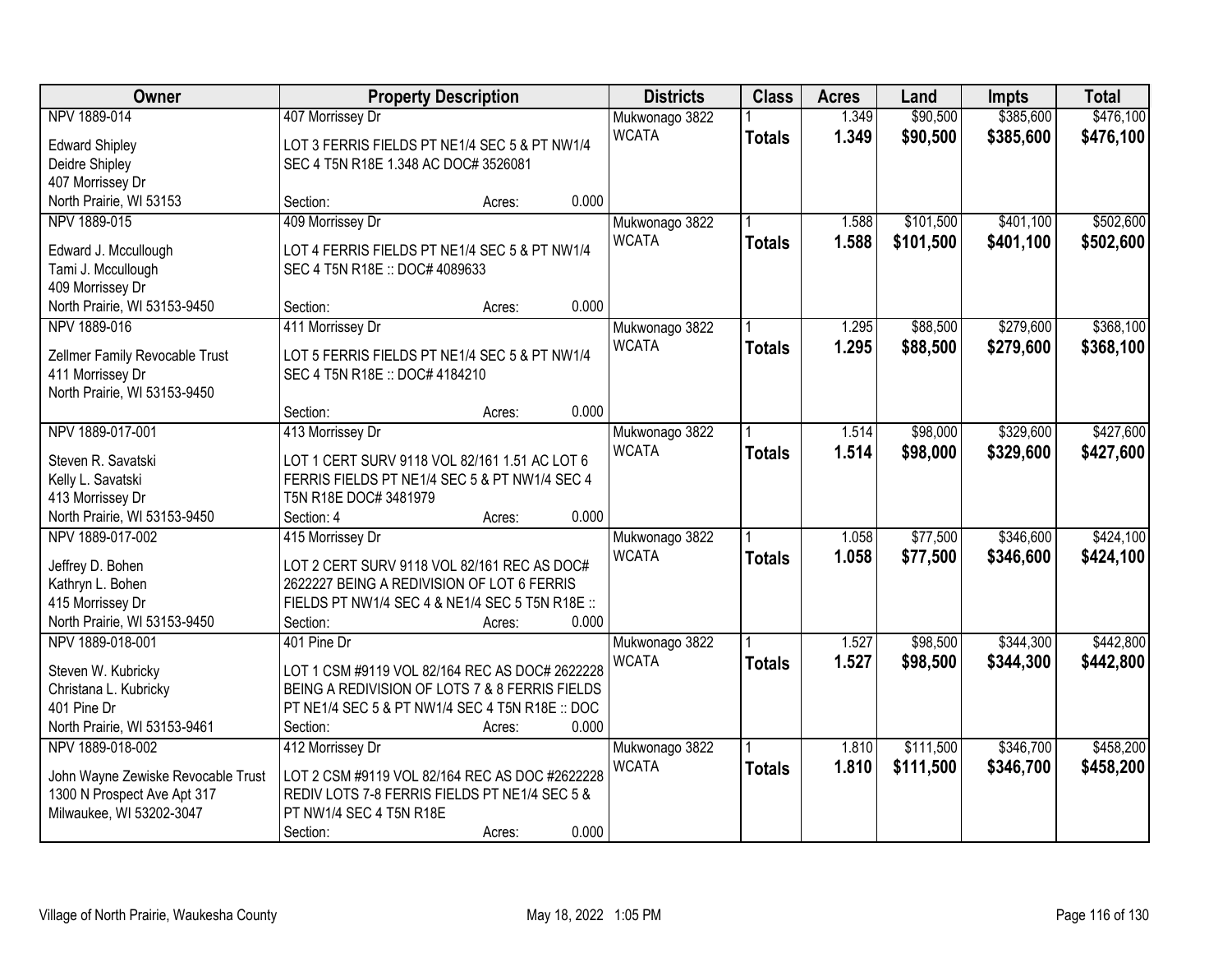| Owner                        |                                                | <b>Property Description</b> |       | <b>Districts</b> | <b>Class</b>  | <b>Acres</b> | Land      | <b>Impts</b> | <b>Total</b> |
|------------------------------|------------------------------------------------|-----------------------------|-------|------------------|---------------|--------------|-----------|--------------|--------------|
| NPV 1889-018-003             | 414 Morrissey Dr                               |                             |       | Mukwonago 3822   |               | 3.147        | \$130,500 | \$364,300    | \$494,800    |
| Cory S. Schmuki              | LOT 3 CSM #9119 VOL 82/164 REC AS DOC #2622228 |                             |       | <b>WCATA</b>     | <b>Totals</b> | 3.147        | \$130,500 | \$364,300    | \$494,800    |
| Melinda J. Schmuki           | REDIV LOTS 7-8 FERRIS FIELDS PT NE1/4 SEC 5 &  |                             |       |                  |               |              |           |              |              |
| 414 Morrissey Dr             | PT NW1/4 SEC 4 T5N R18E :: DOC #4005781 & DOC  |                             |       |                  |               |              |           |              |              |
| North Prairie, WI 53153-9745 | Section:                                       | Acres:                      | 0.000 |                  |               |              |           |              |              |
| NPV 1889-020                 | 109 Ferris Dr                                  |                             |       | Mukwonago 3822   |               | 2.631        | \$125,500 | \$496,800    | \$622,300    |
|                              |                                                |                             |       | <b>WCATA</b>     | <b>Totals</b> | 2.631        | \$125,500 | \$496,800    | \$622,300    |
| Vie Anna L Lucas             | LOT 9 FERRIS FIELDS PT NE1/4 SEC 5 & PT NW1/4  |                             |       |                  |               |              |           |              |              |
| 108 Ferris Dr                | SEC 4 T5N R18E                                 |                             |       |                  |               |              |           |              |              |
| North Prairie, WI 53153-9455 | Section:                                       | Acres:                      | 0.000 |                  |               |              |           |              |              |
| NPV 1889-021                 | 108 Ferris Dr                                  |                             |       | Mukwonago 3822   |               | 1.424        | \$94,000  | \$399,700    | \$493,700    |
|                              |                                                |                             |       | <b>WCATA</b>     |               | 1.424        | \$94,000  |              |              |
| Vie Anna L Lucas             | LOT 10 FERRIS FIELDS PT NE1/4 SEC 5 & PT NW1/4 |                             |       |                  | <b>Totals</b> |              |           | \$399,700    | \$493,700    |
| 108 Ferris Dr                | SEC 4 T5N R18E                                 |                             |       |                  |               |              |           |              |              |
| North Prairie, WI 53153-9455 |                                                |                             |       |                  |               |              |           |              |              |
|                              | Section: 4                                     | Acres:                      | 0.000 |                  |               |              |           |              |              |
| NPV 1889-022                 | 110 Ferris Dr                                  |                             |       | Mukwonago 3822   |               | 1.670        | \$105,000 | \$413,900    | \$518,900    |
| Michael Rytman and A. Rytman | LOT 11 FERRIS FIELDS PT NE1/4 SEC 5 & PT NW1/4 |                             |       | <b>WCATA</b>     | <b>Totals</b> | 1.670        | \$105,000 | \$413,900    | \$518,900    |
| 110 Ferris Dr                | SEC 4 T5N R18E                                 |                             |       |                  |               |              |           |              |              |
| North Prairie, WI 53153-9455 |                                                |                             |       |                  |               |              |           |              |              |
|                              | Section:                                       | Acres:                      | 0.000 |                  |               |              |           |              |              |
| NPV 1889-023                 | 112 Ferris Dr                                  |                             |       | Mukwonago 3822   |               | 1.670        | \$105,000 | \$320,900    | \$425,900    |
|                              |                                                |                             |       | <b>WCATA</b>     | <b>Totals</b> | 1.670        | \$105,000 | \$320,900    | \$425,900    |
| Christopher J. Morse         | LOT 12 FERRIS FIELDS PT NE1/4 SEC 5 & PT NW1/4 |                             |       |                  |               |              |           |              |              |
| Susan M. Morse               | SEC 4 T5N R18E 1.670 AC DOC# 3476999           |                             |       |                  |               |              |           |              |              |
| 112 Ferris Dr                |                                                |                             |       |                  |               |              |           |              |              |
| North Prairie, WI 53153      | Section:                                       | Acres:                      | 0.000 |                  |               |              |           |              |              |
| NPV 1889-024                 | 114 Ferris Dr                                  |                             |       | Mukwonago 3822   |               | 1.670        | \$105,000 | \$380,500    | \$485,500    |
| Terrance E. Schlais          | LOT 13 FERRIS FIELDS PT NE1/4 SEC 5 & PT NW1/4 |                             |       | <b>WCATA</b>     | <b>Totals</b> | 1.670        | \$105,000 | \$380,500    | \$485,500    |
| Susan M. Schlais             | SEC 4 T5N R18E DOC# 4043105                    |                             |       |                  |               |              |           |              |              |
| 114 Ferris Dr                |                                                |                             |       |                  |               |              |           |              |              |
| North Prairie, WI 53153      | Section:                                       | Acres:                      | 0.000 |                  |               |              |           |              |              |
| NPV 1889-025                 | 116 Ferris Dr                                  |                             |       | Mukwonago 3822   |               | 1.670        | \$105,000 | \$323,400    | \$428,400    |
| Geoffrey L. Blankenmeyer     | LOT 14 FERRIS FIELDS PT NE1/4 SEC 5 & PT NW1/4 |                             |       | <b>WCATA</b>     | <b>Totals</b> | 1.670        | \$105,000 | \$323,400    | \$428,400    |
| Ellen R. Poplawski           | SEC 4 T5N R18E 1.669 AC DOC# 3181808           |                             |       |                  |               |              |           |              |              |
| 116 Ferris Dr                |                                                |                             |       |                  |               |              |           |              |              |
| North Prairie, WI 53153      | Section:                                       | Acres:                      | 0.000 |                  |               |              |           |              |              |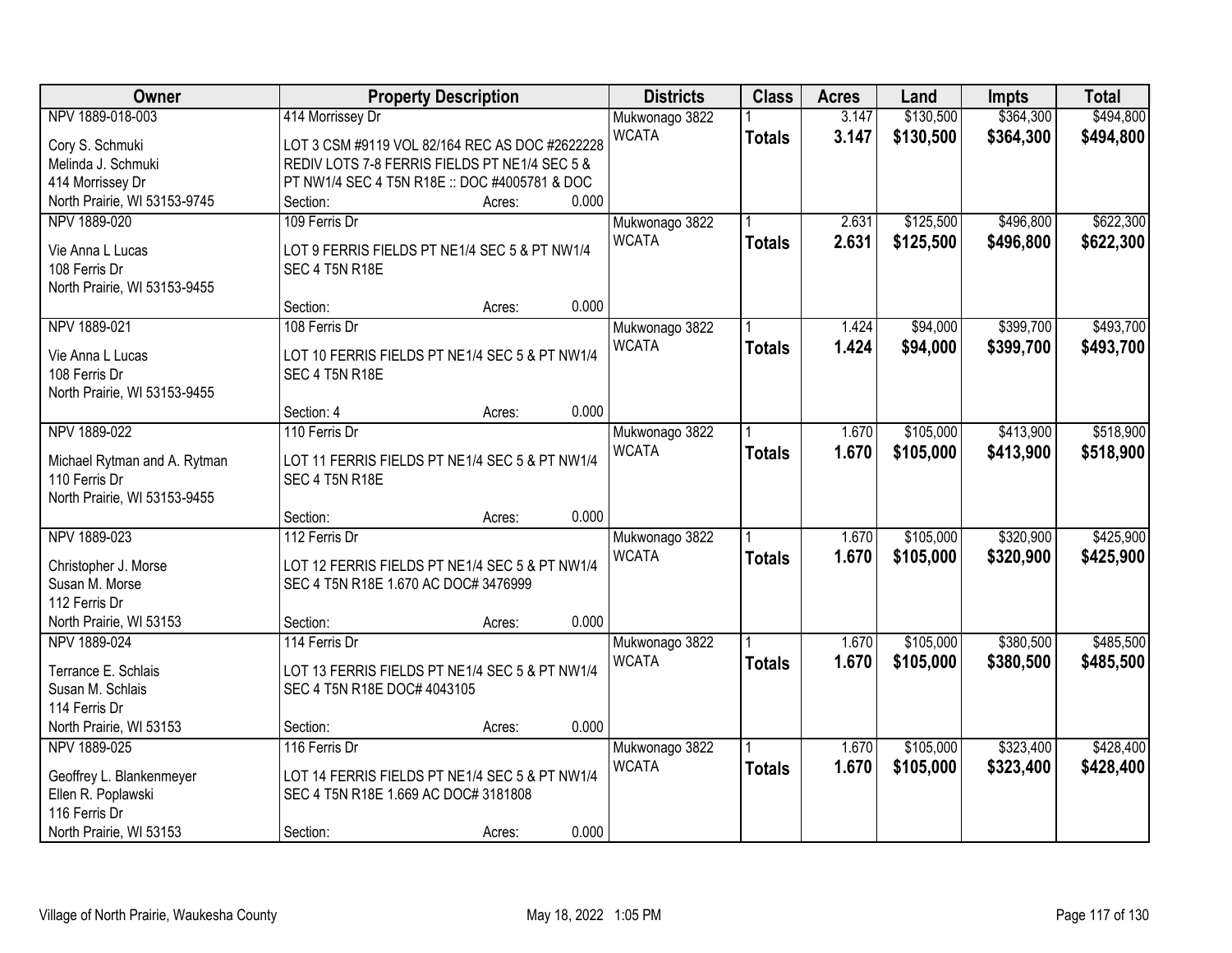| Owner                                    |                                                                               | <b>Property Description</b> |       | <b>Districts</b>               | <b>Class</b>  | <b>Acres</b> | Land      | <b>Impts</b> | <b>Total</b> |
|------------------------------------------|-------------------------------------------------------------------------------|-----------------------------|-------|--------------------------------|---------------|--------------|-----------|--------------|--------------|
| NPV 1889-026                             | 118 Ferris Dr                                                                 |                             |       | Mukwonago 3822                 |               | 1.668        | \$105,000 | \$365,300    | \$470,300    |
| Joshua A. Arenz                          | LOT 15 FERRIS FIELDS PT NE1/4 SEC 5 & PT NW1/4                                |                             |       | <b>WCATA</b>                   | <b>Totals</b> | 1.668        | \$105,000 | \$365,300    | \$470,300    |
| Kellie J. Arenz                          | SEC 4 T5N R18E :: DOC# 4263042                                                |                             |       |                                |               |              |           |              |              |
| 118 Ferris Dr                            |                                                                               |                             |       |                                |               |              |           |              |              |
| North Prairie, WI 53153-9455             | Section:                                                                      | Acres:                      | 0.000 |                                |               |              |           |              |              |
| NPV 1889-027                             | 120 Ferris Dr                                                                 |                             |       | Mukwonago 3822                 |               | 1.668        | \$105,000 | \$397,400    | \$502,400    |
| Tackes 2005 Joint Revocable Trust        | LOT 16 FERRIS FIELDS PT NE1/4 SEC 5 & PT NW1/4                                |                             |       | <b>WCATA</b>                   | <b>Totals</b> | 1.668        | \$105,000 | \$397,400    | \$502,400    |
| 120 Ferris Dr                            | SEC 4 T5N R18E 1.668 AC DOC# 3268942                                          |                             |       |                                |               |              |           |              |              |
| North Prairie, WI 53153-9455             |                                                                               |                             |       |                                |               |              |           |              |              |
|                                          | Section:                                                                      | Acres:                      | 0.000 |                                |               |              |           |              |              |
| NPV 1889-028                             | 122 Ferris Dr                                                                 |                             |       | Mukwonago 3822                 |               | 1.667        | \$105,000 | \$456,500    | \$561,500    |
| Kyle J. Christensen                      | LOT 17 FERRIS FIELDS PT NE1/4 SEC 5 & PT NW1/4                                |                             |       | <b>WCATA</b>                   | <b>Totals</b> | 1.667        | \$105,000 | \$456,500    | \$561,500    |
| Kristin M. Christensen                   | SEC 4 T5N R18E DOC# 3950318                                                   |                             |       |                                |               |              |           |              |              |
| 122 Ferris Dr                            |                                                                               |                             |       |                                |               |              |           |              |              |
| North Prairie, WI 53153                  | Section:                                                                      | Acres:                      | 0.000 |                                |               |              |           |              |              |
| NPV 1889-029                             | 124 Ferris Dr                                                                 |                             |       | Mukwonago 3822                 |               | 1.667        | \$105,000 | \$461,000    | \$566,000    |
|                                          |                                                                               |                             |       | <b>WCATA</b>                   | <b>Totals</b> | 1.667        | \$105,000 | \$461,000    | \$566,000    |
| Patrick K. Mckay<br>124 Ferris Dr        | LOT 18 FERRIS FIELDS PT NE1/4 SEC 5 & PT NW1/4<br>SEC 4 T5N R18E DOC# 3982618 |                             |       |                                |               |              |           |              |              |
| North Prairie, WI 53153                  |                                                                               |                             |       |                                |               |              |           |              |              |
|                                          | Section:                                                                      | Acres:                      | 0.000 |                                |               |              |           |              |              |
| NPV 1889-030                             | 126 Ferris Dr                                                                 |                             |       | Mukwonago 3822                 |               | 1.667        | \$105,000 | \$380,900    | \$485,900    |
|                                          |                                                                               |                             |       | <b>WCATA</b>                   | <b>Totals</b> | 1.667        | \$105,000 | \$380,900    | \$485,900    |
| James Gdaniec                            | LOT 19 FERRIS FIELDS PT NE1/4 SEC 5 & PT NW1/4                                |                             |       |                                |               |              |           |              |              |
| Diane Gdaniec                            | SEC 4 T5N R18E 1.666 AC DOC# 2702314                                          |                             |       |                                |               |              |           |              |              |
| 126 Ferris Dr<br>North Prairie, WI 53153 | Section:                                                                      |                             | 0.000 |                                |               |              |           |              |              |
| NPV 1889-031                             | 128 Ferris Dr                                                                 | Acres:                      |       |                                |               | 1.667        | \$105,000 | \$331,700    | \$436,700    |
|                                          |                                                                               |                             |       | Mukwonago 3822<br><b>WCATA</b> | <b>Totals</b> | 1.667        | \$105,000 | \$331,700    | \$436,700    |
| Mark Kanter                              | LOT 20 FERRIS FIELDS PT NE1/4 SEC 5 & PT NW1/4                                |                             |       |                                |               |              |           |              |              |
| Kim Kanter                               | SEC 4 T5N R18E 1.666 AC DOC# 2698470                                          |                             |       |                                |               |              |           |              |              |
| 128 Ferris Dr                            |                                                                               |                             |       |                                |               |              |           |              |              |
| North Prairie, WI 53153                  | Section:                                                                      | Acres:                      | 0.000 |                                |               |              |           |              |              |
| NPV 1889-032                             | 130 Ferris Dr                                                                 |                             |       | Mukwonago 3822                 |               | 1.644        | \$104,000 | \$290,900    | \$394,900    |
| <b>Miller Family Trust</b>               | LOT 21 FERRIS FIELDS PT NE1/4 SEC 5 & PT NW1/4                                |                             |       | <b>WCATA</b>                   | <b>Totals</b> | 1.644        | \$104,000 | \$290,900    | \$394,900    |
| 130 Ferris Dr                            | SEC 4 T5N R18E :: DOC# 4230002                                                |                             |       |                                |               |              |           |              |              |
| North Prairie, WI 53153-9455             |                                                                               |                             |       |                                |               |              |           |              |              |
|                                          | Section:                                                                      | Acres:                      | 0.000 |                                |               |              |           |              |              |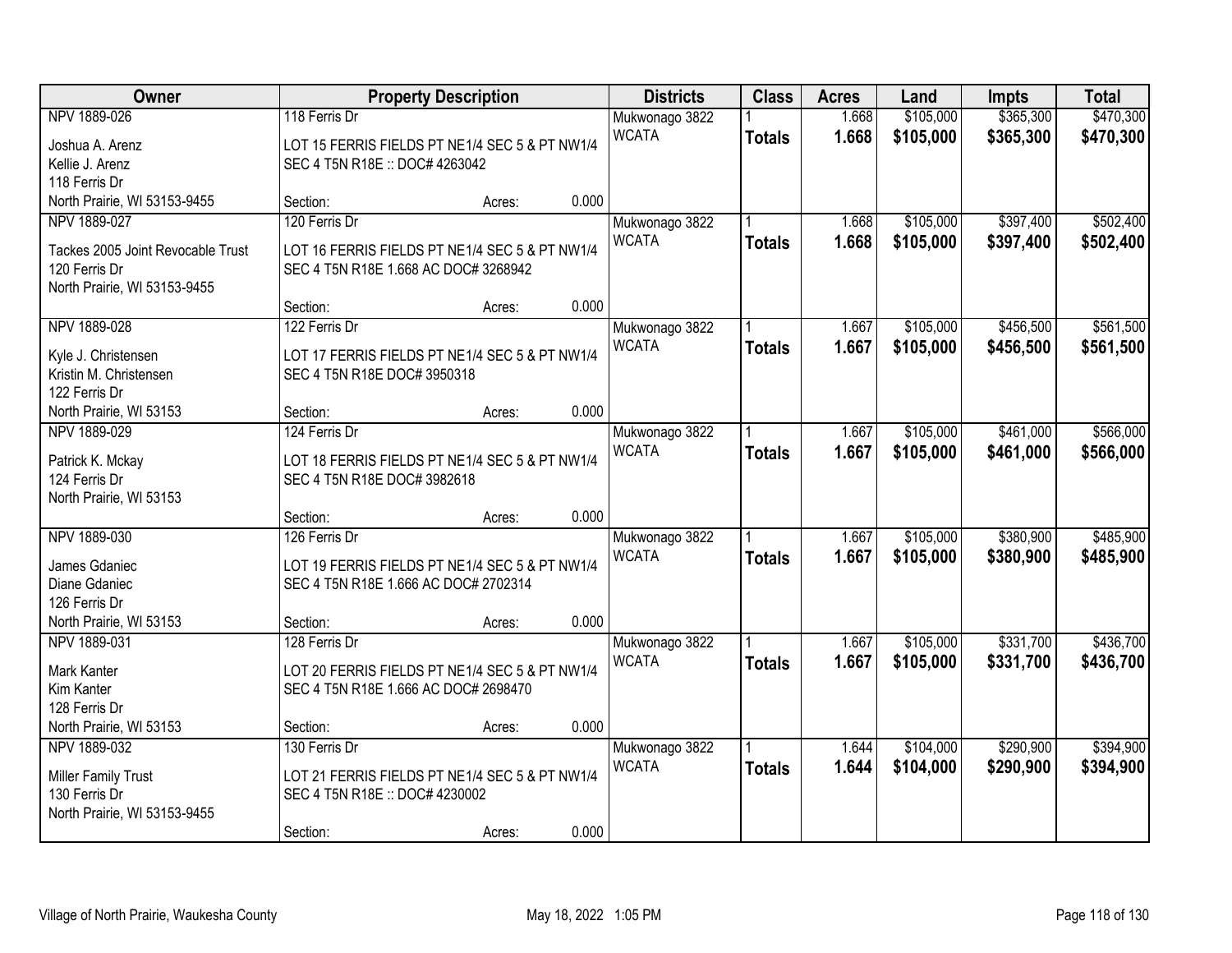| Owner                             |                                      | <b>Property Description</b>                    |       | <b>Districts</b> | <b>Class</b>  | <b>Acres</b> | Land      | <b>Impts</b> | <b>Total</b> |
|-----------------------------------|--------------------------------------|------------------------------------------------|-------|------------------|---------------|--------------|-----------|--------------|--------------|
| NPV 1889-033                      | 129 Ferris Dr                        |                                                |       | Mukwonago 3822   |               | 2.287        | \$122,500 | \$383,000    | \$505,500    |
| John Nettesheim                   |                                      | LOT 22 FERRIS FIELDS PT NE1/4 SEC 5 & PT NW1/4 |       | <b>WCATA</b>     | <b>Totals</b> | 2.287        | \$122,500 | \$383,000    | \$505,500    |
| Lori Nettesheim                   | SEC 4 T5N R18E 2.285 AC DOC# 2951733 |                                                |       |                  |               |              |           |              |              |
| 129 Ferris Dr                     |                                      |                                                |       |                  |               |              |           |              |              |
| North Prairie, WI 53153           | Section:                             | Acres:                                         | 0.000 |                  |               |              |           |              |              |
| NPV 1889-034                      | 125 Ferris Dr                        |                                                |       | Mukwonago 3822   |               | 1.136        | \$81,000  | \$319,700    | \$400,700    |
| Kenneth A. Antal                  |                                      | LOT 23 FERRIS FIELDS PT NE1/4 SEC 5 & PT NW1/4 |       | <b>WCATA</b>     | <b>Totals</b> | 1.136        | \$81,000  | \$319,700    | \$400,700    |
| Kathleen R. Antal                 | SEC 4 T5N R18E 1.137 AC DOC# 3790290 |                                                |       |                  |               |              |           |              |              |
| 125 Ferris Dr                     |                                      |                                                |       |                  |               |              |           |              |              |
| North Prairie, WI 53153           | Section:                             | Acres:                                         | 0.000 |                  |               |              |           |              |              |
| NPV 1889-035                      | 123 Ferris Dr                        |                                                |       | Mukwonago 3822   |               | 1.136        | \$81,000  | \$307,100    | \$388,100    |
|                                   |                                      |                                                |       | <b>WCATA</b>     | <b>Totals</b> | 1.136        | \$81,000  | \$307,100    | \$388,100    |
| William M. Kubricky               |                                      | LOT 24 FERRIS FIELDS PT NE1/4 SEC 5 & PT NW1/4 |       |                  |               |              |           |              |              |
| Marilyn Kubricky<br>123 Ferris Dr | SEC 4 T5N R18E 1.137 AC DOC# 3701831 |                                                |       |                  |               |              |           |              |              |
| North Prairie, WI 53153           | Section:                             | Acres:                                         | 0.000 |                  |               |              |           |              |              |
| NPV 1889-036                      | 121 Ferris Dr                        |                                                |       | Mukwonago 3822   |               | 1.136        | \$81,000  | \$305,900    | \$386,900    |
|                                   |                                      |                                                |       | <b>WCATA</b>     | <b>Totals</b> | 1.136        | \$81,000  | \$305,900    | \$386,900    |
| Robert Schumann                   |                                      | LOT 25 FERRIS FIELDS PT NE1/4 SEC 5 & PT NW1/4 |       |                  |               |              |           |              |              |
| Margaret Schumann                 | SEC 4 T5N R18E 1.136 AC DOC# 3114992 |                                                |       |                  |               |              |           |              |              |
| 121 Ferris Dr                     |                                      |                                                |       |                  |               |              |           |              |              |
| North Prairie, WI 53153           | Section:                             | Acres:                                         | 0.000 |                  |               |              |           |              |              |
| NPV 1889-037                      | 119 Ferris Dr                        |                                                |       | Mukwonago 3822   |               | 1.103        | \$79,500  | \$288,700    | \$368,200    |
| Miner Survivor's Trust            |                                      | LOT 26 FERRIS FIELDS PT NE1/4 SEC 5 & PT NW1/4 |       | <b>WCATA</b>     | <b>Totals</b> | 1.103        | \$79,500  | \$288,700    | \$368,200    |
| <b>Miner Family Trust</b>         | SEC 4 T5N R18E                       |                                                |       |                  |               |              |           |              |              |
| 119 Ferris Dr                     |                                      |                                                |       |                  |               |              |           |              |              |
| North Prairie, WI 53153-9456      | Section:                             | Acres:                                         | 0.000 |                  |               |              |           |              |              |
| NPV 1889-038                      | 117 Ferris Dr                        |                                                |       | Mukwonago 3822   |               | 1.110        | \$80,000  | \$374,600    | \$454,600    |
| Geiger Revocable Trust Dated      |                                      | LOT 27 FERRIS FIELDS PT NE1/4 SEC 5 & PT NW1/4 |       | <b>WCATA</b>     | <b>Totals</b> | 1.110        | \$80,000  | \$374,600    | \$454,600    |
| 5/15/1998                         | SEC 4 T5N R18E 1.133 AC DOC# 3732354 |                                                |       |                  |               |              |           |              |              |
| 117 Ferris Dr                     |                                      |                                                |       |                  |               |              |           |              |              |
| North Prairie, WI 53153           | Section:                             | Acres:                                         | 0.000 |                  |               |              |           |              |              |
| NPV 1889-039                      | 115 Ferris Dr                        |                                                |       | Mukwonago 3822   |               | 1.133        | \$81,000  | \$440,000    | \$521,000    |
|                                   |                                      |                                                |       | <b>WCATA</b>     | <b>Totals</b> | 1.133        | \$81,000  | \$440,000    | \$521,000    |
| Christopher Barron                |                                      | LOT 28 FERRIS FIELDS PT NE1/4 SEC 5 & PT NW1/4 |       |                  |               |              |           |              |              |
| April Barron<br>115 Ferris Dr     | SEC 4 T5N R18E 1.133 AC DOC# 3000835 |                                                |       |                  |               |              |           |              |              |
| North Prairie, WI 53153           | Section:                             |                                                | 0.000 |                  |               |              |           |              |              |
|                                   |                                      | Acres:                                         |       |                  |               |              |           |              |              |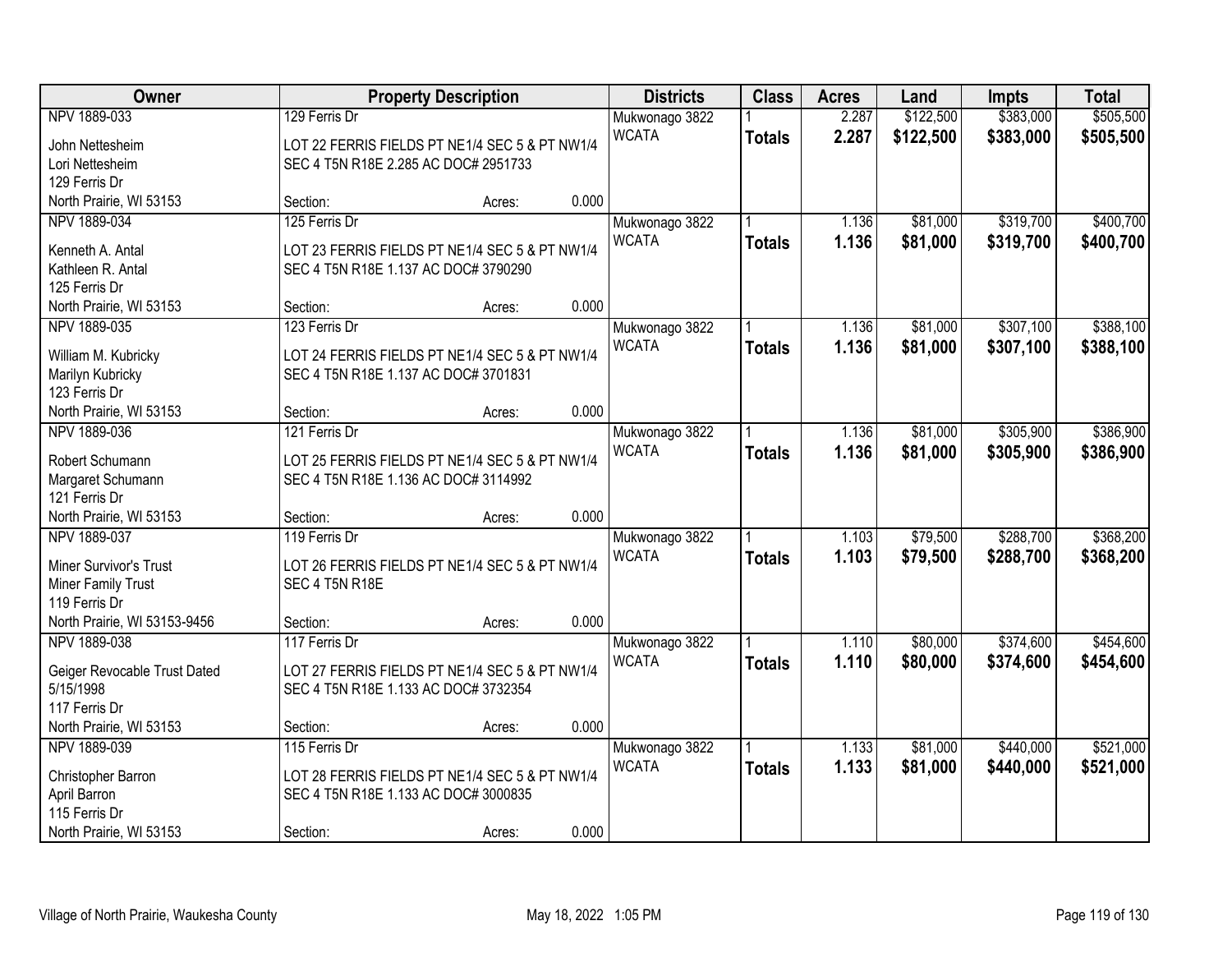| Owner                                                                             | <b>Property Description</b>                                                                                      | <b>Districts</b>               | <b>Class</b>  | <b>Acres</b>   | Land                   | <b>Impts</b>           | <b>Total</b>           |
|-----------------------------------------------------------------------------------|------------------------------------------------------------------------------------------------------------------|--------------------------------|---------------|----------------|------------------------|------------------------|------------------------|
| NPV 1889-040                                                                      | 113 Ferris Dr                                                                                                    | Mukwonago 3822                 |               | 1.133          | \$81,000               | \$280,200              | \$361,200              |
| Michael R Brunner an Brunner<br>113 Ferris Dr<br>North Prairie, WI 53153-9436     | LOT 29 FERRIS FIELDS PT NE1/4 SEC 5 & PT NW1/4<br>SEC 4 T5N R18E                                                 | <b>WCATA</b>                   | <b>Totals</b> | 1.133          | \$81,000               | \$280,200              | \$361,200              |
|                                                                                   | 0.000<br>Section:<br>Acres:                                                                                      |                                |               |                |                        |                        |                        |
| NPV 1889-041<br>Kevin T. Bernier<br>Carol A. Bernier                              | 111 Ferris Dr<br>LOT 30 FERRIS FIELDS PT NE1/4 SEC 5 & PT NW1/4<br>SEC 4 T5N R18E DOC# 4070315                   | Mukwonago 3822<br><b>WCATA</b> | <b>Totals</b> | 1.129<br>1.129 | \$81,000<br>\$81,000   | \$451,100<br>\$451,100 | \$532,100<br>\$532,100 |
| 111 Ferris Dr<br>North Prairie, WI 53153                                          | 0.000<br>Section:<br>Acres:                                                                                      |                                |               |                |                        |                        |                        |
| NPV 1889-042                                                                      | 109 Ferris Dr                                                                                                    | Mukwonago 3822                 |               | 3.287          | \$131,500              | \$445,400              | \$576,900              |
| Emmett J and Joann C Connery Living<br>Trust<br>109 Ferris Dr                     | LOT 31 FERRIS FIELDS BEING PT NE1/4 SEC 5 & PT<br>NW1/4 SEC 4 T5N R18E                                           | <b>WCATA</b>                   | <b>Totals</b> | 3.287          | \$131,500              | \$445,400              | \$576,900              |
| North Prairie, WI 53153-9436                                                      | 0.000<br>Section:<br>Acres:                                                                                      |                                |               |                |                        |                        |                        |
| NPV 1889-043                                                                      | 107 Ferris Dr                                                                                                    | Mukwonago 3822<br><b>WCATA</b> | <b>Totals</b> | 2.748<br>2.748 | \$126,500<br>\$126,500 | \$408,400<br>\$408,400 | \$534,900<br>\$534,900 |
| Richard M. Andrzejewski<br>Kathleen A. Andrzejewski<br>107 Ferris Dr              | LOT 32 FERRIS FIELDS PT NE1/4 SEC 5 & PT NW1/4<br>SEC 4 T5N R18E 3.371 AC DOC# 2946326                           |                                |               |                |                        |                        |                        |
| North Prairie, WI 53153                                                           | 0.000<br>Section:<br>Acres:                                                                                      |                                |               |                |                        |                        |                        |
| NPV 1889-044<br>Daniel J. Schuenemann<br>Nathalie A. Schuenemann<br>105 Ferris Dr | 105 Ferris Dr<br>LOT 33 FERRIS FIELDS PT NE1/4 SEC 5 & PT NW1/4<br>SEC 4 T5N R18E :: DOC# 4138500 & DOC# 4138501 | Mukwonago 3822<br><b>WCATA</b> | <b>Totals</b> | 1.157<br>1.157 | \$82,000<br>\$82,000   | \$429,100<br>\$429,100 | \$511,100<br>\$511,100 |
| North Prairie, WI 53153-9436                                                      | 0.000<br>Section:<br>Acres:                                                                                      |                                |               |                |                        |                        |                        |
| NPV 1889-045<br>Mark Czubkowski<br>Jennifer Czubkowski<br>410 Morrissey Dr        | 410 Morrissey Dr<br>LOT 34 FERRIS FIELDS PT NE1/4 SEC 5 & PT NW1/4<br>SEC 4 T5N R18E 1.190 AC DOC# 2949569       | Mukwonago 3822<br><b>WCATA</b> | <b>Totals</b> | 1.190<br>1.190 | \$83,500<br>\$83,500   | \$318,200<br>\$318,200 | \$401,700<br>\$401,700 |
| North Prairie, WI 53153                                                           | 0.000<br>Section:<br>Acres:                                                                                      |                                |               |                |                        |                        |                        |
| NPV 1889-046<br>Jeffrey Warren<br>Jane Warren<br>408 Morrissey Dr                 | 408 Morrissey Dr<br>LOT 35 FERRIS FIELDS PT NE1/4 SEC 5 & PT NW1/4<br>SEC 4 T5N R18E :: DOC# 2667925             | Mukwonago 3822<br><b>WCATA</b> | <b>Totals</b> | 1.054<br>1.054 | \$77,500<br>\$77,500   | \$385,600<br>\$385,600 | \$463,100<br>\$463,100 |
| North Prairie, WI 53153-9745                                                      | 0.000<br>Section:<br>Acres:                                                                                      |                                |               |                |                        |                        |                        |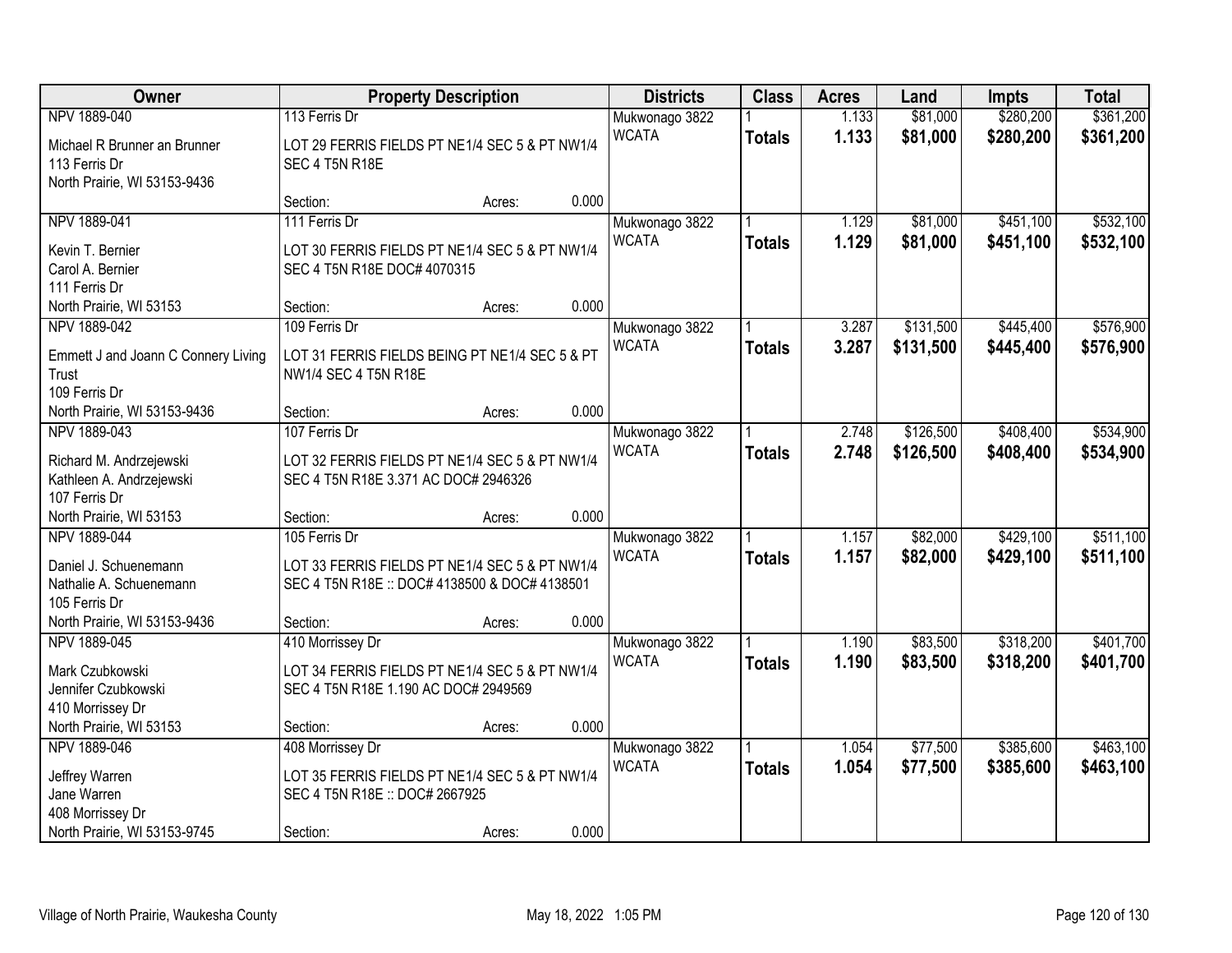| Owner                                                                |                                                                                                | <b>Property Description</b> |       | <b>Districts</b> | <b>Class</b>  | <b>Acres</b> | Land      | <b>Impts</b> | <b>Total</b> |
|----------------------------------------------------------------------|------------------------------------------------------------------------------------------------|-----------------------------|-------|------------------|---------------|--------------|-----------|--------------|--------------|
| NPV 1889-047                                                         | 406 Morrissey Dr                                                                               |                             |       | Mukwonago 3822   |               | 1.082        | \$78,500  | \$326,300    | \$404,800    |
| John & Lynn Roblek Trust                                             | LOT 36 FERRIS FIELDS PT NE1/4 SEC 5 & PT NW1/4                                                 |                             |       | <b>WCATA</b>     | <b>Totals</b> | 1.082        | \$78,500  | \$326,300    | \$404,800    |
| 406 Morrissey Dr                                                     | SEC 4 T5N R18E DOC# 3958788                                                                    |                             |       |                  |               |              |           |              |              |
| North Prairie, WI 53153                                              |                                                                                                |                             |       |                  |               |              |           |              |              |
|                                                                      | Section:                                                                                       | Acres:                      | 0.000 |                  |               |              |           |              |              |
| NPV 1889-048                                                         | 404 Morrissey Dr                                                                               |                             |       | Mukwonago 3822   |               | 1.273        | \$87,500  | \$301,400    | \$388,900    |
| Samuel J. Steffen                                                    | LOT 37 FERRIS FIELDS PT NE1/4 SEC 5 & PT NW1/4                                                 |                             |       | <b>WCATA</b>     | <b>Totals</b> | 1.273        | \$87,500  | \$301,400    | \$388,900    |
| Dawn R. Steffen                                                      | SEC 4 T5N R18E :: DOC# 2617136                                                                 |                             |       |                  |               |              |           |              |              |
| 404 Morrissey Dr                                                     |                                                                                                |                             |       |                  |               |              |           |              |              |
| North Prairie, WI 53153-9745                                         | Section:                                                                                       | Acres:                      | 0.000 |                  |               |              |           |              |              |
| NPV 1889-049                                                         | 402 Morrissey Dr                                                                               |                             |       | Mukwonago 3822   |               | 1.627        | \$103,000 | \$425,600    | \$528,600    |
|                                                                      |                                                                                                |                             |       | <b>WCATA</b>     | <b>Totals</b> | 1.627        | \$103,000 | \$425,600    | \$528,600    |
| Michael E. Michalski                                                 | LOT 38 FERRIS FIELDS PT NE1/4 SEC 5 & PT NW1/4                                                 |                             |       |                  |               |              |           |              |              |
| Jill M. Michalski                                                    | SEC 4 T5N R18E :: DOC# 4217672 & DOC# 4218473                                                  |                             |       |                  |               |              |           |              |              |
| 402 Morrissey Dr                                                     |                                                                                                |                             |       |                  |               |              |           |              |              |
| North Prairie, WI 53153-9745                                         | Section:                                                                                       | Acres:                      | 0.000 |                  |               |              |           |              |              |
| NPV 1889-050                                                         | 400 Morrissey Dr                                                                               |                             |       | Mukwonago 3822   |               | 1.502        | \$97,500  | \$398,600    | \$496,100    |
| David L. Bonk                                                        | LOT 39 FERRIS FIELDS PT NE1/4 SEC 5 & PT NW1/4                                                 |                             |       | <b>WCATA</b>     | <b>Totals</b> | 1.502        | \$97,500  | \$398,600    | \$496,100    |
| 400 Morrissey Dr                                                     | SEC 4 T5N R18E 1.331 AC DOC# 3858974                                                           |                             |       |                  |               |              |           |              |              |
| North Prairie, WI 53153                                              |                                                                                                |                             |       |                  |               |              |           |              |              |
|                                                                      | Section:                                                                                       | Acres:                      | 0.000 |                  |               |              |           |              |              |
| NPV 1890-001                                                         | 101 Oakwood Ln                                                                                 |                             |       | Mukwonago 3822   |               | 0.905        | \$71,500  | \$272,800    | \$344,300    |
|                                                                      |                                                                                                |                             |       | <b>WCATA</b>     | <b>Totals</b> | 0.905        | \$71,500  | \$272,800    | \$344,300    |
| <b>Bruemmer Family Revocable Trust</b><br>c/o Robert & Mary Bruemmer | LOT 1 & UNDIV INT OUTLOT 2 ROBERTS WOODS PT<br>NW1/4 SEC 5 T5N R18E & SW1/4 SEC 32 T6N R18E :: |                             |       |                  |               |              |           |              |              |
| 101 Oakwood Ln                                                       | DOC#3176303                                                                                    |                             |       |                  |               |              |           |              |              |
| North Prairie, WI 53153                                              | Section:                                                                                       | Acres:                      | 0.000 |                  |               |              |           |              |              |
| NPV 1890-002                                                         | 103 Oakwood Ln                                                                                 |                             |       | Mukwonago 3822   |               | 1.000        | \$75,000  | \$247,100    | \$322,100    |
|                                                                      |                                                                                                |                             |       | <b>WCATA</b>     |               | 1.000        | \$75,000  | \$247,100    | \$322,100    |
| David Bruss                                                          | LOT 2 & UNDIV INT OUTLOT 2 ROBERTS WOODS PT                                                    |                             |       |                  | <b>Totals</b> |              |           |              |              |
| Patricia Bruss                                                       | NW1/4 SEC 5 T5N R18E & SW1/4 SEC 32 T6N R18E ::                                                |                             |       |                  |               |              |           |              |              |
| 103 Oakwood Ln                                                       | DOC# 2707470                                                                                   |                             |       |                  |               |              |           |              |              |
| North Prairie, WI 53153                                              | Section:                                                                                       | Acres:                      | 0.000 |                  |               |              |           |              |              |
| NPV 1890-003                                                         | 105 Oakwood Ln                                                                                 |                             |       | Mukwonago 3822   |               | 1.000        | \$75,000  | \$247,000    | \$322,000    |
| Steven & Susan Vock Living Trust                                     | LOT 3 & UNDIV INT OUTLOT 2 ROBERTS WOODS PT                                                    |                             |       | <b>WCATA</b>     | <b>Totals</b> | 1.000        | \$75,000  | \$247,000    | \$322,000    |
| 105 Oakwood Ln                                                       | NW1/4 SEC 5 T5N R18E & SW1/4 SEC 32 T6N R18E ::                                                |                             |       |                  |               |              |           |              |              |
| North Prairie, WI 53153                                              | DOC#3527905                                                                                    |                             |       |                  |               |              |           |              |              |
|                                                                      | Section:                                                                                       | Acres:                      | 0.000 |                  |               |              |           |              |              |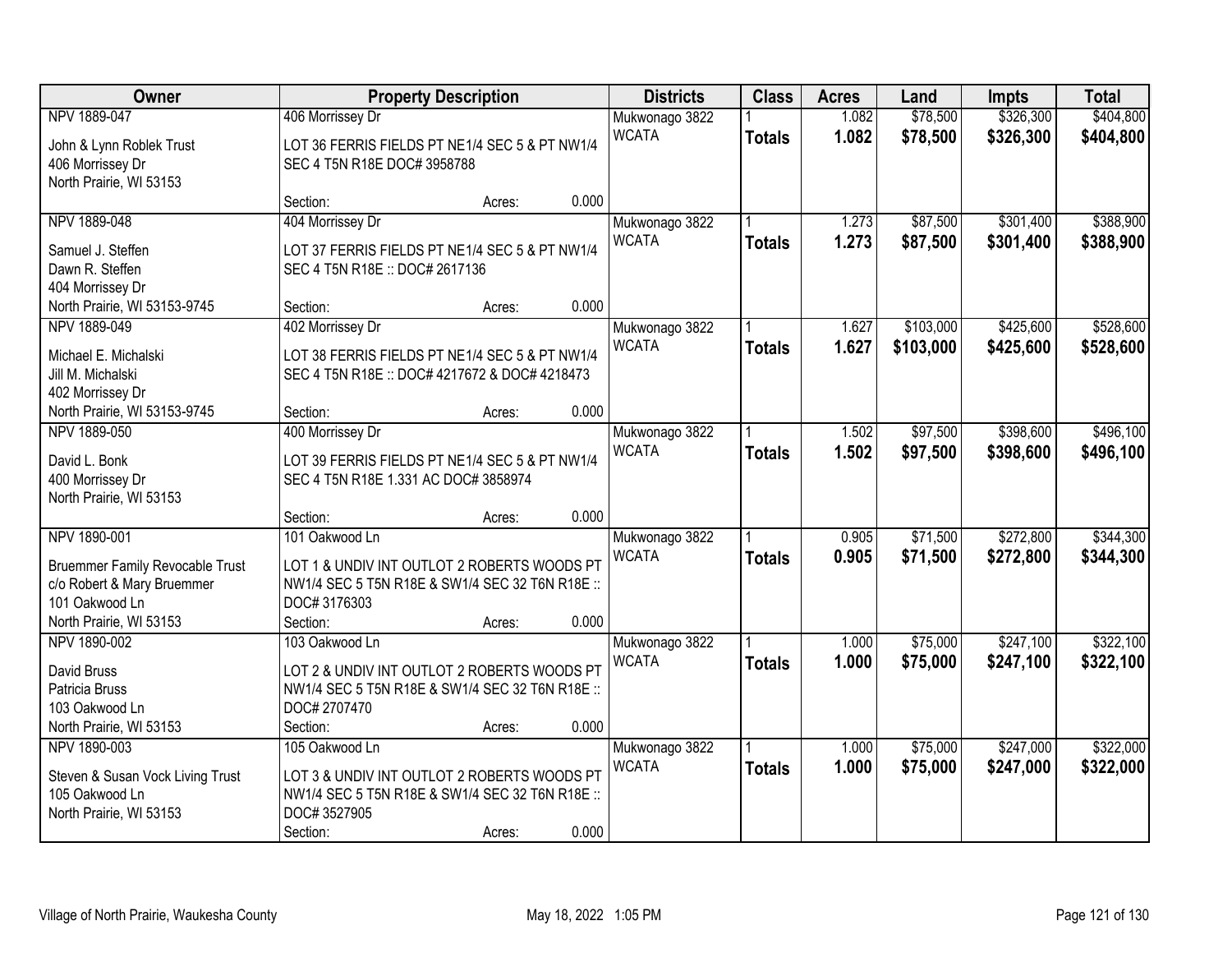| Owner                        |                                                 | <b>Property Description</b> |       | <b>Districts</b> | <b>Class</b>  | <b>Acres</b> | Land     | <b>Impts</b> | <b>Total</b> |
|------------------------------|-------------------------------------------------|-----------------------------|-------|------------------|---------------|--------------|----------|--------------|--------------|
| NPV 1890-004                 | 107 Oakwood Ln                                  |                             |       | Mukwonago 3822   |               | 1.000        | \$75,000 | \$303,700    | \$378,700    |
| Shawn Gard                   | LOT 4 & UNDIV INT OUTLOT 2 ROBERTS WOODS PT     |                             |       | <b>WCATA</b>     | <b>Totals</b> | 1.000        | \$75,000 | \$303,700    | \$378,700    |
| <b>Christine Gard</b>        | NW1/4 SEC 5 T5N R18E & SW1/4 SEC 32 T6N R18E :: |                             |       |                  |               |              |          |              |              |
| 107 Oakwood Ln               | DOC#3947009                                     |                             |       |                  |               |              |          |              |              |
| North Prairie, WI 53153      | Section:                                        | Acres:                      | 0.000 |                  |               |              |          |              |              |
| NPV 1890-005                 | 109 Oakwood Ln                                  |                             |       | Mukwonago 3822   |               | 1.000        | \$75,000 | \$275,900    | \$350,900    |
|                              |                                                 |                             |       | <b>WCATA</b>     | <b>Totals</b> | 1.000        | \$75,000 | \$275,900    | \$350,900    |
| Elaine Cholka                | LOT 5 & UNDIV INT OUTLOT 2 ROBERTS WOODS PT     |                             |       |                  |               |              |          |              |              |
| 109 Oakwood Ln               | NW1/4 SEC 5 T5N R18E & SW1/4 SEC 32 T6N R18E :: |                             |       |                  |               |              |          |              |              |
| North Prairie, WI 53153      | DOC#3248307                                     |                             |       |                  |               |              |          |              |              |
|                              | Section:                                        | Acres:                      | 0.000 |                  |               |              |          |              |              |
| NPV 1890-006                 | 111 Oakwood Ln                                  |                             |       | Mukwonago 3822   |               | 1.000        | \$75,000 | \$256,700    | \$331,700    |
| Rodney Setum                 | LOT 6 & UNDIV INT OUTLOT 2 ROBERTS WOODS PT     |                             |       | <b>WCATA</b>     | <b>Totals</b> | 1.000        | \$75,000 | \$256,700    | \$331,700    |
| Karen Setum                  | NW1/4 SEC 5 T5N R18E & SW1/4 SEC 32 T6N R18E :: |                             |       |                  |               |              |          |              |              |
| 111 Oakwood Ln               | DOC# 2675972                                    |                             |       |                  |               |              |          |              |              |
| North Prairie, WI 53153      | Section:                                        | Acres:                      | 0.000 |                  |               |              |          |              |              |
| NPV 1890-007                 | 113 Oakwood Ln                                  |                             |       | Mukwonago 3822   |               | 0.972        | \$74,000 | \$304,500    | \$378,500    |
|                              |                                                 |                             |       | <b>WCATA</b>     | <b>Totals</b> | 0.972        | \$74,000 | \$304,500    | \$378,500    |
| Alexander A. Smith           | LOT 7 ROBERTS WOODS & UNDIV INT OUTLOT 2 PT     |                             |       |                  |               |              |          |              |              |
| Katelyn A. Smith             | NW1/4 SEC 5 T5N R18E & SW1/4 SEC 32 T6N R18E :: |                             |       |                  |               |              |          |              |              |
| 113 Oakwood Ln               | DOC #4346743                                    |                             |       |                  |               |              |          |              |              |
| North Prairie, WI 53153-9608 | Section:                                        | Acres:                      | 0.000 |                  |               |              |          |              |              |
| NPV 1890-008                 | 114 Oakwood Ln                                  |                             |       | Mukwonago 3822   |               | 1.097        | \$76,000 | \$258,600    | \$334,600    |
| Anthony Wallace              | LOT 8 & UNDIV INT OUTLOT 2 ROBERTS WOODS PT     |                             |       | <b>WCATA</b>     | <b>Totals</b> | 1.097        | \$76,000 | \$258,600    | \$334,600    |
| Jean Wallace                 | NW1/4 SEC 5 T5N R18E & SW1/4 SEC 32 T6N R18E :: |                             |       |                  |               |              |          |              |              |
| 114 Oakwood Ln               | DOC# 2792367                                    |                             |       |                  |               |              |          |              |              |
| North Prairie, WI 53153      | Section:                                        | Acres:                      | 0.000 |                  |               |              |          |              |              |
| NPV 1890-009                 | 112 Oakwood Ln                                  |                             |       | Mukwonago 3822   |               | 1.126        | \$77,000 | \$291,200    | \$368,200    |
|                              |                                                 |                             |       | <b>WCATA</b>     | <b>Totals</b> | 1.126        | \$77,000 | \$291,200    | \$368,200    |
| Thomas J. King               | LOT 9 & UNDIV INT OUTLOT 2 ROBERTS WOODS PT     |                             |       |                  |               |              |          |              |              |
| Jennifer Talbot              | NW1/4 SEC 5 T5N R18E & SW1/4 SEC 32 T6N R18E :: |                             |       |                  |               |              |          |              |              |
| 112 Oakwood Ln               | DOC#3434784                                     |                             |       |                  |               |              |          |              |              |
| North Prairie, WI 53153      | Section:                                        | Acres:                      | 0.000 |                  |               |              |          |              |              |
| NPV 1890-010                 | 103 Chestnut Way                                |                             |       | Mukwonago 3822   |               | 1.050        | \$74,500 | \$353,700    | \$428,200    |
| Geoffry L. Lippold           | LOT 10 & UNDIV INT OUTLOT 2 ROBERTS WOODS       |                             |       | <b>WCATA</b>     | <b>Totals</b> | 1.050        | \$74,500 | \$353,700    | \$428,200    |
| Tami F. Rugolo               | PT NW1/4 SEC 5 T5N R18E & SW1/4 SEC 32 T6N      |                             |       |                  |               |              |          |              |              |
| 103 Chestnut Way             | R18E:: DOC#3741999                              |                             |       |                  |               |              |          |              |              |
| North Prairie, WI 53153      | Section:                                        | Acres:                      | 0.000 |                  |               |              |          |              |              |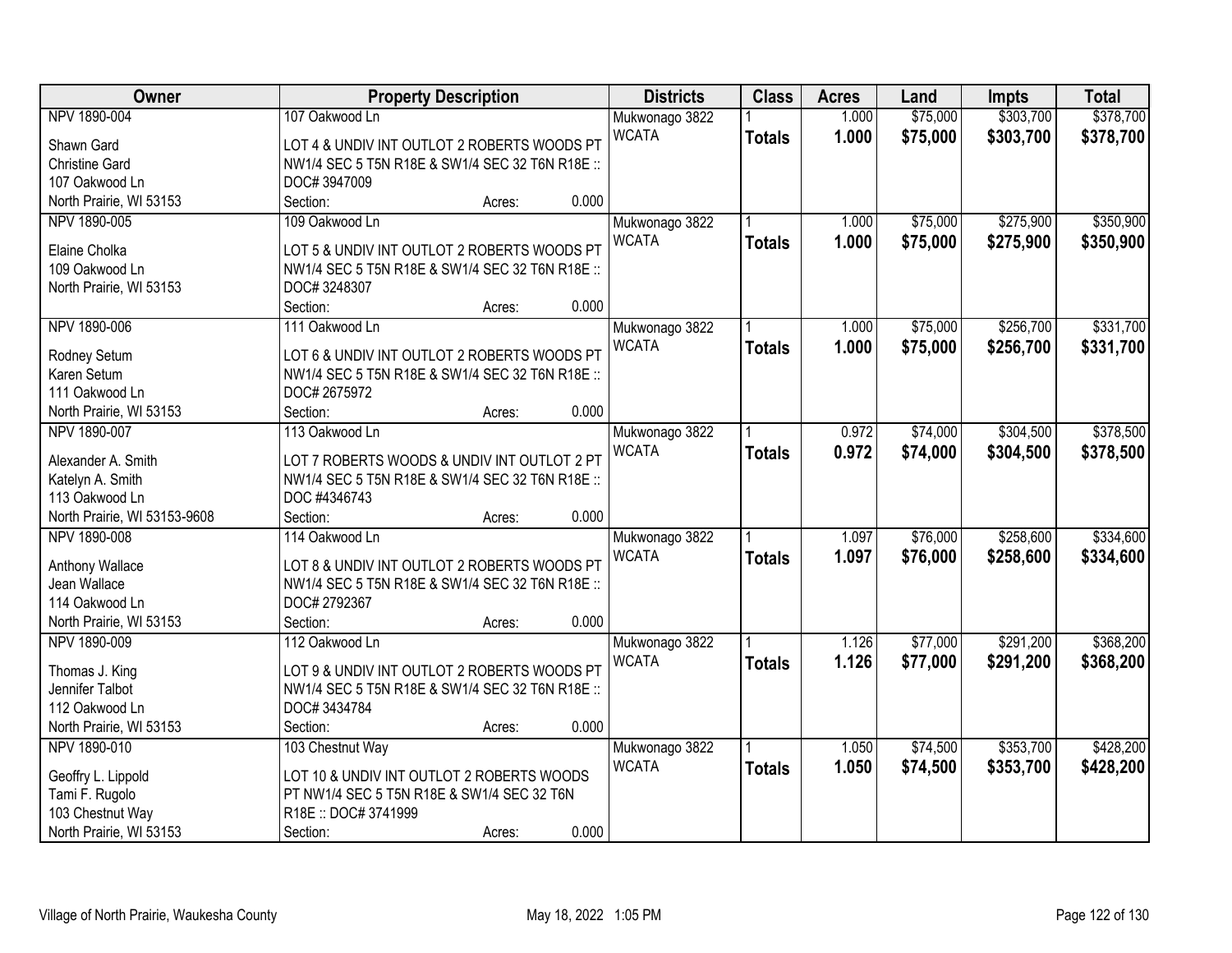| \$75,000<br>\$396,600<br>\$471,600<br>NPV 1890-011<br>1.073<br>105 Chestnut Way<br>Mukwonago 3822<br><b>WCATA</b><br>1.073<br>\$75,000<br>\$396,600<br>\$471,600<br><b>Totals</b><br>Keith Roller<br>LOT 11 & UNDIV INT OUTLOT 2 ROBERTS WOODS<br>PT NW1/4 SEC 5 T5N R18E & SW1/4 SEC 32 T6N<br>Amy Roller<br>105 Chestnut Way<br>R18E: R2858/428<br>0.000<br>North Prairie, WI 53153<br>Section:<br>Acres:<br>NPV 1890-012<br>\$77,000<br>\$260,300<br>\$337,300<br>107 Chestnut Way<br>Mukwonago 3822<br>1.125<br><b>WCATA</b><br>1.125<br>\$77,000<br>\$260,300<br>\$337,300<br><b>Totals</b><br>Barry J. Rohde<br>LOT 12 & UNDIV INT OUTLOT 2 ROBERTS WOODS<br>Ashley M. Rohde<br>PT NW1/4 SEC 5 T5N R18E & SW1/4 SEC 32 T6N<br>107 Chestnut Way<br>R18E: DOC#3686158<br>0.000<br>North Prairie, WI 53153<br>Section:<br>Acres:<br>\$203,500<br>\$276,000<br>109 Chestnut Way<br>\$72,500<br>NPV 1890-013<br>Mukwonago 3822<br>1.001<br><b>WCATA</b><br>\$72,500<br>\$203,500<br>\$276,000<br>1.001<br><b>Totals</b><br>LOT 13 & UNDIV INT OUTLOT 2 ROBERTS WOODS<br>Nicholas R. Meindl<br>109 Chestnut Way<br>PT NW1/4 SEC 5 T5N R18E & SW1/4 SEC 32 T6N<br>North Prairie, WI 53153<br>R18E: R2745/845<br>0.000<br>Section:<br>Acres:<br>\$73,500<br>\$322,700<br>\$396,200<br>NPV 1890-014<br>111 Chestnut Way<br>1.026<br>Mukwonago 3822<br><b>WCATA</b><br>1.026<br>\$73,500<br>\$322,700<br>\$396,200<br><b>Totals</b><br>Eric M. Dianich<br>LOT 14 & UNDIV INT OUTLOT 2 ROBERTS WOODS<br>Sarah K. Dianich<br>PT NW1/4 SEC 5 T5N R18E & SW1/4 SEC 32 T6N<br>R18E: DOC#3376496<br>111 Chestnut Way<br>0.000<br>North Prairie, WI 53153<br>Section:<br>Acres:<br>\$76,000<br>\$293,200<br>\$369,200<br>NPV 1890-015<br>113 Chestnut Way<br>1.101<br>Mukwonago 3822<br><b>WCATA</b><br>1.101<br>\$76,000<br>\$293,200<br>\$369,200<br><b>Totals</b><br>Joshua C. Herrell<br>LOT 15 ROBERTS WOODS & UNDIV INTEREST<br>Joy E. Herrell<br>OUTLOT 2 PT NW1/4 OF NW1/4 & PT N1/2 OF SW1/4<br>113 Chestnut Way<br>OF NW1/4 SEC 5 T5N R18E & PT OUTLOT 112<br>0.000<br>North Prairie, WI 53153-9602<br>Section:<br>Acres:<br>NPV 1890-016<br>\$73,000<br>\$285,200<br>\$358,200<br>115 Chestnut Way<br>1.010<br>Mukwonago 3822<br><b>WCATA</b><br>1.010<br>\$73,000<br>\$285,200<br>\$358,200<br><b>Totals</b><br>LOT 16 & UNDIV INT OUTLOT 2 ROBERTS WOODS<br>Ryan Kuehn<br>Marcia Kuehn<br>PT NW1/4 SEC 5 T5N R18E & SW1/4 SEC 32 T6N<br>R18E: R2761/1658<br>115 Chestnut Way | Owner | <b>Property Description</b> | <b>Districts</b> | <b>Class</b> | <b>Acres</b> | Land | <b>Impts</b> | <b>Total</b> |
|--------------------------------------------------------------------------------------------------------------------------------------------------------------------------------------------------------------------------------------------------------------------------------------------------------------------------------------------------------------------------------------------------------------------------------------------------------------------------------------------------------------------------------------------------------------------------------------------------------------------------------------------------------------------------------------------------------------------------------------------------------------------------------------------------------------------------------------------------------------------------------------------------------------------------------------------------------------------------------------------------------------------------------------------------------------------------------------------------------------------------------------------------------------------------------------------------------------------------------------------------------------------------------------------------------------------------------------------------------------------------------------------------------------------------------------------------------------------------------------------------------------------------------------------------------------------------------------------------------------------------------------------------------------------------------------------------------------------------------------------------------------------------------------------------------------------------------------------------------------------------------------------------------------------------------------------------------------------------------------------------------------------------------------------------------------------------------------------------------------------------------------------------------------------------------------------------------------------------------------------------------------------------------------------------------------------------------------------------------------------------------------------------------------------------------------------------------------------------------|-------|-----------------------------|------------------|--------------|--------------|------|--------------|--------------|
|                                                                                                                                                                                                                                                                                                                                                                                                                                                                                                                                                                                                                                                                                                                                                                                                                                                                                                                                                                                                                                                                                                                                                                                                                                                                                                                                                                                                                                                                                                                                                                                                                                                                                                                                                                                                                                                                                                                                                                                                                                                                                                                                                                                                                                                                                                                                                                                                                                                                                |       |                             |                  |              |              |      |              |              |
|                                                                                                                                                                                                                                                                                                                                                                                                                                                                                                                                                                                                                                                                                                                                                                                                                                                                                                                                                                                                                                                                                                                                                                                                                                                                                                                                                                                                                                                                                                                                                                                                                                                                                                                                                                                                                                                                                                                                                                                                                                                                                                                                                                                                                                                                                                                                                                                                                                                                                |       |                             |                  |              |              |      |              |              |
|                                                                                                                                                                                                                                                                                                                                                                                                                                                                                                                                                                                                                                                                                                                                                                                                                                                                                                                                                                                                                                                                                                                                                                                                                                                                                                                                                                                                                                                                                                                                                                                                                                                                                                                                                                                                                                                                                                                                                                                                                                                                                                                                                                                                                                                                                                                                                                                                                                                                                |       |                             |                  |              |              |      |              |              |
|                                                                                                                                                                                                                                                                                                                                                                                                                                                                                                                                                                                                                                                                                                                                                                                                                                                                                                                                                                                                                                                                                                                                                                                                                                                                                                                                                                                                                                                                                                                                                                                                                                                                                                                                                                                                                                                                                                                                                                                                                                                                                                                                                                                                                                                                                                                                                                                                                                                                                |       |                             |                  |              |              |      |              |              |
|                                                                                                                                                                                                                                                                                                                                                                                                                                                                                                                                                                                                                                                                                                                                                                                                                                                                                                                                                                                                                                                                                                                                                                                                                                                                                                                                                                                                                                                                                                                                                                                                                                                                                                                                                                                                                                                                                                                                                                                                                                                                                                                                                                                                                                                                                                                                                                                                                                                                                |       |                             |                  |              |              |      |              |              |
|                                                                                                                                                                                                                                                                                                                                                                                                                                                                                                                                                                                                                                                                                                                                                                                                                                                                                                                                                                                                                                                                                                                                                                                                                                                                                                                                                                                                                                                                                                                                                                                                                                                                                                                                                                                                                                                                                                                                                                                                                                                                                                                                                                                                                                                                                                                                                                                                                                                                                |       |                             |                  |              |              |      |              |              |
|                                                                                                                                                                                                                                                                                                                                                                                                                                                                                                                                                                                                                                                                                                                                                                                                                                                                                                                                                                                                                                                                                                                                                                                                                                                                                                                                                                                                                                                                                                                                                                                                                                                                                                                                                                                                                                                                                                                                                                                                                                                                                                                                                                                                                                                                                                                                                                                                                                                                                |       |                             |                  |              |              |      |              |              |
|                                                                                                                                                                                                                                                                                                                                                                                                                                                                                                                                                                                                                                                                                                                                                                                                                                                                                                                                                                                                                                                                                                                                                                                                                                                                                                                                                                                                                                                                                                                                                                                                                                                                                                                                                                                                                                                                                                                                                                                                                                                                                                                                                                                                                                                                                                                                                                                                                                                                                |       |                             |                  |              |              |      |              |              |
|                                                                                                                                                                                                                                                                                                                                                                                                                                                                                                                                                                                                                                                                                                                                                                                                                                                                                                                                                                                                                                                                                                                                                                                                                                                                                                                                                                                                                                                                                                                                                                                                                                                                                                                                                                                                                                                                                                                                                                                                                                                                                                                                                                                                                                                                                                                                                                                                                                                                                |       |                             |                  |              |              |      |              |              |
|                                                                                                                                                                                                                                                                                                                                                                                                                                                                                                                                                                                                                                                                                                                                                                                                                                                                                                                                                                                                                                                                                                                                                                                                                                                                                                                                                                                                                                                                                                                                                                                                                                                                                                                                                                                                                                                                                                                                                                                                                                                                                                                                                                                                                                                                                                                                                                                                                                                                                |       |                             |                  |              |              |      |              |              |
|                                                                                                                                                                                                                                                                                                                                                                                                                                                                                                                                                                                                                                                                                                                                                                                                                                                                                                                                                                                                                                                                                                                                                                                                                                                                                                                                                                                                                                                                                                                                                                                                                                                                                                                                                                                                                                                                                                                                                                                                                                                                                                                                                                                                                                                                                                                                                                                                                                                                                |       |                             |                  |              |              |      |              |              |
|                                                                                                                                                                                                                                                                                                                                                                                                                                                                                                                                                                                                                                                                                                                                                                                                                                                                                                                                                                                                                                                                                                                                                                                                                                                                                                                                                                                                                                                                                                                                                                                                                                                                                                                                                                                                                                                                                                                                                                                                                                                                                                                                                                                                                                                                                                                                                                                                                                                                                |       |                             |                  |              |              |      |              |              |
|                                                                                                                                                                                                                                                                                                                                                                                                                                                                                                                                                                                                                                                                                                                                                                                                                                                                                                                                                                                                                                                                                                                                                                                                                                                                                                                                                                                                                                                                                                                                                                                                                                                                                                                                                                                                                                                                                                                                                                                                                                                                                                                                                                                                                                                                                                                                                                                                                                                                                |       |                             |                  |              |              |      |              |              |
|                                                                                                                                                                                                                                                                                                                                                                                                                                                                                                                                                                                                                                                                                                                                                                                                                                                                                                                                                                                                                                                                                                                                                                                                                                                                                                                                                                                                                                                                                                                                                                                                                                                                                                                                                                                                                                                                                                                                                                                                                                                                                                                                                                                                                                                                                                                                                                                                                                                                                |       |                             |                  |              |              |      |              |              |
|                                                                                                                                                                                                                                                                                                                                                                                                                                                                                                                                                                                                                                                                                                                                                                                                                                                                                                                                                                                                                                                                                                                                                                                                                                                                                                                                                                                                                                                                                                                                                                                                                                                                                                                                                                                                                                                                                                                                                                                                                                                                                                                                                                                                                                                                                                                                                                                                                                                                                |       |                             |                  |              |              |      |              |              |
|                                                                                                                                                                                                                                                                                                                                                                                                                                                                                                                                                                                                                                                                                                                                                                                                                                                                                                                                                                                                                                                                                                                                                                                                                                                                                                                                                                                                                                                                                                                                                                                                                                                                                                                                                                                                                                                                                                                                                                                                                                                                                                                                                                                                                                                                                                                                                                                                                                                                                |       |                             |                  |              |              |      |              |              |
|                                                                                                                                                                                                                                                                                                                                                                                                                                                                                                                                                                                                                                                                                                                                                                                                                                                                                                                                                                                                                                                                                                                                                                                                                                                                                                                                                                                                                                                                                                                                                                                                                                                                                                                                                                                                                                                                                                                                                                                                                                                                                                                                                                                                                                                                                                                                                                                                                                                                                |       |                             |                  |              |              |      |              |              |
|                                                                                                                                                                                                                                                                                                                                                                                                                                                                                                                                                                                                                                                                                                                                                                                                                                                                                                                                                                                                                                                                                                                                                                                                                                                                                                                                                                                                                                                                                                                                                                                                                                                                                                                                                                                                                                                                                                                                                                                                                                                                                                                                                                                                                                                                                                                                                                                                                                                                                |       |                             |                  |              |              |      |              |              |
|                                                                                                                                                                                                                                                                                                                                                                                                                                                                                                                                                                                                                                                                                                                                                                                                                                                                                                                                                                                                                                                                                                                                                                                                                                                                                                                                                                                                                                                                                                                                                                                                                                                                                                                                                                                                                                                                                                                                                                                                                                                                                                                                                                                                                                                                                                                                                                                                                                                                                |       |                             |                  |              |              |      |              |              |
|                                                                                                                                                                                                                                                                                                                                                                                                                                                                                                                                                                                                                                                                                                                                                                                                                                                                                                                                                                                                                                                                                                                                                                                                                                                                                                                                                                                                                                                                                                                                                                                                                                                                                                                                                                                                                                                                                                                                                                                                                                                                                                                                                                                                                                                                                                                                                                                                                                                                                |       |                             |                  |              |              |      |              |              |
|                                                                                                                                                                                                                                                                                                                                                                                                                                                                                                                                                                                                                                                                                                                                                                                                                                                                                                                                                                                                                                                                                                                                                                                                                                                                                                                                                                                                                                                                                                                                                                                                                                                                                                                                                                                                                                                                                                                                                                                                                                                                                                                                                                                                                                                                                                                                                                                                                                                                                |       |                             |                  |              |              |      |              |              |
|                                                                                                                                                                                                                                                                                                                                                                                                                                                                                                                                                                                                                                                                                                                                                                                                                                                                                                                                                                                                                                                                                                                                                                                                                                                                                                                                                                                                                                                                                                                                                                                                                                                                                                                                                                                                                                                                                                                                                                                                                                                                                                                                                                                                                                                                                                                                                                                                                                                                                |       |                             |                  |              |              |      |              |              |
|                                                                                                                                                                                                                                                                                                                                                                                                                                                                                                                                                                                                                                                                                                                                                                                                                                                                                                                                                                                                                                                                                                                                                                                                                                                                                                                                                                                                                                                                                                                                                                                                                                                                                                                                                                                                                                                                                                                                                                                                                                                                                                                                                                                                                                                                                                                                                                                                                                                                                |       |                             |                  |              |              |      |              |              |
|                                                                                                                                                                                                                                                                                                                                                                                                                                                                                                                                                                                                                                                                                                                                                                                                                                                                                                                                                                                                                                                                                                                                                                                                                                                                                                                                                                                                                                                                                                                                                                                                                                                                                                                                                                                                                                                                                                                                                                                                                                                                                                                                                                                                                                                                                                                                                                                                                                                                                |       |                             |                  |              |              |      |              |              |
|                                                                                                                                                                                                                                                                                                                                                                                                                                                                                                                                                                                                                                                                                                                                                                                                                                                                                                                                                                                                                                                                                                                                                                                                                                                                                                                                                                                                                                                                                                                                                                                                                                                                                                                                                                                                                                                                                                                                                                                                                                                                                                                                                                                                                                                                                                                                                                                                                                                                                |       |                             |                  |              |              |      |              |              |
|                                                                                                                                                                                                                                                                                                                                                                                                                                                                                                                                                                                                                                                                                                                                                                                                                                                                                                                                                                                                                                                                                                                                                                                                                                                                                                                                                                                                                                                                                                                                                                                                                                                                                                                                                                                                                                                                                                                                                                                                                                                                                                                                                                                                                                                                                                                                                                                                                                                                                |       |                             |                  |              |              |      |              |              |
|                                                                                                                                                                                                                                                                                                                                                                                                                                                                                                                                                                                                                                                                                                                                                                                                                                                                                                                                                                                                                                                                                                                                                                                                                                                                                                                                                                                                                                                                                                                                                                                                                                                                                                                                                                                                                                                                                                                                                                                                                                                                                                                                                                                                                                                                                                                                                                                                                                                                                |       |                             |                  |              |              |      |              |              |
|                                                                                                                                                                                                                                                                                                                                                                                                                                                                                                                                                                                                                                                                                                                                                                                                                                                                                                                                                                                                                                                                                                                                                                                                                                                                                                                                                                                                                                                                                                                                                                                                                                                                                                                                                                                                                                                                                                                                                                                                                                                                                                                                                                                                                                                                                                                                                                                                                                                                                |       |                             |                  |              |              |      |              |              |
|                                                                                                                                                                                                                                                                                                                                                                                                                                                                                                                                                                                                                                                                                                                                                                                                                                                                                                                                                                                                                                                                                                                                                                                                                                                                                                                                                                                                                                                                                                                                                                                                                                                                                                                                                                                                                                                                                                                                                                                                                                                                                                                                                                                                                                                                                                                                                                                                                                                                                |       |                             |                  |              |              |      |              |              |
|                                                                                                                                                                                                                                                                                                                                                                                                                                                                                                                                                                                                                                                                                                                                                                                                                                                                                                                                                                                                                                                                                                                                                                                                                                                                                                                                                                                                                                                                                                                                                                                                                                                                                                                                                                                                                                                                                                                                                                                                                                                                                                                                                                                                                                                                                                                                                                                                                                                                                |       |                             |                  |              |              |      |              |              |
|                                                                                                                                                                                                                                                                                                                                                                                                                                                                                                                                                                                                                                                                                                                                                                                                                                                                                                                                                                                                                                                                                                                                                                                                                                                                                                                                                                                                                                                                                                                                                                                                                                                                                                                                                                                                                                                                                                                                                                                                                                                                                                                                                                                                                                                                                                                                                                                                                                                                                |       |                             |                  |              |              |      |              |              |
|                                                                                                                                                                                                                                                                                                                                                                                                                                                                                                                                                                                                                                                                                                                                                                                                                                                                                                                                                                                                                                                                                                                                                                                                                                                                                                                                                                                                                                                                                                                                                                                                                                                                                                                                                                                                                                                                                                                                                                                                                                                                                                                                                                                                                                                                                                                                                                                                                                                                                |       |                             |                  |              |              |      |              |              |
| 0.000<br>North Prairie, WI 53153<br>Section:<br>Acres:                                                                                                                                                                                                                                                                                                                                                                                                                                                                                                                                                                                                                                                                                                                                                                                                                                                                                                                                                                                                                                                                                                                                                                                                                                                                                                                                                                                                                                                                                                                                                                                                                                                                                                                                                                                                                                                                                                                                                                                                                                                                                                                                                                                                                                                                                                                                                                                                                         |       |                             |                  |              |              |      |              |              |
| NPV 1890-017<br>117 Chestnut Way<br>\$73,000<br>\$323,800<br>\$396,800<br>Mukwonago 3822<br>1.010                                                                                                                                                                                                                                                                                                                                                                                                                                                                                                                                                                                                                                                                                                                                                                                                                                                                                                                                                                                                                                                                                                                                                                                                                                                                                                                                                                                                                                                                                                                                                                                                                                                                                                                                                                                                                                                                                                                                                                                                                                                                                                                                                                                                                                                                                                                                                                              |       |                             |                  |              |              |      |              |              |
| <b>WCATA</b><br>1.010<br>\$73,000<br>\$323,800<br>\$396,800<br><b>Totals</b><br>Brian Malinowski<br>LOT 17 & UNDIV INT OUTLOT 2 ROBERTS WOODS                                                                                                                                                                                                                                                                                                                                                                                                                                                                                                                                                                                                                                                                                                                                                                                                                                                                                                                                                                                                                                                                                                                                                                                                                                                                                                                                                                                                                                                                                                                                                                                                                                                                                                                                                                                                                                                                                                                                                                                                                                                                                                                                                                                                                                                                                                                                  |       |                             |                  |              |              |      |              |              |
| Lorrie Malinowski<br>PT NW1/4 SEC 5 T5N R18E & SW1/4 SEC 32 T6N                                                                                                                                                                                                                                                                                                                                                                                                                                                                                                                                                                                                                                                                                                                                                                                                                                                                                                                                                                                                                                                                                                                                                                                                                                                                                                                                                                                                                                                                                                                                                                                                                                                                                                                                                                                                                                                                                                                                                                                                                                                                                                                                                                                                                                                                                                                                                                                                                |       |                             |                  |              |              |      |              |              |
| R18E: DOC# 2925033 & DOC# 3130698<br>117 Chestnut Way                                                                                                                                                                                                                                                                                                                                                                                                                                                                                                                                                                                                                                                                                                                                                                                                                                                                                                                                                                                                                                                                                                                                                                                                                                                                                                                                                                                                                                                                                                                                                                                                                                                                                                                                                                                                                                                                                                                                                                                                                                                                                                                                                                                                                                                                                                                                                                                                                          |       |                             |                  |              |              |      |              |              |
| 0.000<br>North Prairie, WI 53153<br>Section:<br>Acres:                                                                                                                                                                                                                                                                                                                                                                                                                                                                                                                                                                                                                                                                                                                                                                                                                                                                                                                                                                                                                                                                                                                                                                                                                                                                                                                                                                                                                                                                                                                                                                                                                                                                                                                                                                                                                                                                                                                                                                                                                                                                                                                                                                                                                                                                                                                                                                                                                         |       |                             |                  |              |              |      |              |              |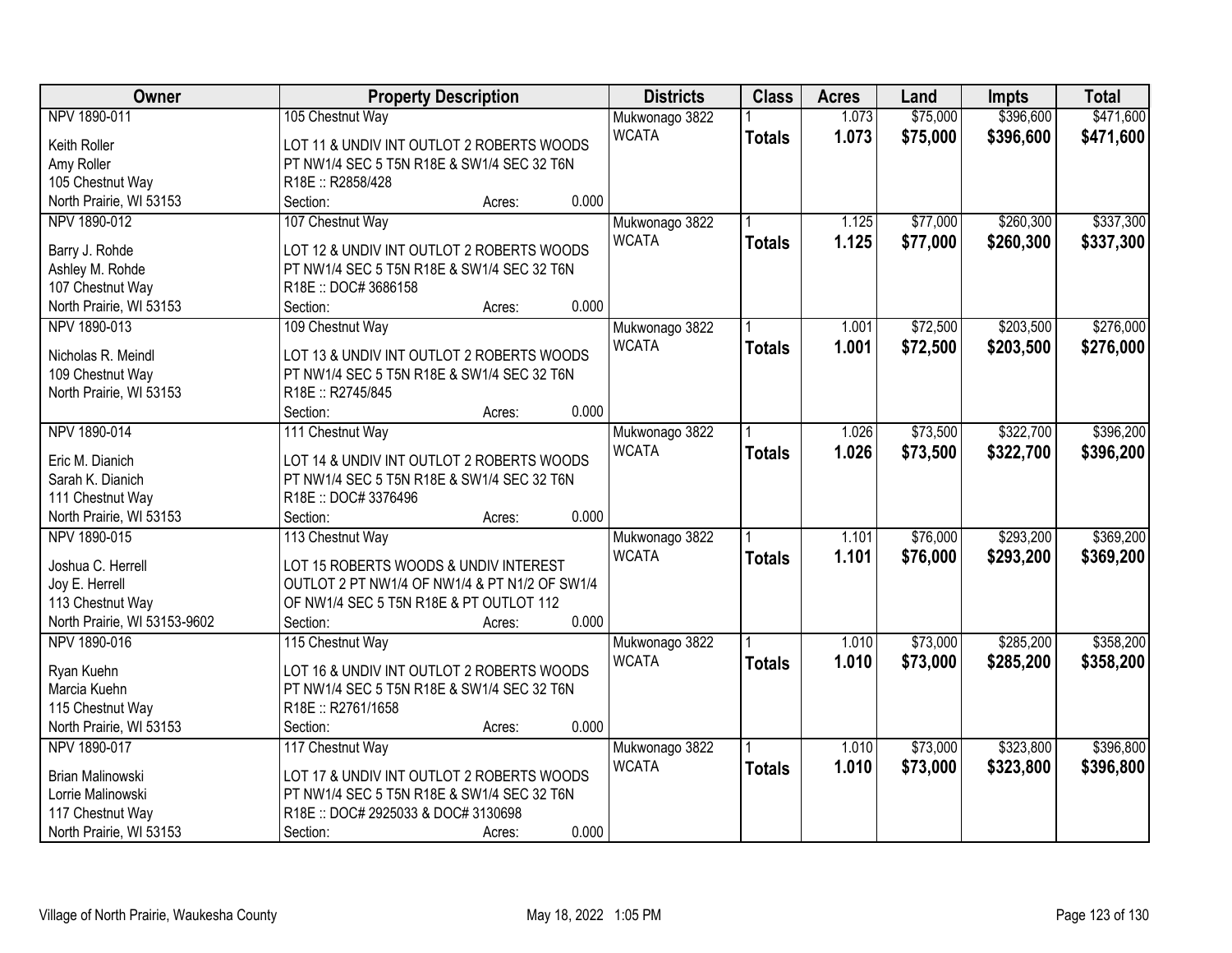| Owner                                | <b>Property Description</b>                |                 | <b>Districts</b> | <b>Class</b>  | <b>Acres</b> | Land     | <b>Impts</b> | <b>Total</b> |
|--------------------------------------|--------------------------------------------|-----------------|------------------|---------------|--------------|----------|--------------|--------------|
| NPV 1890-018                         | 119 Chestnut Way                           |                 | Mukwonago 3822   |               | 1.010        | \$73,000 | \$356,300    | \$429,300    |
| <b>Timothy Ramuta</b>                | LOT 18 & UNDIV INT OUTLOT 2 ROBERTS WOODS  |                 | <b>WCATA</b>     | <b>Totals</b> | 1.010        | \$73,000 | \$356,300    | \$429,300    |
| Mary Ramuta                          | PT NW1/4 SEC 5 T5N R18E & SW1/4 SEC 32 T6N |                 |                  |               |              |          |              |              |
| 119 Chestnut Way                     | R18E: R2666/550                            |                 |                  |               |              |          |              |              |
| North Prairie, WI 53153              | Section:<br>Acres:                         | 0.000           |                  |               |              |          |              |              |
| NPV 1890-019                         | 121 Chestnut Way                           |                 | Mukwonago 3822   |               | 1.103        | \$76,000 | \$279,500    | \$355,500    |
|                                      |                                            |                 | <b>WCATA</b>     | <b>Totals</b> | 1.103        | \$76,000 | \$279,500    | \$355,500    |
| Mark A Budlow and Kim M Budlow Joint | LOT 19 & UNDIV INT OUTLOT 2 ROBERTS WOODS  |                 |                  |               |              |          |              |              |
| Revocable                            | PT NW1/4 SEC 5 T5N R18E & SW1/4 SEC 32 T6N |                 |                  |               |              |          |              |              |
| 121 Chestnut Way                     | R18E: DOC# 4114722                         |                 |                  |               |              |          |              |              |
| North Prairie, WI 53153-9602         | Section:<br>Acres:                         | 0.000           |                  |               |              |          |              |              |
| NPV 1890-020                         | 125 Chestnut Way                           |                 | Mukwonago 3822   |               | 1.314        | \$83,500 | \$325,300    | \$408,800    |
| Jean Wentz                           | LOT 20 & UNDIV INT OUTLOT 2 ROBERTS WOODS  |                 | <b>WCATA</b>     | <b>Totals</b> | 1.314        | \$83,500 | \$325,300    | \$408,800    |
| 125 Chestnut Way                     | PT NW1/4 SEC 5 T5N R18E & SW1/4 SEC 32 T6N |                 |                  |               |              |          |              |              |
| North Prairie, WI 53153              | R18E: R2940/769 & DOC# 3515064             |                 |                  |               |              |          |              |              |
|                                      | Section:                                   | 0.000<br>Acres: |                  |               |              |          |              |              |
| NPV 1890-021                         | 127 Chestnut Way                           |                 | Mukwonago 3822   |               | 1.469        | \$89,000 | \$308,400    | \$397,400    |
|                                      |                                            |                 | <b>WCATA</b>     | <b>Totals</b> | 1.469        | \$89,000 | \$308,400    | \$397,400    |
| Kenny Stair                          | LOT 21 & UNDIV INT OUTLOT 2 ROBERTS WOODS  |                 |                  |               |              |          |              |              |
| Terri Ann Stair                      | PT NW1/4 SEC 5 T5N R18E & SW1/4 SEC 32 T6N |                 |                  |               |              |          |              |              |
| 127 Chestnut Way                     | R18E: R2940/662                            |                 |                  |               |              |          |              |              |
| North Prairie, WI 53153              | Section:<br>Acres:                         | 0.000           |                  |               |              |          |              |              |
| NPV 1890-022                         | 129 Chestnut Way                           |                 | Mukwonago 3822   |               | 1.368        | \$85,500 | \$299,300    | \$384,800    |
| William L. Beay                      | LOT 22 ROBERTS WOODS & UNDIV INT OUTLOT 2  |                 | <b>WCATA</b>     | <b>Totals</b> | 1.368        | \$85,500 | \$299,300    | \$384,800    |
| <b>Betty Beay</b>                    | PT NW1/4 SEC 5 T5N R18E & SW1/4 SEC 32 T6N |                 |                  |               |              |          |              |              |
| 129 Chestnut Way                     | R18E: DOC #2394282                         |                 |                  |               |              |          |              |              |
| North Prairie, WI 53153-9799         | Section:<br>Acres:                         | 0.000           |                  |               |              |          |              |              |
| NPV 1890-023                         | 131 Chestnut Way                           |                 | Mukwonago 3822   |               | 1.186        | \$79,000 | \$349,400    | \$428,400    |
|                                      |                                            |                 | <b>WCATA</b>     |               |              |          |              |              |
| <b>Thomas Bell</b>                   | LOT 23 & UNDIV INT OUTLOT 2 ROBERTS WOODS  |                 |                  | <b>Totals</b> | 1.186        | \$79,000 | \$349,400    | \$428,400    |
| Judy Bell                            | PT NW1/4 SEC 5 T5N R18E & SW1/4 SEC 32 T6N |                 |                  |               |              |          |              |              |
| 131 Chestnut Way                     | R18E: R2827/605                            |                 |                  |               |              |          |              |              |
| North Prairie, WI 53153              | Section:                                   | 0.000<br>Acres: |                  |               |              |          |              |              |
| NPV 1890-024                         | 133 Chestnut Way                           |                 | Mukwonago 3822   |               | 1.186        | \$79,000 | \$283,800    | \$362,800    |
|                                      | LOT 24 & UNDIV INT OUTLOT 2 ROBERTS WOODS  |                 | <b>WCATA</b>     | <b>Totals</b> | 1.186        | \$79,000 | \$283,800    | \$362,800    |
| Brandon P. Braun                     | PT NW1/4 SEC 5 T5N R18E & SW1/4 SEC 32 T6N |                 |                  |               |              |          |              |              |
| 133 Chestnut Way                     | R18E: DOC#3961638                          |                 |                  |               |              |          |              |              |
| North Prairie, WI 53153              |                                            | 0.000           |                  |               |              |          |              |              |
|                                      | Section:<br>Acres:                         |                 |                  |               |              |          |              |              |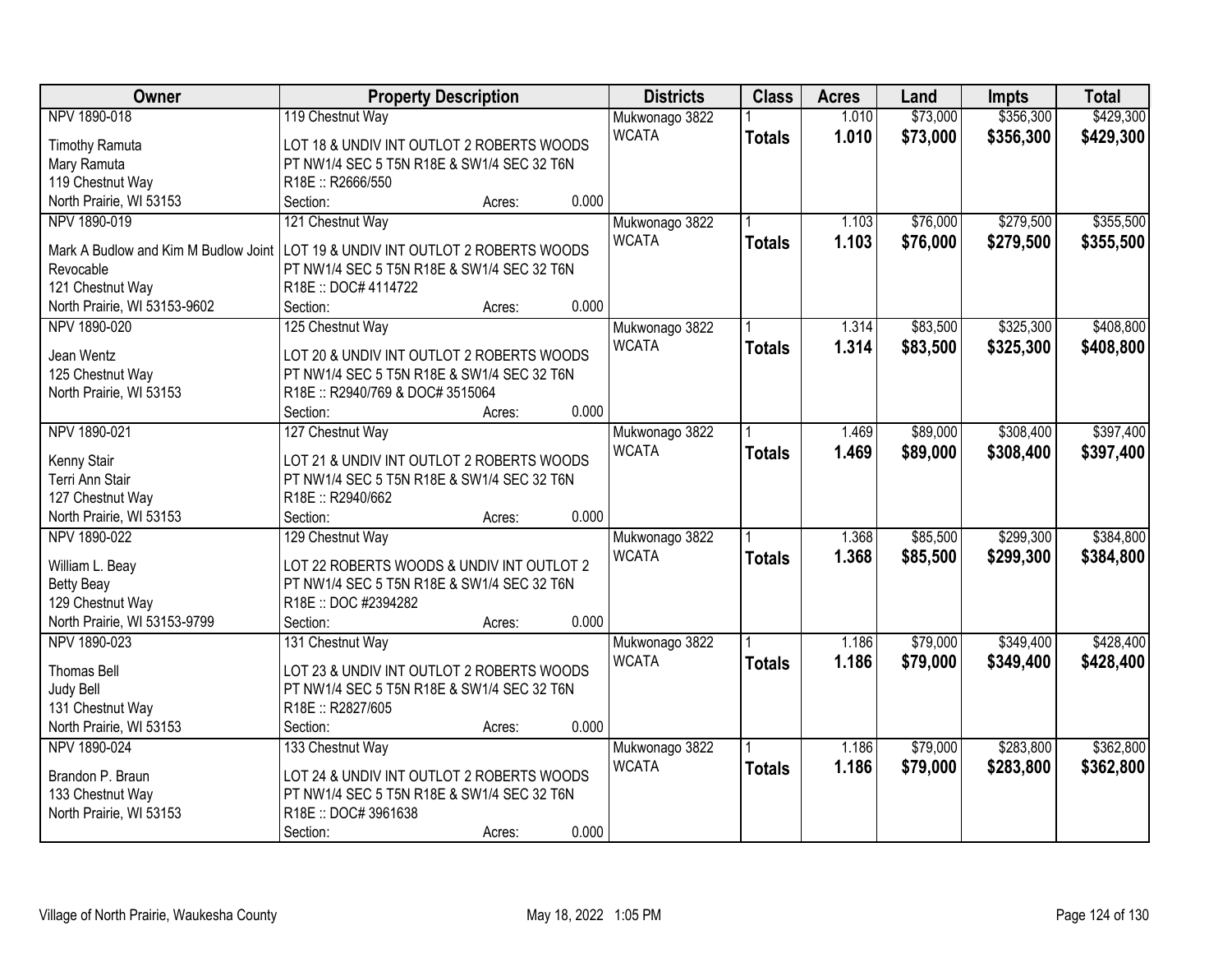| Owner                        | <b>Property Description</b>                                      | <b>Districts</b> | <b>Class</b>  | <b>Acres</b> | Land      | <b>Impts</b> | <b>Total</b> |
|------------------------------|------------------------------------------------------------------|------------------|---------------|--------------|-----------|--------------|--------------|
| NPV 1890-025                 | 135 Chestnut Way                                                 | Mukwonago 3822   |               | 1.241        | \$81,000  | \$258,900    | \$339,900    |
| Paul F. Mika                 | LOT 25 & UNDIV INT OUTLOT 2 ROBERTS WOODS                        | <b>WCATA</b>     | <b>Totals</b> | 1.241        | \$81,000  | \$258,900    | \$339,900    |
| Christine A. Crouch          | PT NW1/4 SEC 5 T5N R18E & SW1/4 SEC 32 T6N                       |                  |               |              |           |              |              |
| 135 Chestnut Way             | R18E:: DOC#3706200                                               |                  |               |              |           |              |              |
| North Prairie, WI 53153-9799 | 0.000<br>Section:<br>Acres:                                      |                  |               |              |           |              |              |
| NPV 1890-026                 | 137 Chestnut Way                                                 | Mukwonago 3822   |               | 1.868        | \$103,000 | \$261,800    | \$364,800    |
|                              |                                                                  | <b>WCATA</b>     | <b>Totals</b> | 1.868        | \$103,000 | \$261,800    | \$364,800    |
| Patrick N. Hebbring          | LOT 26 & UNDIV INT OUTLOT 2 ROBERTS WOODS                        |                  |               |              |           |              |              |
| Tanya Hebbring               | PT NW1/4 SEC 5 T5N R18E & SW1/4 SEC 32 T6N                       |                  |               |              |           |              |              |
| 137 Chestnut Way             | R18E: DOC# 2570254                                               |                  |               |              |           |              |              |
| North Prairie, WI 53153      | 0.000<br>Section:<br>Acres:                                      |                  |               |              |           |              |              |
| NPV 1890-027                 | 139 Chestnut Way                                                 | Mukwonago 3822   |               | 1.910        | \$73,000  | \$316,200    | \$389,200    |
| Kyle M. Barton               | LOT 27 & UNDIV INT OUTLOT 2 ROBERTS WOODS                        | <b>WCATA</b>     | <b>Totals</b> | 1.910        | \$73,000  | \$316,200    | \$389,200    |
| Melissa M. Barton            | PT NW1/4 SEC 5 T5N R18E & SW1/4 SEC 32 T6N                       |                  |               |              |           |              |              |
| 139 Chestnut Way             | R18E:: DOC#3717660                                               |                  |               |              |           |              |              |
| North Prairie, WI 53153      | 0.000<br>Section:<br>Acres:                                      |                  |               |              |           |              |              |
| NPV 1890-028                 | 141 Chestnut Way                                                 | Mukwonago 3822   |               | 1.010        | \$73,000  | \$246,400    | \$319,400    |
|                              |                                                                  | <b>WCATA</b>     |               | 1.010        | \$73,000  | \$246,400    | \$319,400    |
| Kevin Melka                  | LOT 28 & UNDIV INT OUTLOT 2 ROBERTS WOODS                        |                  | <b>Totals</b> |              |           |              |              |
| Donelle Melka                | PT NW1/4 SEC 5 T5N R18E & SW1/4 SEC 32 T6N                       |                  |               |              |           |              |              |
| 141 Chestnut Way             | R18E: DOC#3741285                                                |                  |               |              |           |              |              |
| North Prairie, WI 53153      | 0.000<br>Section:<br>Acres:                                      |                  |               |              |           |              |              |
| NPV 1890-029                 | 143 Chestnut Way                                                 | Mukwonago 3822   |               | 1.009        | \$73,000  | \$281,500    | \$354,500    |
|                              | LOT 29 & UNDIV INT OUTLOT 2 ROBERTS WOODS                        | <b>WCATA</b>     | <b>Totals</b> | 1.009        | \$73,000  | \$281,500    | \$354,500    |
| Steven P. Chrapla            |                                                                  |                  |               |              |           |              |              |
| Krysten R. Chrapla           | PT NW1/4 SEC 5 T5N R18E & SW1/4 SEC 32 T6N<br>R18E:: DOC#3432456 |                  |               |              |           |              |              |
| 143 Chestnut Way             | 0.000                                                            |                  |               |              |           |              |              |
| North Prairie, WI 53153      | Section:<br>Acres:                                               |                  |               |              |           |              |              |
| NPV 1890-030                 | 145 Chestnut Way                                                 | Mukwonago 3822   |               | 1.050        | \$61,500  | \$264,600    | \$326,100    |
| David Friesema               | LOT 30 ROBERTS WOODS & AN UNDIV INTEREST IN                      | <b>WCATA</b>     | <b>Totals</b> | 1.050        | \$61,500  | \$264,600    | \$326,100    |
| Rachael Friesema             | OUTLOT 2 BEING PT NW1/4 OF NW1/4 & PT N1/2 OF                    |                  |               |              |           |              |              |
| 145 Chestnut Way             | SW1/4 OF NW1/4 SEC 5 T5N R18E & PT OUTLOT 112                    |                  |               |              |           |              |              |
| North Prairie, WI 53153-9799 | 1.050<br>Section:<br>Acres:                                      |                  |               |              |           |              |              |
| NPV 1890-031                 | 140 Chestnut Way                                                 | Mukwonago 3822   |               | 1.040        | \$74,000  | \$287,900    | \$361,900    |
|                              |                                                                  | <b>WCATA</b>     | <b>Totals</b> | 1.040        | \$74,000  | \$287,900    | \$361,900    |
| Andrew N. Cook               | LOT 31 & UNDIV INT OUTLOT 2 ROBERTS WOODS                        |                  |               |              |           |              |              |
| Cari L. Cook                 | PT NW1/4 SEC 5 T5N R18E & SW1/4 SEC 32 T6N                       |                  |               |              |           |              |              |
| 140 Chestnut Way             | R18E: DOC# 4041546                                               |                  |               |              |           |              |              |
| North Prairie, WI 53153      | 0.000<br>Section:<br>Acres:                                      |                  |               |              |           |              |              |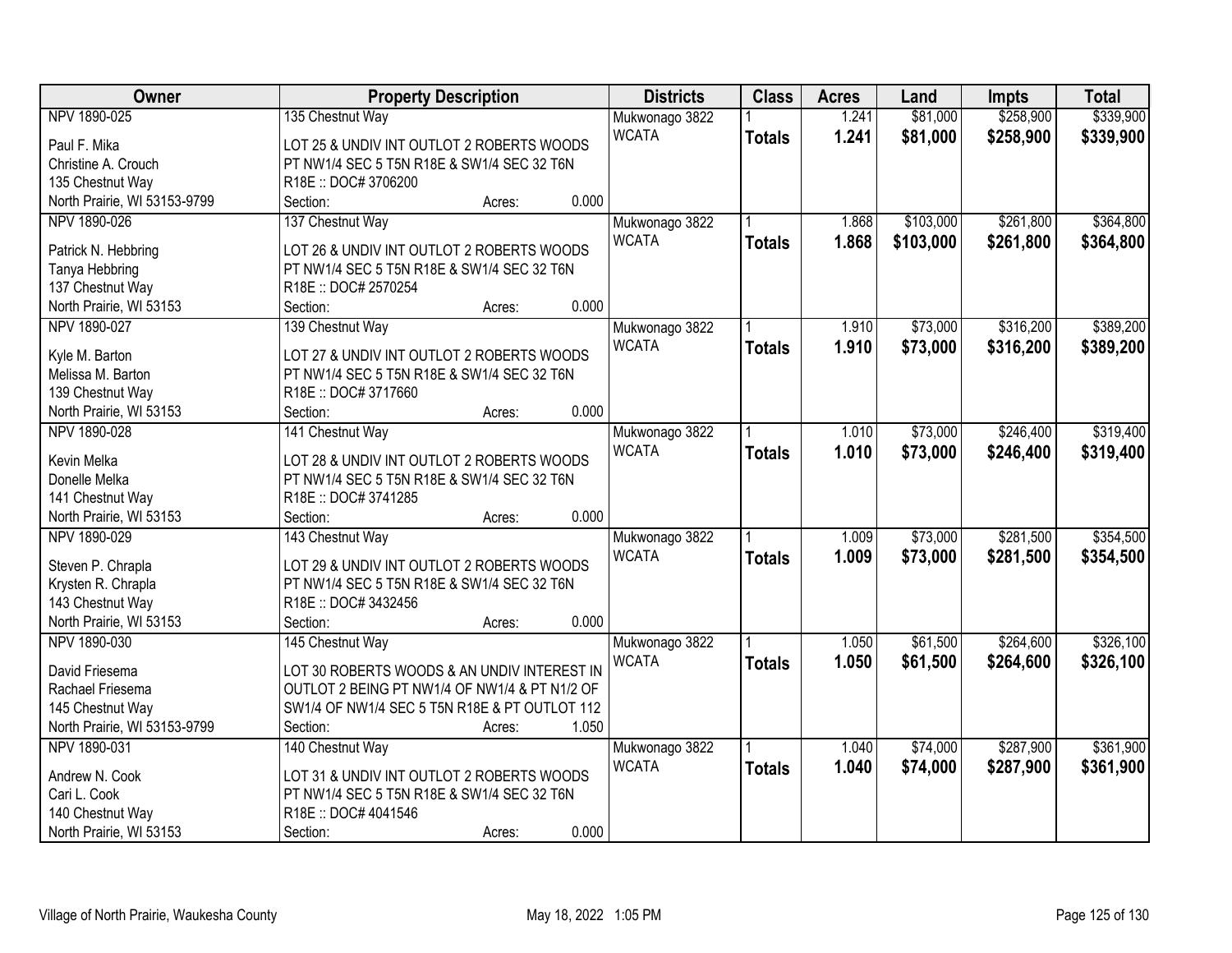| Owner                                            | <b>Property Description</b>                                                             | <b>Districts</b>               | <b>Class</b>  | <b>Acres</b> | Land     | <b>Impts</b> | <b>Total</b> |
|--------------------------------------------------|-----------------------------------------------------------------------------------------|--------------------------------|---------------|--------------|----------|--------------|--------------|
| NPV 1890-032                                     | 134 Chestnut Way                                                                        | Mukwonago 3822                 |               | 1.102        | \$76,000 | \$368,400    | \$444,400    |
| Bradley A. Tindal                                | LOT 32 ROBERTS WOODS & UNDIV INTEREST                                                   | <b>WCATA</b>                   | <b>Totals</b> | 1.102        | \$76,000 | \$368,400    | \$444,400    |
| Sara L. Frymark                                  | OUTLOT 2 BEING PT NW1/4 OF NW1/4 & PT N1/2 OF                                           |                                |               |              |          |              |              |
| 134 Chestnut Way                                 | SW1/4 OF NW1/4 SEC 5 T5N R18E & PT OUTLOT 112                                           |                                |               |              |          |              |              |
| North Prairie, WI 53153-9799                     | 0.000<br>Section:<br>Acres:                                                             |                                |               |              |          |              |              |
| NPV 1890-033                                     | 132 Chestnut Way                                                                        | Mukwonago 3822                 |               | 1.102        | \$76,000 | \$237,300    | \$313,300    |
|                                                  | LOT 33 ROBERTS WOODS & UNDIV INTEREST                                                   | <b>WCATA</b>                   | <b>Totals</b> | 1.102        | \$76,000 | \$237,300    | \$313,300    |
| Cheryl Ann Lampe                                 | OUTLOT 2 PT NW1/4 SEC 5 T5N R18E & SW1/4 SEC                                            |                                |               |              |          |              |              |
| 132 Chestnut Way<br>North Prairie, WI 53153-9799 | 32 T6N R18E                                                                             |                                |               |              |          |              |              |
|                                                  | 0.000<br>Section:<br>Acres:                                                             |                                |               |              |          |              |              |
| NPV 1890-034                                     |                                                                                         |                                |               | 1.043        | \$74,000 | \$256,800    | \$330,800    |
|                                                  | 130 Chestnut Way                                                                        | Mukwonago 3822<br><b>WCATA</b> |               |              |          |              |              |
| <b>Scott Peck</b>                                | LOT 34 & UNDIV INT OUTLOT 2 ROBERTS WOODS                                               |                                | <b>Totals</b> | 1.043        | \$74,000 | \$256,800    | \$330,800    |
| Anjanette Peck                                   | PT NW1/4 SEC 5 T5N R18E & SW1/4 SEC 32 T6N                                              |                                |               |              |          |              |              |
| 130 Chestnut Way                                 | R18E: DOC# 2599385                                                                      |                                |               |              |          |              |              |
| North Prairie, WI 53153                          | 0.000<br>Section:<br>Acres:                                                             |                                |               |              |          |              |              |
| NPV 1890-035                                     | 108 Hickory Dr                                                                          | Mukwonago 3822                 |               | 1.095        | \$76,000 | \$317,800    | \$393,800    |
| Thomas C. Brockdorf                              |                                                                                         | <b>WCATA</b>                   | <b>Totals</b> | 1.095        | \$76,000 | \$317,800    | \$393,800    |
| Debra A. Brockdorf                               | LOT 35 & UNDIV INT OUTLOT 2 ROBERTS WOODS<br>PT NW1/4 SEC 5 T5N R18E & SW1/4 SEC 32 T6N |                                |               |              |          |              |              |
|                                                  | R18E: DOC# 4147109                                                                      |                                |               |              |          |              |              |
| 108 Hickory Dr<br>North Prairie, WI 53153-9798   | 0.000<br>Section:                                                                       |                                |               |              |          |              |              |
| NPV 1890-036                                     | Acres:<br>106 Hickory Dr                                                                |                                |               | 1.120        | \$76,500 | \$339,300    | \$415,800    |
|                                                  |                                                                                         | Mukwonago 3822                 |               |              |          |              |              |
| Paul Baumgartner                                 | LOT 36 & UNDIV INT OUTLOT 2 ROBERTS WOODS                                               | <b>WCATA</b>                   | <b>Totals</b> | 1.120        | \$76,500 | \$339,300    | \$415,800    |
| Cindy Baumgartner                                | PT NW1/4 SEC 5 T5N R18E & SW1/4 SEC 32 T6N                                              |                                |               |              |          |              |              |
| 106 Hickory Dr                                   | R18E: DOC#3395213                                                                       |                                |               |              |          |              |              |
| North Prairie, WI 53153                          | 0.000<br>Section:<br>Acres:                                                             |                                |               |              |          |              |              |
| NPV 1890-037                                     | 104 Hickory Dr                                                                          | Mukwonago 3822                 |               | 1.119        | \$76,500 | \$288,100    | \$364,600    |
| Roy Kaczmarek                                    | LOT 37 & UNDIV INT OUTLOT 2 ROBERTS WOODS                                               | <b>WCATA</b>                   | <b>Totals</b> | 1.119        | \$76,500 | \$288,100    | \$364,600    |
| Barbara Kaczmarek                                | PT NW1/4 SEC 5 T5N R18E & SW1/4 SEC 32 T6N                                              |                                |               |              |          |              |              |
| 104 Hickory Dr                                   | R18E: R2908/575                                                                         |                                |               |              |          |              |              |
| North Prairie, WI 53153                          | 0.000<br>Section:<br>Acres:                                                             |                                |               |              |          |              |              |
| NPV 1890-038                                     | 102 Hickory Dr                                                                          |                                |               | 1.105        | \$76,000 | \$206,200    | \$282,200    |
|                                                  |                                                                                         | Mukwonago 3822<br><b>WCATA</b> |               |              |          |              |              |
| Richard D. Stengel                               | LOT 38 & UNDIV INT OUTLOT 2 ROBERTS WOODS                                               |                                | <b>Totals</b> | 1.105        | \$76,000 | \$206,200    | \$282,200    |
| 102 Hickory Dr                                   | PT NW1/4 SEC 5 T5N R18E & SW1/4 SEC 32 T6N                                              |                                |               |              |          |              |              |
| North Prairie, WI 53153                          | R18E: DOC#3934499                                                                       |                                |               |              |          |              |              |
|                                                  | 0.000<br>Section:<br>Acres:                                                             |                                |               |              |          |              |              |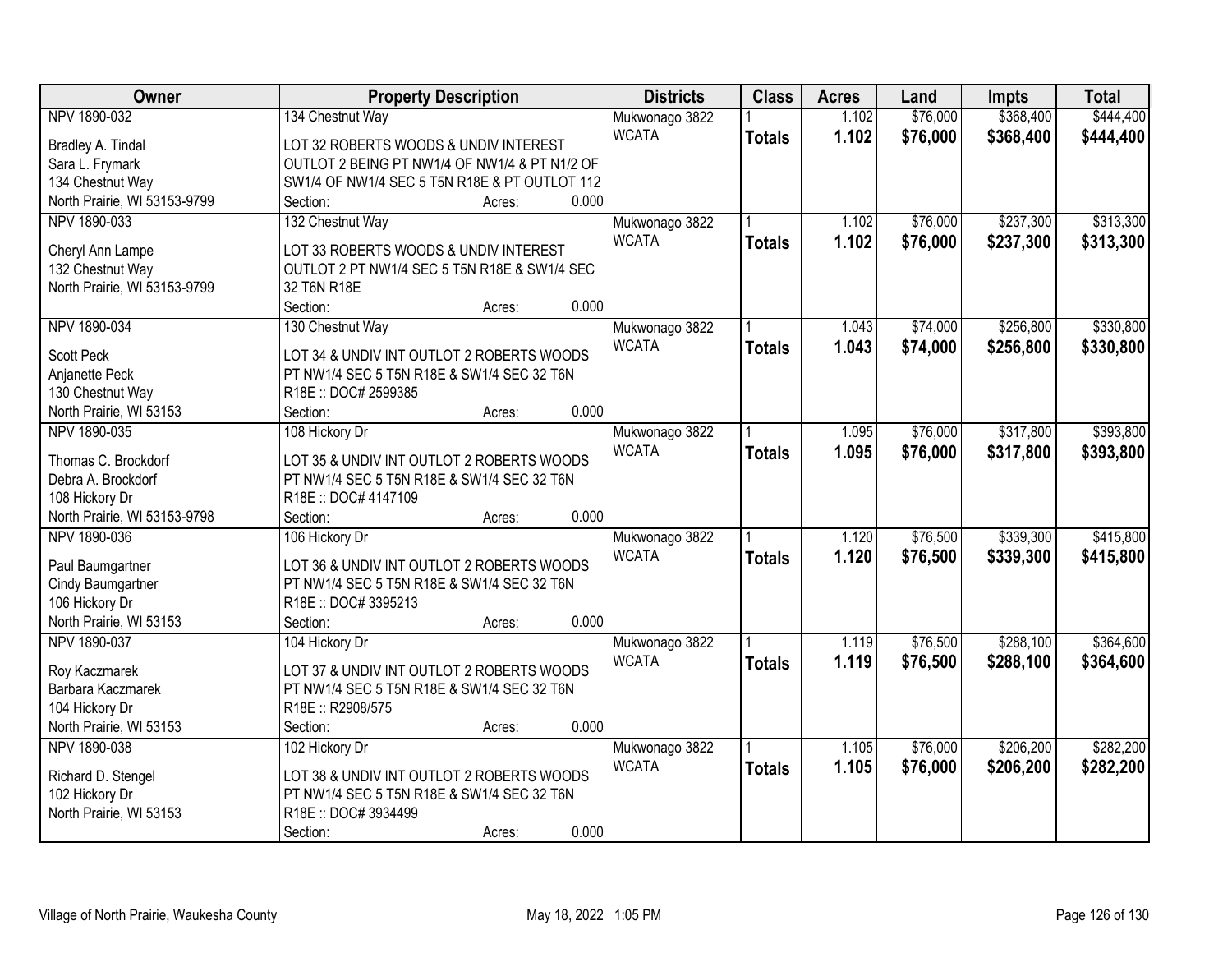| Owner                          |                                              | <b>Property Description</b> |       | <b>Districts</b> | <b>Class</b>  | <b>Acres</b> | Land     | <b>Impts</b> | <b>Total</b> |
|--------------------------------|----------------------------------------------|-----------------------------|-------|------------------|---------------|--------------|----------|--------------|--------------|
| NPV 1890-039                   | 101 Hickory Dr                               |                             |       | Mukwonago 3822   |               | 1.218        | \$80,000 | \$203,800    | \$283,800    |
| Sarah A. Guitron               | LOT 39 & UNDIV INT OUTLOT 2 ROBERTS WOODS    |                             |       | <b>WCATA</b>     | <b>Totals</b> | 1.218        | \$80,000 | \$203,800    | \$283,800    |
| Abel Guitron                   | PT NW1/4 SEC 5 T5N R18E & SW1/4 SEC 32 T6N   |                             |       |                  |               |              |          |              |              |
| 101 Hickory Dr                 | <b>R18E</b>                                  |                             |       |                  |               |              |          |              |              |
| North Prairie, WI 53153-9797   | Section:                                     | Acres:                      | 0.000 |                  |               |              |          |              |              |
| NPV 1890-040                   | 103 Hickory Dr                               |                             |       | Mukwonago 3822   |               | 1.352        | \$85,000 | \$359,900    | \$444,900    |
|                                |                                              |                             |       | <b>WCATA</b>     | <b>Totals</b> | 1.352        | \$85,000 | \$359,900    | \$444,900    |
| <b>Timothy Wirsching</b>       | LOT 40 & UNDIV INT OUTLOT 2 ROBERTS WOODS    |                             |       |                  |               |              |          |              |              |
| D Leanora Wirsching            | PT NW1/4 SEC 5 T5N R18E & SW1/4 SEC 32 T6N   |                             |       |                  |               |              |          |              |              |
| 103 Hickory Dr                 | R18E: R2977/1284                             |                             |       |                  |               |              |          |              |              |
| North Prairie, WI 53153        | Section:                                     | Acres:                      | 0.000 |                  |               |              |          |              |              |
| NPV 1890-041                   | 105 Hickory Dr                               |                             |       | Mukwonago 3822   |               | 1.633        | \$94,500 | \$404,400    | \$498,900    |
| Donald W & Patricia L Neuwirth | LOT 41 & UNDIV INT OUTLOT 2 ROBERTS WOODS    |                             |       | <b>WCATA</b>     | <b>Totals</b> | 1.633        | \$94,500 | \$404,400    | \$498,900    |
| Revocable Trust                | PT NW1/4 SEC 5 T5N R18E & SW1/4 SEC 32 T6N   |                             |       |                  |               |              |          |              |              |
| 105 Hickory Dr                 | R18E: R2911/104                              |                             |       |                  |               |              |          |              |              |
| North Prairie, WI 53153-9797   | Section:                                     | Acres:                      | 0.000 |                  |               |              |          |              |              |
| NPV 1890-042                   | 107 Hickory Dr                               |                             |       | Mukwonago 3822   |               | 1.080        | \$75,500 | \$366,400    | \$441,900    |
|                                |                                              |                             |       | <b>WCATA</b>     | <b>Totals</b> | 1.080        | \$75,500 | \$366,400    | \$441,900    |
| Robert Gerlach                 | LOT 42 & UNDIV INT OUTLOT 2 ROBERTS WOODS    |                             |       |                  |               |              |          |              |              |
| Carol Gerlach                  | PT NW1/4 SEC 5 T5N R18E & SW1/4 SEC 32 T6N   |                             |       |                  |               |              |          |              |              |
| 107 Hickory Dr                 | R18E: DOC# 2676056                           |                             |       |                  |               |              |          |              |              |
| North Prairie, WI 53153        | Section:                                     | Acres:                      | 0.000 |                  |               |              |          |              |              |
| NPV 1890-043                   | 114 Chestnut Way                             |                             |       | Mukwonago 3822   |               | 1.022        | \$73,500 | \$329,700    | \$403,200    |
| Steven J. Olesinski            | LOT 43 ROBERTS WOODS & UNDIV INTEREST        |                             |       | <b>WCATA</b>     | <b>Totals</b> | 1.022        | \$73,500 | \$329,700    | \$403,200    |
| 114 Chestnut Way               | OUTLOT 2 PT NW1/4 SEC 5 T5N R18E & SW1/4 SEC |                             |       |                  |               |              |          |              |              |
| North Prairie, WI 53153-9602   | 32 T6N R18E                                  |                             |       |                  |               |              |          |              |              |
|                                | Section:                                     | Acres:                      | 0.000 |                  |               |              |          |              |              |
| NPV 1890-044                   | 112 Chestnut Way                             |                             |       | Mukwonago 3822   |               | 1.300        | \$83,000 | \$354,700    | \$437,700    |
| Michael Olson                  | LOT 44 & UNDIV INT OUTLOT 2 ROBERTS WOODS    |                             |       | <b>WCATA</b>     | <b>Totals</b> | 1.300        | \$83,000 | \$354,700    | \$437,700    |
| Michele Olson                  | PT NW1/4 SEC 5 T5N R18E & SW1/4 SEC 32 T6N   |                             |       |                  |               |              |          |              |              |
| 112 Chestnut Way               | R18E: R2984/534                              |                             |       |                  |               |              |          |              |              |
| North Prairie, WI 53153        | Section:                                     |                             | 0.000 |                  |               |              |          |              |              |
| NPV 1890-045                   |                                              | Acres:                      |       |                  |               | 1.450        | \$88,500 | \$280,200    | \$368,700    |
|                                | 110 Chestnut Way                             |                             |       | Mukwonago 3822   |               |              |          |              |              |
| Michael Tierney                | LOT 45 & UNDIV INT OUTLOT 2 ROBERTS WOODS    |                             |       | <b>WCATA</b>     | <b>Totals</b> | 1.450        | \$88,500 | \$280,200    | \$368,700    |
| <b>Tina Tierney</b>            | PT NW1/4 SEC 5 T5N R18E & SW1/4 SEC 32 T6N   |                             |       |                  |               |              |          |              |              |
| 110 Chestnut Way               | R18E: R2874/1281                             |                             |       |                  |               |              |          |              |              |
| North Prairie, WI 53153        | Section:                                     | Acres:                      | 0.000 |                  |               |              |          |              |              |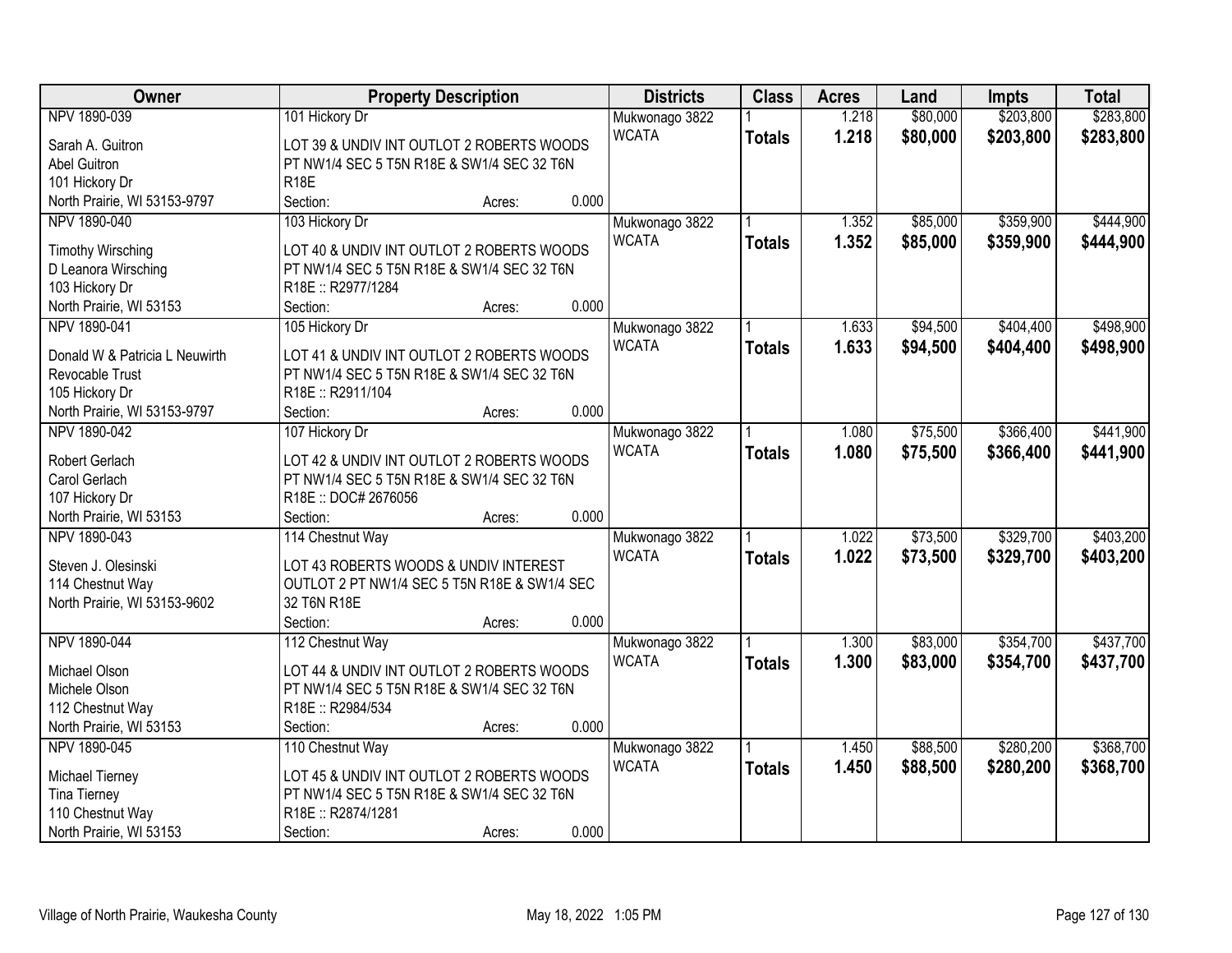| \$340,800<br>NPV 1890-046<br>\$94,000<br>\$434,800<br>108 Chestnut Way<br>Mukwonago 3822<br>1.620<br><b>WCATA</b><br>1.620<br>\$94,000<br>\$340,800<br>\$434,800<br><b>Totals</b><br>Gary D. Paquette<br>LOT 46 ROBERTS WOODS & UNDIV INTEREST<br>Susan M. Paquette<br>OUTLOT 2 PT NW1/4 SEC 5 T5N R18E & SW1/4 SEC<br>32 T6N R18E<br>108 Chestnut Way<br>0.000<br>North Prairie, WI 53153-9603<br>Section:<br>Acres:<br>NPV 1890-047<br>106 Chestnut Way<br>\$97,000<br>\$268,200<br>\$365,200<br>1.700<br>Mukwonago 3822<br><b>WCATA</b><br>1.700<br>\$97,000<br>\$268,200<br>\$365,200<br><b>Totals</b><br><b>Renee Roberts</b><br>LOT 47 & UNDIV INT OUTLOT 2 ROBERTS WOODS<br>106 Chestnut Way<br>PT NW1/4 SEC 5 T5N R18E & SW1/4 SEC 32 T6N<br>North Prairie, WI 53153<br>R18E: DOC#3574677<br>0.000<br>Section:<br>Acres:<br>\$249,100<br>NPV 1890-048<br>108 Oakwood Ln<br>\$84,500<br>Mukwonago 3822<br>1.340<br><b>WCATA</b><br>\$84,500<br>\$249,100<br>1.340<br><b>Totals</b><br>LOT 48 & UNDIV INT OUTLOT 2 ROBERTS WOODS<br>Michael Oszewski<br>PT NW1/4 SEC 5 T5N R18E & SW1/4 SEC 32 T6N<br>Debra Oszewski<br>R18E: DOC# 2876851<br>108 Oakwood Ln<br>0.000<br>North Prairie, WI 53153<br>Section:<br>Acres:<br>106 Oakwood Ln<br>\$74,000<br>\$262,600<br>\$336,600<br>NPV 1890-049<br>Mukwonago 3822<br>1.040<br><b>WCATA</b><br>1.040<br>\$74,000<br>\$262,600<br>\$336,600<br><b>Totals</b> |
|-----------------------------------------------------------------------------------------------------------------------------------------------------------------------------------------------------------------------------------------------------------------------------------------------------------------------------------------------------------------------------------------------------------------------------------------------------------------------------------------------------------------------------------------------------------------------------------------------------------------------------------------------------------------------------------------------------------------------------------------------------------------------------------------------------------------------------------------------------------------------------------------------------------------------------------------------------------------------------------------------------------------------------------------------------------------------------------------------------------------------------------------------------------------------------------------------------------------------------------------------------------------------------------------------------------------------------------------------------------------------------------------------------------------|
|                                                                                                                                                                                                                                                                                                                                                                                                                                                                                                                                                                                                                                                                                                                                                                                                                                                                                                                                                                                                                                                                                                                                                                                                                                                                                                                                                                                                                 |
| \$333,600<br>\$333,600                                                                                                                                                                                                                                                                                                                                                                                                                                                                                                                                                                                                                                                                                                                                                                                                                                                                                                                                                                                                                                                                                                                                                                                                                                                                                                                                                                                          |
|                                                                                                                                                                                                                                                                                                                                                                                                                                                                                                                                                                                                                                                                                                                                                                                                                                                                                                                                                                                                                                                                                                                                                                                                                                                                                                                                                                                                                 |
|                                                                                                                                                                                                                                                                                                                                                                                                                                                                                                                                                                                                                                                                                                                                                                                                                                                                                                                                                                                                                                                                                                                                                                                                                                                                                                                                                                                                                 |
|                                                                                                                                                                                                                                                                                                                                                                                                                                                                                                                                                                                                                                                                                                                                                                                                                                                                                                                                                                                                                                                                                                                                                                                                                                                                                                                                                                                                                 |
|                                                                                                                                                                                                                                                                                                                                                                                                                                                                                                                                                                                                                                                                                                                                                                                                                                                                                                                                                                                                                                                                                                                                                                                                                                                                                                                                                                                                                 |
|                                                                                                                                                                                                                                                                                                                                                                                                                                                                                                                                                                                                                                                                                                                                                                                                                                                                                                                                                                                                                                                                                                                                                                                                                                                                                                                                                                                                                 |
|                                                                                                                                                                                                                                                                                                                                                                                                                                                                                                                                                                                                                                                                                                                                                                                                                                                                                                                                                                                                                                                                                                                                                                                                                                                                                                                                                                                                                 |
|                                                                                                                                                                                                                                                                                                                                                                                                                                                                                                                                                                                                                                                                                                                                                                                                                                                                                                                                                                                                                                                                                                                                                                                                                                                                                                                                                                                                                 |
|                                                                                                                                                                                                                                                                                                                                                                                                                                                                                                                                                                                                                                                                                                                                                                                                                                                                                                                                                                                                                                                                                                                                                                                                                                                                                                                                                                                                                 |
|                                                                                                                                                                                                                                                                                                                                                                                                                                                                                                                                                                                                                                                                                                                                                                                                                                                                                                                                                                                                                                                                                                                                                                                                                                                                                                                                                                                                                 |
|                                                                                                                                                                                                                                                                                                                                                                                                                                                                                                                                                                                                                                                                                                                                                                                                                                                                                                                                                                                                                                                                                                                                                                                                                                                                                                                                                                                                                 |
|                                                                                                                                                                                                                                                                                                                                                                                                                                                                                                                                                                                                                                                                                                                                                                                                                                                                                                                                                                                                                                                                                                                                                                                                                                                                                                                                                                                                                 |
|                                                                                                                                                                                                                                                                                                                                                                                                                                                                                                                                                                                                                                                                                                                                                                                                                                                                                                                                                                                                                                                                                                                                                                                                                                                                                                                                                                                                                 |
|                                                                                                                                                                                                                                                                                                                                                                                                                                                                                                                                                                                                                                                                                                                                                                                                                                                                                                                                                                                                                                                                                                                                                                                                                                                                                                                                                                                                                 |
|                                                                                                                                                                                                                                                                                                                                                                                                                                                                                                                                                                                                                                                                                                                                                                                                                                                                                                                                                                                                                                                                                                                                                                                                                                                                                                                                                                                                                 |
|                                                                                                                                                                                                                                                                                                                                                                                                                                                                                                                                                                                                                                                                                                                                                                                                                                                                                                                                                                                                                                                                                                                                                                                                                                                                                                                                                                                                                 |
|                                                                                                                                                                                                                                                                                                                                                                                                                                                                                                                                                                                                                                                                                                                                                                                                                                                                                                                                                                                                                                                                                                                                                                                                                                                                                                                                                                                                                 |
| Matthew S. Hardin<br>LOT 49 ROBERTS WOODS & UNDIV INTEREST                                                                                                                                                                                                                                                                                                                                                                                                                                                                                                                                                                                                                                                                                                                                                                                                                                                                                                                                                                                                                                                                                                                                                                                                                                                                                                                                                      |
| Taylor Joy Rachwal<br>OUTLOT 2 BEING PT NW1/4 OF NW1/4 & PT N1/2 OF                                                                                                                                                                                                                                                                                                                                                                                                                                                                                                                                                                                                                                                                                                                                                                                                                                                                                                                                                                                                                                                                                                                                                                                                                                                                                                                                             |
| 106 Oakwood Ln<br>SW1/4 OF NW1/4 SEC 5 T5N R18E & PT OUTLOT 112                                                                                                                                                                                                                                                                                                                                                                                                                                                                                                                                                                                                                                                                                                                                                                                                                                                                                                                                                                                                                                                                                                                                                                                                                                                                                                                                                 |
| 0.000<br>North Prairie, WI 53153-9607<br>Section:<br>Acres:                                                                                                                                                                                                                                                                                                                                                                                                                                                                                                                                                                                                                                                                                                                                                                                                                                                                                                                                                                                                                                                                                                                                                                                                                                                                                                                                                     |
| \$296,300<br>\$369,300<br>NPV 1890-050<br>101 Chestnut Ct<br>1.020<br>\$73,000<br>Mukwonago 3822                                                                                                                                                                                                                                                                                                                                                                                                                                                                                                                                                                                                                                                                                                                                                                                                                                                                                                                                                                                                                                                                                                                                                                                                                                                                                                                |
| <b>WCATA</b><br>1.020<br>\$73,000<br>\$296,300<br>\$369,300<br><b>Totals</b><br>David M. Rink<br>LOT 50 & UNDIV INT OUTLOT 2 ROBERTS WOODS                                                                                                                                                                                                                                                                                                                                                                                                                                                                                                                                                                                                                                                                                                                                                                                                                                                                                                                                                                                                                                                                                                                                                                                                                                                                      |
| PT NW1/4 SEC 5 T5N R18E & SW1/4 SEC 32 T6N<br>101 Chestnut Ct                                                                                                                                                                                                                                                                                                                                                                                                                                                                                                                                                                                                                                                                                                                                                                                                                                                                                                                                                                                                                                                                                                                                                                                                                                                                                                                                                   |
| R18E: DOC# 4160587<br>North Prairie, WI 53153-9609                                                                                                                                                                                                                                                                                                                                                                                                                                                                                                                                                                                                                                                                                                                                                                                                                                                                                                                                                                                                                                                                                                                                                                                                                                                                                                                                                              |
| 0.000<br>Section:<br>Acres:                                                                                                                                                                                                                                                                                                                                                                                                                                                                                                                                                                                                                                                                                                                                                                                                                                                                                                                                                                                                                                                                                                                                                                                                                                                                                                                                                                                     |
| \$367,000<br>\$471,000<br>NPV 1890-051<br>2.230<br>\$104,000<br>102 Chestnut Ct<br>Mukwonago 3822                                                                                                                                                                                                                                                                                                                                                                                                                                                                                                                                                                                                                                                                                                                                                                                                                                                                                                                                                                                                                                                                                                                                                                                                                                                                                                               |
| <b>WCATA</b><br>2.230<br>\$104,000<br>\$367,000                                                                                                                                                                                                                                                                                                                                                                                                                                                                                                                                                                                                                                                                                                                                                                                                                                                                                                                                                                                                                                                                                                                                                                                                                                                                                                                                                                 |
| \$471,000<br><b>Totals</b><br>LOT 51 ROBERTS WOODS & UNDIV INTEREST<br>Manning Chad Kilton                                                                                                                                                                                                                                                                                                                                                                                                                                                                                                                                                                                                                                                                                                                                                                                                                                                                                                                                                                                                                                                                                                                                                                                                                                                                                                                      |
| 102 Chestnut Ct<br>OUTLOT 2 BEING PT NW1/4 OF NW1/4 & PT N1/2 OF                                                                                                                                                                                                                                                                                                                                                                                                                                                                                                                                                                                                                                                                                                                                                                                                                                                                                                                                                                                                                                                                                                                                                                                                                                                                                                                                                |
| SW1/4 OF NW1/4 OF SEC 5 T5N R18E & PT OUTLOT<br>North Prairie, WI 53153-9609                                                                                                                                                                                                                                                                                                                                                                                                                                                                                                                                                                                                                                                                                                                                                                                                                                                                                                                                                                                                                                                                                                                                                                                                                                                                                                                                    |
| Section:<br>0.000<br>Acres:                                                                                                                                                                                                                                                                                                                                                                                                                                                                                                                                                                                                                                                                                                                                                                                                                                                                                                                                                                                                                                                                                                                                                                                                                                                                                                                                                                                     |
| NPV 1890-052<br>\$105,500<br>\$379,700<br>\$485,200<br>103 Chestnut Ct<br>2.940<br>Mukwonago 3822                                                                                                                                                                                                                                                                                                                                                                                                                                                                                                                                                                                                                                                                                                                                                                                                                                                                                                                                                                                                                                                                                                                                                                                                                                                                                                               |
| <b>WCATA</b><br>2.940<br>\$379,700<br>\$485,200<br>\$105,500<br><b>Totals</b><br>LOT 52 & UNDIV INTEREST OUTLOT 2 ROBERTS<br>Jacob Wedig                                                                                                                                                                                                                                                                                                                                                                                                                                                                                                                                                                                                                                                                                                                                                                                                                                                                                                                                                                                                                                                                                                                                                                                                                                                                        |
| Megan Wedig<br>WOODS PT NW1/4 SEC 5 T5N R18E & SW1/4 SEC 32                                                                                                                                                                                                                                                                                                                                                                                                                                                                                                                                                                                                                                                                                                                                                                                                                                                                                                                                                                                                                                                                                                                                                                                                                                                                                                                                                     |
| <b>T6N R18E</b><br>103 Chestnut Ct                                                                                                                                                                                                                                                                                                                                                                                                                                                                                                                                                                                                                                                                                                                                                                                                                                                                                                                                                                                                                                                                                                                                                                                                                                                                                                                                                                              |
| 0.000<br>North Prairie, WI 53153-9609<br>Section:<br>Acres:                                                                                                                                                                                                                                                                                                                                                                                                                                                                                                                                                                                                                                                                                                                                                                                                                                                                                                                                                                                                                                                                                                                                                                                                                                                                                                                                                     |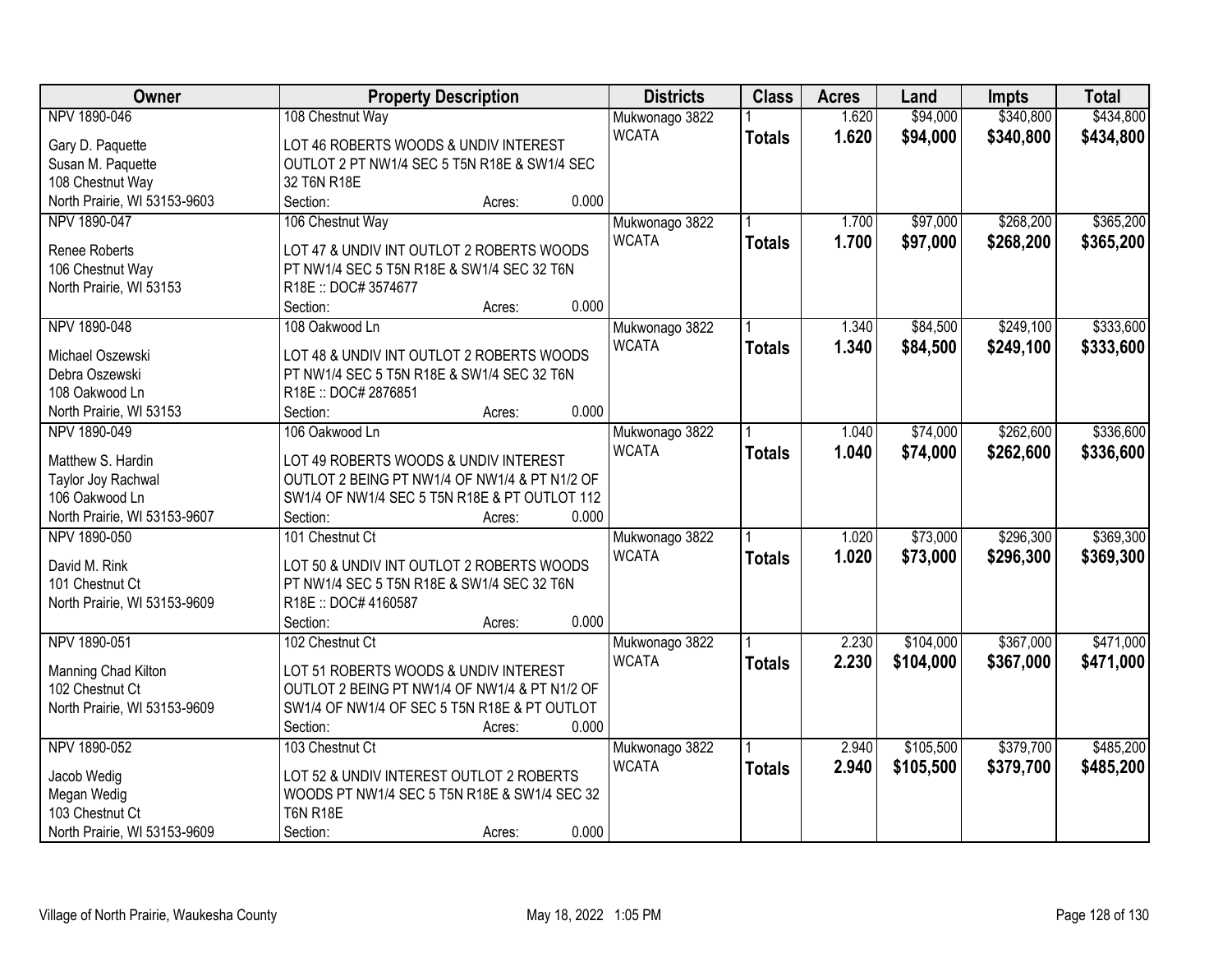| Owner                        |                                                                                           | <b>Property Description</b> |       | <b>Districts</b> | <b>Class</b>    | <b>Acres</b> | Land      | <b>Impts</b>    | <b>Total</b> |
|------------------------------|-------------------------------------------------------------------------------------------|-----------------------------|-------|------------------|-----------------|--------------|-----------|-----------------|--------------|
| NPV 1890-053                 | 104 Chestnut Ct                                                                           |                             |       | Mukwonago 3822   |                 | 1.050        | \$74,500  | \$325,800       | \$400,300    |
| Kurt Retzlaff                | LOT 53 ROBERTS WOODS & UNDIV INTEREST                                                     |                             |       | <b>WCATA</b>     | <b>Totals</b>   | 1.050        | \$74,500  | \$325,800       | \$400,300    |
| Linda M. Retzlaff            | OUTLOT 2 PT NW1/4 SEC 5 T5N R18E & SW1/4 SEC                                              |                             |       |                  |                 |              |           |                 |              |
| 104 Chestnut Ct              | 32 T6N R18E                                                                               |                             |       |                  |                 |              |           |                 |              |
| North Prairie, WI 53153-9609 | Section:                                                                                  | Acres:                      | 0.000 |                  |                 |              |           |                 |              |
| NPV 1890-054                 | 105 Chestnut Ct                                                                           |                             |       | Mukwonago 3822   |                 | 1.020        | \$73,000  | \$250,000       | \$323,000    |
|                              |                                                                                           |                             |       | <b>WCATA</b>     | <b>Totals</b>   | 1.020        | \$73,000  | \$250,000       | \$323,000    |
| James Radewan                | LOT 54 & UNDIV INT OUTLOT 2 ROBERTS WOODS                                                 |                             |       |                  |                 |              |           |                 |              |
| Sandra Radewan               | PT NW1/4 SEC 5 T5N R18E & SW1/4 SEC 32 T6N                                                |                             |       |                  |                 |              |           |                 |              |
| 105 Chestnut Ct              | R18E: R3013/386                                                                           |                             |       |                  |                 |              |           |                 |              |
| North Prairie, WI 53153      | Section:                                                                                  | Acres:                      | 0.000 |                  |                 |              |           |                 |              |
| NPV 1890-055                 | 100 Oakwood Ln                                                                            |                             |       | Mukwonago 3822   |                 | 1.127        | \$77,000  | \$278,700       | \$355,700    |
| Richard W. Mckay             | LOT 55 & UNDIV INT OUTLOT 2 ROBERTS WOODS                                                 |                             |       | <b>WCATA</b>     | <b>Totals</b>   | 1.127        | \$77,000  | \$278,700       | \$355,700    |
| 100 Oakwood Ln               | PT NW1/4 SEC 5 T5N R18E & SW1/4 SEC 32 T6N                                                |                             |       |                  |                 |              |           |                 |              |
| North Prairie, WI 53153-9606 | R18E: DOC# 4310435                                                                        |                             |       |                  |                 |              |           |                 |              |
|                              | Section:                                                                                  | Acres:                      | 0.000 |                  |                 |              |           |                 |              |
| NPV 1890-056                 |                                                                                           |                             |       | Mukwonago 3822   | $\overline{X4}$ | 0.822        | \$0       | $\overline{50}$ | \$0          |
|                              |                                                                                           |                             |       | <b>WCATA</b>     |                 | 0.822        | \$0       | \$0             | \$0          |
| Village of North Prairie     | OUTLOT 1 ROBERTS WOODS PT NW1/4 SEC 5 T5N                                                 |                             |       |                  | <b>Totals</b>   |              |           |                 |              |
| 130 N Harrison St            | R18E & SW1/4 SEC 32 T6N R18E (DEDICATED TO                                                |                             |       |                  |                 |              |           |                 |              |
| North Prairie, WI 53153      | VILLAGE OF NORTH PRAIRIE PER PLAT)                                                        |                             |       |                  |                 |              |           |                 |              |
|                              | Section:                                                                                  | Acres:                      | 0.000 |                  |                 |              |           |                 |              |
| NPV 1890-057                 |                                                                                           |                             |       | Mukwonago 3822   | Assessed with   |              |           |                 |              |
| Lot Owners of Roberts Woods  | OUTLOT 2 ROBERTS WOODS PT NW1/4 SEC 5 T5N                                                 |                             |       | <b>WCATA</b>     |                 |              |           |                 |              |
|                              |                                                                                           |                             |       |                  |                 |              |           |                 |              |
|                              | R18E & SW1/4 SEC 32 T6N R18E (EACH LOT OWNER<br>TO HAVE AN UNDIVIDED INTEREST IN OUTLOT 2 |                             |       |                  |                 |              |           |                 |              |
|                              |                                                                                           |                             | 0.000 |                  |                 |              |           |                 |              |
|                              | Section:                                                                                  | Acres:                      |       |                  |                 |              |           |                 |              |
| NPV 1890-999-001             | S66 W32634 County Rd X                                                                    |                             |       | Mukwonago 3822   |                 | 3.380        | \$136,500 | \$166,600       | \$303,100    |
| Travis D. Turner             | LOT 1 CERT SURV 10381 VOL 98/276 REC AS DOC#                                              |                             |       | <b>WCATA</b>     | <b>Totals</b>   | 3.380        | \$136,500 | \$166,600       | \$303,100    |
| S66w32634 Road X             | 3481520 PT NW1/4 SEC 5 T5N R18E :: DOC# 4162436                                           |                             |       |                  |                 |              |           |                 |              |
| Mukwonago, WI 53149-9779     |                                                                                           |                             |       |                  |                 |              |           |                 |              |
|                              | Section:                                                                                  | Acres:                      | 0.000 |                  |                 |              |           |                 |              |
| NPV 1890-999-002             | 608 County Rd X                                                                           |                             |       | Mukwonago 3822   |                 | 2.490        | \$147,000 | \$344,400       | \$491,400    |
|                              |                                                                                           |                             |       | <b>WCATA</b>     | <b>Totals</b>   | 2.490        | \$147,000 | \$344,400       | \$491,400    |
| <b>Tim Perrin</b>            | LOT 2 CERT SURV 10381 VOL 98/276 REC AS DOC#                                              |                             |       |                  |                 |              |           |                 |              |
| 608 Road X                   | 3481520 PT NW1/4 SEC 5 T5N R18E :: DOC# 4141324                                           |                             |       |                  |                 |              |           |                 |              |
| Mukwonago, WI 53149-7702     |                                                                                           |                             |       |                  |                 |              |           |                 |              |
|                              | Section:                                                                                  | Acres:                      | 0.000 |                  |                 |              |           |                 |              |